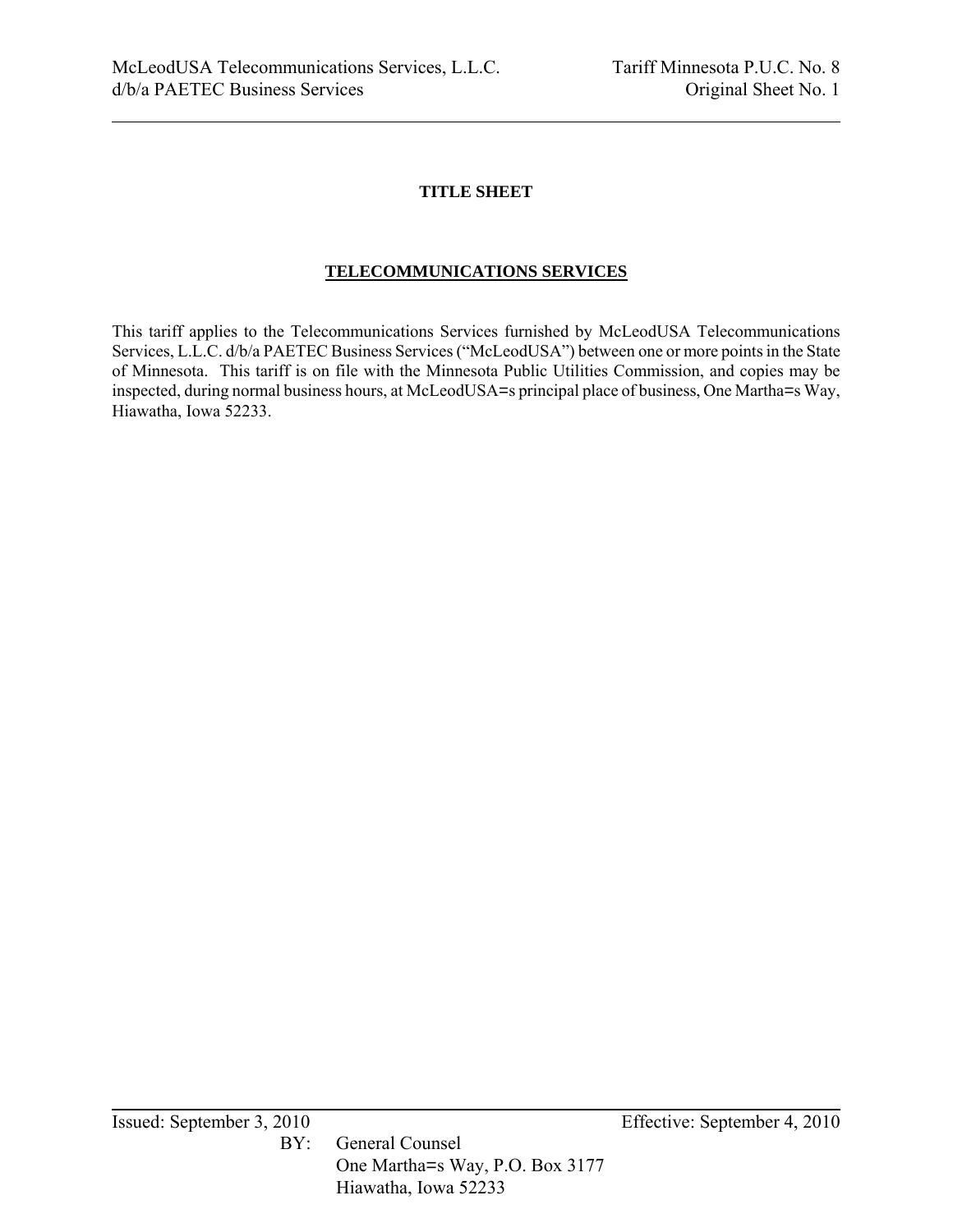### **CHECK SHEET**

The sheets of this tariff are effective as of the date shown at the bottom of the respective sheets. Original and revised sheets as named below comprise all changes from the original tariff that are currently in effect as of the date at the bottom of this sheet.

| <b>Sheet</b>   | <b>Revision</b>         | <b>Sheet</b> | <b>Revision</b>          | <b>Sheet</b>  | <b>Revision</b>      |
|----------------|-------------------------|--------------|--------------------------|---------------|----------------------|
| $\mathbf{1}$   | Original                | 41           | Original                 | 81            | $1^{\rm st}$ Revised |
| $\overline{2}$ | 3rd Revised*            | 42           | Original                 | 82            | Original             |
| $\overline{3}$ | Original                | 43           | Original                 | 83            | Original             |
| $\overline{4}$ | Original                | 44           | Original                 | 84            | Original             |
| 5              | Original                | 45           | Original                 | 85            | Original             |
| 6              | Original                | 46           | Original                 | 86            | Original             |
| $\tau$         | Original                | 47           | Original                 | 87            | Original             |
| 8              | Original                | 48           | Original                 | 88            | Original             |
| 9              | $2nd$ Revised *         | 49           | 1 <sup>st</sup> Revised  | 89            | Original             |
| 10             | 1 <sup>st</sup> Revised | 50           | Original                 | 90            | Original             |
| 11             | Original                | 51           | Original                 | 91            | Original             |
| 12             | Original                | 52           | Original                 | 92            | Original             |
| 13             | Original                | 53           | Original                 | 93            | Original             |
| 14             | Original                | 54           | Original                 | 94            | Original             |
| 15             | Original                | 55           | Original                 | 95            | Original             |
| 16             | Original                | 56           | Original                 | 96            | Original             |
| 17             | Original                | 57           | Original                 | 97            | Original             |
| 18             | Original                | 58           | Original                 | 98            | Original             |
| 19             | Original                | 59           | Original                 | 99            | Original             |
| 20             | Original                | 60           | Original                 |               |                      |
| 21             | Original                | 61           | Original                 |               | * Indicates new or   |
| 22             | Original                | 62           | Original                 | revised sheet |                      |
| 23             | Original                | 63           | Original                 |               | submitted with this  |
| 24             | Original                | 64           | Original                 | filing.       |                      |
| 25             | Original                | 65           | Original                 |               |                      |
| 26             | Original                | 66           | Original                 |               |                      |
| 27             | Original                | 67           | Original                 |               |                      |
| 28             | Original                | 68           | Original                 |               |                      |
| 29             | Original                | 69           | Original                 |               |                      |
| 30             | Original                | 70           | 1 <sup>st</sup> Revised* |               |                      |
| 31             | Original                | 71           | Original                 |               |                      |
| 32             | Original                | 72           | Original                 |               |                      |
| 33             | Original                | 73           | Original                 |               |                      |
| 34             | Original                | 74           | 1 <sup>st</sup> Revised  |               |                      |
| 35             | Original                | 75           | 1 <sup>st</sup> Revised  |               |                      |
| 36             | Original                | 76           | Original                 |               |                      |
| 37             | Original                | 77           | Original                 |               |                      |
| 38             | Original                | 78           | Original                 |               |                      |
| 39             | Original                | 79           | Original                 |               |                      |
| 40             | Original                | 80           | Original                 |               |                      |

BY: General Counsel One Martha's Way, P.O. Box 3177 Hiawatha, Iowa 52233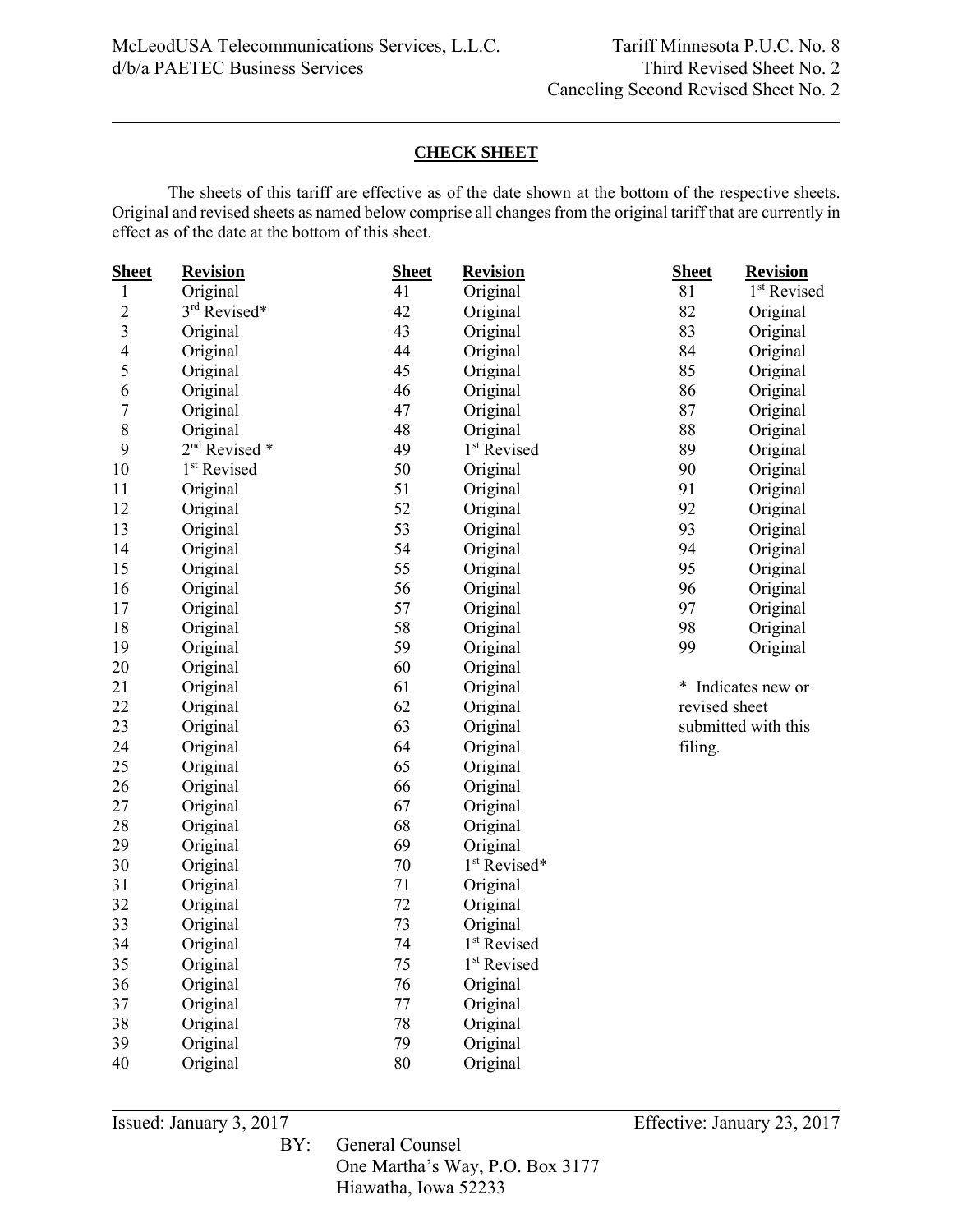# **CHECK SHEET** (cont=d)

| <b>Sheet</b> | <b>Revision</b> | <b>Sheet</b> | <b>Revision</b> | <b>Sheet</b> | <b>Revision</b> |                     |
|--------------|-----------------|--------------|-----------------|--------------|-----------------|---------------------|
| 100          | Original        | 145          | Original        |              | 190             | Original            |
| 101          | Original        | 146          | Original        |              | 191             | Original            |
| 102          | Original        | 147          | Original        |              | 192             | Original            |
| 103          | Original        | 148          | Original        |              | 193             | Original            |
| 104          | Original        | 149          | Original        |              | 194             | Original            |
| 105          | Original        | 150          | Original        |              | 195             | Original            |
| 106          | Original        | 151          | Original        |              | 196             | Original            |
| 107          | Original        | 152          | Original        |              | 197             | Original            |
| 108          | Original        | 153          | Original        |              | 198             | Original            |
| 109          | Original        | 154          | Original        |              | 199             | Original            |
| 110          | Original        | 155          | Original        |              | 200             | Original            |
| 111          | Original        | 156          | Original        |              | 201             | Original            |
| 112          | Original        | 157          | Original        |              | 202             | Original            |
| 113          | Original        | 158          | Original        |              | 203             | Original            |
| 114          | Original        | 159          | Original        |              | 204             | Original            |
| 115          | Original        | 160          | Original        |              | 205             | Original            |
| 116          | Original        | 161          | Original        |              | 206             | Original            |
| 117          | Original        | 162          | Original        |              | 207             | Original            |
| 118          | Original        | 163          | Original        |              | 208             | Original            |
| 119          | Original        | 164          | Original        |              | 209             | Original            |
| 120          | Original        | 165          | Original        |              | 210             | Original            |
| 121          | Original        | 166          | Original        |              | 211             | Original            |
| 122          | Original        | 167          | Original        |              | 212             | Original            |
| 123          | Original        | 168          | Original        |              | 213             | Original            |
| 124          | Original        | 169          | Original        |              |                 |                     |
| 125          | Original        | 170          | Original        |              |                 |                     |
| 126          | Original        | 171          | Original        |              |                 |                     |
| 127          | Original        | 172          | Original        |              |                 |                     |
| 128          | Original        | 173          | Original        |              | *               | Indicates new or    |
| 129          | Original        | 174          | Original        |              | revised sheet   |                     |
| 130          | Original        | 175          | Original        |              |                 | submitted with this |
| 131          | Original        | 176          | Original        |              | filing.         |                     |
| 132          | Original        | 177          | Original        |              |                 |                     |
| 133          | Original        | 178          | Original        |              |                 |                     |
| 134          | Original        | 179          | Original        |              |                 |                     |
| 135          | Original        | 180          | Original        |              |                 |                     |
| 136          | Original        | 181          | Original        |              |                 |                     |
| 137          | Original        | 182          | Original        |              |                 |                     |
| 138          | Original        | 183          | Original        |              |                 |                     |
| 139          | Original        | 184          | Original        |              |                 |                     |
| 140          | Original        | 185          | Original        |              |                 |                     |
| 141          | Original        | 186          | Original        |              |                 |                     |
| 142          | Original        | 187          | Original        |              |                 |                     |
| 143          | Original        | 188          | Original        |              |                 |                     |
| 144          | Original        | 189          | Original        |              |                 |                     |

BY: General Counsel One Martha=s Way, P.O. Box 3177 Hiawatha, Iowa 52233

Issued: September 3, 2010 Effective: September 4, 2010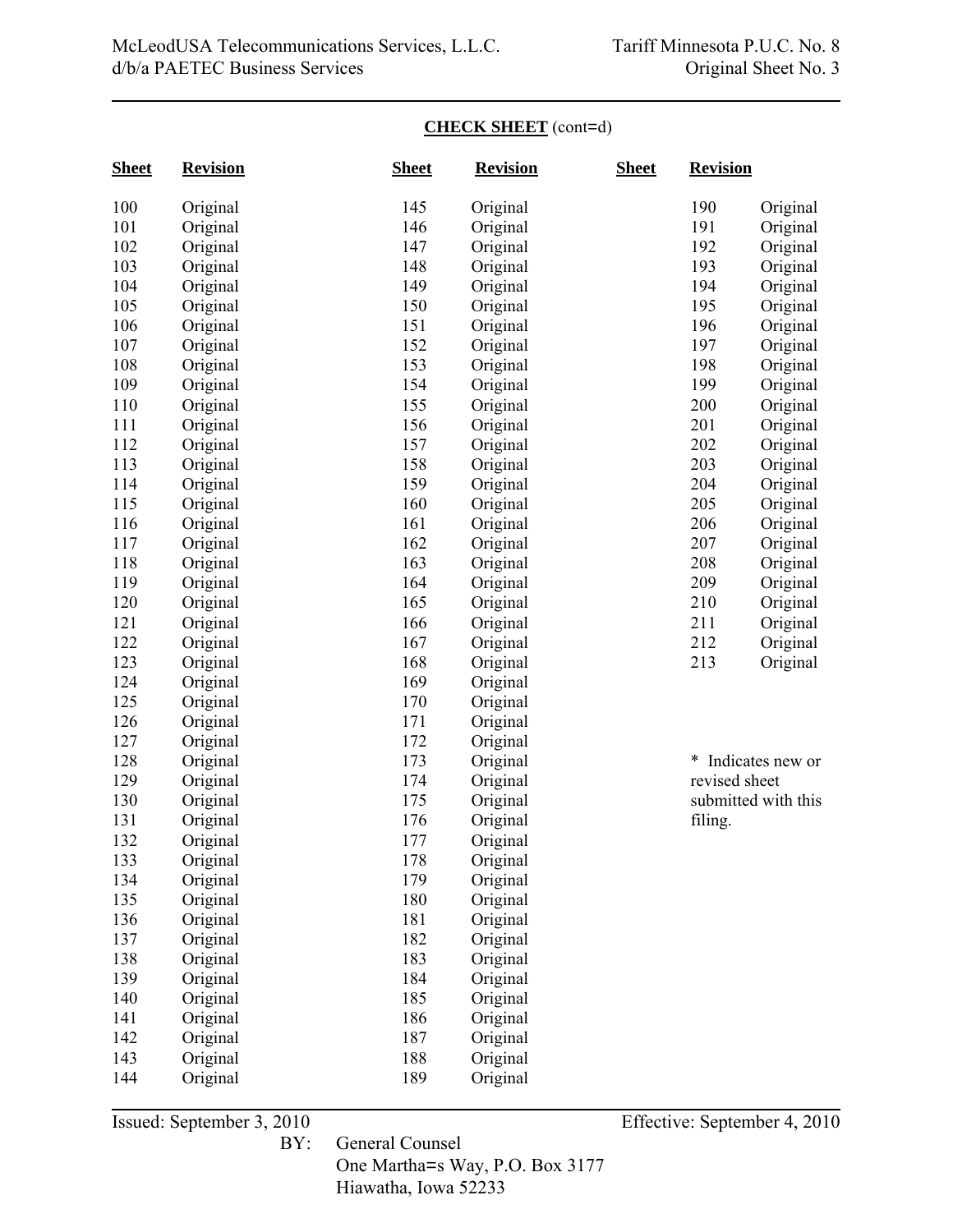# **CONCURRING CARRIERS**

None None

# **CONNECTING CARRIERS**

None

# **OTHER PARTICIPATING CARRIERS**

None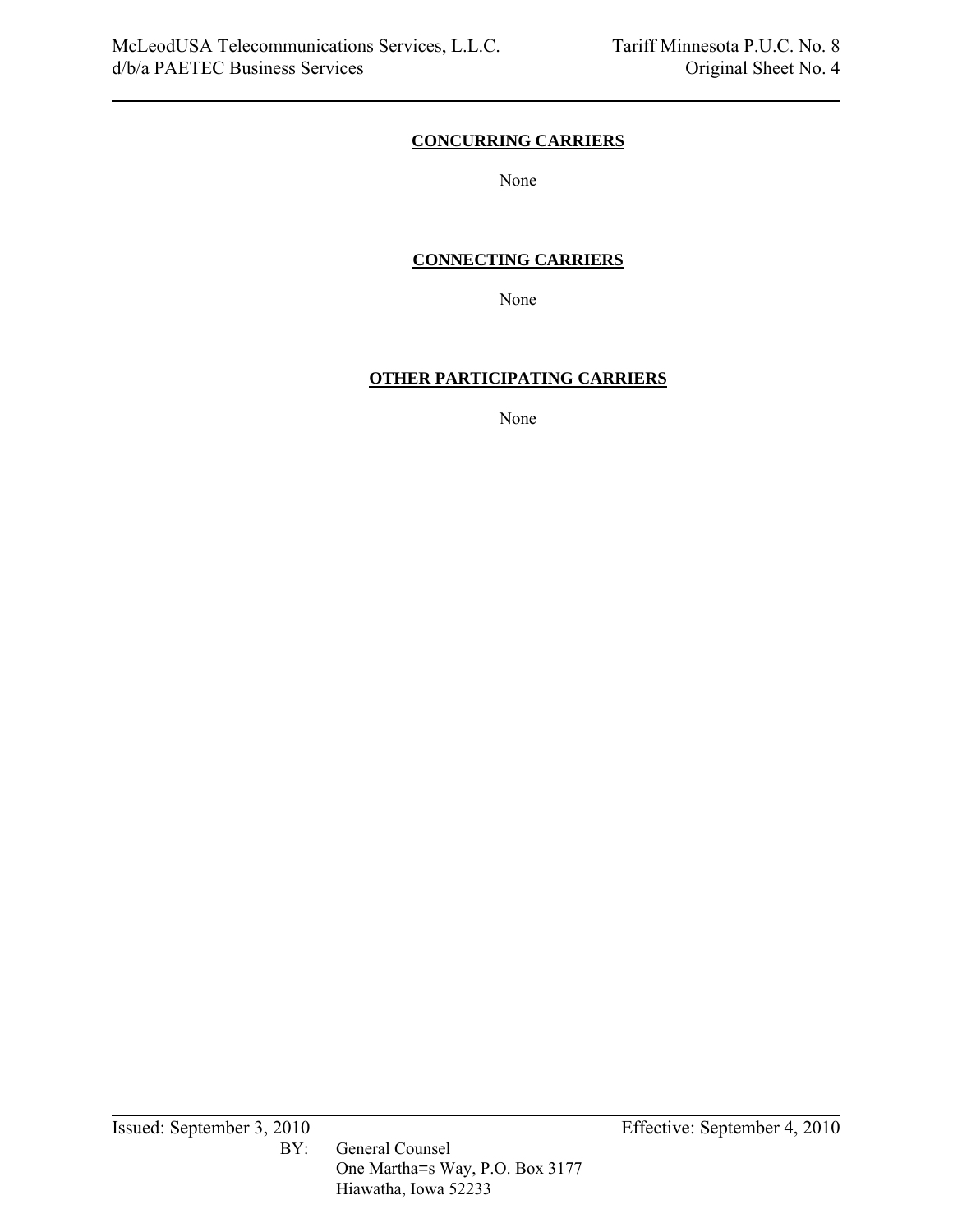# **TARIFF FORMAT**

Sheet Numbering. Sheet numbers appear in the upper right hand corner of the sheets. Sheets are numbered sequentially. From time to time new sheets may be added to the tariff. When a new sheet is added between existing sheets, a decimal is added to the preceding sheet number. For example, a new sheet added between sheets 5 and 6 would be numbered 5.1.

Sheet Revision Numbers. Revision numbers also appear in the upper right corner of sheets. These numbers are used to determine the most current sheet version on file with the Commission. For example, the 4th Revised Sheet No. 24 cancels the 3rd Revised Sheet No. 24.

Paragraph Numbering Sequence. There are nine levels of paragraph coding. Each level of coding is subservient to its next higher level, as shown by the following example:

> 2 2.1 2.1.1 2.1.1.A 2.1.1.A.1 2.1.1.A.1.(a) 2.1.1.A.1.(a).I 2.1.1.A.1.(a).I.(i) 2.1.1.A.1.(a).I.(i).(1)

Check Sheets. When a tariff filing is made with the Commission, an updated check sheet accompanies the tariff filing. The check sheet lists the sheets contained in the tariff, with a cross-reference to the current revision number. When new sheets are added, the check sheet is changed to reflect the revision. All revisions made in a given filing are designated by an asterisk (\*). The tariff user should refer to the latest check sheet to find out if a particular sheet is the most current one on file with the Commission.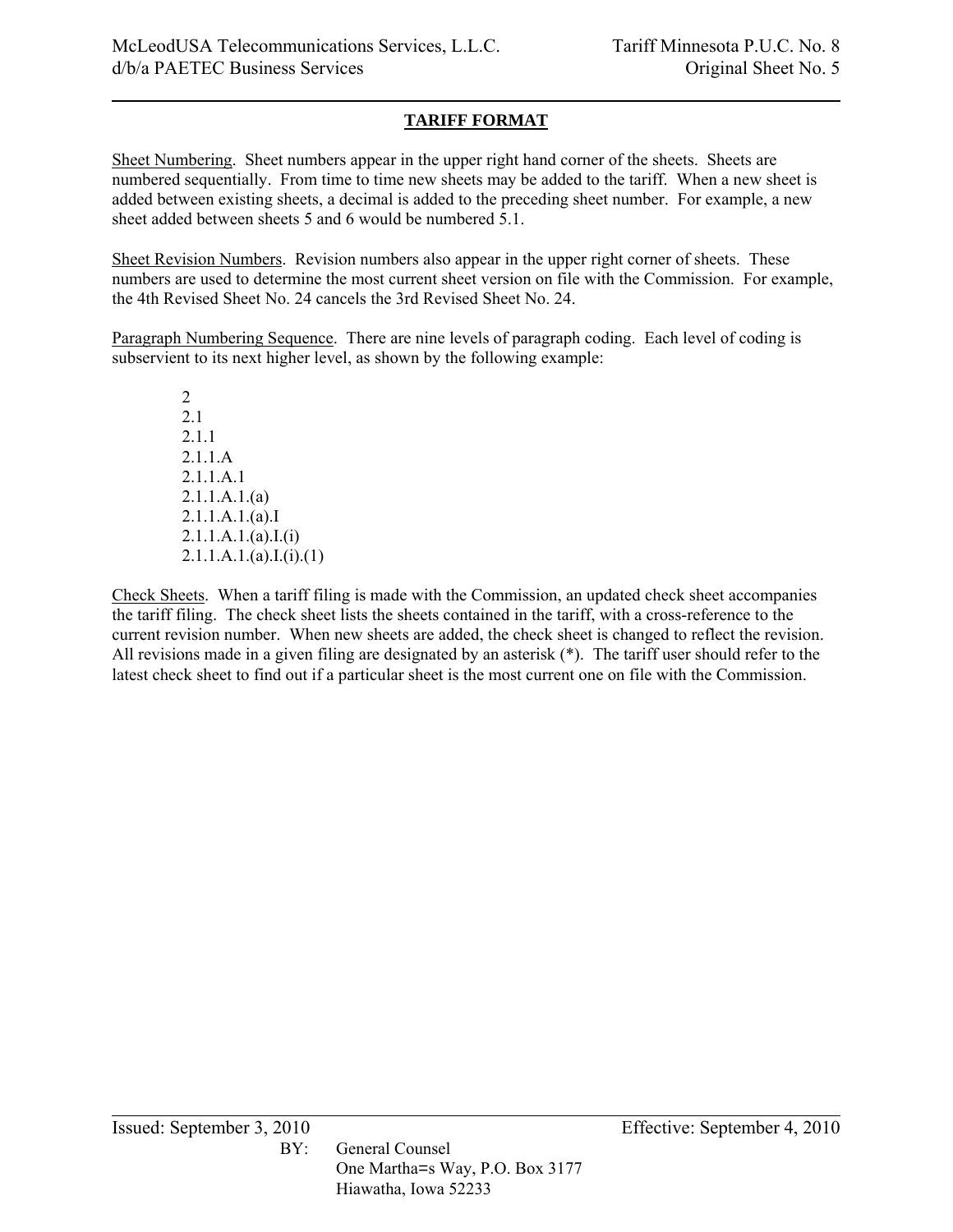# $\mathcal{L}_\mathcal{L} = \{ \mathcal{L}_\mathcal{L} = \{ \mathcal{L}_\mathcal{L} = \{ \mathcal{L}_\mathcal{L} = \{ \mathcal{L}_\mathcal{L} = \{ \mathcal{L}_\mathcal{L} = \{ \mathcal{L}_\mathcal{L} = \{ \mathcal{L}_\mathcal{L} = \{ \mathcal{L}_\mathcal{L} = \{ \mathcal{L}_\mathcal{L} = \{ \mathcal{L}_\mathcal{L} = \{ \mathcal{L}_\mathcal{L} = \{ \mathcal{L}_\mathcal{L} = \{ \mathcal{L}_\mathcal{L} = \{ \mathcal{L}_\mathcal{$ **TARIFF FORMAT** (Cont=d)

Explanation of Symbols. When changes are made in any tariff sheet, a revised sheet will be issued replacing the tariff sheet affected. Changes will be identified on the revised sheet through the use of the following symbols:

- (C) Identifies a changed regulation.
- (D) Identifies a discontinued rate or regulation.
- (I) Identifies an increase in rate.
- (M) Identifies material moved from one tariff location to another.
- (N) Identifies a new rate or regulation.
- (R) Identifies a reduction in rate.
- (T) Identifies a change in text only.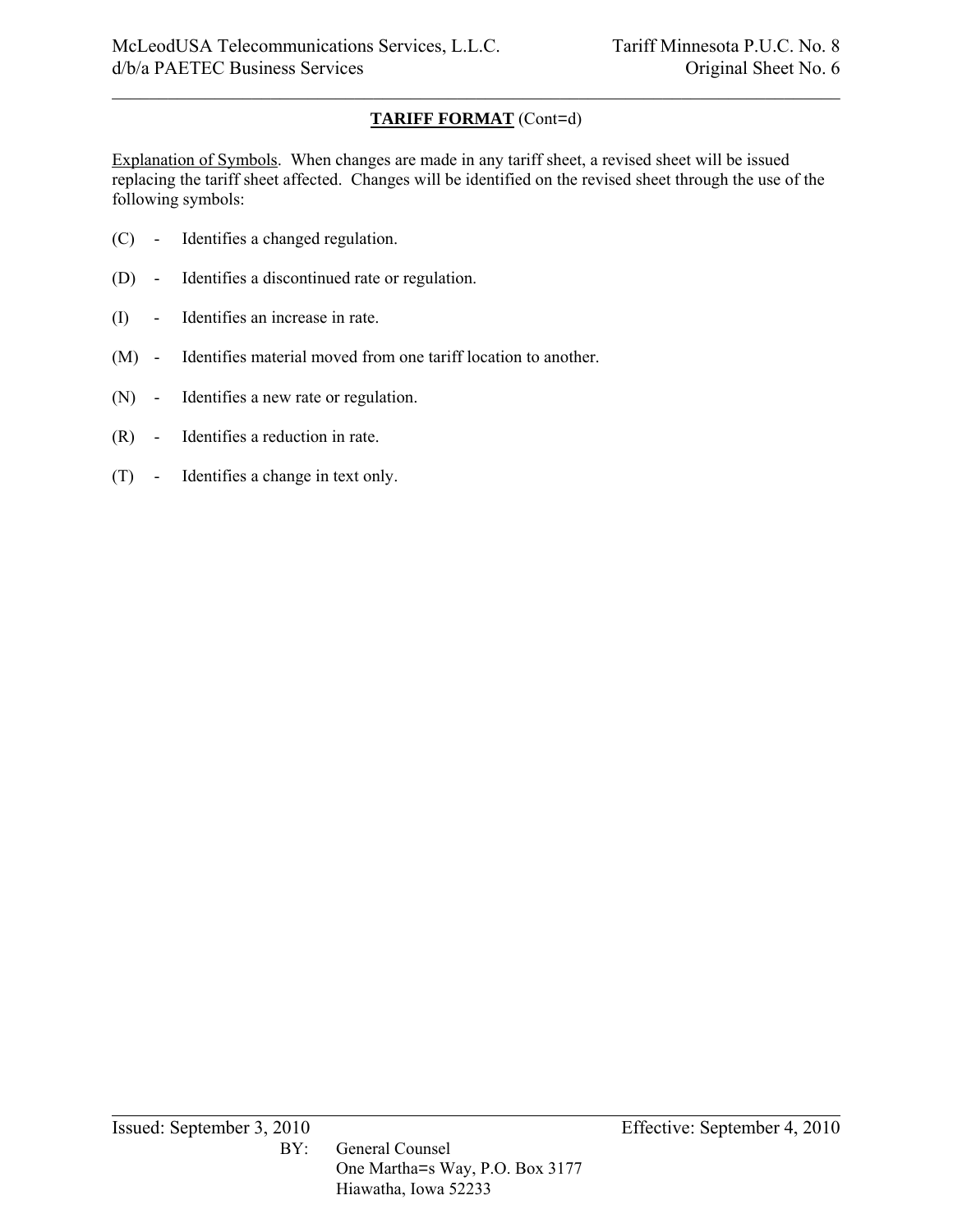# **TABLE OF CONTENTS**

| 0.0 |     |       |  |  |  |  |
|-----|-----|-------|--|--|--|--|
|     | 0.1 |       |  |  |  |  |
|     | 0.2 |       |  |  |  |  |
|     | 0.3 |       |  |  |  |  |
| 1.0 |     |       |  |  |  |  |
|     | 11  |       |  |  |  |  |
|     | 1.2 |       |  |  |  |  |
| 2.0 |     |       |  |  |  |  |
|     | 2.1 |       |  |  |  |  |
|     |     | 211   |  |  |  |  |
|     |     | 2 1 2 |  |  |  |  |
|     | 2.2 |       |  |  |  |  |
|     |     | 2.2.1 |  |  |  |  |
|     |     | 2.2.2 |  |  |  |  |
|     |     | 2.2.3 |  |  |  |  |
|     |     | 2.2.4 |  |  |  |  |
|     |     | 2.2.5 |  |  |  |  |
|     | 2.3 |       |  |  |  |  |
|     | 2.4 |       |  |  |  |  |
|     |     | 2.4.1 |  |  |  |  |
|     |     | 2.4.2 |  |  |  |  |
|     |     | 2.4.3 |  |  |  |  |
|     | 2.5 |       |  |  |  |  |
|     |     | 2.5.1 |  |  |  |  |
|     |     | 2.5.2 |  |  |  |  |
|     |     | 2.5.3 |  |  |  |  |
|     | 2.6 |       |  |  |  |  |
|     |     | 2.6.1 |  |  |  |  |
|     |     | 2.6.2 |  |  |  |  |
|     |     | 2.6.3 |  |  |  |  |
|     | 2.7 |       |  |  |  |  |
|     |     | 2.7.1 |  |  |  |  |
|     |     | 2.7.2 |  |  |  |  |
|     |     | 2.7.3 |  |  |  |  |
|     |     | 2.7.4 |  |  |  |  |
|     |     | 2.7.5 |  |  |  |  |
|     |     | 2.7.6 |  |  |  |  |
|     |     | 2.7.7 |  |  |  |  |
|     |     | 2.7.8 |  |  |  |  |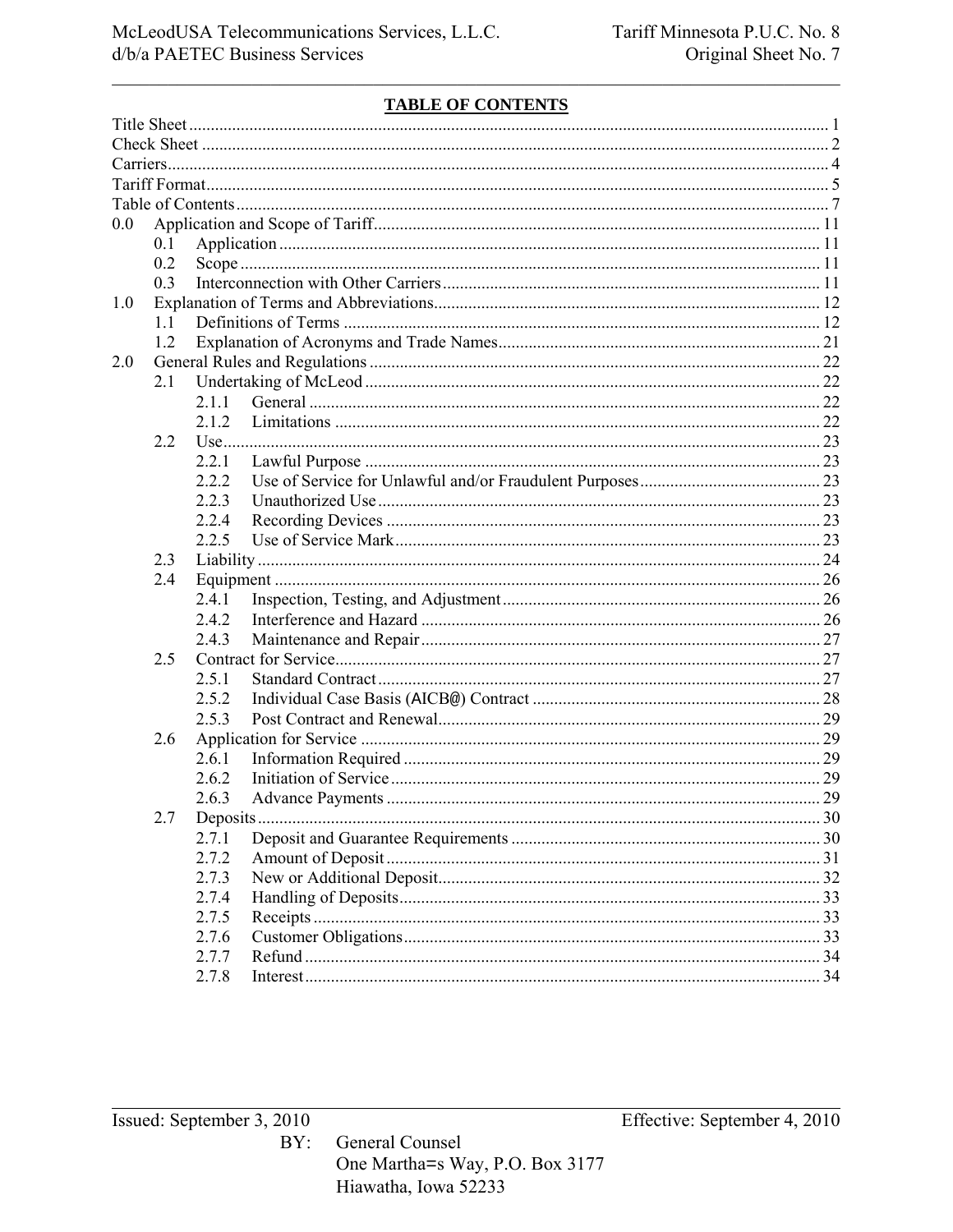#### **TABLE OF CONTENTS** (cont=d)

|     | 2.8  |                |                                                                                    | Page |
|-----|------|----------------|------------------------------------------------------------------------------------|------|
|     |      | 2.8.1          |                                                                                    |      |
|     |      | 2.8.2          |                                                                                    |      |
|     | 2.9  |                |                                                                                    |      |
|     |      | 2.9.1          |                                                                                    |      |
|     |      | 2.9.2          |                                                                                    |      |
|     |      | 2.9.3          |                                                                                    |      |
|     |      | 2.9.4          |                                                                                    |      |
|     |      | 2.9.5          |                                                                                    |      |
|     |      |                |                                                                                    |      |
|     |      |                |                                                                                    |      |
|     |      |                |                                                                                    |      |
|     |      |                |                                                                                    |      |
|     |      |                |                                                                                    |      |
|     |      |                |                                                                                    |      |
|     |      |                | 2.11.2 Reasons for Service Refusal, Disconnection, and Suspension40                |      |
|     |      | 2.11.3         | Refusal, Disconnection, and Suspension of Service for                              |      |
|     |      |                |                                                                                    |      |
|     |      |                | 2.11.4 Insufficient Reasons for Refusal, Suspension or Discontinuance of Service43 |      |
|     |      |                |                                                                                    |      |
|     |      |                |                                                                                    |      |
|     |      |                |                                                                                    |      |
|     |      |                |                                                                                    |      |
|     |      |                |                                                                                    |      |
|     |      |                |                                                                                    |      |
|     | 2.14 |                |                                                                                    |      |
|     |      |                |                                                                                    |      |
|     |      |                |                                                                                    |      |
|     |      |                |                                                                                    |      |
|     |      |                |                                                                                    |      |
|     |      |                |                                                                                    |      |
|     |      |                |                                                                                    |      |
|     |      |                |                                                                                    |      |
| 3.0 |      |                |                                                                                    |      |
|     | 3.1  |                |                                                                                    |      |
|     |      | 3.1.1<br>3.1.2 |                                                                                    |      |
|     |      | 3.1.3          |                                                                                    |      |
|     |      |                | 3.1.3.A                                                                            |      |
|     |      | 3.1.4          |                                                                                    |      |
|     |      | 3.1.5          |                                                                                    |      |
|     |      | 3.1.6          |                                                                                    |      |
|     |      | 3.1.7          |                                                                                    |      |
|     |      | 3.1.8          |                                                                                    |      |
|     |      | 3.1.9          |                                                                                    |      |
|     |      |                |                                                                                    |      |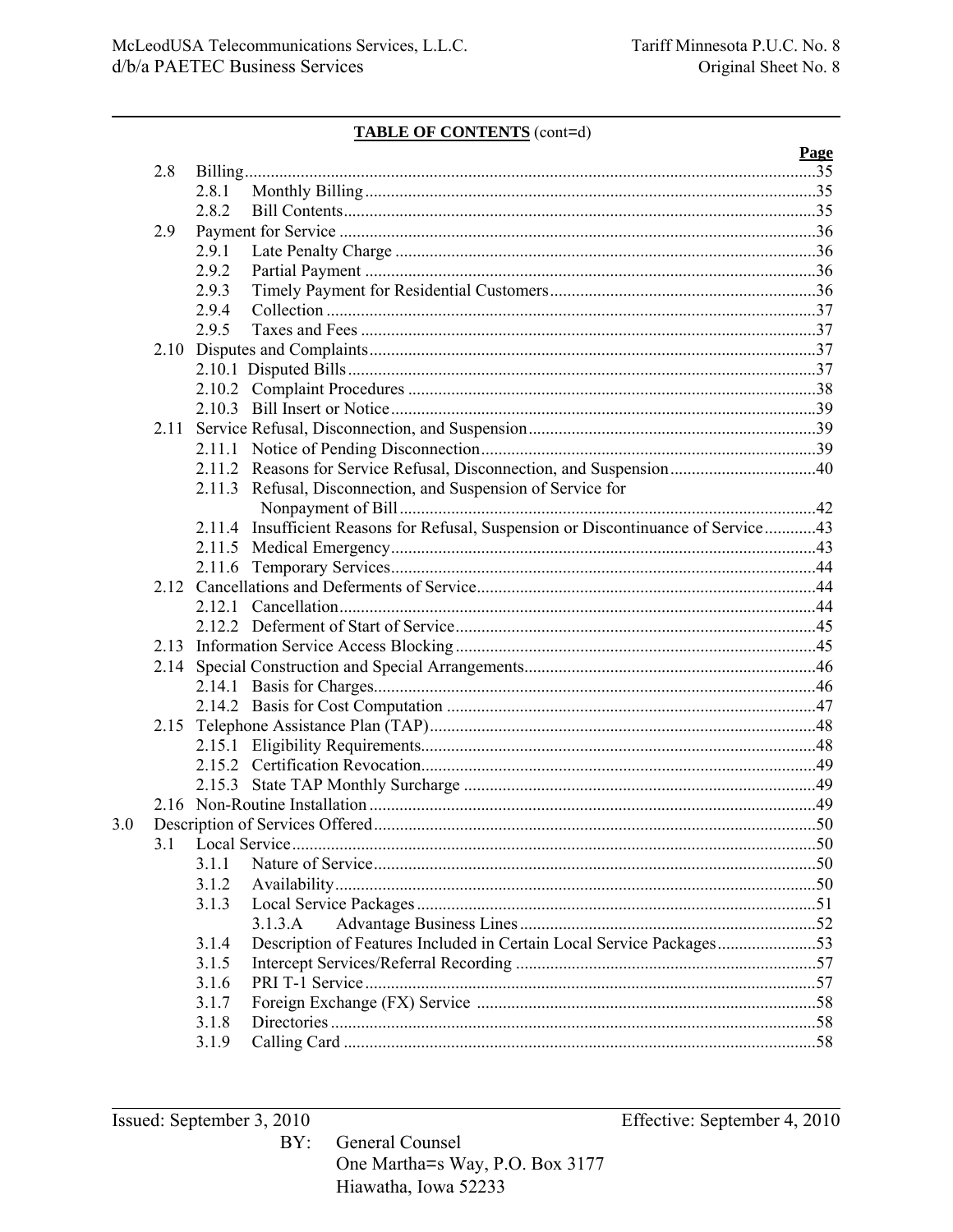# **TABLE OF CONTENTS** (cont'd)

#### Page

|     |       | 3 2 1  |  |  |  |
|-----|-------|--------|--|--|--|
|     |       |        |  |  |  |
|     |       | 3.2.2  |  |  |  |
|     |       | 3.2.3  |  |  |  |
|     |       | 3.2.4  |  |  |  |
|     | 3.2.5 |        |  |  |  |
|     | 3.3   |        |  |  |  |
|     | 3.4   |        |  |  |  |
|     | 3.5   |        |  |  |  |
|     | 3.6   |        |  |  |  |
|     |       |        |  |  |  |
|     | 3.7   |        |  |  |  |
|     | 38    |        |  |  |  |
|     | 3.9   |        |  |  |  |
|     | 3.10  |        |  |  |  |
|     | 3.11  |        |  |  |  |
|     |       |        |  |  |  |
| 4.0 |       |        |  |  |  |
|     | 4.1   |        |  |  |  |
|     |       | 4.1.1  |  |  |  |
|     |       | 4.1.2  |  |  |  |
|     |       | 4.1.3  |  |  |  |
|     |       | 4 1 4  |  |  |  |
|     |       | 4.1.5  |  |  |  |
|     |       | 4.1.6  |  |  |  |
|     |       | 4.1.7  |  |  |  |
|     |       | 4.1.8  |  |  |  |
|     |       | 4.1.9  |  |  |  |
|     |       | 4.1.10 |  |  |  |
|     |       | 4.1.11 |  |  |  |
|     |       |        |  |  |  |
|     |       |        |  |  |  |
|     | 4.2   |        |  |  |  |

 $BY:$ 

General Counsel One Martha's Way, P.O. Box 3177 Hiawatha, Iowa 52233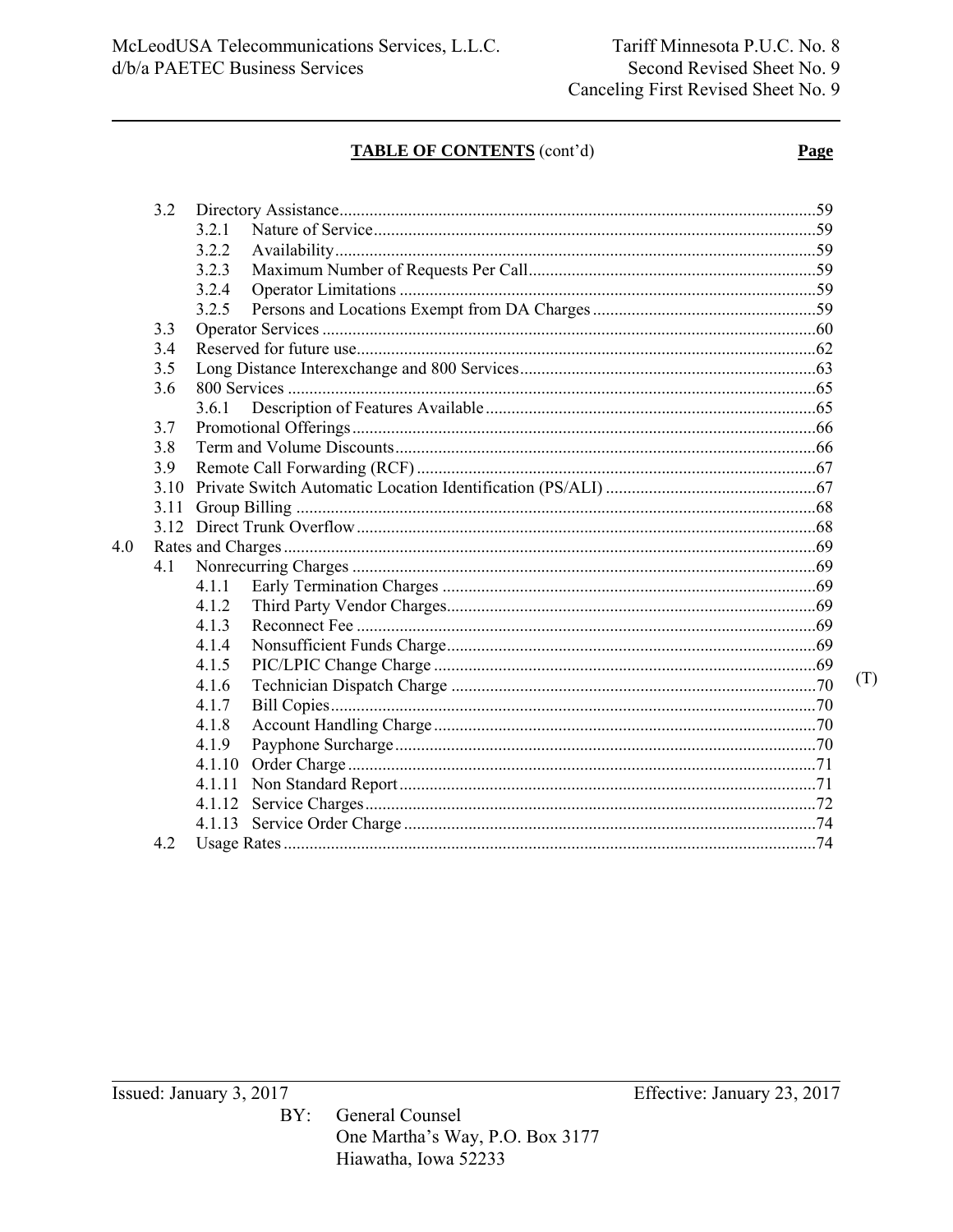# **TABLE OF CONTENTS** (cont=d)

 $\mathcal{L}_\mathcal{L} = \mathcal{L}_\mathcal{L} = \mathcal{L}_\mathcal{L} = \mathcal{L}_\mathcal{L} = \mathcal{L}_\mathcal{L} = \mathcal{L}_\mathcal{L} = \mathcal{L}_\mathcal{L} = \mathcal{L}_\mathcal{L} = \mathcal{L}_\mathcal{L} = \mathcal{L}_\mathcal{L} = \mathcal{L}_\mathcal{L} = \mathcal{L}_\mathcal{L} = \mathcal{L}_\mathcal{L} = \mathcal{L}_\mathcal{L} = \mathcal{L}_\mathcal{L} = \mathcal{L}_\mathcal{L} = \mathcal{L}_\mathcal{L}$ 

|     |       |                                                                           | Page |     |
|-----|-------|---------------------------------------------------------------------------|------|-----|
| 4.3 |       |                                                                           |      |     |
|     | 4.3.1 |                                                                           |      |     |
|     |       |                                                                           |      |     |
|     |       |                                                                           |      |     |
|     | 4.3.2 |                                                                           |      |     |
|     | 4.3.3 |                                                                           |      |     |
|     |       |                                                                           |      |     |
|     |       |                                                                           |      |     |
|     |       |                                                                           |      |     |
|     |       |                                                                           |      |     |
|     |       |                                                                           |      |     |
|     |       | 4.3.3.F Rate Table 3.6 Call Forward Busy and Call Forward Don=t Answer.78 |      |     |
|     |       |                                                                           |      |     |
|     |       |                                                                           |      |     |
|     |       |                                                                           |      |     |
|     |       |                                                                           |      |     |
|     |       |                                                                           |      | (N) |
|     | 4.3.4 |                                                                           |      |     |
|     | 4.3.5 |                                                                           |      |     |
|     | 4.3.6 |                                                                           |      |     |
|     | 4.3.7 |                                                                           |      |     |
|     | 4.3.8 |                                                                           |      |     |
|     | 4.3.9 |                                                                           |      |     |
|     |       |                                                                           |      |     |
|     |       |                                                                           |      |     |
| 4.4 |       |                                                                           |      |     |
| 5.0 |       |                                                                           |      |     |
| 6.0 |       |                                                                           |      |     |
|     |       |                                                                           |      |     |
|     |       |                                                                           |      |     |

BY: General Counsel One Martha=s Way, P.O. Box 3177 Hiawatha, Iowa 52233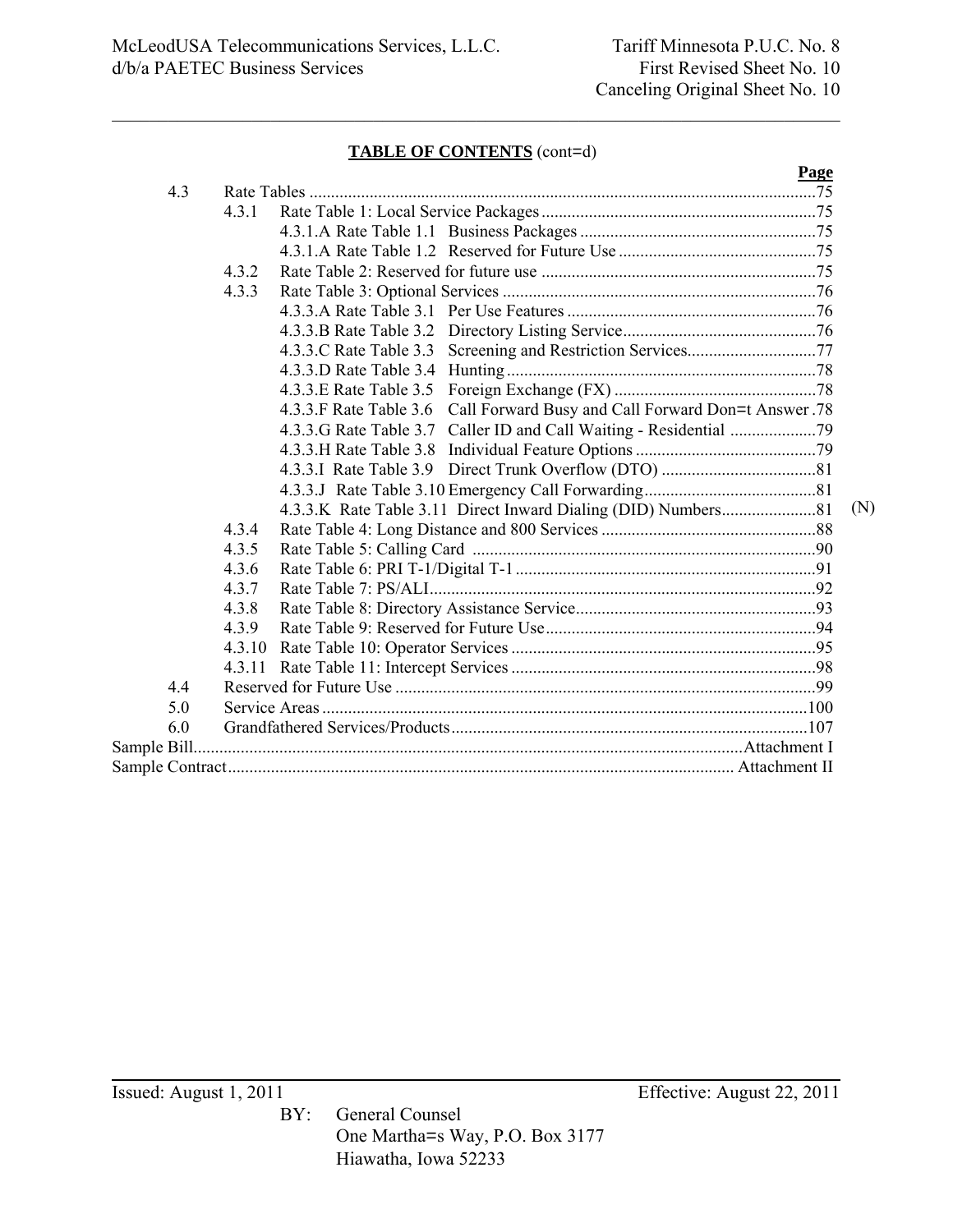# 0.0 Application and Scope of Tariff

### 0.1 **Application**

This tariff contains the rates and regulations applicable to intrastate, intraLATA, interexchange and local services provided by McLeodUSA between and among points within the State of Minnesota.

 $\mathcal{L}_\mathcal{L} = \{ \mathcal{L}_\mathcal{L} = \{ \mathcal{L}_\mathcal{L} = \{ \mathcal{L}_\mathcal{L} = \{ \mathcal{L}_\mathcal{L} = \{ \mathcal{L}_\mathcal{L} = \{ \mathcal{L}_\mathcal{L} = \{ \mathcal{L}_\mathcal{L} = \{ \mathcal{L}_\mathcal{L} = \{ \mathcal{L}_\mathcal{L} = \{ \mathcal{L}_\mathcal{L} = \{ \mathcal{L}_\mathcal{L} = \{ \mathcal{L}_\mathcal{L} = \{ \mathcal{L}_\mathcal{L} = \{ \mathcal{L}_\mathcal{$ 

0.2 Scope

McLeodUSA=s services are provided subject to the availability of facilities and subject to the terms and conditions of this tariff. All services within the jurisdiction of the Commission provided by McLeodUSA between and among points in Minnesota are governed by this tariff.

# 0.3 Interconnection with Other Carriers

Service provided by McLeodUSA may be connected with services or facilities of other carriers or may be provided over facilities provided by carriers other than McLeodUSA. However, service provided by McLeodUSA is not a part of a joint undertaking with any other carrier providing telecommunications channels, facilities, or services.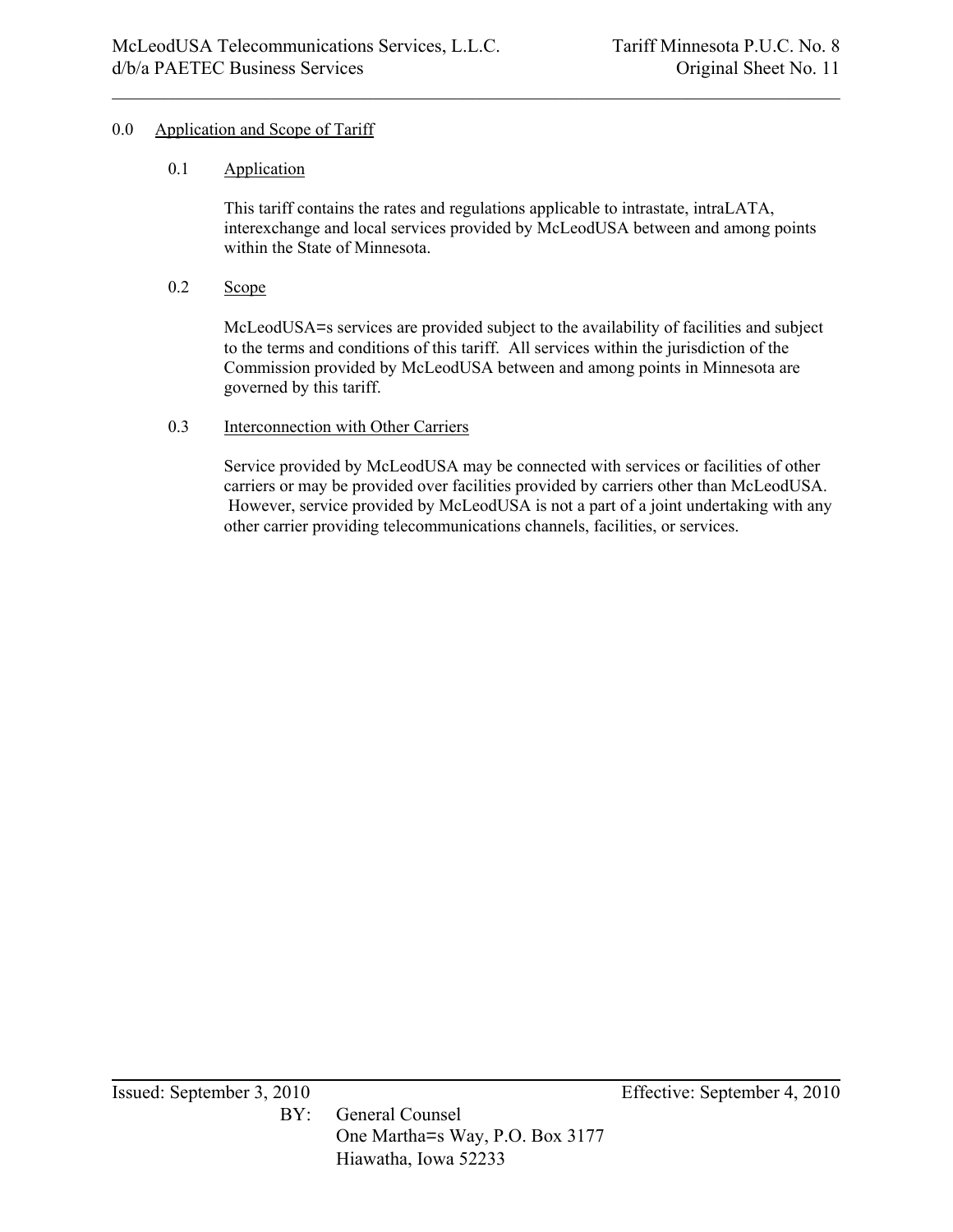#### 1.1 Definitions of Terms

#### Advanced In-Only Trunk with DID and Hunting In only trunk with Direct-Inward-Dialing (DID) feature. Requires a DID trunk circuit termination.

 $\mathcal{L}_\mathcal{L} = \{ \mathcal{L}_\mathcal{L} = \{ \mathcal{L}_\mathcal{L} = \{ \mathcal{L}_\mathcal{L} = \{ \mathcal{L}_\mathcal{L} = \{ \mathcal{L}_\mathcal{L} = \{ \mathcal{L}_\mathcal{L} = \{ \mathcal{L}_\mathcal{L} = \{ \mathcal{L}_\mathcal{L} = \{ \mathcal{L}_\mathcal{L} = \{ \mathcal{L}_\mathcal{L} = \{ \mathcal{L}_\mathcal{L} = \{ \mathcal{L}_\mathcal{L} = \{ \mathcal{L}_\mathcal{L} = \{ \mathcal{L}_\mathcal{$ 

#### Advanced Out-Only Trunk with Answer Supervision

Out-only trunk with supervision feature. This feature passes answer back signaling from the central office switch to the customer=s PBX when a PBX call has been either completed or answered.

Advanced Two-Way Trunk with DID, Hunting and Answer Supervision Two-way trunk with DID and answer supervision features. Requires a DID trunk circuit termination.

### Authorization Code

A numerical code, one or more of which is available to Customer to enable it to access McLeodUSA=s network, and which are used by McLeodUSA to prevent unauthorized access to its facilities and to identify Customer for billing purposes.

### Basic In-Only

One-way trunk which allows traffic from the central office switch to be transmitted to the PBX.

#### Basic Out-Only

One-way trunk which only allows traffic originating in the PBX to be transmitted to the central switch.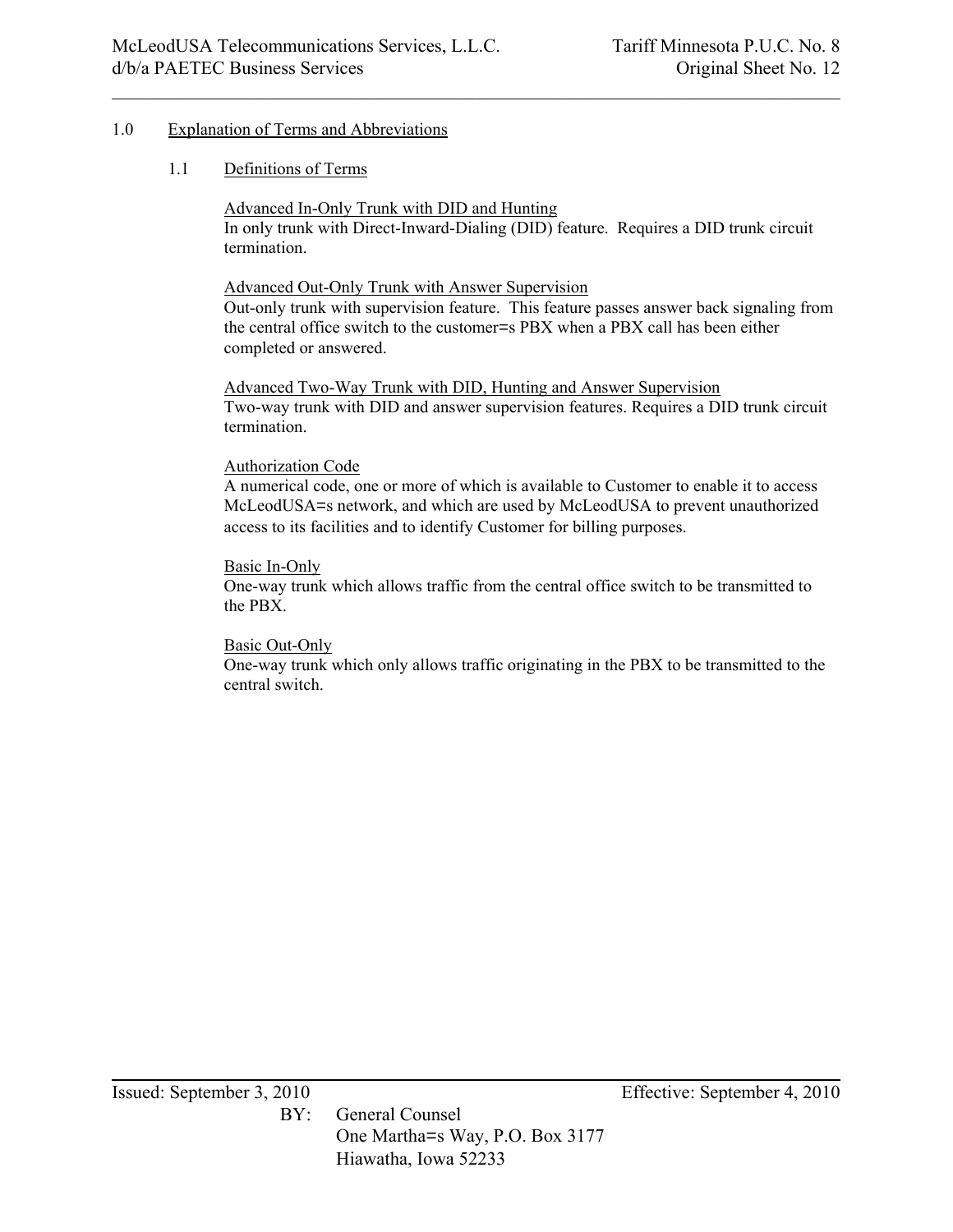#### 1.1 Definitions of Terms (cont=d)

#### Basic Two-Way

Trunk which allows traffic originating in the PBX to be transmitted to the central office switch.

#### Bit

The smallest unit of information in the binary system of notation.

 $\mathcal{L}_\mathcal{L} = \{ \mathcal{L}_\mathcal{L} = \{ \mathcal{L}_\mathcal{L} = \{ \mathcal{L}_\mathcal{L} = \{ \mathcal{L}_\mathcal{L} = \{ \mathcal{L}_\mathcal{L} = \{ \mathcal{L}_\mathcal{L} = \{ \mathcal{L}_\mathcal{L} = \{ \mathcal{L}_\mathcal{L} = \{ \mathcal{L}_\mathcal{L} = \{ \mathcal{L}_\mathcal{L} = \{ \mathcal{L}_\mathcal{L} = \{ \mathcal{L}_\mathcal{L} = \{ \mathcal{L}_\mathcal{L} = \{ \mathcal{L}_\mathcal{$ 

# Calling Card

A billing arrangement by which the charge for a call may be charged to an authorized calling card account.

### Calls

Telephone messages completed by Customers.

### Central Office

A unit of the RBOC=s system that provides service to the general public and has the necessary equipment and operating arrangements for terminating and interconnecting Customer lines and trunks or trunks only. More than one (1) central office may occupy a building.

#### Charges

Monthly recurring and nonrecurring amounts billed to Customers for services.

#### **Commission**

Minnesota State Public Utilities Commission.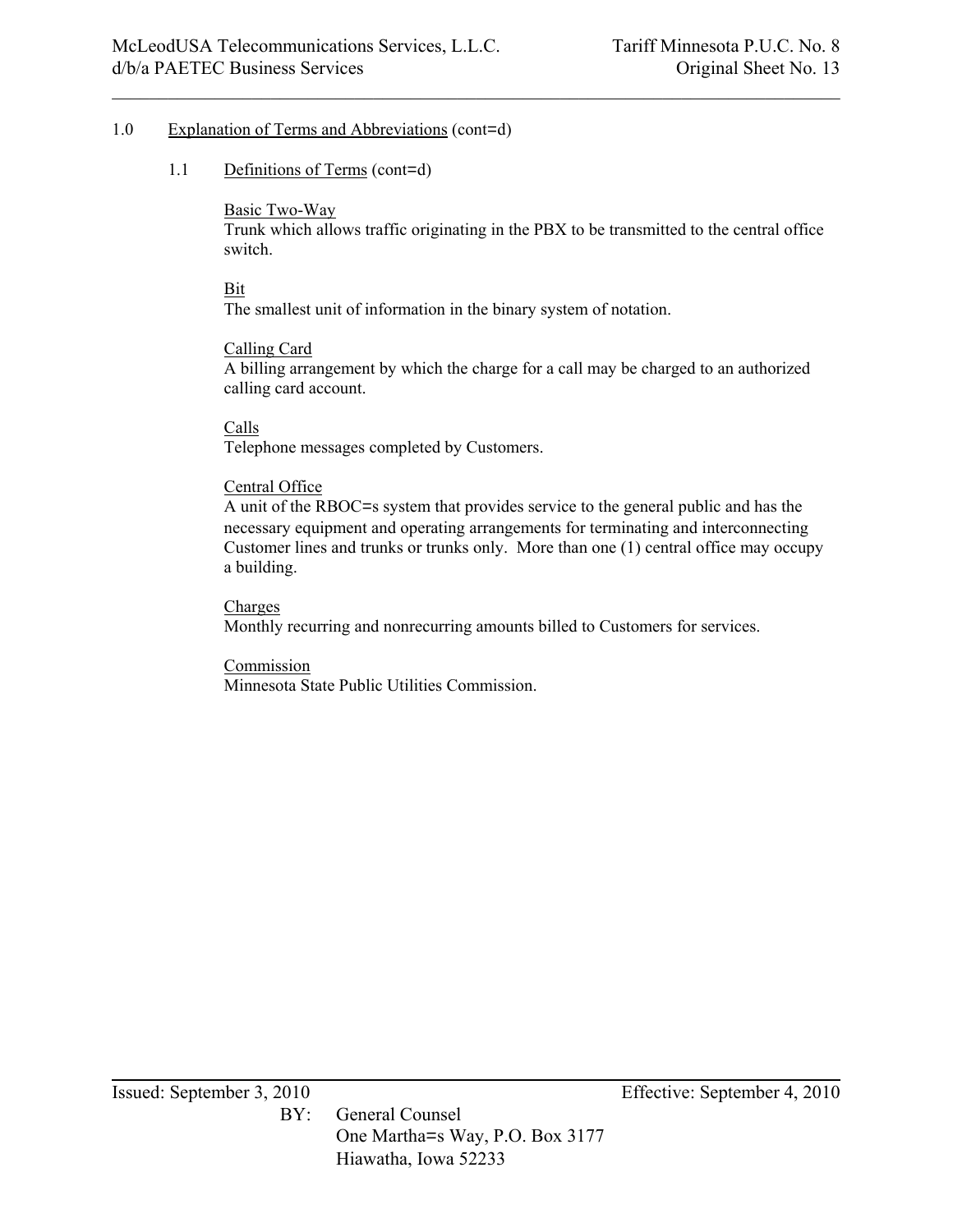#### 1.1 Definitions of Terms (cont=d)

#### Customer

Any person, firm, association, corporation, agency of the federal, state, or local government, or legal entity responsible by law for payment of rates and charges and for compliance with the regulations of McLeodUSA.

 $\mathcal{L}_\mathcal{L} = \{ \mathcal{L}_\mathcal{L} = \{ \mathcal{L}_\mathcal{L} = \{ \mathcal{L}_\mathcal{L} = \{ \mathcal{L}_\mathcal{L} = \{ \mathcal{L}_\mathcal{L} = \{ \mathcal{L}_\mathcal{L} = \{ \mathcal{L}_\mathcal{L} = \{ \mathcal{L}_\mathcal{L} = \{ \mathcal{L}_\mathcal{L} = \{ \mathcal{L}_\mathcal{L} = \{ \mathcal{L}_\mathcal{L} = \{ \mathcal{L}_\mathcal{L} = \{ \mathcal{L}_\mathcal{L} = \{ \mathcal{L}_\mathcal{$ 

#### Customer Contract

A written agreement between the Customer and McLeodUSA containing or referring to the rates and regulations applicable to the service being provided.

### Customer Premises Equipment

All terminal equipment normally used on the Customer=s premises. This equipment may be Customer-owned, or may be owned by McLeodUSA or another supplier and leased to the Customer.

### Delinquent or Delinquency

An account for which an uncontested bill or payment agreement for regulated services has not been paid in full on or before the last day for timely payment. This term may also apply to a contested bill for which the Commission finds the Customer=s complaint to be without merit.

### DID

(Direct Inward Dialing) is a special trunking arrangement which permits incoming calls from the exchange network to reach a specific PBX station directly without an attendant=s assistance.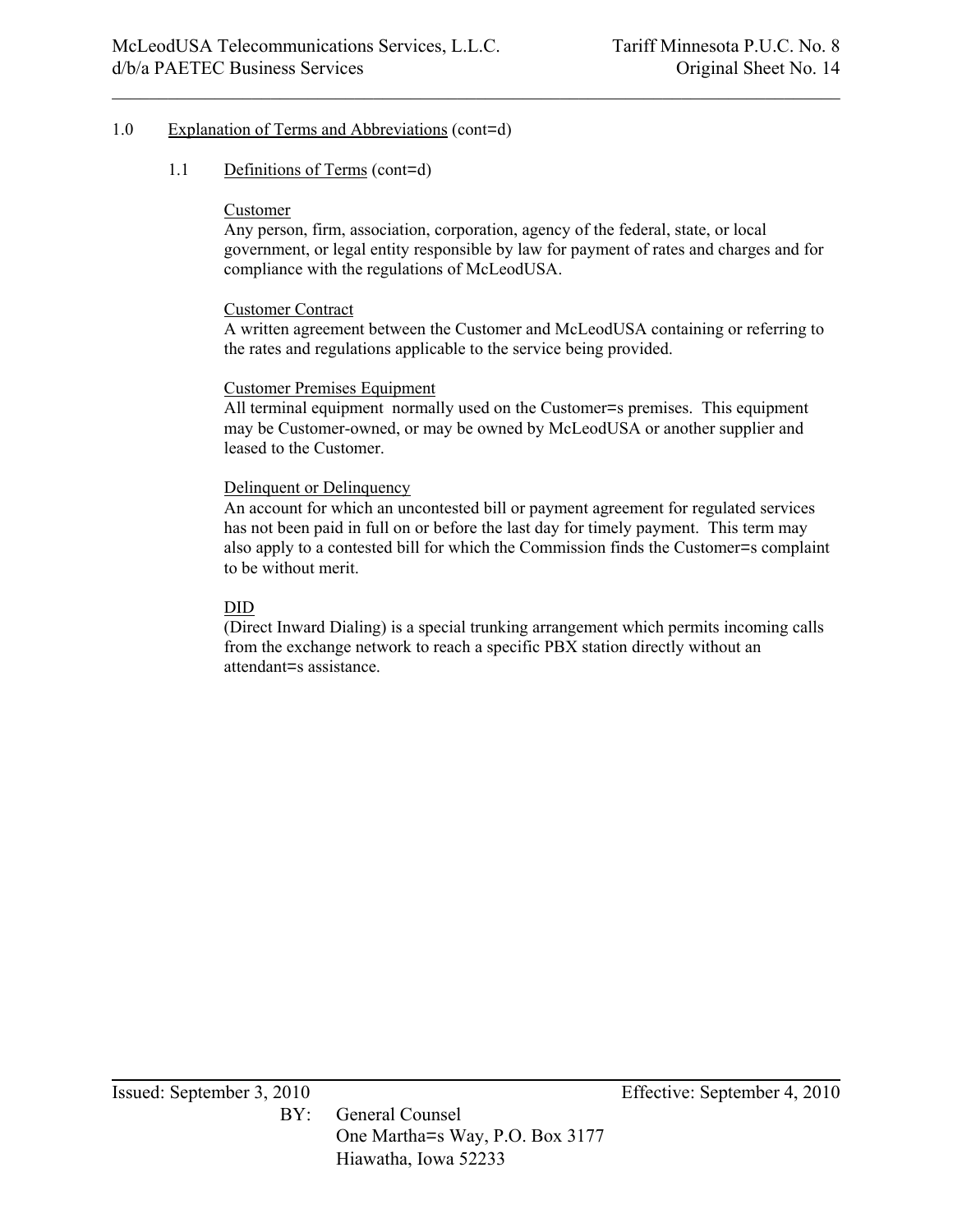#### 1.1 Definitions of Terms (cont=d)

#### Disconnect or Disconnection

The disabling of circuitry to prevent outgoing and/or incoming calls.

 $\mathcal{L}_\mathcal{L} = \{ \mathcal{L}_\mathcal{L} = \{ \mathcal{L}_\mathcal{L} = \{ \mathcal{L}_\mathcal{L} = \{ \mathcal{L}_\mathcal{L} = \{ \mathcal{L}_\mathcal{L} = \{ \mathcal{L}_\mathcal{L} = \{ \mathcal{L}_\mathcal{L} = \{ \mathcal{L}_\mathcal{L} = \{ \mathcal{L}_\mathcal{L} = \{ \mathcal{L}_\mathcal{L} = \{ \mathcal{L}_\mathcal{L} = \{ \mathcal{L}_\mathcal{L} = \{ \mathcal{L}_\mathcal{L} = \{ \mathcal{L}_\mathcal{$ 

#### Due Date

The last day for payment of a bill without unpaid amounts being considered delinquent or subject to additional collection efforts. The due date may be designated by Adue by, $\circledast$ Apay by,@ Aif paid by,@ or other such language on the Customer=s bill.

#### Exchange

A unit established for the administration of local communication services.

#### Exchange Service

A local communications service furnished by means of local exchange plant and facilities.

#### Extended Area Service or EAS

Telephone service, offered at a flat local rate, between customers located within an exchange area and all customers in an additional exchange area or areas.

### Flat Rate Service

An exchange service for which a specified rate is charged, regardless of the amount of local usage.

# Fraud

An attempt to procure or retain service by supplying misleading or deliberately inaccurate information, or by untruthful or unlawful means, including supplying false information on an application for service. There will be a presumption of fraud in cases where the customer=s actual usage for a month, or its pro-rata usage for a partial month, is more than three times the customer=s estimated usage (or the pro-rata share of estimated usage) as supplied by the customer at the time of application (which may be revised by customer based on actual experience upon notification to the Company), and that usage is in excess of \$500. In such cases, the customer may be contacted to notify the customer of the usage levels, and to discuss the reasons for the usage levels. In such cases, restrictions may be imposed upon further usage unless satisfactory payment arrangements are made.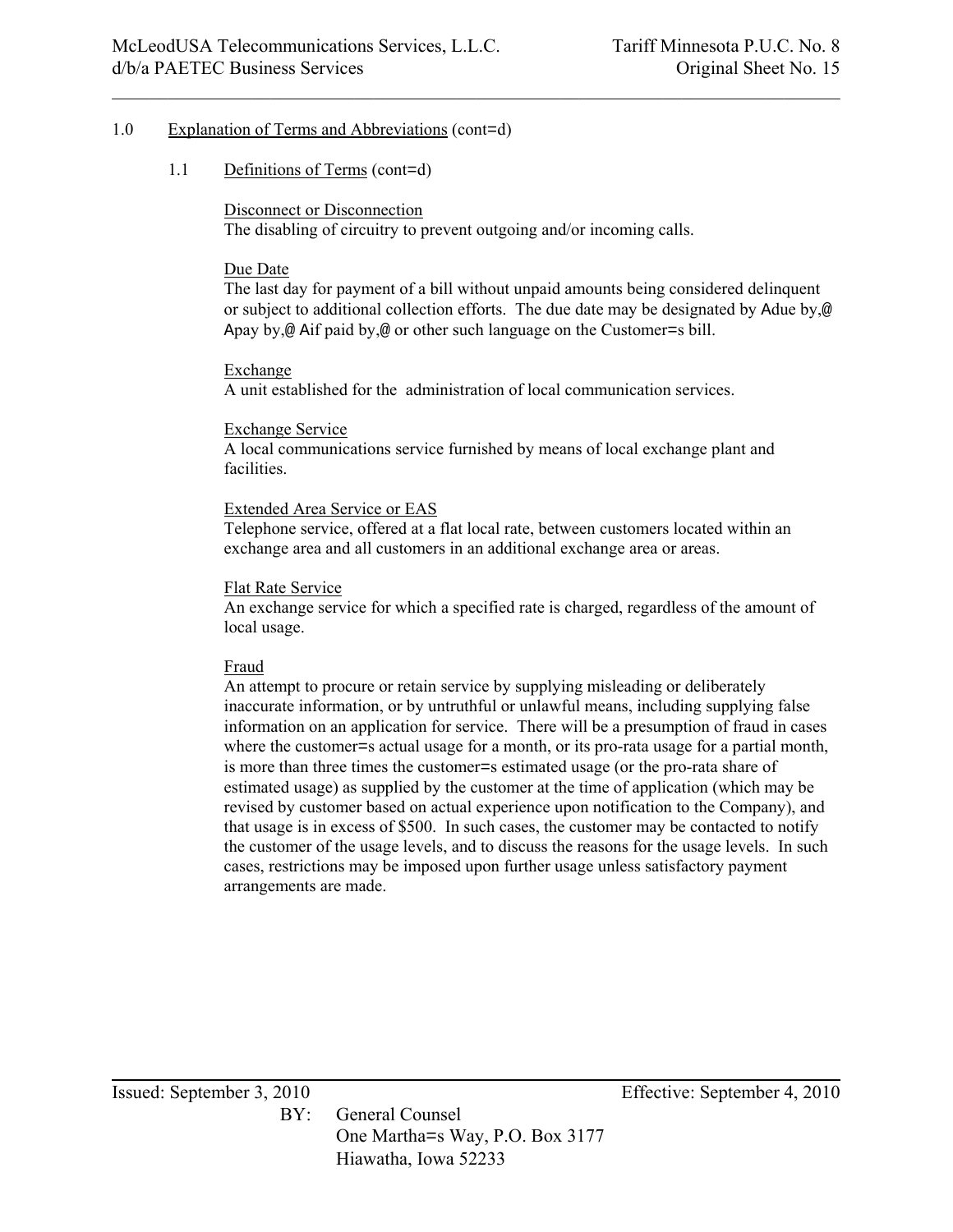### 1.1 Definitions of Terms (cont=d)

Incumbent Local Exchange Carrier or Incumbent Carrier The local exchange carrier that has Section 251(c) obligations under the federal Telecommunications Act.

Individual Case Basis A rate, charge, or condition of the tariff as determined by individual circumstances.

Inside Station Wiring or Inside Wiring Wiring on the premises beyond the demarcation point.

Interexchange Service The provision of intrastate telecommunications services and facilities between local exchanges, excluding EAS.

InterLATA Service The completion of calls between Local Access and Transport Areas.

IntraLATA Service The completion of calls between points within the boundaries of a Local Access and Transport Area.

Kbps Kilobits per second, denotes thousands of bits per second.

Local Access and Transport Area or LATA

A geographic area within which Bell Operating Companies are permitted to offer interexchange service. These areas were established as a result of the break-up of the former Bell System.

Local Exchange Utility or Local Utility

A telephone utility that provides local service under a tariff filed with the Commission. The utility may also provide other services and facilities.

Local Service

Telephone service furnished between points located within an area where there is no toll charge. Unless otherwise specified, local calling areas in this tariff shall be the same as the local calling areas of the incumbent carrier.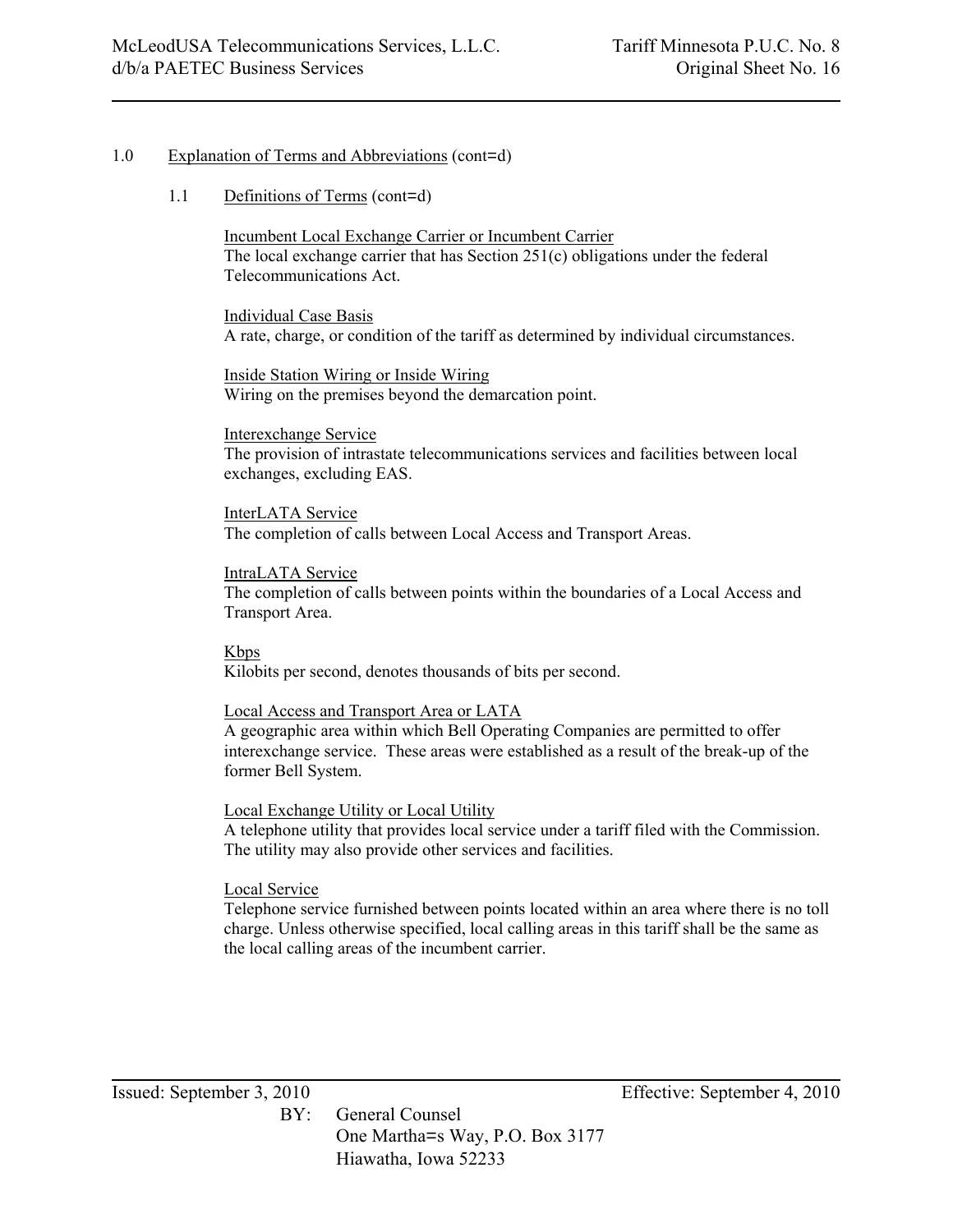- 1.0 Explanation of Terms and Abbreviations (cont=d)
	- 1.1 Definitions of Terms (cont=d)

Mbps Megabits, denotes millions of bits per second.

MCA Metropolitan Calling Area

McLeodUSA McLeodUSA Telecommunications Services, L.L.C. d/b/a PAETEC Business Services

 $\mathcal{L}_\mathcal{L} = \{ \mathcal{L}_\mathcal{L} = \{ \mathcal{L}_\mathcal{L} = \{ \mathcal{L}_\mathcal{L} = \{ \mathcal{L}_\mathcal{L} = \{ \mathcal{L}_\mathcal{L} = \{ \mathcal{L}_\mathcal{L} = \{ \mathcal{L}_\mathcal{L} = \{ \mathcal{L}_\mathcal{L} = \{ \mathcal{L}_\mathcal{L} = \{ \mathcal{L}_\mathcal{L} = \{ \mathcal{L}_\mathcal{L} = \{ \mathcal{L}_\mathcal{L} = \{ \mathcal{L}_\mathcal{L} = \{ \mathcal{L}_\mathcal{$ 

# McLeodUSA Switch

A local switch owned and operated by McLeodUSA. In the pricing tables, service identified as being provided via AMcLeodUSA Switch@ or AOn Switch@ is provided using a switch port from the McLeodUSA Class 5 Local Switch in combination with a local loop leased from the incumbent carrier.

Message A telephone call made by a Customer.

Month For billing purposes, a month is considered to have thirty (30) days.

Network Elements

Elements of the incumbent carrier network leased by McLeodUSA pursuant to an interconnection agreement or approved wholesale tariffs. In the pricing tables, service identified as being provided via ANetwork Elements@ is provided using a combination of network elements.

# Number of Digits Sent

The number of digits of the telephone number sent from the Central Office to the telephone system for interpretation and routing to the end user. Typically a function of DID.

Operator

An automated or live operator.

# PAETEC

McLeodUSA Telecommunications Services, L.L.C. d/b/a PAETEC Business Services

# Point of Presence (or POP)

The location in McLeodUSA=s system where local access facilities connect to an interexchange carrier=s network.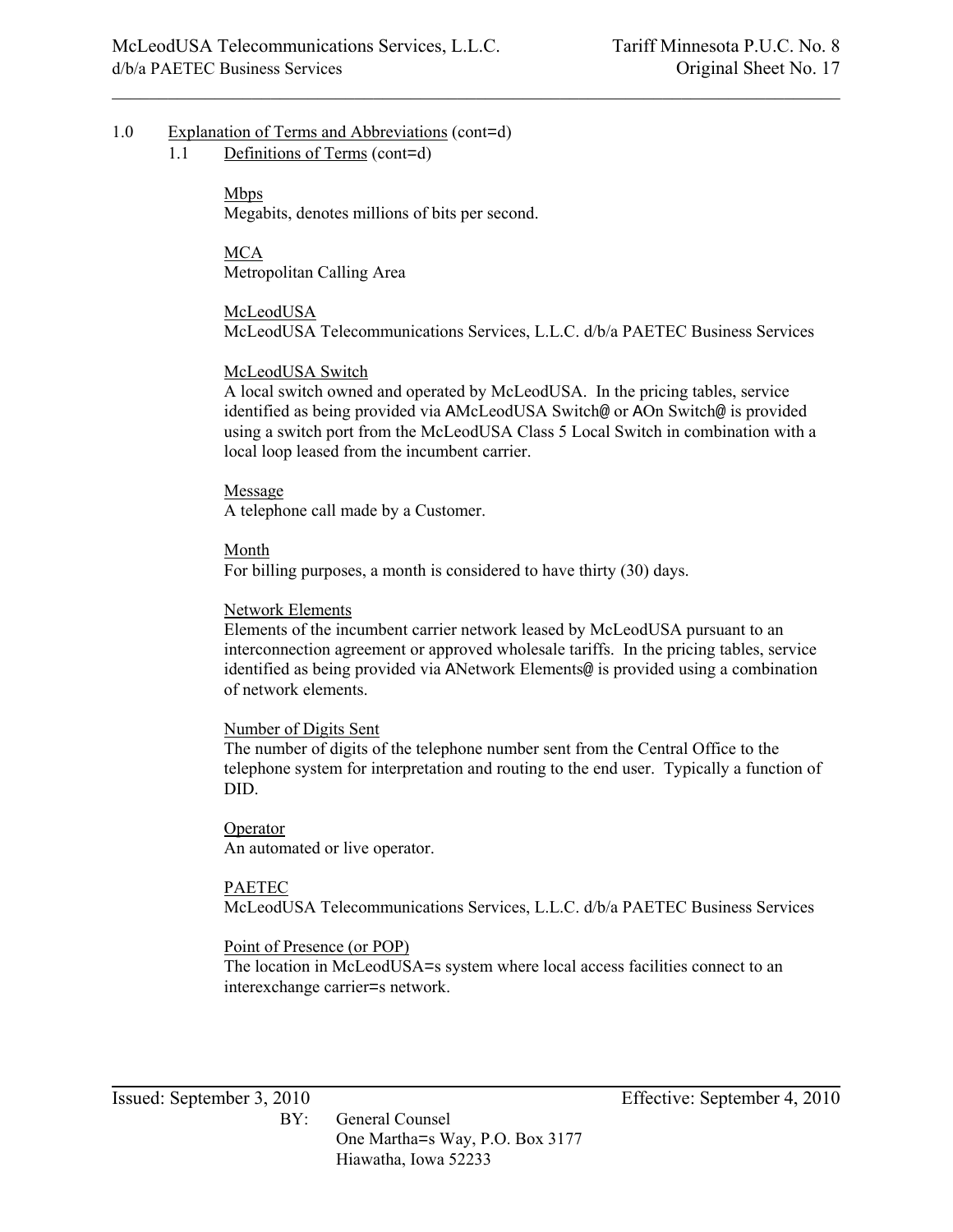#### 1.1 Definitions of Terms (cont=d)

#### Port

A connection to McLeodUSA=s switching network with one or more voice grade communications channels, each with a unique network address (telephone number), dedicated to the Customer. Each port is equipped with a Terminal Interface.

 $\mathcal{L}_\mathcal{L} = \{ \mathcal{L}_\mathcal{L} = \{ \mathcal{L}_\mathcal{L} = \{ \mathcal{L}_\mathcal{L} = \{ \mathcal{L}_\mathcal{L} = \{ \mathcal{L}_\mathcal{L} = \{ \mathcal{L}_\mathcal{L} = \{ \mathcal{L}_\mathcal{L} = \{ \mathcal{L}_\mathcal{L} = \{ \mathcal{L}_\mathcal{L} = \{ \mathcal{L}_\mathcal{L} = \{ \mathcal{L}_\mathcal{L} = \{ \mathcal{L}_\mathcal{L} = \{ \mathcal{L}_\mathcal{L} = \{ \mathcal{L}_\mathcal{$ 

#### Premise Visit Charge

This charge applies when a technician is dispatched for Premise Work. This charge could be in addition to the Schedule I, Schedule II or Schedule III charges for time and labor. This charge also applies if a technician is dispatched to the customer location and cannot gain access to the customer premises at the scheduled time.

#### Premise Work

Any work done on the Customer=s side of the network interface device.

#### Premises

The space occupied by a Customer or authorized user in a building or buildings or contiguous property (except railroad rights-of-way, etc.) not separated by a highway.

#### Public Safety Answering Point

A communications facility operated on a twenty-four (24) hour basis and serving participating jurisdictions that initially receives 911 calls and either directly dispatches emergency response services or relays the calls to the appropriate public safety agency.

#### Rates

The usage amounts billed to customers for regulated services and/or equipment.

#### Re-routing of numbers

Provides the option of re-directing telephone numbers from one T1 facility to another or from other local lines to the T1 facility. Typically utilized with DID trunking service.

#### Schedule I

Rates associated with Premise Work done during normal business hours.

#### Schedule II

Rates associated with Premise Work done after business hours and all day on Saturday.

#### Schedule III

Rates associated with Premise Work done on Sundays and holidays. Holidays include New Year=s Day, Washington=s Birthday, Memorial Day, Independence Day, Labor Day, Veteran=s Day, Thanksgiving Day, and Christmas Day.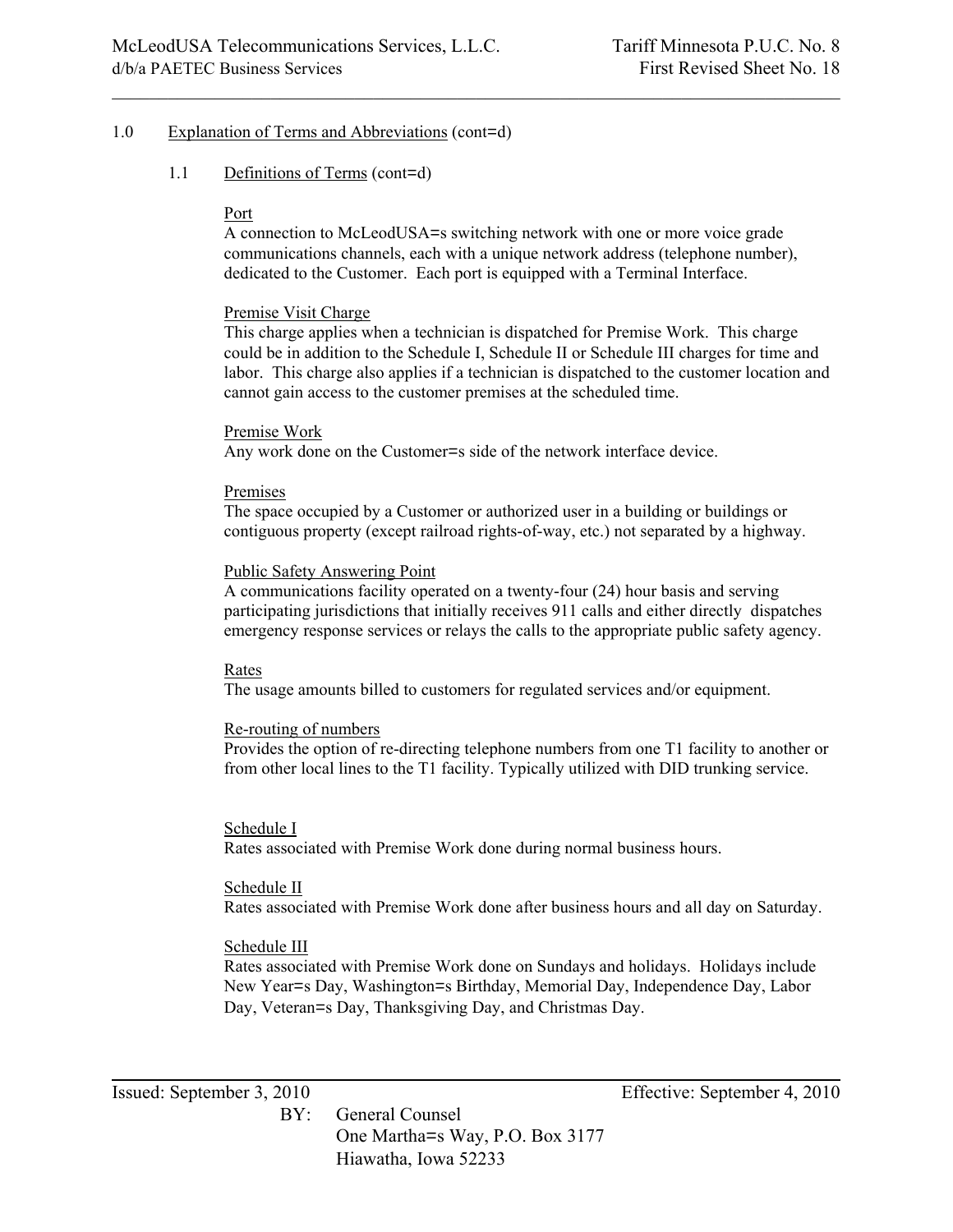# 1.1 Definitions of Terms (cont=d)

### Service

Any or all service(s) provided by McLeodUSA pursuant to this tariff.

 $\mathcal{L}_\mathcal{L} = \{ \mathcal{L}_\mathcal{L} = \{ \mathcal{L}_\mathcal{L} = \{ \mathcal{L}_\mathcal{L} = \{ \mathcal{L}_\mathcal{L} = \{ \mathcal{L}_\mathcal{L} = \{ \mathcal{L}_\mathcal{L} = \{ \mathcal{L}_\mathcal{L} = \{ \mathcal{L}_\mathcal{L} = \{ \mathcal{L}_\mathcal{L} = \{ \mathcal{L}_\mathcal{L} = \{ \mathcal{L}_\mathcal{L} = \{ \mathcal{L}_\mathcal{L} = \{ \mathcal{L}_\mathcal{L} = \{ \mathcal{L}_\mathcal{$ 

### Service Order

The written request for Network Services executed by the Customer and McLeodUSA in the format designated by McLeodUSA. The signing of a Service Order by the Customer and acceptance by McLeodUSA initiates the respective obligations of the parties as set forth herein and pursuant to the tariffs of McLeodUSA, but the duration of the service is calculated from the service commencement date.

### Shared

A facility or equipment system or subsystem that can be used simultaneously by several Customers.

#### Signaling

Represents the type of signaling format utilized to maintain a T1 level digital transmission from the Central Office to the customer premise. Signaling options include: AMI, ESF, SF, B8ZF; other options may be available on an individual case basis.

### Standard Elements

For McLeodUSA bundled local packages, the Standard Elements consist of switched local dial tone, unlimited local calling, local number portability and mandatory EAS or EACS.

# Suspend or Suspension

To disconnect or impair a service temporarily in order to disable either outgoing or incoming calls or both.

#### T1- Advanced

Includes In-Only Trunk with DID and Hunting, Out-Only Trunk with Answer Supervision or Two-Way Trunk with DID, Hunting and Answer Supervision.

#### T1 Basic or Combo

Includes In-Only Trunk, Out-Only Trunk or Two-Way Trunk. Combo is a combination of Basic and Advanced.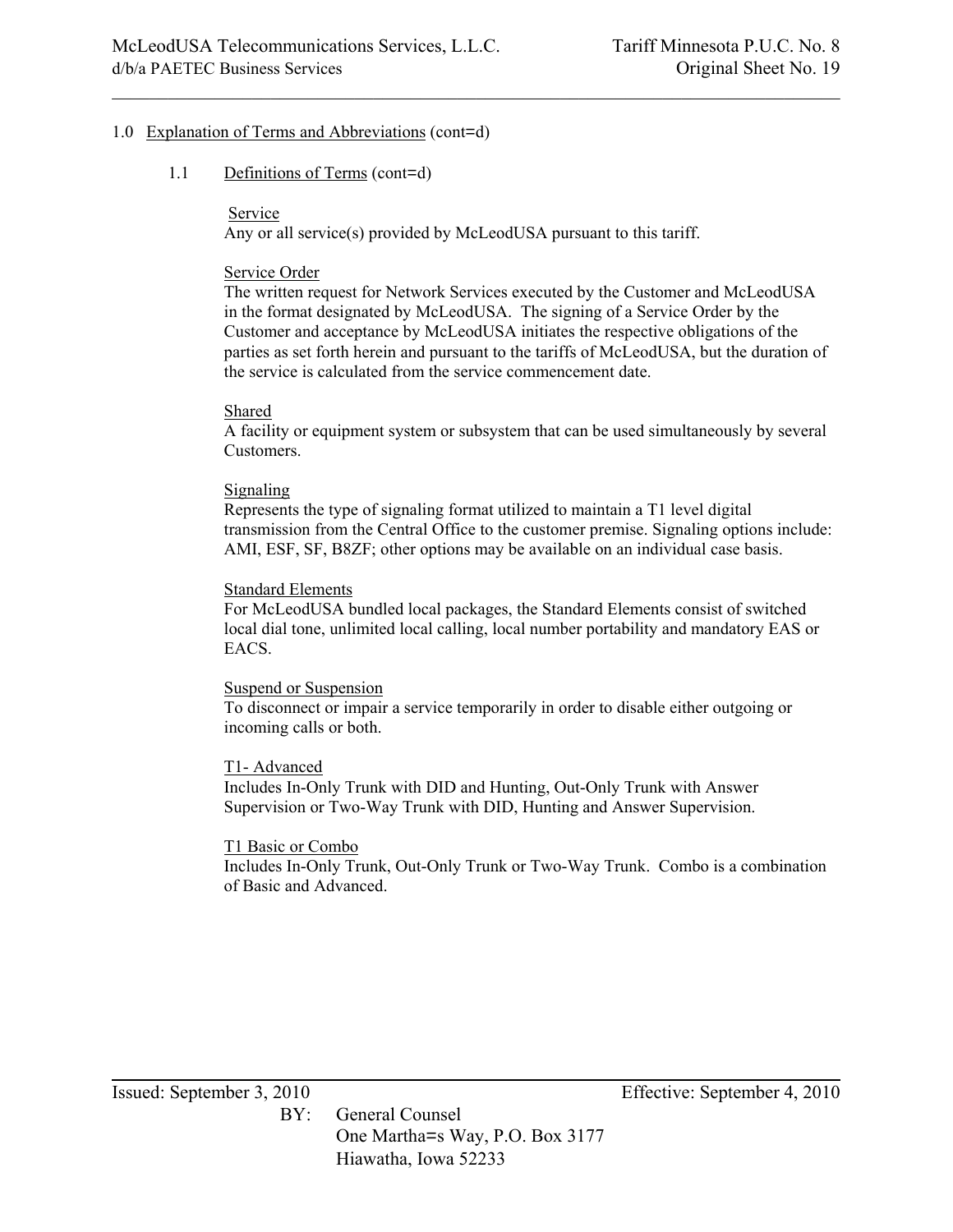# 1.1 Definitions of Terms (cont=d)

# Terminal Interface

The method of physical connection between a McLeodUSA-provided service and a Customer=s or User=s transmission cable, inside wiring, or terminal equipment. Depending upon the service ordered by the Customer, there may be a choice of terminal interfaces. The Customer is responsible for ordering a terminal interface that is compatible with the Customer=s or User=s terminal equipment. All terminal interfaces will be provided by industry-standard connectors as specified in or authorized by Subpart F of Part 68, Title 47, Code of Federal Regulations.

 $\mathcal{L}_\mathcal{L} = \{ \mathcal{L}_\mathcal{L} = \{ \mathcal{L}_\mathcal{L} = \{ \mathcal{L}_\mathcal{L} = \{ \mathcal{L}_\mathcal{L} = \{ \mathcal{L}_\mathcal{L} = \{ \mathcal{L}_\mathcal{L} = \{ \mathcal{L}_\mathcal{L} = \{ \mathcal{L}_\mathcal{L} = \{ \mathcal{L}_\mathcal{L} = \{ \mathcal{L}_\mathcal{L} = \{ \mathcal{L}_\mathcal{L} = \{ \mathcal{L}_\mathcal{L} = \{ \mathcal{L}_\mathcal{L} = \{ \mathcal{L}_\mathcal{$ 

# Timely Payment

A payment of the Customer=s account made on or before the due date shown on a current bill for rates and charges or by an agreement between the Customer and McLeodUSA for a series of partial payments to settle a delinquent account.

# Two-Way

A service attribute that includes DOD (the ability to dial directly from an extension without having to go through an operator or attendant) for outbound calls and can also be used to carry inbound calls to a central point for further processing.

# User

A Customer or any other person authorized by a Customer to use service provided to the Customer under a McLeodUSA tariff.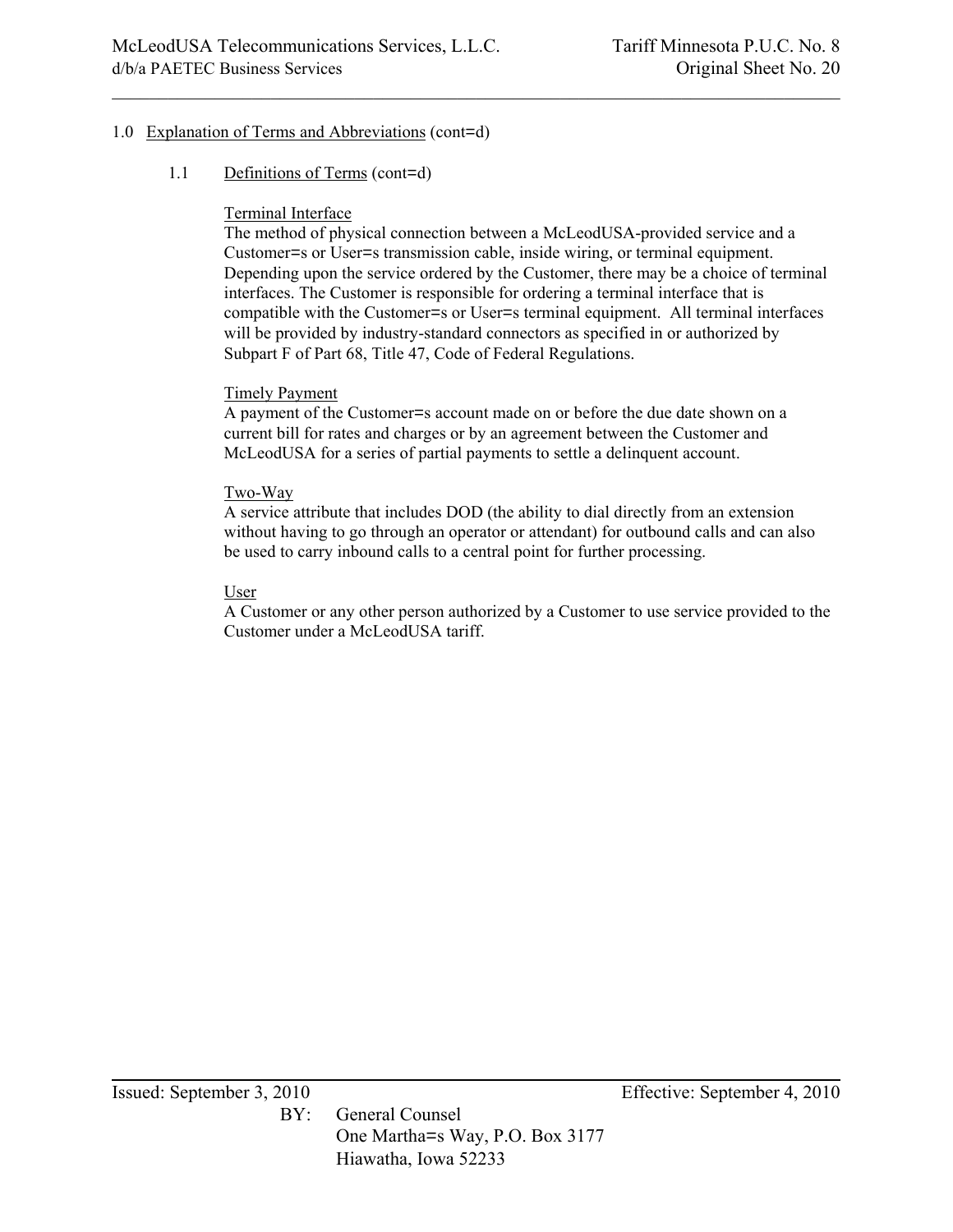1.2 Explanation of Acronyms and Trade Names

DA = Directory Assistance EAS = Extended Area Service EACS = Extended Area Calling Service EUCL = End User Common Line FCC = Federal Communications Commission ILEC = Incumbent Local Exchange Carrier IXC = Interexchange Carrier LATA = Local Access and Transport Area LNP = Local Number Portability NPA = Numbering Plan Area, more commonly known as Area Code NRC = Non-Recurring Charge OS = Operator Service PICC = Primary Interexchange Carrier RBOC = Regional Bell Operating Company SNI = Standard Network Interface Sprint = Sprint Communications Company, L.P. TDD = Telecommunication Device for the Deaf TRS = Telecommunications Relay Services Surcharge TTY = TeleTYpwriter USF = Universal Service Fund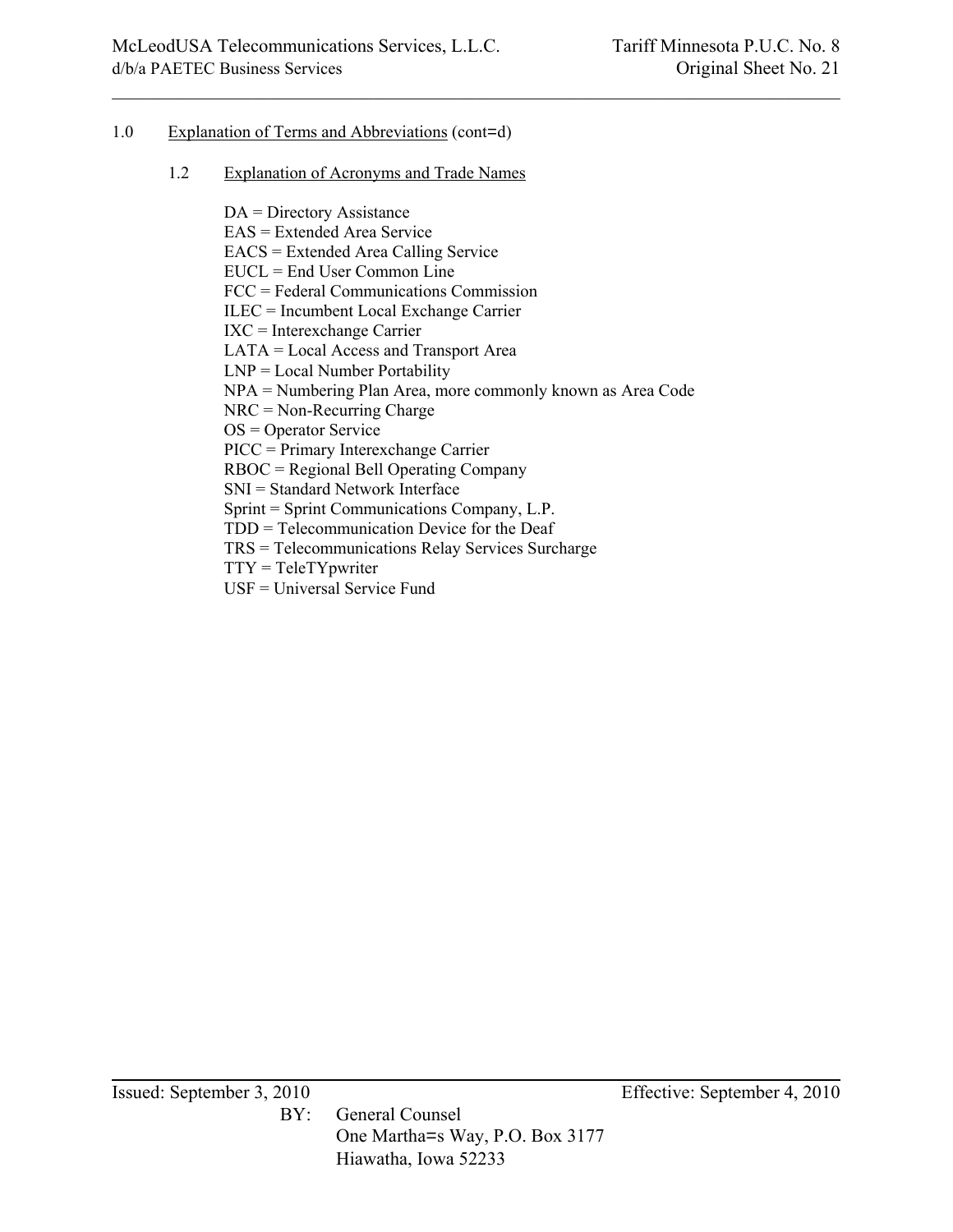# 2.0 General Rules and Regulations

### 2.1 Undertaking of McLeodUSA

2.1.1 General

Pursuant to this tariff, McLeodUSA undertakes to provide within the service area in which McLeodUSA has been approved for certification the regulated intrastate, intraLATA, interexchange services, and resale and wholesale services described in Section 3.0.

 $\mathcal{L}_\mathcal{L} = \{ \mathcal{L}_\mathcal{L} = \{ \mathcal{L}_\mathcal{L} = \{ \mathcal{L}_\mathcal{L} = \{ \mathcal{L}_\mathcal{L} = \{ \mathcal{L}_\mathcal{L} = \{ \mathcal{L}_\mathcal{L} = \{ \mathcal{L}_\mathcal{L} = \{ \mathcal{L}_\mathcal{L} = \{ \mathcal{L}_\mathcal{L} = \{ \mathcal{L}_\mathcal{L} = \{ \mathcal{L}_\mathcal{L} = \{ \mathcal{L}_\mathcal{L} = \{ \mathcal{L}_\mathcal{L} = \{ \mathcal{L}_\mathcal{$ 

- 2.1.2 Limitations
	- A. Service is offered subject to the availability of the necessary facilities and equipment and subject to the provisions of this tariff in compliance with limitations set forth in the Commission=s rules.
	- B. McLeodUSA reserves the right to limit or to allocate the use of existing facilities, or of additional facilities offered by McLeodUSA, when necessary because of lack of facilities, or due to some other cause beyond McLeodUSA=s control on a non-discriminatory basis.
	- C. The furnishing of service under the tariffs of McLeodUSA is subject to the availability on a continuing basis of all the necessary facilities and is limited to the capacity of the McLeodUSA=s facilities as well as facilities the McLeodUSA may obtain from other carriers to furnish service from time to time as required at the sole discretion of the Company.
	- D. McLeodUSA reserves the right to discontinue service when the Customer is using the service in violation of the provisions of this tariff, signed contract, or the law, with notice as required by the rules of the Commission.
	- E. McLeodUSA does not undertake to transmit messages or information, but offers the use of its facilities, when available, for that purpose.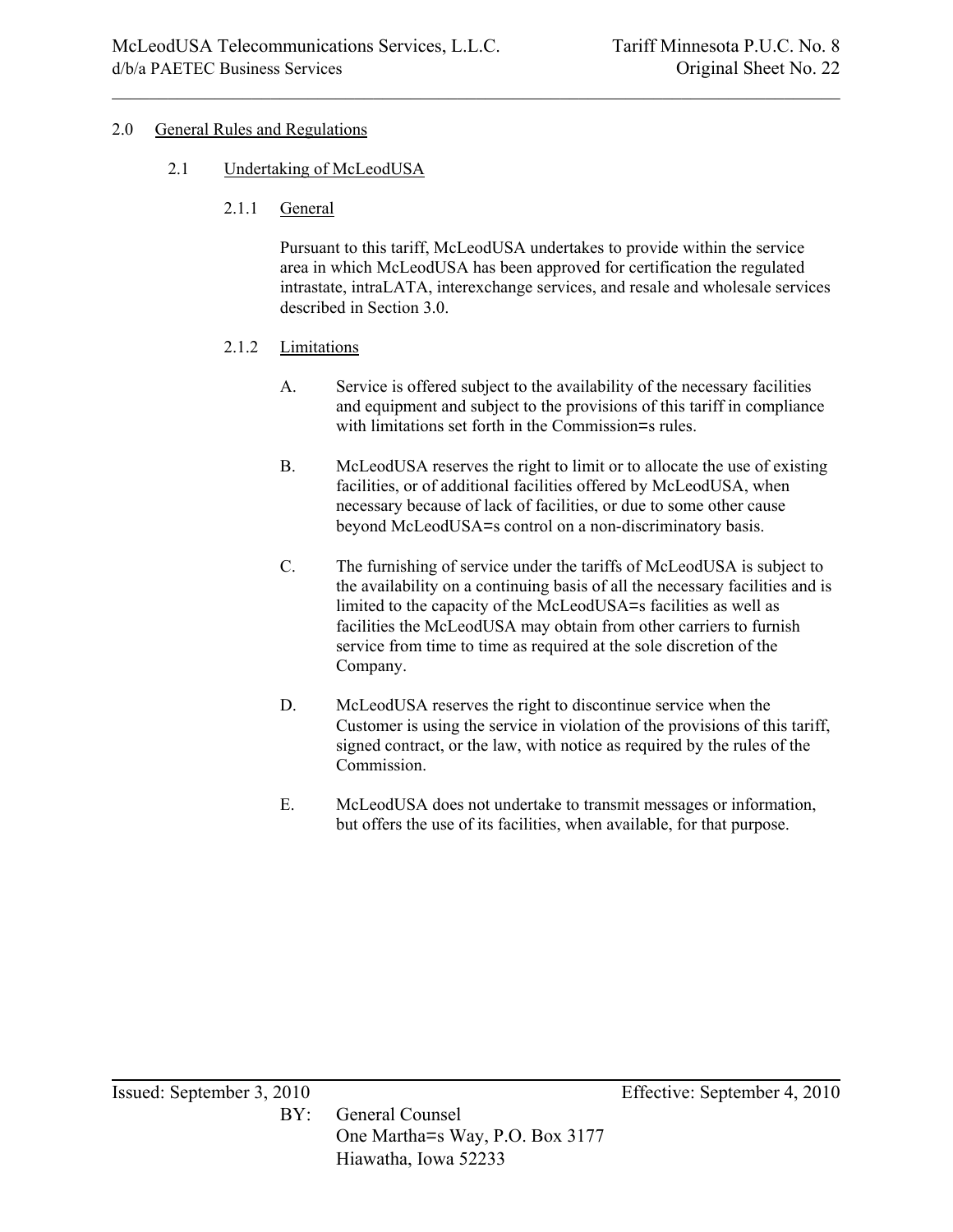- 2.2 Use
	- 2.2.1 Lawful Purpose

Services provided under this tariff may be used for any lawful purpose for which the service is technically suited consistent with the transmission and switching parameters of the telecommunications facilities utilized in the provision of the service.

### 2.2.2 Use of Service for Unlawful and/or Fraudulent Purposes

 $\mathcal{L}_\mathcal{L} = \{ \mathcal{L}_\mathcal{L} = \{ \mathcal{L}_\mathcal{L} = \{ \mathcal{L}_\mathcal{L} = \{ \mathcal{L}_\mathcal{L} = \{ \mathcal{L}_\mathcal{L} = \{ \mathcal{L}_\mathcal{L} = \{ \mathcal{L}_\mathcal{L} = \{ \mathcal{L}_\mathcal{L} = \{ \mathcal{L}_\mathcal{L} = \{ \mathcal{L}_\mathcal{L} = \{ \mathcal{L}_\mathcal{L} = \{ \mathcal{L}_\mathcal{L} = \{ \mathcal{L}_\mathcal{L} = \{ \mathcal{L}_\mathcal{$ 

McLeodUSA=s services are provided subject to the condition that they will not be used for any unlawful and/or fraudulent purpose. Services will not be furnished if any law enforcement agency, acting within its jurisdiction, advises McLeodUSA that such services are being used or are likely to be used in violation of the law and/or in a fraudulent manner. If McLeodUSA receives other evidence giving reasonable cause to believe that such services are being used or are likely to be used for unlawful and/or fraudulent purposes, it may either discontinue or deny the services and/or refer the matter to the appropriate law enforcement agency in accordance with law and/or Commission rules.

### 2.2.3 Unauthorized Use

Any individual who uses or receives McLeodUSA=s services other than under the provisions of an accepted application for service and a current Customer relationship shall be liable for the appropriate rates and charges for the service received and for McLeodUSA=s costs of investigation and collection.

# 2.2.4 Recording Devices

McLeodUSA=s services are not designed for the use of recording devices, and customers who use such devices to record two-way telephone conversations do so at their own risk.

# 2.2.5 Use of Service Mark

No Customer shall use any service mark or trademark of McLeodUSA or refer to McLeodUSA in connection with any product, equipment promotion, or publication of the Customer without the prior written consent of McLeodUSA.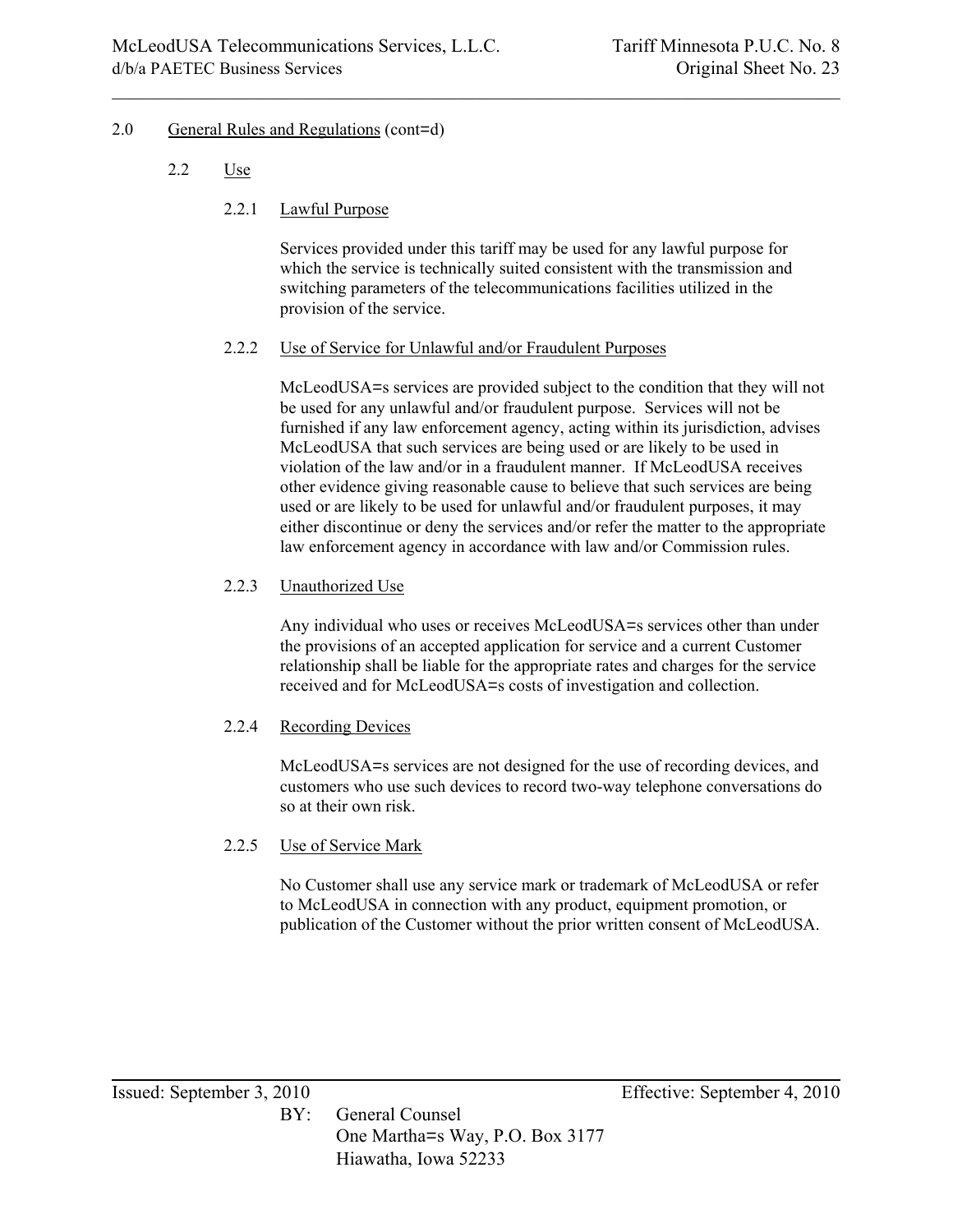#### 2.3 Liability

McLeodUSA=s liability, if any, for its willful misconduct is not limited by this Tariff. With respect to any other claim or suit, by a customer, or by any others, for damages associated with installation, provision, preemption, termination, maintenance, repair or restoration of service, or any other service, McLeodUSA=s liability, if any, shall not exceed an amount equal to the proportionate part of the monthly recurring charge for the service for the period during which the service was affected. This liability shall be in addition to any amounts that may otherwise be due the customer under this Tariff or state commission regulations as an allowance for interruptions.

 $\mathcal{L}_\mathcal{L} = \{ \mathcal{L}_\mathcal{L} = \{ \mathcal{L}_\mathcal{L} = \{ \mathcal{L}_\mathcal{L} = \{ \mathcal{L}_\mathcal{L} = \{ \mathcal{L}_\mathcal{L} = \{ \mathcal{L}_\mathcal{L} = \{ \mathcal{L}_\mathcal{L} = \{ \mathcal{L}_\mathcal{L} = \{ \mathcal{L}_\mathcal{L} = \{ \mathcal{L}_\mathcal{L} = \{ \mathcal{L}_\mathcal{L} = \{ \mathcal{L}_\mathcal{L} = \{ \mathcal{L}_\mathcal{L} = \{ \mathcal{L}_\mathcal{$ 

The services furnished by McLeodUSA, in addition to the limitations set forth preceding, also are subject to the following limitations: McLeodUSA shall not be liable for damage arising out of our mistakes, omissions, interruptions, delays, errors or defects in transmission or other injury, including but not limited to injuries to persons or property from voltages or currents transmitted over the service of McLeodUSA caused by customer provided equipment (except where a contributing cause is the malfunctioning of a McLeodUSA-provided connection arrangement, in which event the liability of the Company shall not exceed an amount equal to a proportional amount of the McLeodUSA billing for the period of service during which such, mistake, omission, interruption, delay, error, defect in transmission or injury occurs.) McLeodUSA also shall not be liable for the acts or omissions of other companies when their facilities are used to provide service.

Except for granting credit allowances for interruptions of service as provided in the last paragraph of this section, McLeodUSA shall not be liable for any claim or loss, expense or damage, for any failure of performance due to failure or malfunction of Customer-supplied equipment, acts of God, storms, fires, floods or other catastrophes, power failure, natural emergencies, insurrections, riots or wars, or any law, order, regulation, or other action of any governmental authority or agency thereof.

McLeodUSA shall not be liable for, and shall be fully indemnified and held harmless by, Customers against any claim or loss, expense or damage, for defamation, libel, slander, invasion, infringement of copyright or patent, unauthorized use of any trademark, trade name, service mark, or proprietary or creative right, or any other injury to any person, property, or entity arising out of the material, data, or information transmitted.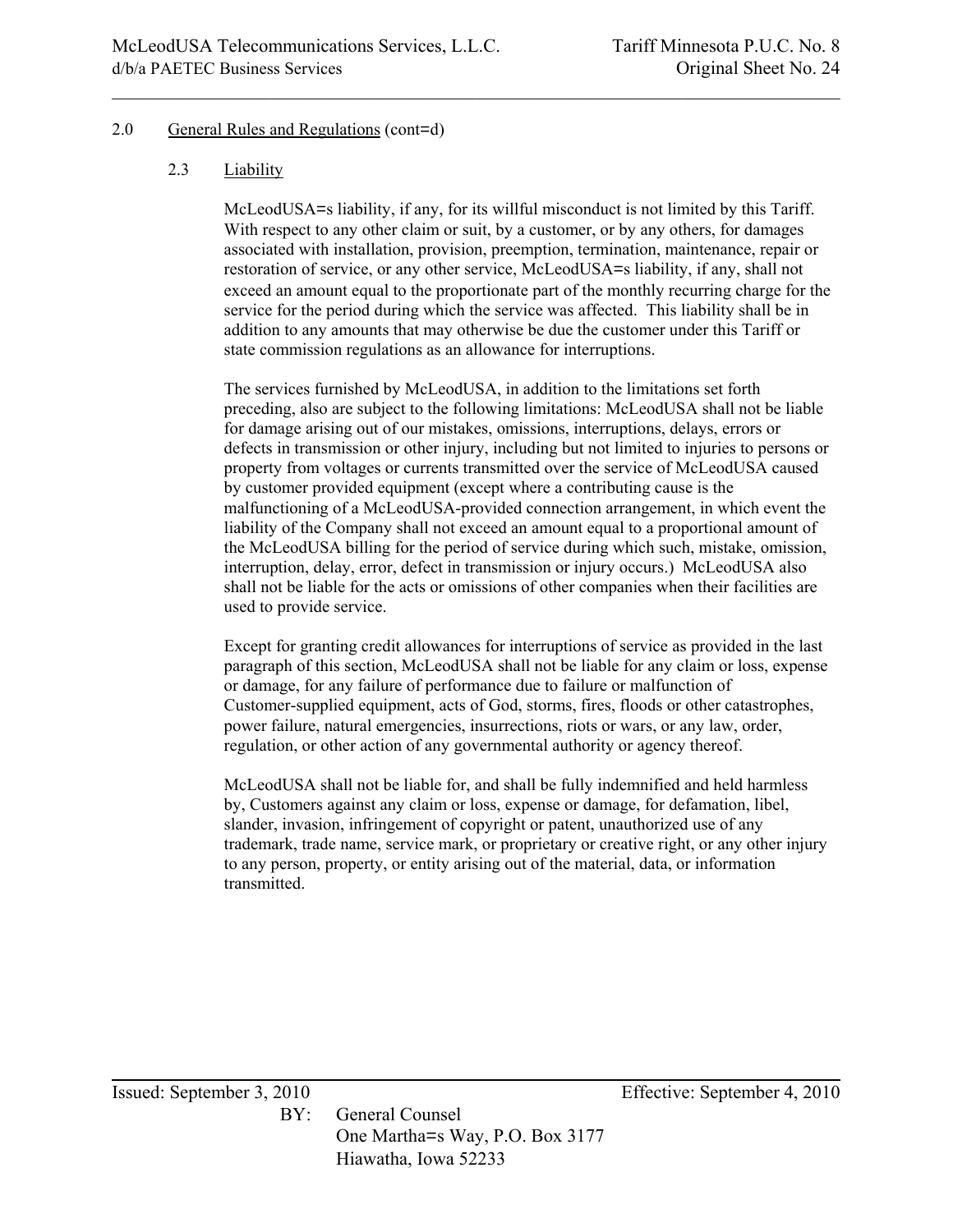# 2.3 Liability (cont=d)

No agent or employee of any other carrier shall be deemed to be an agent or employee of McLeodUSA.

 $\mathcal{L}_\mathcal{L} = \{ \mathcal{L}_\mathcal{L} = \{ \mathcal{L}_\mathcal{L} = \{ \mathcal{L}_\mathcal{L} = \{ \mathcal{L}_\mathcal{L} = \{ \mathcal{L}_\mathcal{L} = \{ \mathcal{L}_\mathcal{L} = \{ \mathcal{L}_\mathcal{L} = \{ \mathcal{L}_\mathcal{L} = \{ \mathcal{L}_\mathcal{L} = \{ \mathcal{L}_\mathcal{L} = \{ \mathcal{L}_\mathcal{L} = \{ \mathcal{L}_\mathcal{L} = \{ \mathcal{L}_\mathcal{L} = \{ \mathcal{L}_\mathcal{$ 

McLeodUSA=s liability due to any failure of the transmission shall not exceed an amount equal to the charges provided for by the applicable tariff (for regulated services) and applicable price list, catalogue, and/or contract (for all other services) for the call. McLeodUSA shall not be liable for damages arising out of the use of McLeodUSA=s services for the transmission of anything other than voice grade service.

McLeodUSA will provide a customer=s correct name and telephone number to a calling party either upon request to or interception by McLeodUSA in the event there is an error or omission in the customer=s directory listing. McLeodUSA=s liability for any errors or omissions in any directory listings is limited to the charges made for the listing itself. McLeodUSA shall not be liable for any incidental, indirect, special or consequential damages of any kind, including loss of use, loss of business, or loss of profit, arising from errors or omissions in directory listings.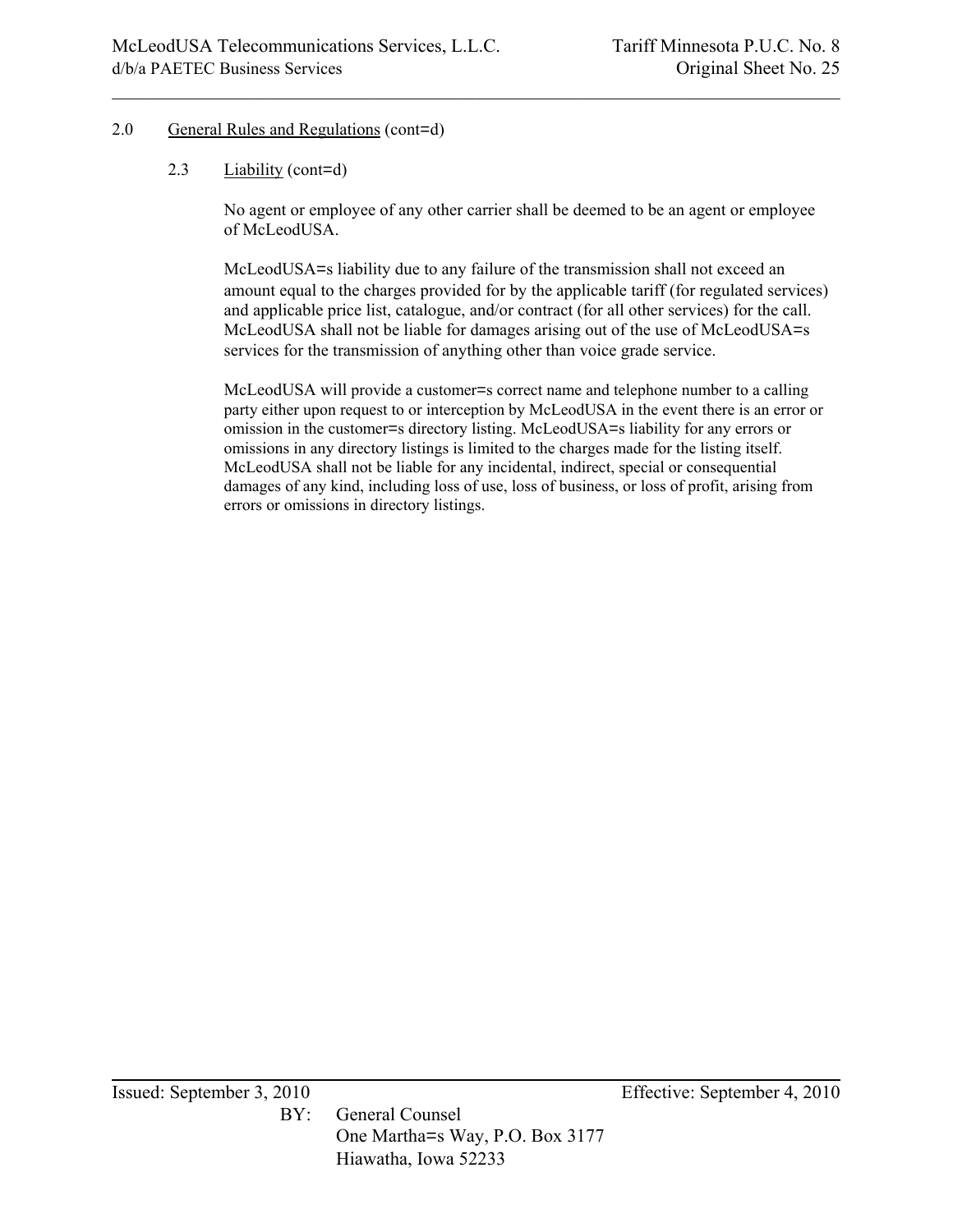# 2.3 Liability (cont=d)

Notwithstanding anything to the contrary in this section, if Customer=s service is interrupted and remains out of service for more than twenty-four (24) hours after the earlier of being reported to McLeodUSA or being found by McLeodUSA to be out of order, and if the interruption is not the result of a negligent or willful act by the Customer, a malfunction of Customer-owned equipment, McLeodUSA=s inability to gain access to the Customer=s premises, or causes beyond McLeodUSA=s control as described in the first paragraph of this section, McLeodUSA will make appropriate adjustments upon request. Such adjustments, in the form of direct payments or bill credits, will be the proportionate part of the monthly charge for all services and facilities rendered inoperative during the interruption, beginning with the hour of the report to McLeodUSA, or discovery by McLeodUSA, of the interruption. A service interruption may include, among other events, lawful disconnections pursuant to Section 2.11 of this tariff and when a customer=s service interrupted during a move to a new Customer premise.

 $\mathcal{L}_\mathcal{L} = \{ \mathcal{L}_\mathcal{L} = \{ \mathcal{L}_\mathcal{L} = \{ \mathcal{L}_\mathcal{L} = \{ \mathcal{L}_\mathcal{L} = \{ \mathcal{L}_\mathcal{L} = \{ \mathcal{L}_\mathcal{L} = \{ \mathcal{L}_\mathcal{L} = \{ \mathcal{L}_\mathcal{L} = \{ \mathcal{L}_\mathcal{L} = \{ \mathcal{L}_\mathcal{L} = \{ \mathcal{L}_\mathcal{L} = \{ \mathcal{L}_\mathcal{L} = \{ \mathcal{L}_\mathcal{L} = \{ \mathcal{L}_\mathcal{$ 

# 2.4 Equipment

### 2.4.1 Inspection, Testing, and Adjustment

McLeodUSA may, upon reasonable notice, make such tests and inspections as may be necessary to determine whether the requirements of this tariff are being complied with in the installation, operation, or maintenance of the Customer=s equipment. McLeodUSA may interrupt the service at any time, without penalty to itself, unless interruption exceeds twenty-four (24) hours.

# 2.4.2 Interference and Hazard

The operating characteristics of Customer premises equipment or communications systems connected to McLeodUSA=s services must not interfere with, or impair, any of the services offered by McLeodUSA. Additionally, connected Customer premises equipment must not endanger the safety of McLeodUSA employees or the public, damage or interfere with the proper functioning of McLeodUSA=s equipment, or otherwise injure the public in its use of McLeodUSA=s services.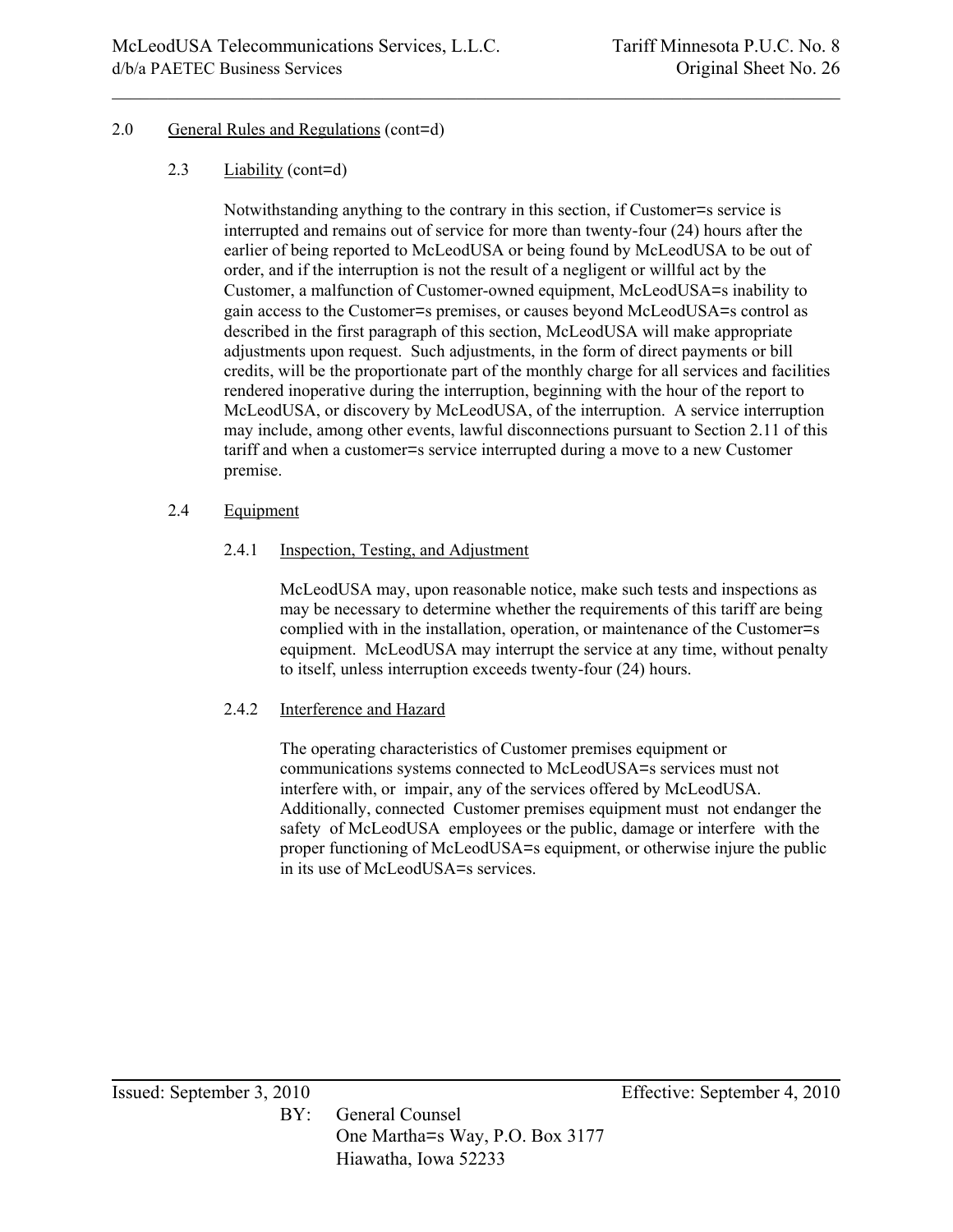- 2.4 Equipment (cont=d)
	- 2.4.3 Maintenance and Repair
		- A. Customer Liability

 $\mathcal{L}_\mathcal{L} = \{ \mathcal{L}_\mathcal{L} = \{ \mathcal{L}_\mathcal{L} = \{ \mathcal{L}_\mathcal{L} = \{ \mathcal{L}_\mathcal{L} = \{ \mathcal{L}_\mathcal{L} = \{ \mathcal{L}_\mathcal{L} = \{ \mathcal{L}_\mathcal{L} = \{ \mathcal{L}_\mathcal{L} = \{ \mathcal{L}_\mathcal{L} = \{ \mathcal{L}_\mathcal{L} = \{ \mathcal{L}_\mathcal{L} = \{ \mathcal{L}_\mathcal{L} = \{ \mathcal{L}_\mathcal{L} = \{ \mathcal{L}_\mathcal{$ 

The Customer shall be responsible for damages to McLeodUSA=s facilities used in the provision of regulated services caused by the negligence or willful act of the Customer or those using McLeodUSA=s service through the Customer. The Customer may not physically modify or intrude upon, rearrange, disconnect, remove, or attempt to repair any of McLeodUSA=s facilities except upon written consent of McLeodUSA.

# B. Leased or Owned Facilities

The Customer=s obligation to McLeodUSA is the same whether the facilities involved are McLeodUSA=s facilities or are facilities leased by McLeodUSA from another party. If McLeodUSA incurs expenses due to the Customer=s actions that result in damage or impairment of McLeodUSA=s owned or leased facilities, McLeodUSA will pass on to the Customer any and all expenses to repair McLeodUSA=s facilities or that the owner imposes on McLeodUSA for leased facilities.

# 2.5 Contract for Service

# 2.5.1 Standard Contract

Installation of certain services may require a contractual agreement between a Customer and PAETEC. The contractual agreement specifies the terms and conditions of service not covered by this tariff. The contract does not alter the obligations of PAETEC to Customers as described in this tariff. The agreement may require the Customer to pay a minimum monthly fee (AMMF@) wherein the Customer agrees, in writing, to pay for the duration of the term agreement, either the monthly recurring and usage charges, or the MMF amount, whichever is greater. Should the Customer choose to terminate their contract without cause prior to the agreed upon term, the Customer will be liable for the MMF specified in the contract multiplied by the number of months remaining in the term, unless Customer converts to another service provided by PAETEC with equal or greater term and MMF commitment. In the event PAETEC continues to provide service after the Customer contract is terminated or expires, then PAETEC shall continue to provide service to the Customer under the terms of the then applicable tariff and applicable terms of the expired contract under a month-to-month arrangement.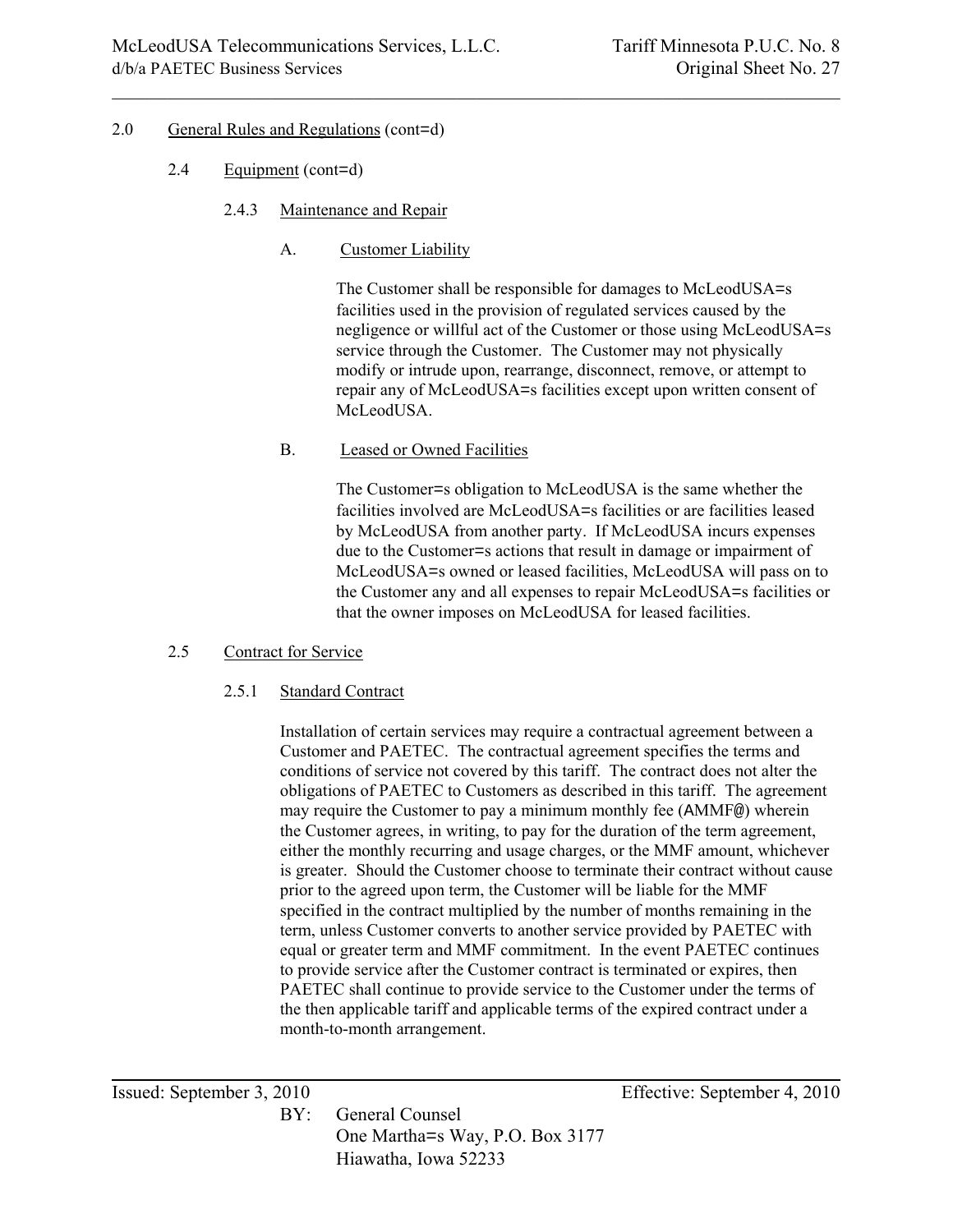- 2.5 Contract for Service (cont=d)
	- 2.5.1 Standard Contract (cont=d)

A sample Customer contract may be found in Attachment II to this tariff. The primary factors McLeodUSA will use to determine whether a customer has good cause to terminate its service contract without termination liability are: whether McLeodUSA has failed to restore a service outage on a timely basis, which shall be no later than five (5) days after the complete outage is reported; the extent to which the customer has experienced multiple service-affecting problems as confirmed by McLeodUSA within a consecutive 30-day period where those problems materially impact a customer=s ability to send or receive voice calls or fax transmissions; and the extent to which McLeodUSA has repeatedly failed, within a consecutive 30-day period, to provide a customer with timely responses to a complaint as provided by Minnesota Rules, part 7810.1100

 $\mathcal{L}_\mathcal{L} = \{ \mathcal{L}_\mathcal{L} = \{ \mathcal{L}_\mathcal{L} = \{ \mathcal{L}_\mathcal{L} = \{ \mathcal{L}_\mathcal{L} = \{ \mathcal{L}_\mathcal{L} = \{ \mathcal{L}_\mathcal{L} = \{ \mathcal{L}_\mathcal{L} = \{ \mathcal{L}_\mathcal{L} = \{ \mathcal{L}_\mathcal{L} = \{ \mathcal{L}_\mathcal{L} = \{ \mathcal{L}_\mathcal{L} = \{ \mathcal{L}_\mathcal{L} = \{ \mathcal{L}_\mathcal{L} = \{ \mathcal{L}_\mathcal{$ 

### 2.5.2 Individual Case Basis (AICB@) Contract

McLeodUSA may offer unique pricing to a Customer or group of Customers in certain circumstances through ICB contracts, which contracts may include (1) promotional pricing to customers in certain geographic locations; (2) term or term and volume discounts; (3) unique prices to particular customers, or groups of customers, when differences in the cost of providing a service, market conditions, or competitive pricing practices justify a different price; (4) different prices in different geographic areas when differences in the cost of providing a service, or market conditions, justify a different price. Services that are eligible for ICB contract include Preferred Advantage<sup>SM</sup> Local Service Packages, Local Service Package Optional Services (Hunting, market expansion lines, extended area calling scope, Wire Care, screening and restrictive services, directory assistance, optional directory listings), Preferred Advantage<sup>SM</sup> Long Distance Minute Packages, Voice Mail and Dial Up Internet Services, Preferred Advantage<sup>SM</sup>, Dedicated Local, Preferred Advantage<sup>SM</sup> Dedicated Long Distance, Preferred Advantage<sup>SM</sup> Dedicated 800, Preferred Advantage<sup>SM</sup> Enhanced 800, Preferred Advantage<sup>SM</sup> Broadband Internet Access, Preferred Advantage<sup>SM</sup> High Speed Internet Access, Preferred Advantage<sup>SM</sup> City to City Connections, Preferred Advantage<sup>SM</sup> Virtual Private Network, Calling Card, and Conference Calling. ICB contracts may be treated as confidential and proprietary by McLeodUSA.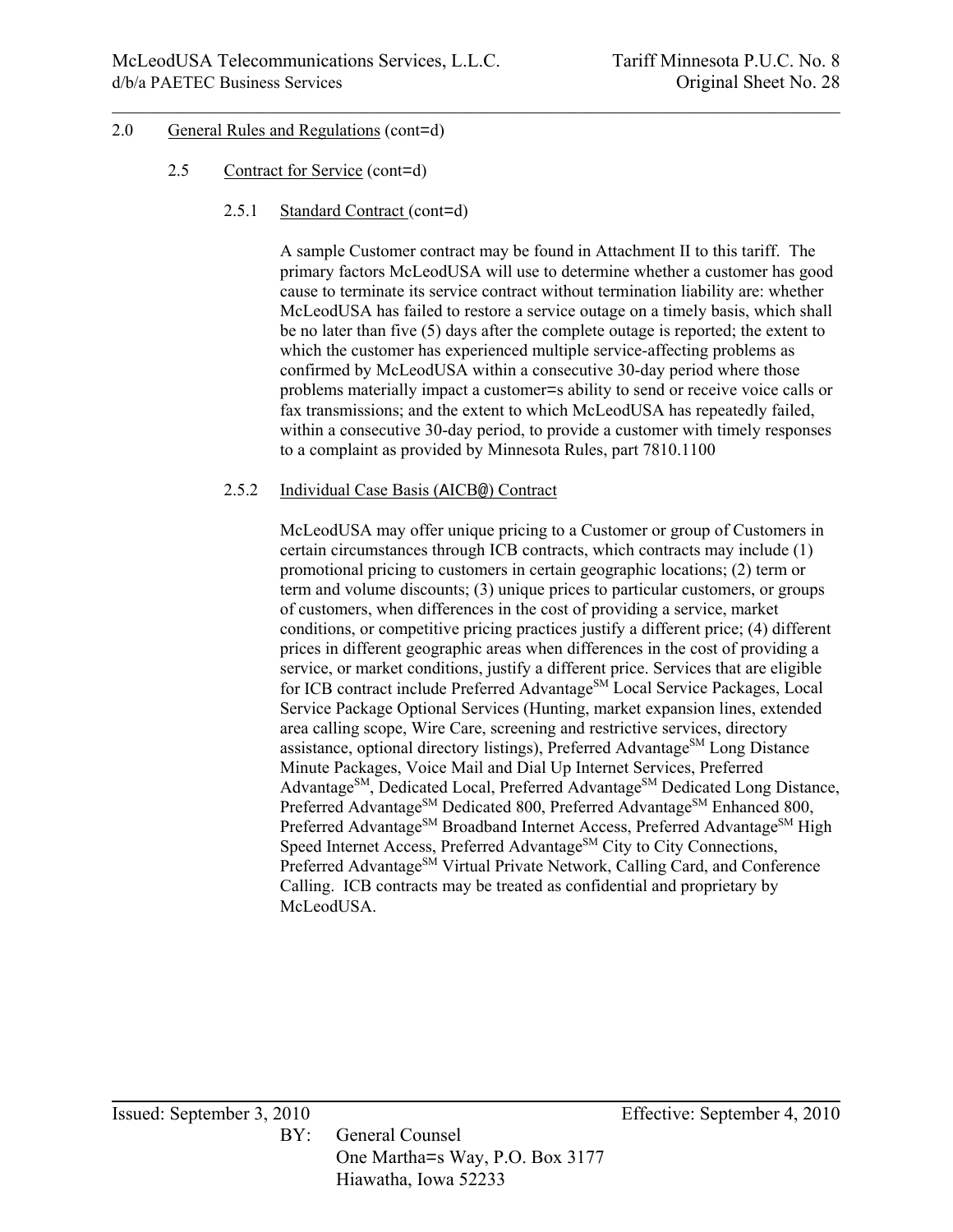- 2.5 Contract for Service (cont=d)
	- 2.5.3 Post Contract and Renewal

In the event McLeodUSA continues to provide service beyond the end of the initial term without an additional written agreement between the parties, then McLeodUSA shall continue to provide service to the Customer under the terms of the then applicable tariff and applicable terms of the expired contract under a month-to-month arrangement. McLeodUSA may choose to renew the contract for a period equal to its original term by giving the Customer notice of the proposed renewal. If the Customer does not timely advise McLeodUSA that the Customer desires to terminate the contract at the end of the contract, then the contract will renew.

 $\mathcal{L}_\mathcal{L} = \{ \mathcal{L}_\mathcal{L} = \{ \mathcal{L}_\mathcal{L} = \{ \mathcal{L}_\mathcal{L} = \{ \mathcal{L}_\mathcal{L} = \{ \mathcal{L}_\mathcal{L} = \{ \mathcal{L}_\mathcal{L} = \{ \mathcal{L}_\mathcal{L} = \{ \mathcal{L}_\mathcal{L} = \{ \mathcal{L}_\mathcal{L} = \{ \mathcal{L}_\mathcal{L} = \{ \mathcal{L}_\mathcal{L} = \{ \mathcal{L}_\mathcal{L} = \{ \mathcal{L}_\mathcal{L} = \{ \mathcal{L}_\mathcal{$ 

### 2.6 Application for Service

2.6.1 Information Required

When applying for service, each prospective Customer will be required to furnish McLeodUSA with the following information:

- A. The name of the party who will be responsible for payment for the service provided.
- B. The address or addresses or exact location of the premises where service is to be provided and billed.
- C. Any information required to make a proper determination of appropriate creditworthiness.

# 2.6.2 Initiation of Service

Service shall be deemed to be initiated upon the service activation date. For multi-location customers, service shall be deemed to be initiated upon service activation at the first location.

2.6.3 Advance Payments

At the time an application for service is made, an applicant may be required to pay an amount equal to at least one month=s service and/or installation charges which may be applicable, in addition to such special construction and installation charges as are to be borne by the applicant. The amount of the advance payment is credited to the customer=s account on the first bill rendered.

Federal, State or Municipal governmental agencies may not be required to make advance payments.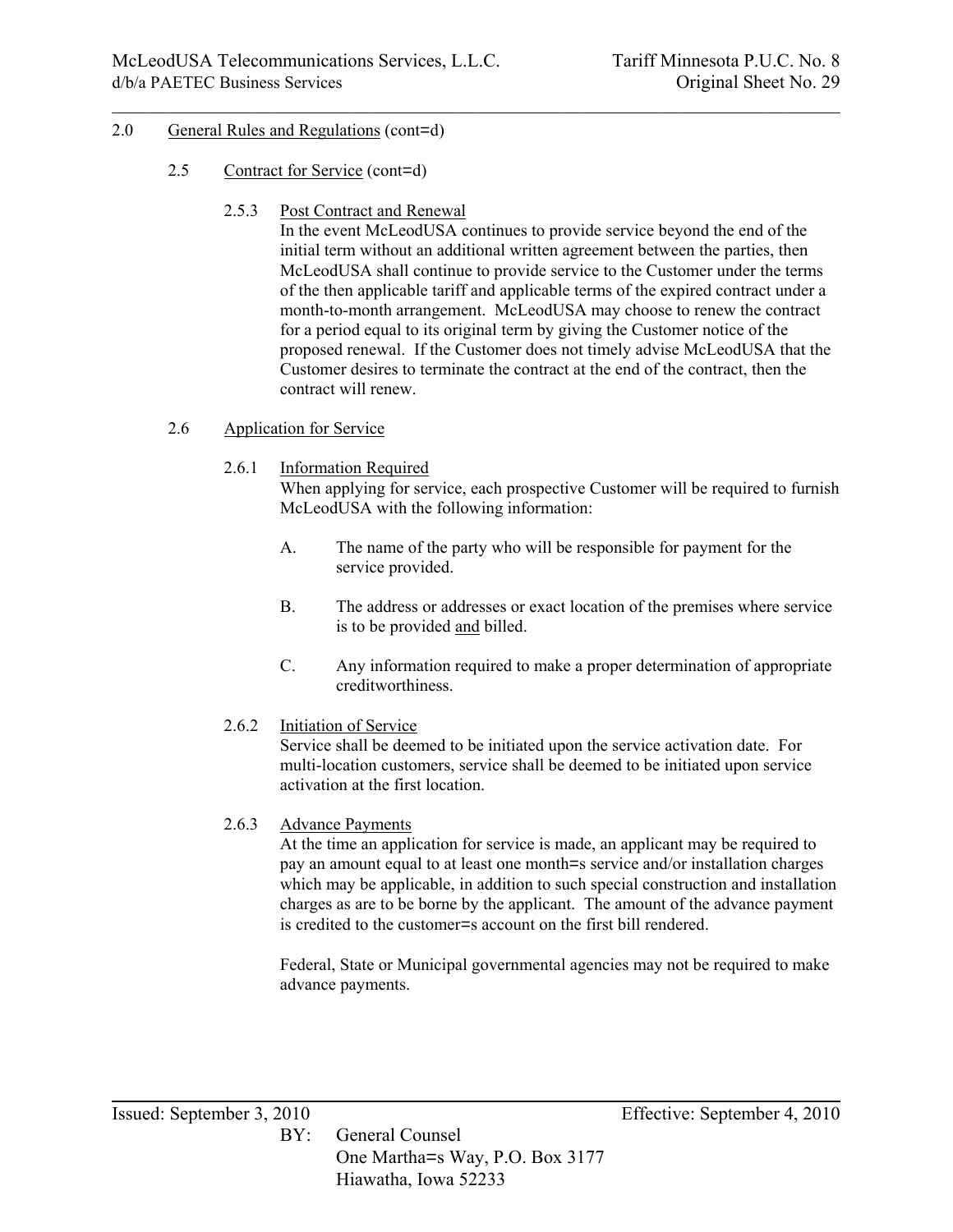# 2.7 Deposits

### 2.7.1 Deposit and Guarantee Requirements

 $\mathcal{L}_\mathcal{L} = \{ \mathcal{L}_\mathcal{L} = \{ \mathcal{L}_\mathcal{L} = \{ \mathcal{L}_\mathcal{L} = \{ \mathcal{L}_\mathcal{L} = \{ \mathcal{L}_\mathcal{L} = \{ \mathcal{L}_\mathcal{L} = \{ \mathcal{L}_\mathcal{L} = \{ \mathcal{L}_\mathcal{L} = \{ \mathcal{L}_\mathcal{L} = \{ \mathcal{L}_\mathcal{L} = \{ \mathcal{L}_\mathcal{L} = \{ \mathcal{L}_\mathcal{L} = \{ \mathcal{L}_\mathcal{L} = \{ \mathcal{L}_\mathcal{$ 

McLeodUSA may require a deposit or guarantee of payment from any customer or applicant who has not established good credit with McLeodUSA. Deposit or guarantee of payment requirements are be based upon standards which bear a reasonable relationship to the assurance of payment. McLeodUSA may determine whether a customer has established good credit with us, except as herein restricted:

A) A customer, who within the last 12 months has not had service disconnected for nonpayment of a bill and has not been liable for disconnection of service for nonpayment of a bill, and the bill is not in dispute, shall be deemed to have established good credit.

B) McLeodUSA shall not require a deposit or a guarantee of payment based upon income, home ownership, residential location, employment tenure, nature of occupation, race, color, creed, sex, marital status, age, national origin, or any other criteria which does not bear a reasonable relationship to the assurance of payment or which is not authorized by this chapter.

C) McLeodUSA shall not use any credit reports other than those reflecting the purchase of utility services to determine the adequacy of a customer=s credit history without the permission in writing of the customer. Any credit history so used shall be mailed to the customer in order to provide the customer an opportunity to review the data. Refusal of a customer to permit use of a credit rating or credit service other than that of a utility shall not affect the determination by McLeodUSA as to that customer=s credit history.

D) Qualifying applicants for Lifeline Service may initiate service without paying a deposit if they voluntarily elect to have Toll Blocking on their line. Toll Blocking will be provided at no charge to Lifeline customers.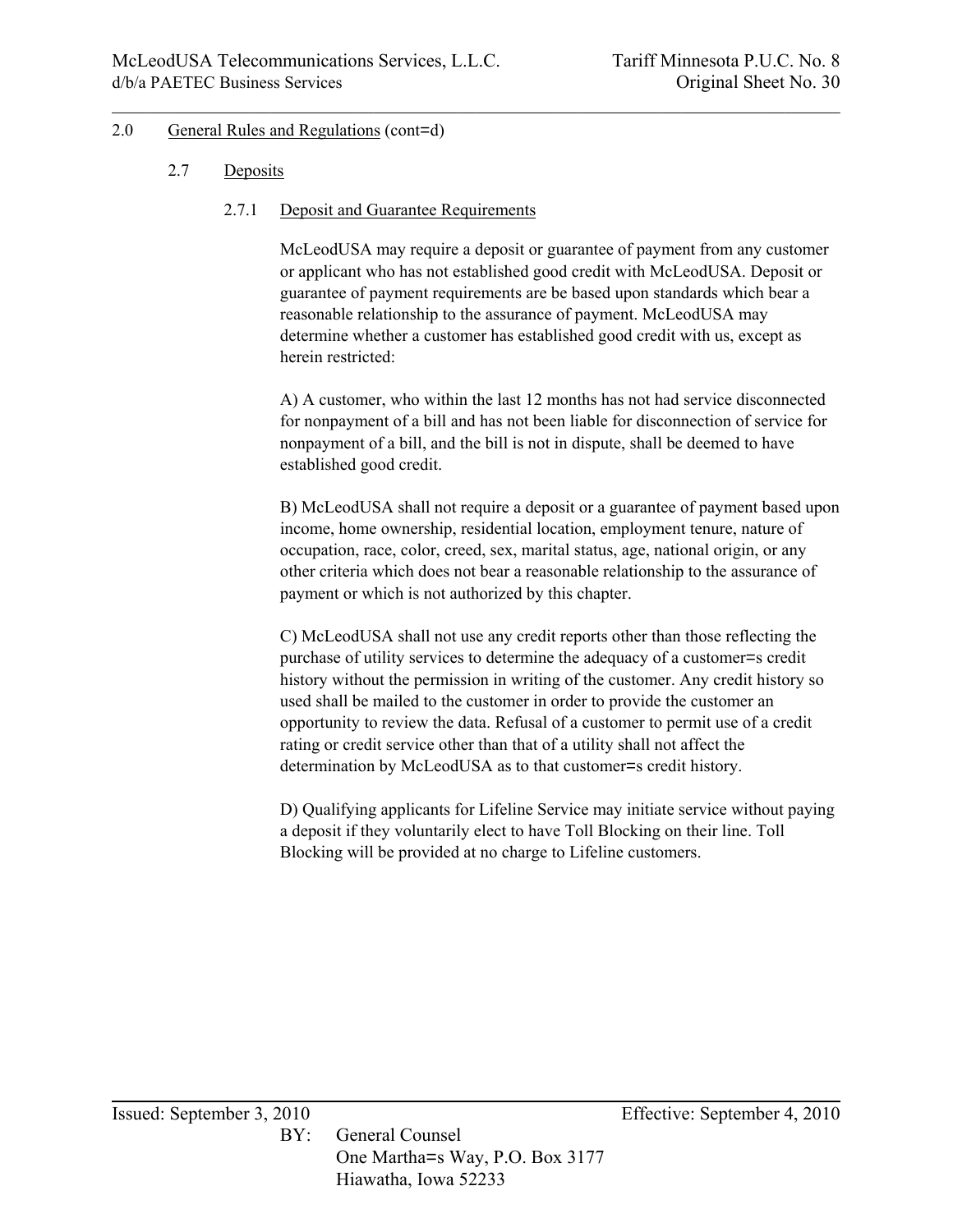- 2.7 Deposits (cont=d)
	- 2.7.1 Deposit and Guarantee Requirements (cont=d)

McLeodUSA may accept, in lieu of deposit, a contract signed by a guarantor satisfactory to McLeodUSA whereby payment of a specified sum, not exceeding the deposit requirement, is guaranteed. The term of such contract shall be for no longer than 12 months, but shall automatically terminate after the customer has closed and paid the account with McLeodUSA, or at the guarantor=s request upon 60 days= written notice to McLeodUSA. Upon termination of a guarantee contract or whenever McLeodUSA deems same insufficient as to amount or surety, a cash deposit or a new or additional guarantee may be required for good cause upon reasonable written notice to the customer.

The service of any customer who fails to comply with these requirements may be disconnected upon notice. McLeodUSA shall mail the guarantor copies of all disconnect notices sent to the customer whose account he has guaranteed unless the guarantor waives such notice in writing.

### 2.7.2 Amount of Deposit

When required, a customer may assure payment by submitting a deposit. The amount of the deposit shall not be more than two (2) months of usage of McLeodUSA's services for any specific Customer. The amount of such usage may be estimated from past usage, the Customer's estimated anticipated usage, or McLeodUSA's state average usage considering type and nature of service.

All deposits shall be in addition to payment of an outstanding bill or part of such bill as has been resolved to the satisfaction of McLeodUSA, except where such bill has been discharged in bankruptcy. McLeodUSA shall not require a deposit or a guarantee of payment without explaining in writing why that deposit or guarantee is being required and under what conditions, if any, the deposit will be diminished upon return.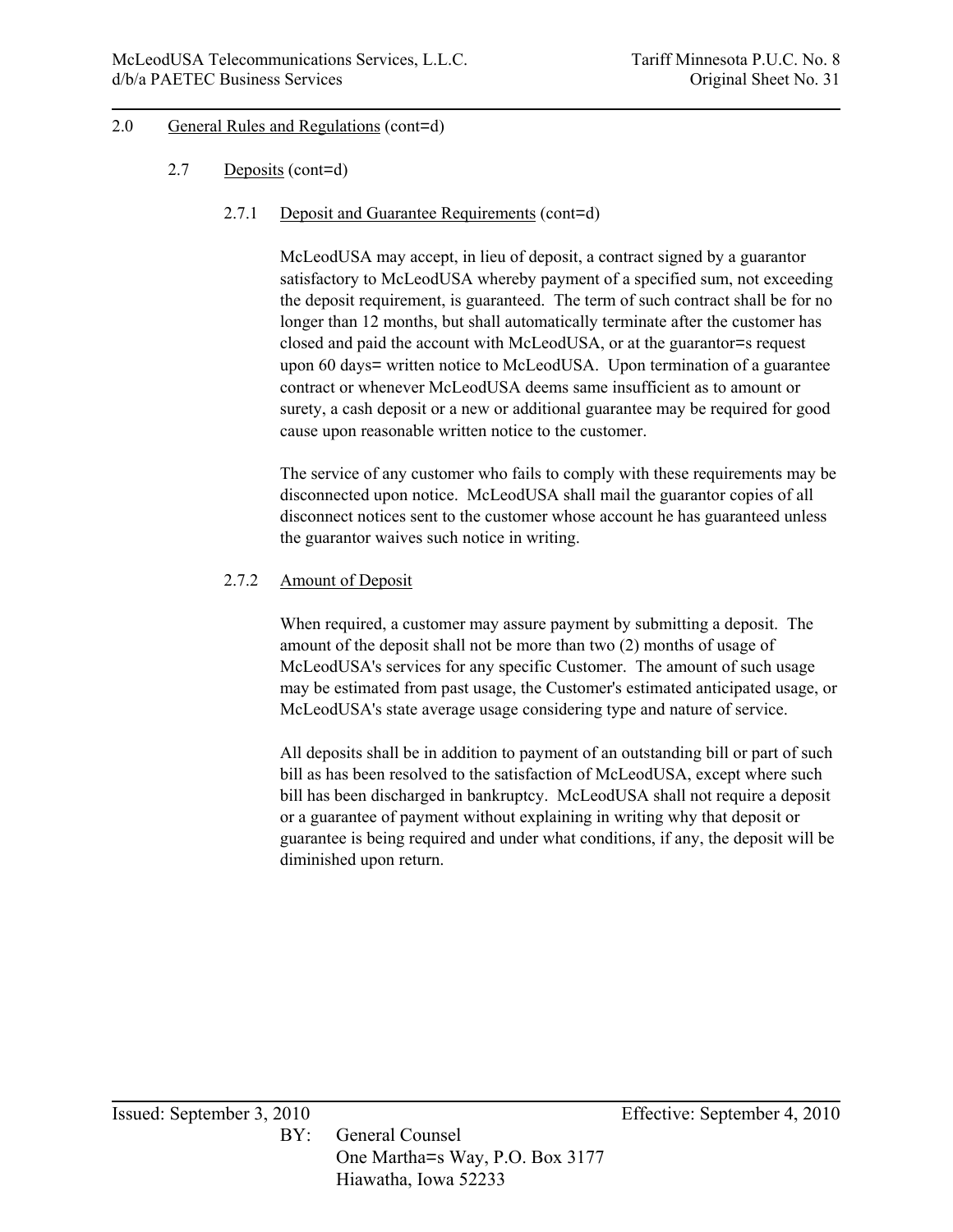- 2.7 Deposits (cont=d)
	- 2.7.3 New or Additional Deposit

A new or additional deposit may be required to cover the amount provided in Section 2.7.2 above when a deposit has been refunded or is found to be inadequate by virtue of abnormal usage or nonpayment. Written notice shall be mailed advising the Customer of any new or additional deposit requirement, and the Customer shall have twelve (12) calendar days from the date of mailing to provide the new or additional deposit. The new or additional deposit is payable at the address specified in Section 2.7.4.

 $\mathcal{L}_\mathcal{L} = \{ \mathcal{L}_\mathcal{L} = \{ \mathcal{L}_\mathcal{L} = \{ \mathcal{L}_\mathcal{L} = \{ \mathcal{L}_\mathcal{L} = \{ \mathcal{L}_\mathcal{L} = \{ \mathcal{L}_\mathcal{L} = \{ \mathcal{L}_\mathcal{L} = \{ \mathcal{L}_\mathcal{L} = \{ \mathcal{L}_\mathcal{L} = \{ \mathcal{L}_\mathcal{L} = \{ \mathcal{L}_\mathcal{L} = \{ \mathcal{L}_\mathcal{L} = \{ \mathcal{L}_\mathcal{L} = \{ \mathcal{L}_\mathcal{$ 

# 2.7.3.A Abnormal Toll Usage

For customers with at least six (6) consecutive months of service, "abnormal toll usage" is defined as at least a twenty-five percent (25%) increase in monthly usage charges amounting to at least twenty dollars (\$20). The Customer's average monthly bills for not less than the three (3) prior months shall be used in determining the increase. For customers with less than six (6) consecutive months of service, "abnormal toll usage" is defined to exist when one (1) month's service exceeds the deposit attributable to the service by twenty-five percent (25%) amounting to at least twenty dollars (\$20).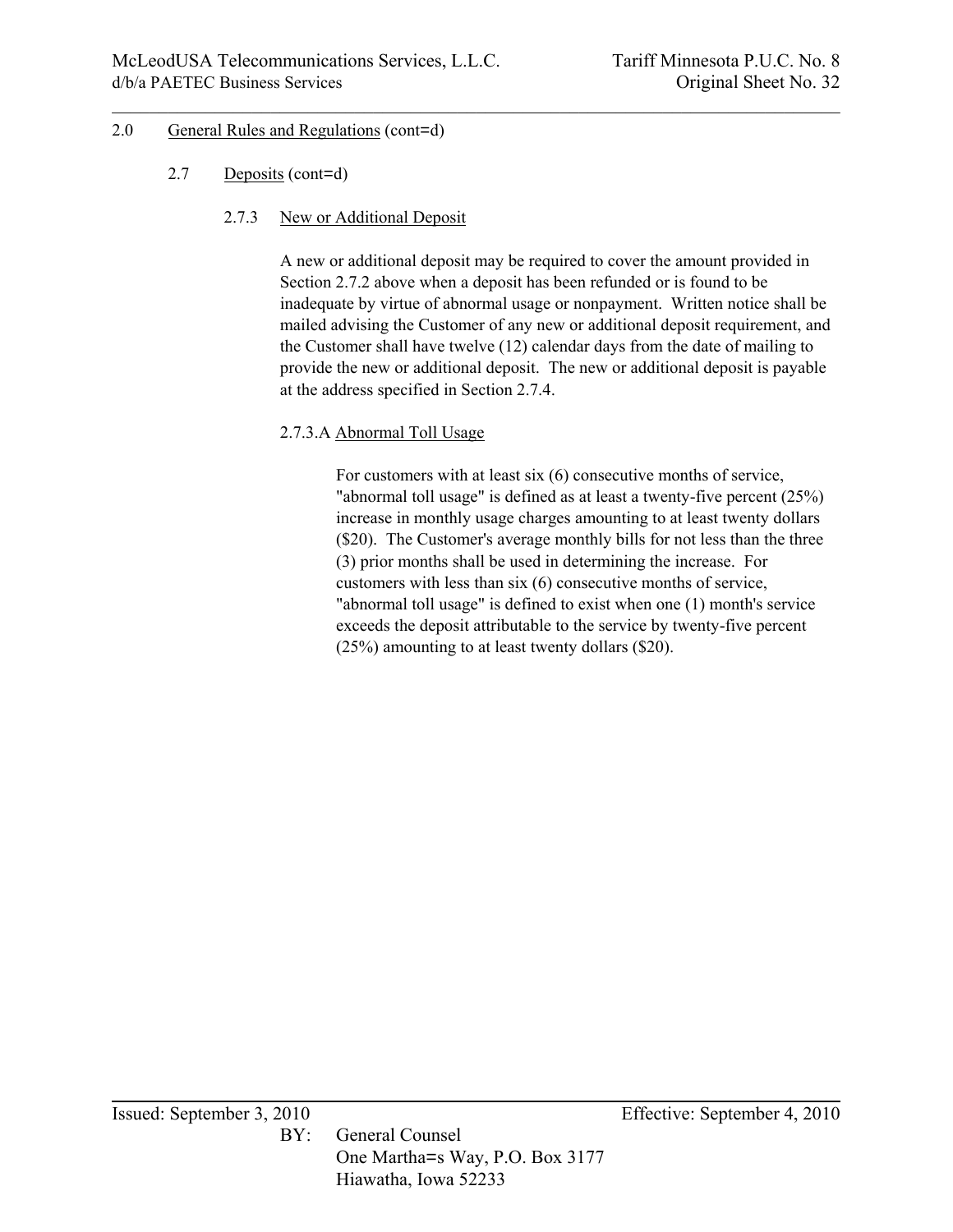### 2.7 Deposits (cont=d)

2.7.4 Handling of Deposits

Deposits shall be sent or delivered to: McLeodUSA Telecommunications Services, L.L.C. d/b/a PAETEC Business Services, One Martha=s Way, P.O. Box 3177, Hiawatha, Iowa 52233. McLeodUSA will maintain records that show the name and address of each depositor, the amount and date of the deposit, and each transaction concerning the deposit. Unclaimed deposits, together with accrued interest, shall be credited to an appropriate account and shall be disposed of in accordance with law.

 $\mathcal{L}_\mathcal{L} = \{ \mathcal{L}_\mathcal{L} = \{ \mathcal{L}_\mathcal{L} = \{ \mathcal{L}_\mathcal{L} = \{ \mathcal{L}_\mathcal{L} = \{ \mathcal{L}_\mathcal{L} = \{ \mathcal{L}_\mathcal{L} = \{ \mathcal{L}_\mathcal{L} = \{ \mathcal{L}_\mathcal{L} = \{ \mathcal{L}_\mathcal{L} = \{ \mathcal{L}_\mathcal{L} = \{ \mathcal{L}_\mathcal{L} = \{ \mathcal{L}_\mathcal{L} = \{ \mathcal{L}_\mathcal{L} = \{ \mathcal{L}_\mathcal{$ 

# 2.7.5 Receipts

A receipt of deposit will be furnished to each Customer from whom a deposit is received. Upon request, duplicate receipts will be provided to Customers who have lost their receipts if the deposits are substantiated by McLeodUSA's records.

### 2.7.6 Customer Obligations

The existence of a deposit in no way relieves the Customer of the obligation to comply with McLeodUSA's regulations for the prompt payment of bills.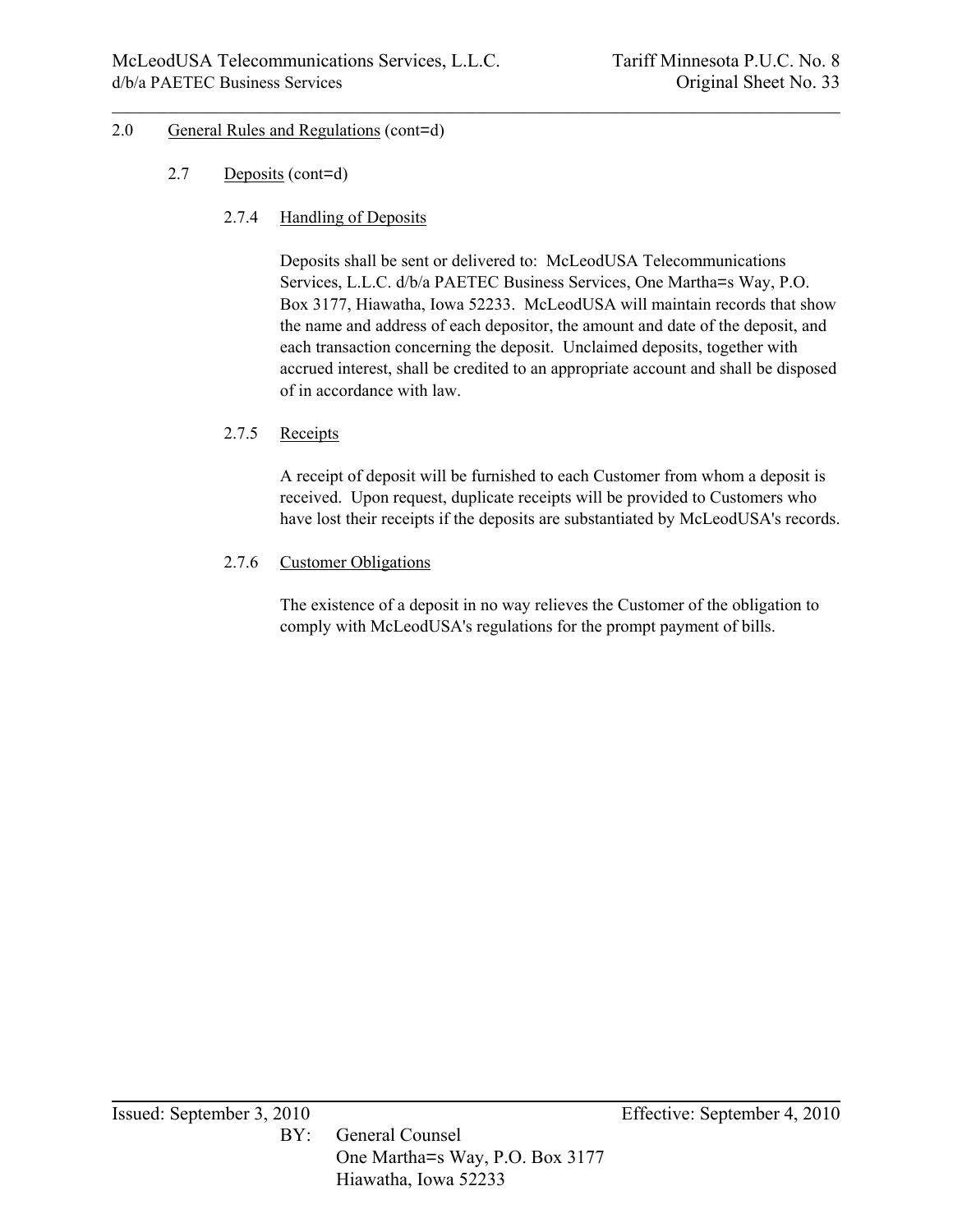# 2.7 Deposits (cont=d)

2.7.7 Refund

The deposit shall be refunded by direct mail or credited to the Customer after not more than twelve (12) consecutive months of prompt payment to McLeodUSA. The account shall be reviewed after twelve (12) months of service, and if the deposit is retained, it shall again be reviewed at the end of McLeodUSA's accounting year or on the anniversary date of the account. With notice any deposit of a customer shall be applied by McLeodUSA to a bill when the bill has been determined to be delinquent.

 $\mathcal{L}_\mathcal{L} = \{ \mathcal{L}_\mathcal{L} = \{ \mathcal{L}_\mathcal{L} = \{ \mathcal{L}_\mathcal{L} = \{ \mathcal{L}_\mathcal{L} = \{ \mathcal{L}_\mathcal{L} = \{ \mathcal{L}_\mathcal{L} = \{ \mathcal{L}_\mathcal{L} = \{ \mathcal{L}_\mathcal{L} = \{ \mathcal{L}_\mathcal{L} = \{ \mathcal{L}_\mathcal{L} = \{ \mathcal{L}_\mathcal{L} = \{ \mathcal{L}_\mathcal{L} = \{ \mathcal{L}_\mathcal{L} = \{ \mathcal{L}_\mathcal{$ 

2.7.8 Interest

Interest shall be paid at least annually on deposits in excess of \$20 at the rate of six percent per year compounded annually from the date of initial deposit to the date of refund or disconnection by direct payment or as a credit on bills.

Upon termination of service, the deposit with accrued interest shall be credited to the final bill and the balance shall be returned within 45 days to the customer.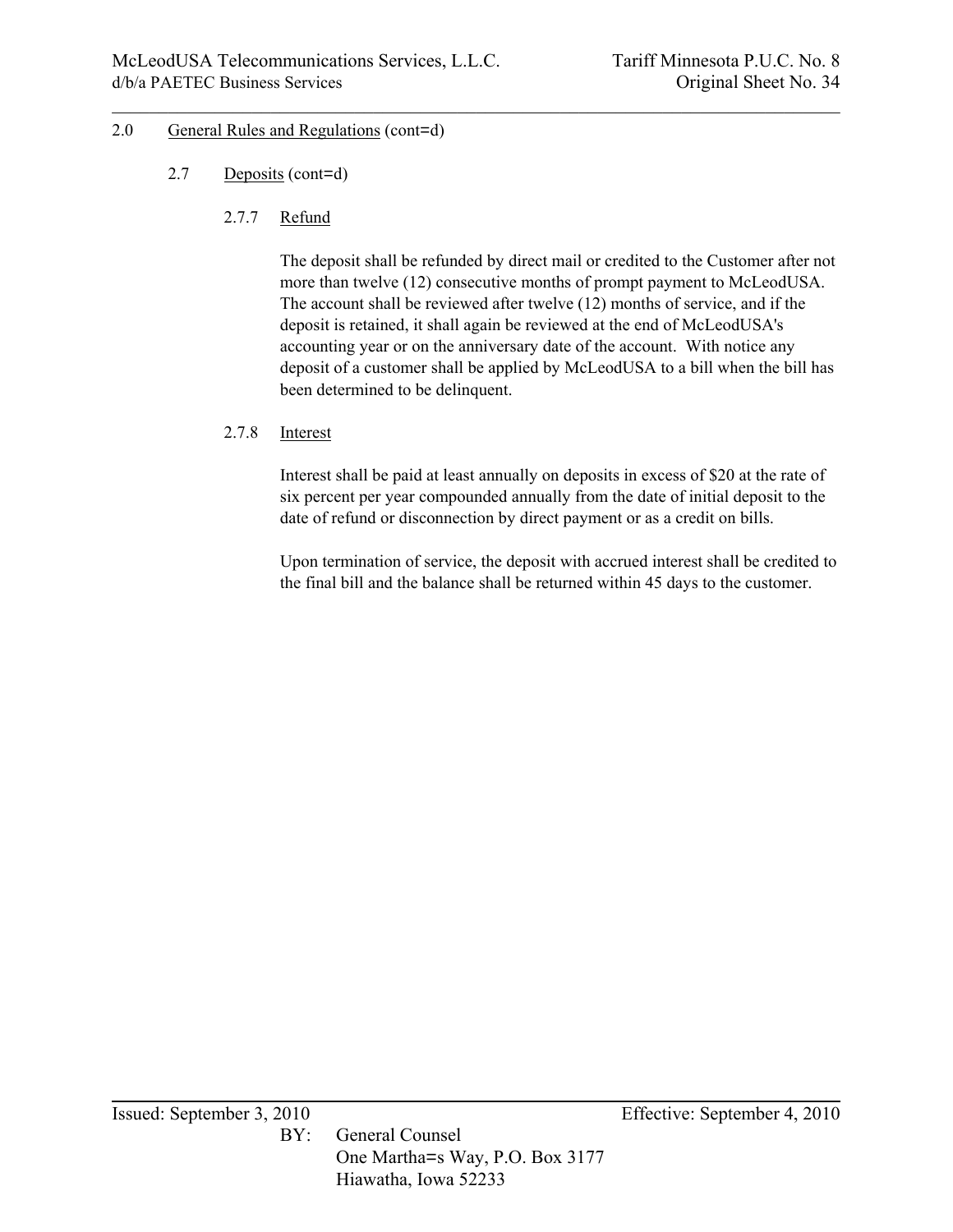# 2.8 Billing

2.8.1 Monthly Billing

Bills to Customers will be issued monthly unless McLeodUSA is authorized by the Commission to bill at other than monthly intervals because of unusual circumstances. Local service charges, including installation charges, are billed in advance. Certain toll charges and NRCs are billed in arrears. If a Customer elects, McLeodUSA may issue a billing statement to a Customer in an electronic format only.

 $\mathcal{L}_\mathcal{L} = \{ \mathcal{L}_\mathcal{L} = \{ \mathcal{L}_\mathcal{L} = \{ \mathcal{L}_\mathcal{L} = \{ \mathcal{L}_\mathcal{L} = \{ \mathcal{L}_\mathcal{L} = \{ \mathcal{L}_\mathcal{L} = \{ \mathcal{L}_\mathcal{L} = \{ \mathcal{L}_\mathcal{L} = \{ \mathcal{L}_\mathcal{L} = \{ \mathcal{L}_\mathcal{L} = \{ \mathcal{L}_\mathcal{L} = \{ \mathcal{L}_\mathcal{L} = \{ \mathcal{L}_\mathcal{L} = \{ \mathcal{L}_\mathcal{$ 

McLeodUSA shall have no responsibility with respect to billings, charges, or disputes related to services used by the Customer which are not included in the services herein including, without limitation, any local, regional, and long distance services provided by a third party vendor. The Customer shall be fully responsible for the payment of any bills for such services and for the resolution of any disputes or discrepancies with the service provider.

# 2.8.2 Bill Contents

The bill form or a bill insert will provide the following information: the dates at the beginning and end of the billing period; the last date for timely payment, which shall not be less than twenty (20) days after the bill is rendered; the amount of the net charge, stated by category, for local service, bundled packages, packages of long distance minutes, ancillary services and equipment, toll service, information service, sales tax and excise tax, and of any late payment charge, together with the gross amount of the bill, with separate entries for total amounts current or in arrears. McLeodUSA will also comply with reasonable requests for bill detail. A sample bill form appears as Attachment I to this tariff.

(Account Service Fee and Access Recovery Surcharge are grandfathered and moved to Section 6.30)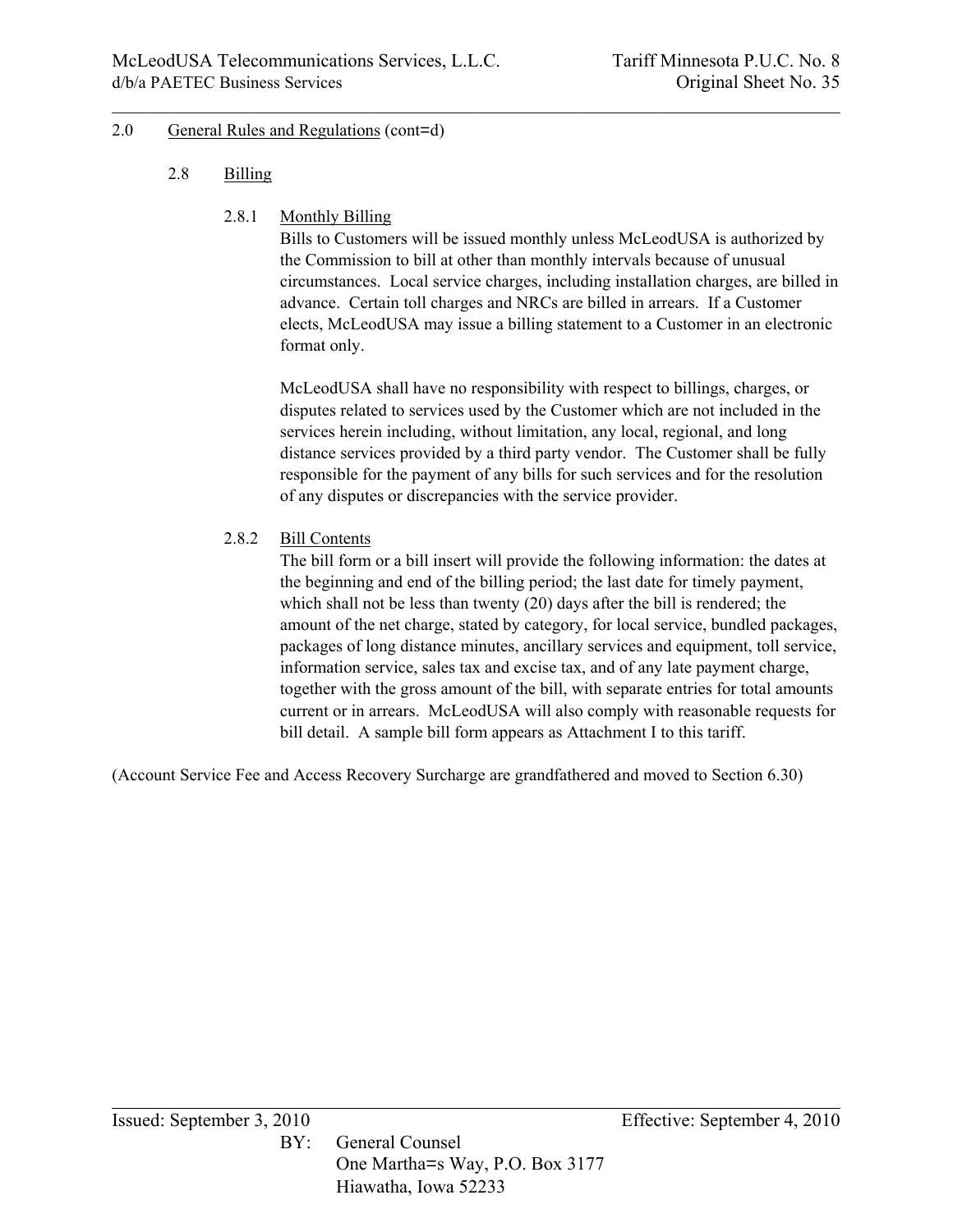# 2.9 Payment for Service

# 2.9.1 Late Payment Charge

McLeodUSA may impose a one time late payment charge not to exceed 1.5% on any bill not paid by the due date listed on the invoice. Customers are obligated to drop off payment at a designated payment location or mail payment to the address contained on the invoice. Customers shall be responsible for all costs incurred in the collection of unpaid charges or in any other action to enforce payments and/or obligations arising under this tariff. McLeodUSA will also charge a check service charge if a check tendered for payment is returned to McLeodUSA as non-sufficient funds (NSF) or is not in acceptable form.

 $\mathcal{L}_\mathcal{L} = \{ \mathcal{L}_\mathcal{L} = \{ \mathcal{L}_\mathcal{L} = \{ \mathcal{L}_\mathcal{L} = \{ \mathcal{L}_\mathcal{L} = \{ \mathcal{L}_\mathcal{L} = \{ \mathcal{L}_\mathcal{L} = \{ \mathcal{L}_\mathcal{L} = \{ \mathcal{L}_\mathcal{L} = \{ \mathcal{L}_\mathcal{L} = \{ \mathcal{L}_\mathcal{L} = \{ \mathcal{L}_\mathcal{L} = \{ \mathcal{L}_\mathcal{L} = \{ \mathcal{L}_\mathcal{L} = \{ \mathcal{L}_\mathcal{$ 

Residential customers will be granted one complete forgiveness of a late payment charge each calendar year. On one monthly bill in each period of eligibility, the net amount of such bill will be accepted as full payment for the month after expiration of the net payment period. The Customer will be notified by mailed written notice that the eligibility has been used. Such forgiveness of late payment charges will have no effect on the credit rating of the Customer.

# 2.9.2 Partial Payment

If a Customer makes a partial payment in a timely manner and does not designate the service for which payment is made, the payment shall first be applied to the undisputed balance for local service, with the remainder applied on a pro rata basis to regulated utility services and toll service. Any remainder will then be applied to deregulated and unregulated services other than toll. Any late payment penalty charge will be applied only to the outstanding balance for utility services.

# 2.9.3 Timely Payment for Residential Customers

Each residential Customer is permitted to have a last day for timely payment changeable for cause in writing.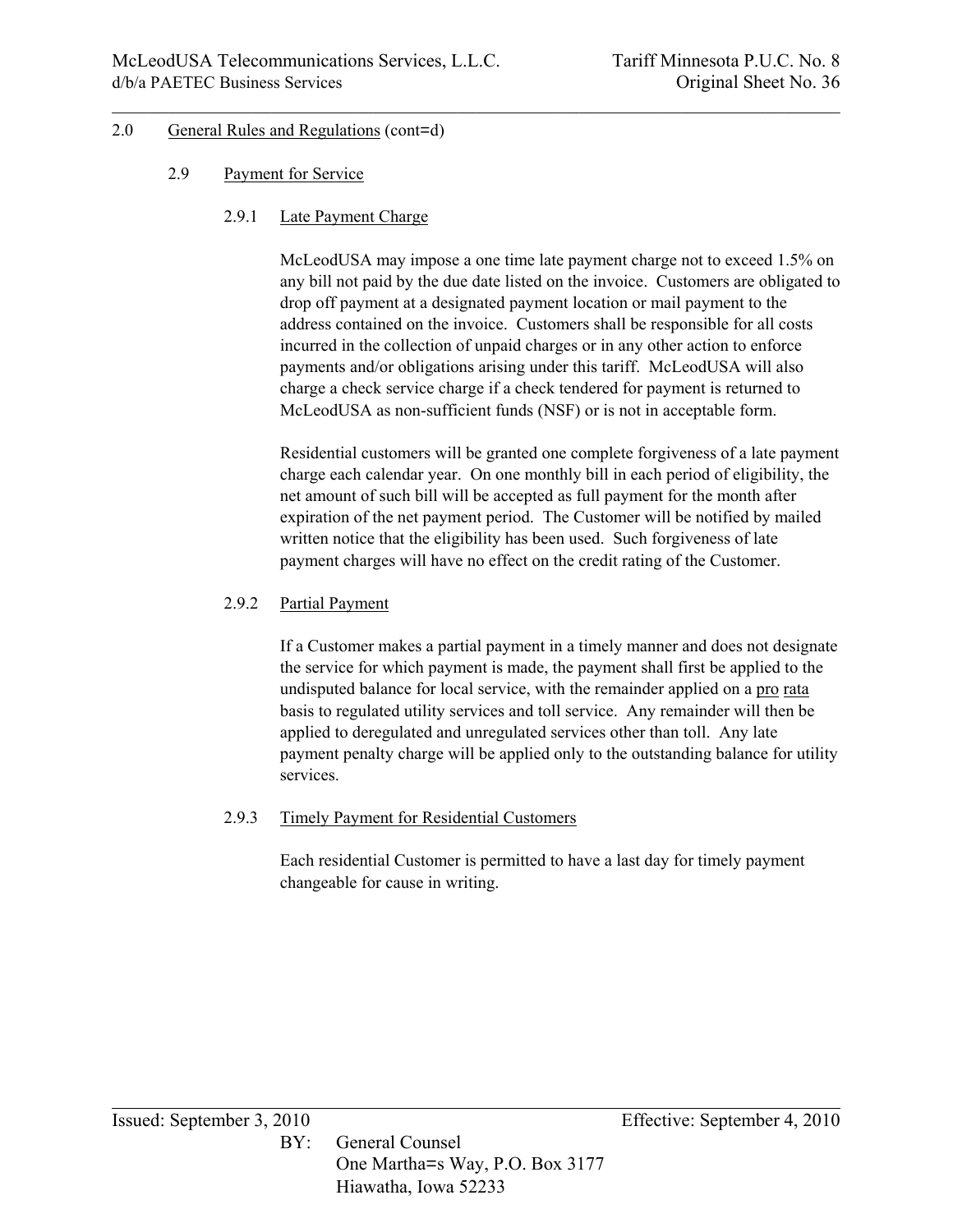### 2.9 Payment for Service (cont=d)

2.9.4 Collection

No collection efforts other than the rendering of the bill shall be undertaken until the delinquency date.

 $\mathcal{L}_\mathcal{L} = \{ \mathcal{L}_\mathcal{L} = \{ \mathcal{L}_\mathcal{L} = \{ \mathcal{L}_\mathcal{L} = \{ \mathcal{L}_\mathcal{L} = \{ \mathcal{L}_\mathcal{L} = \{ \mathcal{L}_\mathcal{L} = \{ \mathcal{L}_\mathcal{L} = \{ \mathcal{L}_\mathcal{L} = \{ \mathcal{L}_\mathcal{L} = \{ \mathcal{L}_\mathcal{L} = \{ \mathcal{L}_\mathcal{L} = \{ \mathcal{L}_\mathcal{L} = \{ \mathcal{L}_\mathcal{L} = \{ \mathcal{L}_\mathcal{$ 

### 2.9.5 Taxes and Fees

Any governmental assessments, fees, licenses, or other similar taxes or fees imposed upon McLeodUSA may be charged to Customers receiving McLeodUSA=s service within the territorial limits of the governmental authority imposing such taxes and fees. Such taxes and fees will be allocated among such Customers on the basis of Customers= monthly charges for the types of service made subject to the taxes or fees. Such taxes and fees will be separately stated on bills.

LNP, PICC, USF, TRS, TTY/TDD surcharges will also be charged where applicable.

### 2.10 Disputes and Complaints

### 2.10.1 Disputed Bills

In the event of a dispute concerning the bill, McLeodUSA will require the Customer to pay a sum of money equal to the amount of the undisputed portion of the bill. Following payment of the undisputed amount, efforts to resolve the complaint using the complaint procedures in Section 2.10.2 shall continue, and for not less than forty-five (45) days after the rendering of the disputed bill. Service shall not be disconnected for nonpayment of the disputed amount. The 45-day period may be extended by up to sixty (60) days if requested of McLeodUSA by the Minnesota Public Utilities Commission in the event the Customer files a written complaint with the agency. Subject to regulatory requirements, McLeodUSA=s policy is to limit retroactive adjustments for billing errors to 90 days prior to the date the error is discovered.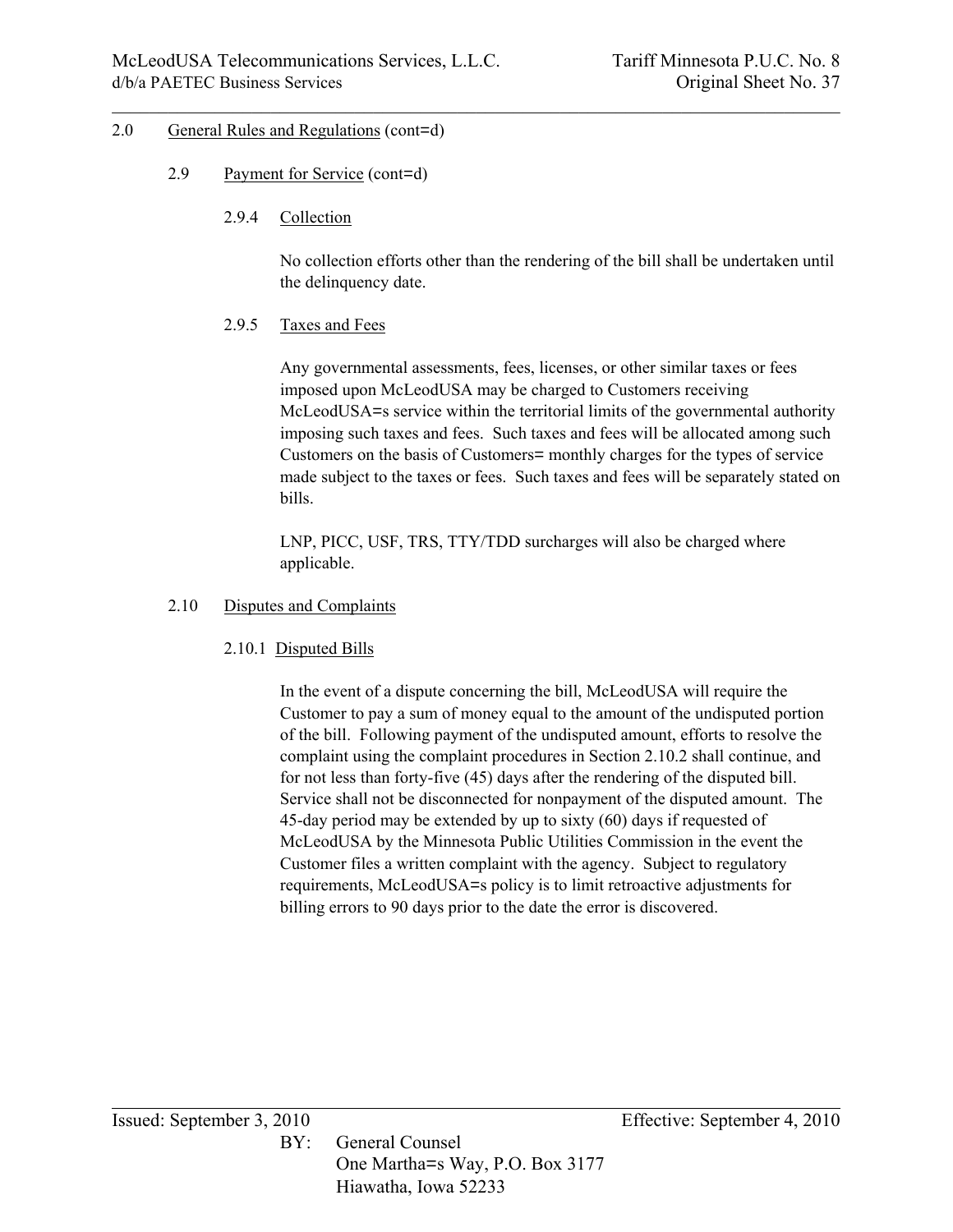- 2.10 Disputes and Complaints (cont=d)
	- 2.10.2 Complaint Procedures

Inquiries, general questions, or complaints may be directed informally to McLeodUSA by telephone, in person, or in writing at McLeodUSA=s office located at One Martha=s Way, P.O. Box 3177, Hiawatha, Iowa 52233. Business customers can reach McLeodUSA=s customer service department by dialing tollfree: 1-800-593-1177. Residential customers can reach McLeodUSA=s customer service department by dialing toll-free: 1-800-500-3543. McLeodUSA=s customer service department accepts calls on a twenty-four-hour-a-day basis. Complaints concerning the charges, practices, facilities, or services of McLeodUSA will be investigated promptly and thoroughly. McLeodUSA will keep records of each complaint showing the name and address of the complainant, the date and nature of the complaint, its disposition, and all other pertinent facts dealing with the complaint that will enable McLeodUSA to review and analyze its procedures and actions for at least thirty (30) days. Each Customer may file with the Commission for resolution of disputes. Each complainant will be mailed a statement of the complainant=s right to contact the Commission at:

Minnesota Public Utilities Commission 121 7th Place East, Suite 350 St. Paul, Minnesota 55101-2147

 $\mathcal{L}_\mathcal{L} = \{ \mathcal{L}_\mathcal{L} = \{ \mathcal{L}_\mathcal{L} = \{ \mathcal{L}_\mathcal{L} = \{ \mathcal{L}_\mathcal{L} = \{ \mathcal{L}_\mathcal{L} = \{ \mathcal{L}_\mathcal{L} = \{ \mathcal{L}_\mathcal{L} = \{ \mathcal{L}_\mathcal{L} = \{ \mathcal{L}_\mathcal{L} = \{ \mathcal{L}_\mathcal{L} = \{ \mathcal{L}_\mathcal{L} = \{ \mathcal{L}_\mathcal{L} = \{ \mathcal{L}_\mathcal{L} = \{ \mathcal{L}_\mathcal{$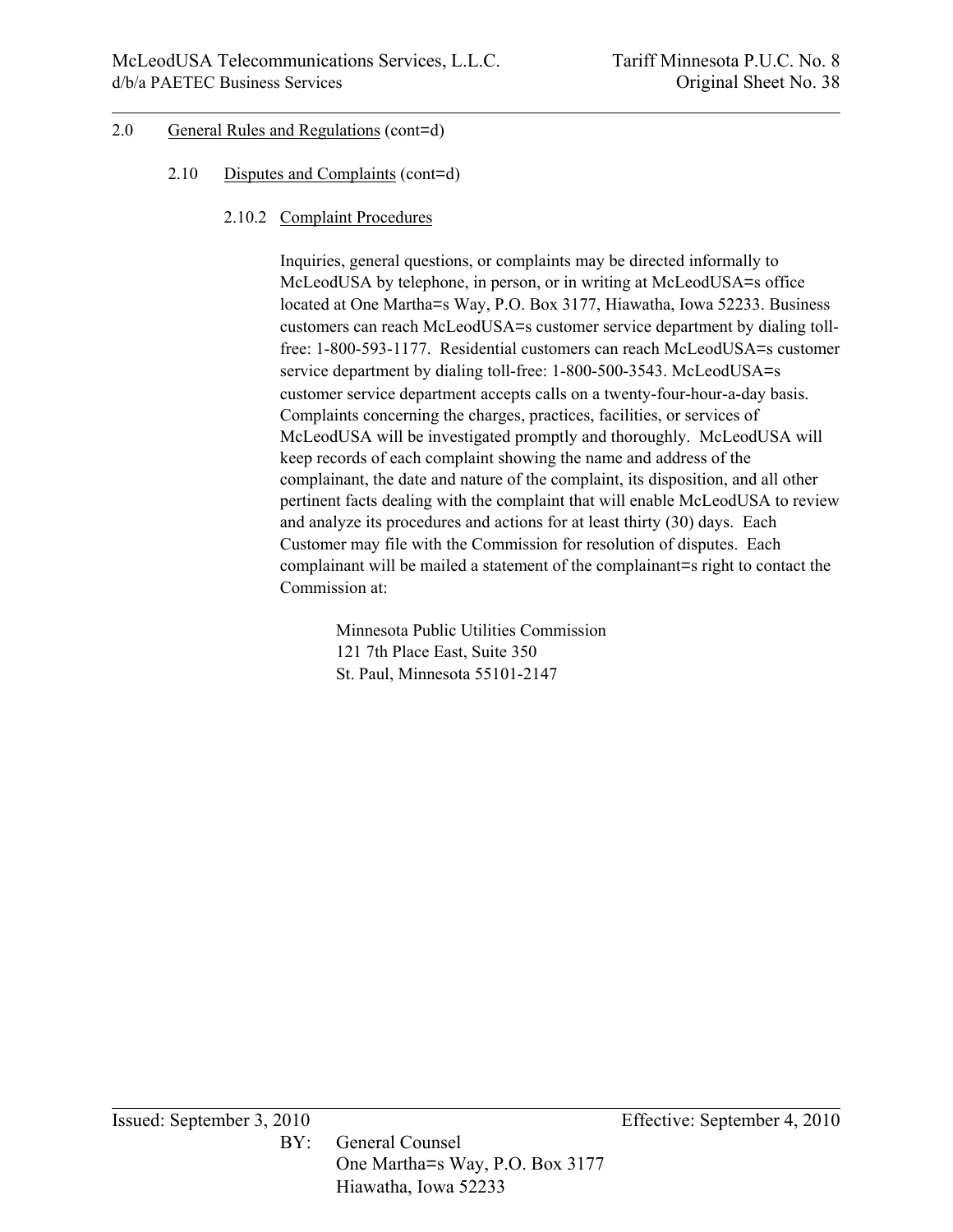- 2.10 Disputes and Complaints (cont=d)
	- 2.10.3 Bill Insert or Notice

McLeodUSA shall notify Customers, by bill insert or notice on the bill form, of the address and telephone number where a McLeodUSA representative qualified `to assist in resolving the complaint can be reached. The bill insert or notice shall also include the following statement: "If McLeodUSA does not resolve your complaint, the service may be subject to state regulation. You may contact the Minnesota Public Utilities Commission, 121 Seventh Place East, Ste 350, St. Paul, MN 55101, 1-651-296-7124." The bill insert or notice on the bill will be provided no less than annually.

#### 2.11 Service Refusal, Disconnection, and Suspension

In no event shall service be disconnected on the day preceding or day on which McLeodUSA=s local business office or local authorized agent is closed.

 $\mathcal{L}_\mathcal{L} = \{ \mathcal{L}_\mathcal{L} = \{ \mathcal{L}_\mathcal{L} = \{ \mathcal{L}_\mathcal{L} = \{ \mathcal{L}_\mathcal{L} = \{ \mathcal{L}_\mathcal{L} = \{ \mathcal{L}_\mathcal{L} = \{ \mathcal{L}_\mathcal{L} = \{ \mathcal{L}_\mathcal{L} = \{ \mathcal{L}_\mathcal{L} = \{ \mathcal{L}_\mathcal{L} = \{ \mathcal{L}_\mathcal{L} = \{ \mathcal{L}_\mathcal{L} = \{ \mathcal{L}_\mathcal{L} = \{ \mathcal{L}_\mathcal{$ 

#### 2.11.1 Notice of Pending Disconnection

Prior to the disconnection of service, McLeodUSA shall provide a written notice to the Customer setting forth the reason for disconnection and the final date by which the account is to be settled or specific action taken. Final dates shall be no less than ten (10) calendar days with respect to an unpaid bill after the notice is rendered and no less than 12 days with respect to an unpaid or new deposit. The notice shall be considered rendered to the Customer when deposited in the U.S. Mail with postage prepaid. If delivery is by other than U.S. Mail, the notice shall be considered rendered when delivered to the last known address of the person responsible for payment for the service. The notice will specify (800-593-1177 for business customers; 800-500-3543 for residential customers) as a toll-free number at which a McLeodUSA representative can be reached to provide additional information about the disconnection.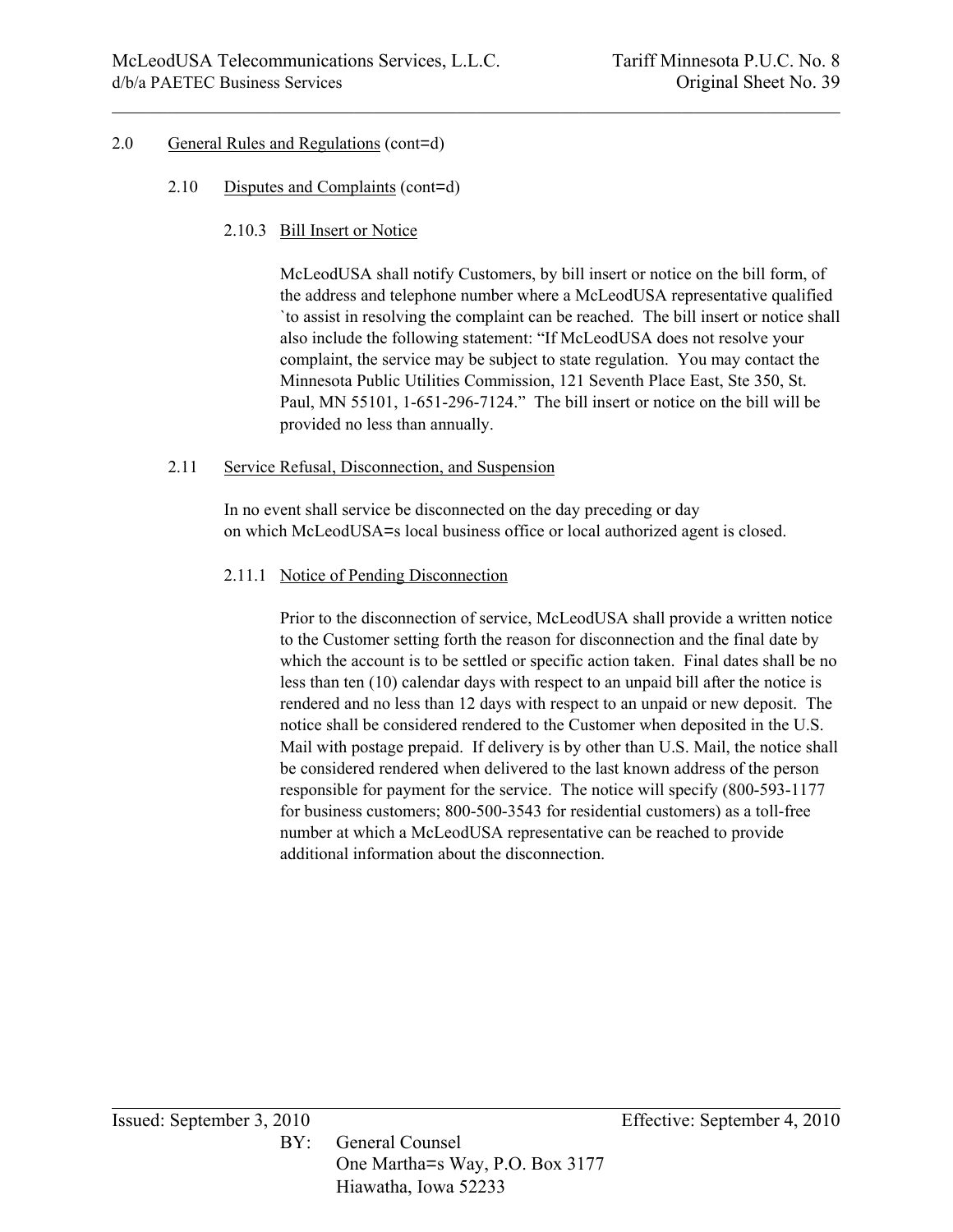- 2.11 Service Refusal, Disconnection, and Suspension (cont=d)
	- 2.11.2 Reasons for Service Refusal, Disconnection, and Suspension

 $\mathcal{L}_\mathcal{L} = \{ \mathcal{L}_\mathcal{L} = \{ \mathcal{L}_\mathcal{L} = \{ \mathcal{L}_\mathcal{L} = \{ \mathcal{L}_\mathcal{L} = \{ \mathcal{L}_\mathcal{L} = \{ \mathcal{L}_\mathcal{L} = \{ \mathcal{L}_\mathcal{L} = \{ \mathcal{L}_\mathcal{L} = \{ \mathcal{L}_\mathcal{L} = \{ \mathcal{L}_\mathcal{L} = \{ \mathcal{L}_\mathcal{L} = \{ \mathcal{L}_\mathcal{L} = \{ \mathcal{L}_\mathcal{L} = \{ \mathcal{L}_\mathcal{$ 

Service may be refused, disconnected, or suspended:

- A. Without notice if a condition on the Customer=s premises is determined by McLeodUSA to be hazardous.
- B. Without notice if the Customer uses the service in such a manner as to adversely affect McLeodUSA=s equipment or McLeodUSA=s service to others.
- C. Without notice if equipment furnished, leased, or owned by McLeodUSA is subject to tampering.
- D. Without notice if there is unauthorized use. Unauthorized use includes, without limitation, use or attempted use for an unlawful purpose and/or use or attempted use in any fraudulent manner.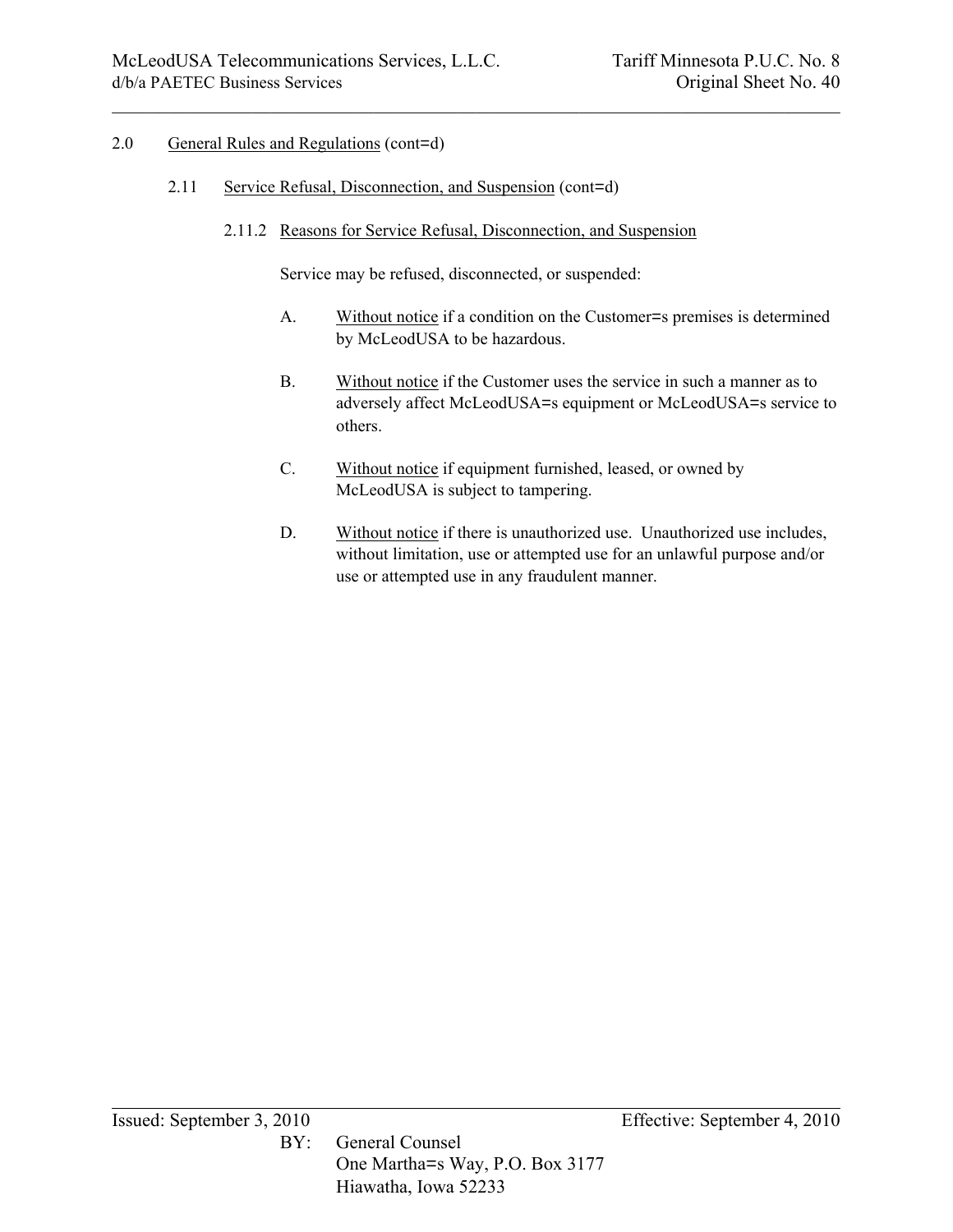- 2.11 Service Refusal, Disconnection, and Suspension (cont=d)
	- 2.11.2 Reasons for Service Refusal, Disconnection, and Suspension (cont=d)

 $\mathcal{L}_\mathcal{L} = \{ \mathcal{L}_\mathcal{L} = \{ \mathcal{L}_\mathcal{L} = \{ \mathcal{L}_\mathcal{L} = \{ \mathcal{L}_\mathcal{L} = \{ \mathcal{L}_\mathcal{L} = \{ \mathcal{L}_\mathcal{L} = \{ \mathcal{L}_\mathcal{L} = \{ \mathcal{L}_\mathcal{L} = \{ \mathcal{L}_\mathcal{L} = \{ \mathcal{L}_\mathcal{L} = \{ \mathcal{L}_\mathcal{L} = \{ \mathcal{L}_\mathcal{L} = \{ \mathcal{L}_\mathcal{L} = \{ \mathcal{L}_\mathcal{$ 

- E. With prior written notice if there are reasonable grounds to believe there is a violation of or noncompliance with McLeodUSA=s regulations on file with the Commission, municipal ordinances, or law.
- F. With prior written notice if the Customer or prospective Customer fails to furnish service equipment, permits, certificates, or rights-of-way specified to be furnished in McLeodUSA=s regulations filed with the Commission as conditions for obtaining service, or withdraws such equipment or terminates those permissions or rights, or fails to fulfill the contractual obligations imposed upon the Customer as conditions of obtaining service.
- G. With prior written notice if the Customer fails to permit McLeodUSA reasonable access to its equipment.
- H. With prior written notice if the Customer routinely uses abusive or profane language or makes physical threats in conversations with McLeodUSA personnel, or otherwise abuses access to customer service personnel by making repeated unwarranted calls that are unrelated to specific service issues.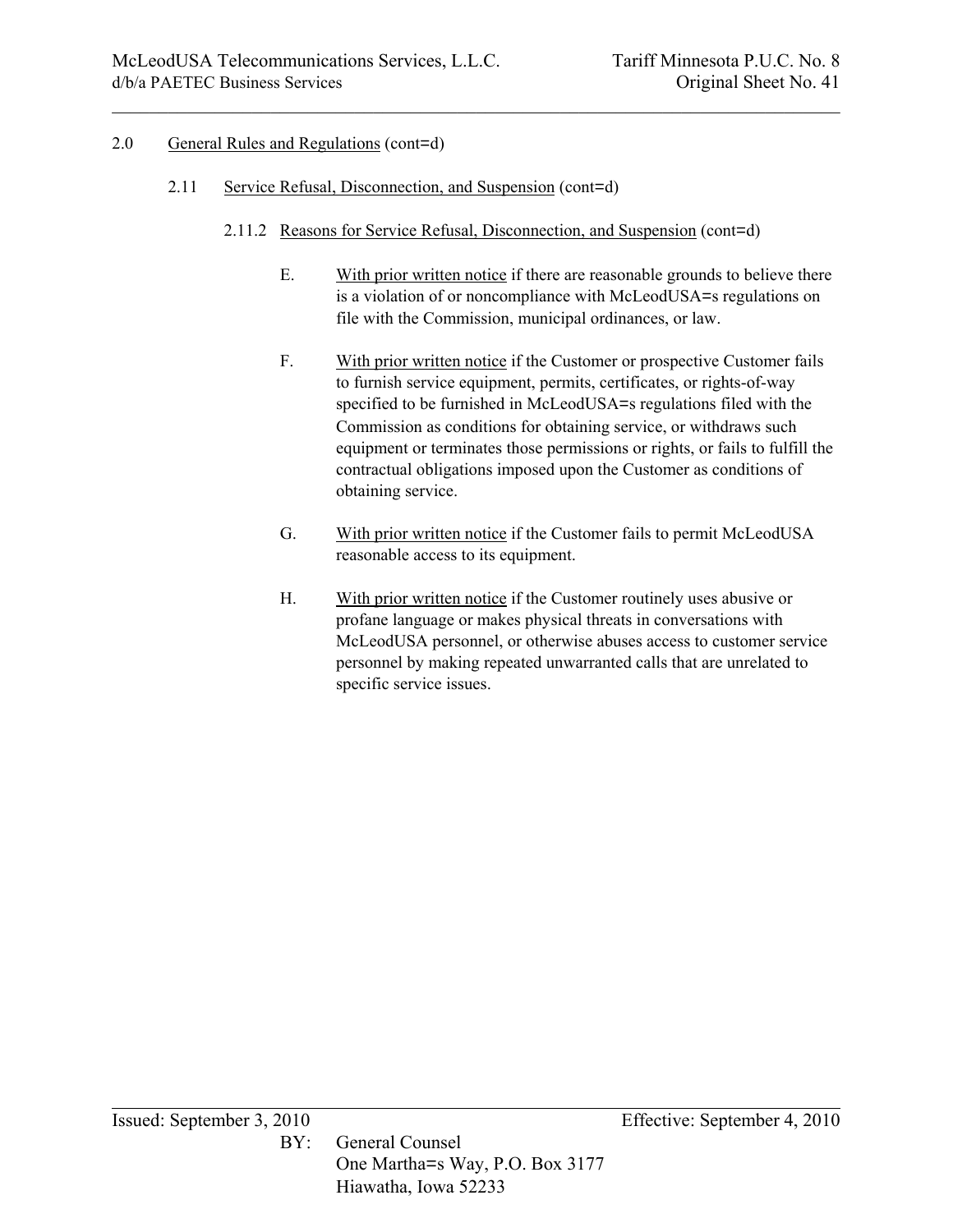- 2.11 Service Refusal, Disconnection, and Suspension (cont=d)
	- 2.11.3 Refusal, Disconnection, and Suspension of Service for Nonpayment of Bill

Except as restricted by Section 2.11.4, service may be refused, disconnected, or suspended for nonpayment of a bill if McLeodUSA has made a reasonable attempt to effect collection and:

- A. McLeodUSA has provided the Customer with ten (10) days= prior written notice with respect to an unpaid bill or twelve (12) days= written notice with respect to an unpaid new deposit.
- B. McLeodUSA is open, at minimum, one more hour and open the following day of the scheduled disconnection.
- C. In the event of a dispute concerning the bill, McLeodUSA will require the Customer to pay a sum of money equal to the amount of the undisputed portion of the bill. Following payment of the undisputed amount, efforts to resolve the complaint using the complaint procedures in Section 2.10.2 shall continue, and service shall not be disconnected for nonpayment of the disputed amount.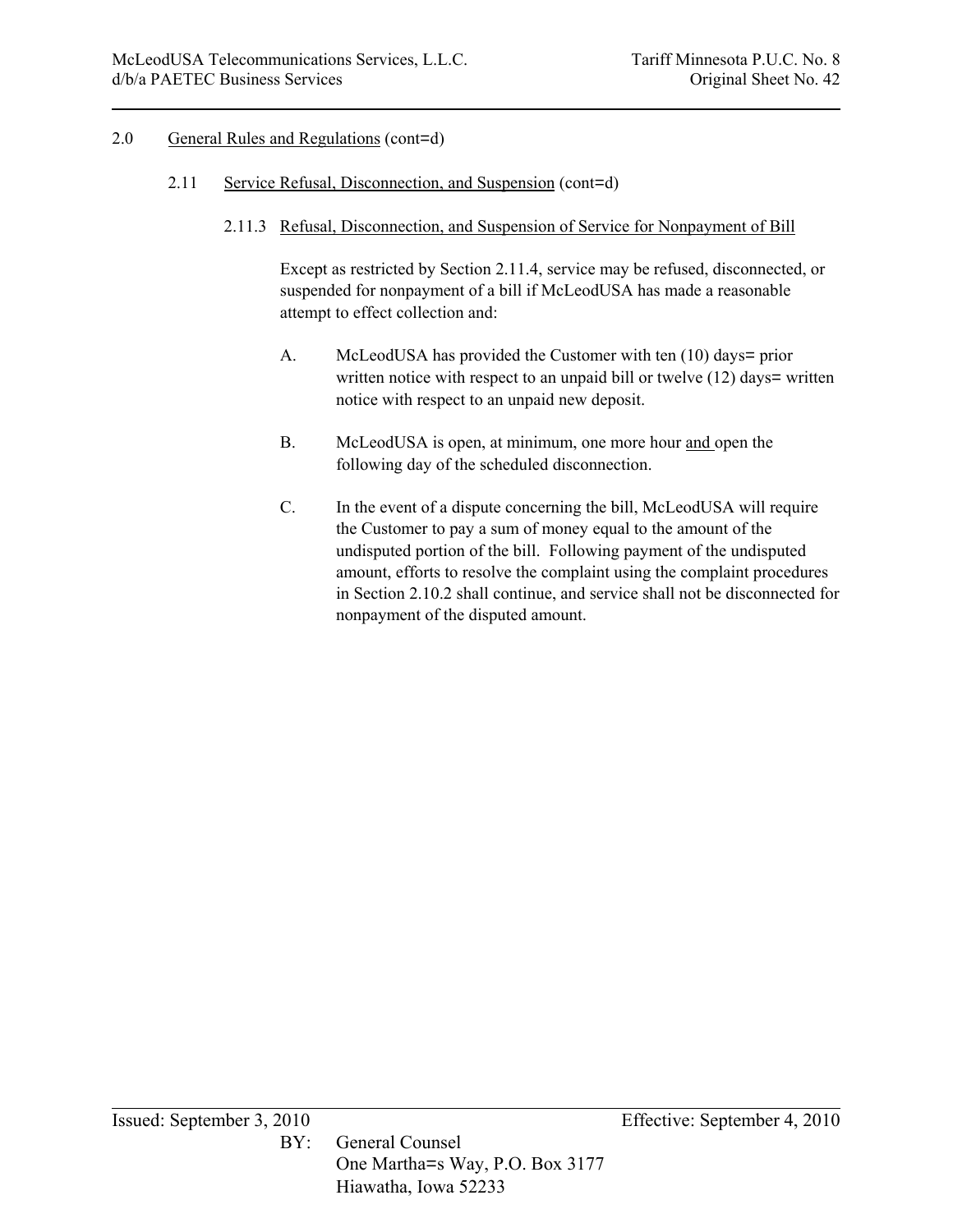### 2.11 Service Refusal, Disconnection, and Suspension (cont=d)

### 2.11.4 Insufficient Reasons for Refusal, Suspension, or Discontinuance of Service

 $\mathcal{L}_\mathcal{L} = \{ \mathcal{L}_\mathcal{L} = \{ \mathcal{L}_\mathcal{L} = \{ \mathcal{L}_\mathcal{L} = \{ \mathcal{L}_\mathcal{L} = \{ \mathcal{L}_\mathcal{L} = \{ \mathcal{L}_\mathcal{L} = \{ \mathcal{L}_\mathcal{L} = \{ \mathcal{L}_\mathcal{L} = \{ \mathcal{L}_\mathcal{L} = \{ \mathcal{L}_\mathcal{L} = \{ \mathcal{L}_\mathcal{L} = \{ \mathcal{L}_\mathcal{L} = \{ \mathcal{L}_\mathcal{L} = \{ \mathcal{L}_\mathcal{$ 

The following reasons are not sufficient cause for refusal, suspension, or discontinuance of service to a present or prospective Customer:

- A. Delinquency in payment for service by a previous occupant of the premises to be served, unless that occupant is a Customer of the same household as the customer.
- B. Failure to pay for unregulated services or equipment purchases.
- C. Failure to pay the bill of another Customer as guarantor thereof.
- D. Failure to pay for a different type or class of public utility service or 900, 960 or 976 calls disputed by the Customer. However, if a residential customer has requested that McLeodUSA remove the free 900 or 976 call blocking service, then that Customer shall be fully responsible for payment of all such calls regardless of who made the call from the Customer=s telephone line.
- E. Failure to pay for information service not regulated by the Commission.
- F. Permitting another occupant of the premises access to the telephone utility service when that other occupant owed an uncollectible bill for service rendered at a different location.

## 2.11.5 Medical Emergency

Notwithstanding any other provision of this tariff, McLeodUSA will postpone the disconnection of service to a residential Customer for a reasonable time, not to exceed thirty (30) days, if the Customer produces verification from a physician or a public health or social services official stating that telephone service is essential due to an existing medical emergency of the Customer, a customer of the Customer=s family, or any permanent resident of the premises where service is rendered. This written verification shall identify the medical emergency and specify the circumstances. Initial verification may be by telephone if written verification is forwarded to McLeodUSA within five (5) days.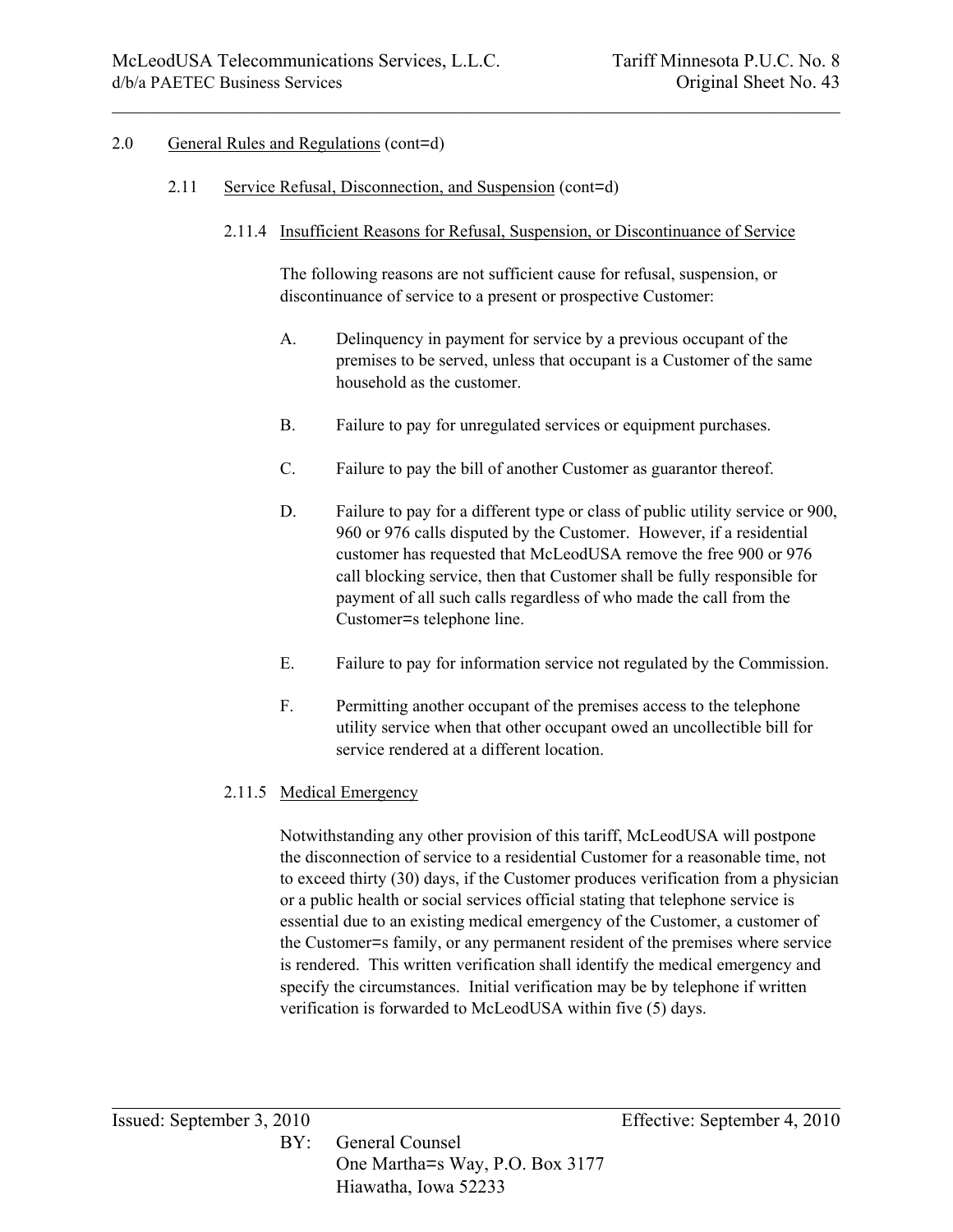### 2.11 Service Refusal, Disconnection, and Suspension (cont=d)

 $\mathcal{L}_\mathcal{L} = \{ \mathcal{L}_\mathcal{L} = \{ \mathcal{L}_\mathcal{L} = \{ \mathcal{L}_\mathcal{L} = \{ \mathcal{L}_\mathcal{L} = \{ \mathcal{L}_\mathcal{L} = \{ \mathcal{L}_\mathcal{L} = \{ \mathcal{L}_\mathcal{L} = \{ \mathcal{L}_\mathcal{L} = \{ \mathcal{L}_\mathcal{L} = \{ \mathcal{L}_\mathcal{L} = \{ \mathcal{L}_\mathcal{L} = \{ \mathcal{L}_\mathcal{L} = \{ \mathcal{L}_\mathcal{L} = \{ \mathcal{L}_\mathcal{$ 

### 2.11.6 Temporary Service

When McLeod renders temporary service to a Customer, the Customer may be required by McLeod to bear the entire cost of installing and removing the service facilities in excess of any salvage realized.

### 2.12 Cancellations and Deferments of Service

When a Customer cancels or defers an order for service before the service is activated, a charge applies that will allow McLeodUSA to recover its unrecovered costs, including but not limited to outside vendor charges, engineering, labor, materials, and equipment. Charges apply as follows:

## 2.12.1 Cancellation

In a cancellation situation, the charge is equal to the unrecoverable costs incurred prior to the request for cancellation and the costs of removal, restoration, and disposal, if any, to comply with the cancellation. Those costs include, but are not limited to, costs of outside vendors, engineering, labor, nonrecoverable materials, and equipment expense.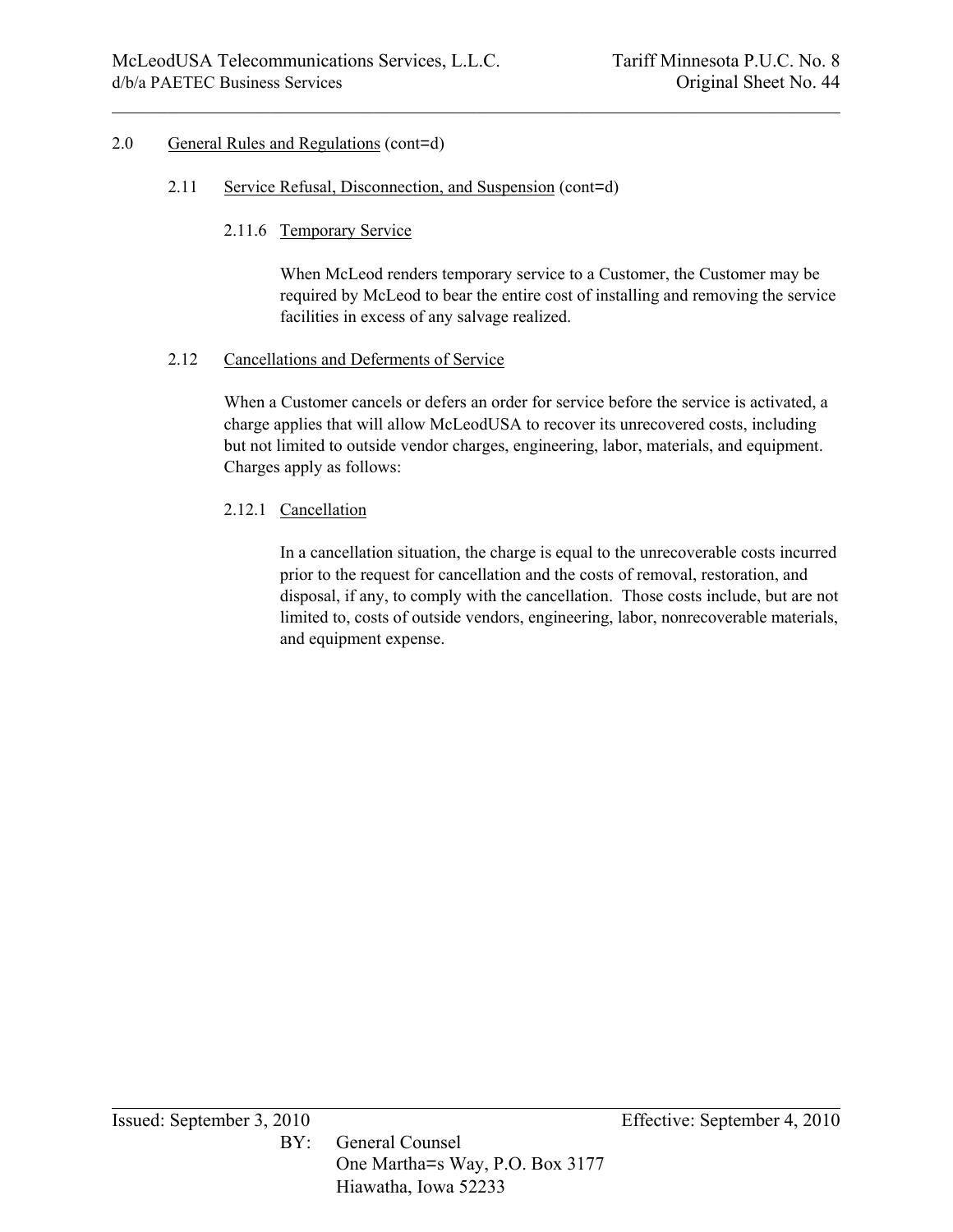### 2.12 Cancellations and Deferments of Service (cont=d)

 $\mathcal{L}_\mathcal{L} = \{ \mathcal{L}_\mathcal{L} = \{ \mathcal{L}_\mathcal{L} = \{ \mathcal{L}_\mathcal{L} = \{ \mathcal{L}_\mathcal{L} = \{ \mathcal{L}_\mathcal{L} = \{ \mathcal{L}_\mathcal{L} = \{ \mathcal{L}_\mathcal{L} = \{ \mathcal{L}_\mathcal{L} = \{ \mathcal{L}_\mathcal{L} = \{ \mathcal{L}_\mathcal{L} = \{ \mathcal{L}_\mathcal{L} = \{ \mathcal{L}_\mathcal{L} = \{ \mathcal{L}_\mathcal{L} = \{ \mathcal{L}_\mathcal{$ 

### 2.12.2 Deferment of Start of Service

If a request for deferment of service is received by McLeodUSA prior to the date an order for equipment or service is placed with McLeodUSA=s supplier, no charge shall apply. For deferments received by McLeodUSA subsequent to the date the order for equipment or service is placed with McLeodUSA=s supplier, a monthly recurring charge based upon the costs incurred prior to the request for the deferment applies. This monthly rate shall be equal to the deferred investment multiplied by the monthly prime interest rate as announced by USBank plus recurring costs resulting directly from the deferral such as storage, taxes, etc., unless otherwise ordered by the Commission.

In addition, any extraordinary nonrecurring costs resulting from the deferral, such as additional engineering, labor, and transportation, shall be billed in total. Billing shall start at the beginning of the month of deferment and extend to the start of service. Charges shall not exceed the monthly rate that would have applied had the service been established. McLeodUSA will also charge the Customer who defers service any and all rates and charges incurred by McLeodUSA for any leased facilities for which McLeodUSA is held responsible. McLeodUSA will make a good faith effort to minimize those rates and charges whenever possible.

### 2.13 Information Service Access Blocking

Where facilities are available, McLeodUSA shall institute call blocking to all A900@, A960" and A976@ prefix numbers, without charge for the first block subject to applicable law. If a customer chooses to eliminate the free call blocking service for these types of calls, the Customer shall be fully responsible for all such charges regardless of who made such calls from the Customer=s telephone line. McLeodUSA will comply with all applicable rules of the Commission concerning such blocking.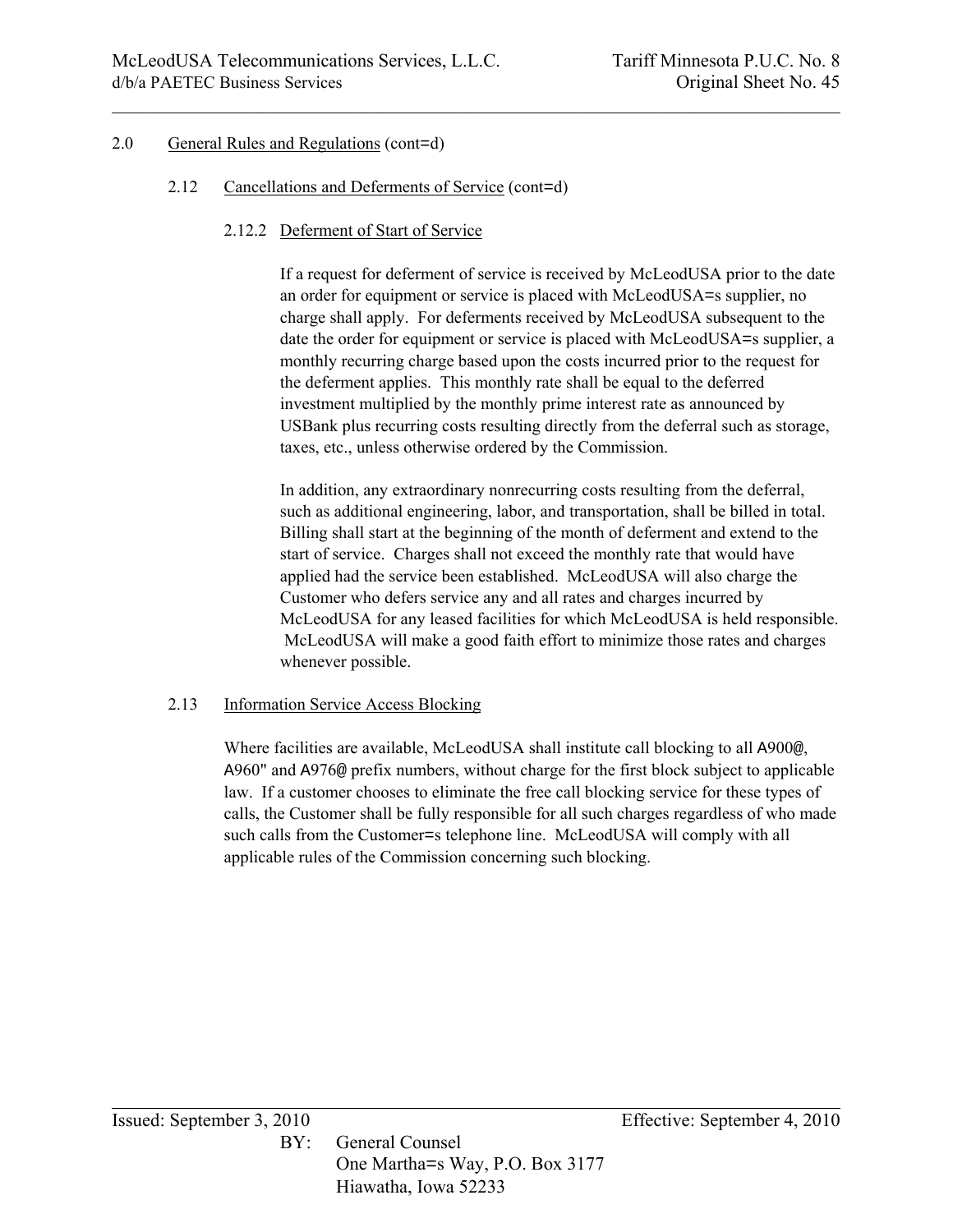#### 2.14 Special Construction and Special Arrangements

Subject to the agreement of McLeodUSA and to all of the regulations contained in the tariffs of McLeodUSA, special construction and special arrangements may be undertaken on a reasonable efforts basis at the request of the Customer. Special arrangements include any service or facility relating to a regulated telecommunications service not otherwise specified under tariff, or for the provision of service on an expedited basis or in some other manner different from the normal tariff conditions. Special construction is that construction undertaken:

 $\mathcal{L}_\mathcal{L} = \{ \mathcal{L}_\mathcal{L} = \{ \mathcal{L}_\mathcal{L} = \{ \mathcal{L}_\mathcal{L} = \{ \mathcal{L}_\mathcal{L} = \{ \mathcal{L}_\mathcal{L} = \{ \mathcal{L}_\mathcal{L} = \{ \mathcal{L}_\mathcal{L} = \{ \mathcal{L}_\mathcal{L} = \{ \mathcal{L}_\mathcal{L} = \{ \mathcal{L}_\mathcal{L} = \{ \mathcal{L}_\mathcal{L} = \{ \mathcal{L}_\mathcal{L} = \{ \mathcal{L}_\mathcal{L} = \{ \mathcal{L}_\mathcal{$ 

- A. where facilities are not presently available, and there is no other requirements for the facilities so constructed;
- B. of a type other than that which McLeodUSA would normally utilize in the furnishing of its services;
- C. over a route other than that which McLeodUSA would normally utilize in the furnishing of its services;
- D. in a quantity greater than that which McLeodUSA would normally construct;
- E. on an expedited basis;
- F. on a temporary basis until permanent facilities are available;
- G. involving abnormal costs; or
- H. in advance of its normal construction.
- 2.14.1 Basis for Charges

Where McLeodUSA furnishes a facility or service on a special construction basis, or any service for which a rate or charge is not specified in McLeodUSA=s tariffs, charges will be based on the costs incurred by McLeodUSA and may include: (1) non-recurring type charges; (2) recurring type charges; (3) termination liabilities; or (4) combinations thereof. The agreement for special construction will ordinarily include a minimum service commitment based upon the estimated service life of the facilities provided.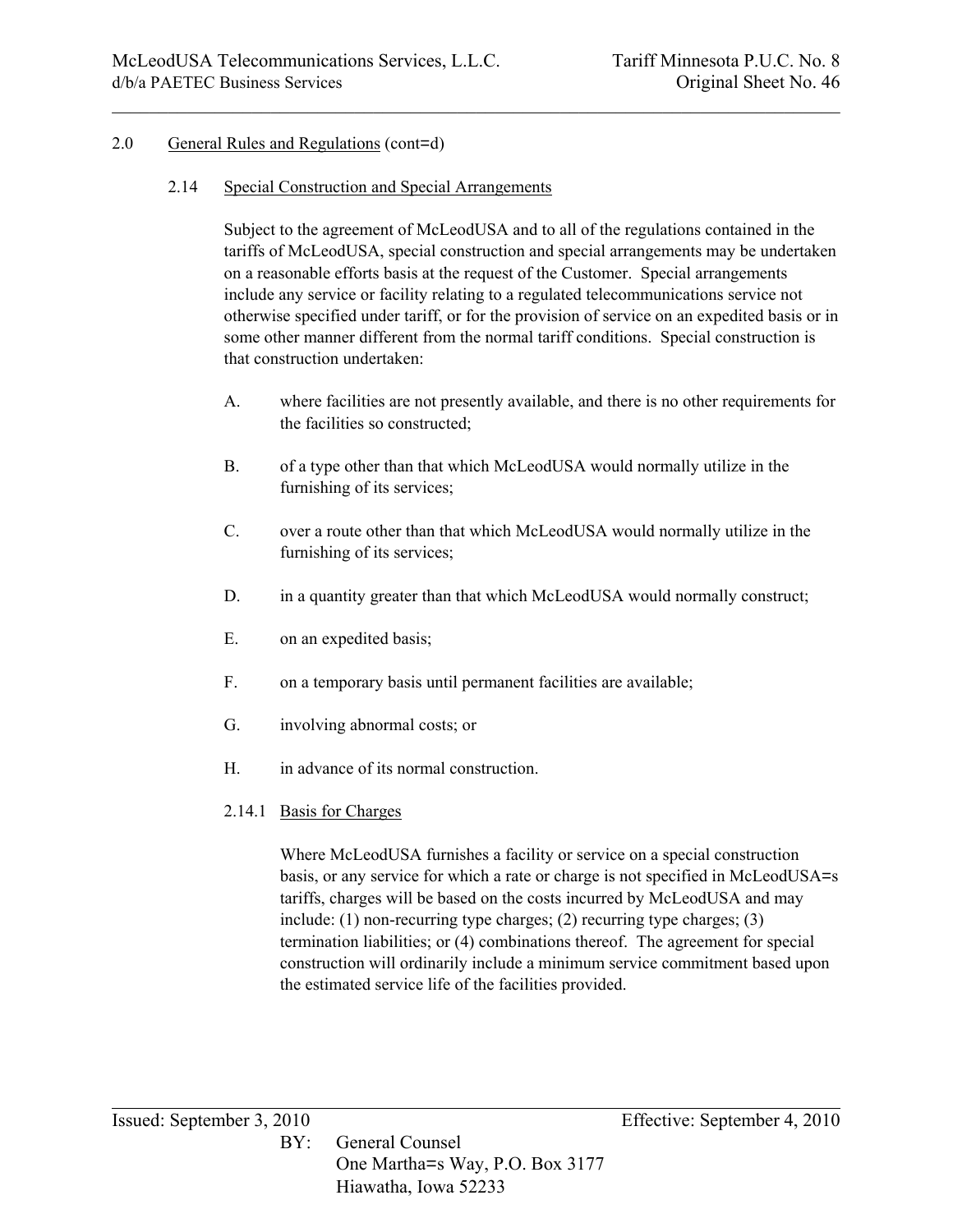#### 2.14 Special Construction and Special Arrangements (cont=d)

2.14.2 Basis for Cost Computation

The costs referred to in 2.14.1 preceding may include one or more of the following items to the extent they are applicable:

- A. Installation cost of the facilities to be provided including estimated costs for the rearrangements of existing facilities. Installation cost includes the cost of:
	- A. equipment and materials provided or used,

 $\mathcal{L}_\mathcal{L} = \{ \mathcal{L}_\mathcal{L} = \{ \mathcal{L}_\mathcal{L} = \{ \mathcal{L}_\mathcal{L} = \{ \mathcal{L}_\mathcal{L} = \{ \mathcal{L}_\mathcal{L} = \{ \mathcal{L}_\mathcal{L} = \{ \mathcal{L}_\mathcal{L} = \{ \mathcal{L}_\mathcal{L} = \{ \mathcal{L}_\mathcal{L} = \{ \mathcal{L}_\mathcal{L} = \{ \mathcal{L}_\mathcal{L} = \{ \mathcal{L}_\mathcal{L} = \{ \mathcal{L}_\mathcal{L} = \{ \mathcal{L}_\mathcal{$ 

- B. engineering, labor and supervision,
- C. transportation,
- D. rights of way, and
- E. any other item chargeable to the capital account;
- B. Annual charges including the following:
	- A. cost of maintenance,
	- B. depreciation on the estimated cost installed of any facilities provided, based on the anticipated useful service life of the facilities with an appropriate allowance for the estimated net salvage,
	- C. administration, taxes and uncollectible revenue on the basis of reasonable average costs for these items,
	- D. any other identifiable costs related to the facilities provided, and
	- E. an amount for return and contingencies.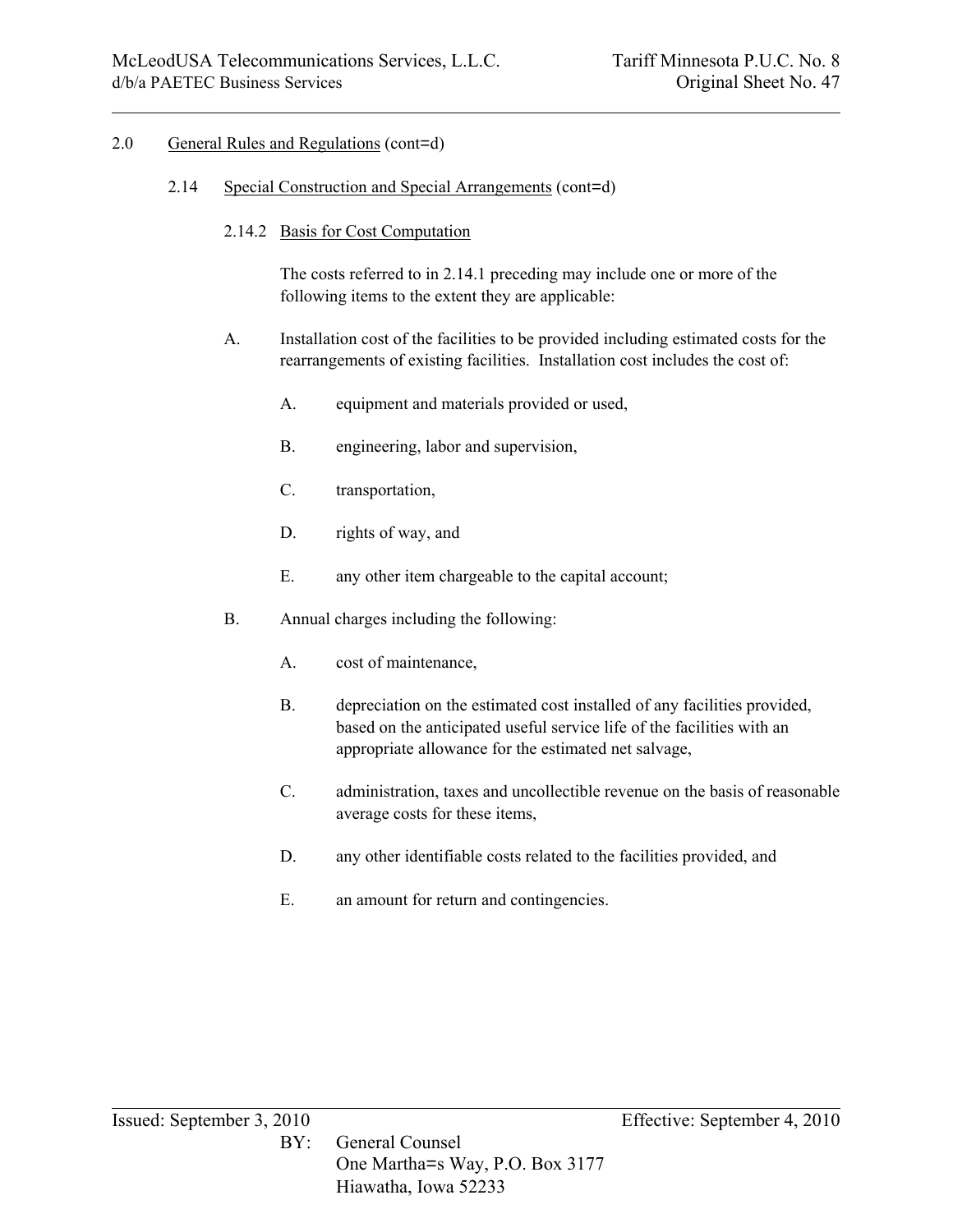### 2.15 Telephone Assistance Plan (TAP):

Telephone Assistance Plan (TAP) is a state sponsored assistance program under Minnesota Statutes Chapter 237 and is designed to make telephone service accessible to qualifying low-income residential households. Through this program, eligible households will receive a monthly discount on their telephone service.

### 2.15.1 Eligibility Requirements:

To be eligible for assistance, an applicant must meet the following requirements:

- A. This discount applies on a single line at the principal place of residence for the applicant.
- B. Applicant signs document certifying under penalty of perjury that the consumer has income at or below 135 percent of the Federal Poverty Guidelines or receives benefits from at least one of the following programs:

Medicaid Food Support (food stamps) Minnesota Family Investment Program (MFIP) Supplemental Security Income Federal Public Housing Assistance or Section 8 Low Income Home Energy Assistance Program National School Lunch Program=s Free Lunch Program Temporary Assistance for Needy Families (Minnesota Family Investment Program, or MFIP)

Individuals who do not qualify under any of the above but live on a federally recognized reservation may qualify if the applicant signs a document certifying under penalty of perjury that the applicant receives benefits from at least one of the following programs:

> Bureau of Indian Affairs General Assistance Tribally administered Temporary Assistance for Needy Families Head Start (only those meeting its income qualifying standard) National School Lunch Program=s free lunch program.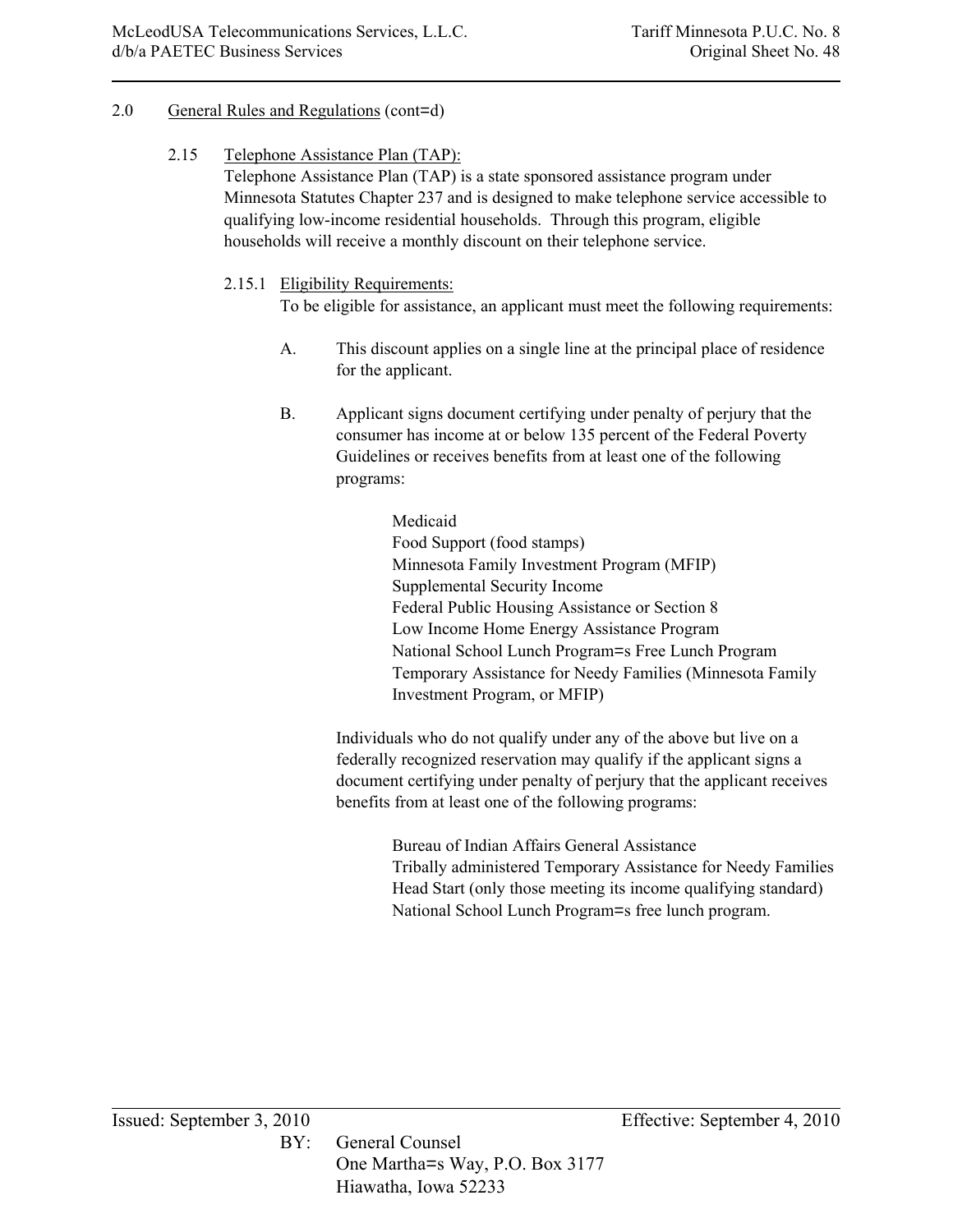#### 2.15 Telephone Assistance Plan (TAP): (cont=d)

C. Applicant agrees to notify McLeodUSA if that consumer ceases to participate in any of the above listed federal assistance programs.

#### 2.15.2 Certification Revocation

If McLeodUSA discovers that conditions exist that disqualify the recipient of TAP, local service will be billed at full rate. The customer will be billed retroactively to whichever is the most recent of the dates TAP assistance commenced or the recipient no longer qualified for the service not to exceed 12 months.

2.15.3 State TAP Monthly Surcharge

\$.06\*

(R)

#### 2.16 Non-Routine Installation

At the Customer's request, installation and/or maintenance may be performed outside the Company's regular business hours or in hazardous locations. In such cases, charges based on cost of the actual labor, material, or other costs incurred by or charged to the Company will apply. If installation is started during regular business hours but, at the Customer's request, extends beyond regular business hours into time periods including, but not limited to, weekends, holidays, and/or night hours, additional charges may apply. If the Customer reschedules an installation, additional charges may apply.

\* Effective as of August 1, 2011.

(T)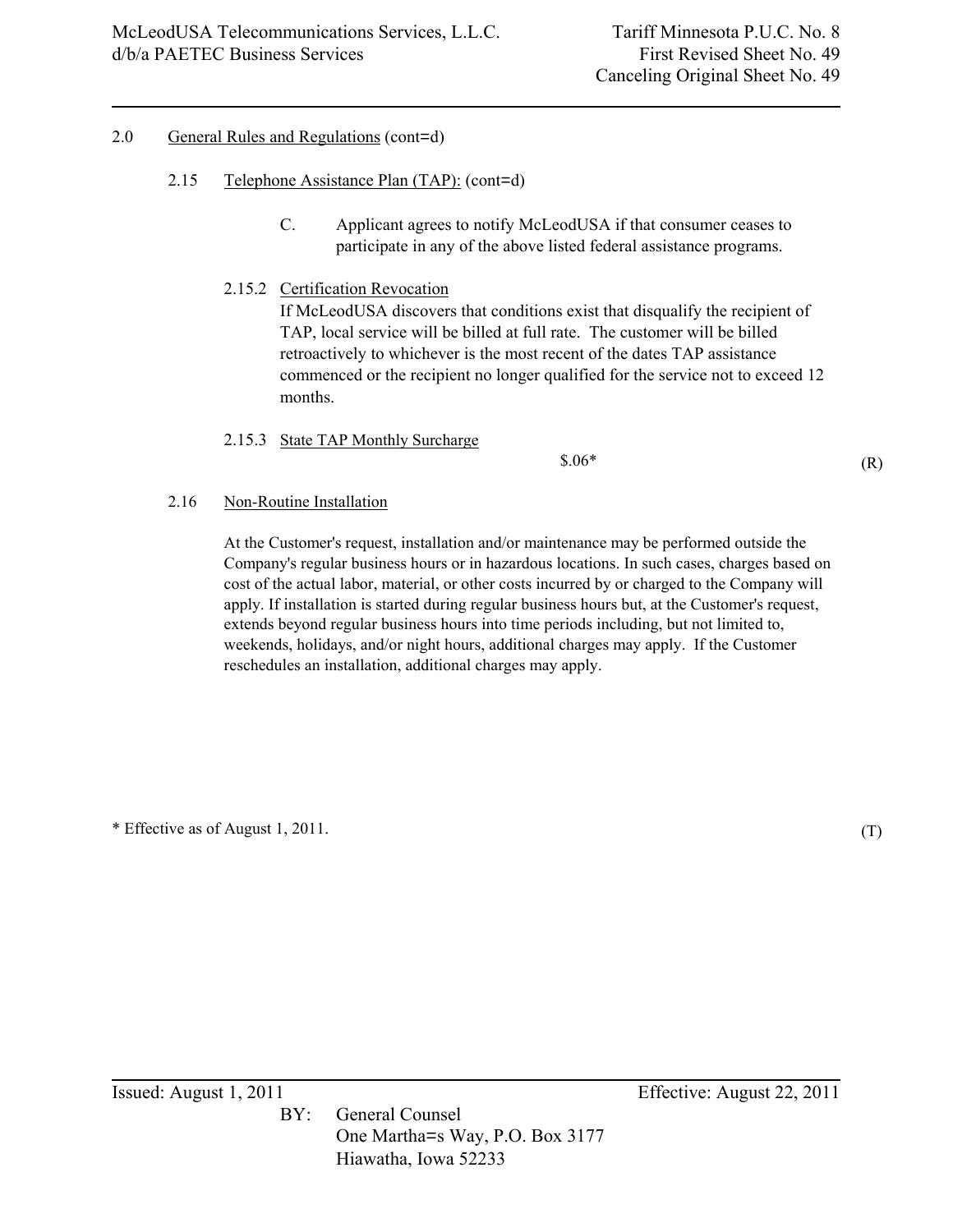### 3.1 Local Service

3.1.1 Nature of Service

Local Service is a service that allows customers to originate non-toll local calls at locations within the service areas in which McLeodUSA has been approved for certification for termination within the local calling area (including any applicable EAS areas) of those locations. Subject to service availability and the package selection by the customer, Local Service may include services in addition to those required for completion of non-toll local calls (including services which may not be subject to regulation under this tariff) which are purchased as part of a bundled package.

3.1.2 Availability

McLeodUSA offers local service in the areas in which it has been certified by the Minnesota Public Utilities Commission and in which McLeodUSA has available required network facilities or is able to lease required network facilities to enable the offering of service. Some features may not be available in all areas, or may slightly vary between service areas contingent on network availability or configuration. McLeodUSA will provide the most feature rich version of a feature in the bundled Local Service package available in a given market depending on network availability or configuration.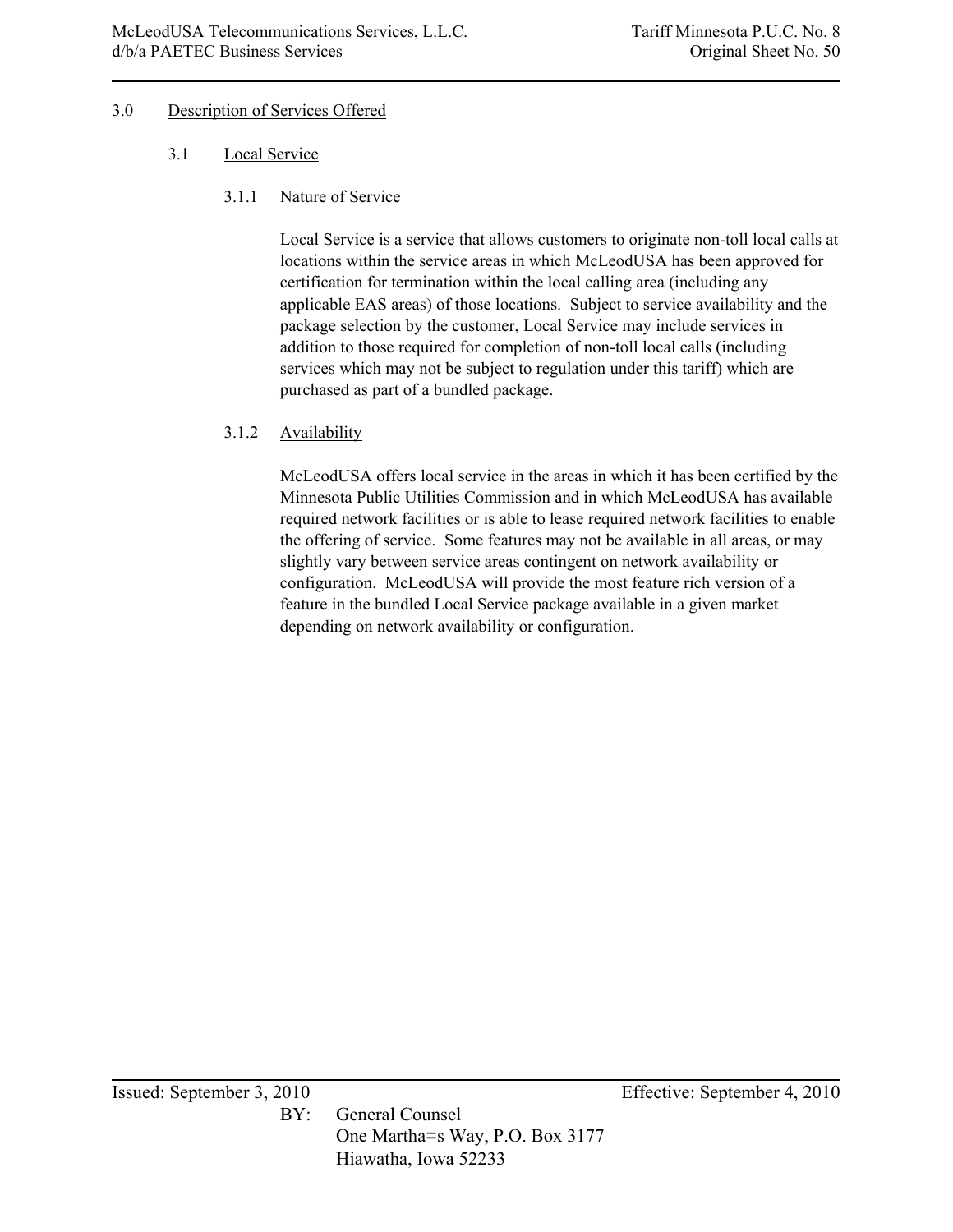- 3.1 Local Service (cont=d)
	- 3.1.3 Local Service Packages

The standard elements of local line packages consist of local dial tone and unlimited local calling unless otherwise noted in a Service specific description. Mandatory extended area service (>EAS@) is provided where applicable for the prices set forth in the Rate Tables. Customers with multiple lines at a single location may purchase different Packages for each telephone line at a particular location. A Local Line Price Adjustment is applied to each business and residential local line that was established prior to June 13, 2005 and is serviced out of a Resale CLLI (see Section 5.1). The Local Line Price Adjustment will not be applied to new Preferred Advantage lines added to your account on or after June 13, 2005. Business Customers purchasing a Business Package may select a long distance package of anytime minutes for each location, which shall be shared by all lines serving that Customer location. Business Customers purchasing Local Service Packages are also eligible to purchase a per minute long distance service that offers reduced long distance rates due to the purchase of bundled package of local and long distance services from McLeodUSA. Residential Customers shall select a long distance package of anytime minutes for each location, which shall be shared by all lines serving that Customer location.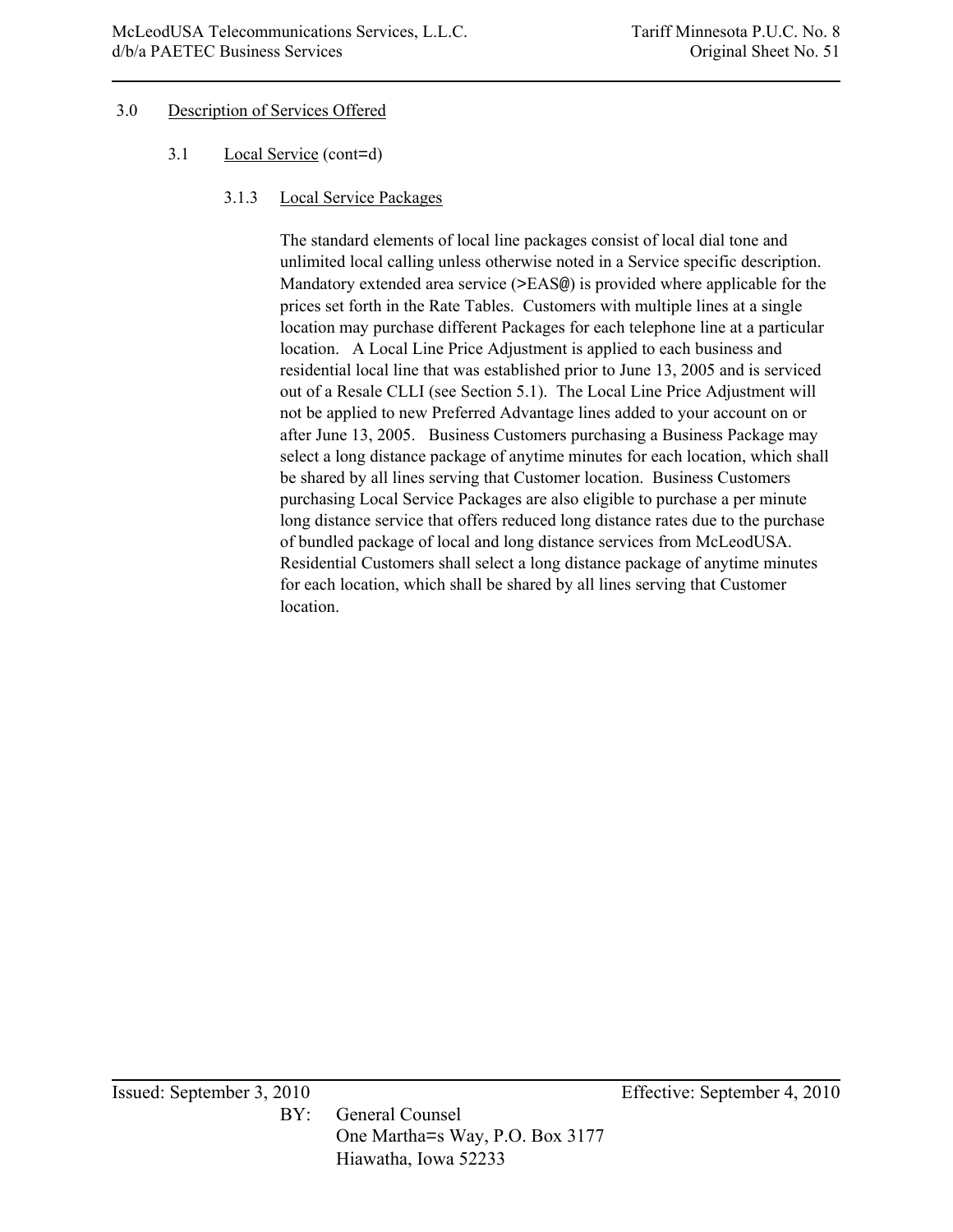- 3.1 Local Service (cont=d)
	- 3.1.3 Local Service Packages (cont=d)

3.1.3.A. Advantage Business Lines

 $\mathcal{L}_\mathcal{L} = \{ \mathcal{L}_\mathcal{L} = \{ \mathcal{L}_\mathcal{L} = \{ \mathcal{L}_\mathcal{L} = \{ \mathcal{L}_\mathcal{L} = \{ \mathcal{L}_\mathcal{L} = \{ \mathcal{L}_\mathcal{L} = \{ \mathcal{L}_\mathcal{L} = \{ \mathcal{L}_\mathcal{L} = \{ \mathcal{L}_\mathcal{L} = \{ \mathcal{L}_\mathcal{L} = \{ \mathcal{L}_\mathcal{L} = \{ \mathcal{L}_\mathcal{L} = \{ \mathcal{L}_\mathcal{L} = \{ \mathcal{L}_\mathcal{$ 

Advantage Business Lines is a service that allows customers to originate non-toll local calls at locations within the service areas that McLeodUSA has been approved for certification for termination within the local calling area (including any applicable EAS areas) of those locations. Subject to service availability.

(Business Packages B, D and E are grandfathered and moved to Section 6.24.) (Business Packages A, C, and F are grandfathered and moved to Section 6.31) (Business Packages G and H are grandfathered and moved to Section 6.31) (Business Packages I and J are grandfathered and moved to Section 6.31) (Residential Packages are grandfathered and moved to Section 6.28)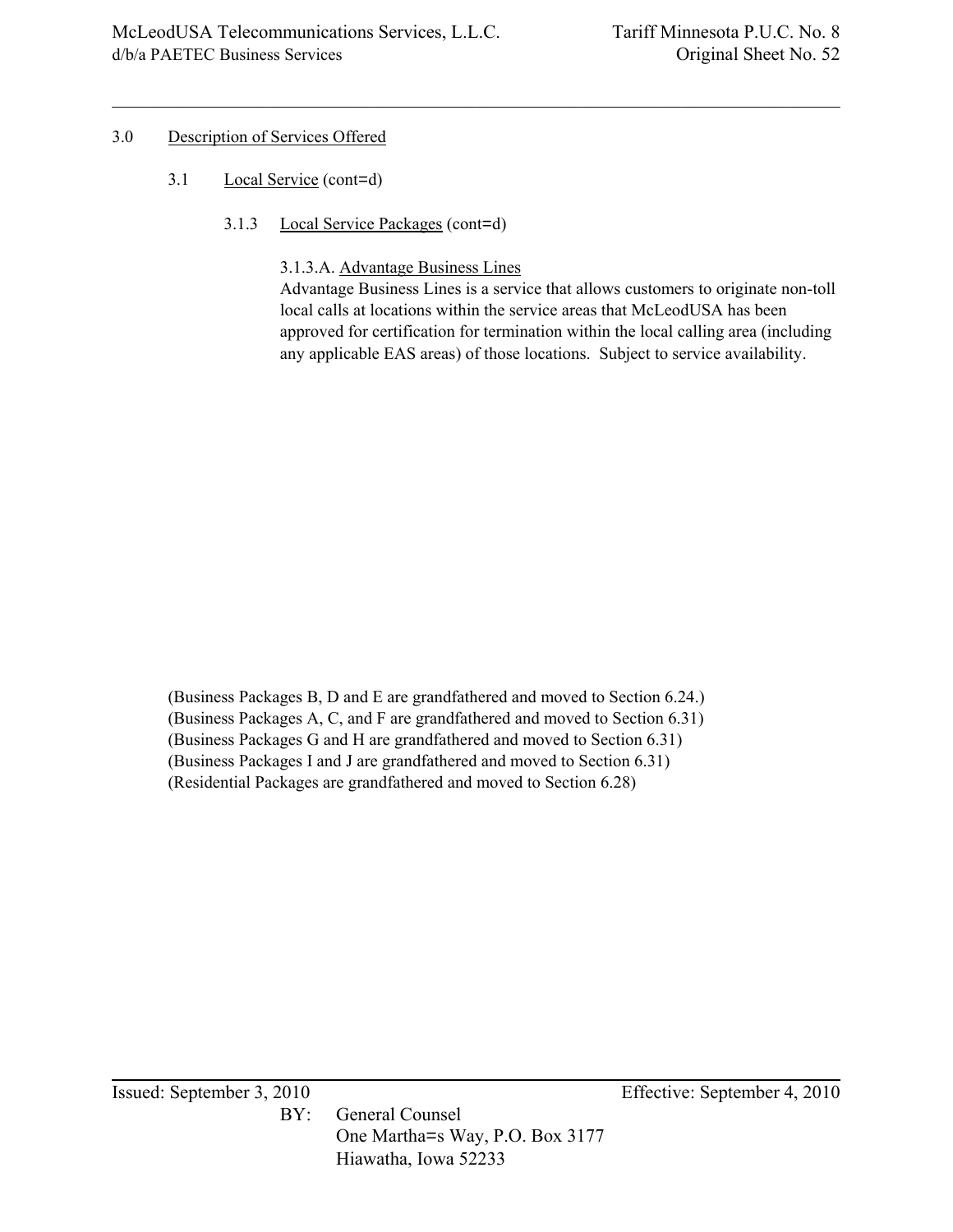- 3.1 Local Service (cont=d)
	- 3.1.4 Description of Features Included In Certain Local Service Packages. Some features included in certain Local Service Packages may not be available in all areas, or may slightly vary between service areas contingent on network availability or configuration. McLeodUSA will provide the most feature rich version of a feature in the bundled Local Service package that is available in a given market depending on network availability or configuration.

 $\mathcal{L}_\mathcal{L} = \{ \mathcal{L}_\mathcal{L} = \{ \mathcal{L}_\mathcal{L} = \{ \mathcal{L}_\mathcal{L} = \{ \mathcal{L}_\mathcal{L} = \{ \mathcal{L}_\mathcal{L} = \{ \mathcal{L}_\mathcal{L} = \{ \mathcal{L}_\mathcal{L} = \{ \mathcal{L}_\mathcal{L} = \{ \mathcal{L}_\mathcal{L} = \{ \mathcal{L}_\mathcal{L} = \{ \mathcal{L}_\mathcal{L} = \{ \mathcal{L}_\mathcal{L} = \{ \mathcal{L}_\mathcal{L} = \{ \mathcal{L}_\mathcal{$ 

### Anonymous Call Rejection

Allows customer to automatically reject all calls that have been marked anonymous by the calling party. The call is routed to a denial announcement and subsequently terminated.

#### Blocking Services.

Blocking Services prevent certain call types from being completed. Blocking service examples include blocking outgoing10XXX1+ or 900 or 976 calls.

### Call Forwarding Busy/Don't Answer/Variable

Call forwarding is the ability to forward an incoming call to a preselected station if the called station is unable to receive the call. "Call forwarding busy" will forward the call if the called station is in use; "call forwarding don't answer" will forward the call after a predetermined number of rings; "call forwarding variable" will forward the call regardless of the status of the called station. For Business customers, Call Forwarding Busy/Don=t Answer options are only available as optional services to a location at which the customer also currently purchases Voice Mail from McLeodUSA.

### Call Block

Allows customer to block incoming calls from up to a maximum of fifteen telephone numbers.

### Call Trace

Permits the tracing of the last call received and holds the results for later use by an authorized law enforcement agency. Results of call trace will be provided only to appropriate law enforcement personnel, and not to the customer.

### Call Transfer

The ability to forward a call in progress to another station.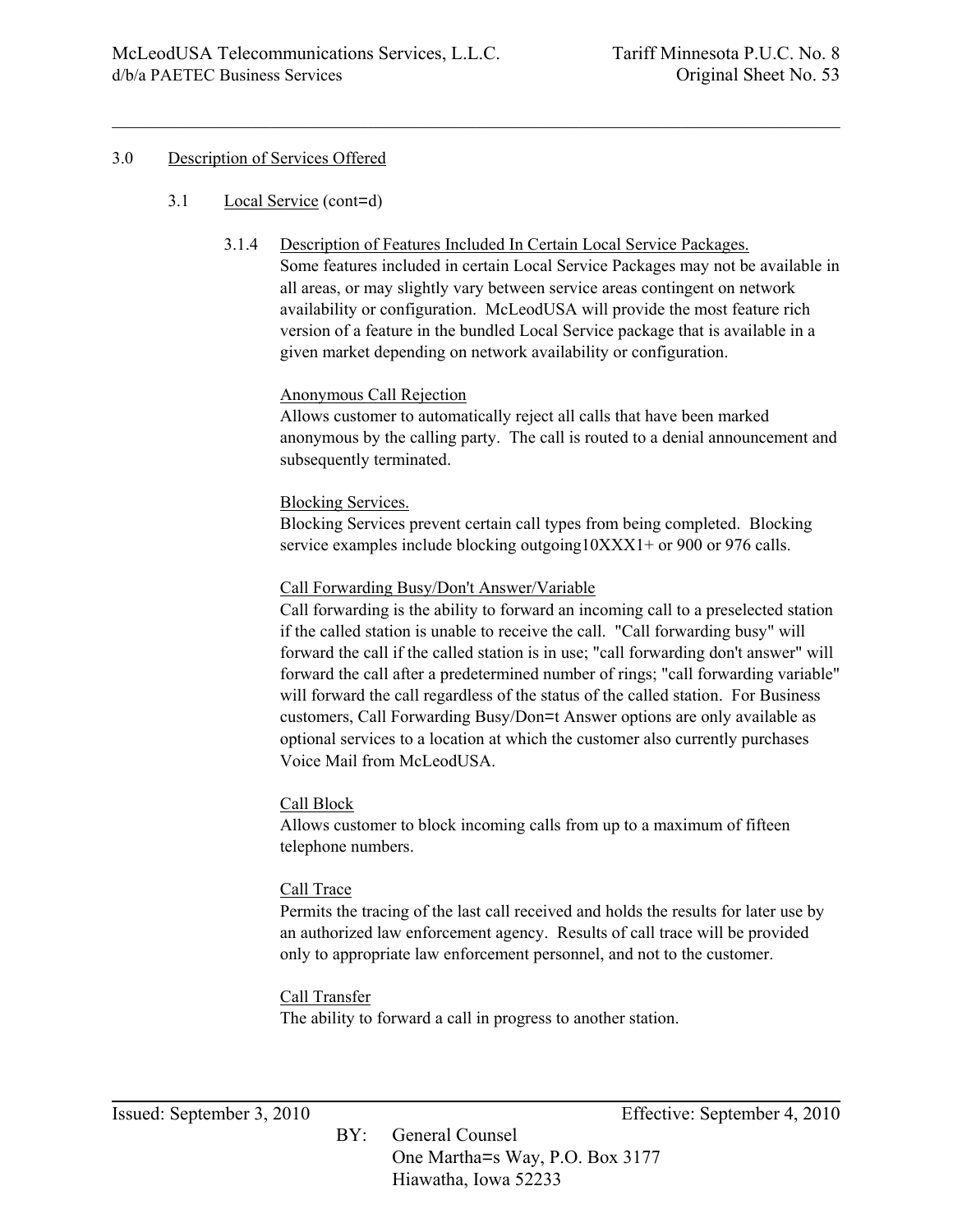### 3.1 Local Service (cont=d)

3.1.4 Description of Features Included In Certain Local Service Packages (cont=d)

 $\mathcal{L}_\mathcal{L} = \{ \mathcal{L}_\mathcal{L} = \{ \mathcal{L}_\mathcal{L} = \{ \mathcal{L}_\mathcal{L} = \{ \mathcal{L}_\mathcal{L} = \{ \mathcal{L}_\mathcal{L} = \{ \mathcal{L}_\mathcal{L} = \{ \mathcal{L}_\mathcal{L} = \{ \mathcal{L}_\mathcal{L} = \{ \mathcal{L}_\mathcal{L} = \{ \mathcal{L}_\mathcal{L} = \{ \mathcal{L}_\mathcal{L} = \{ \mathcal{L}_\mathcal{L} = \{ \mathcal{L}_\mathcal{L} = \{ \mathcal{L}_\mathcal{$ 

### Call Transfer Disconnect

Call Transfer Disconnect is the ability to transfer of calls to another line, disconnecting that call so that it frees up the original line.

### Call Waiting

Call waiting is the ability of the called station to generate a tone when the called station is in use to alert the user that another call is waiting to connect with the called station.

## Call Waiting ID Call waiting ID is the ability to identify the party calling when on another call.

### Caller ID Blocking

Provides a permanent indicator on a customer=s line. Once the block is established on the customer=s line, the private status can be deactivated by the customer by dialing a series of number before each call, to change the indicator from private to public. This one call unblock allows the name and number to be sent for that one call only.

Customers who choose per line blocking for the first time will not be charged the nonrecurring charge. New customers to the Caller ID serving area will be provided the same option. A customer requesting per line blocking will pay a nonrecurring charge for re-establishing line blocking.

The standard dialing pattern for per-call Called ID Blocking is \*67 (1167 from a rotary telephone). The standard dialing pattern for a per-call unblocking is \*82 (1182 from a rotary telephone).

## Caller Identification

Allows for the automatic delivery of a calling party=s name, telephone number (including non-published and non-listed telephone numbers) or both to the called customer. The number is displayed on customer provided equipment. McLeodUSA will provide the most feature rich version of caller identification in the bundled Local Service package available in a given market depending on network availability or configuration.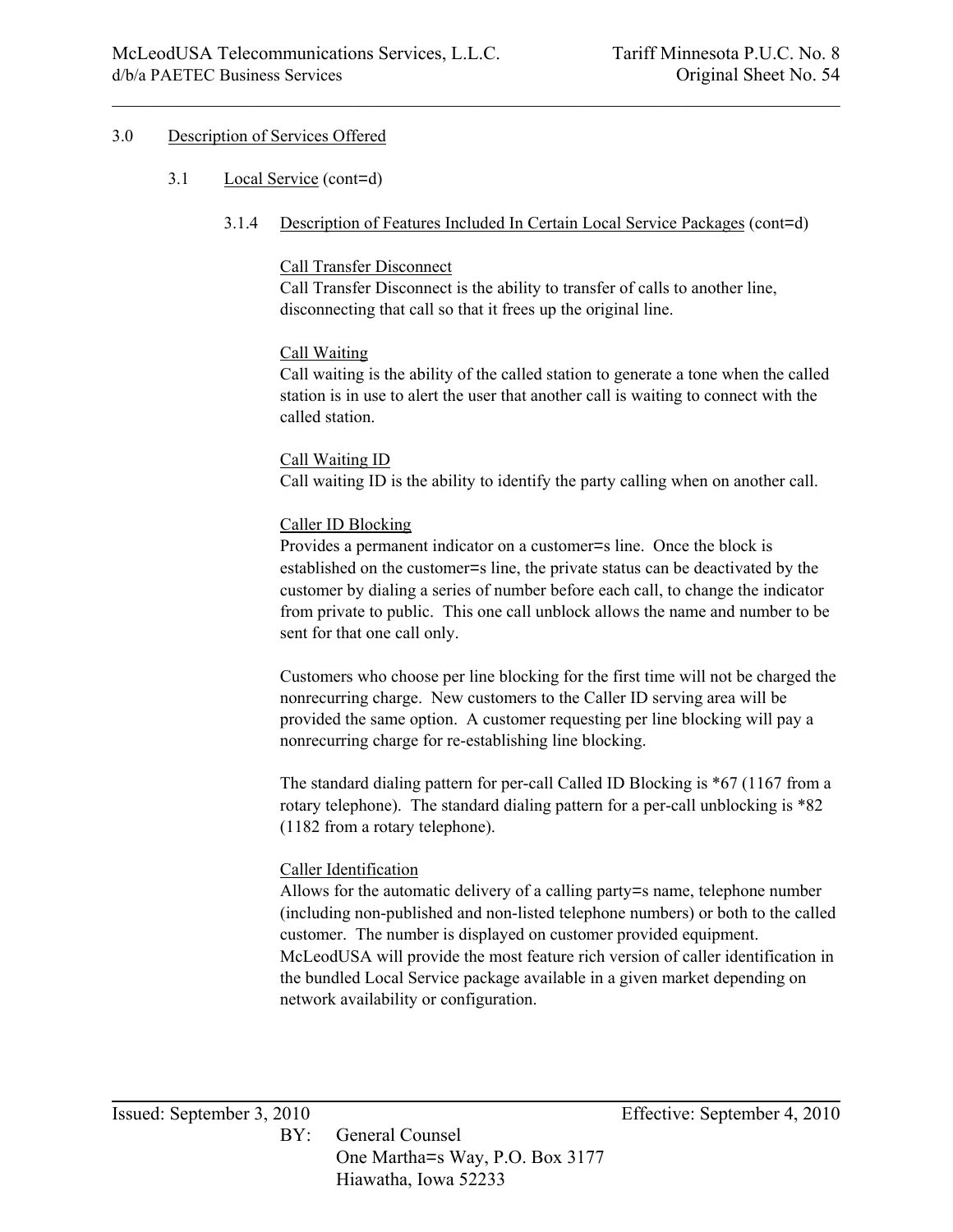# 3.1 Local Service (cont=d)

 3.1.4 Description of Features Included In Certain Local Service Packages (cont=d) Repeat Dialing

 $\mathcal{L}_\mathcal{L} = \{ \mathcal{L}_\mathcal{L} = \{ \mathcal{L}_\mathcal{L} = \{ \mathcal{L}_\mathcal{L} = \{ \mathcal{L}_\mathcal{L} = \{ \mathcal{L}_\mathcal{L} = \{ \mathcal{L}_\mathcal{L} = \{ \mathcal{L}_\mathcal{L} = \{ \mathcal{L}_\mathcal{L} = \{ \mathcal{L}_\mathcal{L} = \{ \mathcal{L}_\mathcal{L} = \{ \mathcal{L}_\mathcal{L} = \{ \mathcal{L}_\mathcal{L} = \{ \mathcal{L}_\mathcal{L} = \{ \mathcal{L}_\mathcal{$ 

Allows a customer to dial a code that will cause the feature to automatically redial the last number the customer dialed. If the called number is busy, the feature will redial the called number for a limited period of time. A distinctive ring alerts the customer when the called number becomes available. This service is available on a usage or subscription basis.

### Hunting

Hunting is the ability to forward an incoming call to the next number in a hunting group if the called number is busy.

Circular Hunt is an option of Hunting service that allows for hunting to start at the dialed number and continues in ascending order to the last number in the hunt group. Hunting then proceeds to the first number of the hunt group and continues through the group until an idle line is reached or the number just preceding the dialed number is reached. The rates and charges for Circular Hunt are in addition to the rates and charges for Hunting Service.

Preferential Hunt is an option of Hunting service that allows for calls to a specific number (other than the first number) within a hunt group to hunt over a unique sequence of lines within the hunt group. The Preferential Hunt sequence is different than that encountered when a caller dials the first telephone number in a hunt group.

## Call Return

The customer does not have to know the number of the calling party. If the calling party=s number is blocked by the calling party, the service will not return the call.

## No Solicitation

Allows a customer to deter sales and telemarketing calls received by the customer. This is accomplished via a recorded massage which informs the caller that the customer does not accept telephone solicitations, and asks solicitors to hang up and to place the called party on the solicitors Ado-not-call@ list. No Solicitation automatically screens calls between the hours of 8:00 A.M. until 9:00 P.M. daily. A caller may press one, or stay on the line to complete the call connection.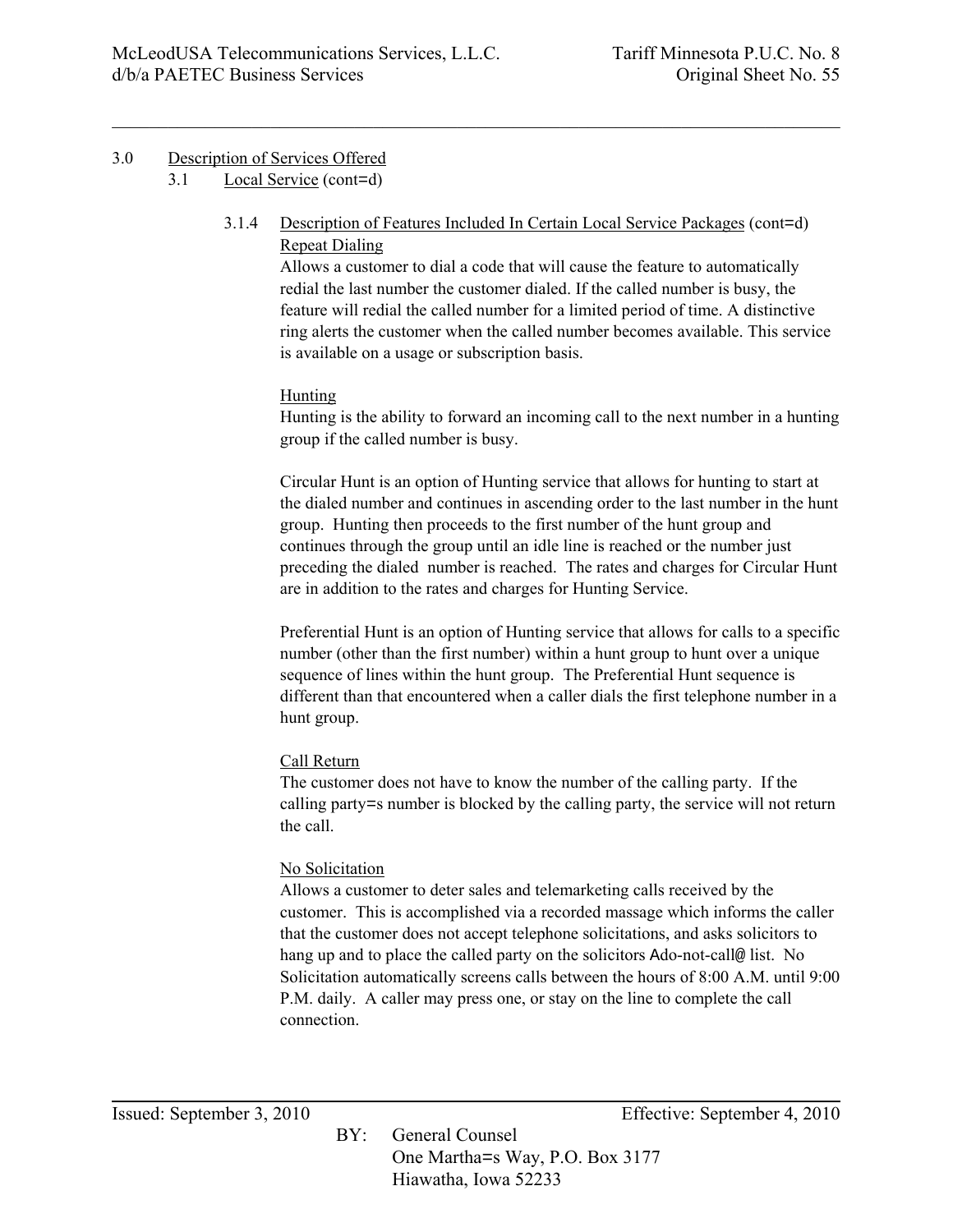- 3.1 Local Service (cont=d)
	- 3.1.4 Description of Features Included In Certain Local Service Packages (cont=d)

 $\mathcal{L}_\mathcal{L} = \{ \mathcal{L}_\mathcal{L} = \{ \mathcal{L}_\mathcal{L} = \{ \mathcal{L}_\mathcal{L} = \{ \mathcal{L}_\mathcal{L} = \{ \mathcal{L}_\mathcal{L} = \{ \mathcal{L}_\mathcal{L} = \{ \mathcal{L}_\mathcal{L} = \{ \mathcal{L}_\mathcal{L} = \{ \mathcal{L}_\mathcal{L} = \{ \mathcal{L}_\mathcal{L} = \{ \mathcal{L}_\mathcal{L} = \{ \mathcal{L}_\mathcal{L} = \{ \mathcal{L}_\mathcal{L} = \{ \mathcal{L}_\mathcal{$ 

## Priority Call

 Provides the end user with a distinctive ring when called from pre-selected telephone numbers. Calls other than from the selected numbers are received with a standard ring pattern. Toll Free, International and 900 numbers are not programmable with Priority Call.

### Remote Access to Call Forward

This feature allows a user at a Aremote@ location to activate/deactivate the call forwarding feature. The user gains remote access to the call forwarding feature from a touch tone phone at a remote location. The RACF feature uses an announcement system to provide interactive voice message prompting, which allows customers to verify the forwarded-to directory number. Changes are accomplished by remotely calling an access number, entering the appropriate line and PIN information when prompted to do so, and making any desired changes.

### Speed Calling

Permits placing calls to 8 or 30 telephone numbers dialing an abbreviated code.

# Three-Way Calling The ability to add a third line to an established conversation.

### Toll Restriction

Toll Restriction provides for exchange access lines to be restricted from dialing billable toll calls. Attempted violation of the restrictions are routed to an announcement.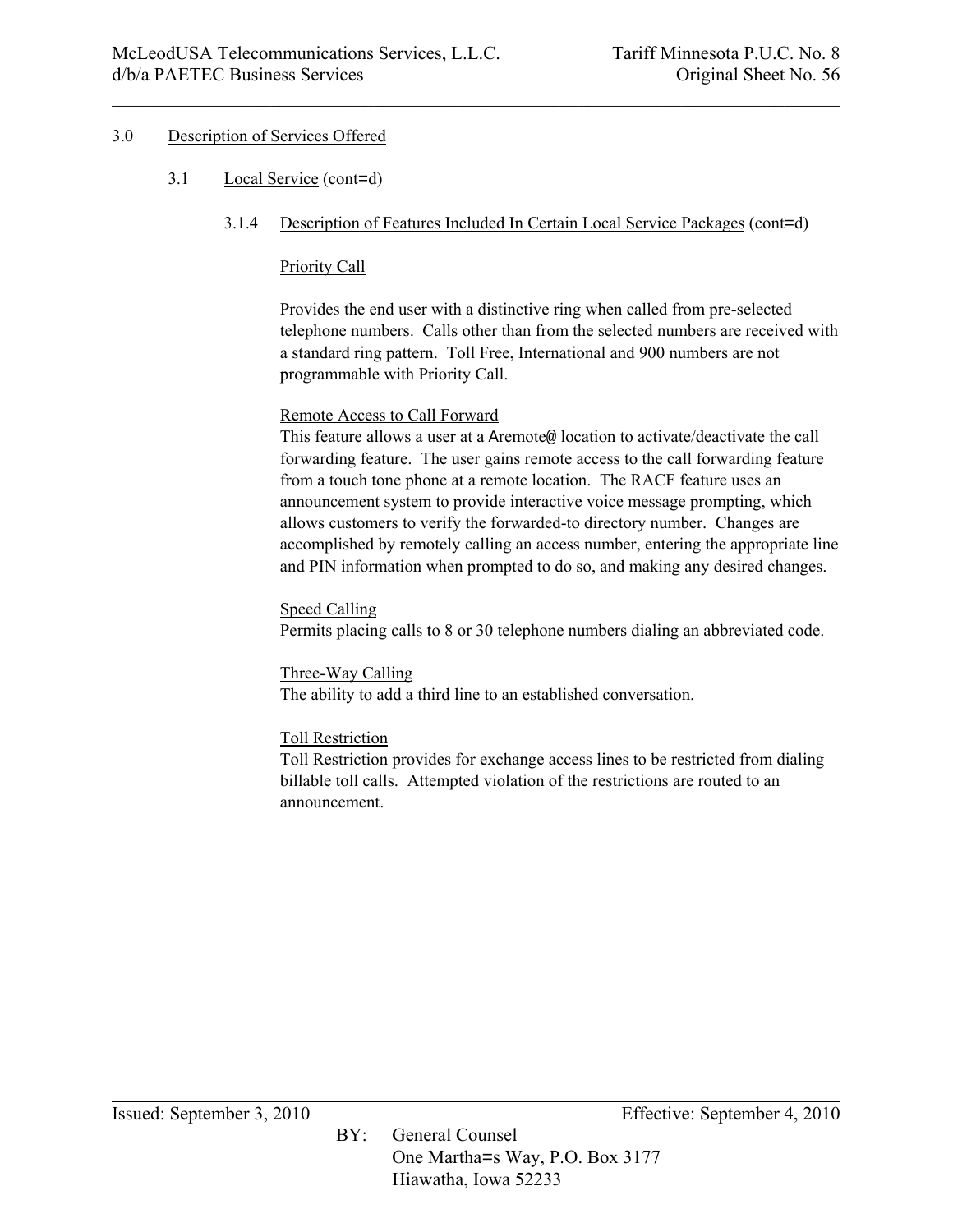3.1 Local Service (cont=d)

### 3.1.5 Intercept Services/Referral Recording

Intercept Services provide new number or explanatory information to callers dialing changed or disconnected numbers. The services include messages delivered either mechanically or by operator. Basic Intercept and Referral Recording services apply to temporary and permanently disconnected numbers. Intercept services are for periods up to 12 months for business customers and up to 3 months for residential customers.

 $\mathcal{L}_\mathcal{L} = \{ \mathcal{L}_\mathcal{L} = \{ \mathcal{L}_\mathcal{L} = \{ \mathcal{L}_\mathcal{L} = \{ \mathcal{L}_\mathcal{L} = \{ \mathcal{L}_\mathcal{L} = \{ \mathcal{L}_\mathcal{L} = \{ \mathcal{L}_\mathcal{L} = \{ \mathcal{L}_\mathcal{L} = \{ \mathcal{L}_\mathcal{L} = \{ \mathcal{L}_\mathcal{L} = \{ \mathcal{L}_\mathcal{L} = \{ \mathcal{L}_\mathcal{L} = \{ \mathcal{L}_\mathcal{L} = \{ \mathcal{L}_\mathcal{$ 

Basic Intercept Service includes all intercept recordings that do not provide the new number information. New Number Referral Service includes all intercept recordings that provide the new number information.

### 3.1.6 PRI T-1 Service

PRI T-1 (Primary Rate Interface) T-1 Service provides the customer with a direct digital connection via switched access to one or more private or public services. PRI T-1 Service is an enhanced T-1 service that allows the customer Integrated Services Digital network (ISDN) bandwidth that facilitates end-to-end digital connectivity to support a variety of services. PRI T-1 Service is 23 B channels each being a full 64,000 bps. One channel is a D channel to allow for signaling information to be passed. The service is utilized to connect ISDN compatible equipment at the customer premises to a suitably equipped McLeodUSA node.

(Local T1 Service, Dynamic T-1 and Dynamic PRI descriptions are grandfathered and moved to Section 6.32)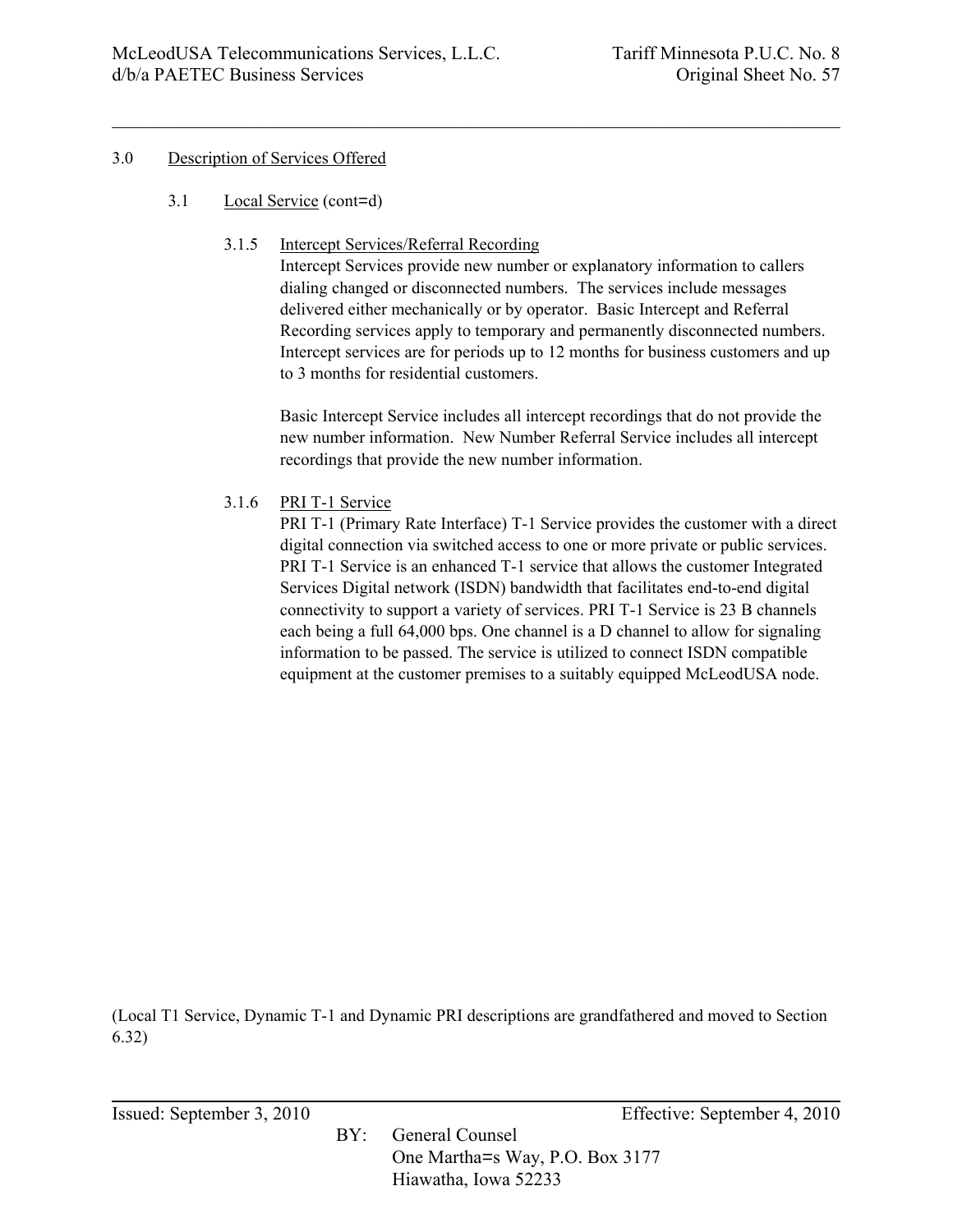- 3.1 Local Service (cont=d)
	- 3.1.7 Foreign Exchange (FX) Service

FX Service enables a Customer to receive a Company-provided Local Service at a point outside the Service Area corresponding to the NPA-NXX designation of such Local Service. The Local Calling Area and all Usage Service rates which apply to an FX Exchange Service are the sane as those which regularly apply to other Company-provided Local Services bearing the same NPA-NXX designation.

 $\mathcal{L}_\mathcal{L} = \{ \mathcal{L}_\mathcal{L} = \{ \mathcal{L}_\mathcal{L} = \{ \mathcal{L}_\mathcal{L} = \{ \mathcal{L}_\mathcal{L} = \{ \mathcal{L}_\mathcal{L} = \{ \mathcal{L}_\mathcal{L} = \{ \mathcal{L}_\mathcal{L} = \{ \mathcal{L}_\mathcal{L} = \{ \mathcal{L}_\mathcal{L} = \{ \mathcal{L}_\mathcal{L} = \{ \mathcal{L}_\mathcal{L} = \{ \mathcal{L}_\mathcal{L} = \{ \mathcal{L}_\mathcal{L} = \{ \mathcal{L}_\mathcal{$ 

## 3.1.8 Directories

## 3.1.8.A. Listing Service

One listing, the Primary Listing, is provided without charge for each customer location. Where two or more exchange lines are served on a hunting service basis, only one Primary Listing for the group will be provided.

### 3.1.8.B. Directory Distribution

One local exchange directory will be provided to a customer for each customer location at the time directories are distributed by the incumbent local exchange carrier.

## 3.1.9 Calling Card

A postpaid calling card issued by Carrier which allows Subscribers and/or Users to make telephone calls and charge the calls to a postpaid account. Calls charged to a Carrier-issued postpaid Calling Card will appear on the Subscriber's regular monthly bill.

 (PRI description is grandfathered and moved to Section 6.32. Previous Calling Card description is grandfathered and moved to Section 6.33.)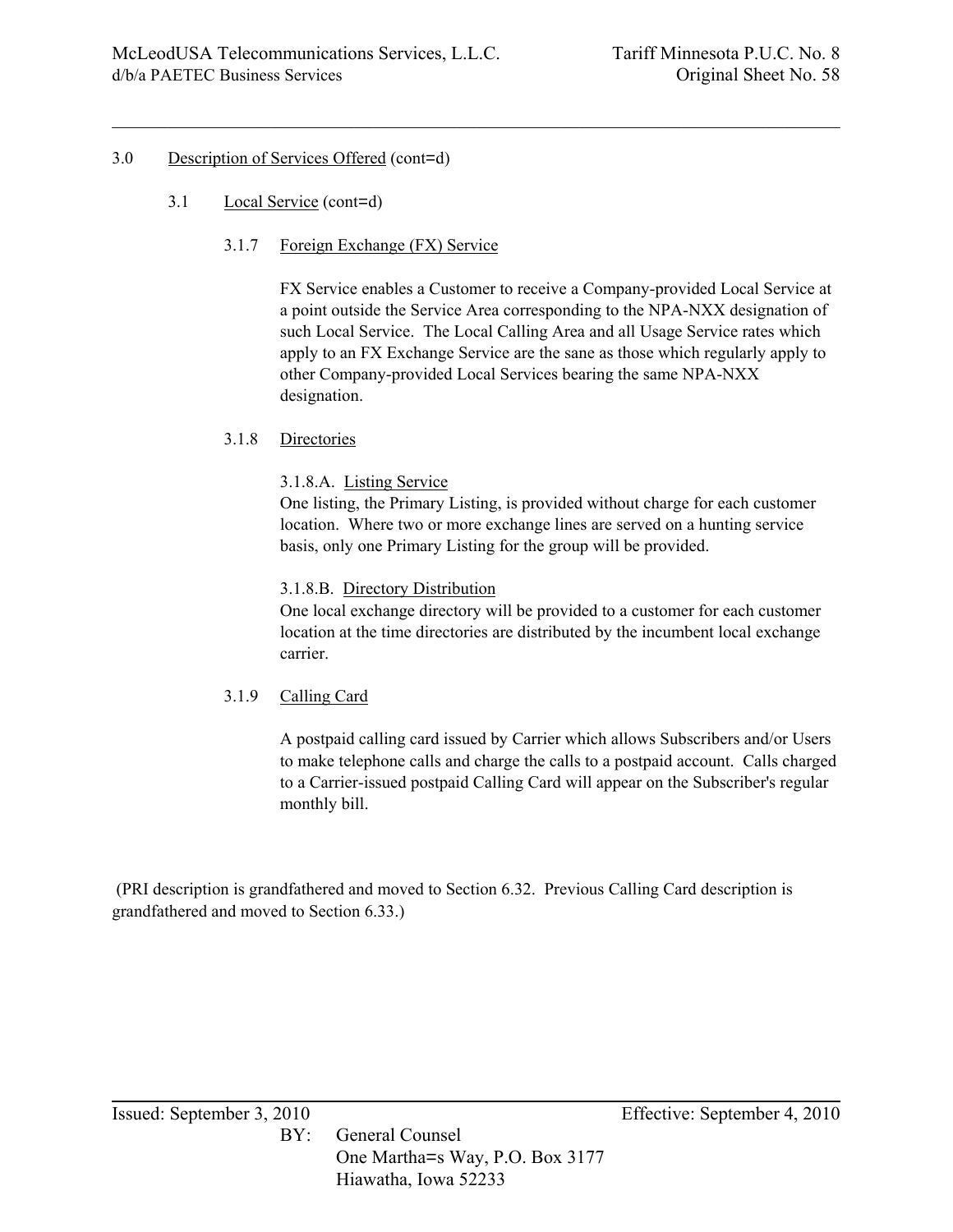#### 3.2 Directory Assistance

3.2.1 Nature of Service Directory Assistance (DA) Service is defined as furnishing aid in obtaining telephone numbers.

 $\mathcal{L}_\mathcal{L} = \{ \mathcal{L}_\mathcal{L} = \{ \mathcal{L}_\mathcal{L} = \{ \mathcal{L}_\mathcal{L} = \{ \mathcal{L}_\mathcal{L} = \{ \mathcal{L}_\mathcal{L} = \{ \mathcal{L}_\mathcal{L} = \{ \mathcal{L}_\mathcal{L} = \{ \mathcal{L}_\mathcal{L} = \{ \mathcal{L}_\mathcal{L} = \{ \mathcal{L}_\mathcal{L} = \{ \mathcal{L}_\mathcal{L} = \{ \mathcal{L}_\mathcal{L} = \{ \mathcal{L}_\mathcal{L} = \{ \mathcal{L}_\mathcal{$ 

3.2.2 Availability DA is available to all Customers.

#### 3.2.3 Maximum Number of Requests Per Call

Two (2) requests for a telephone number will be accepted per call to the DA operator. A telephone number that is not listed in the DA records will not be available to the Customer.

#### 3.2.4 Operator Limitations

The Directory Assistance operator will not transfer, forward or redial a Customer's call to any other location for any purpose other than provision of DA service.

#### 3.2.5 Persons and Locations Exempt from DA Charges

3.2.5.A Locations From Which DA Calls May be Placed Without Charge There shall be no DA charge for calls originating from hotels, motels, or hospitals.

### 3.2.5.B Persons Exempt From All DA Charges

Any Customer who is visually, physically or mentally handicapped in a way that makes the Customer unable to utilize a telephone directory shall be exempt from charges for DA. The Customer must provide McLeodUSA with certification of this condition. Certification from a doctor, psychologist, psychiatrist, county or state social service agency, or similar person or agency will be acceptable. The exemption is effective prospectively and also retroactively for the month prior to the presentation of the certificate to McLeodUSA.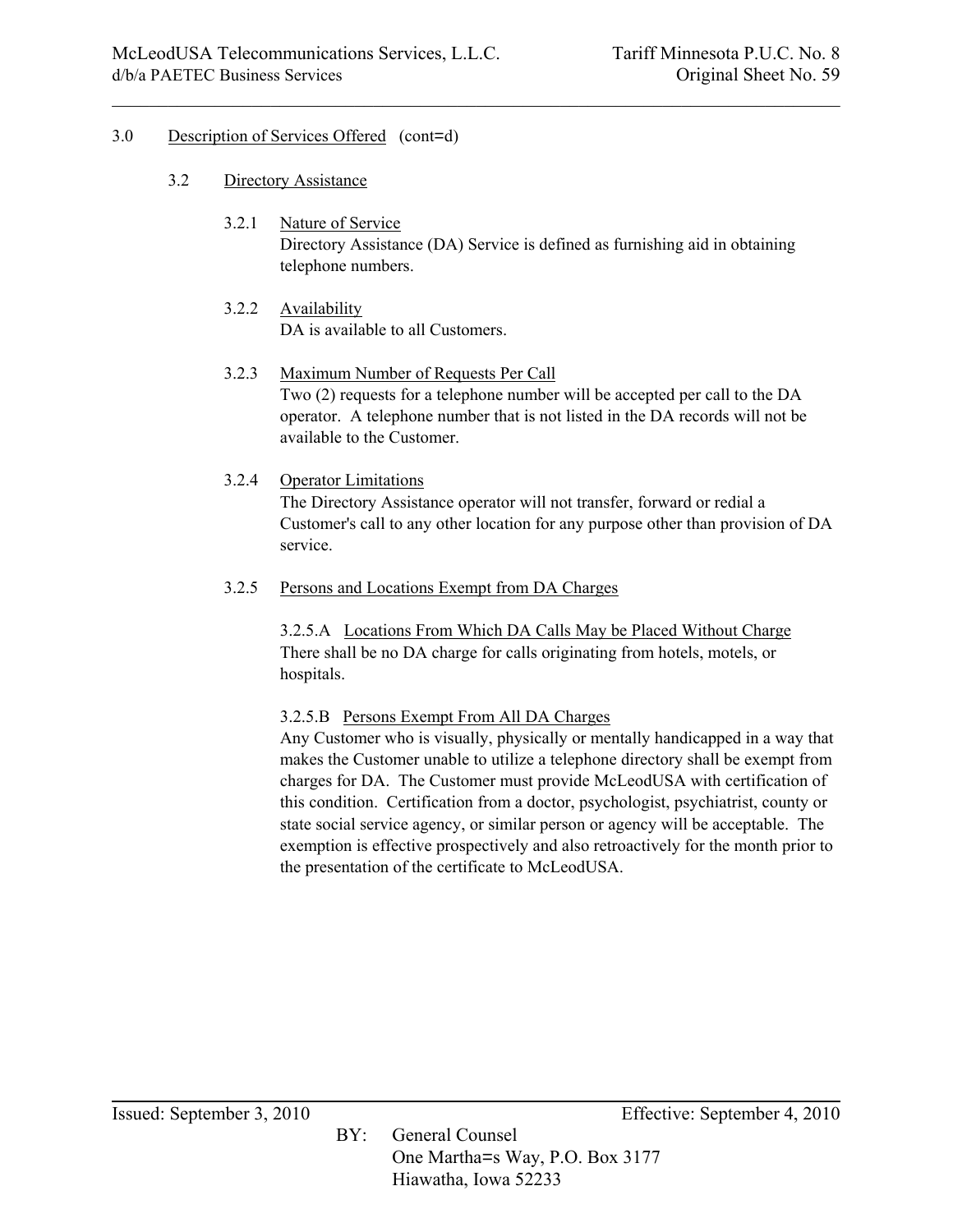#### 3.3 Operator Services

Operator Services is the furnishing of services for the completion of calls by consumers and customers pre-subscribed to company made with the assistance of a company operator within the state including aggregator sites and locations. Aggregator sites include, but are not limited to hotels/motels, hospitals, business, military establishments; and locations of public, semi-public, or private pay telephones. Note: Charges for these services are exempt when requested by authorized emergency personnel. Customers may receive bills directly from other operator service providers whose services the customer may use.

 $\mathcal{L}_\mathcal{L} = \{ \mathcal{L}_\mathcal{L} = \{ \mathcal{L}_\mathcal{L} = \{ \mathcal{L}_\mathcal{L} = \{ \mathcal{L}_\mathcal{L} = \{ \mathcal{L}_\mathcal{L} = \{ \mathcal{L}_\mathcal{L} = \{ \mathcal{L}_\mathcal{L} = \{ \mathcal{L}_\mathcal{L} = \{ \mathcal{L}_\mathcal{L} = \{ \mathcal{L}_\mathcal{L} = \{ \mathcal{L}_\mathcal{L} = \{ \mathcal{L}_\mathcal{L} = \{ \mathcal{L}_\mathcal{L} = \{ \mathcal{L}_\mathcal{$ 

Busy Line Verification Surcharge B Charge to end-user to verify whether a telephone line is in use or has trouble.

Busy Line Verification Interrupt Surcharge B Charge to end-user to verify whether a telephone line is in use, and then to interrupt the end-users current phone call.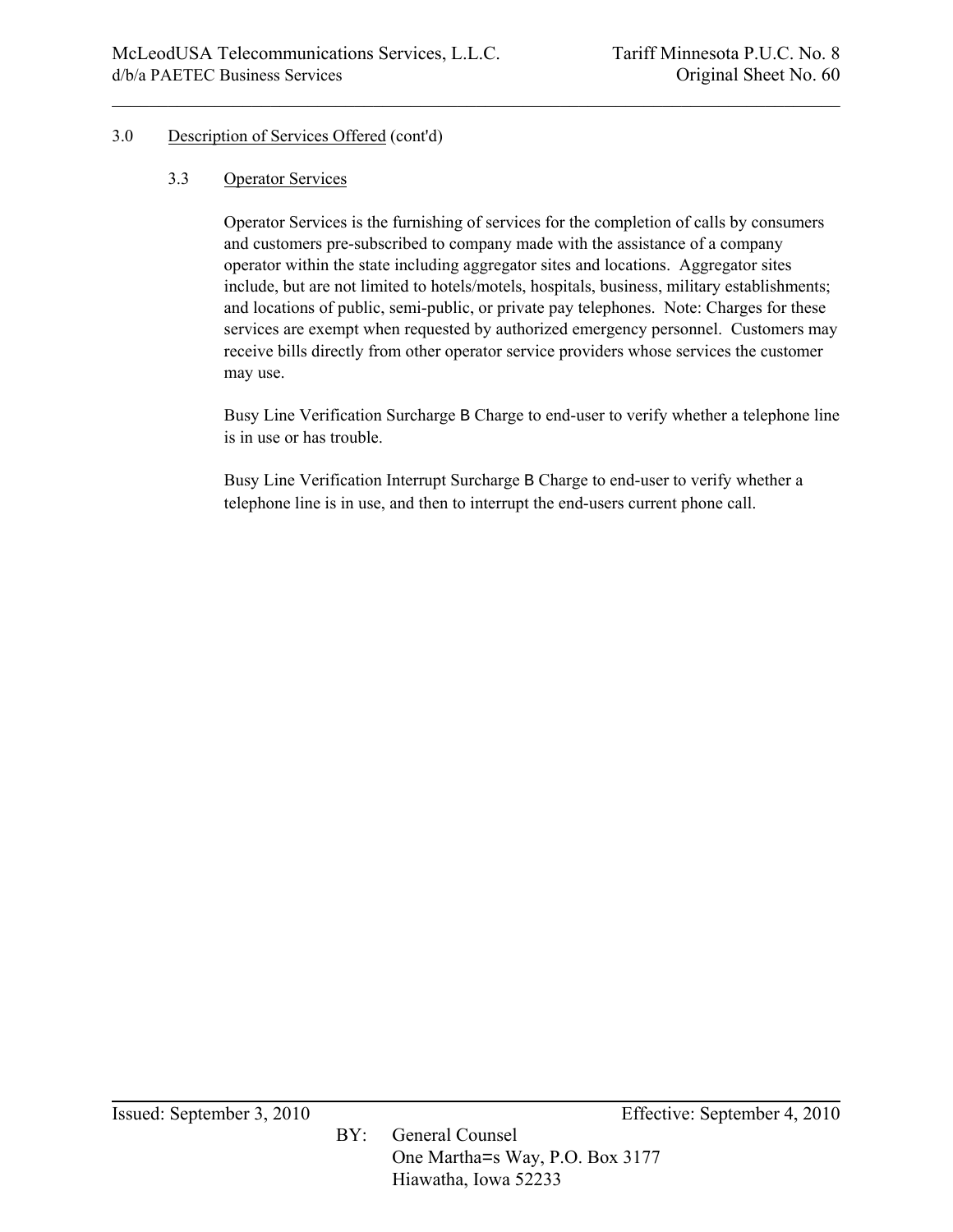## 3.3 Operator Services (cont=d)

Calling Card Surcharge B This charge applies when a  $0+$  or  $0-$  call is charged to a valid calling card. In order to control fraud, the company may refuse to accept a card that it determines or suspects to be invalid.

 $\mathcal{L}_\mathcal{L} = \{ \mathcal{L}_\mathcal{L} = \{ \mathcal{L}_\mathcal{L} = \{ \mathcal{L}_\mathcal{L} = \{ \mathcal{L}_\mathcal{L} = \{ \mathcal{L}_\mathcal{L} = \{ \mathcal{L}_\mathcal{L} = \{ \mathcal{L}_\mathcal{L} = \{ \mathcal{L}_\mathcal{L} = \{ \mathcal{L}_\mathcal{L} = \{ \mathcal{L}_\mathcal{L} = \{ \mathcal{L}_\mathcal{L} = \{ \mathcal{L}_\mathcal{L} = \{ \mathcal{L}_\mathcal{L} = \{ \mathcal{L}_\mathcal{$ 

Collect Surcharge B This charge applies when an end-user requests the operator to bill the charges to the called station or party which agrees to pay for all charges.

General Assistance Surcharge - Charge to end-user to obtain information such as time of day, day of the week, area codes, international country and/or city codes.

Operator Dialed Surcharge - In addition to the per minute usage rates, an operator dialed surcharge also applies to each type of call. This is a charge that is assessed to the customer for having the operator dial the called number for them.

Payphone Surcharge B The Payphone surcharge applies to the following state-to-state\* and international\* consumer calls placed from a public or semi-public payphone that are paid for by means other than depositing coins into the payphone:

\*calls billed to a third number \*collect calls \*calls billed to a calling card \*calls to Directory Assistance \*prepaid card service calls.

Person-to-Person Surcharge B Charge when the end-user specifies to the operator a particular party to be reached. If the original person, department, mobile station, extension, or office designated by the end-user is unavailable and the end-user requests or agrees to talk to any other party, the call is still charged as a Person-to-Person call.

Property Imposed Fee (PIF) B Per call charge imposed by property owner.

Third Party B The end-user requests the operator to bill the charges for a call to a number other than that of the called or calling party. The party receiving the charges agrees to pay for all charges.

\* The Commission does not regulate interstate or international calls. These are within the jurisdiction of the FCC.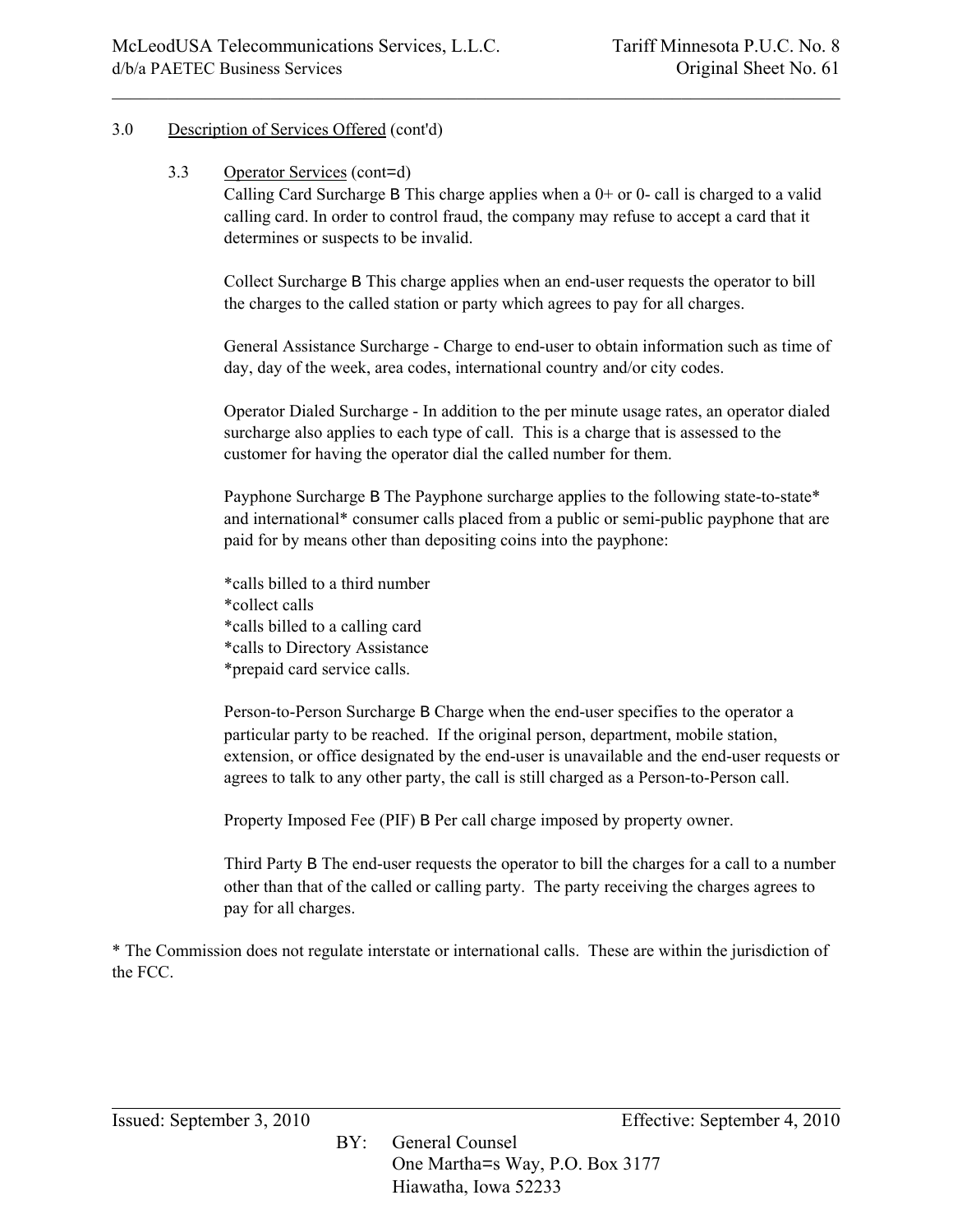$\mathcal{L}_\mathcal{L} = \{ \mathcal{L}_\mathcal{L} = \{ \mathcal{L}_\mathcal{L} = \{ \mathcal{L}_\mathcal{L} = \{ \mathcal{L}_\mathcal{L} = \{ \mathcal{L}_\mathcal{L} = \{ \mathcal{L}_\mathcal{L} = \{ \mathcal{L}_\mathcal{L} = \{ \mathcal{L}_\mathcal{L} = \{ \mathcal{L}_\mathcal{L} = \{ \mathcal{L}_\mathcal{L} = \{ \mathcal{L}_\mathcal{L} = \{ \mathcal{L}_\mathcal{L} = \{ \mathcal{L}_\mathcal{L} = \{ \mathcal{L}_\mathcal{$ 

## 3.0 Description of Services Offered (cont'd)

3.4 Reserved for Future Use

(Preferred Advantage7 Conference Calling is grandfathered and moved to Section 6.33)

| Issued: September 3, 2010 | Effective: September 4, 2010    |
|---------------------------|---------------------------------|
|                           | BY: General Counsel             |
|                           | One Martha=s Way, P.O. Box 3177 |
|                           | Hiawatha, Iowa 52233            |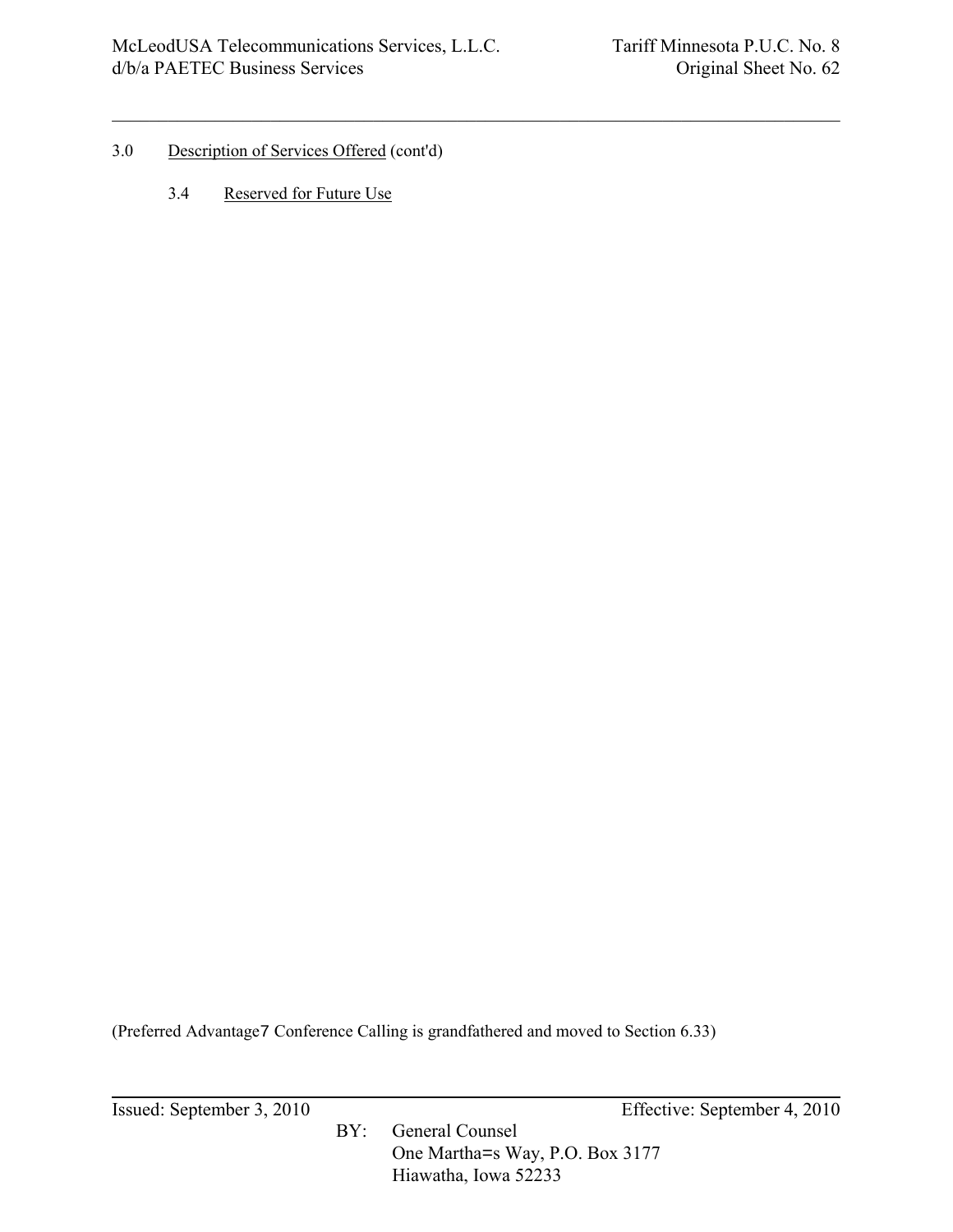### 3.5 Long Distance Interexchange and 800 Services

3.5.1 Commercial Switched Outbound ("1+")

 $\mathcal{L}_\mathcal{L} = \{ \mathcal{L}_\mathcal{L} = \{ \mathcal{L}_\mathcal{L} = \{ \mathcal{L}_\mathcal{L} = \{ \mathcal{L}_\mathcal{L} = \{ \mathcal{L}_\mathcal{L} = \{ \mathcal{L}_\mathcal{L} = \{ \mathcal{L}_\mathcal{L} = \{ \mathcal{L}_\mathcal{L} = \{ \mathcal{L}_\mathcal{L} = \{ \mathcal{L}_\mathcal{L} = \{ \mathcal{L}_\mathcal{L} = \{ \mathcal{L}_\mathcal{L} = \{ \mathcal{L}_\mathcal{L} = \{ \mathcal{L}_\mathcal{$ 

Switched outbound services provide direct dialed ("1+") long distance services to commercial Subscribers. Subscribers may also access McLeodUSA's services by dialing "10XXX." Subscribers access McLeodUSA's services through switched access origination.

### 3.5.2 Commercial Switched 800/888/877 Inbound

Switched 800/888/877 provides an inbound toll-free calling service to commercial Subscribers. Subscriber is billed for each toll-free call, rather than the call originator. Calls terminate to Subscriber via switched access lines. Customer may be billed a monthly recurring charge. Inbound toll free intraLATA calls or inbound toll free instate interLATA calls where McLeodUSA may or may not be the responsible organization and where an interexchange carrier, or an entity other than a local exchange carrier, is not involved in the switching and transport of those calls between the calling party and McLeodUSA switching center, shall be subject to the rates for inbound toll free calling as published herein.

3.5.3 Commercial Dedicated Outbound (1+) Dedicated outbound services provide direct dialed ("1+") long distance services to commercial Subscribers. Subscribers may also access McLeodUSA's services by dialing "10XXX." Subscribers access McLeodUSA's services through dedicated access origination.

## 3.5.4 Commercial Dedicated 800/888/877 Inbound

Dedicated 800/888/877 provides an inbound toll-free calling service to commercial Subscribers. Subscriber is billed for each toll-free call, rather than the call originator. Calls terminate to Subscriber via dedicated access lines. Inbound toll free intraLATA calls or inbound toll free instate interLATA calls where McLeodUSA may or may not be the responsible organization and where an interexchange carrier, or an entity other than a local exchange carrier, is not involved in the switching and transport of those calls between the calling party and McLeodUSA switching center, shall be subject to the rates for inbound toll free calling as published herein.

(The previous language has been grandfathered and moved to Section 6.29.)

(The previous language had been grandfathered and moved to Section 6.34.)

| Issued: September 3, 2010 | Effective: September 4, 2010                                                   |
|---------------------------|--------------------------------------------------------------------------------|
|                           | BY: General Counsel<br>One Martha=s Way, P.O. Box 3177<br>Hiawatha, Iowa 52233 |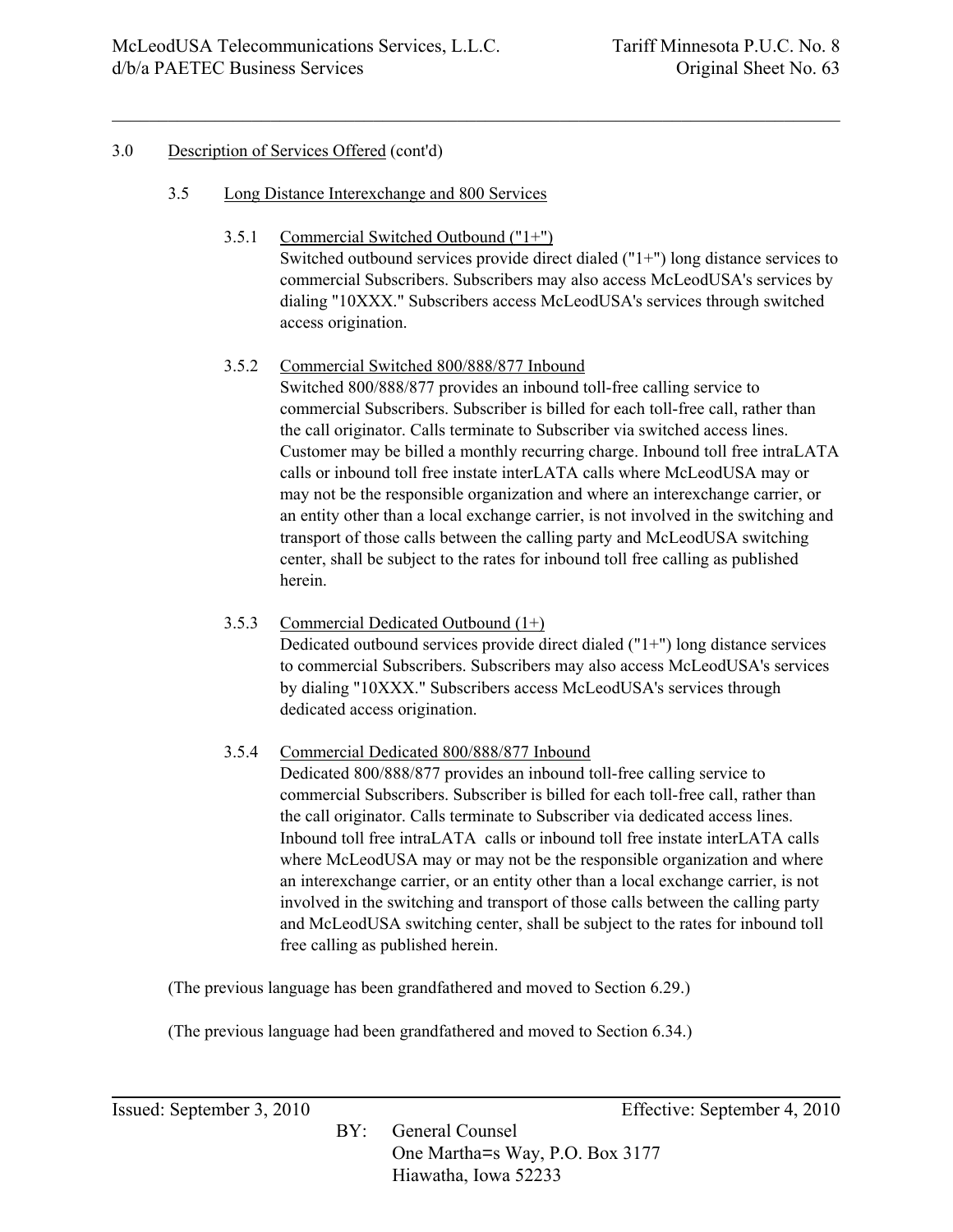| 3.5 |       | Description of Services Offered (cont'd)<br>Long Distance Interexchange Services (cont=d)                                                                                                                                                                                                                                                                                                                                                                                                                                                                                                                                                                                                                                                                                                                                                                                                                                                                                                                                          |  |  |  |  |
|-----|-------|------------------------------------------------------------------------------------------------------------------------------------------------------------------------------------------------------------------------------------------------------------------------------------------------------------------------------------------------------------------------------------------------------------------------------------------------------------------------------------------------------------------------------------------------------------------------------------------------------------------------------------------------------------------------------------------------------------------------------------------------------------------------------------------------------------------------------------------------------------------------------------------------------------------------------------------------------------------------------------------------------------------------------------|--|--|--|--|
|     | 3.5.5 | 800/888/877 Inbound with PIN<br>800/888/877 Inbound with PIN provides customers the opportunity to phone a<br>predesignated number using a company 800/888/877 with a four-digit PIN<br>assigned by the company. Calls are billed in full minute increments with a<br>one-minute minimum.                                                                                                                                                                                                                                                                                                                                                                                                                                                                                                                                                                                                                                                                                                                                          |  |  |  |  |
|     | 3.5.6 | <b>Complex Routing</b><br>A variety of routing options are available to subscribers.<br>Geographic Blocking provides the end user with the ability to block toll-free<br>calls from specific area codes.<br>800 Geographic Routing provides the end user with the ability to route calls to a<br>predetermined location based on originating area code.<br>800 Number Screening provides the ability to route calls to a predetermined<br>location based on originating NPA or NPA/NXX, LATA or ANI.<br>8XX Blocking provides the ability to allow or disallow based on info digits.<br>Percent Call Allocation provides end users the ability to route calls to multiple<br>call centers based on a predetermined percentage of calls received.<br>Time-of-Day Routing provides end users the ability to route calls to a<br>predetermined location based on the time of day the call originates.<br>Toll-Free Account Codes allows the subscriber to process the toll-free call by<br>entering a specific or valid account code. |  |  |  |  |
|     | 3.5.7 | <b>DID DNIS</b><br>DID DNIS allows for the Subscriber to translate DID numbers to a customer<br>specified digit translation.                                                                                                                                                                                                                                                                                                                                                                                                                                                                                                                                                                                                                                                                                                                                                                                                                                                                                                       |  |  |  |  |

 $\mathcal{L}_\mathcal{L} = \{ \mathcal{L}_\mathcal{L} = \{ \mathcal{L}_\mathcal{L} = \{ \mathcal{L}_\mathcal{L} = \{ \mathcal{L}_\mathcal{L} = \{ \mathcal{L}_\mathcal{L} = \{ \mathcal{L}_\mathcal{L} = \{ \mathcal{L}_\mathcal{L} = \{ \mathcal{L}_\mathcal{L} = \{ \mathcal{L}_\mathcal{L} = \{ \mathcal{L}_\mathcal{L} = \{ \mathcal{L}_\mathcal{L} = \{ \mathcal{L}_\mathcal{L} = \{ \mathcal{L}_\mathcal{L} = \{ \mathcal{L}_\mathcal{$ 

3.5.8 Charges Based on Duration of Use

Each call is rated and billed in whole cents according to the following conventions:

For any long distance services offered by McLeodUSA if the computed charge for a call includes a fraction of a cent, the fraction is rounded up to the next whole cent.

Exceptions. Special rounding arrangements may be made through contractual arrangements.

(Time of Day has been grandfathered and moved to Section 6.29.) (The previous descriptions are grandfathered and moved to Section 6.29 and 6.34)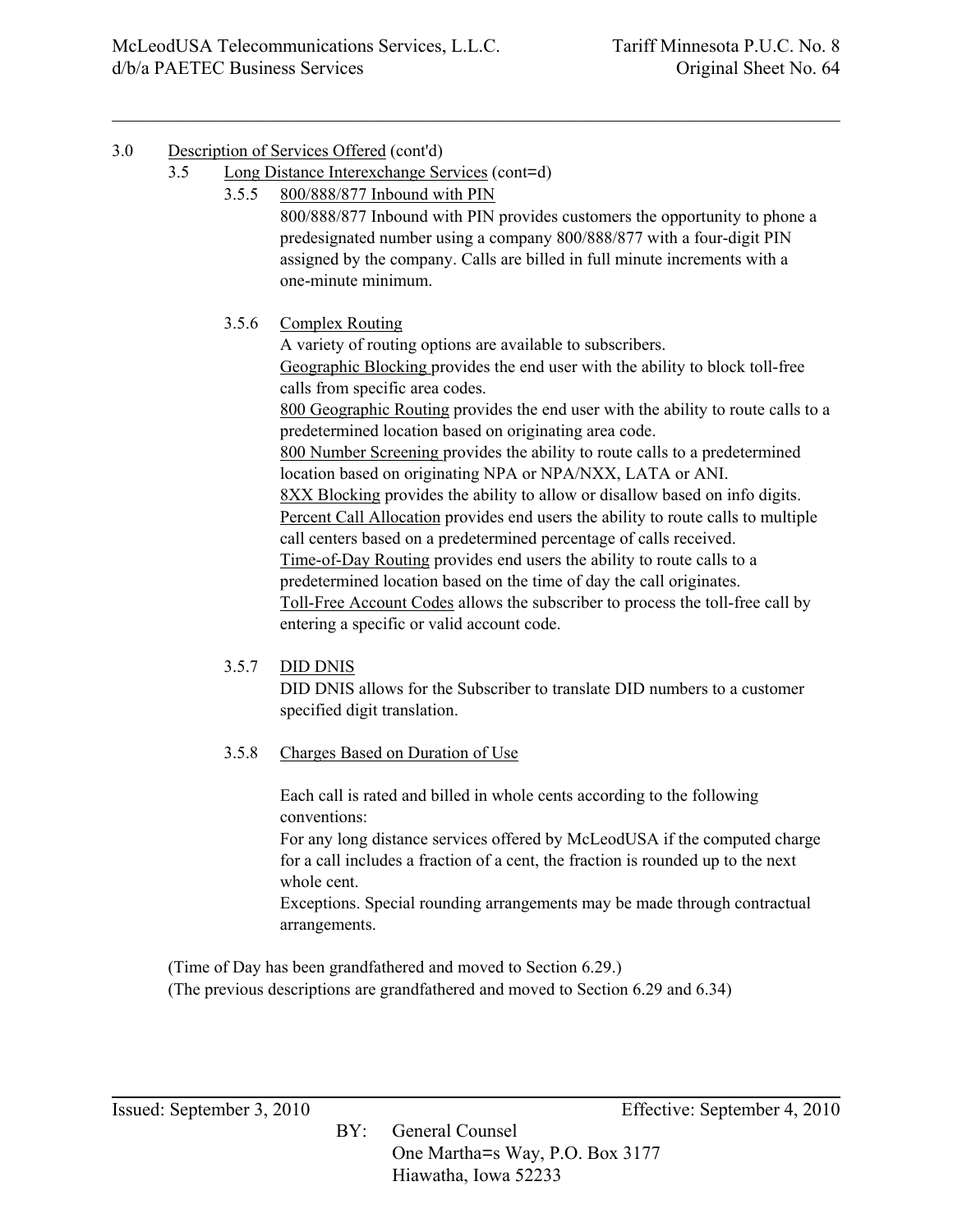### 3.6 800 Services

### 3.6.1 Description of Features Available with Toll Free Service

 $\mathcal{L}_\mathcal{L} = \{ \mathcal{L}_\mathcal{L} = \{ \mathcal{L}_\mathcal{L} = \{ \mathcal{L}_\mathcal{L} = \{ \mathcal{L}_\mathcal{L} = \{ \mathcal{L}_\mathcal{L} = \{ \mathcal{L}_\mathcal{L} = \{ \mathcal{L}_\mathcal{L} = \{ \mathcal{L}_\mathcal{L} = \{ \mathcal{L}_\mathcal{L} = \{ \mathcal{L}_\mathcal{L} = \{ \mathcal{L}_\mathcal{L} = \{ \mathcal{L}_\mathcal{L} = \{ \mathcal{L}_\mathcal{L} = \{ \mathcal{L}_\mathcal{$ 

### Bill to Term Assigns billing records to a termination bill code.

### Geo Routing

Allows a Toll Free number to terminate to a different terminations based on area of origination. Specified by State, LATA, NPA, NPA/NXX or ANI.

### Message Referral Provides the caller with a recording stating that the Toll Free number has been disconnected and/or refers them to a new number.

Percent Allocation Routes calls to locations based on location size and percent of calls as defined by customer.

### Repeat Caller

System tracks how many calls are received from any given ANI. Callers can be uniquely routed or blocked from the system based on a pre-determined number of calls.

Route Advance Allows a Dedicated Access Line (DAL) to overflow to one POTS line.

Route Completion Overflow Sets up Toll Free to overflow traffic to a pre-determined routing group.

## Tailored Call Coverage

Allows the customer to customize call handling from specific originating areas at the area code or state level. Callers can hear options such as a busy signal, out of area messages, or be sent to a default location.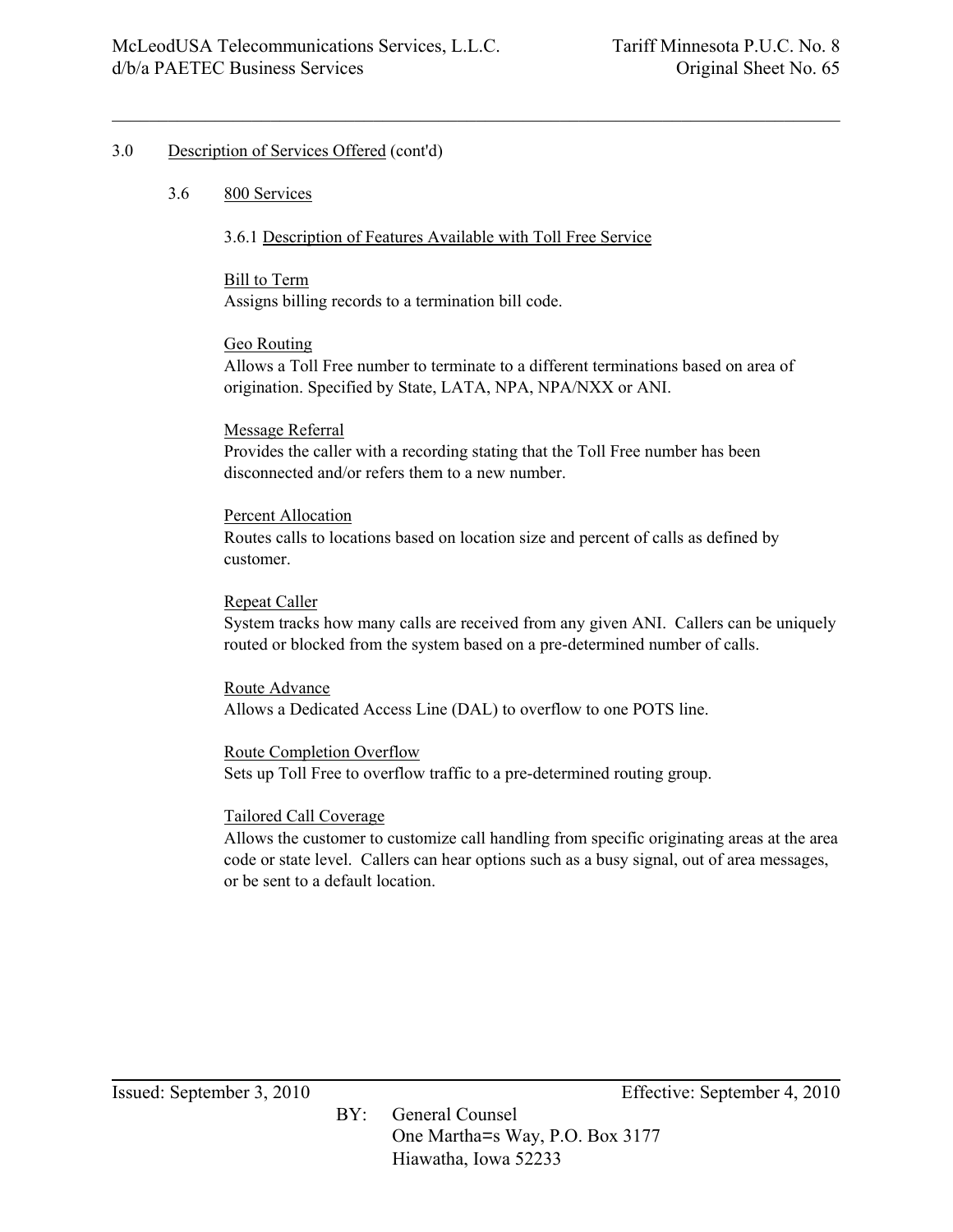3.6 800 Services (cont=d)

### 3.6.1 Description of Features Available with Toll Free Service (cont=d)

 $\mathcal{L}_\mathcal{L} = \{ \mathcal{L}_\mathcal{L} = \{ \mathcal{L}_\mathcal{L} = \{ \mathcal{L}_\mathcal{L} = \{ \mathcal{L}_\mathcal{L} = \{ \mathcal{L}_\mathcal{L} = \{ \mathcal{L}_\mathcal{L} = \{ \mathcal{L}_\mathcal{L} = \{ \mathcal{L}_\mathcal{L} = \{ \mathcal{L}_\mathcal{L} = \{ \mathcal{L}_\mathcal{L} = \{ \mathcal{L}_\mathcal{L} = \{ \mathcal{L}_\mathcal{L} = \{ \mathcal{L}_\mathcal{L} = \{ \mathcal{L}_\mathcal{$ 

### Time Routing

Customers can route calls based on Time of Day, Day of Week/Year, Holiday hours, Special Occasions, or any number of Time based Routing that takes effect automatically once set up.

### Uniform Call Distribution

Provides uniform call distribution to multiple service centers in multiple locations.

## 3.7 Promotional Offerings

McLeodUSA may from time to time engage in special promotions of limited duration. These promotions may be in the form of waiver or reduced recurring and nonrecurring fees, lowered usage charges, or other actions designed to attract new Customers or to increase existing Customer awareness of a particular service. All promotions will be offered on a non-discriminatory basis to eligible Customers.

## 3.8 Term and Volume Discounts

Customer signing a term service agreement to purchase certain term discount eligible services from McLeodUSA are eligible for a Term and Volume Discount. The Term and Volume Discount percentage may change from month to month if the Customer=s monthly volume of charges for certain eligible services increases or decreases. Only eligible services purchased under a single service agreement count towards the applicable Term and Volume Discount. Discounts do not apply to any non-recurring charges, federal, state and local use, excise, sales and privilege taxes; applicable surcharges related to universal service programs, emergency telephone service (911/E911), telecommunications relay service for the hearing impaired; payphone surcharges; and other similar surcharges for required programs.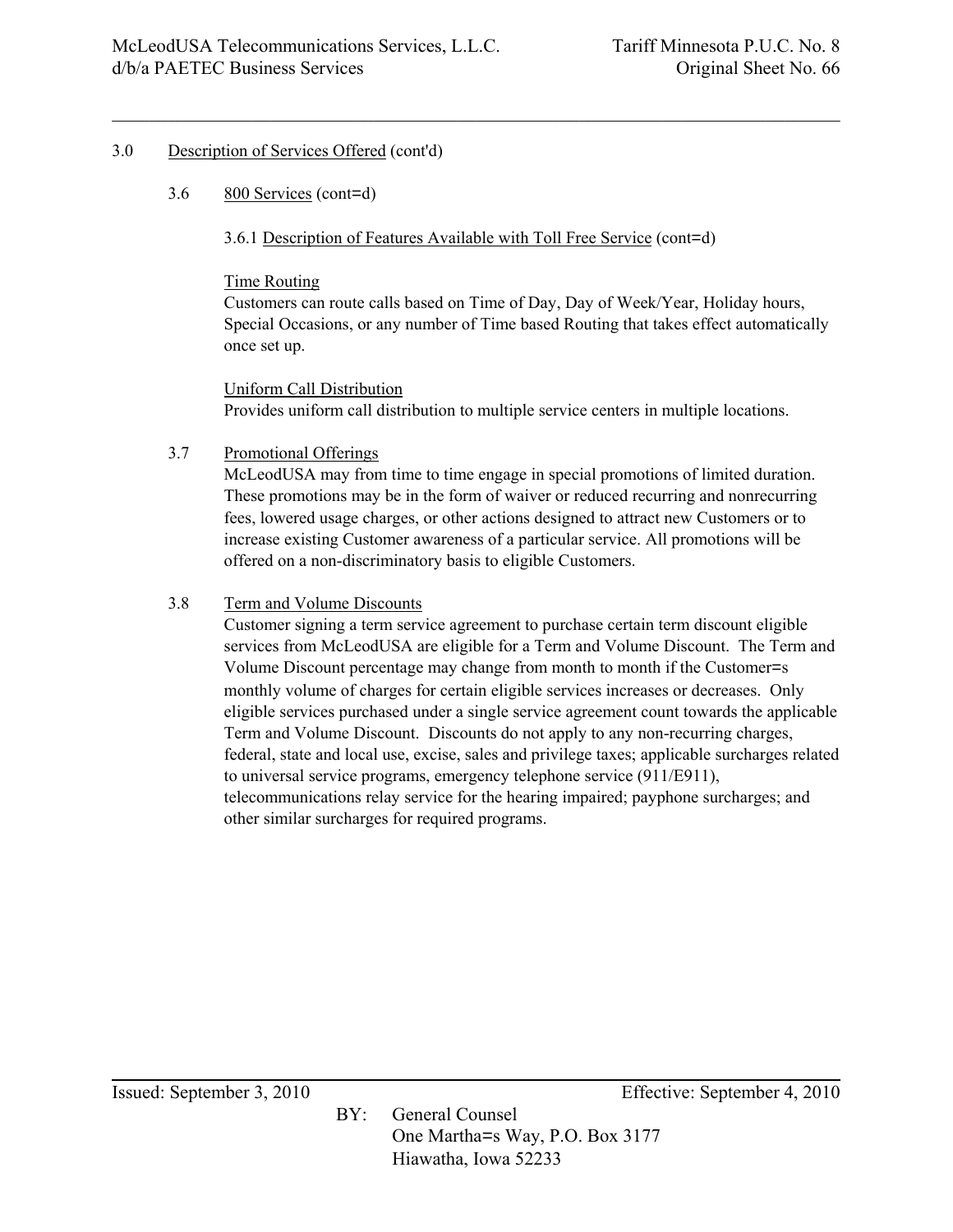| 3.8 | Term and Volume Discounts (cont=d) |
|-----|------------------------------------|
|     | Term and Volume Discount           |

| Agreement<br>Term | Tier 1<br>$<$ \$500 | Tier 2<br>$$500 -$<br>\$2,499 | Tier 3<br>$$2,500 -$<br>\$9,9999 | Tier <sub>4</sub><br>$$10,000 -$<br>\$24,999 | Tier 5<br>$$25,000 -$<br>\$49,9999 |
|-------------------|---------------------|-------------------------------|----------------------------------|----------------------------------------------|------------------------------------|
| 12 Months         | $6.0\%$             | $8.0\%$                       | $10.0\%$                         | $12.0\%$                                     | $15.0\%$                           |
| 24 Months         | $7.0\%$             | $12.0\%$                      | $14.0\%$                         | $16.0\%$                                     | 18.0%                              |
| 36 Months         | $8.0\%$             | $15.0\%$                      | 18.0%                            | $20.0\%$                                     | 22.0%                              |
| 48 Months         | $9.0\%$             | $18.0\%$                      | $20.0\%$                         | 22.0%                                        | 24.0%                              |
| 60 Months         | $10.0\%$            | $20.0\%$                      | 22.0%                            | $25.0\%$                                     | 30.0%                              |

 $\mathcal{L}_\mathcal{L} = \{ \mathcal{L}_\mathcal{L} = \{ \mathcal{L}_\mathcal{L} = \{ \mathcal{L}_\mathcal{L} = \{ \mathcal{L}_\mathcal{L} = \{ \mathcal{L}_\mathcal{L} = \{ \mathcal{L}_\mathcal{L} = \{ \mathcal{L}_\mathcal{L} = \{ \mathcal{L}_\mathcal{L} = \{ \mathcal{L}_\mathcal{L} = \{ \mathcal{L}_\mathcal{L} = \{ \mathcal{L}_\mathcal{L} = \{ \mathcal{L}_\mathcal{L} = \{ \mathcal{L}_\mathcal{L} = \{ \mathcal{L}_\mathcal{$ 

### 3.9 Remote Call Forwarding

Remote Call Forwarding (RCF) is a local exchange telecommunications service feature whereby all calls dialed to a telephone number equipped for RCF are automatically forwarded to another dialable exchange or 8XX Service telephone number. The calling party pays only the applicable charges to call the number equipped with an RCF feature, while the RCF Customer pays the applicable charges for the forwarded portion of the call. Remote Call Forwarding service is offered subject to availability of suitable facilities. Remote Call Forwarding service is not offered where the terminating station is a coin telephone. McLeodUSA will not provide identification of the originating telephone number to the RCF Customer.

### 3.10 Private Switch Automatic Location Identification (PS/ALI)

This service is offered subject to the availability of appropriate facilities. It enables the customer to interface with the E911 database to provide address and location information for the stations that operate behind their switch. This information includes the PBX customers' names, addresses, and other location information which are associated with specific PBX station telephone numbers. The PS/ALI customer may be a municipality or other state or local governmental unit, or an authorized agent of one or more municipalities or other state or local governmental units to whom authority has been lawfully delegated, or a PBX owner/operator who has been required or who desires to provide PBX station specific location information to the E911 system. The PS/ALI customer must be authorized by the 911 jurisdiction to subscribe to PS/ALI service, and obtaining such authorization is the responsibility of the customer.

This service is offered as either Standard or Advanced. For Standard PS/ ALI, information is loaded and managed via McLeodUSA=s existing interface to the database provider. For Advanced PS/ALI, the customer manages 911 information via a direct PC interface to the database provider.

(Market Expansion Lines (MEL) are grandfathered and moved to Section 6.34.)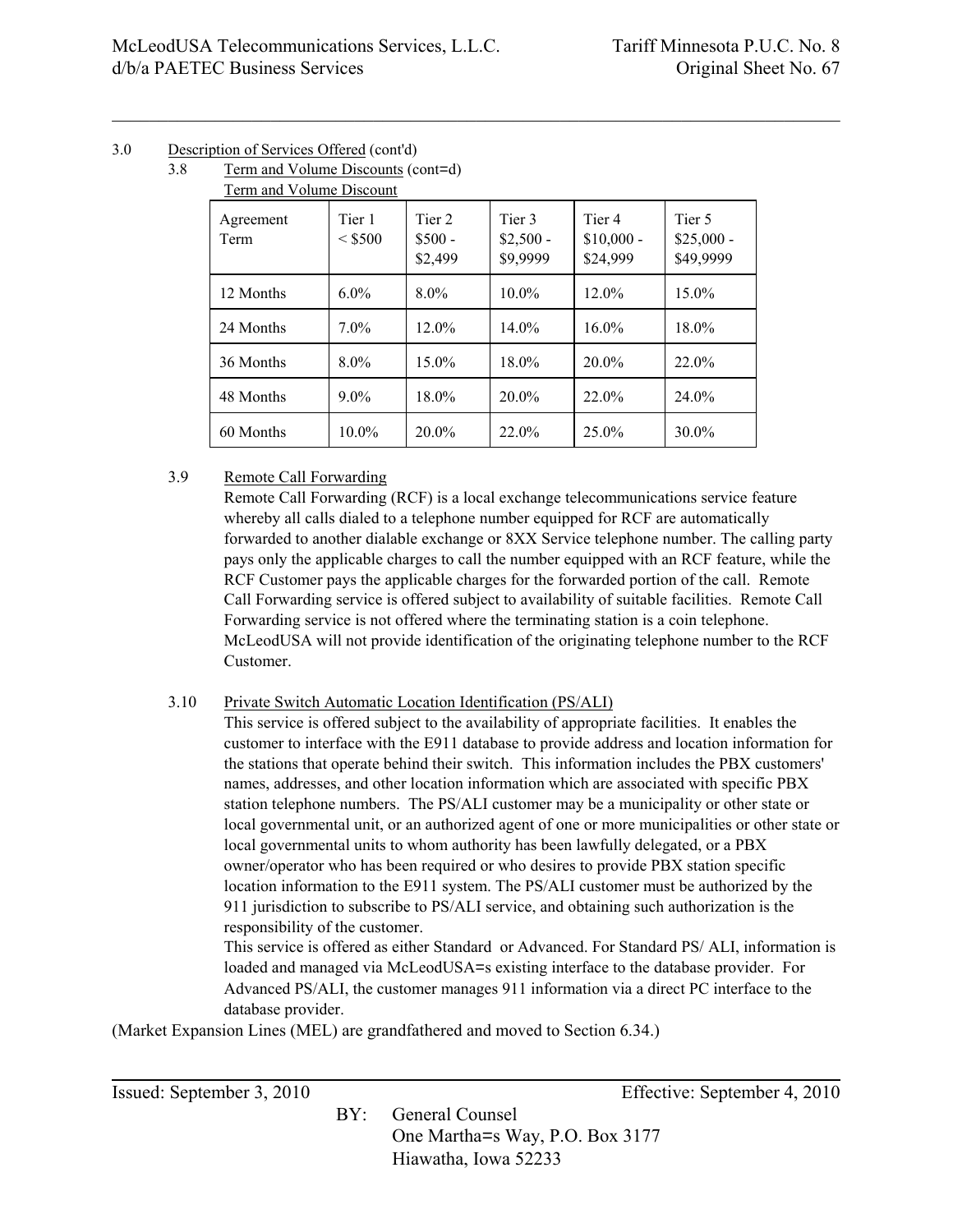### 3.11 Group Billing

This service is a unique invoice option for business customers with multiple locations. Group Billing allows customers to establish a tier system in which a main or Aparent@ account can have multiple sub or Achild@ accounts and pay the Achild@ invoices for all locations, some locations or no locations. Summary information is available to the Aparent@ for all Achild@ accounts and Achild@ accounts can receive individual invoice detail regardless of who is remitting payment. Group Billing can be used in partnership with McLeodUSA=s Toll Free application.

 $\mathcal{L}_\mathcal{L} = \{ \mathcal{L}_\mathcal{L} = \{ \mathcal{L}_\mathcal{L} = \{ \mathcal{L}_\mathcal{L} = \{ \mathcal{L}_\mathcal{L} = \{ \mathcal{L}_\mathcal{L} = \{ \mathcal{L}_\mathcal{L} = \{ \mathcal{L}_\mathcal{L} = \{ \mathcal{L}_\mathcal{L} = \{ \mathcal{L}_\mathcal{L} = \{ \mathcal{L}_\mathcal{L} = \{ \mathcal{L}_\mathcal{L} = \{ \mathcal{L}_\mathcal{L} = \{ \mathcal{L}_\mathcal{L} = \{ \mathcal{L}_\mathcal{$ 

At service set-up, customer must determine the locations responsible for payment remittance. Although Achild@ accounts may be responsible for payment, Aparent@ accounts are ultimately responsible for past due balances on Achild@ accounts. If a Achild@ account disconnects service, any past due balance will be transferred to the Aparent@ account. Payment disputes between Aparent@ and Achild@ accounts are not the responsibility of McLeodUSA.

### 3.12 Direct Trunk Overflow

The Direct Trunk Overflow (DTO) feature, where available, gives the Customer another termination option if all of their DID trunks are busy. This all-trunks-busy condition may be caused either by legitimate heavy incoming traffic or by a trouble condition where the T-1 system is down and the 5ESS senses that trouble as an all-trunks-busy condition. During either busy condition, the incoming call attempts to terminate to the DID group. When the 5ESS sees all trunks busy, it will choose an alternate route for the call to a telephone number that is programmed in the 5ESS only. This telephone number has the Call Forward Remote feature assigned to it and forwards the call to a number chosen by the Customer.

Remote Access DTO enables the customer to activate and/or update the Call Forwarding on their DTO from any location. The customer uses a provided remote-access toll free number, the DTO Call Forwarding line and their four-digit PIN to review or change their call forwarding number.

Rates for DTO and Remote Access DTO can be found in Section 4.3.3.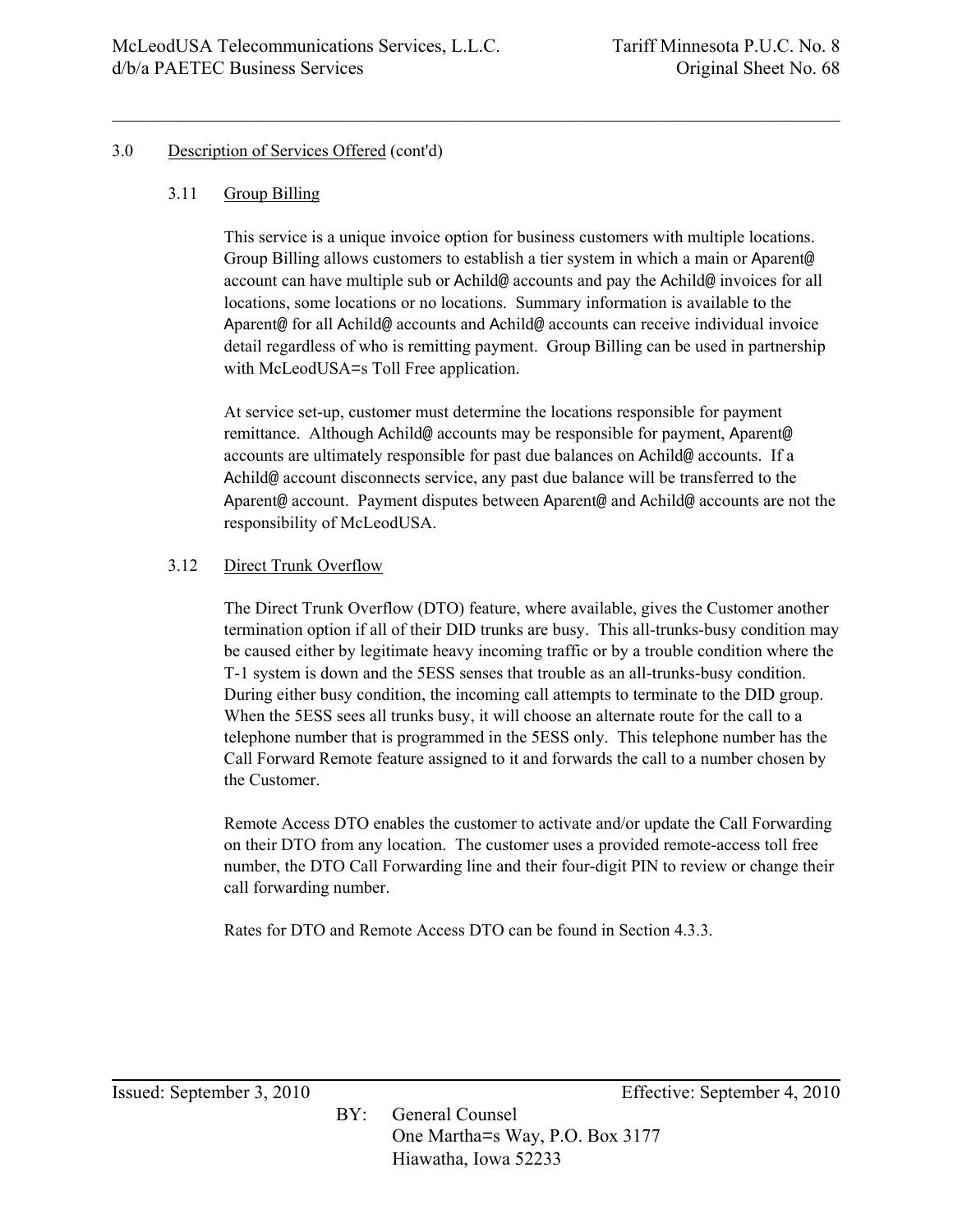### 4.0 Rates and Charges

### 4.1 Nonrecurring Charges

### 4.1.1 Early Termination Charges

If a Customer terminates service prior to the expiration of the term of the contract (see Section 2.5) without cause, the Customer will be required to pay an early termination charge as set forth in the contract for service.

 $\mathcal{L}_\mathcal{L} = \{ \mathcal{L}_\mathcal{L} = \{ \mathcal{L}_\mathcal{L} = \{ \mathcal{L}_\mathcal{L} = \{ \mathcal{L}_\mathcal{L} = \{ \mathcal{L}_\mathcal{L} = \{ \mathcal{L}_\mathcal{L} = \{ \mathcal{L}_\mathcal{L} = \{ \mathcal{L}_\mathcal{L} = \{ \mathcal{L}_\mathcal{L} = \{ \mathcal{L}_\mathcal{L} = \{ \mathcal{L}_\mathcal{L} = \{ \mathcal{L}_\mathcal{L} = \{ \mathcal{L}_\mathcal{L} = \{ \mathcal{L}_\mathcal{$ 

### 4.1.2 Third Party Vendor Charges

Customers may also be charged for certain charges incurred by McLeodUSA (at the Customer=s instruction) in obtaining services from third party vendors. At the earliest opportunity, the Customer will be advised of the nature of the charges and the estimated amount of the charges.

### 4.1.3 Reconnection Fee

Business: \$ \$22.00 Residential: \$17.00

This charge applies to reconnect service after service has been suspended and is due at the time services are restored.

## 4.1.4 Nonsufficient Funds Charge (NSF Checks)

The NSF check charge shall be \$25.00, or the highest amount permitted by law. This charge applies when a check has been returned by the bank for non-payment.

## 4.1.5 PIC/LPIC Change Charge

Initial PIC/LPIC selections will be processed at a \$5.00 charge per line, which may be waived if the Customer chooses McLeodUSA as their long distance provider. A nonrecurring \$5.00 charge shall be applicable to all subsequent PIC/LPIC changes. If a PIC/LPIC change is initiated by an IXC on behalf of the Customer, and the Customer denies having made a change, and the IXC is unable to produce documentation of the change with a letter of agency signed by the Customer; then the Customer will be reassigned to its previously selected PIC/LPIC and the charge will be assessed to the IXC.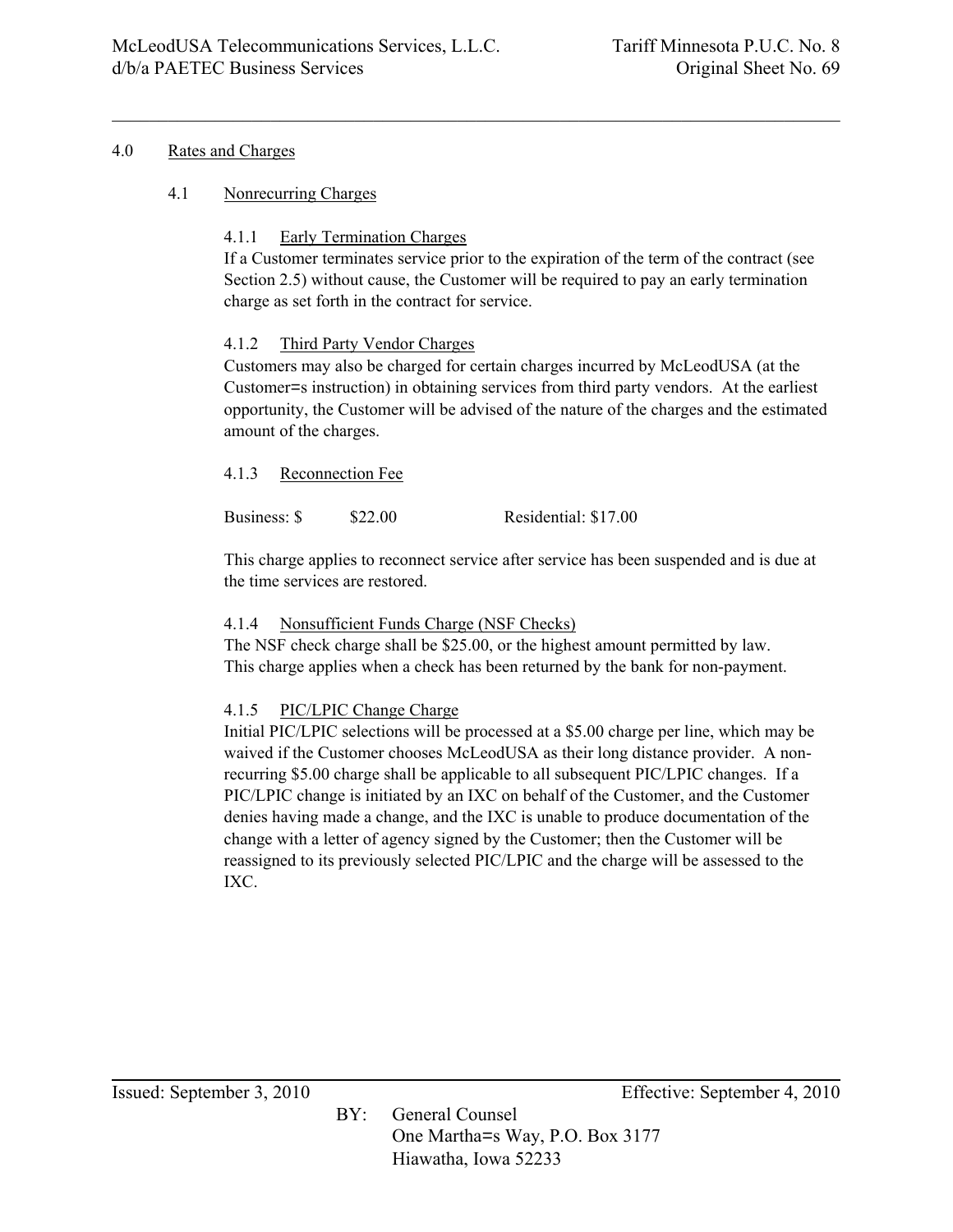#### 4.0 Rates and Charges (cont'd)

- 4.1 Nonrecurring Charges (cont'd)
	- 4.1.6 Technician Dispatch Charge

This charge applies when the Company dispatches either its own, or a third-party technician, to a customer premises to test the line from the central office, up to the demarcation point, and the line tests clear (no trouble found in the Company facilities). No Technician Dispatch Charge shall apply if the customer subscribes to an inside wire maintenance plan, or trouble is found on the network side of the demarcation point. This charge is calculated from the time Company personnel are dispatched to the Customer Premise, until work is completed. After the first thirty (30) minutes, time is billed in 15-minute increments.

 $\mathcal{L}_\mathcal{L} = \{ \mathcal{L}_\mathcal{L} = \{ \mathcal{L}_\mathcal{L} = \{ \mathcal{L}_\mathcal{L} = \{ \mathcal{L}_\mathcal{L} = \{ \mathcal{L}_\mathcal{L} = \{ \mathcal{L}_\mathcal{L} = \{ \mathcal{L}_\mathcal{L} = \{ \mathcal{L}_\mathcal{L} = \{ \mathcal{L}_\mathcal{L} = \{ \mathcal{L}_\mathcal{L} = \{ \mathcal{L}_\mathcal{L} = \{ \mathcal{L}_\mathcal{L} = \{ \mathcal{L}_\mathcal{L} = \{ \mathcal{L}_\mathcal{$ 

\$50 for first 30 min, then \$75 each hour (Mon –Fri 8‐5) \$75 for first 30 min, then \$95 each hour (Weekends and after 5:00)

4.1.7 Bill Copies

Residential Customer: \$5.00 per copy Business Customer: \$10.00 per copy

Additional and alternate bill copies will be available upon a customer's request. An additional bill copy is a secondary copy of the customer's initial bill and an alternate bill copy is an additional bill sent to a different address other than the billing address. Charges for the additional and alternate bill copies are noted above.

#### 4.1.8 Account Handling Charge

Account Handling Charge: \$30.00 for each subsequent attempt

Account Handling Charge is assessed to a customer's account for each McLeodUSA attempt to return an outstanding credit balance to the customer if a first mailing is returned undeliverable. This charge is for maintaining the account after the initial attempt and for each subsequent attempt. This charge will not be assessed more than twice a year.

4.1.9 Payphone Surcharge

Payphone Surcharge \$0.70 / per call

Payphone Surcharge is applied to all intrastate, interstate and international calls that originate from any domestic pay telephone used to access Company services. This charge is in addition to standard tariffed usage charges and surcharges.

BY: General Counsel One Martha's Way, P.O. Box 3177 Hiawatha, Iowa 52233

(I, C)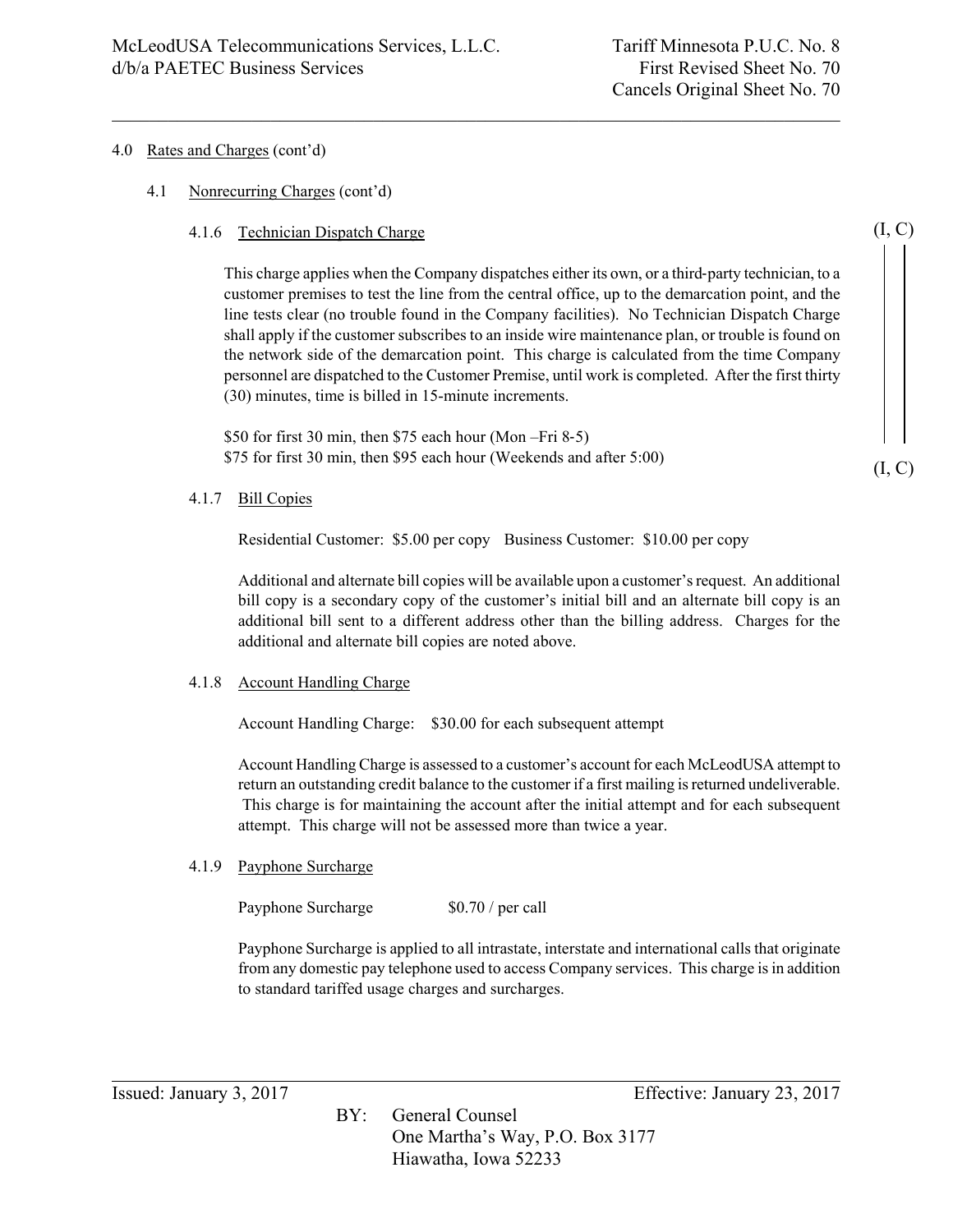## 4.0 Rates and Charges (cont=d)

- 4.1 Nonrecurring Charges (cont=d)
	- 4.1.10 Order Charge

This charge will apply per order on POTs and IA for the following actions: ANI Swap, business to residential conversion, residential to business conversion, Change of Ownership, Add/Change/Remove Directory Listing, Add/Change/Remove Blocking Features, Add/Change/Remove Features, Add/Change/Remove Voicemail, RCF install, POTs to RCF conversion, package change, changes to seasonal lines.

This charge will also apply per order on Toll Free ANIs for, but not limited to, the following actions: Adding a Toll Free number, porting a Toll Free number, disconnecting a Toll Free number, changes such as area of service, POTS change, PIN change, blocking certain numbers or allowing certain numbers.

| <b>Business</b> | \$20.00 / per order |
|-----------------|---------------------|
| Residential     | \$20.00 / per order |

 $\mathcal{L}_\mathcal{L} = \{ \mathcal{L}_\mathcal{L} = \{ \mathcal{L}_\mathcal{L} = \{ \mathcal{L}_\mathcal{L} = \{ \mathcal{L}_\mathcal{L} = \{ \mathcal{L}_\mathcal{L} = \{ \mathcal{L}_\mathcal{L} = \{ \mathcal{L}_\mathcal{L} = \{ \mathcal{L}_\mathcal{L} = \{ \mathcal{L}_\mathcal{L} = \{ \mathcal{L}_\mathcal{L} = \{ \mathcal{L}_\mathcal{L} = \{ \mathcal{L}_\mathcal{L} = \{ \mathcal{L}_\mathcal{L} = \{ \mathcal{L}_\mathcal{$ 

# 4.1.11 Non-Standard Report Request

An Order Charge (described and listed in Section 4.1.10 of this tariff) will apply per report when a customer makes a non-standard report request, such as, but not limited to, Traffic Reports and LMS Detail Requests. An individual Order Charge will be applied for each report. Separate reports are required for each month or invoice, location and account.

(Account Service Fee is grandfathered and moved to Section 6.30) (Access Recovery Surcharge is grandfathered and moved to Section 6.30)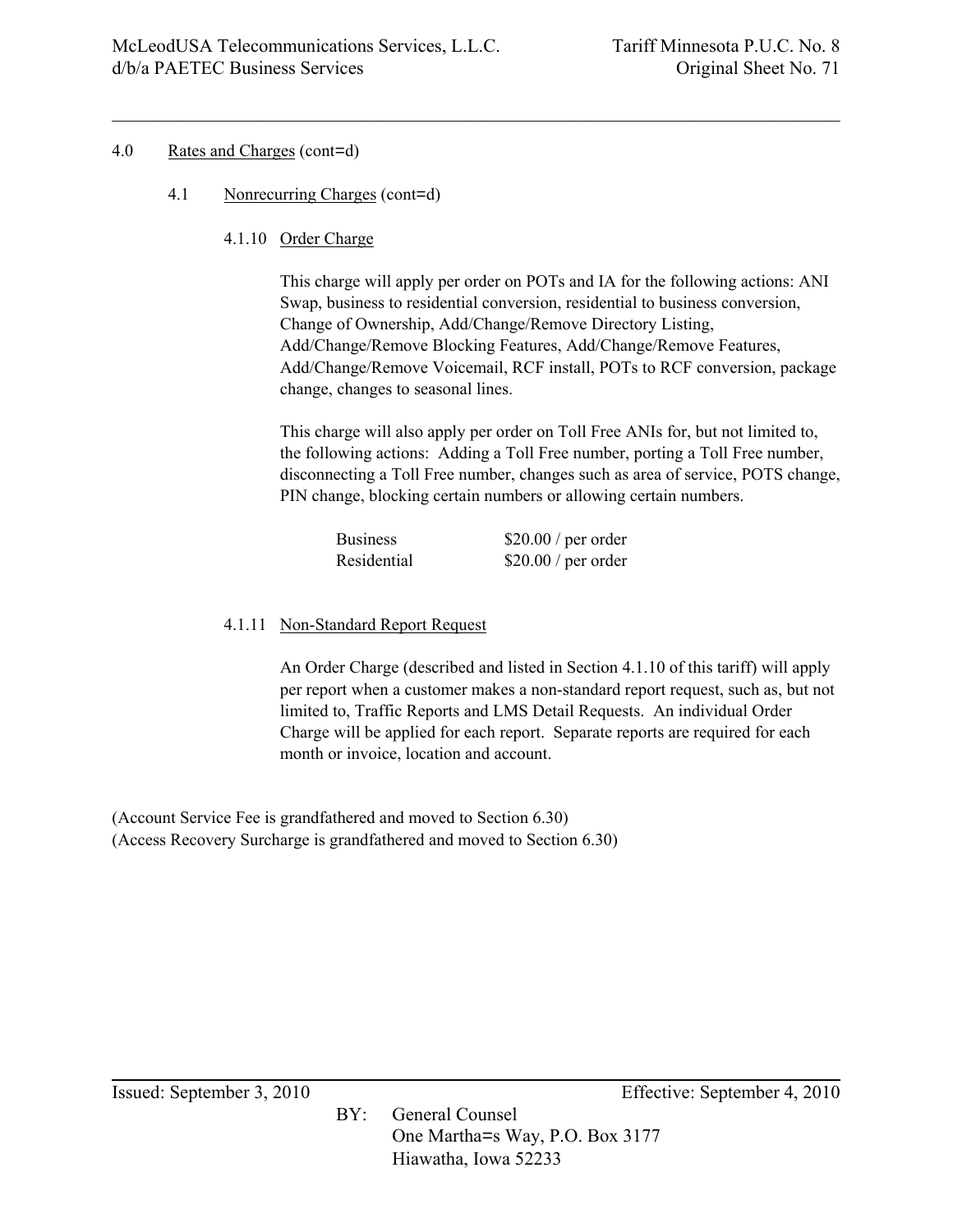## 4.0 Rates and Charges (cont=d)

4.1 Nonrecurring Charges (cont=d)

## 4.1.12 Service Charges

All rates apply on a per line basis unless otherwise noted below.

 $\mathcal{L}_\mathcal{L} = \{ \mathcal{L}_\mathcal{L} = \{ \mathcal{L}_\mathcal{L} = \{ \mathcal{L}_\mathcal{L} = \{ \mathcal{L}_\mathcal{L} = \{ \mathcal{L}_\mathcal{L} = \{ \mathcal{L}_\mathcal{L} = \{ \mathcal{L}_\mathcal{L} = \{ \mathcal{L}_\mathcal{L} = \{ \mathcal{L}_\mathcal{L} = \{ \mathcal{L}_\mathcal{L} = \{ \mathcal{L}_\mathcal{L} = \{ \mathcal{L}_\mathcal{L} = \{ \mathcal{L}_\mathcal{L} = \{ \mathcal{L}_\mathcal{$ 

| <b>Service Charges</b>                       | <b>Business</b> | Residential |
|----------------------------------------------|-----------------|-------------|
| Line Installation per line                   | \$40.00         | \$40.00     |
| Move Line Charge                             | \$40.00         | \$40.00     |
| Order Charge (per order)                     | \$20.00         | \$20.00     |
| Signaling Supervision Change (lp/ground) N/A |                 | N/A         |
| Group Billing - Initial Set-up               | \$20.00         | N/A         |
| Group Billing - Subsequent Changes           | \$5.00          | N/A         |
| Group Billing - Disassociation Charge        | \$5.00          | N/A         |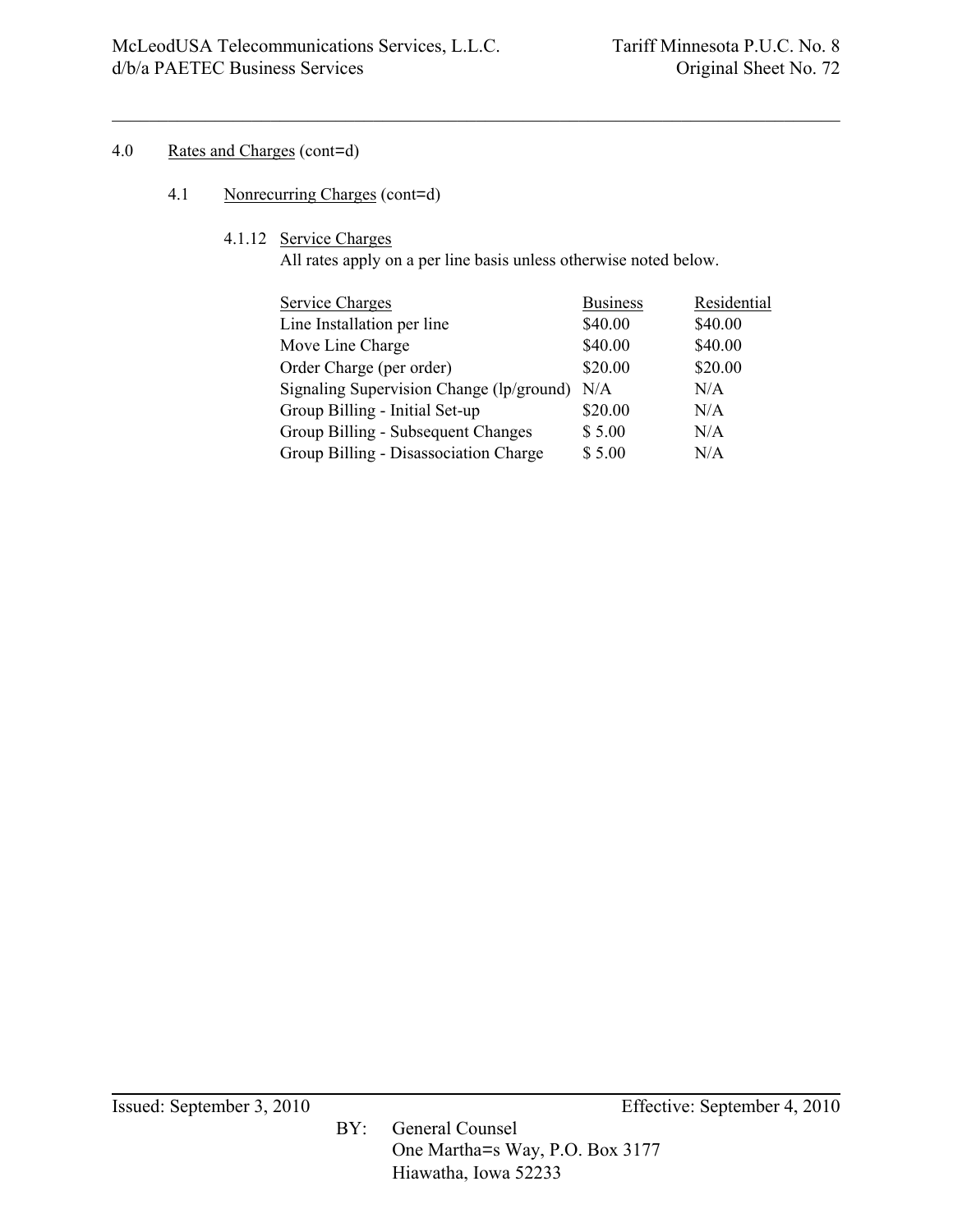- 4.1 Nonrecurring Charges (cont=d)
	- 4.1.12 Service Charges (cont=d)

| <b>Service Charges</b>                    | <b>Business</b> | Residential |
|-------------------------------------------|-----------------|-------------|
| Premise Visit Charge                      | \$25.00         | \$25.00     |
| Schedule I - Initial 30 Minutes           | \$60.00         | \$60.00     |
| Schedule I - Initial 15 Minutes           | N/A             | N/A         |
| Schedule I - Add. 15 Min. Increments      | \$25.00         | \$25.00     |
| Schedule II - Initial 30 Minutes          | \$63.00         | \$63.00     |
| Schedule II - Initial 15 Minutes          | N/A             | N/A         |
| Schedule II - Add.15 Min. Increments      | \$25.00         | \$25.00     |
| Schedule III - Initial 30 Minutes \$74.00 | \$74.00         |             |
| Schedule III - Initial 15 Minutes N/A     | N/A             |             |
| Schedule III - Add.15 Min. Increments     | \$30.00         | \$30.00     |
| <b>Toll Free</b>                          |                 |             |
| Installation                              | N/A             | \$5.00      |
| Directory Assistance Set Up/number        | \$35.00         | N/A         |
| Route Advance                             | \$75.00         | N/A         |
| Emergency Resp Org Change/number          |                 |             |
| plus pass through of national resp        |                 |             |
| org charges                               | \$50.00         | N/A         |
| Directory Change Charge                   | \$35.00         | N/A         |
| Directory Expedite Charge/number          | \$65.00         | N/A         |
| Tailored Call Coverage                    | \$20.00         | N/A         |
| Route Overflow                            | \$75.00         | N/A         |
| <b>Bill To Term</b>                       | \$75.00         | N/A         |
| Geo Routing                               | \$75.00         | N/A         |
| Message Referral                          | \$75.00         | N/A         |
| <b>Percent Allocation</b>                 | \$75.00         | N/A         |
| <b>Repeat Caller</b>                      | \$75.00         | N/A         |
| <b>Time Routing</b>                       | \$75.00         | N/A         |
| <b>Toll Free Voice Mail</b>               | \$75.00         | N/A         |
| <b>Uniform Call Distribution</b>          | \$75.00         | N/A         |
| <b>Account Codes - Customized Package</b> |                 |             |
| Set Up                                    | \$10.00         |             |
| Change Charge/occurr.                     | \$7.00          |             |

 $\mathcal{L}_\mathcal{L} = \mathcal{L}_\mathcal{L} = \mathcal{L}_\mathcal{L} = \mathcal{L}_\mathcal{L} = \mathcal{L}_\mathcal{L} = \mathcal{L}_\mathcal{L} = \mathcal{L}_\mathcal{L} = \mathcal{L}_\mathcal{L} = \mathcal{L}_\mathcal{L} = \mathcal{L}_\mathcal{L} = \mathcal{L}_\mathcal{L} = \mathcal{L}_\mathcal{L} = \mathcal{L}_\mathcal{L} = \mathcal{L}_\mathcal{L} = \mathcal{L}_\mathcal{L} = \mathcal{L}_\mathcal{L} = \mathcal{L}_\mathcal{L}$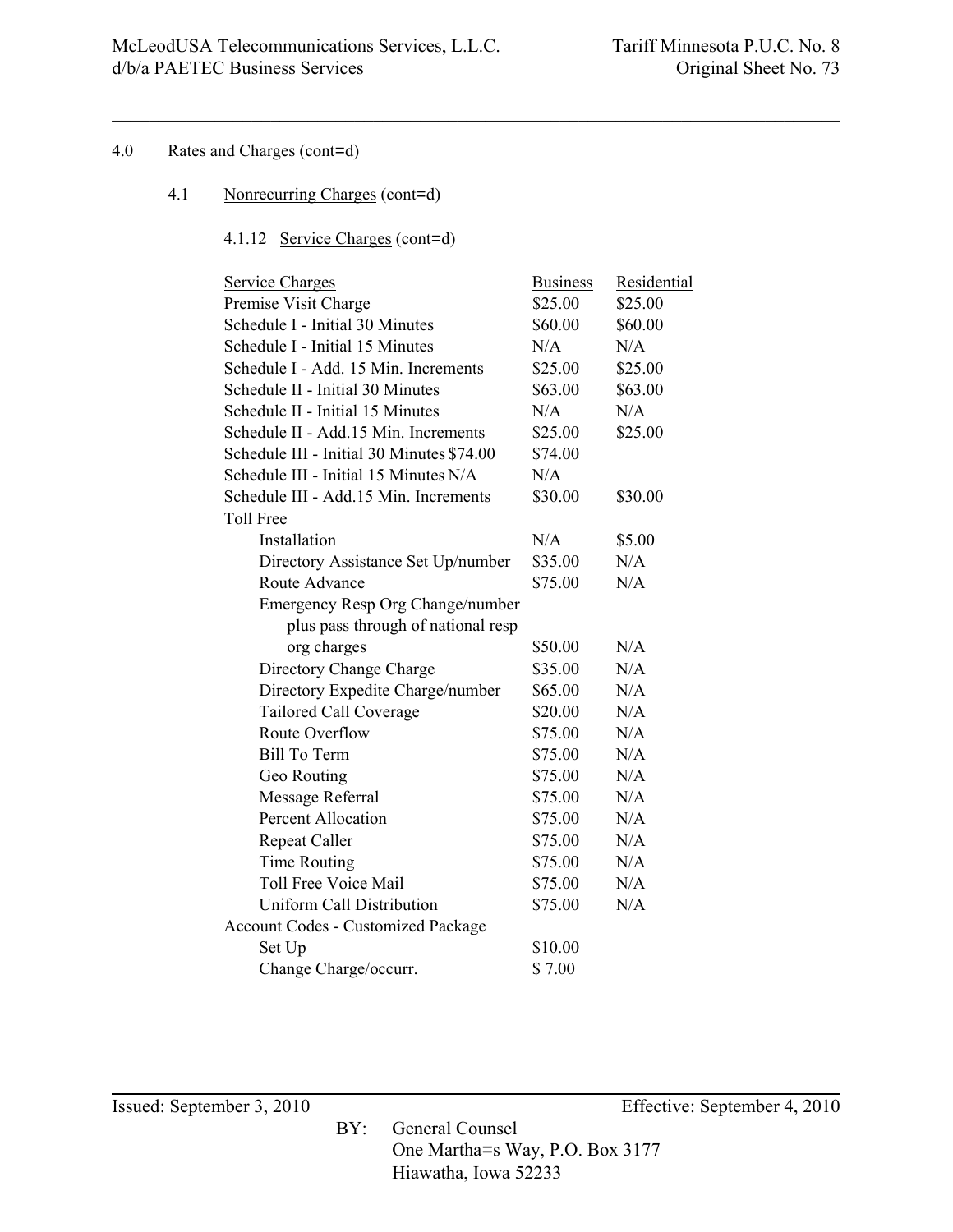(N) | | | | | (N)

# 4.0 Rates and Charges (cont=d)

- 4.1 Nonrecurring Charges (cont=d)
	- 4.1.12 Service Charges (cont=d)

| <b>Service Charges</b>               | <b>Business</b>                     |
|--------------------------------------|-------------------------------------|
| <b>Circuit-based Services</b>        |                                     |
| <b>ASR</b> Supplement                | \$50.00                             |
| <b>Expedite Fee</b>                  | \$250.00                            |
| LEC Expedite Fee                     | Pass-Thru from LEC                  |
| Order Change B $2^{nd}$ & subsequent | \$100.00                            |
| Order Cancellation - before order is |                                     |
| submitted to LEC \$75.00             |                                     |
| Order Cancellation - after order is  |                                     |
|                                      | submitted to LEC Pass-Thru from LEC |

 $\mathcal{L}_\mathcal{L} = \mathcal{L}_\mathcal{L} = \mathcal{L}_\mathcal{L} = \mathcal{L}_\mathcal{L} = \mathcal{L}_\mathcal{L} = \mathcal{L}_\mathcal{L} = \mathcal{L}_\mathcal{L} = \mathcal{L}_\mathcal{L} = \mathcal{L}_\mathcal{L} = \mathcal{L}_\mathcal{L} = \mathcal{L}_\mathcal{L} = \mathcal{L}_\mathcal{L} = \mathcal{L}_\mathcal{L} = \mathcal{L}_\mathcal{L} = \mathcal{L}_\mathcal{L} = \mathcal{L}_\mathcal{L} = \mathcal{L}_\mathcal{L}$ 

### 4.1.13 Service Order Charge – Business Customers

A Service Order Charge applies per customer order for all work or services ordered to be provided at one time, on the same premises, for the same customer. The charge recovers the cost of receiving, recording, and processing a customer's request for service.

Rate: \$39.95

# 4.2 Usage Rates

Usage rates for individual services are shown in the Rate Tables associated with each particular service.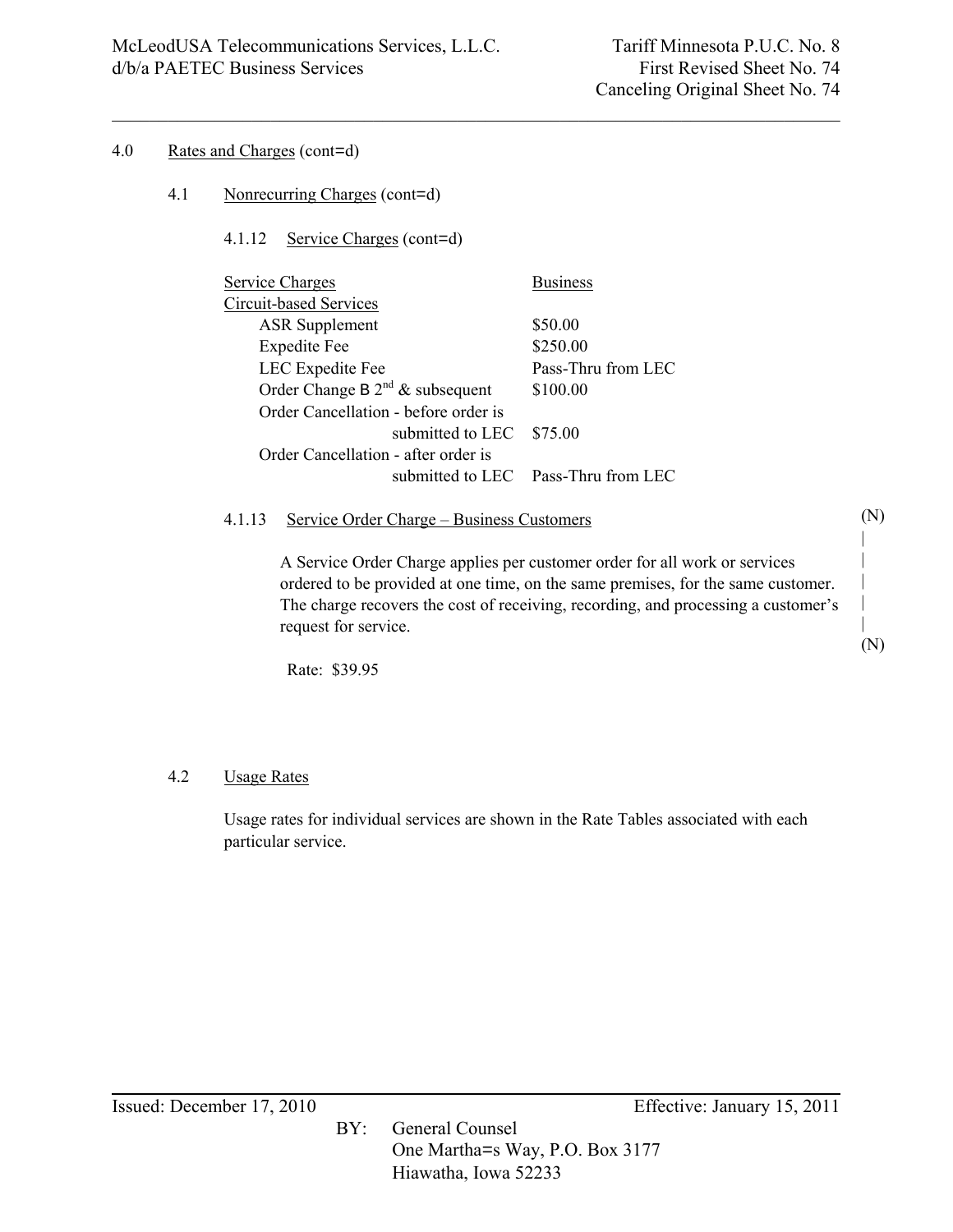| 4.0 |     | Rates and Charges (cont=d)                 |                                                                 |                                 |
|-----|-----|--------------------------------------------|-----------------------------------------------------------------|---------------------------------|
|     | 4.3 | <b>Rate Tables</b>                         |                                                                 |                                 |
|     |     | 4.3.1 Rate Table 1: Local Service Packages |                                                                 |                                 |
|     |     |                                            | 4.3.1.A Rate Table 1.1 Business Packages                        |                                 |
|     |     | 4.3.1.A.1                                  | <b>Advantage Business Lines</b>                                 |                                 |
|     |     |                                            | <b>Basic Service Features:</b>                                  | Monthly                         |
|     |     |                                            | Business Lines - Rate Group                                     |                                 |
|     |     |                                            | Minneapolis/St. Paul<br>Business Lines - Rate Group             | \$45.24                         |
|     |     |                                            | Out-State                                                       | \$36.56                         |
|     |     |                                            | <b>Remote Call Forward Lines</b>                                | \$18.00                         |
|     |     |                                            | <b>Additional Paths</b>                                         | \$18.00                         |
|     |     |                                            |                                                                 | Per Minute<br><b>Usage Rate</b> |
|     |     |                                            | <b>Remote Call Forward Lines</b><br>Remote Call Forward Lines - | \$0.03                          |
|     |     |                                            | <b>Additional Paths</b>                                         | \$0.03                          |

 $\mathcal{L}_\mathcal{L} = \mathcal{L}_\mathcal{L} = \mathcal{L}_\mathcal{L} = \mathcal{L}_\mathcal{L} = \mathcal{L}_\mathcal{L} = \mathcal{L}_\mathcal{L} = \mathcal{L}_\mathcal{L} = \mathcal{L}_\mathcal{L} = \mathcal{L}_\mathcal{L} = \mathcal{L}_\mathcal{L} = \mathcal{L}_\mathcal{L} = \mathcal{L}_\mathcal{L} = \mathcal{L}_\mathcal{L} = \mathcal{L}_\mathcal{L} = \mathcal{L}_\mathcal{L} = \mathcal{L}_\mathcal{L} = \mathcal{L}_\mathcal{L}$ 

# 4.3.1.B Rate Table 1.2 Reserved for Future Use

4.3.2 Rate Table 2: Reserved for future use

Charges Applicable to all lines: TAM Charge: \$0.06, TAP Charge: (See Section 2.15 for rate). TAM surcharge is the Telecommunications Access Minnesota and TAP is the low-income Telephone Assistance Program. EAS (Extended Area Service) charges applicable to the particular exchange will also be applied.  $(R)(T)$ 

(Previous Preferred and Advantage Business Packages in Out-State (Rate Group 2) are grandfathered and moved to Section 6.31) (Previous Preferred and Advantage Business Packages in In-State (Minneapolis-St. Paul - Rate Group 1) are grandfathered and moved to Section 6.31) (Rates for Residential Packages were grandfathered and moved to Section 6.28.)

Issued: August 1, 2011 Effective: August 22, 2011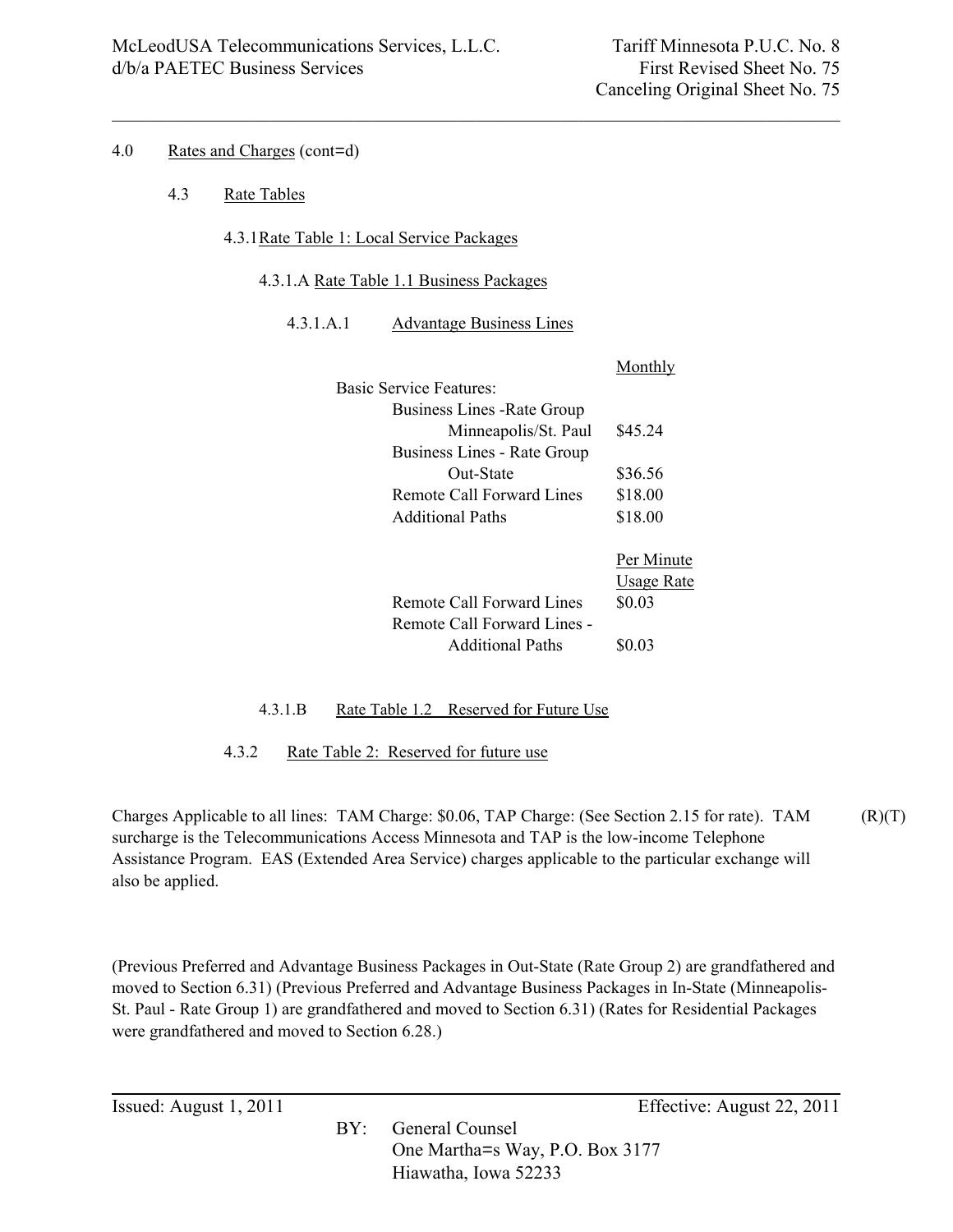4.3 Rate Tables (cont=d)

4.3.3 Rate Table 3: Optional Services

| 4.3.3.A Rate Table 3.1 Per Use Features |                                       |
|-----------------------------------------|---------------------------------------|
|                                         | <b>Business or Residential</b>        |
| Call Trace                              | $$8.00$ per use*                      |
| Repeat Dialing                          | \$0.95 per use $(\$7.60 \text{ max})$ |
| Three-Way Calling, per use              | \$0.95 per use $(\$7.60 \text{ max})$ |
| Call Return/Call Back                   | \$0.95 per use $(\$7.60 \text{ max})$ |

\* This fee may be waived if results are requested by appropriate law enforcement personnel.

 $\mathcal{L}_\mathcal{L} = \{ \mathcal{L}_\mathcal{L} = \{ \mathcal{L}_\mathcal{L} = \{ \mathcal{L}_\mathcal{L} = \{ \mathcal{L}_\mathcal{L} = \{ \mathcal{L}_\mathcal{L} = \{ \mathcal{L}_\mathcal{L} = \{ \mathcal{L}_\mathcal{L} = \{ \mathcal{L}_\mathcal{L} = \{ \mathcal{L}_\mathcal{L} = \{ \mathcal{L}_\mathcal{L} = \{ \mathcal{L}_\mathcal{L} = \{ \mathcal{L}_\mathcal{L} = \{ \mathcal{L}_\mathcal{L} = \{ \mathcal{L}_\mathcal{$ 

### 4.3.3.B. Rate Table 3.2 Directory Listing Service

Monthly rate for a feature may vary depending on whether service is provided via McLeodUSA local switching platform. See section 5.1 to determine the platform that services are provided.

### 4.3.3.B.1 Rate Table 3.2.1 Business Directory Listing Service

| Listing                   | <b>Monthly Rate</b>                   |        |                          |
|---------------------------|---------------------------------------|--------|--------------------------|
|                           | McLeodUSA<br><b>Switch Facilities</b> |        | Non-McLeodUSA            |
|                           |                                       |        | <b>Switch Facilities</b> |
| <b>Additional Listing</b> | \$6.00                                | \$6.00 | \$6.00                   |
| Alternate Listing         | \$6.00                                | \$6.00 | \$6.00                   |
| Foreign Listing           | \$6.00                                | \$6.00 | \$6.00                   |
| Non-Listed (Semi Private) | \$1.15                                | \$1.15 | \$1.15                   |
| Non-Published (Private)   | \$2.45                                | \$2.45 | \$2.45                   |

# 4.3.3.B.2 Rate Table 3.2.2 Residential Directory Listing Service

| Listing                   | <b>Monthly Rate</b>      |           |                          |
|---------------------------|--------------------------|-----------|--------------------------|
|                           | McLeodUSA                |           | Non-McLeodUSA            |
|                           | <b>Switch Facilities</b> |           | <b>Switch Facilities</b> |
|                           | In State                 | Out State | In & Out State           |
| <b>Additional Listing</b> | \$3.00                   | \$3.00    | \$3.00                   |
| Non-Listed (Semi-Private) | \$1.15                   | \$1.15    | \$1.15                   |
| Non-Published (Private)   | \$2.45                   | \$2.45    | \$2.45                   |

(Alpha, Client Main, Cross Reference, Extra Line (a/k/a Information Listing), Reference, Temporary , WATS Listings are grandfathered and moved to Section 6.31)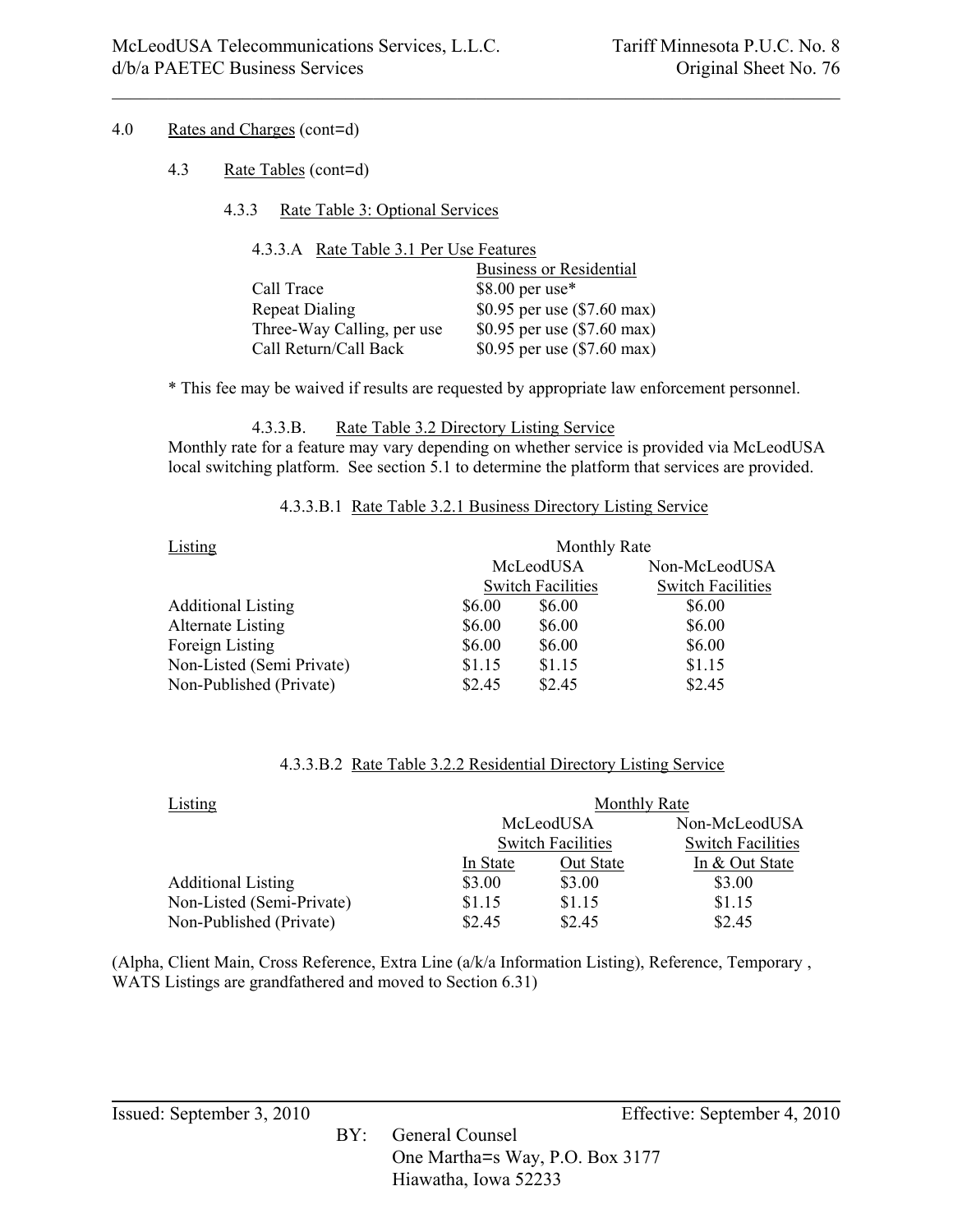### 4.3 Rate Tables (cont=d)

### 4.3.3 Rate Table 3: Optional Services (cont=d)

4.3.3.C Rate Table 3.3 Screening and Restriction Services Monthly rate for a feature may vary depending on whether service is provided via McLeodUSA local switching platform. See section 5.1 to determine the platform that services are provided.

 $\mathcal{L}_\mathcal{L} = \{ \mathcal{L}_\mathcal{L} = \{ \mathcal{L}_\mathcal{L} = \{ \mathcal{L}_\mathcal{L} = \{ \mathcal{L}_\mathcal{L} = \{ \mathcal{L}_\mathcal{L} = \{ \mathcal{L}_\mathcal{L} = \{ \mathcal{L}_\mathcal{L} = \{ \mathcal{L}_\mathcal{L} = \{ \mathcal{L}_\mathcal{L} = \{ \mathcal{L}_\mathcal{L} = \{ \mathcal{L}_\mathcal{L} = \{ \mathcal{L}_\mathcal{L} = \{ \mathcal{L}_\mathcal{L} = \{ \mathcal{L}_\mathcal{$ 

4.3.3.C.1 Rate Table 3.3.1Business Screening and Restriction Services

| Services                                     |                          | <b>Monthly Rates</b>     |
|----------------------------------------------|--------------------------|--------------------------|
|                                              | McLeodUSA                | Non-McLeodUSA            |
|                                              | <b>Switch Facilities</b> | <b>Switch Facilities</b> |
|                                              | In & Out State           | In & Out State           |
| <b>Toll Restriction</b>                      | \$0.00                   | \$0.00                   |
| <b>Collect Call Blocking</b>                 | \$0.00                   | \$0.00                   |
| Third Party Blocking                         | \$0.00                   | \$0.00                   |
| Blocking for $1010XXX1+/10101XXX011+$ \$0.10 |                          | \$0.10                   |
| International Call Blocking                  | \$0.00                   | \$0.00                   |
| Last Call Return/Callback Blocking           | \$0.00                   | \$0.00                   |
| Three-Way Calling Blocking                   | \$0.00                   | \$0.00                   |
| 900 Blocking                                 | \$0.00                   | \$0.00                   |

| 4.3.3.C.2 Rate Table 3.3.2 Residential Screening and Restriction Services |  |
|---------------------------------------------------------------------------|--|
|---------------------------------------------------------------------------|--|

| Services                                   |                          | <b>Monthly Rates</b>     |
|--------------------------------------------|--------------------------|--------------------------|
|                                            | McLeodUSA                | Non-McLeodUSA            |
|                                            | <b>Switch Facilities</b> | <b>Switch Facilities</b> |
|                                            | In & Out State           | In & Out State           |
| <b>Toll Restriction</b>                    | \$0.00                   | \$0.00                   |
| 900 Service Access                         | \$0.00                   | \$0.00                   |
| Collect Call Blocking                      | \$0.00                   | \$0.00                   |
| Third Party Blocking                       | \$0.00                   | \$0.00                   |
| Call Trace Blocking                        | \$0.00                   | \$0.00                   |
| Caller ID Blocking                         | \$0.00                   | \$0.00                   |
| <b>Continuous Redial Blocking</b>          | \$0.00                   | \$0.00                   |
| Last Call Return/Callback Blocking         | \$0.00                   | \$0.00                   |
| Three way Call Blocking                    | \$0.00                   | \$0.00                   |
| Blocking for 1010XXX1+/10101XXX011+ \$0.00 |                          | \$0.00                   |
| International Call Blocking                | \$0.00                   | \$0.00                   |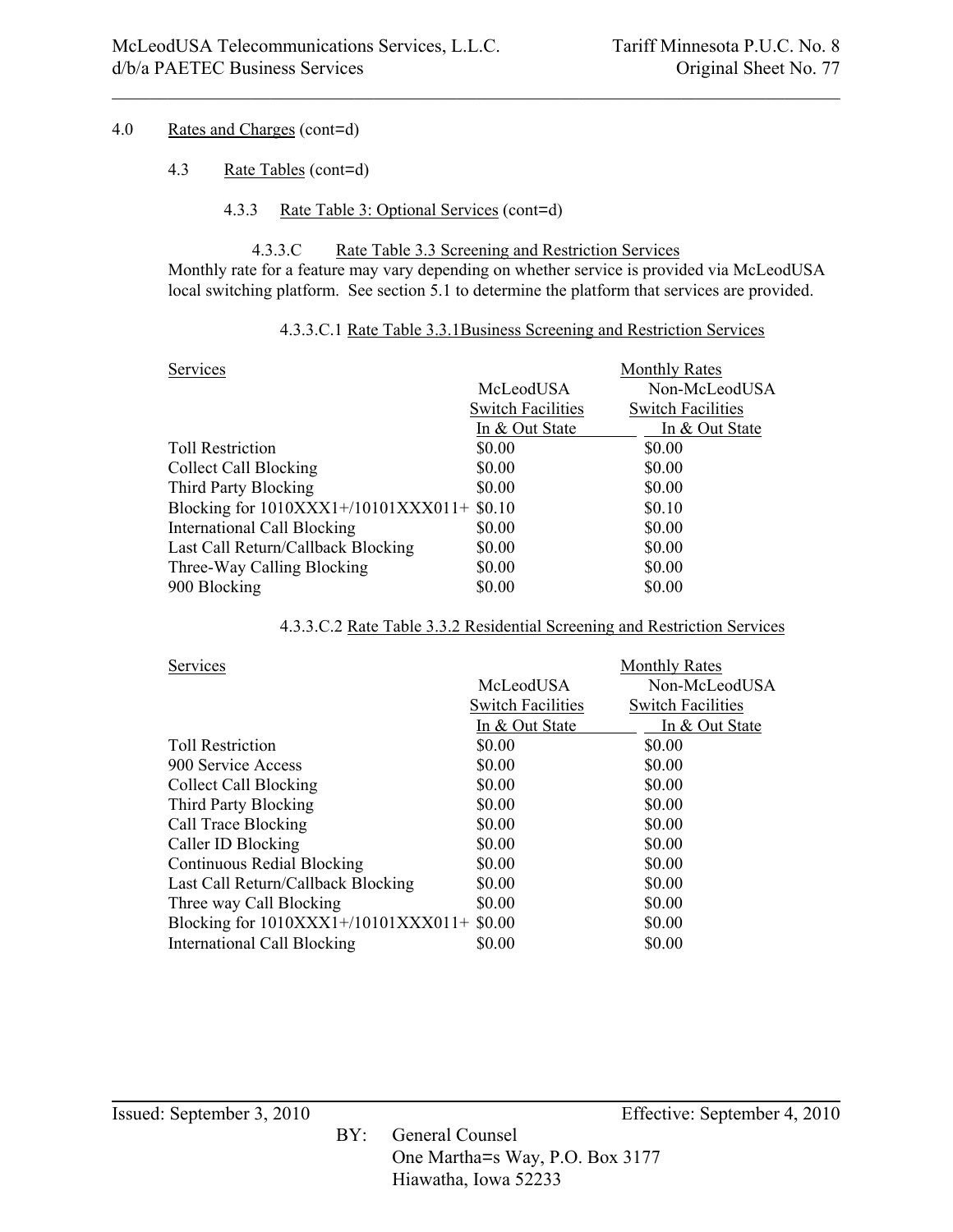| 4.0 |     | Rates and Charges (cont=d) |                                                                                                   |                                        |                             |
|-----|-----|----------------------------|---------------------------------------------------------------------------------------------------|----------------------------------------|-----------------------------|
|     | 4.3 | Rate Tables (cont=d)       |                                                                                                   |                                        |                             |
|     |     | 4.3.3                      | Rate Table 3: Optional Services (cont=d)                                                          |                                        |                             |
|     |     | 4.3.3.D                    | Rate Table 3.4: Reserved for future use                                                           |                                        |                             |
|     |     |                            |                                                                                                   | Hunting Rates moved to Section 4.3.3.H |                             |
|     |     | 4.3.3.E                    | Rate Table 3.5: Foreign Exchange (FX)                                                             |                                        |                             |
|     |     |                            |                                                                                                   | Non-Recurring<br>Charge                | Monthly Recurring<br>Charge |
|     |     |                            | Foreign Exchange Service                                                                          | \$1000.00                              | \$500.00                    |
|     |     | 4.3.3.F                    | Rate Table 3.6: Call Forward Busy and Call Forward Don=t Answer<br>Rates moved to Section 4.3.3.H |                                        |                             |
|     |     |                            |                                                                                                   |                                        |                             |

 $\mathcal{L}_\mathcal{L} = \{ \mathcal{L}_\mathcal{L} = \{ \mathcal{L}_\mathcal{L} = \{ \mathcal{L}_\mathcal{L} = \{ \mathcal{L}_\mathcal{L} = \{ \mathcal{L}_\mathcal{L} = \{ \mathcal{L}_\mathcal{L} = \{ \mathcal{L}_\mathcal{L} = \{ \mathcal{L}_\mathcal{L} = \{ \mathcal{L}_\mathcal{L} = \{ \mathcal{L}_\mathcal{L} = \{ \mathcal{L}_\mathcal{L} = \{ \mathcal{L}_\mathcal{L} = \{ \mathcal{L}_\mathcal{L} = \{ \mathcal{L}_\mathcal{$ 

The monthly recurring charges will be waived on the line associated with an active Voice Mail box.

(Market Expansion Lines (MEL) are grandfathered and moved to Section 6.34.)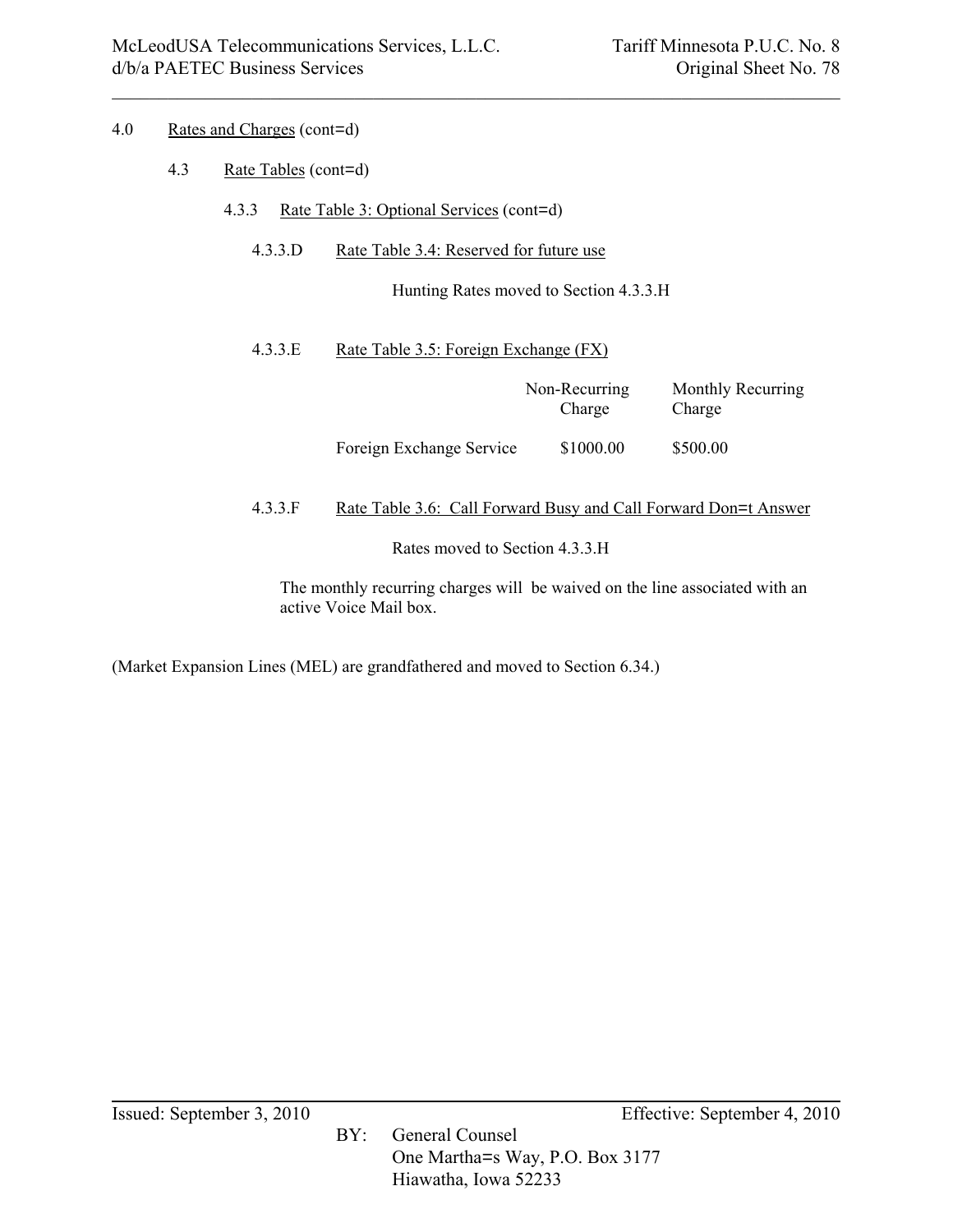4.3 Rate Tables (cont=d)

4.3.3 Rate Table 3: Optional Services (cont=d)

4.3.3.G Rate Table 3.7: Caller ID and Call Waiting - Residential

Rates moved to Section 4.3.3.H

 $\mathcal{L}_\mathcal{L} = \{ \mathcal{L}_\mathcal{L} = \{ \mathcal{L}_\mathcal{L} = \{ \mathcal{L}_\mathcal{L} = \{ \mathcal{L}_\mathcal{L} = \{ \mathcal{L}_\mathcal{L} = \{ \mathcal{L}_\mathcal{L} = \{ \mathcal{L}_\mathcal{L} = \{ \mathcal{L}_\mathcal{L} = \{ \mathcal{L}_\mathcal{L} = \{ \mathcal{L}_\mathcal{L} = \{ \mathcal{L}_\mathcal{L} = \{ \mathcal{L}_\mathcal{L} = \{ \mathcal{L}_\mathcal{L} = \{ \mathcal{L}_\mathcal{$ 

If a residential customer purchases Caller ID, the Anonymous Call Rejection feature will be added to the line at no charge. If a residential customer purchases Caller ID and Call Waiting, the Call Waiting Caller ID feature and Anonymous Call Rejection feature will be added to the line at no charge.

### 4.3.3.H Rate Table 3.8: Individual Feature Options

Monthly rate for a feature may vary depending on whether service is provided via McLeodUSA local switching platform. See section 5.1 to determine the platform that services are provided.

### 4.3.3.H.1 Rate Table 3.8.1: Individual Feature Options - Business

|                               | <b>Monthly Rates</b>     |                          |
|-------------------------------|--------------------------|--------------------------|
|                               | McLeodUSA                | Non-McLeodUSA            |
|                               | <b>Switch Facilities</b> | <b>Switch Facilities</b> |
| Anonymous Call Rejection      | \$0.00                   | \$0.00                   |
| Call Forward Busy             | \$3.00                   | \$3.00                   |
| Call Forward Don=t Answer     | \$3.00                   | \$3.00                   |
| Call Forward Variable         | \$6.00                   | \$6.00                   |
| Caller ID Name and Number     | \$10.00                  | \$10.00                  |
| Call Block                    | \$6.00                   | \$6.00                   |
| Call Transfer                 | \$7.00                   | \$7.00                   |
| Call Waiting                  | \$8.00                   | \$8.00                   |
| Call Waiting ID               | \$7.95                   | \$0.00                   |
| <b>Repeat Dialing</b>         | \$4.50                   | \$4.50                   |
| Call Return                   | \$5.50                   | \$5.50                   |
| Priority Call                 | \$5.00                   | \$5.00                   |
| Remote Access to Call Forward | \$9.00                   | \$9.00                   |
| Speed Call 30                 | \$5.50                   | \$5.50                   |
| Three Way Calling             | \$6.00                   | \$6.00                   |
| Hunting - Basic               | \$4.00                   | \$4.00                   |
| Hunting - Circular            | \$7.00                   | \$7.00                   |
| Hunting - Preferential        | \$5.00                   | \$5.00                   |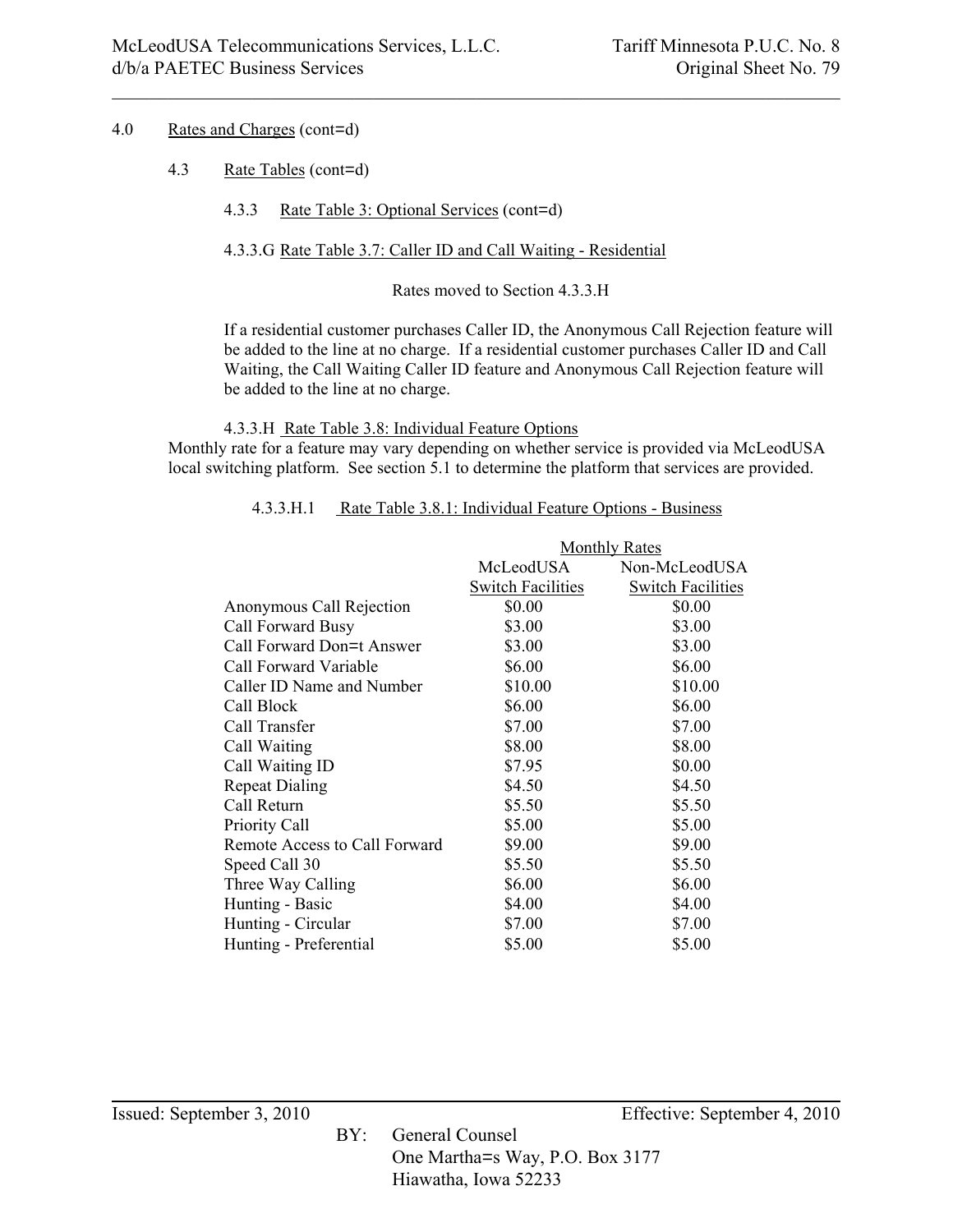4.3 Rate Tables (cont=d)

### 4.3.3 Rate Table 3: Optional Services (cont=d)

4.3.3.H Rate Table 3.8: Individual Feature Options (cont=d)

 $\mathcal{L}_\mathcal{L} = \{ \mathcal{L}_\mathcal{L} = \{ \mathcal{L}_\mathcal{L} = \{ \mathcal{L}_\mathcal{L} = \{ \mathcal{L}_\mathcal{L} = \{ \mathcal{L}_\mathcal{L} = \{ \mathcal{L}_\mathcal{L} = \{ \mathcal{L}_\mathcal{L} = \{ \mathcal{L}_\mathcal{L} = \{ \mathcal{L}_\mathcal{L} = \{ \mathcal{L}_\mathcal{L} = \{ \mathcal{L}_\mathcal{L} = \{ \mathcal{L}_\mathcal{L} = \{ \mathcal{L}_\mathcal{L} = \{ \mathcal{L}_\mathcal{$ 

Monthly rate for a feature may vary depending on whether service is provided via McLeodUSA local switching platform. See section 5.1 to determine the platform that services are provided.

4.3.3.H.2 Rate Table 3.8.2: Individual Feature Options - Residential

|                               | <b>Monthly Rates</b>     |                          |  |
|-------------------------------|--------------------------|--------------------------|--|
|                               | McLeodUSA                | Non-McLeodUSA            |  |
|                               | <b>Switch Facilities</b> | <b>Switch Facilities</b> |  |
| Anonymous Call Rejection      | \$0.00                   | \$0.00                   |  |
| Call Forward Busy             | \$0.30                   | \$0.30                   |  |
| Call Forward Don=t Answer     | \$0.65                   | \$0.65                   |  |
| Call Forward Variable         | \$5.00                   | \$5.00                   |  |
| Caller ID Name and Number     | \$9.00                   | \$9.00                   |  |
| Call Block                    | \$5.50                   | \$5.50                   |  |
| Call Transfer                 | \$6.50                   | \$6.50                   |  |
| Call Waiting                  | \$6.50                   | \$6.50                   |  |
| Call Waiting ID               | \$6.95                   | \$0.00                   |  |
| <b>Repeat Dialing</b>         | \$4.00                   | \$4.00                   |  |
| Call Return                   | \$5.00                   | \$5.00                   |  |
| Priority Call                 | \$4.50                   | \$4.50                   |  |
| Remote Access to Call Forward | N/A                      | N/A                      |  |
| Speed Call 8                  | \$3.50                   | \$3.50                   |  |
| Three Way Calling             | \$4.50                   | \$4.50                   |  |
|                               |                          |                          |  |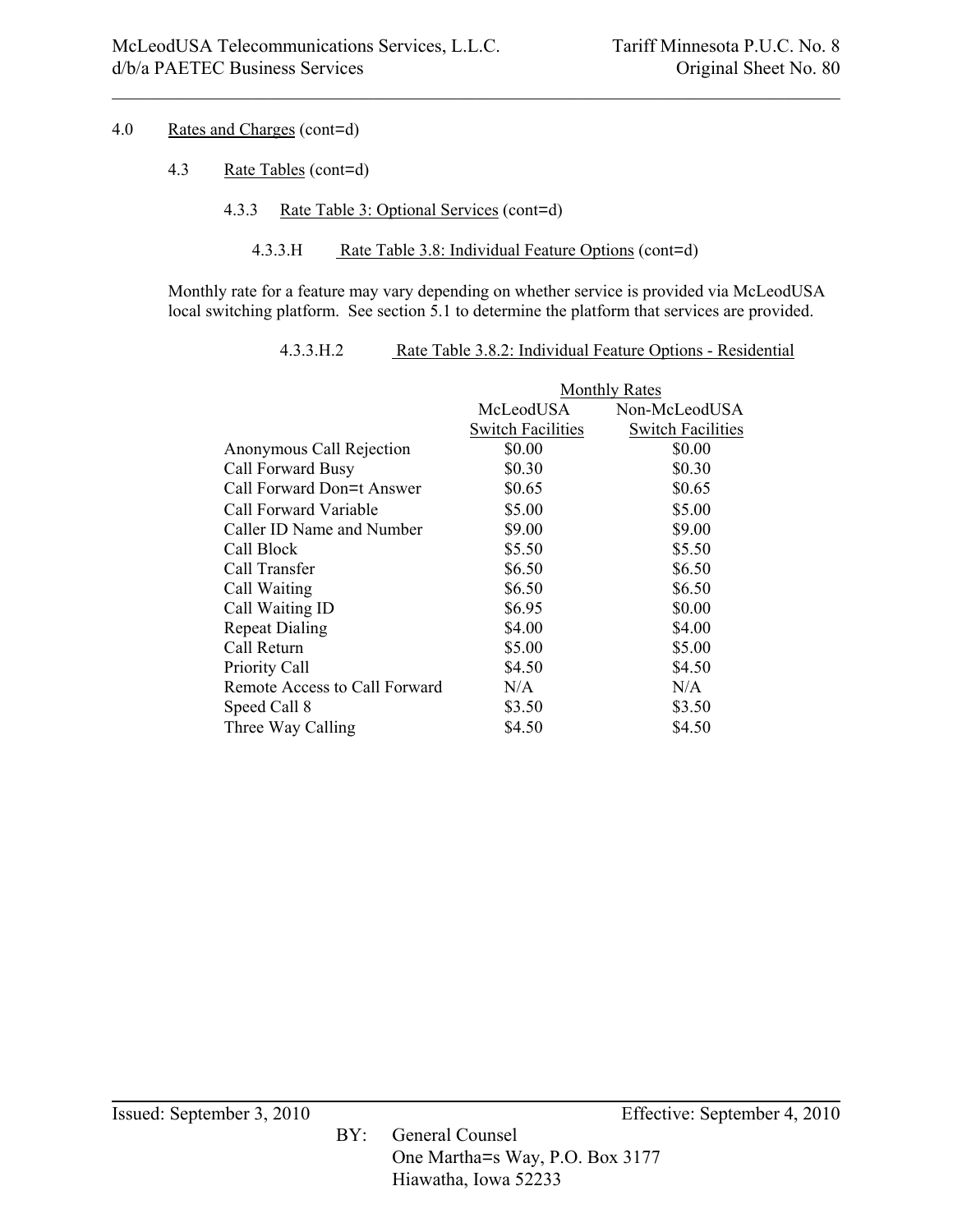- 4.3 Rate Tables (cont=d)
	- 4.3.3 Rate Table 3: Optional Services (cont=d)
		- 4.3.3.I Rate Table 3.9: Direct Trunk Overflow

 $\mathcal{L}_\mathcal{L} = \mathcal{L}_\mathcal{L} = \mathcal{L}_\mathcal{L} = \mathcal{L}_\mathcal{L} = \mathcal{L}_\mathcal{L} = \mathcal{L}_\mathcal{L} = \mathcal{L}_\mathcal{L} = \mathcal{L}_\mathcal{L} = \mathcal{L}_\mathcal{L} = \mathcal{L}_\mathcal{L} = \mathcal{L}_\mathcal{L} = \mathcal{L}_\mathcal{L} = \mathcal{L}_\mathcal{L} = \mathcal{L}_\mathcal{L} = \mathcal{L}_\mathcal{L} = \mathcal{L}_\mathcal{L} = \mathcal{L}_\mathcal{L}$ 

|                       | Monthly          | Non-                    |
|-----------------------|------------------|-------------------------|
|                       | Recurring Charge | <b>Recurring Charge</b> |
| Direct Trunk Overflow | \$49.95          | \$25.00                 |
| Remote Access DTO     | \$10.00          | n/a                     |

# 4.3.3.J Rate Table 3.10: Emergency Call Forwarding

At the Customer's request, the Company may assist in activating or updating their Call Forwarding (or Call Forwarding on their DTO). The Company will provide this assistance at no cost to the Customer if the request is due to a problem with the PAETEC network. If it is not a PAETEC network problem, then the Customer will be billed a nonrecurring charge per line.

|         | <b>Emergency Call Forwarding</b>                     | Non-Recurring Charge<br>$$99.00$ per line |     |
|---------|------------------------------------------------------|-------------------------------------------|-----|
| 4.3.3.K | Rate Table 3.11: Direct Inward Dialing (DID) Numbers |                                           | (N) |
|         | Per Block of 20                                      | <b>Monthly Recurring Charge</b><br>\$6.00 | (N) |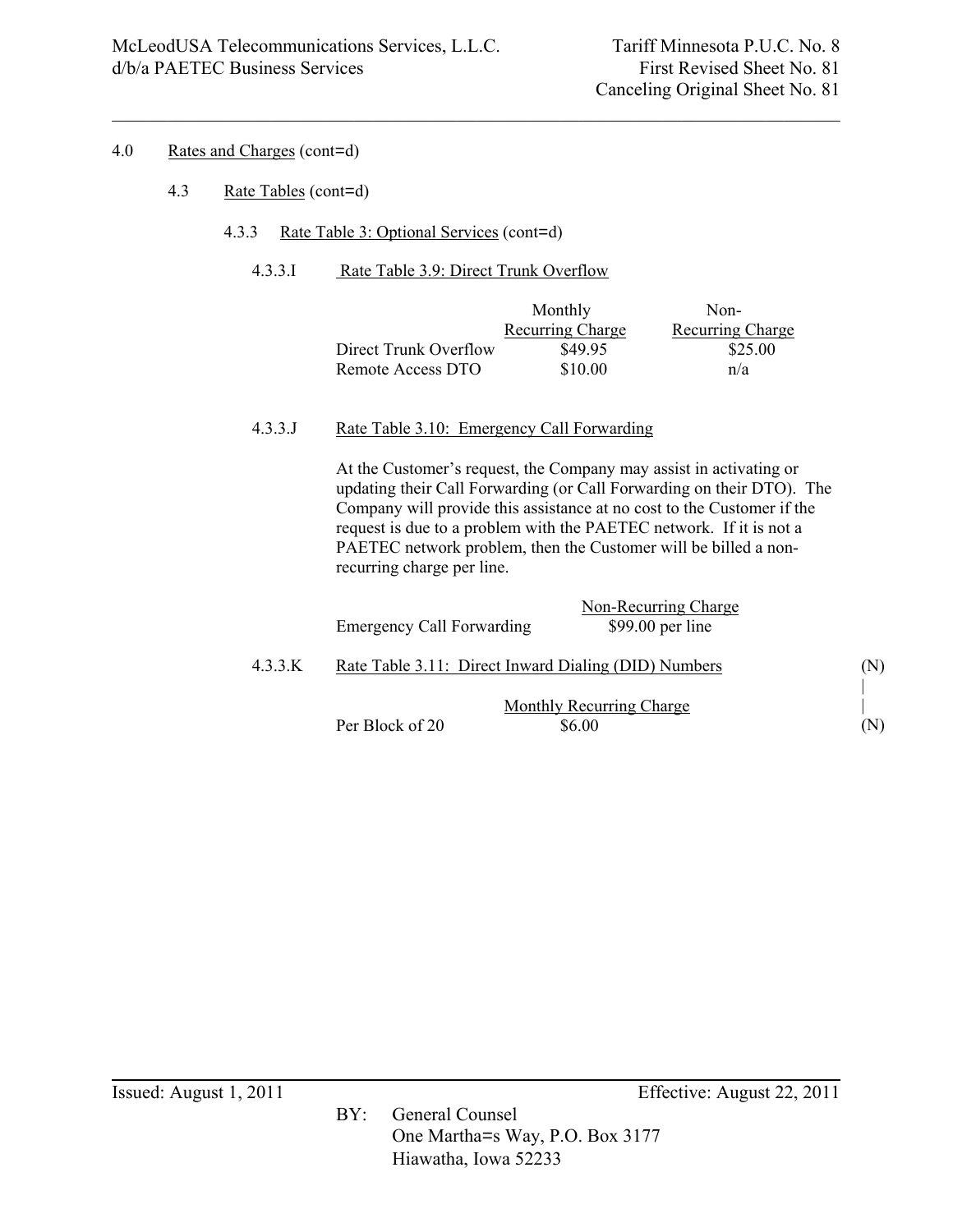| 4.0 |     | Rates and Charges (cont=d) |                                                     |          |
|-----|-----|----------------------------|-----------------------------------------------------|----------|
|     | 4.3 | Rate Tables (cont=d)       |                                                     |          |
|     |     | 4.3.4                      | <u>Rate Table 4: Long Distance and 800 Services</u> |          |
|     |     |                            | 4.3.4.A Commercial Switched Outbound $(1+)$         |          |
|     |     |                            | Billing Minimum: Six Seconds                        | Rate     |
|     |     |                            | <b>Billing Increments Six Seconds</b>               |          |
|     |     |                            | Intrastate/IntraLATA                                | \$0.0550 |
|     |     |                            | 4.3.4.B Commercial Switched Inbound                 |          |
|     |     |                            |                                                     | Rate     |
|     |     |                            | <b>Billing Minimum: Thirty Seconds</b>              |          |
|     |     |                            | <b>Billing Increments Six Seconds</b>               |          |
|     |     |                            | Intrastate/IntraLATA                                | \$0.1546 |
|     |     |                            | 4.3.4.C Commercial Dedicated Outbound               |          |
|     |     |                            |                                                     | Rate     |
|     |     |                            | Billing Minimum: Six Seconds                        |          |
|     |     |                            | <b>Billing Increments Six Seconds</b>               |          |
|     |     |                            | Intrastate/IntraLATA                                | \$0.0410 |
|     |     |                            | 4.3.4.D Commercial Dedicated 800/888/877 Inbound    |          |
|     |     |                            |                                                     | Rate     |
|     |     |                            | <b>Billing Minimum: Thirty Seconds</b>              |          |
|     |     |                            | <b>Billing Increments Six Seconds</b>               |          |
|     |     |                            | Intrastate/IntraLATA                                | \$0.0650 |

(The previous Section 4.3.4 was grandfathered and moved to Section 6.29.) (Previous Long Distance and 800 Services Rates are grandfathered and moved to Section 6.34.)

Issued: September 3, 2010 Effective: September 4, 2010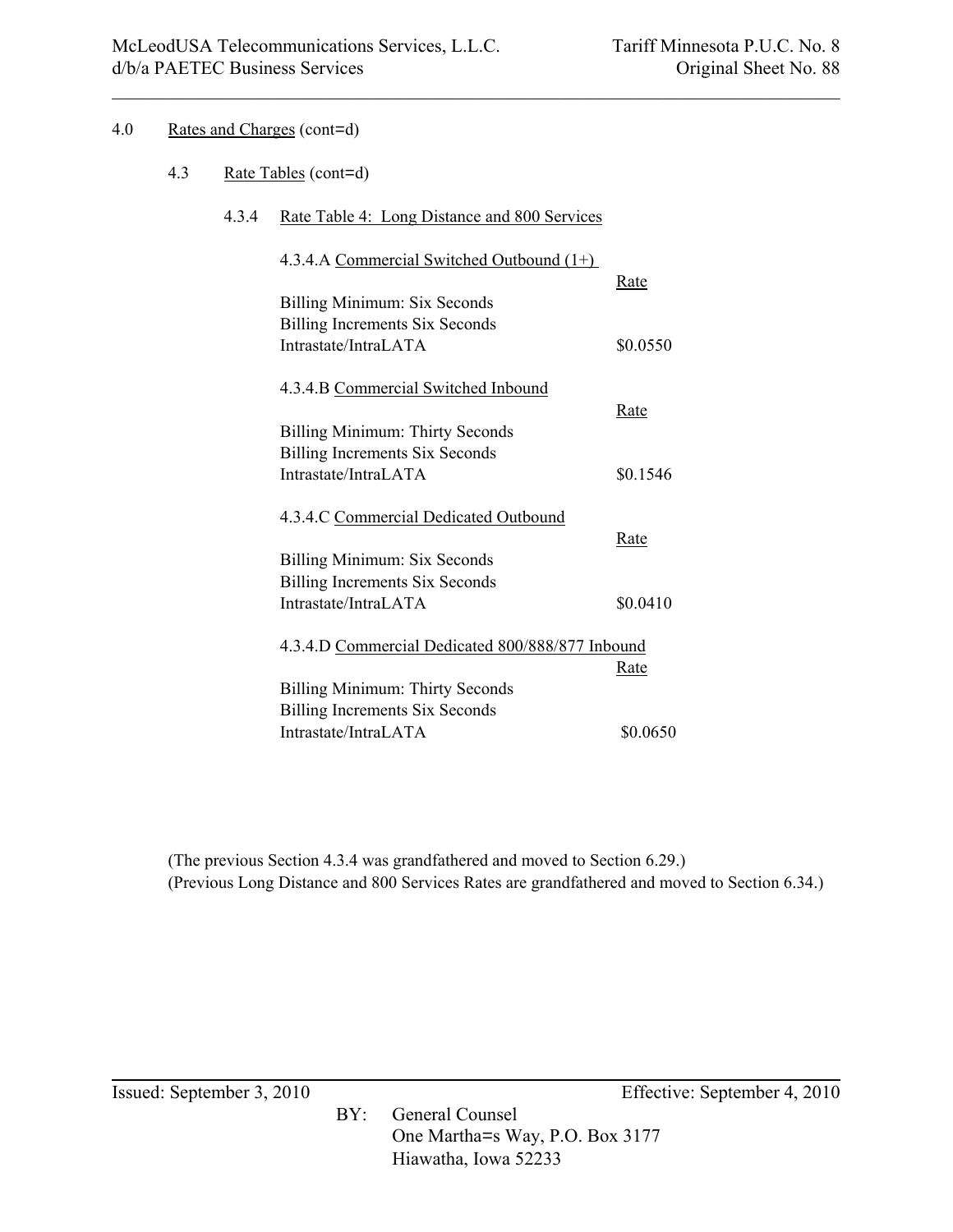# 4.3 Rate Tables (cont=d)

4.3.4 Long Distance and 800 Services (cont=d)

(Rate Table 4.1: Business Long Distance and 800 Service Packages and Overage Rates for Customers with Local Service Provided by McLeodUSA is grandfathered and moved to Section 6.34)

 $\mathcal{L}_\mathcal{L} = \{ \mathcal{L}_\mathcal{L} = \{ \mathcal{L}_\mathcal{L} = \{ \mathcal{L}_\mathcal{L} = \{ \mathcal{L}_\mathcal{L} = \{ \mathcal{L}_\mathcal{L} = \{ \mathcal{L}_\mathcal{L} = \{ \mathcal{L}_\mathcal{L} = \{ \mathcal{L}_\mathcal{L} = \{ \mathcal{L}_\mathcal{L} = \{ \mathcal{L}_\mathcal{L} = \{ \mathcal{L}_\mathcal{L} = \{ \mathcal{L}_\mathcal{L} = \{ \mathcal{L}_\mathcal{L} = \{ \mathcal{L}_\mathcal{$ 

(Rate Table 4.1.1: Dedicated Select LD and Toll Free Plan is grandfathered and moved to Section 6.34)

(Rate Table 4.1.2: LD and Toll Free Plan w/o Local Access and LD and Toll Free Plan w/ Local Access is grandfathered and moved to Section 6.34)

(Rate Table 4.1.3: LD and Toll Free Select Plan w/o Local Access and LD and Toll Free Select Plan w/ Local Access is grandfathered and moved to Section 6.34.)

(Rate Table 4.2.1: Residential Preferred AdvantageK Long Distance Packages and Overage Rates for Customers Not Served by a McLeodUSA Switch is grandfathered and moved to Section 6.34.)

(Rate Table 4.2.2: Residential Preferred AdvantageK Long Distance Packages and Overage Rates for Customers Served by a McLeodUSA Switch is grandfathered and moved to Section 6.34)

 (Rate Table 4.3 has been moved to Section 6.21. Rate Table 4.4 has been moved to Section 6.22) (Rate Table 4.2.3: Preferred Advantage7 Flat Rate Long Distance is grandfathered and moved to Section 6.34.)

(Rate Tables 5.2 Residential and 5.3 Toll Free Service Individual Feature Options - Business are grandfathered and moved to Section 6.34.)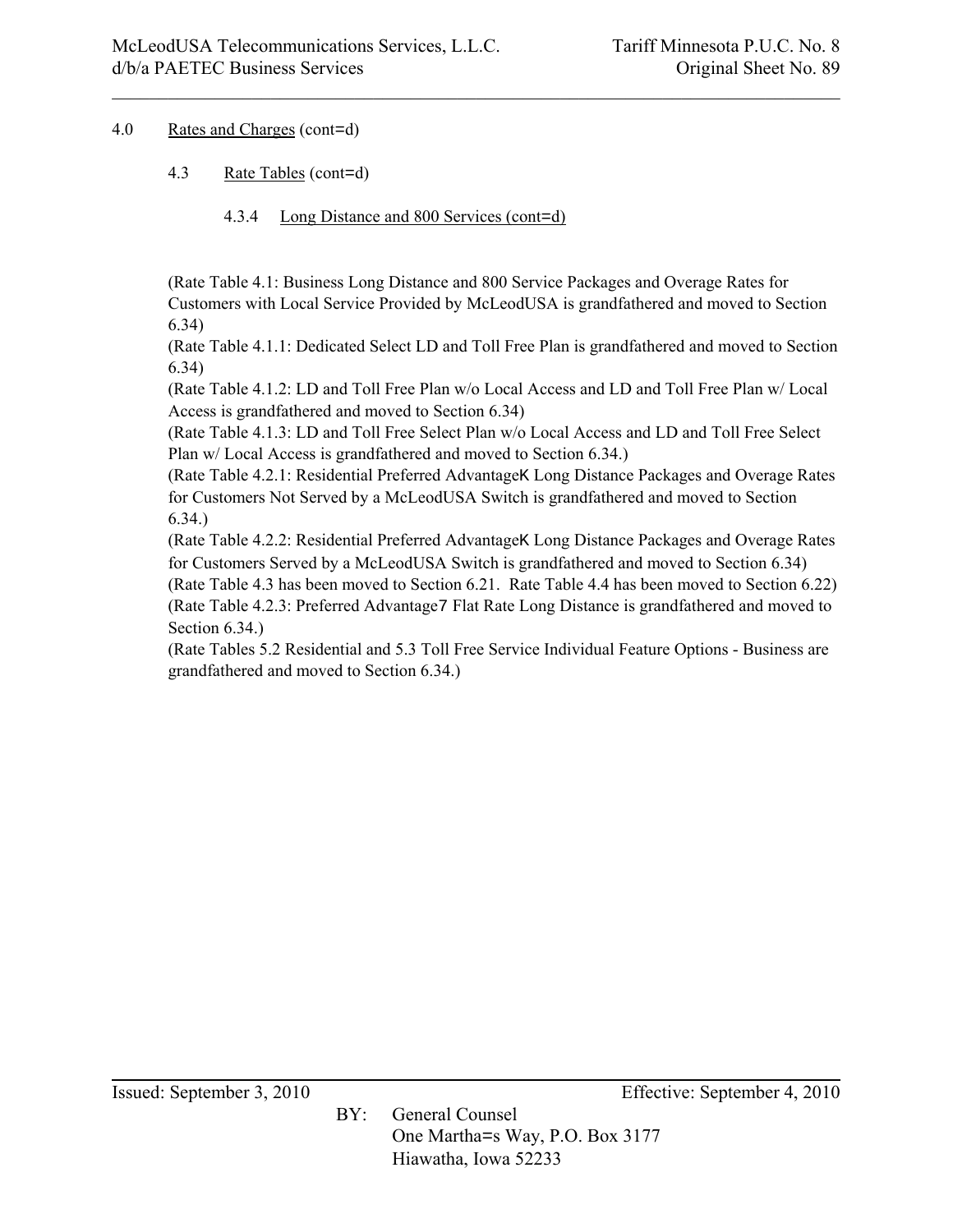- 4.3 Rate Tables (cont=d)
	- 4.3.5 Rate Table 5: Calling Cards

Intrastate Calling Card Rate: \$0.15 / minute

 $\mathcal{L}_\mathcal{L} = \{ \mathcal{L}_\mathcal{L} = \{ \mathcal{L}_\mathcal{L} = \{ \mathcal{L}_\mathcal{L} = \{ \mathcal{L}_\mathcal{L} = \{ \mathcal{L}_\mathcal{L} = \{ \mathcal{L}_\mathcal{L} = \{ \mathcal{L}_\mathcal{L} = \{ \mathcal{L}_\mathcal{L} = \{ \mathcal{L}_\mathcal{L} = \{ \mathcal{L}_\mathcal{L} = \{ \mathcal{L}_\mathcal{L} = \{ \mathcal{L}_\mathcal{L} = \{ \mathcal{L}_\mathcal{L} = \{ \mathcal{L}_\mathcal{$ 

(Preferred AdvantageK Calling Card is grandfathered and moved to Section 6.33)

Issued: September 3, 2010 Effective: September 4, 2010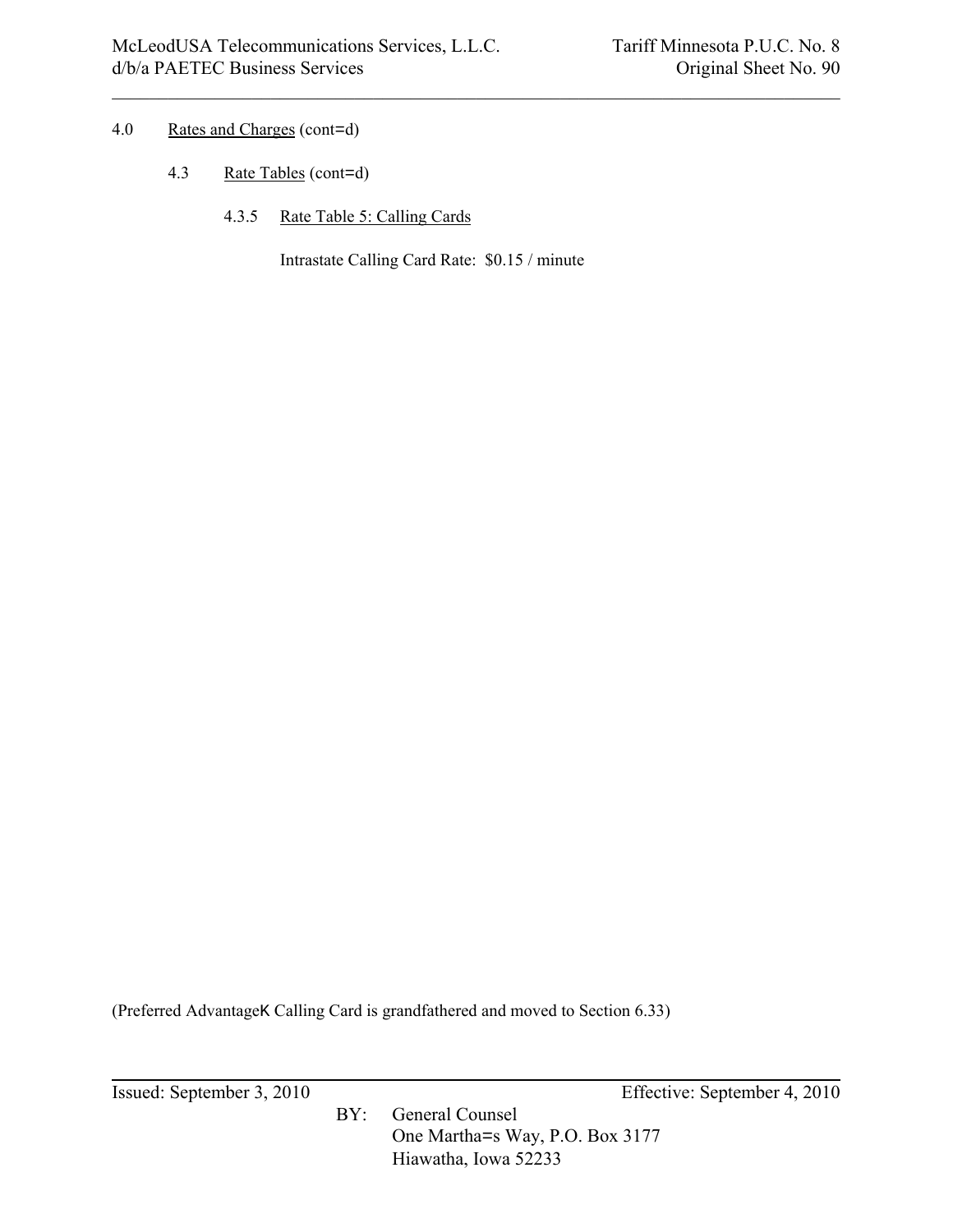- 4.3 Rate Tables (cont=d)
	- 4.3.6 Rate Table 6: PRI T-1/Digital T-1

4.3.7.A Rate Table 6.1: PRI T-1/Digital T-1

|                        | Monthly Recurring Charge |
|------------------------|--------------------------|
| PRI T1 1-Year Term     | \$2000                   |
| PRI T1 2-Year Term     | \$1800                   |
| PRI T1 3-Year Term     | \$1600                   |
| Digital T1 1-Year Term | \$2000                   |
| Digital T1 2-Year Term | \$1800                   |
| Digital T1 3-Year Term | \$1600                   |
|                        |                          |

 $\mathcal{L}_\mathcal{L} = \{ \mathcal{L}_\mathcal{L} = \{ \mathcal{L}_\mathcal{L} = \{ \mathcal{L}_\mathcal{L} = \{ \mathcal{L}_\mathcal{L} = \{ \mathcal{L}_\mathcal{L} = \{ \mathcal{L}_\mathcal{L} = \{ \mathcal{L}_\mathcal{L} = \{ \mathcal{L}_\mathcal{L} = \{ \mathcal{L}_\mathcal{L} = \{ \mathcal{L}_\mathcal{L} = \{ \mathcal{L}_\mathcal{L} = \{ \mathcal{L}_\mathcal{L} = \{ \mathcal{L}_\mathcal{L} = \{ \mathcal{L}_\mathcal{$ 

\* A \$300.00 non-recurring installation charge applies to All PRI T-1 and Digital T1.

(Dedicated Local Preferred T1 Service On-Switch Service is grandfathered and moved to Section 6.32) (Rate Table 7.2.1 Dedicated Local PRI Service On Switch Service is grandfathered and moved to Section 6.32)

(Rate Table 7.6 Preferred AdvantageK Integrated Access Trunk is grandfathered and moved to Section 6.32)

(Rate Table 7.7 Preferred AdvantageK Integrated Access Line is grandfathered and moved to Section 6.32)

Issued: September 3, 2010 Effective: September 4, 2010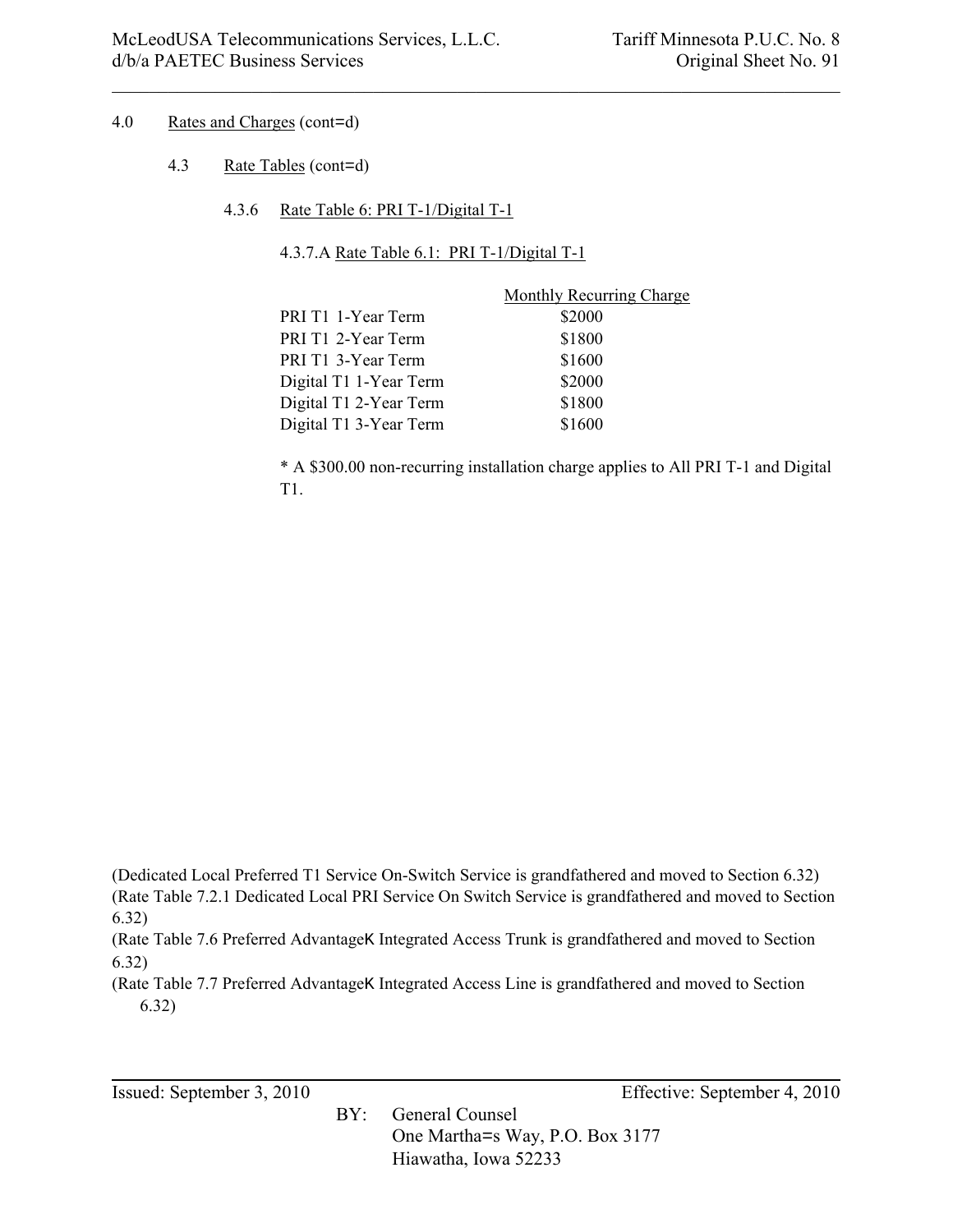- 4.3 Rate Tables (cont'd)
	- 4.3.7 Rate Table 7: PS/ALI
		- C. Standard PS/ALI

|                        | Nonrecurring Charges: \$50.00 per 10 numbers, or fraction thereof, for initial<br>installation<br>Standard change charge, plus \$50 per 10 numbers or<br>fraction thereof, for subsequent additions or changes |
|------------------------|----------------------------------------------------------------------------------------------------------------------------------------------------------------------------------------------------------------|
| <b>Monthly Charge:</b> | \$0.25 per number                                                                                                                                                                                              |
| D.<br>Advanced PS/ALI  |                                                                                                                                                                                                                |

 $\mathcal{L}_\mathcal{L} = \{ \mathcal{L}_\mathcal{L} = \{ \mathcal{L}_\mathcal{L} = \{ \mathcal{L}_\mathcal{L} = \{ \mathcal{L}_\mathcal{L} = \{ \mathcal{L}_\mathcal{L} = \{ \mathcal{L}_\mathcal{L} = \{ \mathcal{L}_\mathcal{L} = \{ \mathcal{L}_\mathcal{L} = \{ \mathcal{L}_\mathcal{L} = \{ \mathcal{L}_\mathcal{L} = \{ \mathcal{L}_\mathcal{L} = \{ \mathcal{L}_\mathcal{L} = \{ \mathcal{L}_\mathcal{L} = \{ \mathcal{L}_\mathcal{$ 

|                 | Nonrecurring Charges: \$2000.00 initial installation charge<br>\$500.00 per subsequent change requiring a Profile<br>update with the database provider<br>\$50.00 per subsequent change requiring modification to<br>the Initial Load File |
|-----------------|--------------------------------------------------------------------------------------------------------------------------------------------------------------------------------------------------------------------------------------------|
| Monthly Charge: | \$0.25 per number                                                                                                                                                                                                                          |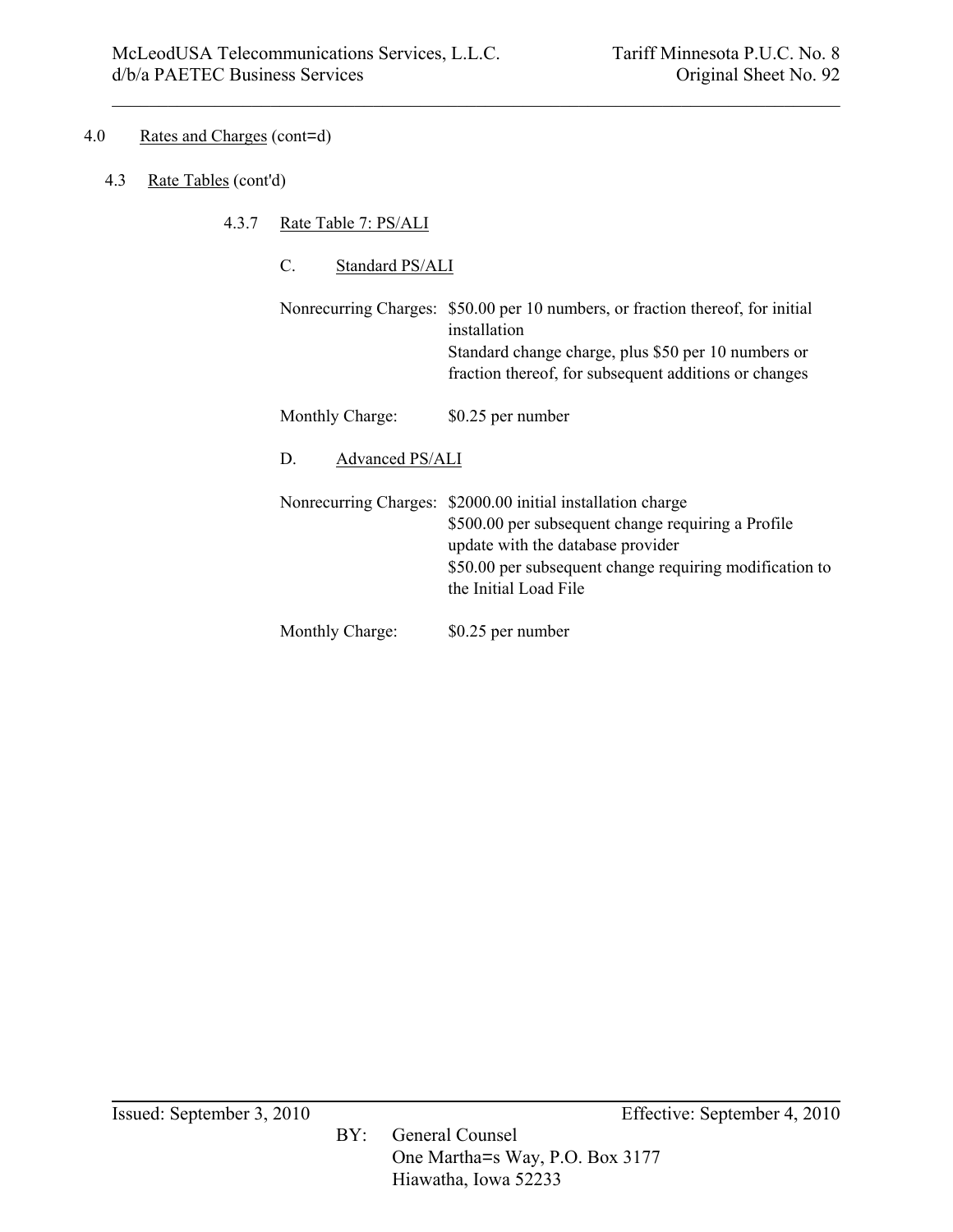- 4.3 Rate Tables (cont=d)
	- 4.3.8 Rate Table 8: Directory Assistance Service

A customer may request a maximum of two requests per DA call.

 $\mathcal{L}_\mathcal{L} = \{ \mathcal{L}_\mathcal{L} = \{ \mathcal{L}_\mathcal{L} = \{ \mathcal{L}_\mathcal{L} = \{ \mathcal{L}_\mathcal{L} = \{ \mathcal{L}_\mathcal{L} = \{ \mathcal{L}_\mathcal{L} = \{ \mathcal{L}_\mathcal{L} = \{ \mathcal{L}_\mathcal{L} = \{ \mathcal{L}_\mathcal{L} = \{ \mathcal{L}_\mathcal{L} = \{ \mathcal{L}_\mathcal{L} = \{ \mathcal{L}_\mathcal{L} = \{ \mathcal{L}_\mathcal{L} = \{ \mathcal{L}_\mathcal{$ 

Local DA (Local, IntraLATA, IntraState) - Residential Customers \$1.25 per call Local DA (Local, IntraLATA, IntraState) - Business Customers \$1.99 per call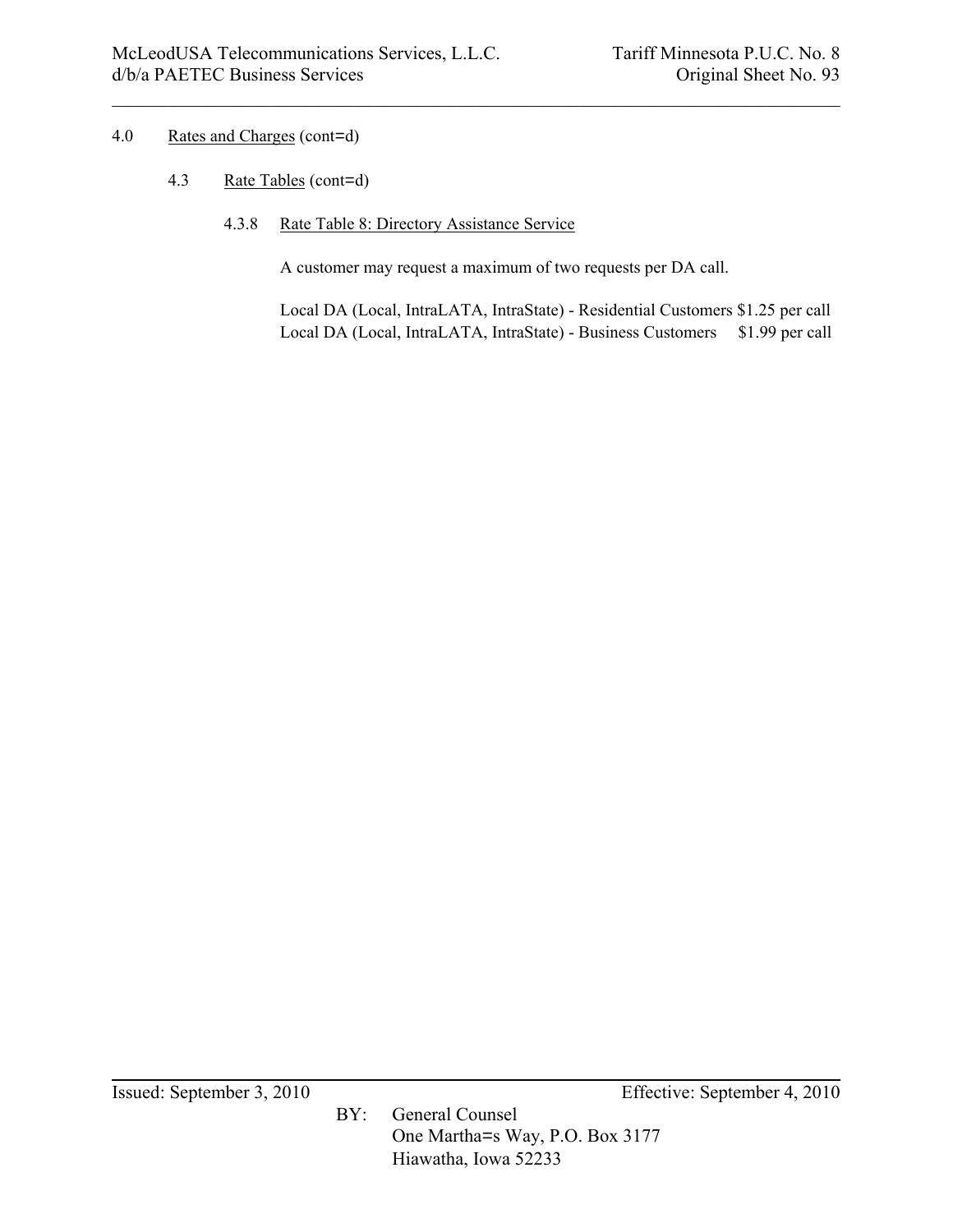- 4.3 Rate Tables (cont=d)
	- 4.3.9 Rate Table 9: Reserved for Future Use

 $\mathcal{L}_\mathcal{L} = \{ \mathcal{L}_\mathcal{L} = \{ \mathcal{L}_\mathcal{L} = \{ \mathcal{L}_\mathcal{L} = \{ \mathcal{L}_\mathcal{L} = \{ \mathcal{L}_\mathcal{L} = \{ \mathcal{L}_\mathcal{L} = \{ \mathcal{L}_\mathcal{L} = \{ \mathcal{L}_\mathcal{L} = \{ \mathcal{L}_\mathcal{L} = \{ \mathcal{L}_\mathcal{L} = \{ \mathcal{L}_\mathcal{L} = \{ \mathcal{L}_\mathcal{L} = \{ \mathcal{L}_\mathcal{L} = \{ \mathcal{L}_\mathcal{$ 

(Preferred Advantage7 Conference Calling Service is grandfathered and moved to Section 6.33)

Issued: September 3, 2010 Effective: September 4, 2010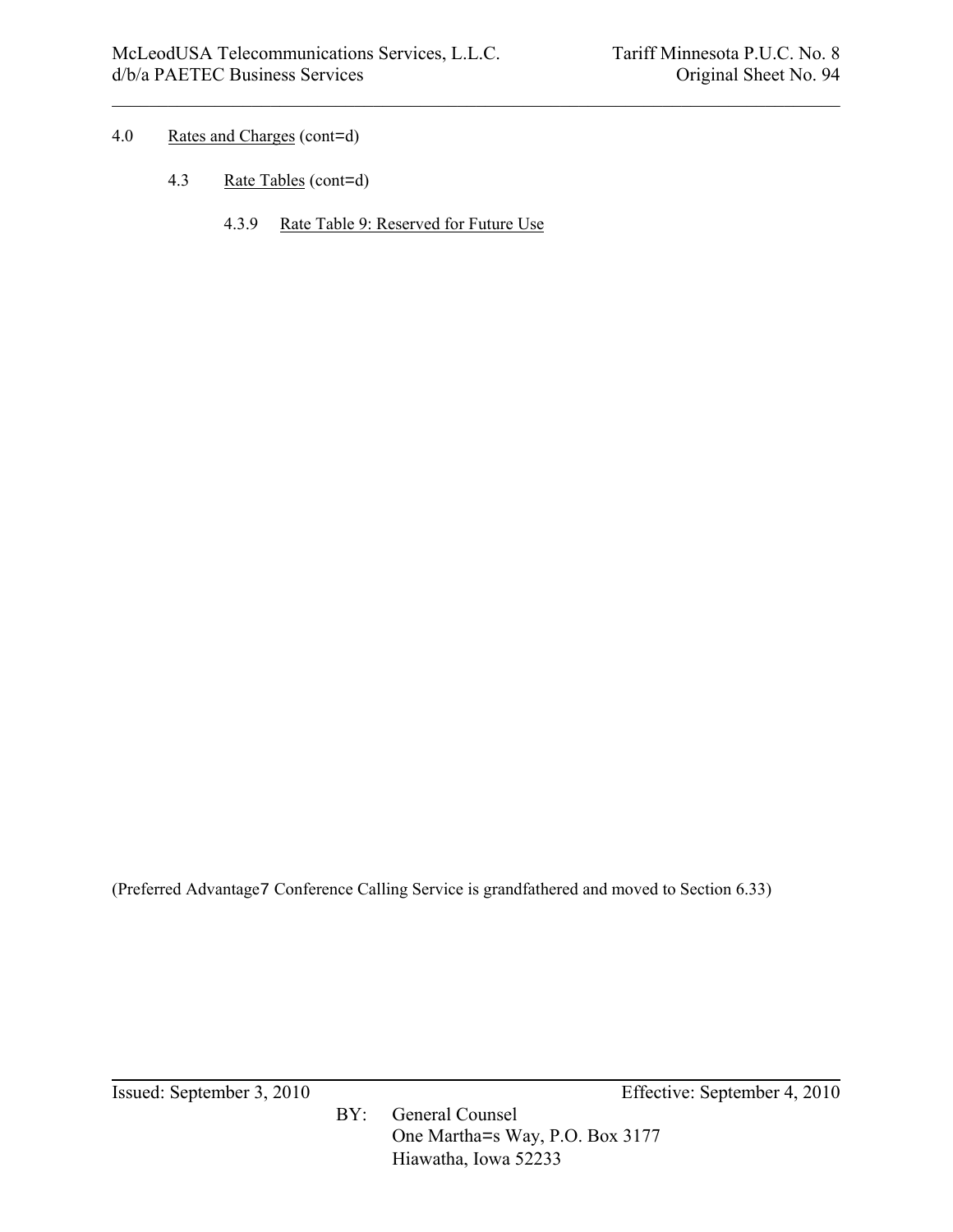| Rates and Charges (cont=d) |    |                                                           |                                                                                                                                                            |  |
|----------------------------|----|-----------------------------------------------------------|------------------------------------------------------------------------------------------------------------------------------------------------------------|--|
| 4.3                        |    |                                                           |                                                                                                                                                            |  |
|                            |    | 4.3.10                                                    | Rate Table 10: Operator Services                                                                                                                           |  |
|                            | А. | Rate Table 10.1: Operator Services for Calling Card Calls |                                                                                                                                                            |  |
|                            |    | Intrastate Usage Rate:<br>\$0.89000 per minute            |                                                                                                                                                            |  |
|                            |    |                                                           | Per Request<br>\$4.99                                                                                                                                      |  |
|                            |    |                                                           | \$4.99                                                                                                                                                     |  |
|                            |    |                                                           | \$5.50                                                                                                                                                     |  |
|                            |    |                                                           | Rate Tables (cont=d)<br><b>Additional Charges</b><br>Calling Card - Customer Dialed<br>Calling Card - Operator Must Dial<br>Calling Card - Operator Dialed |  |

Payphone Surcharge  $\$0.30$ Person to Person  $$9.99$ Operator Dialed \$1.00 General Assistance \$1.49

customers signing contracts for this service.

Term and volume discounts on an Individual Case Basis may be available to

 $\mathcal{L}_\mathcal{L} = \{ \mathcal{L}_\mathcal{L} = \{ \mathcal{L}_\mathcal{L} = \{ \mathcal{L}_\mathcal{L} = \{ \mathcal{L}_\mathcal{L} = \{ \mathcal{L}_\mathcal{L} = \{ \mathcal{L}_\mathcal{L} = \{ \mathcal{L}_\mathcal{L} = \{ \mathcal{L}_\mathcal{L} = \{ \mathcal{L}_\mathcal{L} = \{ \mathcal{L}_\mathcal{L} = \{ \mathcal{L}_\mathcal{L} = \{ \mathcal{L}_\mathcal{L} = \{ \mathcal{L}_\mathcal{L} = \{ \mathcal{L}_\mathcal{$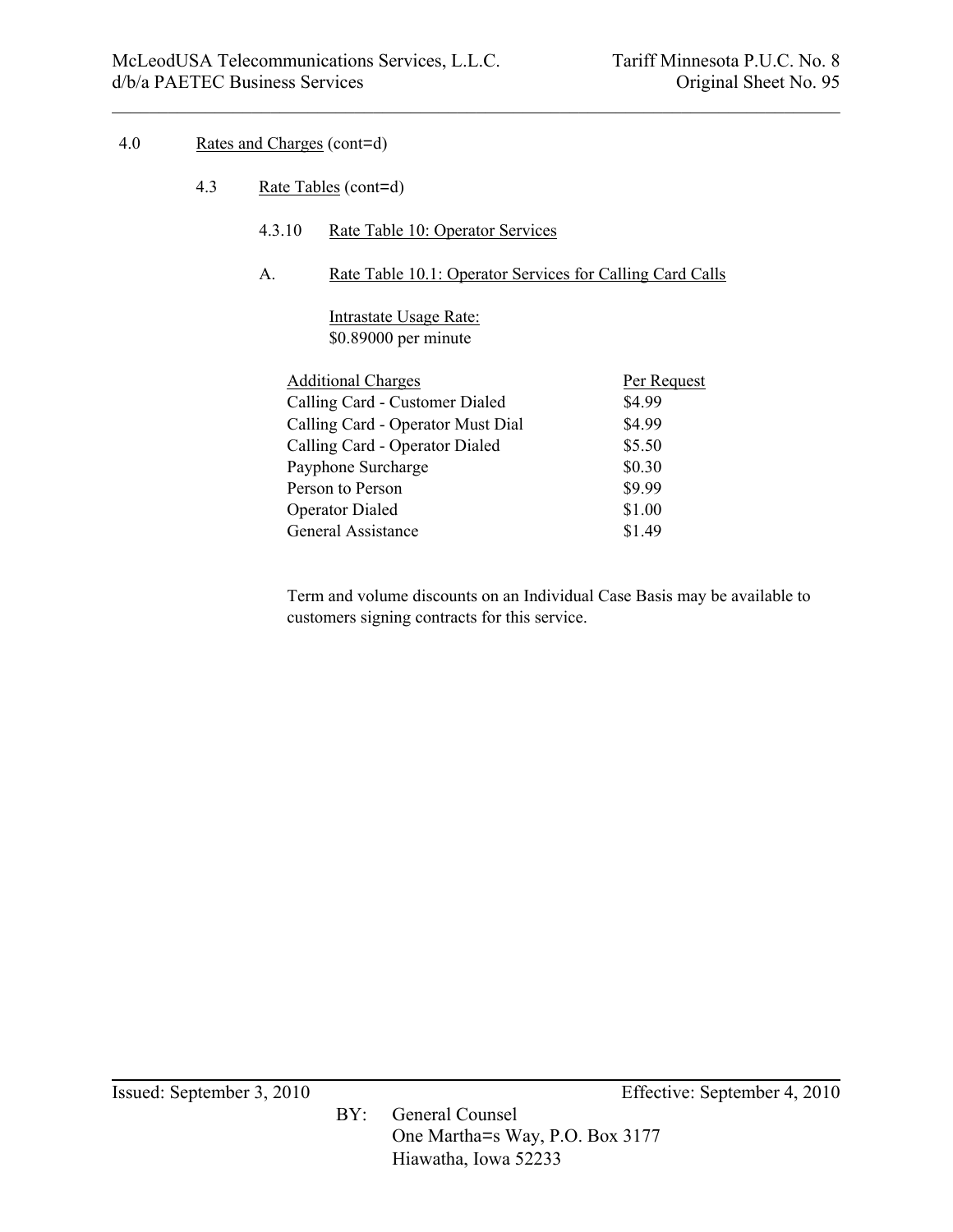| Rates and Charges (cont=d)<br>4.0 |  |
|-----------------------------------|--|
|-----------------------------------|--|

- 4.3 Rate Tables (cont=d)
	- 4.3.10 Rate Table 10: Operator Services These rates apply to Operator Service calls made from payphones. There is a 3 minute minimum billing for Operator Services calls made from payphones.

#### A. Rate Table 10.1.A: Operator Services for Payphones

 $\mathcal{L}_\mathcal{L} = \{ \mathcal{L}_\mathcal{L} = \{ \mathcal{L}_\mathcal{L} = \{ \mathcal{L}_\mathcal{L} = \{ \mathcal{L}_\mathcal{L} = \{ \mathcal{L}_\mathcal{L} = \{ \mathcal{L}_\mathcal{L} = \{ \mathcal{L}_\mathcal{L} = \{ \mathcal{L}_\mathcal{L} = \{ \mathcal{L}_\mathcal{L} = \{ \mathcal{L}_\mathcal{L} = \{ \mathcal{L}_\mathcal{L} = \{ \mathcal{L}_\mathcal{L} = \{ \mathcal{L}_\mathcal{L} = \{ \mathcal{L}_\mathcal{$ 

Intrastate Usage Rate: \$0.37000 per minute

| <b>Additional Charges</b>         | Per Request |
|-----------------------------------|-------------|
| Calling Card - Customer Dialed    | \$4.95      |
| Calling Card - Operator Must Dial | \$4.95      |
| Calling Card - Operator Dialed    | \$5.50      |
| Payphone Surcharge                | \$0.30      |
| Person to Person                  | \$9.99      |
| <b>Operator Dialed</b>            | \$1.00      |
| General Assistance                | \$1.49      |
|                                   |             |

Term and volume discounts on an Individual Case Basis may be available to customers signing contracts for this service.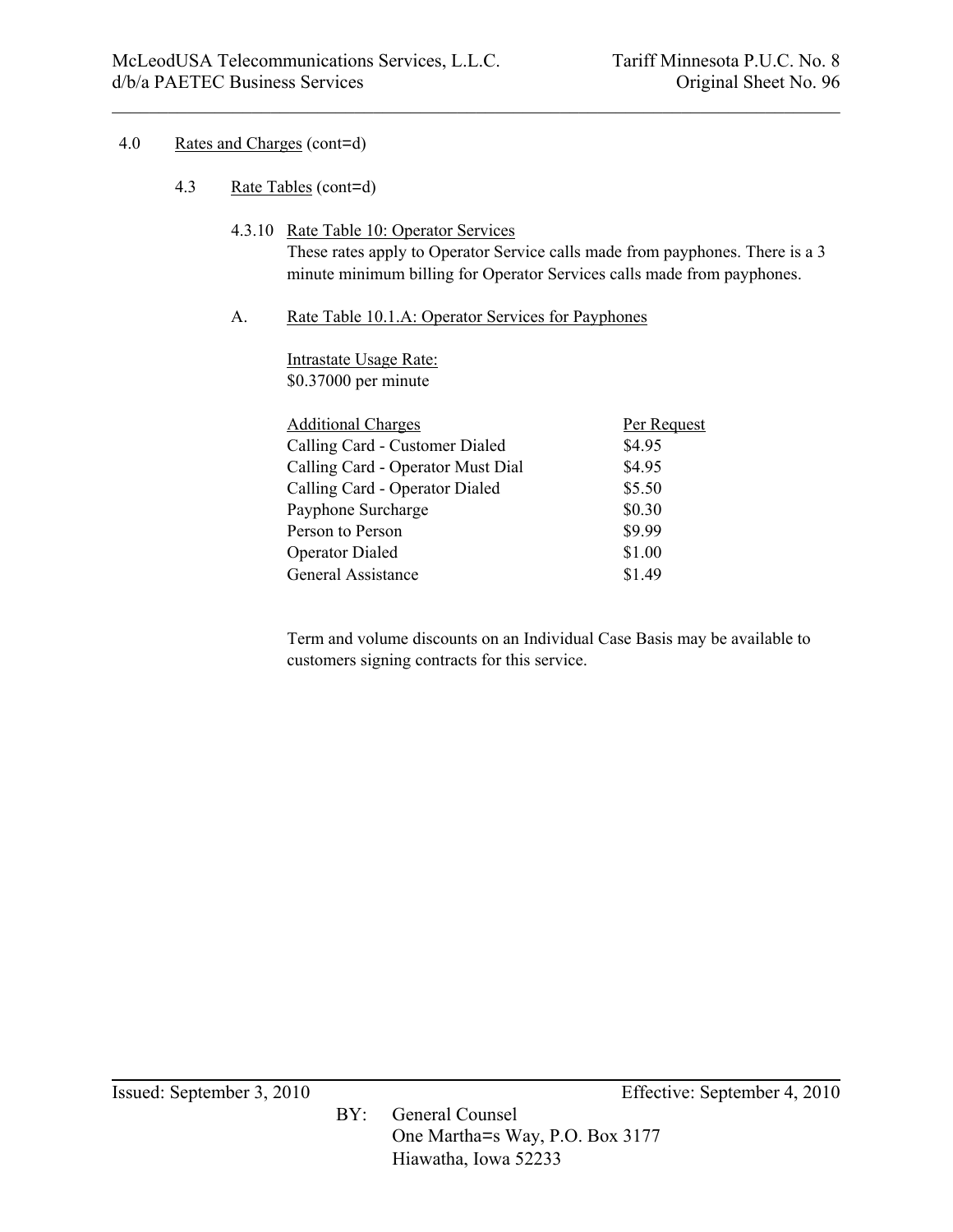- 4.3 Rate Tables (cont=d)
	- 4.3.10 Rate Table 10: Operator Services (cont=d)

# B. Rate Table 10.2: Operator Services for All Calls Except Calling Card Calls

 $\mathcal{L}_\mathcal{L} = \{ \mathcal{L}_\mathcal{L} = \{ \mathcal{L}_\mathcal{L} = \{ \mathcal{L}_\mathcal{L} = \{ \mathcal{L}_\mathcal{L} = \{ \mathcal{L}_\mathcal{L} = \{ \mathcal{L}_\mathcal{L} = \{ \mathcal{L}_\mathcal{L} = \{ \mathcal{L}_\mathcal{L} = \{ \mathcal{L}_\mathcal{L} = \{ \mathcal{L}_\mathcal{L} = \{ \mathcal{L}_\mathcal{L} = \{ \mathcal{L}_\mathcal{L} = \{ \mathcal{L}_\mathcal{L} = \{ \mathcal{L}_\mathcal{$ 

Intrastate Usage Rate: \$0.40000 per minute

| <b>Additional Charges</b>                | Per Request |
|------------------------------------------|-------------|
| Collect - Automated                      | \$4.99      |
| <b>Collect - Operator Assisted</b>       | \$5.50      |
| Third Party - Automated                  | \$4.99      |
| Third Party - Operator Assisted          | \$9.99      |
| Sent Paid - Non Coin - Automated         | \$4.99      |
| Sent Paid - Non Coin - Operator Assisted | \$9.99      |
| Payphone Surcharge                       | \$0.30      |
| Person to Person                         | \$9.99      |
| <b>Operator Dialed</b>                   | \$1.00      |
| General Assistance                       | \$1.49      |

Term and volume discounts on an Individual Case Basis may be available to customers signing contracts for this service.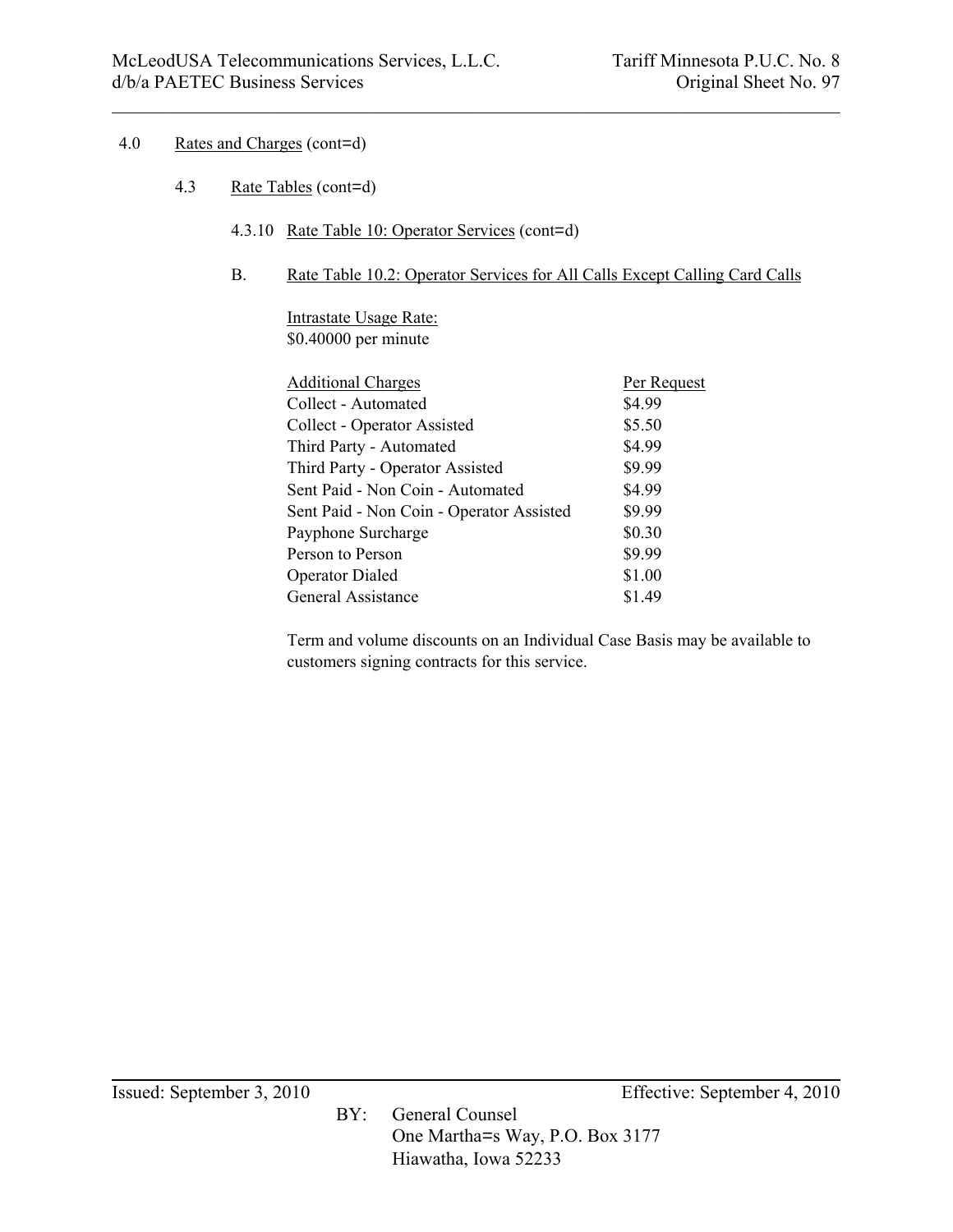| 4.0 |     | Rates and Charges (cont=d) |                      |                                   |            |  |  |
|-----|-----|----------------------------|----------------------|-----------------------------------|------------|--|--|
|     | 4.3 |                            | Rate Tables (cont=d) |                                   |            |  |  |
|     |     | 4.3.11                     |                      | Rate Table 11: Intercept Services |            |  |  |
|     |     |                            | A.                   | <b>Business</b>                   | Per Month  |  |  |
|     |     |                            |                      | Basic Intercept                   | \$0.00     |  |  |
|     |     |                            |                      | Referral Recording                |            |  |  |
|     |     |                            |                      | 1 month                           | \$0.00     |  |  |
|     |     |                            |                      | 3 months                          | \$0.00     |  |  |
|     |     |                            |                      | 6 months                          | \$0.00     |  |  |
|     |     |                            |                      | 12 months                         | \$0.00     |  |  |
|     |     |                            | Β.                   | Residential                       |            |  |  |
|     |     |                            |                      | Basic Intercept                   | \$0.00     |  |  |
|     |     |                            |                      | Referral Recording                |            |  |  |
|     |     |                            |                      | 1 month                           | 0.00<br>S. |  |  |
|     |     |                            |                      | 2 months                          | \$0.00     |  |  |

 $\mathcal{L}_\mathcal{L} = \{ \mathcal{L}_\mathcal{L} = \{ \mathcal{L}_\mathcal{L} = \{ \mathcal{L}_\mathcal{L} = \{ \mathcal{L}_\mathcal{L} = \{ \mathcal{L}_\mathcal{L} = \{ \mathcal{L}_\mathcal{L} = \{ \mathcal{L}_\mathcal{L} = \{ \mathcal{L}_\mathcal{L} = \{ \mathcal{L}_\mathcal{L} = \{ \mathcal{L}_\mathcal{L} = \{ \mathcal{L}_\mathcal{L} = \{ \mathcal{L}_\mathcal{L} = \{ \mathcal{L}_\mathcal{L} = \{ \mathcal{L}_\mathcal{$ 

3 months \$ 0.00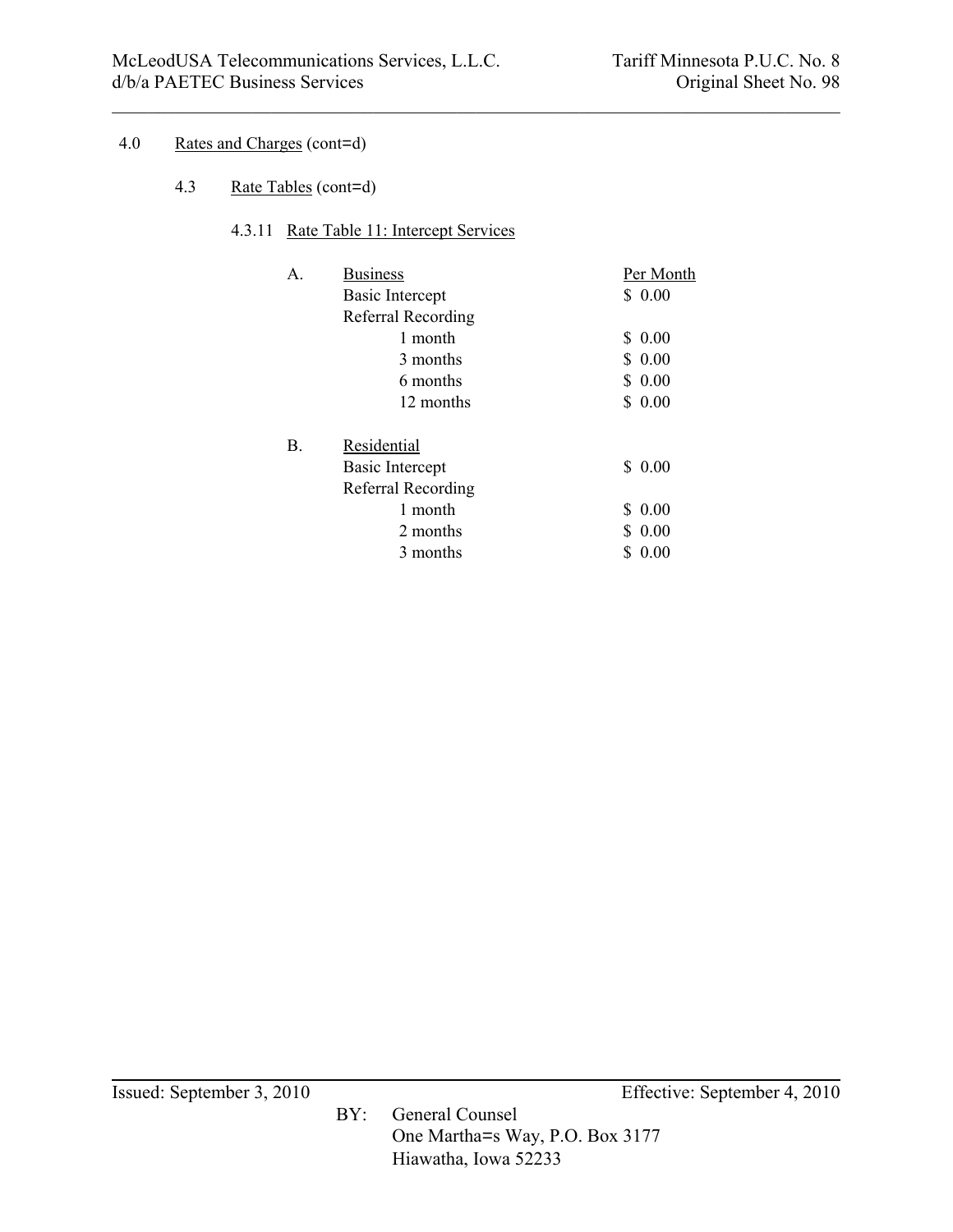$\mathcal{L}_\mathcal{L} = \{ \mathcal{L}_\mathcal{L} = \{ \mathcal{L}_\mathcal{L} = \{ \mathcal{L}_\mathcal{L} = \{ \mathcal{L}_\mathcal{L} = \{ \mathcal{L}_\mathcal{L} = \{ \mathcal{L}_\mathcal{L} = \{ \mathcal{L}_\mathcal{L} = \{ \mathcal{L}_\mathcal{L} = \{ \mathcal{L}_\mathcal{L} = \{ \mathcal{L}_\mathcal{L} = \{ \mathcal{L}_\mathcal{L} = \{ \mathcal{L}_\mathcal{L} = \{ \mathcal{L}_\mathcal{L} = \{ \mathcal{L}_\mathcal{$ 

# 4.0 Rates and Charges (cont=d)

4.4 Reserved for Future Use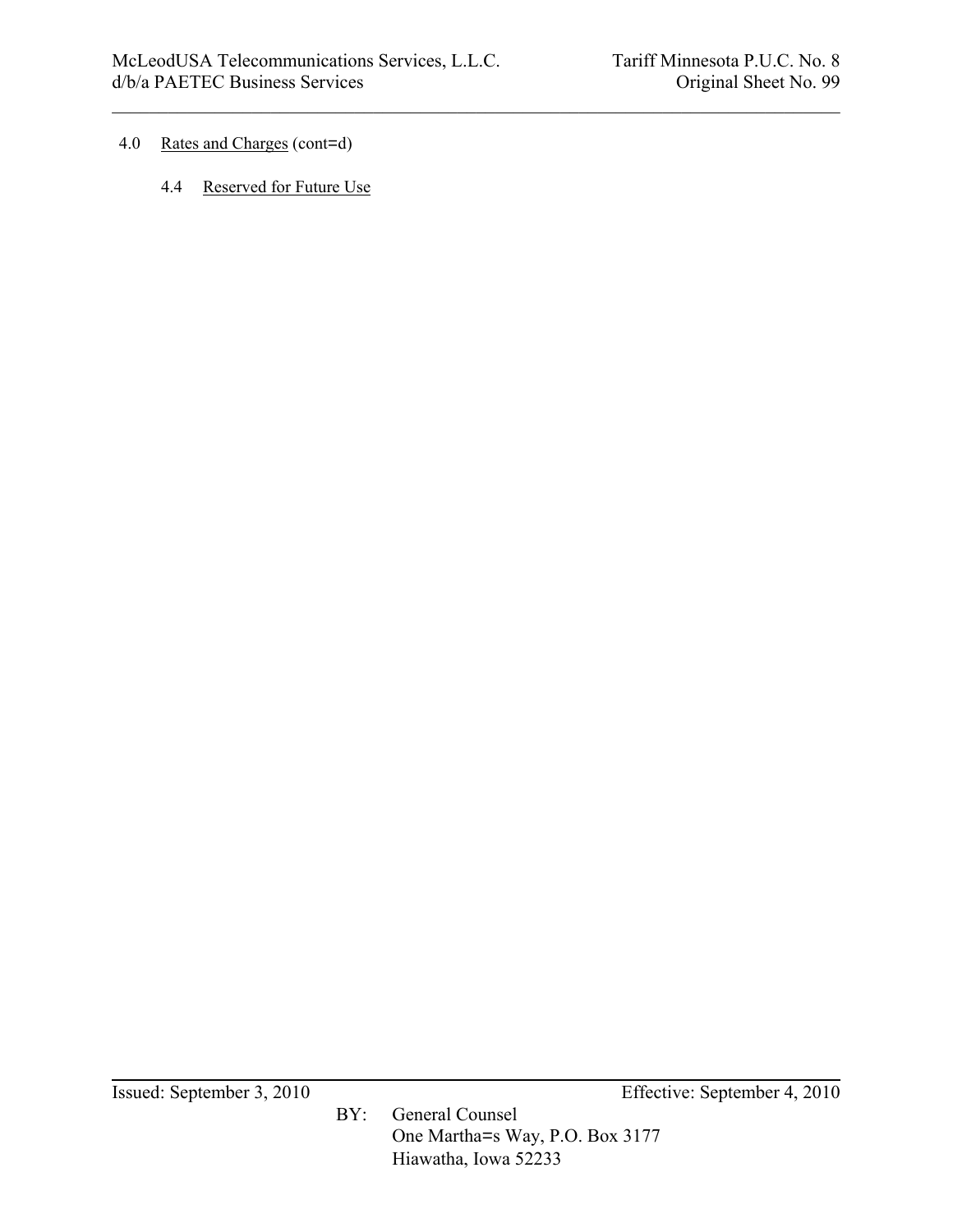### 5.0 Service Area

### 5.1 Rate Group/CLLI Lists - Business

| <u>City</u>       | <b>CLLI</b>       | <b>Platform</b> | <b>Rate Group</b> | <b>Advantage Business Lines</b> |
|-------------------|-------------------|-----------------|-------------------|---------------------------------|
| <b>ANOKA</b>      | <b>ANOKMNAN S</b> |                 | 1                 | \$45.24                         |
| <b>BLAINE</b>     | <b>BLANMNBL</b>   | S               | 1                 | \$45.24                         |
| <b>BLAINE</b>     | <b>BLANMNBL</b>   | S               | 1                 | \$45.24                         |
| <b>BLAINE</b>     | <b>BLANMNBL</b>   | S               | 1                 | \$45.24                         |
| <b>BLOOMINGTN</b> | <b>BLTNMNCE</b>   | S               | 1                 | \$45.24                         |
| <b>BLOOMINGTN</b> | <b>BLTNMNCE</b>   | S               | 1                 | \$45.24                         |
| <b>BLOOMINGTN</b> | <b>BLTNMNNO</b>   | S               | 1                 | \$45.24                         |
| <b>BLOOMINGTN</b> | <b>BLTNMNNO</b>   | S               | 1                 | \$45.24                         |
| <b>BLOOMINGTN</b> | <b>BLTNMNSO</b>   | S               | 1                 | \$45.24                         |
| <b>BLOOMINGTN</b> | <b>EDPRMNEP</b>   | S               | 1                 | \$45.24                         |
| <b>BRKLYNCNTR</b> | <b>BRCTMNBC</b>   | S               | 1                 | \$45.24                         |
| <b>BRKLYNCNTR</b> | <b>BRCTMNBC</b>   | S               | 1                 | \$45.24                         |
| <b>BURNSVILLE</b> | <b>BRVLMNBU</b>   | S               | 1                 | \$45.24                         |
| <b>BURNSVILLE</b> | <b>BRVLMNBU</b>   | S               | 1                 | \$45.24                         |
| <b>BURNSVILLE</b> | <b>STPLMNMK</b>   | S               | 1                 | \$45.24                         |
| <b>COLUMBIHTS</b> | <b>MPLSMNGE</b>   | S               | 1                 | \$45.24                         |
| <b>COONRAPIDS</b> | <b>CNRPMNND R</b> |                 | 1                 | \$45.24                         |
| <b>COTTAGEGRV</b> | <b>CTGVMNCG S</b> |                 | 1                 | \$45.24                         |
| <b>CRYSTAL</b>    | <b>CRYSMNCR S</b> |                 | 1                 | \$45.24                         |
| EAGAN             | <b>EAGNMNLB</b>   | <sub>S</sub>    | 1                 | \$45.24                         |
| <b>EDEN PRARI</b> | EDPRMNEP          | S               | 1                 | \$45.24                         |
| <b>ELK RIVER</b>  | <b>EKRVMNER</b>   | S               | 1                 | \$45.24                         |
| <b>EXCELSIOR</b>  | <b>EXCLMNEX</b>   | R               | 1                 | \$45.24                         |
| <b>FORESTLAKE</b> | <b>FRLKMNFL</b>   | S               | 1                 | \$45.24                         |
| <b>FORESTLAKE</b> | <b>STPLMNMK</b>   | S               | 1                 | \$45.24                         |
| <b>FRIDLEY</b>    | <b>FRDLMNFR</b>   | S               | 1                 | \$45.24                         |
| <b>FTSNELLING</b> | <b>MPLSMNFS</b>   | S               | 1                 | \$45.24                         |
| <b>GLNPRAIRIE</b> | <b>EDPRMNGP S</b> |                 | 1                 | \$45.24                         |
| <b>GOLDEN VLY</b> | <b>GLVYMNOR S</b> |                 | 1                 | \$45.24                         |
| <b>GOLDEN VLY</b> | <b>GLVYMNOR S</b> |                 | 1                 | \$45.24                         |
| <b>GOLDEN VLY</b> | <b>MPLSMNBB</b>   | S               | 1                 | \$45.24                         |
| <b>GOLDEN VLY</b> | <b>MPLSMNPE</b>   | S               | 1                 | \$45.24                         |
| <b>HAMEL</b>      | <b>HAMLMNHB R</b> |                 | 1                 | \$45.24                         |

 $\mathcal{L}_\mathcal{L} = \{ \mathcal{L}_\mathcal{L} = \{ \mathcal{L}_\mathcal{L} = \{ \mathcal{L}_\mathcal{L} = \{ \mathcal{L}_\mathcal{L} = \{ \mathcal{L}_\mathcal{L} = \{ \mathcal{L}_\mathcal{L} = \{ \mathcal{L}_\mathcal{L} = \{ \mathcal{L}_\mathcal{L} = \{ \mathcal{L}_\mathcal{L} = \{ \mathcal{L}_\mathcal{L} = \{ \mathcal{L}_\mathcal{L} = \{ \mathcal{L}_\mathcal{L} = \{ \mathcal{L}_\mathcal{L} = \{ \mathcal{L}_\mathcal{$ 

Platform Key:  $N=$  Network Element;  $S =$  McLeodUSA Switch; and  $R =$  Resale

(Rates for Business Packages B, D and E are grandfathered and moved to Section 6.24.) (Rates for Business Packages A, C, G and H are grandfathered and moved to Section 6.31)

Issued: September 3, 2010 Effective: September 4, 2010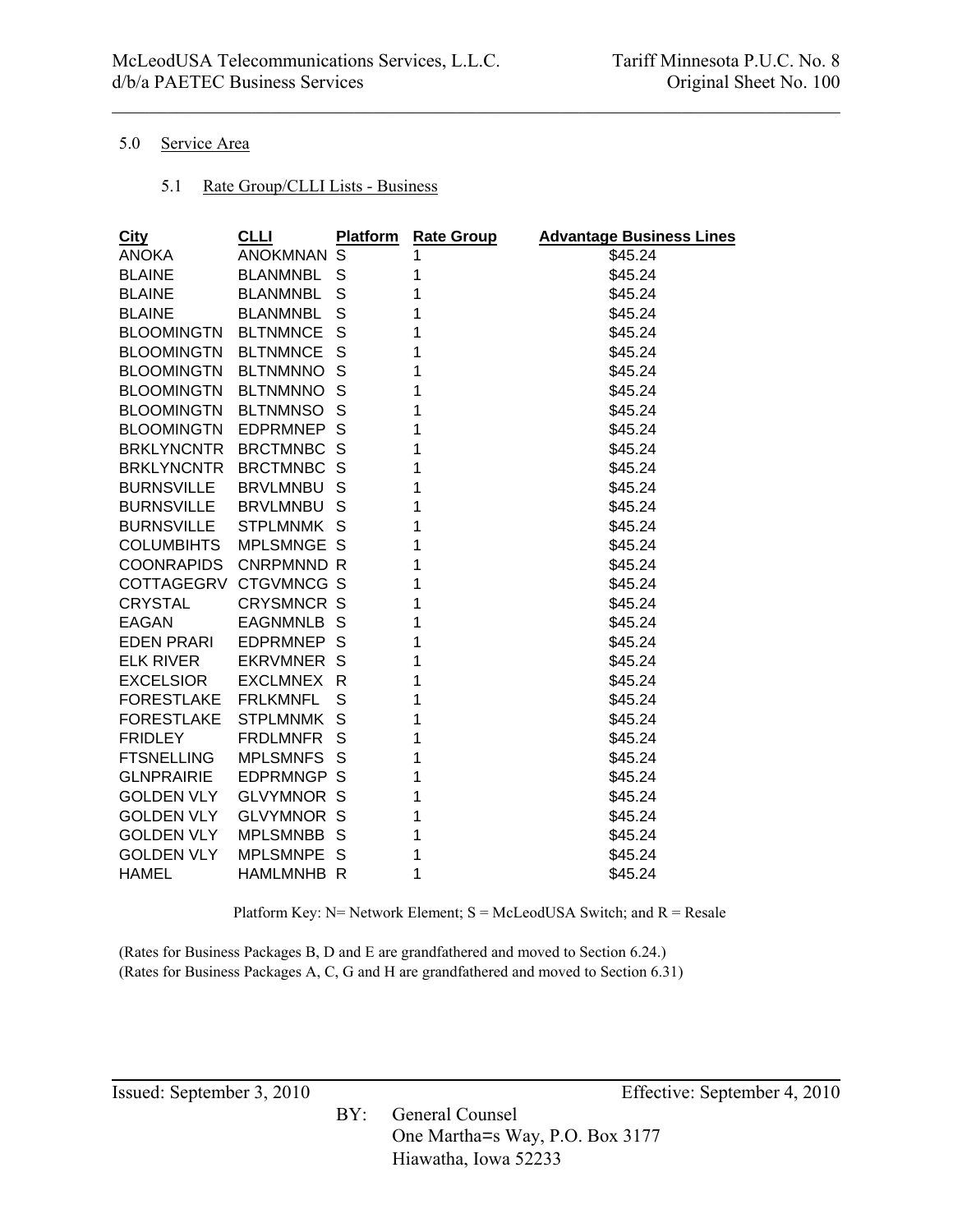| 5.1               |                 |              | Rate Group/CLLI Lists - Business (cont=d) |                                 |
|-------------------|-----------------|--------------|-------------------------------------------|---------------------------------|
| <b>City</b>       | <b>CLLI</b>     |              | <b>Platform Rate Group</b>                | <b>Advantage Business Lines</b> |
| <b>HANOVER</b>    | <b>HNVRMNHB</b> | R            | 1                                         | \$45.24                         |
| <b>HOPKINS</b>    | <b>HPKNMNHO</b> | $\mathsf S$  | 1                                         | \$45.24                         |
| <b>HOPKINS</b>    | <b>MPLSMNBE</b> | S            | 1                                         | \$45.24                         |
| <b>ISANTI</b>     | <b>ISNTMNIS</b> | $\mathsf{R}$ | 1                                         | \$45.24                         |
| <b>LEXINGTON</b>  | <b>EAGNMNLB</b> | S            | 1                                         | \$45.24                         |
| <b>LEXINGTON</b>  | <b>EAGNMNLB</b> | S            | 1                                         | \$45.24                         |
| <b>MAPLEWOOD</b>  | <b>EAGNMNLB</b> | S            | 1                                         | \$45.24                         |
| <b>MAPLEWOOD</b>  | <b>MPWDMNMA</b> | S            | 1                                         | \$45.24                         |
| <b>MINNEAPOLS</b> | MPLSMN07        | $\mathbb S$  | 1                                         | \$45.24                         |
| <b>MINNEAPOLS</b> | MPLSMN07        | S            | 1                                         | \$45.24                         |
| <b>MINNEAPOLS</b> | <b>MPLSMNBB</b> | S            | 1                                         | \$45.24                         |
| <b>MINNEAPOLS</b> | <b>MPLSMNBE</b> | S            | 1                                         | \$45.24                         |
| <b>MINNEAPOLS</b> | <b>MPLSMNDT</b> | S            | 1                                         | \$45.24                         |
| <b>MINNEAPOLS</b> | <b>MPLSMNDT</b> | S            | 1                                         | \$45.24                         |
| <b>MINNEAPOLS</b> | <b>MPLSMNDT</b> | S            | 1                                         | \$45.24                         |
| <b>MINNEAPOLS</b> | <b>MPLSMNFR</b> | S            | 1                                         | \$45.24                         |
| <b>MINNEAPOLS</b> | <b>MPLSMNGE</b> | $\mathsf S$  | 1                                         | \$45.24                         |
| <b>MINNEAPOLS</b> | <b>MPLSMNGE</b> | S            | 1                                         | \$45.24                         |
| <b>MINNEAPOLS</b> | <b>MPLSMNPE</b> | S            | 1                                         | \$45.24                         |
| <b>MINNEAPOLS</b> | <b>MPLSMNPI</b> | S            | 1                                         | \$45.24                         |
| <b>MINNEAPOLS</b> | <b>MPLSMNTF</b> | S            | 1                                         | \$45.24                         |
| <b>NAVARRE</b>    | <b>NVRRMNNA</b> | $\mathsf{R}$ | 1                                         | \$45.24                         |
| <b>NEWBRIGHTN</b> | <b>NWBTMNCL</b> | S            | 1                                         | \$45.24                         |
| <b>NEWBRIGHTN</b> | <b>NWBTMNCL</b> | S            | 1                                         | \$45.24                         |
| <b>NW APPLVLY</b> | <b>EAGNMNLB</b> | S            | 1                                         | \$45.24                         |
| <b>OAK GROVE</b>  | <b>OKGVMNOG</b> | ${\sf R}$    | 1                                         | \$45.24                         |
| <b>PLYMOUTH</b>   | <b>PLMOMNFE</b> | S            | 1                                         | \$45.24                         |
| <b>PLYMOUTH</b>   | <b>WYZTMNWA</b> | S            | 1                                         | \$45.24                         |
| <b>RICHFIELD</b>  | RCFDMN66        | S            | 1                                         | \$45.24                         |
| <b>ROCKFORD</b>   | <b>RCFRMNRO</b> | ${\sf R}$    | 1                                         | \$45.24                         |
| <b>SHAKOPEE</b>   | <b>SHKPMNSH</b> | $\mathbb S$  | 1                                         | \$45.24                         |
| <b>SHOREVIEW</b>  | <b>SHVWMNRI</b> | S            | 1                                         | \$45.24                         |
| SODERVILLE        | <b>SDVLMNSO</b> | $\mathsf{R}$ | 1                                         | \$45.24                         |
| <b>ST PAUL</b>    | <b>NSPLMNPR</b> | S            | 1                                         | \$45.24                         |
| <b>ST PAUL</b>    | <b>STPLMNBE</b> | S            | 1                                         | \$45.24                         |
| <b>ST PAUL</b>    | <b>STPLMNBE</b> | S            | 1                                         | \$45.24                         |

 $\mathcal{L}_\mathcal{L} = \{ \mathcal{L}_\mathcal{L} = \{ \mathcal{L}_\mathcal{L} = \{ \mathcal{L}_\mathcal{L} = \{ \mathcal{L}_\mathcal{L} = \{ \mathcal{L}_\mathcal{L} = \{ \mathcal{L}_\mathcal{L} = \{ \mathcal{L}_\mathcal{L} = \{ \mathcal{L}_\mathcal{L} = \{ \mathcal{L}_\mathcal{L} = \{ \mathcal{L}_\mathcal{L} = \{ \mathcal{L}_\mathcal{L} = \{ \mathcal{L}_\mathcal{L} = \{ \mathcal{L}_\mathcal{L} = \{ \mathcal{L}_\mathcal{$ 

Platform Key:  $N=$  Network Element;  $S =$  McLeodUSA Switch; and  $R =$  Resale

(Rates for Business Packages B, D and E are grandfathered and moved to Section 6.24.)

(Rates for Business Packages A, C, G and H are grandfathered and moved to Section 6.31)

Issued: September 3, 2010 Effective: September 4, 2010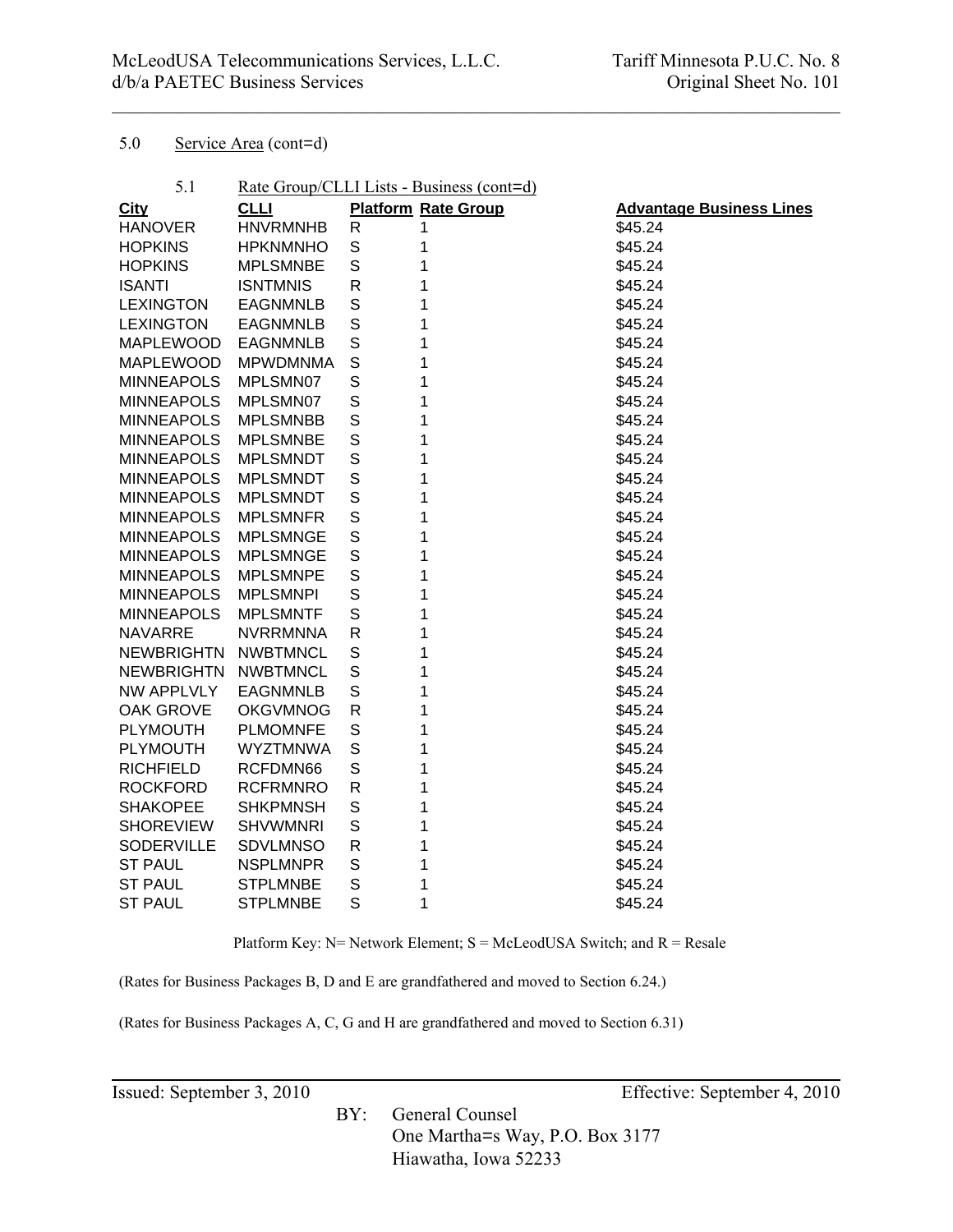### 5.1 Rate Group/CLLI Lists - Business (cont=d)

| City                       | <b>CLLI</b>     |              | <b>Platform Rate Group</b> | <b>Advantage Business Lines</b> |
|----------------------------|-----------------|--------------|----------------------------|---------------------------------|
| <b>ST PAUL</b>             | <b>STPLMNEM</b> | S            |                            | \$45.24                         |
| <b>ST PAUL</b>             | <b>STPLMNHB</b> | S            | 1                          | \$45.24                         |
| <b>ST PAUL</b>             | <b>STPLMNMI</b> | S            | 1                          | \$45.24                         |
| <b>ST PAUL</b>             | <b>STPLMNMK</b> | S            | 1                          | \$45.24                         |
| <b>ST PAUL</b>             | <b>STPLMNMK</b> | S            | 1                          | \$45.24                         |
| <b>ST PAUL</b>             | <b>WSPLMNWS</b> | S            | 1                          | \$45.24                         |
| <b>STCROIXBCH</b>          | <b>AFTNMNAF</b> | R            | 1                          | \$45.24                         |
| <b>STILLWATER</b>          | <b>STWRMNST</b> | S            | 1                          | \$45.24                         |
| <b>STLOUIS PK</b>          | <b>GLVYMNOR</b> | S            | 1                          | \$45.24                         |
| <b>STLOUIS PK</b>          | <b>MPLSMNBE</b> | S            | 1                          | \$45.24                         |
| <b>STLOUIS PK</b>          | <b>MPLSMNPE</b> | S            | 1                          | \$45.24                         |
| <b>WAYZATA</b>             | <b>WYZTMNWA</b> | S            | 1                          | \$45.24                         |
| WHBEARLAKE WBLKMNWB        |                 | S            | 1                          | \$45.24                         |
| <b>ALBERT LEA</b>          | <b>ALLEMNAL</b> | S            | $\mathbf 2$                | \$36.56                         |
| <b>APPLETON</b>            | <b>APPLMNAP</b> | R            | $\overline{2}$             | \$36.56                         |
| <b>AUSTIN</b>              | <b>AUSTMNAB</b> | S            | $\overline{2}$             | \$36.56                         |
| <b>AVON</b>                | <b>AVONMNVO</b> | $\mathsf{R}$ | $\overline{c}$             | \$36.56                         |
| <b>BARNUM</b>              | <b>BRNMMNBA</b> | R            | $\overline{2}$             | \$36.56                         |
| <b>BATTLELAKE</b>          | <b>BTLKMNBA</b> | R            | $\overline{2}$             | \$36.56                         |
| <b>BEMIDJI</b>             | <b>BMDJMNBE</b> | R            | $\overline{2}$             | \$36.56                         |
| <b>BIRDISLAND</b>          | <b>OLIVMNOL</b> | R            | $\overline{2}$             | \$36.56                         |
| <b>BIWABIK</b>             | <b>BWBKMNBI</b> | R            | $\overline{2}$             | \$36.56                         |
| <b>BRAHAM</b>              | <b>BRHMMNBR</b> | R            | $\overline{2}$             | \$36.56                         |
| <b>BRAINERD</b>            | <b>BRNRMNBR</b> | R            | $\overline{2}$             | \$36.56                         |
| <b>BRECKENRDG WHTNNDBC</b> |                 | R            | $\overline{2}$             | \$36.56                         |
| <b>BUFFALO</b>             | <b>BFLOMNBU</b> | R            | $\overline{2}$             | \$36.56                         |
| <b>BUHL</b>                | <b>BUHLMNBU</b> | R            | $\overline{2}$             | \$36.56                         |
| <b>CALEDONIA</b>           | <b>CLDNMNCA</b> | R            | $\overline{c}$             | \$36.56                         |
| <b>CAMBRIDGE</b>           | <b>CMBRMNCA</b> | R            | $\overline{2}$             | \$36.56                         |
| <b>CARLTON</b>             | <b>CRTOMNCB</b> | R            | $\overline{2}$             | \$36.56                         |
| <b>CASS LAKE</b>           | <b>CSSLMNCL</b> | R            | $\overline{2}$             | \$36.56                         |
| <b>CHATFIELD</b>           | <b>CTFDMNCH</b> | R            | $\overline{2}$             | \$36.56                         |
| <b>CHISHOLM</b>            | <b>CHSHMNCS</b> | R            | $\overline{2}$             | \$36.56                         |

 $\mathcal{L}_\mathcal{L} = \{ \mathcal{L}_\mathcal{L} = \{ \mathcal{L}_\mathcal{L} = \{ \mathcal{L}_\mathcal{L} = \{ \mathcal{L}_\mathcal{L} = \{ \mathcal{L}_\mathcal{L} = \{ \mathcal{L}_\mathcal{L} = \{ \mathcal{L}_\mathcal{L} = \{ \mathcal{L}_\mathcal{L} = \{ \mathcal{L}_\mathcal{L} = \{ \mathcal{L}_\mathcal{L} = \{ \mathcal{L}_\mathcal{L} = \{ \mathcal{L}_\mathcal{L} = \{ \mathcal{L}_\mathcal{L} = \{ \mathcal{L}_\mathcal{$ 

Platform Key: N= Network Element;  $S = McLeodUSA$  Switch; and  $R = Resale$ 

(Rates for Business Packages B, D and E are grandfathered and moved to Section 6.24.)

(Rates for Business Packages A, C, G and H are grandfathered and moved to Section 6.31)

Issued: September 3, 2010 Effective: September 4, 2010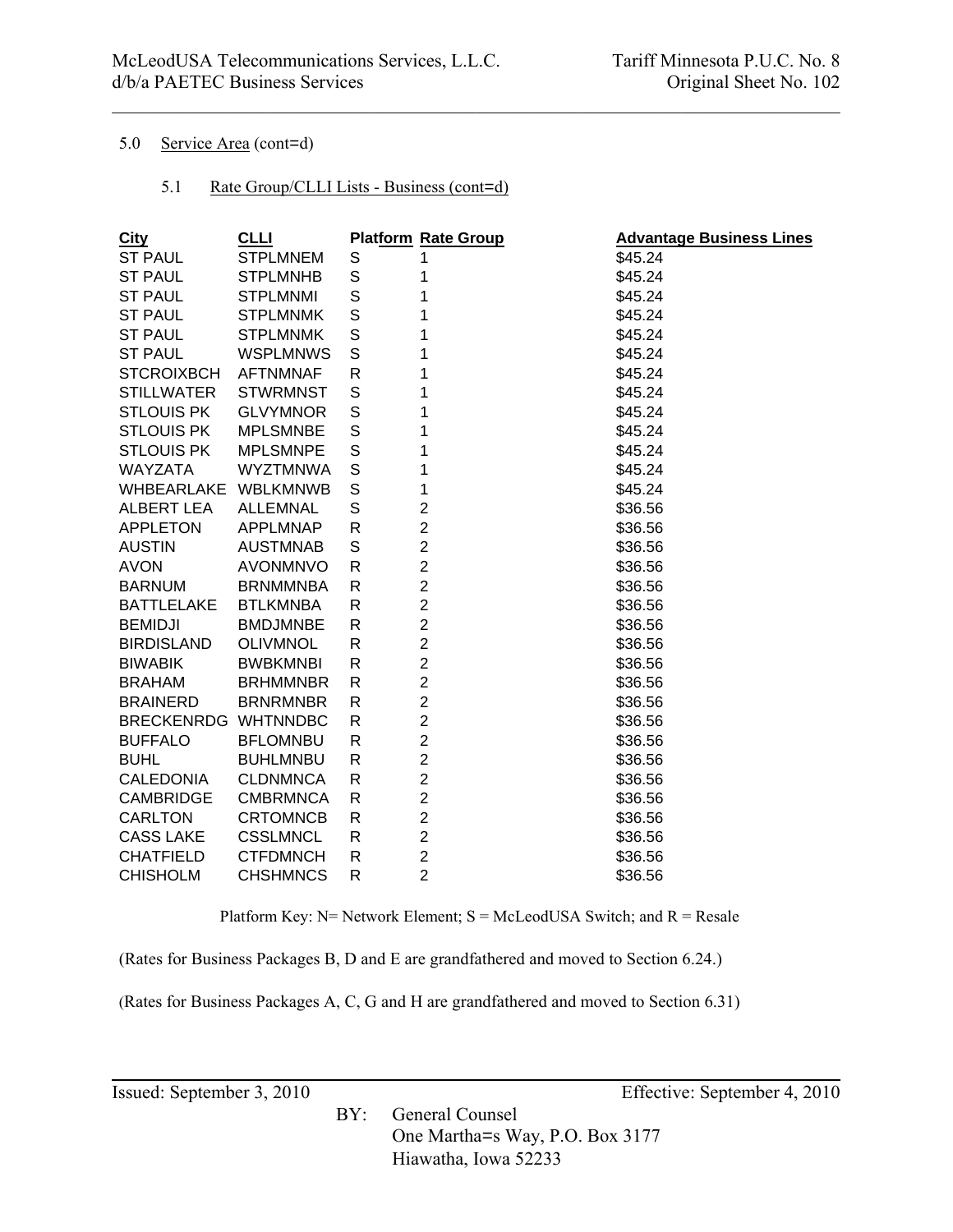### 5.1 Rate Group/CLLI Lists - Business (cont=d)

| <b>City</b>                | <b>CLLI</b>     | <b>Platform</b> | <b>Rate Group</b> | <b>Advantage Business Lines</b> |
|----------------------------|-----------------|-----------------|-------------------|---------------------------------|
| <b>CLOQUET</b>             | <b>CLQTMNCA</b> | R               | 2                 | \$36.56                         |
| <b>COHASSET</b>            | <b>CHSTMNCH</b> | R               | $\overline{c}$    | \$36.56                         |
| <b>COLDSPRING</b>          | <b>CLSPMNCB</b> | R               | $\overline{2}$    | \$36.56                         |
| <b>COLERAINE</b>           | <b>CLRNMNCO</b> | $\mathsf{R}$    | $\overline{2}$    | \$36.56                         |
| <b>COMSTOCK</b>            | <b>CMSTMNCO</b> | R               | $\overline{2}$    | \$36.56                         |
| <b>COOK</b>                | <b>COOKMNCO</b> | R               | $\overline{2}$    | \$36.56                         |
| <b>CROOKSTON</b>           | <b>CKTNMNCR</b> | R               | $\overline{2}$    | \$36.56                         |
| <b>DETROITLKS</b>          | <b>DTLKMNDL</b> | R               | $\overline{2}$    | \$36.56                         |
| <b>DILWORTH</b>            | <b>FARGNDBC</b> | R               | $\overline{2}$    | \$36.56                         |
| <b>DULUTH</b>              | <b>DLTHMNCS</b> | R               | $\overline{2}$    | \$36.56                         |
| <b>DULUTH</b>              | <b>DLTHMNDB</b> | R               | $\overline{2}$    | \$36.56                         |
| <b>DULUTH</b>              | <b>DLTHMNDP</b> | R               | $\overline{2}$    | \$36.56                         |
| <b>DULUTH</b>              | <b>DLTHMNLA</b> | R               | $\overline{2}$    | \$36.56                         |
| <b>DULUTH</b>              | <b>DLTHMNME</b> | R               | $\overline{2}$    | \$36.56                         |
| <b>DULUTH</b>              | <b>DLTHMNPL</b> | R               | $\overline{2}$    | \$36.56                         |
| <b>DULUTH</b>              | <b>ISLKMNIL</b> | R               | $\overline{2}$    | \$36.56                         |
| <b>EGRNDFORKS GDFRNDBC</b> |                 | R               | $\overline{2}$    | \$36.56                         |
| <b>EVELETH</b>             | <b>EVLTMNEV</b> | R               | $\overline{2}$    | \$36.56                         |
| <b>FARIBAULT</b>           | <b>FRBLMNFA</b> | R               | $\overline{2}$    | \$36.56                         |
| <b>FERGUS FLS</b>          | <b>FRFLMNFB</b> | R               | $\overline{2}$    | \$36.56                         |
| <b>FINLAND</b>             | <b>FNLDMNFO</b> | R               | $\overline{2}$    | \$36.56                         |
| <b>FOLEY</b>               | <b>FOLYMNFO</b> | R               | $\overline{2}$    | \$36.56                         |
| <b>GAYLORD</b>             | <b>GYLRMNGA</b> | R               | $\overline{2}$    | \$36.56                         |
| <b>GLENVILLE</b>           | <b>GLVLMNGL</b> | R               | $\overline{2}$    | \$36.56                         |
| <b>GLENWOOD</b>            | <b>GLWDMNGL</b> | R               | $\overline{2}$    | \$36.56                         |
| <b>GRAND RPDS</b>          | <b>GDRPMNGR</b> | R               | $\overline{2}$    | \$36.56                         |
| <b>GRANDMRAIS</b>          | <b>GDMRMNGM</b> | R               | $\overline{2}$    | \$36.56                         |
| <b>HAWLEY</b>              | <b>HWLYMNHA</b> | R               | $\overline{c}$    | \$36.56                         |
| <b>HENNING</b>             | <b>HNNGMNHE</b> | R               | $\overline{2}$    | \$36.56                         |
| <b>HIBBING</b>             | <b>HBNGMNHI</b> | R               | $\overline{2}$    | \$36.56                         |
| <b>HINCKLEY</b>            | <b>HNCKMNHI</b> | R               | $\overline{2}$    | \$36.56                         |
| <b>HOLDINGFD</b>           | <b>HLFRMNCO</b> | R               | $\overline{2}$    | \$36.56                         |
| <b>JACKSON</b>             | <b>JCSNMNJA</b> | R               | $\overline{2}$    | \$36.56                         |
| <b>KEEWATIN</b>            | <b>KEWTMNKE</b> | R               | $\overline{2}$    | \$36.56                         |

 $\mathcal{L}_\mathcal{L} = \{ \mathcal{L}_\mathcal{L} = \{ \mathcal{L}_\mathcal{L} = \{ \mathcal{L}_\mathcal{L} = \{ \mathcal{L}_\mathcal{L} = \{ \mathcal{L}_\mathcal{L} = \{ \mathcal{L}_\mathcal{L} = \{ \mathcal{L}_\mathcal{L} = \{ \mathcal{L}_\mathcal{L} = \{ \mathcal{L}_\mathcal{L} = \{ \mathcal{L}_\mathcal{L} = \{ \mathcal{L}_\mathcal{L} = \{ \mathcal{L}_\mathcal{L} = \{ \mathcal{L}_\mathcal{L} = \{ \mathcal{L}_\mathcal{$ 

Platform Key: N= Network Element;  $S = McLeodUSA$  Switch; and  $R = Resale$ 

(Rates for Business Packages B, D and E are grandfathered and moved to Section 6.24.)

(Rates for Business Packages A, C, G and H are grandfathered and moved to Section 6.31)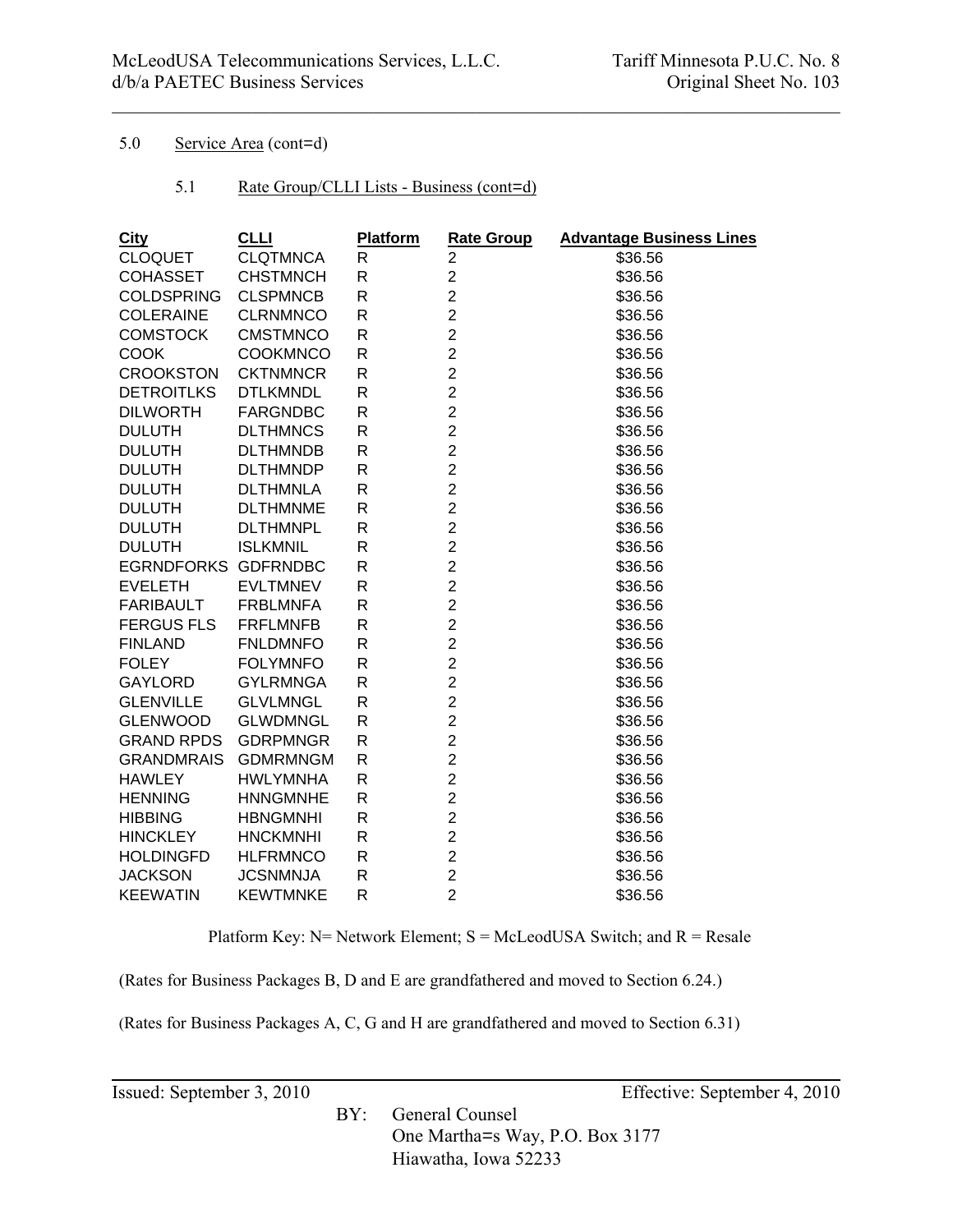### 5.1 Rate Group/CLLI Lists - Business (cont=d)

| <b>City</b>                | <b>CLLI</b>     | <b>Platform</b> | <b>Rate Group</b> | <b>Advantage Business Lines</b> |
|----------------------------|-----------------|-----------------|-------------------|---------------------------------|
| LE SUEUR                   | <b>LESRMNLS</b> | R               | 2                 | \$36.56                         |
| <b>LITCHFIELD</b>          | <b>LTFDMNLI</b> | R               | $\overline{c}$    | \$36.56                         |
| <b>LITTLE FLS</b>          | <b>LTFLMNLF</b> | R               | $\overline{2}$    | \$36.56                         |
| <b>LUVERNE</b>             | <b>LVRNMNLU</b> | R               | $\overline{c}$    | \$36.56                         |
| <b>MAHNOMEN</b>            | <b>MHNMMNMA</b> | R               | $\overline{2}$    | \$36.56                         |
| <b>MARBLE</b>              | <b>MRBLMNMA</b> | R               | $\overline{2}$    | \$36.56                         |
| <b>MARSHALL</b>            | <b>MRSHMNMA</b> | R               | $\overline{2}$    | \$36.56                         |
| <b>MINNEAPOLS</b>          | <b>MPLSMNKV</b> | R               | $\overline{2}$    | \$36.56                         |
| <b>MONTEVIDEO</b>          | <b>MTVDMNMO</b> | $\mathsf{R}$    | $\overline{2}$    | \$36.56                         |
| <b>MOORHEAD</b>            | <b>FARGNDBC</b> | S               | $\overline{2}$    | \$36.56                         |
| <b>MOOSE LAKE</b>          | <b>MOLKMNML</b> | R               | $\overline{2}$    | \$36.56                         |
| <b>MORA</b>                | <b>MORAMNMO</b> | R               | $\overline{c}$    | \$36.56                         |
| <b>MORA</b>                | <b>MORAMNMO</b> | R               | $\overline{c}$    | \$36.56                         |
| <b>MORRIS</b>              | <b>MRRSMNMO</b> | R               | $\overline{2}$    | \$36.56                         |
| <b>MORTON</b>              | <b>RDFLMNRA</b> | R               | $\overline{2}$    | \$36.56                         |
| <b>MT IRON</b>             | <b>MTIRMNMI</b> | R               | $\overline{2}$    | \$36.56                         |
| <b>NASHWAUK</b>            | <b>NSHWMNNA</b> | R               | $\overline{2}$    | \$36.56                         |
| <b>NEW SWEDEN STPRMNSP</b> |                 | R               | $\overline{2}$    | \$36.56                         |
| <b>NICOLLET</b>            | <b>NCLTMNNC</b> | R               | $\overline{2}$    | \$36.56                         |
| <b>NISSWA</b>              | <b>NSSWMNNI</b> | R               | $\overline{2}$    | \$36.56                         |
| NORTH BRCH                 | <b>NBRNMNNB</b> | R               | $\overline{2}$    | \$36.56                         |
| NORTHFIELD                 | <b>NRFDMNNO</b> | R               | $\overline{2}$    | \$36.56                         |
| <b>NOSPIRITLK</b>          | <b>SPLKIACO</b> | R               | $\overline{c}$    | \$36.56                         |
| <b>OGILVIE</b>             | <b>OGLVMNOA</b> | R               | $\overline{c}$    | \$36.56                         |
| <b>OLIVIA</b>              | <b>OLIVMNOL</b> | R               | $\overline{2}$    | \$36.56                         |
| <b>ORTONVILLE</b>          | <b>ORVLMNOR</b> | R               | $\overline{c}$    | \$36.56                         |
| <b>OWATONNA</b>            | <b>OWTNMNOW</b> | S               | $\overline{2}$    | \$36.56                         |
| <b>PARKRAPIDS</b>          | <b>PKRPMNPR</b> | R               | $\overline{c}$    | \$36.56                         |
| PINE CITY                  | <b>PNCYMNPC</b> | $\mathsf{R}$    | $\overline{2}$    | \$36.56                         |
| <b>PIPESTONE</b>           | <b>PPSTMNPI</b> | R               | $\overline{2}$    | \$36.56                         |
| <b>PRINCETON</b>           | <b>PRTNMNPR</b> | R               | $\overline{2}$    | \$36.56                         |
| <b>RED WING</b>            | <b>RDWNMNRW</b> | R               | $\overline{2}$    | \$36.56                         |
| REDWOODFLS RDFLMNRA        |                 | R               | $\overline{2}$    | \$36.56                         |

 $\mathcal{L}_\mathcal{L} = \{ \mathcal{L}_\mathcal{L} = \{ \mathcal{L}_\mathcal{L} = \{ \mathcal{L}_\mathcal{L} = \{ \mathcal{L}_\mathcal{L} = \{ \mathcal{L}_\mathcal{L} = \{ \mathcal{L}_\mathcal{L} = \{ \mathcal{L}_\mathcal{L} = \{ \mathcal{L}_\mathcal{L} = \{ \mathcal{L}_\mathcal{L} = \{ \mathcal{L}_\mathcal{L} = \{ \mathcal{L}_\mathcal{L} = \{ \mathcal{L}_\mathcal{L} = \{ \mathcal{L}_\mathcal{L} = \{ \mathcal{L}_\mathcal{$ 

Platform Key: N= Network Element;  $S = McLeodUSA$  Switch; and  $R = Resale$ 

(Rates for Business Packages B, D and E are grandfathered and moved to Section 6.24.)

(Rates for Business Packages A, C, G and H are grandfathered and moved to Section 6.31)

Issued: September 3, 2010 Effective: September 4, 2010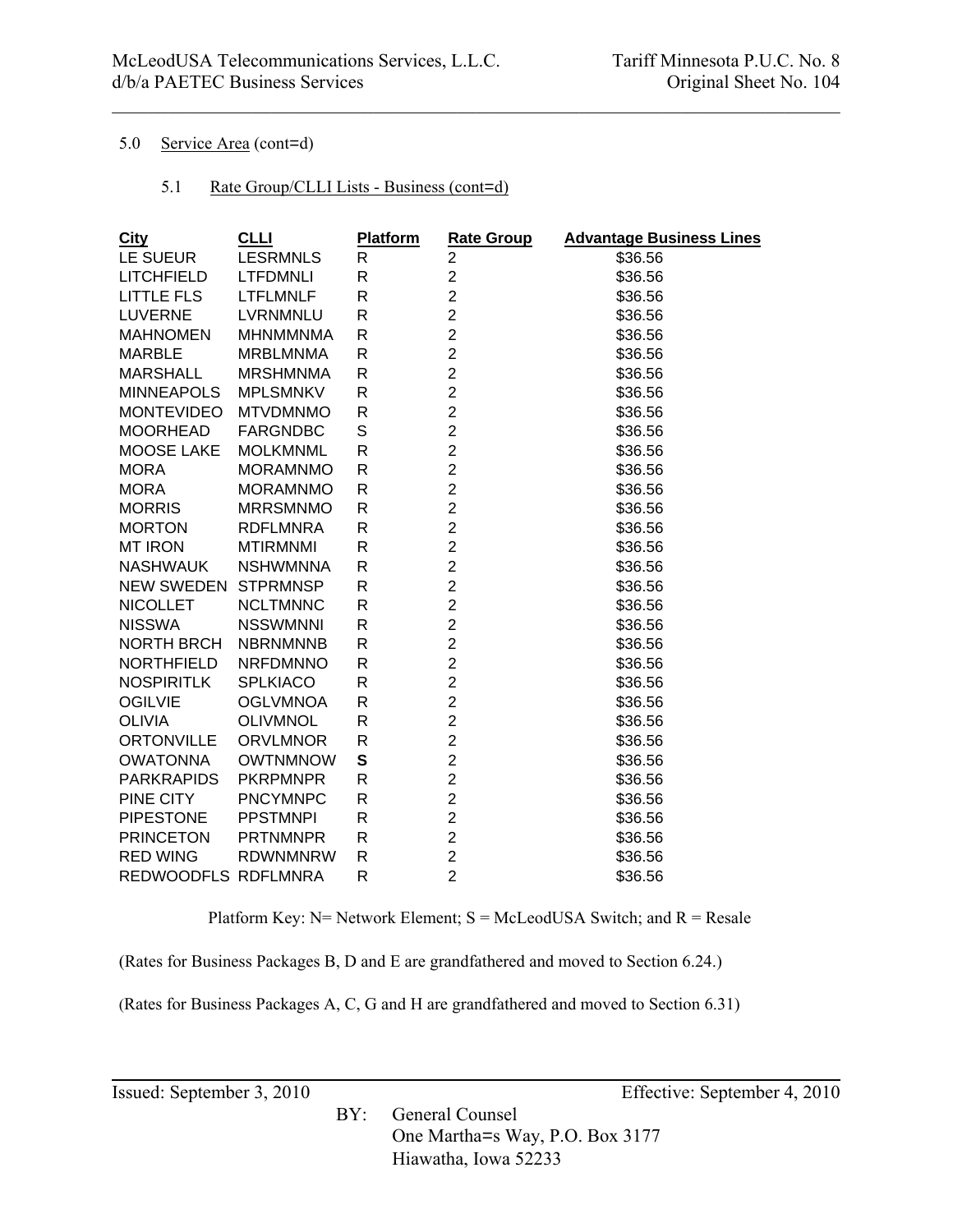# 5.1 Rate Group/CLLI Lists - Business (cont=d)

| <u>City</u>         | <b>CLLI</b>     | <b>Platform</b> | <b>Rate Group</b> | <b>Advantage Business Lines</b> |
|---------------------|-----------------|-----------------|-------------------|---------------------------------|
| ROCHESTER           | <b>ROCHMNRO</b> | S               | 2                 | \$36.56                         |
| <b>ROYALTON</b>     | <b>RYTNMNRN</b> | R.              | $\overline{2}$    | \$36.56                         |
| RUSH CITY           | <b>RSCYMNRC</b> | R               | $\overline{2}$    | \$36.56                         |
| <b>SABIN</b>        | <b>SABNMNSA</b> | R               | $\overline{2}$    | \$36.56                         |
| <b>SANDSTONE</b>    | <b>SNDSMNSA</b> | R               | $\overline{2}$    | \$36.56                         |
| SAUKCENTRE SKCTMNSC |                 | R               | $\overline{2}$    | \$36.56                         |
| SILVER BAY          | <b>SLBAMNSA</b> | R               | $\overline{2}$    | \$36.56                         |
| <b>ST CHARLES</b>   | <b>STCHMNSC</b> | R               | $\overline{2}$    | \$36.56                         |
| ST CLOUD            | <b>STCDMNTO</b> | R.              | $\overline{2}$    | \$36.56                         |
| ST JOSEPH           | <b>STJSMNSJ</b> | R               | $\overline{2}$    | \$36.56                         |
| <b>ST PETER</b>     | <b>STPRMNSP</b> | R               | $\overline{2}$    | \$36.56                         |
| <b>STAPLES</b>      | <b>SPLSMNST</b> | R               | $\overline{2}$    | \$36.56                         |
| <b>STEWARTVL</b>    | <b>STVLMNST</b> | R               | $\overline{2}$    | \$36.56                         |
| <b>SWANVILLE</b>    | <b>SWVLMNSV</b> | R               | $\overline{2}$    | \$36.56                         |
| <b>THIFRIVELS</b>   | <b>TRFLMNTH</b> | R.              | $\overline{2}$    | \$36.56                         |
| <b>TOFTE</b>        | <b>TOFTMNTB</b> | R               | $\overline{2}$    | \$36.56                         |
| <b>TRACY</b>        | <b>TRACMNTR</b> | R.              | $\overline{2}$    | \$36.56                         |
| <b>VIRGINIA</b>     | <b>VRGNMNVI</b> | R.              | $\overline{2}$    | \$36.56                         |
| WABASHA             | WBSHMNWA R      |                 | $\overline{2}$    | \$36.56                         |
| WADENA              | WADNMNWA R      |                 | $\overline{2}$    | \$36.56                         |
| WASECA              | WASCMNWA R      |                 | $\overline{2}$    | \$36.56                         |
| <b>WILLMAR</b>      | <b>WLMRMNWI</b> | R.              | $\overline{2}$    | \$36.56                         |
| <b>WINDOM</b>       | <b>WNDMMNWI</b> | R.              | $\overline{2}$    | \$36.56                         |
| <b>WINONA</b>       | <b>WINOMNWI</b> | R               | $\overline{2}$    | \$36.56                         |

 $\mathcal{L}_\mathcal{L} = \{ \mathcal{L}_\mathcal{L} = \{ \mathcal{L}_\mathcal{L} = \{ \mathcal{L}_\mathcal{L} = \{ \mathcal{L}_\mathcal{L} = \{ \mathcal{L}_\mathcal{L} = \{ \mathcal{L}_\mathcal{L} = \{ \mathcal{L}_\mathcal{L} = \{ \mathcal{L}_\mathcal{L} = \{ \mathcal{L}_\mathcal{L} = \{ \mathcal{L}_\mathcal{L} = \{ \mathcal{L}_\mathcal{L} = \{ \mathcal{L}_\mathcal{L} = \{ \mathcal{L}_\mathcal{L} = \{ \mathcal{L}_\mathcal{$ 

Platform Key:  $N=$  Network Element;  $S =$  McLeodUSA Switch; and  $R =$  Resale

(Rates for Business Packages B, D and E are grandfathered and moved to Section 6.24.)

(Rates for Business Packages A, C, G and H are grandfathered and moved to Section 6.31)

Issued: September 3, 2010 Effective: September 4, 2010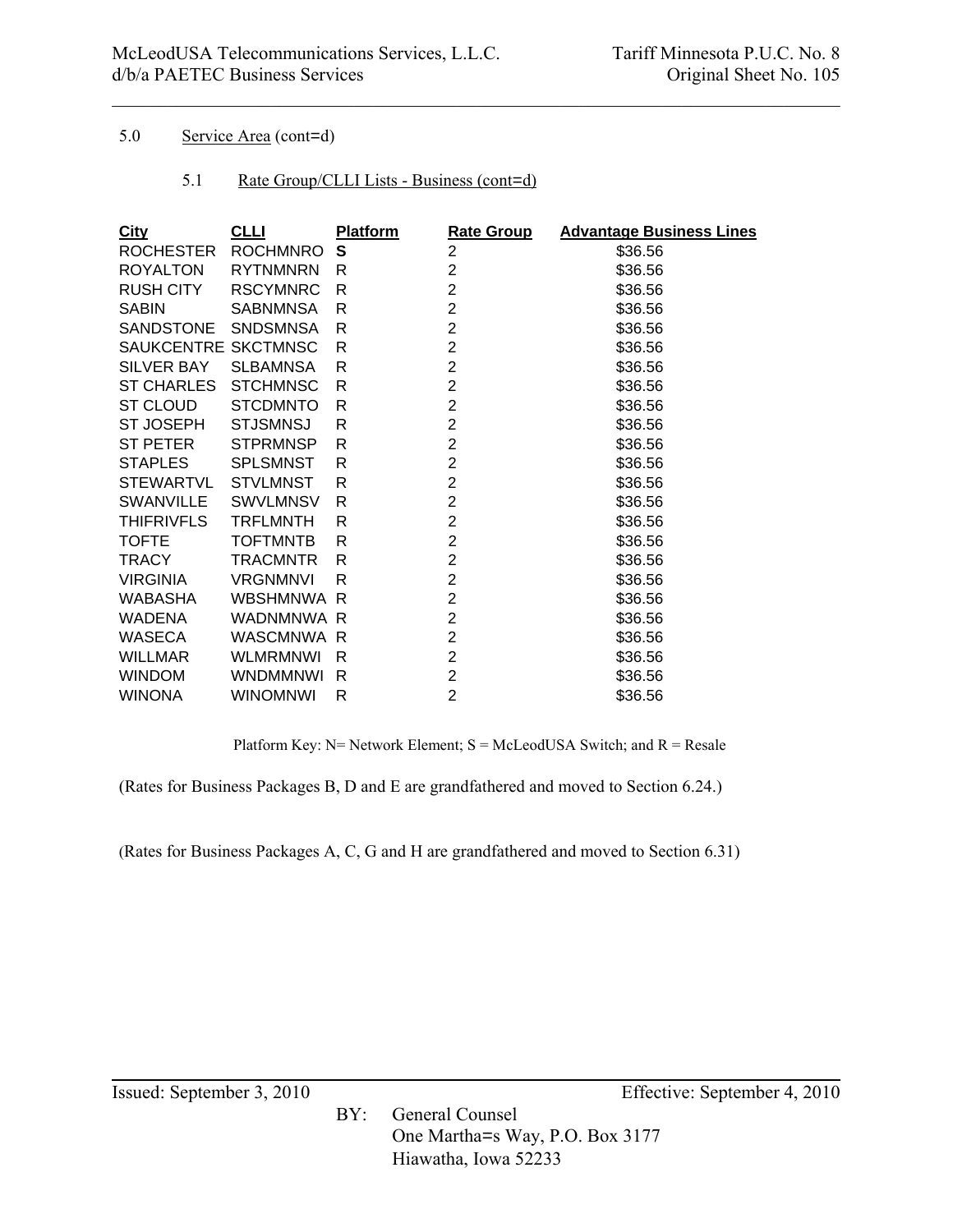5.0 Service Area

5.1 Rate Group/CLLI Lists - Residential

 $\mathcal{L}_\mathcal{L} = \{ \mathcal{L}_\mathcal{L} = \{ \mathcal{L}_\mathcal{L} = \{ \mathcal{L}_\mathcal{L} = \{ \mathcal{L}_\mathcal{L} = \{ \mathcal{L}_\mathcal{L} = \{ \mathcal{L}_\mathcal{L} = \{ \mathcal{L}_\mathcal{L} = \{ \mathcal{L}_\mathcal{L} = \{ \mathcal{L}_\mathcal{L} = \{ \mathcal{L}_\mathcal{L} = \{ \mathcal{L}_\mathcal{L} = \{ \mathcal{L}_\mathcal{L} = \{ \mathcal{L}_\mathcal{L} = \{ \mathcal{L}_\mathcal{$ 

(Rates for Residential Packages C, D and G are grandfathered and moved to Section 6.28.)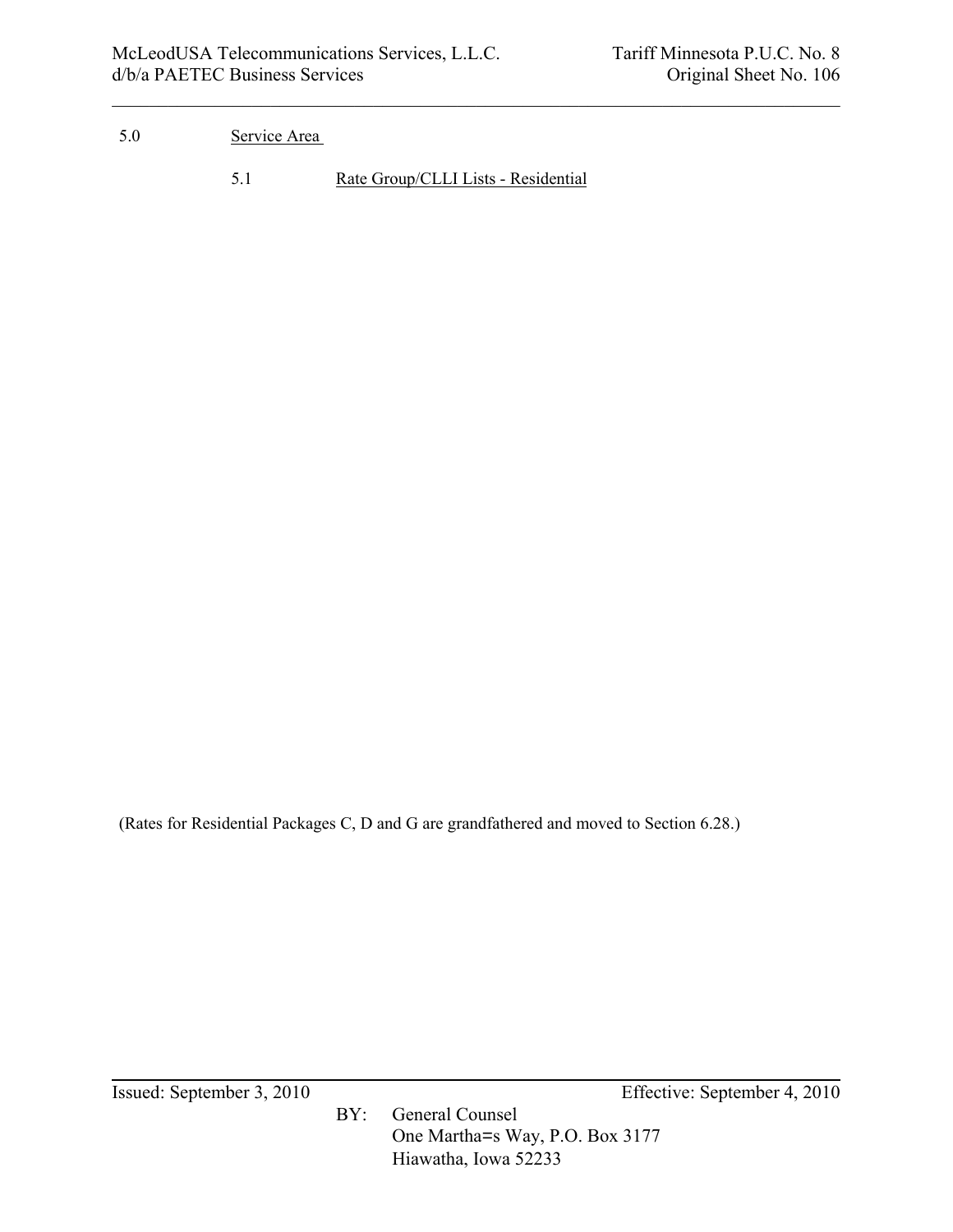| 6.0   |     | <b>Grandfathered Services/Products</b>                                                       |                        |                                             |                                                                                           |
|-------|-----|----------------------------------------------------------------------------------------------|------------------------|---------------------------------------------|-------------------------------------------------------------------------------------------|
|       | 6.1 | Interexchange Service II<br>in conjunction with Rate Table 13 in McLeod's interstate tariff. |                        |                                             | These rates apply to jurisdictional calls made by subscribers to Interexchange Service II |
|       |     | Option 1                                                                                     |                        | Outbound Interexchange Service              |                                                                                           |
|       |     |                                                                                              | <b>Total Usage</b>     |                                             | <b>Rate Per Minute</b>                                                                    |
|       |     |                                                                                              | $$0 - $24.99$          |                                             | \$0.1500                                                                                  |
|       |     |                                                                                              | $$25.00 - $49.99$      |                                             | \$0.1350                                                                                  |
|       |     |                                                                                              | $$50.00+$              |                                             | \$0.1200                                                                                  |
|       |     |                                                                                              |                        | Inbound Interexchange Service               |                                                                                           |
|       |     |                                                                                              | \$0.2200 per minute    |                                             |                                                                                           |
|       |     | Option 2                                                                                     | <b>Outbound Rates</b>  | <b>OffPeak Option Interexchange Service</b> |                                                                                           |
|       |     |                                                                                              | Peak                   | \$0.2200                                    |                                                                                           |
|       |     |                                                                                              | OffPeak                | \$0.1000                                    |                                                                                           |
|       |     |                                                                                              |                        | <b>Inbound Rates All Time Periods</b>       |                                                                                           |
|       |     |                                                                                              | Per Minute             | \$0.2200                                    |                                                                                           |
|       |     |                                                                                              |                        | <b>Calling Card Rates All Time Periods</b>  |                                                                                           |
|       |     |                                                                                              | Per Minute             | \$0.2500                                    |                                                                                           |
|       |     | Option 3                                                                                     | Monthly Charge: \$4.95 | Flat Rate Option Interexchange Service      |                                                                                           |
|       |     |                                                                                              |                        | Outbound Rates for All Time Periods:        |                                                                                           |
|       |     |                                                                                              | Per minute: \$0.10     |                                             |                                                                                           |
|       |     |                                                                                              |                        | Inbound Rates for All Time Periods:         |                                                                                           |
|       |     |                                                                                              | Per minute: \$0.22     |                                             |                                                                                           |
|       |     |                                                                                              |                        | Calling Card Rates All Time Periods:        |                                                                                           |
|       |     |                                                                                              | Per minute: \$0.25     |                                             |                                                                                           |
| Note: |     |                                                                                              |                        |                                             |                                                                                           |

 $\mathcal{L}_\mathcal{L} = \{ \mathcal{L}_\mathcal{L} = \{ \mathcal{L}_\mathcal{L} = \{ \mathcal{L}_\mathcal{L} = \{ \mathcal{L}_\mathcal{L} = \{ \mathcal{L}_\mathcal{L} = \{ \mathcal{L}_\mathcal{L} = \{ \mathcal{L}_\mathcal{L} = \{ \mathcal{L}_\mathcal{L} = \{ \mathcal{L}_\mathcal{L} = \{ \mathcal{L}_\mathcal{L} = \{ \mathcal{L}_\mathcal{L} = \{ \mathcal{L}_\mathcal{L} = \{ \mathcal{L}_\mathcal{L} = \{ \mathcal{L}_\mathcal{$ 

Note:

- 1. Rate Table 13 interexchange calls have a minimum initial period of one minute, and one minute additional periods.
- 2. Option 2 Rate periods: Peak -- 7:00 am through 6:59 pm Monday thru Friday; Off-Peak -- 7:00 pm through 6:59 am Monday thru Friday, all day Saturday and Sunday.
- 3. Calling card surcharge per call is \$0.35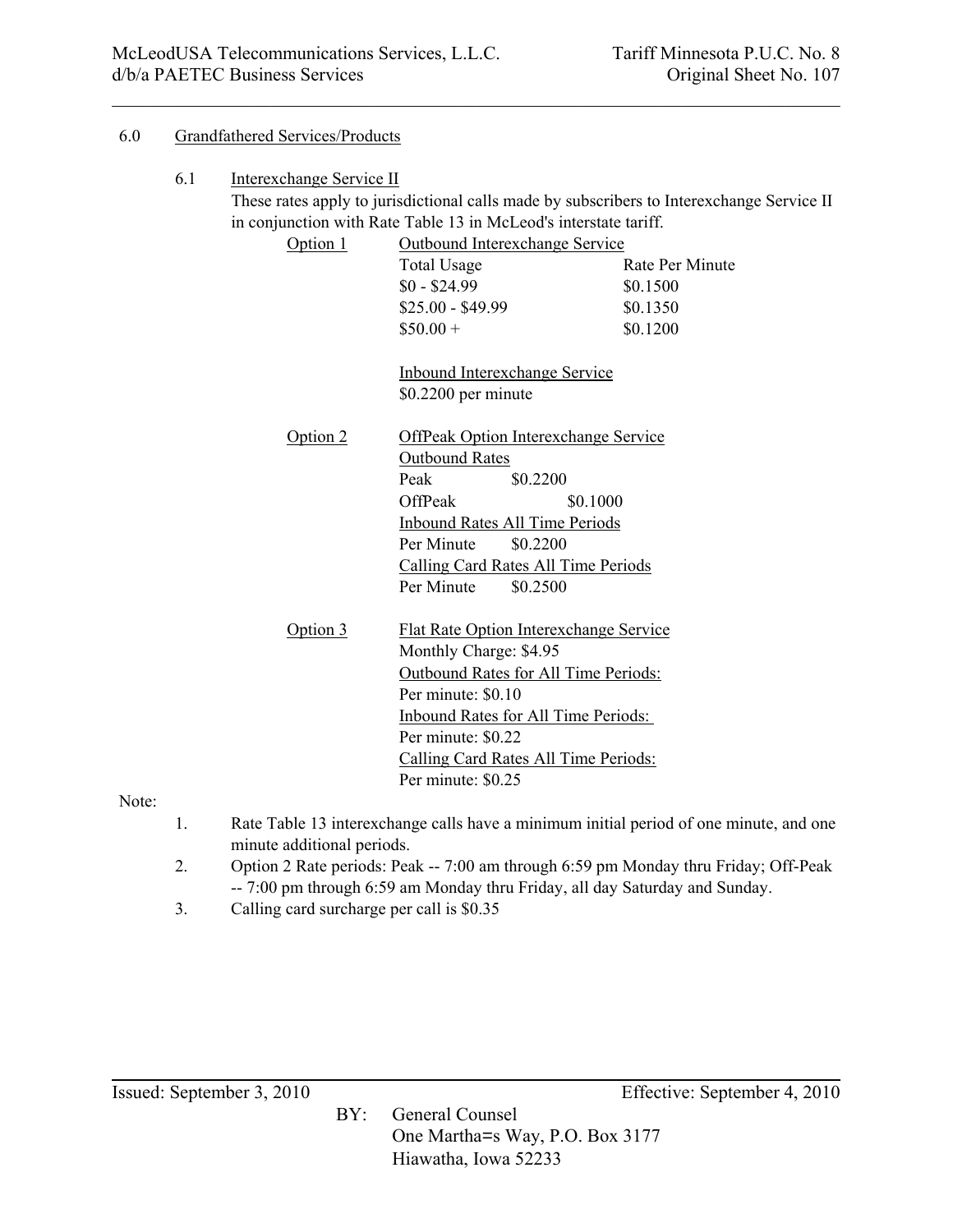### 6.0 Grandfathered Services/Rates (cont=d)

6.2 Five Cent Rate Plan

This plan is available to customers in lieu of otherwise applicable rates and discounts. All calls will be billed using a one minute minimum initial period with one minute minimum additional increments.

 $\mathcal{L}_\mathcal{L} = \{ \mathcal{L}_\mathcal{L} = \{ \mathcal{L}_\mathcal{L} = \{ \mathcal{L}_\mathcal{L} = \{ \mathcal{L}_\mathcal{L} = \{ \mathcal{L}_\mathcal{L} = \{ \mathcal{L}_\mathcal{L} = \{ \mathcal{L}_\mathcal{L} = \{ \mathcal{L}_\mathcal{L} = \{ \mathcal{L}_\mathcal{L} = \{ \mathcal{L}_\mathcal{L} = \{ \mathcal{L}_\mathcal{L} = \{ \mathcal{L}_\mathcal{L} = \{ \mathcal{L}_\mathcal{L} = \{ \mathcal{L}_\mathcal{$ 

| Monthly Charge:               | \$4.95 in addition to other charges |
|-------------------------------|-------------------------------------|
| Per minute, Eve/Nght/WE Rate: | \$0.05                              |
| Per minute, Daytime:          | \$0.22                              |
| Per minute, inbound 800:      | \$0.22                              |
| Surcharge, Calling card       | \$0.35 per call plus any applicable |
| Payphone surcharges           |                                     |
| Per minute, Calling Card:     | \$0.25                              |

Evening/Night/WeekEnd rates apply before 8:00 a.m. and after 6:00 p.m. on weekdays and all day on Saturday and Sunday. Daytime rates apply at all other times.

### 6.3 Basic Local Line Service

|                       | NRC     | Mo - Mo | 18 Mo.  | 36 Mo.  | 60 Mo.  |
|-----------------------|---------|---------|---------|---------|---------|
| Outstate              | \$47.90 | \$35.90 | \$34.90 | \$33.90 | \$24.69 |
| Minneapolis/          |         |         |         |         |         |
| St. Paul Metropolitan | \$47.90 | \$41.90 | \$37.90 | \$34.90 | \$31.47 |

~~Customers with an executed term agreement effective as of April 30, 1997, will continue to be charged a rate of \$43.75 in the Minneapolis/St. Paul area, and all other areas a rate of \$32.53.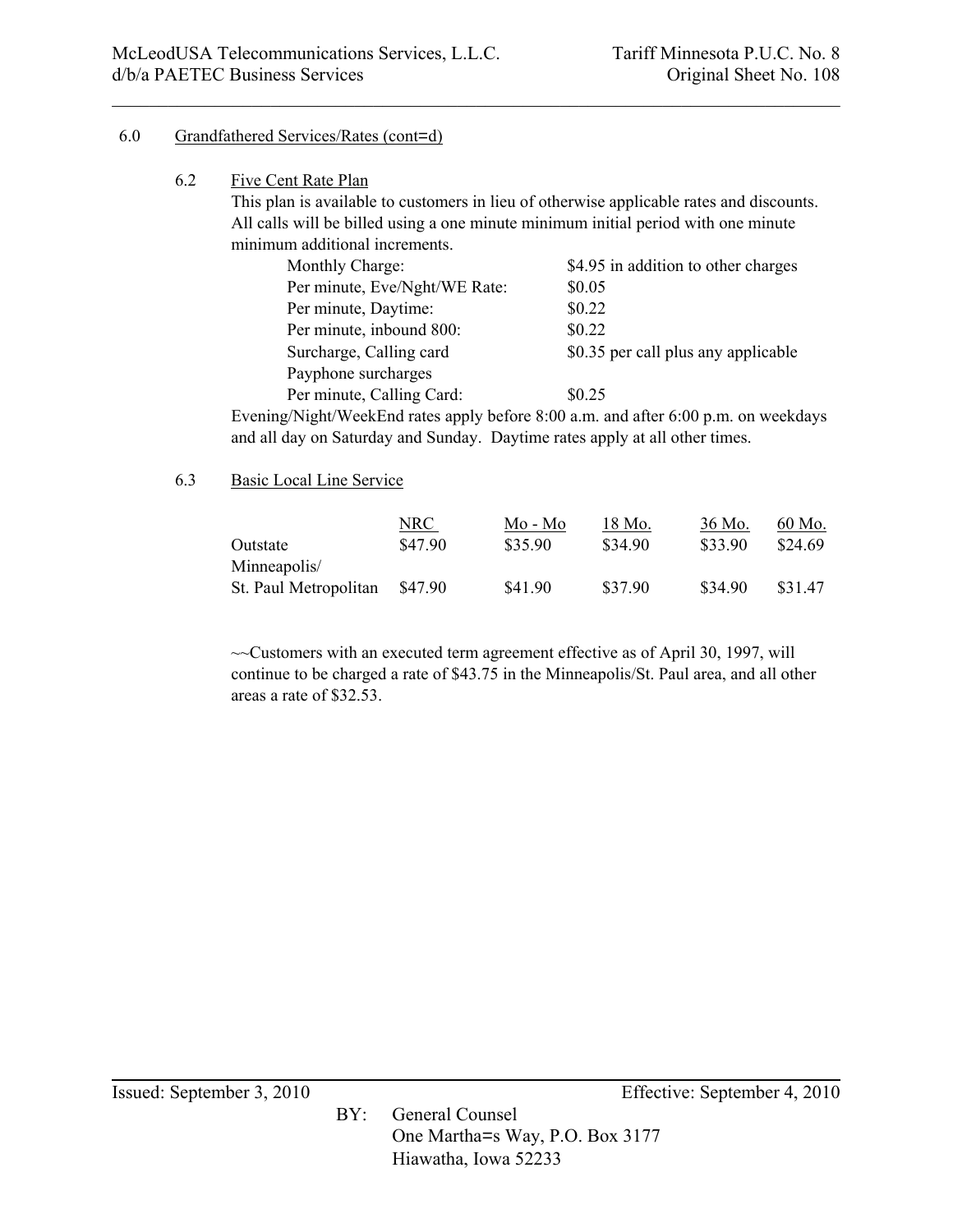# 6.0 Grandfathered Services/Products (cont'd)

6.4 Prepaid Debit Card As of the effective date of this tariff, this service shall no longer be offered to new customers.

 $\mathcal{L}_\mathcal{L} = \{ \mathcal{L}_\mathcal{L} = \{ \mathcal{L}_\mathcal{L} = \{ \mathcal{L}_\mathcal{L} = \{ \mathcal{L}_\mathcal{L} = \{ \mathcal{L}_\mathcal{L} = \{ \mathcal{L}_\mathcal{L} = \{ \mathcal{L}_\mathcal{L} = \{ \mathcal{L}_\mathcal{L} = \{ \mathcal{L}_\mathcal{L} = \{ \mathcal{L}_\mathcal{L} = \{ \mathcal{L}_\mathcal{L} = \{ \mathcal{L}_\mathcal{L} = \{ \mathcal{L}_\mathcal{L} = \{ \mathcal{L}_\mathcal{$ 

Wholesale prepaid debit card rates apply to sales of card to distributors, who will in turn resell the cards (either directly or indirectly) to end user customers. Retail prepaid debit card rates apply to sales of card to distributors who will directly distribute the cards to end user customers without charge. Alternate Prepaid Debit Card pricing may be available through an ICB arrangement based on individualized needs of the purchaser.

In addition to the rates listed below, there is an additional fee of \$0.10 per calling card, plus \$0.03 per card with a Ascratch off@ PIN concealment feature. The standard payphone surcharge applies to all prepaid debit card calls placed from pay telephones.

| 6.4.A. Connection Fee Products |  |  |  |  |
|--------------------------------|--|--|--|--|
|--------------------------------|--|--|--|--|

| \$0.0990 Per Minute, \$0.49 Connection Fee |                              |                             |  |  |
|--------------------------------------------|------------------------------|-----------------------------|--|--|
| <b>Monthly Volume</b>                      | <b>Card Denomination</b>     | <b>Customer Charge</b>      |  |  |
| \$5,000 to<br>\$24,999.99                  | \$5.00<br>\$10.00<br>\$20.00 | \$2.60<br>\$5.20<br>\$10.40 |  |  |
| \$25,000 to<br>\$99,999.99                 | \$5.00<br>\$10.00<br>\$20.00 | \$2.40<br>\$4.80<br>\$9.60  |  |  |
| \$1000,000 Plus                            | \$5.00<br>\$10.00<br>\$20.00 | \$2.25<br>\$4.50<br>\$9.00  |  |  |

6.4.A.1. Wholesale

| \$0.0590 Per Minute, \$\$0.59 Connection Fee |                              |                             |  |  |
|----------------------------------------------|------------------------------|-----------------------------|--|--|
| <b>Monthly Volume</b>                        | <b>Card Denomination</b>     | <b>Customer Charge</b>      |  |  |
| \$5,000 to<br>\$24,999.99                    | \$5.00<br>\$10.00<br>\$20.00 | \$3.10<br>\$6.20<br>\$12.40 |  |  |
| \$25,000 to<br>\$99,999.99                   | \$5.00<br>\$10.00<br>\$20.00 | \$2.90<br>\$5.80<br>\$11.60 |  |  |

Issued: September 3, 2010 Effective: September 4, 2010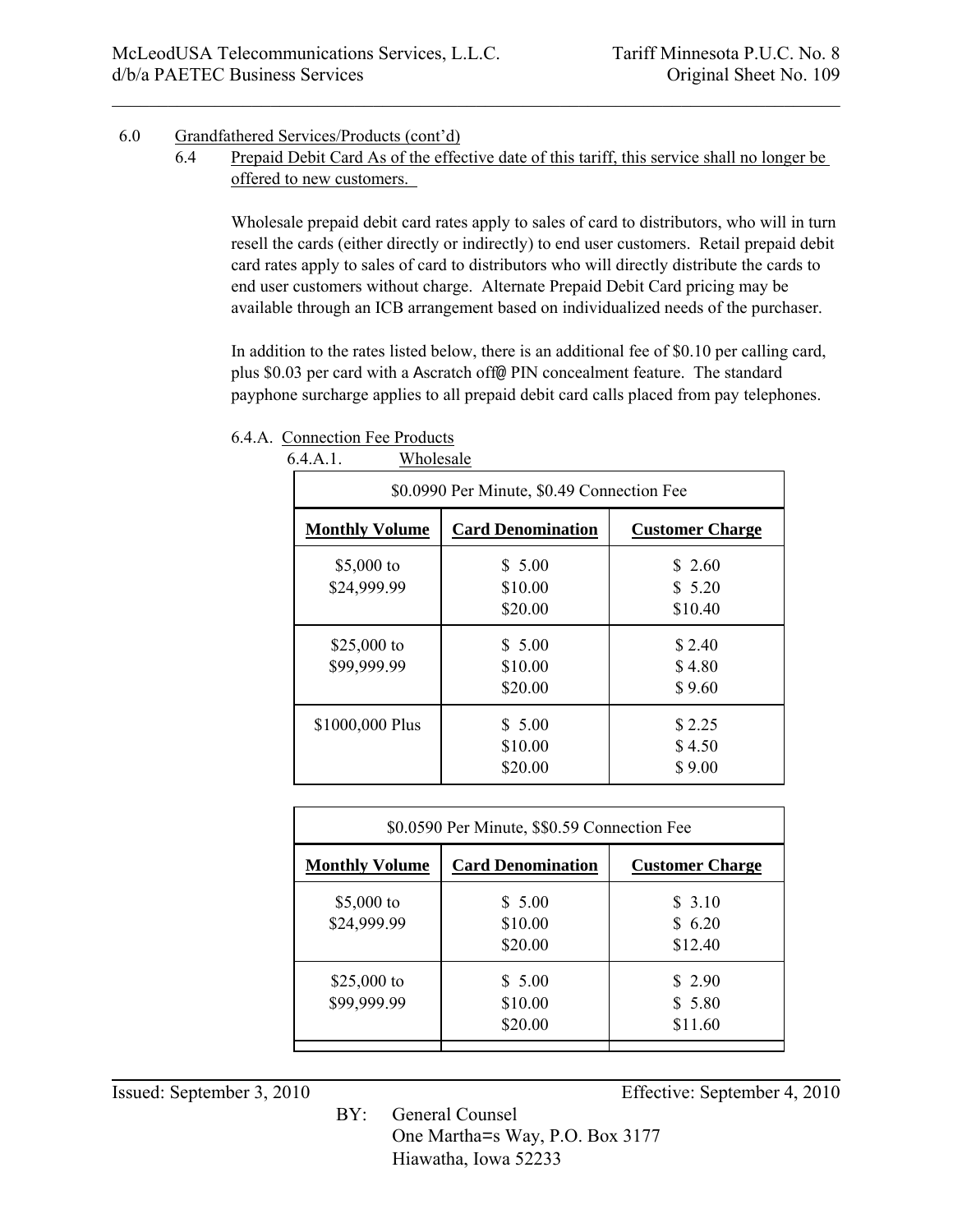# 6.0 Grandfathered Services/Products (cont'd

6.4 Prepaid Debit Card

6.4.A. Connection Fee Products (cont=d)

# 6.4.A.1 Wholesale (cont=d)

 $\mathcal{L}_\mathcal{L} = \{ \mathcal{L}_\mathcal{L} = \{ \mathcal{L}_\mathcal{L} = \{ \mathcal{L}_\mathcal{L} = \{ \mathcal{L}_\mathcal{L} = \{ \mathcal{L}_\mathcal{L} = \{ \mathcal{L}_\mathcal{L} = \{ \mathcal{L}_\mathcal{L} = \{ \mathcal{L}_\mathcal{L} = \{ \mathcal{L}_\mathcal{L} = \{ \mathcal{L}_\mathcal{L} = \{ \mathcal{L}_\mathcal{L} = \{ \mathcal{L}_\mathcal{L} = \{ \mathcal{L}_\mathcal{L} = \{ \mathcal{L}_\mathcal{$ 

| \$0.0390 Per Minute, \$0.69 Connection Fee |                              |                              |  |  |
|--------------------------------------------|------------------------------|------------------------------|--|--|
| <b>Monthly</b><br><b>Volume</b>            | Card<br><b>Denomination</b>  | <b>Customer Charge</b>       |  |  |
| \$5,000 to<br>\$24,999.99                  | \$5.00<br>\$10.00<br>\$20.00 | \$3.35<br>\$6.70<br>\$13.40  |  |  |
| \$25,000 to<br>\$99,999.99                 | \$5.00<br>\$10.00<br>\$20.00 | \$3.15<br>\$ 6.30<br>\$12.60 |  |  |
| \$1000,000 Plus                            | \$5.00<br>\$10.00<br>\$20.00 | \$3.00<br>\$ 6.00<br>\$12.00 |  |  |

# 6.4.A.2 Retail

| \$0.0990 Per Minute, \$0.49 Connection Fee |                              |                              |
|--------------------------------------------|------------------------------|------------------------------|
| <b>Monthly</b><br><b>Volume</b>            | Card<br><b>Denomination</b>  | <b>Customer Charge</b>       |
| \$100 to<br>\$2,499.99                     | \$5.00<br>\$10.00<br>\$20.00 | \$2.90<br>\$ 5.80<br>\$11.60 |
| \$2,500 to<br>\$9,999.99                   | \$5.00<br>\$10.00<br>\$20.00 | \$2.70<br>\$5.40<br>\$10.80  |
| \$10,000 Plus                              | \$5.00<br>\$10.00<br>\$20.00 | \$ 2.50<br>\$5.00<br>\$10.00 |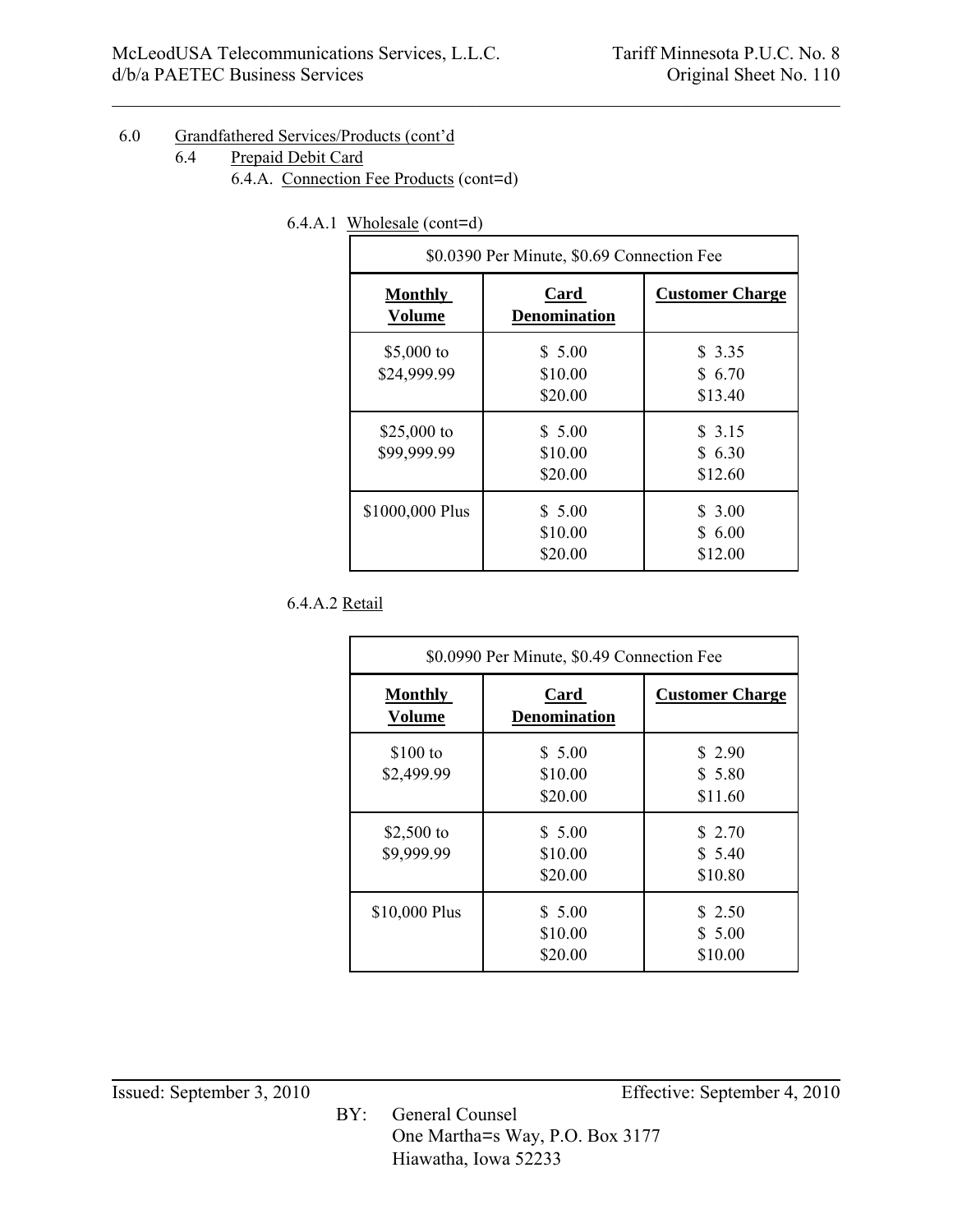6.4 Prepaid Debit Card

| 6.4.1.A. Connection Fee Products (cont=d) |
|-------------------------------------------|
| 6.4.A.2 Retail                            |

 $\mathcal{L}_\mathcal{L} = \{ \mathcal{L}_\mathcal{L} = \{ \mathcal{L}_\mathcal{L} = \{ \mathcal{L}_\mathcal{L} = \{ \mathcal{L}_\mathcal{L} = \{ \mathcal{L}_\mathcal{L} = \{ \mathcal{L}_\mathcal{L} = \{ \mathcal{L}_\mathcal{L} = \{ \mathcal{L}_\mathcal{L} = \{ \mathcal{L}_\mathcal{L} = \{ \mathcal{L}_\mathcal{L} = \{ \mathcal{L}_\mathcal{L} = \{ \mathcal{L}_\mathcal{L} = \{ \mathcal{L}_\mathcal{L} = \{ \mathcal{L}_\mathcal{$ 

| \$0.0590 Per Minute, \$0.59 Connection Fee |                              |                                  |
|--------------------------------------------|------------------------------|----------------------------------|
| <b>Monthly</b><br><b>Volume</b>            | Card<br><b>Denomination</b>  | <b>Customer</b><br><b>Charge</b> |
| \$100 to<br>\$2,499.99                     | \$5.00<br>\$10.00<br>\$20.00 | \$3.35<br>\$6.70<br>\$13.40      |
| \$2,500 to<br>\$9,999.99                   | \$5.00<br>\$10.00<br>\$20.00 | \$3.15<br>\$6.30<br>\$12.60      |
| \$10,000 Plus                              | \$5.00<br>\$10.00<br>\$20.00 | \$3.00<br>\$6.00<br>\$12.00      |

| \$0.390 Per Minute, \$0.69 Connection Fee |                              |                                  |
|-------------------------------------------|------------------------------|----------------------------------|
| <b>Monthly</b><br><b>Volume</b>           | Card<br><b>Denomination</b>  | <b>Customer</b><br><b>Charge</b> |
| \$100 to<br>\$2,499.99                    | \$5.00<br>\$10.00<br>\$20.00 | \$3.60<br>\$7.20<br>\$14.40      |
| \$2,500 to<br>\$9,999.99                  | \$5.00<br>\$10.00<br>\$20.00 | \$3.45<br>\$6.90<br>\$13.80      |
| \$10,000 Plus                             | \$5.00<br>\$10.00<br>\$20.00 | \$3.25<br>\$ 6.50<br>\$13.00     |

Issued: September 3, 2010 Effective: September 4, 2010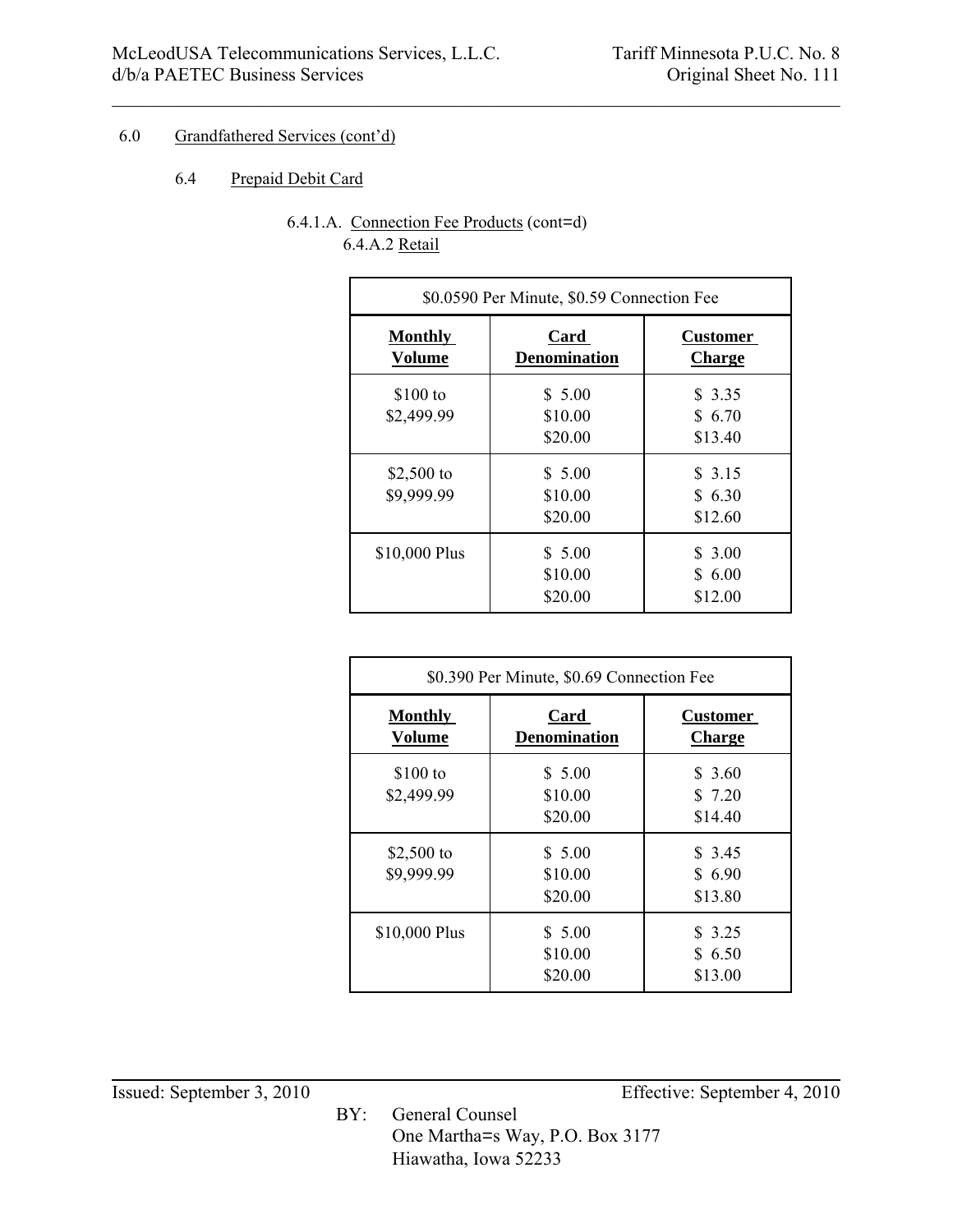# 6.4. Pre-Paid Debit Cards

6.4.B Flat Rate Products

The below products do not have a connection fee and all calls will be billed in full minute increments.

 $\mathcal{L}_\mathcal{L} = \{ \mathcal{L}_\mathcal{L} = \{ \mathcal{L}_\mathcal{L} = \{ \mathcal{L}_\mathcal{L} = \{ \mathcal{L}_\mathcal{L} = \{ \mathcal{L}_\mathcal{L} = \{ \mathcal{L}_\mathcal{L} = \{ \mathcal{L}_\mathcal{L} = \{ \mathcal{L}_\mathcal{L} = \{ \mathcal{L}_\mathcal{L} = \{ \mathcal{L}_\mathcal{L} = \{ \mathcal{L}_\mathcal{L} = \{ \mathcal{L}_\mathcal{L} = \{ \mathcal{L}_\mathcal{L} = \{ \mathcal{L}_\mathcal{$ 

| 6.4.B.1. Wholesale |
|--------------------|
|--------------------|

| \$0.1500 Per Minute             |                              |                             |
|---------------------------------|------------------------------|-----------------------------|
| <b>Monthly</b><br><b>Volume</b> | Card<br><b>Denomination</b>  | <b>Customer Charge</b>      |
| \$5,000 to<br>\$24,999.99       | \$5.00<br>\$10.00<br>\$20.00 | \$2.60<br>\$5.20<br>\$10.40 |
| \$25,000 to<br>\$99,999.99      | \$5.00<br>\$10.00<br>\$20.00 | \$2.40<br>\$4.80<br>\$9.60  |
| \$100,000 Plus                  | \$5.00<br>\$10.00<br>\$20.00 | \$2.25<br>\$4.50<br>\$9.00  |

| \$0.1290 Per Minute             |                              |                             |
|---------------------------------|------------------------------|-----------------------------|
| <b>Monthly</b><br><b>Volume</b> | Card<br><b>Denomination</b>  | <b>Customer Charge</b>      |
| \$5,000 to<br>\$24,999.99       | \$5.00<br>\$10.00<br>\$20.00 | \$3.10<br>\$6.20<br>\$12.40 |
| \$25,000 to<br>\$99,999.99      | \$5.00<br>\$10.00<br>\$20.00 | \$2.90<br>\$5.80<br>\$11.60 |
| \$100,000 Plus                  | \$5.00<br>\$10.00<br>\$20.00 | \$2.75<br>\$5.50<br>\$11.00 |

Issued: September 3, 2010 Effective: September 4, 2010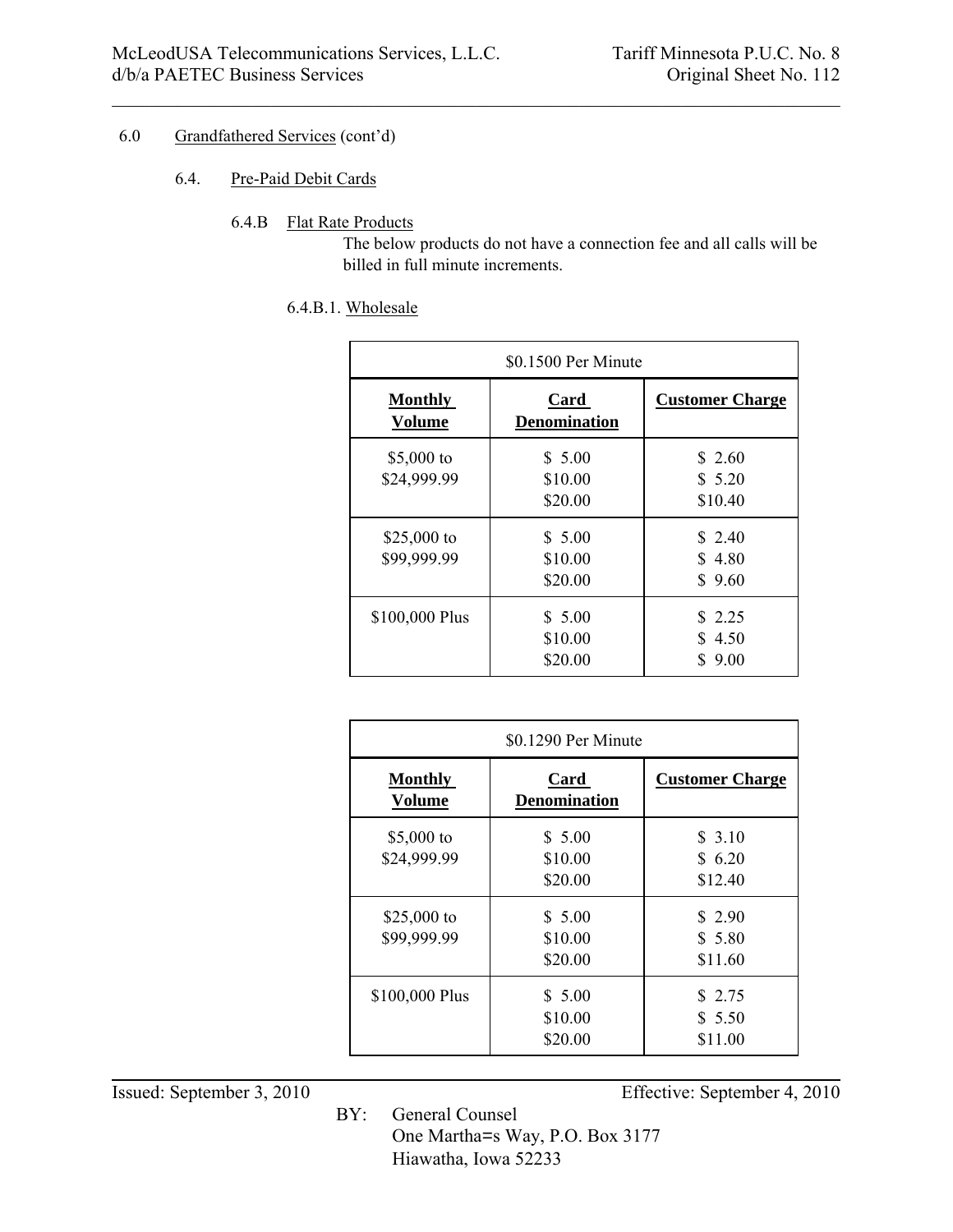- 6.4. Pre-Paid Debit Cards
	- 6.4.B Flat Rate Products (cont=d)

# 6.4.B.2 Flat Rate Products

|  | 6.4.B.1. Wholesale (cont=d) |  |
|--|-----------------------------|--|
|--|-----------------------------|--|

 $\mathcal{L}_\mathcal{L} = \{ \mathcal{L}_\mathcal{L} = \{ \mathcal{L}_\mathcal{L} = \{ \mathcal{L}_\mathcal{L} = \{ \mathcal{L}_\mathcal{L} = \{ \mathcal{L}_\mathcal{L} = \{ \mathcal{L}_\mathcal{L} = \{ \mathcal{L}_\mathcal{L} = \{ \mathcal{L}_\mathcal{L} = \{ \mathcal{L}_\mathcal{L} = \{ \mathcal{L}_\mathcal{L} = \{ \mathcal{L}_\mathcal{L} = \{ \mathcal{L}_\mathcal{L} = \{ \mathcal{L}_\mathcal{L} = \{ \mathcal{L}_\mathcal{$ 

| \$0.0990 Per Minute             |                              |                              |
|---------------------------------|------------------------------|------------------------------|
| <b>Monthly</b><br><b>Volume</b> | <b>Card Denomination</b>     | <b>Customer Charge</b>       |
| \$5,000 to<br>\$24,999.99       | \$5.00<br>\$10.00<br>\$20.00 | \$3.35<br>\$ 6.70<br>\$13.40 |
| \$25,000 to<br>\$99,999.99      | \$5.00<br>\$10.00<br>\$20.00 | \$3.15<br>\$6.30<br>\$12.60  |
| \$100,000 Plus                  | \$5.00<br>\$10.00<br>\$20.00 | \$3.00<br>\$ 6.00<br>\$12.00 |

### 6.4.B.2. Retail

| \$0.1500 Per Minute             |                              |                             |
|---------------------------------|------------------------------|-----------------------------|
| <b>Monthly</b><br><b>Volume</b> | <b>Card Denomination</b>     | <b>Customer Charge</b>      |
| \$100 to<br>\$2,499.99          | \$5.00<br>\$10.00<br>\$20.00 | \$2.90<br>\$5.80<br>\$11.60 |
| \$2,500 to<br>\$9,999.99        | \$5.00<br>\$10.00<br>\$20.00 | \$2.70<br>\$5.40<br>\$10.80 |
| \$10,000 Plus                   | \$5.00<br>\$10.00<br>\$20.00 | \$2.50<br>\$5.00<br>\$10.00 |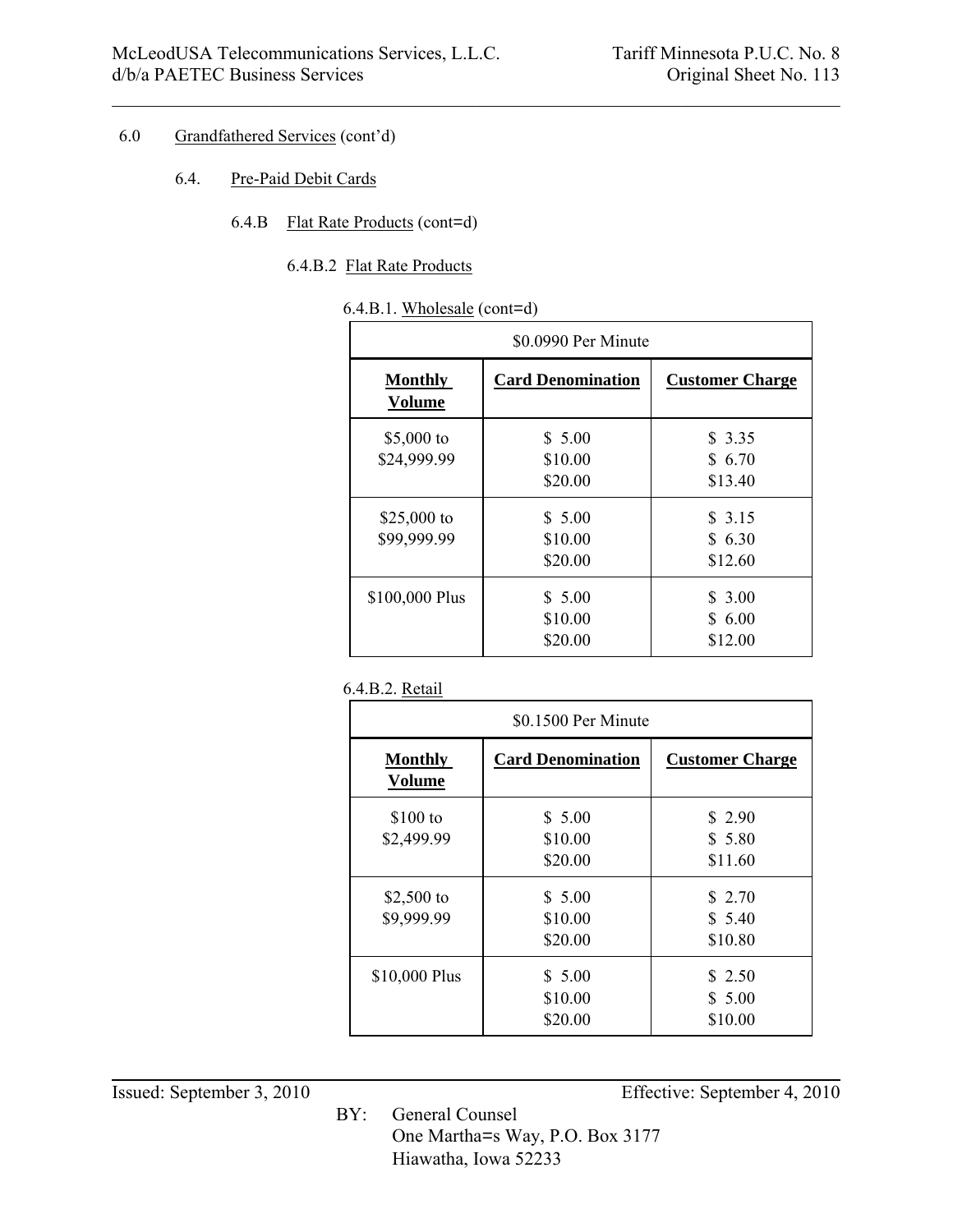- 6.4. Pre-Paid Debit Cards
	- 6.4.2 Flat Rate Products (cont=d)
		- 6.4.B.2. Retail (cont=d)

 $\mathcal{L}_\mathcal{L} = \{ \mathcal{L}_\mathcal{L} = \{ \mathcal{L}_\mathcal{L} = \{ \mathcal{L}_\mathcal{L} = \{ \mathcal{L}_\mathcal{L} = \{ \mathcal{L}_\mathcal{L} = \{ \mathcal{L}_\mathcal{L} = \{ \mathcal{L}_\mathcal{L} = \{ \mathcal{L}_\mathcal{L} = \{ \mathcal{L}_\mathcal{L} = \{ \mathcal{L}_\mathcal{L} = \{ \mathcal{L}_\mathcal{L} = \{ \mathcal{L}_\mathcal{L} = \{ \mathcal{L}_\mathcal{L} = \{ \mathcal{L}_\mathcal{$ 

| \$0.1290 Per Minute             |                              |                                  |
|---------------------------------|------------------------------|----------------------------------|
| <b>Monthly</b><br><b>Volume</b> | Card<br><b>Denomination</b>  | <b>Customer</b><br><b>Charge</b> |
| \$100 to<br>\$2,499.99          | \$5.00<br>\$10.00<br>\$20.00 | \$3.35<br>\$6.70<br>\$13.40      |
| \$2,500 to<br>\$9,999.99        | \$5.00<br>\$10.00<br>\$20.00 | \$3.15<br>\$ 6.30<br>\$12.60     |
| \$10,000 Plus                   | \$5.00<br>\$10.00<br>\$20.00 | \$3.00<br>\$6.00<br>\$12.00      |

| \$0.0990 Per Minute             |                              |                                  |
|---------------------------------|------------------------------|----------------------------------|
| <b>Monthly</b><br><b>Volume</b> | Card<br><b>Denomination</b>  | <b>Customer</b><br><b>Charge</b> |
| \$100 to<br>\$2,499.99          | \$5.00<br>\$10.00<br>\$20.00 | \$3.60<br>\$7.20<br>\$14.40      |
| \$2,500 to<br>\$9,999.99        | \$5.00<br>\$10.00<br>\$20.00 | \$3.45<br>\$6.90<br>\$13.80      |
| \$10,000 Plus                   | \$5.00<br>\$10.00<br>\$20.00 | \$3.25<br>\$ 6.50<br>\$13.00     |

Issued: September 3, 2010 Effective: September 4, 2010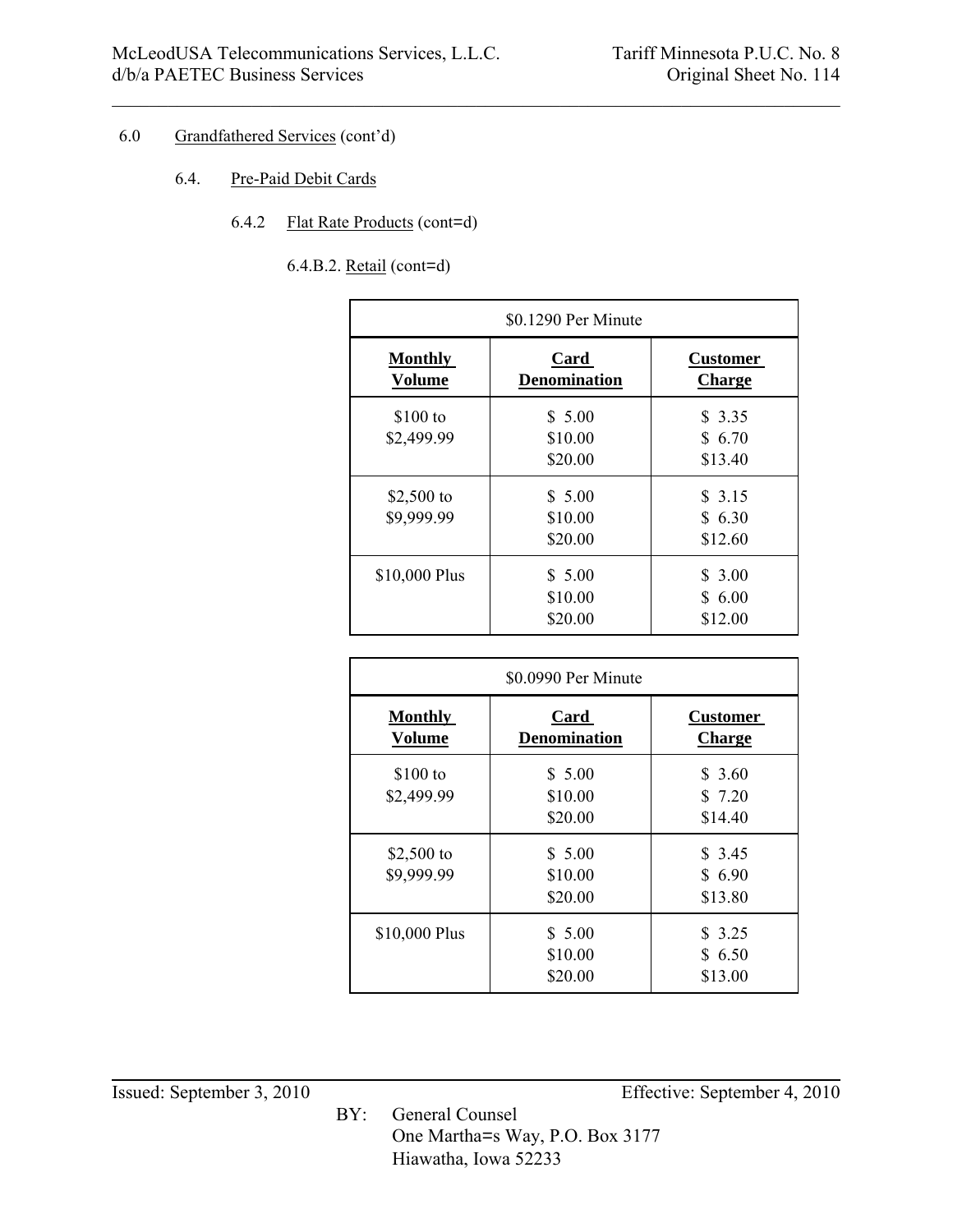6.4. Pre-Paid Debit Cards

6.4C. On-Account Debit Card

| Monthly \$<br>Volume                                                     | Originating                      | Terminating                      | Round Trip                       |
|--------------------------------------------------------------------------|----------------------------------|----------------------------------|----------------------------------|
| $$10,000-$<br>\$49,999.99<br>\$50,000-<br>\$99,999.99<br>\$100,000-above | \$0.0410<br>\$0.0390<br>\$0.0360 | \$0.0380<br>\$0.0360<br>\$0.0330 | \$0.0790<br>\$0.0750<br>\$0.0690 |

# 6.4.D Promotional Debit Card

Prices are for U.S. domestic minutes only (excluding Alaska and Hawaii). Card pricing for cards that include International Termination will be quoted upon request. No other surcharges will apply. Orders are subject to a 3% Federal Excise tax and appropriate state taxes.

| 6.4.D.1. Standard/Custom Card Minute Pricing |
|----------------------------------------------|
|----------------------------------------------|

 $\mathcal{L}_\mathcal{L} = \{ \mathcal{L}_\mathcal{L} = \{ \mathcal{L}_\mathcal{L} = \{ \mathcal{L}_\mathcal{L} = \{ \mathcal{L}_\mathcal{L} = \{ \mathcal{L}_\mathcal{L} = \{ \mathcal{L}_\mathcal{L} = \{ \mathcal{L}_\mathcal{L} = \{ \mathcal{L}_\mathcal{L} = \{ \mathcal{L}_\mathcal{L} = \{ \mathcal{L}_\mathcal{L} = \{ \mathcal{L}_\mathcal{L} = \{ \mathcal{L}_\mathcal{L} = \{ \mathcal{L}_\mathcal{L} = \{ \mathcal{L}_\mathcal{$ 

| <b>Total Minutes</b><br>Per Order | 10<br>Minutes | 15<br>Minutes | 30<br>Minutes | 60<br>Minutes |
|-----------------------------------|---------------|---------------|---------------|---------------|
| 100-10,000                        | \$0.1000      | \$0.1000      | \$0.1100      | \$0.1200      |
| 10,001-99,999                     | \$0.0850      | \$0.0900      | \$0.1000      | \$0.1100      |
| 100,000-499,999                   | \$0.0800      | \$0.0850      | \$0.0950      | \$0.1000      |
| 500,000-999,999                   | \$0.0750      | \$0.0800      | \$0.0900      | \$0.0950      |
| 1,000,000-2,499,999               | \$0.700       | \$0.0750      | \$0.0850      | \$0.0850      |
| 2,500,000                         | \$0.650       | \$0.0700      | \$0.0800      | \$0.0800      |

# 6.4.D.2. Custom Card Production Pricing

This pricing has a minimum card order of 1,000. Customer card design is \$85.00 per hour per card design. The card set-up fee will be based on graphics and quantity ordered. Fees will be waived for a 30 second customer greeting but additional 30 seconds will cost \$0.20 per card.

| Number of Cards | Price Per Card     |
|-----------------|--------------------|
| 1,000-5,000     | Case by Case basis |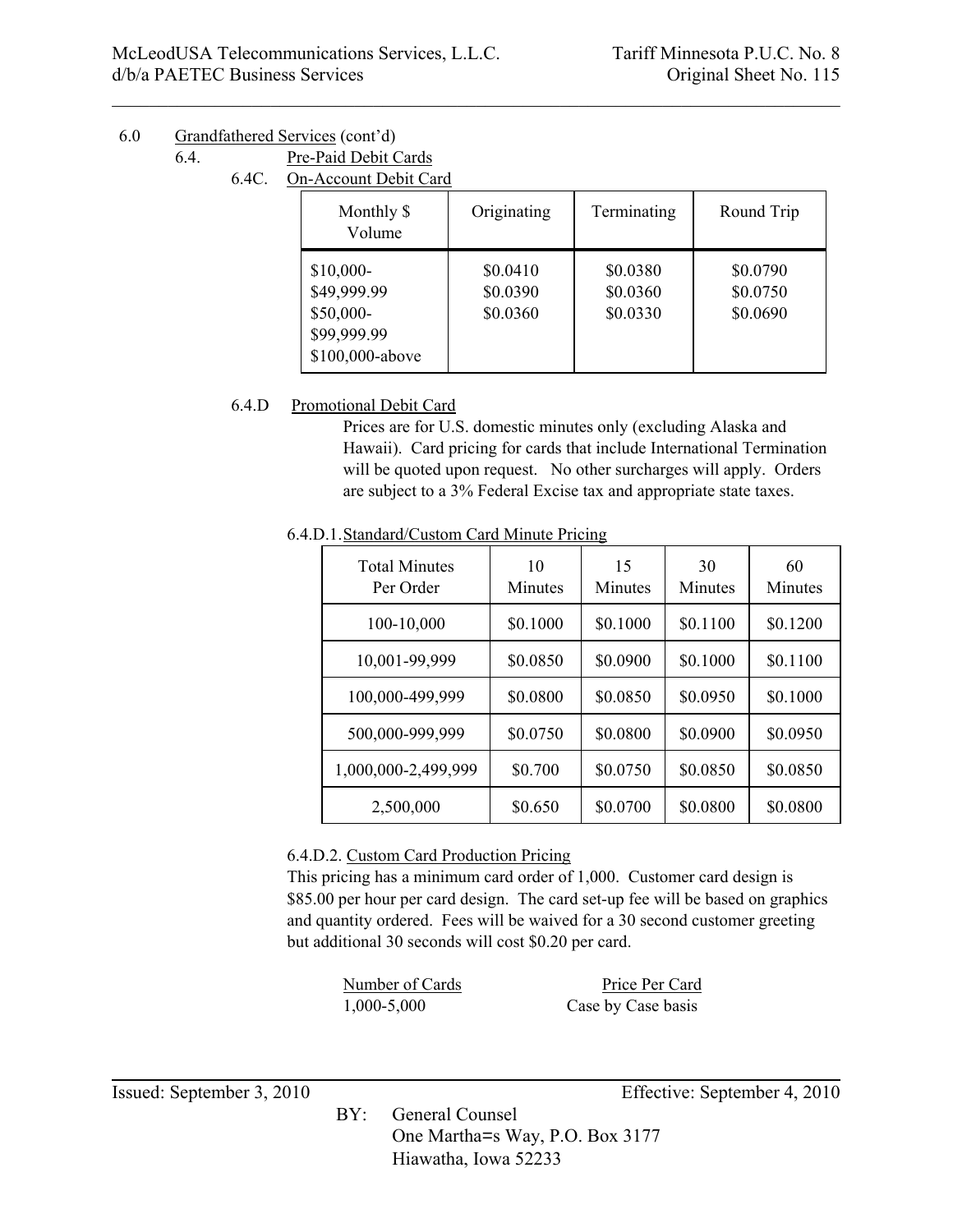# 6.5 PrimeLine7 Residential Service. **As of March 1, 2001, these services and related features are not available to new customers or customers moving to a new location.**

 $\mathcal{L}_\mathcal{L} = \{ \mathcal{L}_\mathcal{L} = \{ \mathcal{L}_\mathcal{L} = \{ \mathcal{L}_\mathcal{L} = \{ \mathcal{L}_\mathcal{L} = \{ \mathcal{L}_\mathcal{L} = \{ \mathcal{L}_\mathcal{L} = \{ \mathcal{L}_\mathcal{L} = \{ \mathcal{L}_\mathcal{L} = \{ \mathcal{L}_\mathcal{L} = \{ \mathcal{L}_\mathcal{L} = \{ \mathcal{L}_\mathcal{L} = \{ \mathcal{L}_\mathcal{L} = \{ \mathcal{L}_\mathcal{L} = \{ \mathcal{L}_\mathcal{$ 

PrimeLine7 Residential Service is limited to service at premises which are strictly residential in nature and for which no business directory listing is provided. This service is offered as an add-on to the interstate PrimeLine7 Residential Service offering. The Basic Package consists of Local Service, Long Distance Service and Call Waiting. The Simple Package consists of Local Service and Long Distance service. Federal Access (EUCL), 911, LNP, PICC, USF and TRS surcharges will also be charged where applicable.

## Non-Recurring Charge:

Installation fees are \$18.35 per line, whether for an initial or an additional line. This installation fee may be waived at time of upgrade. Customers who choose to cancel local service 60 days after the original installation date and before one year from the same date are subject to reimburse all or part of the previously waived charges.

| Local<br>$A_{\cdot}$                  |                      |          |
|---------------------------------------|----------------------|----------|
| Package                               | Minneapolis/St. Paul | Outstate |
| <b>Basic Package</b>                  | \$21.81              | \$21.01  |
| Simple Package                        | \$16.71              | \$15.91  |
| Local Only w/ Call Waiting            | \$21.81              | \$21.01  |
| Local Only w/out Call Waiting \$16.71 |                      | \$15.91  |
| <b>Additional Line</b>                | \$16.71              | \$15.91  |

B. Long Distance

Option 1 - Volume Savings Plan

Outbound/Calling Card Interexchange Service Total Usage Rate Per Minute  $$0 - $24.99$   $$0.1500$  $$25 - $49.99$  \$0.1350  $$6.1200$ (Calling card - \$0.75 surcharge per call will apply)

Inbound Interexchange Service \$0.22/minute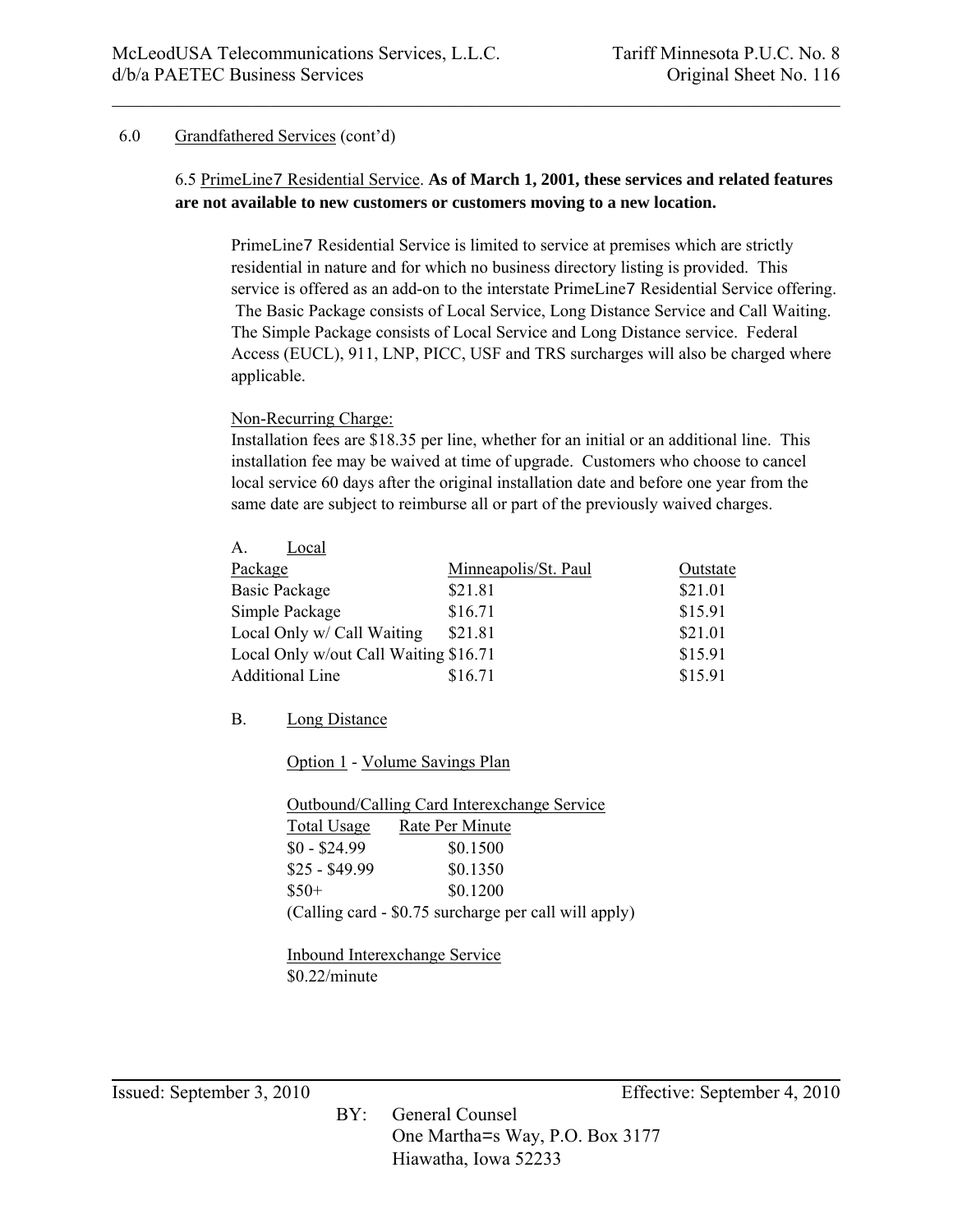| 6.0 |                                                 | Grandfathered Services (cont'd)                            |  |  |  |
|-----|-------------------------------------------------|------------------------------------------------------------|--|--|--|
|     | 6.5 PrimeLine7 Residential Service (cont=d)     |                                                            |  |  |  |
|     | Long Distance Plans (cont=d)                    |                                                            |  |  |  |
|     |                                                 | Option 2 - All Day Plan                                    |  |  |  |
|     |                                                 | Flat Rate Interexchange Service<br>Monthly Fee: \$4.95     |  |  |  |
|     |                                                 | <b>Outbound Rates for All Time Periods</b>                 |  |  |  |
|     |                                                 | \$0.10/minute                                              |  |  |  |
|     |                                                 | <b>Inbound Rates for All Time Periods</b>                  |  |  |  |
|     |                                                 | \$0.22/minute                                              |  |  |  |
|     |                                                 | Calling Card Rates for All Time Periods                    |  |  |  |
|     |                                                 | \$0.25/minute (\$0.35 surcharge per call will apply)       |  |  |  |
|     |                                                 | Option 3 - 5 Cent Plan                                     |  |  |  |
|     |                                                 | Monthly Fee: \$4.95                                        |  |  |  |
|     | Outbound Rates for Evening/Weekend Time Periods |                                                            |  |  |  |
|     |                                                 | \$0.05/minute                                              |  |  |  |
|     |                                                 | Outbound Rates for Day Time Periods                        |  |  |  |
|     |                                                 | \$0.22/minute                                              |  |  |  |
|     |                                                 | <b>Inbound Rates for All Time Periods</b>                  |  |  |  |
|     |                                                 | \$0.22/minute                                              |  |  |  |
|     |                                                 | Calling Card Rates for All Time Periods                    |  |  |  |
|     |                                                 | \$0.25/minute (\$0.35 surcharge per call will apply)       |  |  |  |
|     |                                                 | Option 4 - Evenings/Weekends Plan                          |  |  |  |
|     |                                                 | Monthly Fee: \$4.95                                        |  |  |  |
|     |                                                 | Outbound Rates for Evening/Weekend Time Periods            |  |  |  |
|     |                                                 | \$0.10/minute                                              |  |  |  |
|     |                                                 | <b>Outbound Rates for Day Time Periods</b>                 |  |  |  |
|     |                                                 | \$0.22/minute                                              |  |  |  |
|     |                                                 | <b>Inbound Rates for All Time Periods</b><br>\$0.22/minute |  |  |  |
|     |                                                 | Calling Card Rates for All Time Periods                    |  |  |  |
|     |                                                 | \$0.25/minute (\$0.35 surcharge per call will apply)       |  |  |  |
|     |                                                 |                                                            |  |  |  |
|     |                                                 |                                                            |  |  |  |
|     |                                                 |                                                            |  |  |  |
|     |                                                 |                                                            |  |  |  |
|     |                                                 |                                                            |  |  |  |
|     |                                                 |                                                            |  |  |  |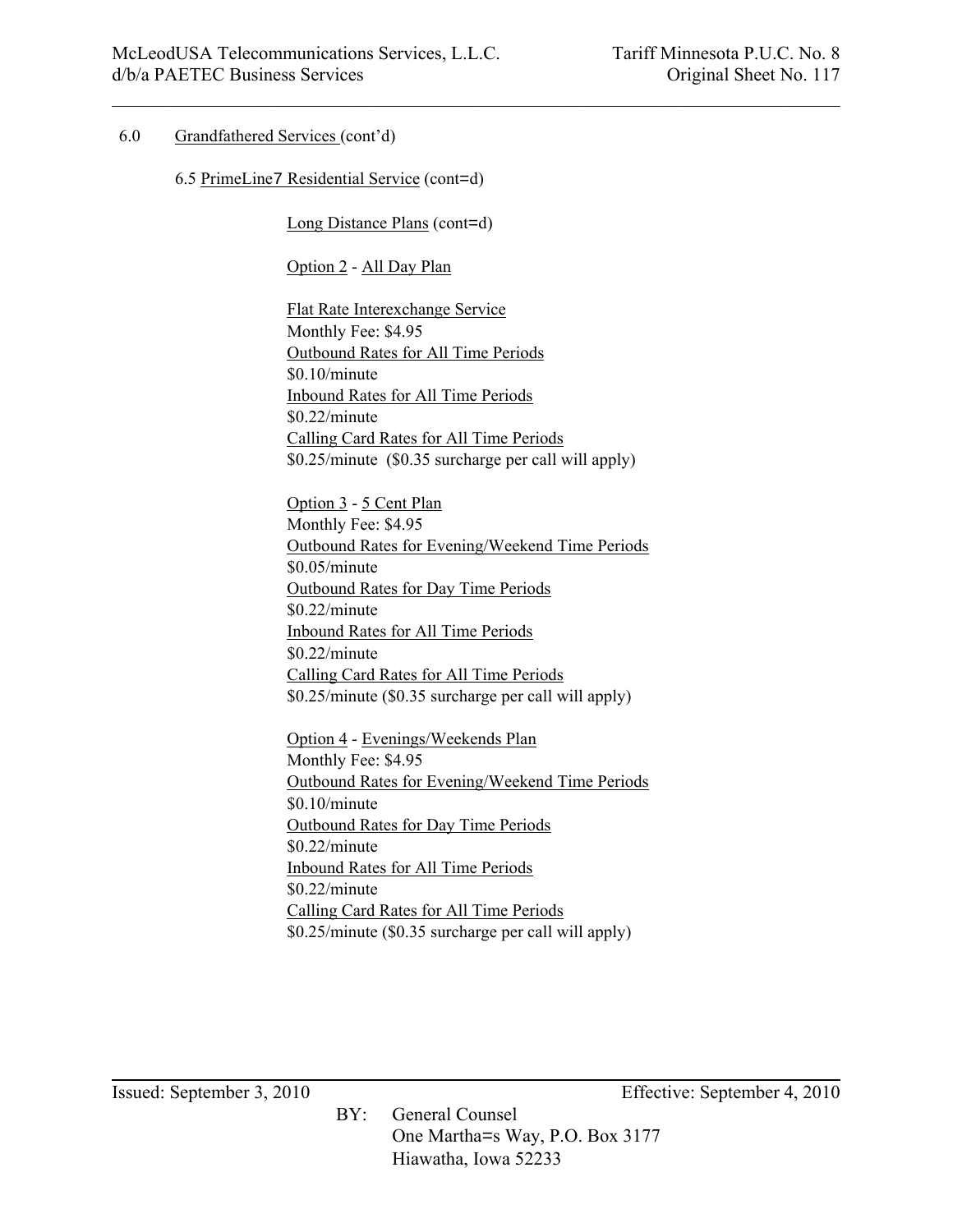## 6.5 PrimeLine7 Residential Service (cont=d)

# C. Directory Listings

|                               | Recurring | Non-Recurring |
|-------------------------------|-----------|---------------|
|                               | Charge    | Charge        |
| Additional Listing, each      | \$3.00    | \$5.00        |
| Non-published Service, each   | \$2.45    | \$8.00        |
| Non-listed Service, each      | \$1.15    | \$8.00        |
| Change in Primary Listing     | \$0.00    | \$5.00        |
| Cross Reference Listing, each | \$1.50    | \$5.00        |
| Temporary Listing, each       | \$1.50    | \$5.00        |
| Alternate Listing, each       | \$1.50    | \$5.00        |
| Foreign Listing, each         | \$1.50    | \$5.00        |
| Informational Listing, each   | \$1.50    | \$5.00        |

 $\mathcal{L}_\mathcal{L} = \{ \mathcal{L}_\mathcal{L} = \{ \mathcal{L}_\mathcal{L} = \{ \mathcal{L}_\mathcal{L} = \{ \mathcal{L}_\mathcal{L} = \{ \mathcal{L}_\mathcal{L} = \{ \mathcal{L}_\mathcal{L} = \{ \mathcal{L}_\mathcal{L} = \{ \mathcal{L}_\mathcal{L} = \{ \mathcal{L}_\mathcal{L} = \{ \mathcal{L}_\mathcal{L} = \{ \mathcal{L}_\mathcal{L} = \{ \mathcal{L}_\mathcal{L} = \{ \mathcal{L}_\mathcal{L} = \{ \mathcal{L}_\mathcal{$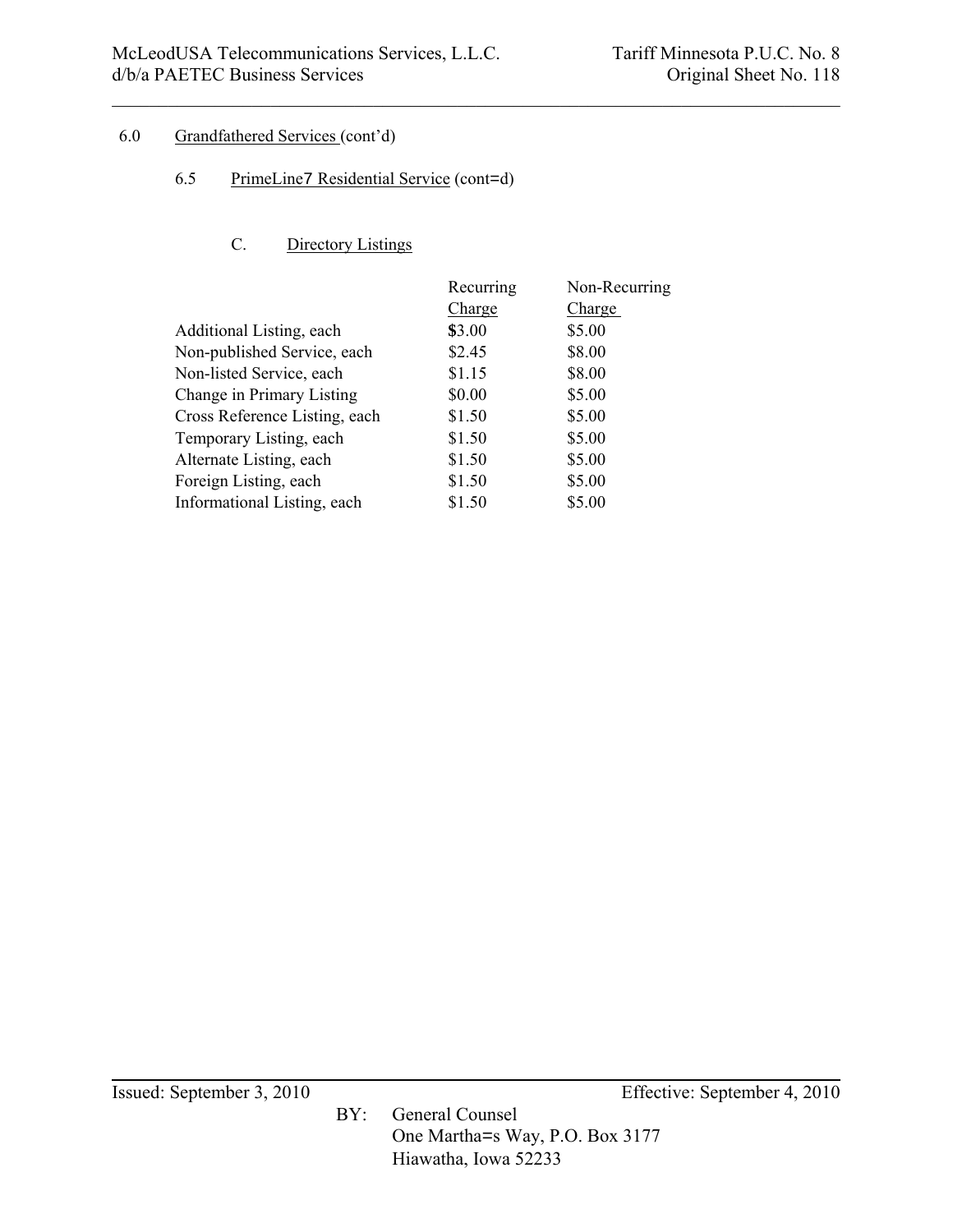# 6.0 Grandfathered Services 6.6 Business Interexchange Service. **As of the effective date of this tariff sheet, these services and related features are not available to new customers or customers moving to a new location.** These rates apply to jurisdictional calls made by subscribers to Business Interexchange Service in conjunction with Rate Table 10 in McLeod=s interstate tariff. Inbound and Outbound calls \$0.17 per minute Calling card surcharge \$0.80 per call Note: Calls have an 18 second minimum initial period, and six second additional

 $\mathcal{L}_\mathcal{L} = \{ \mathcal{L}_\mathcal{L} = \{ \mathcal{L}_\mathcal{L} = \{ \mathcal{L}_\mathcal{L} = \{ \mathcal{L}_\mathcal{L} = \{ \mathcal{L}_\mathcal{L} = \{ \mathcal{L}_\mathcal{L} = \{ \mathcal{L}_\mathcal{L} = \{ \mathcal{L}_\mathcal{L} = \{ \mathcal{L}_\mathcal{L} = \{ \mathcal{L}_\mathcal{L} = \{ \mathcal{L}_\mathcal{L} = \{ \mathcal{L}_\mathcal{L} = \{ \mathcal{L}_\mathcal{L} = \{ \mathcal{L}_\mathcal{$ 

#### 6.7 McLeodUSA Advantage Business Long Distance Line Rates. **As of the effective date of this tariff sheet, these services and related features are not available to new customers or customers moving to a new location.**

Switched: Outbound and Toll Free Intrastate All calls will be billed in 6-second increments. Rate \$0.0750

Dedicated: Outbound and Toll Free Intrastate This pricing is for Dynamic, Long Distance T-1 and Local T-1. All calls will be billed in 6-second increments. Rate \$0.0450

# Calling Cards

The below rate is the rate per minute. All calls will be rounded and billed in 6-second increments. The below A La Carte rates are available to customers that have either only McLeodUSA long distance service or McLeodUSA local service. The Bundled rates are available to customers that have both McLeodUSA local AND long distance service.

| A La Carte Rates     |          |          |          |          |
|----------------------|----------|----------|----------|----------|
| <b>Ceiling Rate</b>  | Mo-Mo    | 18 Mo    | 36 Mo    | 60 Mo    |
| \$0.3000             | \$0.2200 | \$0.2000 | \$0.1900 | \$0.1800 |
|                      |          |          |          |          |
| <b>Bundles Rates</b> |          |          |          |          |
| Ceiling Rate         | Mo-Mo    | 18 Mo    | 36 Mo    | 60 Mo    |
| \$0.3000             | \$0.2200 | \$0.1900 | \$0.1800 | \$0.1700 |

## Payphone Surcharge

Calling Cards - When a customer places a calling card call from a payphone, the customer will be assessed a per call surcharge of \$0.30.

Toll Free Numbers - If a customer has a Toll Free number and people calling the Toll Free number are using a payphone, the customer will be assessed a per call surcharge of \$0.30 for those calls.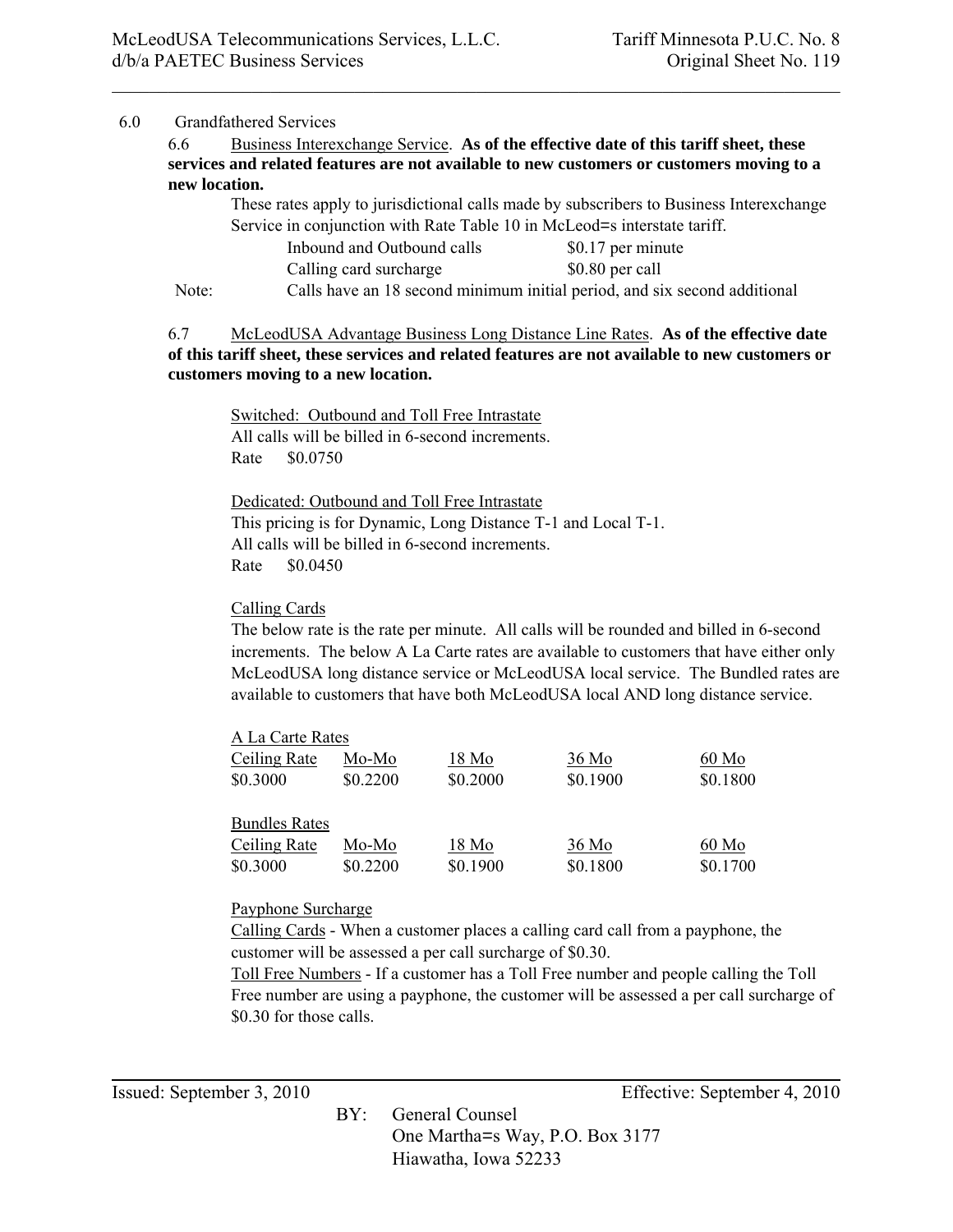## 6.8. Flat Rate Service. **As of the effective date of this tariff sheet, these services and related features are not available to new customers or customers moving to a new location.**

 $\mathcal{L}_\mathcal{L} = \{ \mathcal{L}_\mathcal{L} = \{ \mathcal{L}_\mathcal{L} = \{ \mathcal{L}_\mathcal{L} = \{ \mathcal{L}_\mathcal{L} = \{ \mathcal{L}_\mathcal{L} = \{ \mathcal{L}_\mathcal{L} = \{ \mathcal{L}_\mathcal{L} = \{ \mathcal{L}_\mathcal{L} = \{ \mathcal{L}_\mathcal{L} = \{ \mathcal{L}_\mathcal{L} = \{ \mathcal{L}_\mathcal{L} = \{ \mathcal{L}_\mathcal{L} = \{ \mathcal{L}_\mathcal{L} = \{ \mathcal{L}_\mathcal{$ 

These rates apply to jurisdictional calls made by subscribers to Flat Rate Service in conjunction with Rate Table 12 in McLeod's interstate tariff.

| Inbound and outbound calls | \$0.165 per minute |
|----------------------------|--------------------|
| Calling card surcharge     | \$0.80 per call    |

## 6.9 McLeodUSA Switched Access Long Distance Service. **As of the effective date of this tariff sheet, these services and related features are not available to new customers or customers moving to a new location.**

This plan is only available to new customers and customers that are up for renewal. All calls will be billed using a one minute minimum initial period with one minute minimum additional increments. Contract term lengths are available in 18, 36 or 60 month intervals upon request.

|                             | Per Minute |
|-----------------------------|------------|
| Outbound Intrastate Rate    | \$0.0900   |
| <b>Toll Free Rate</b>       | \$0.220    |
| Calling Card Charge         | \$0.25     |
|                             |            |
| <b>Surcharges</b>           |            |
| Calling Card Surcharge      | \$0.35     |
| Toll Free Service Surcharge | \$1.00     |
|                             |            |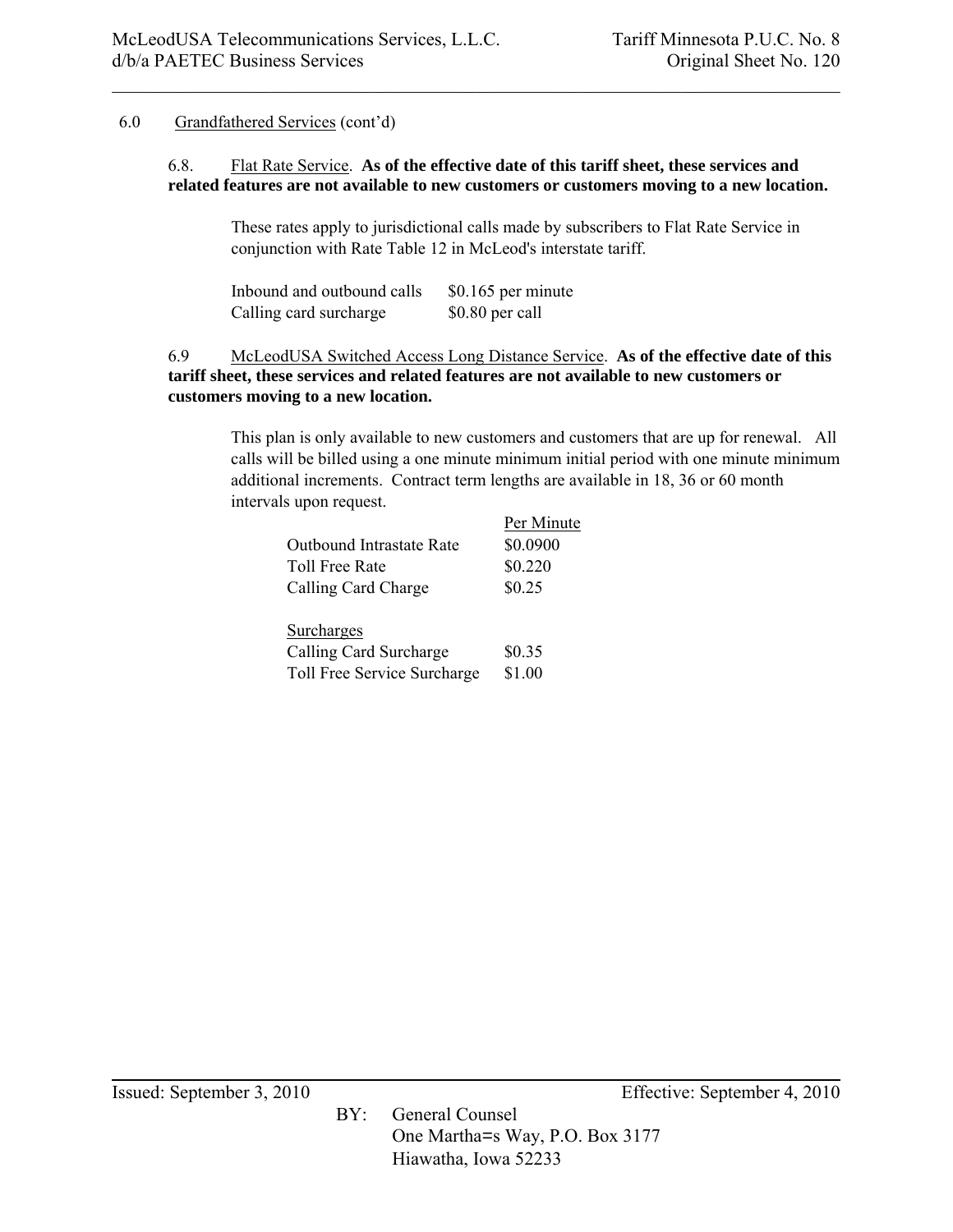#### 6.10 McLeodUSA Local **As of the effective date of this tariff sheet, these services and related features are not available to new customers or customers moving to a new location.** Local Service- Minneapolis/St. Paul - Business

 $\mathcal{L}_\mathcal{L} = \{ \mathcal{L}_\mathcal{L} = \{ \mathcal{L}_\mathcal{L} = \{ \mathcal{L}_\mathcal{L} = \{ \mathcal{L}_\mathcal{L} = \{ \mathcal{L}_\mathcal{L} = \{ \mathcal{L}_\mathcal{L} = \{ \mathcal{L}_\mathcal{L} = \{ \mathcal{L}_\mathcal{L} = \{ \mathcal{L}_\mathcal{L} = \{ \mathcal{L}_\mathcal{L} = \{ \mathcal{L}_\mathcal{L} = \{ \mathcal{L}_\mathcal{L} = \{ \mathcal{L}_\mathcal{L} = \{ \mathcal{L}_\mathcal{$ 

This service is not available in all areas, and is subject to approval by McLeodUSA, based on facilities availability and technical requirements. EAS (Extended Area Service) charges applicable to the particular exchange will also be applied. Federal Access (EUCL), Single Line Business, Multi-Line, LNP, PICC, USF and TRS surcharges will also be charged where applicable.

A. Bundled Rates - The below rates are offered to customers who have their local and long distance service with McLeodUSA.

|                                                        | <b>NRC</b> | $Mo - Mo$                    |           | <u>18 Mo.</u> | 36 Mo.                                                                             | 60 Mo.  |
|--------------------------------------------------------|------------|------------------------------|-----------|---------------|------------------------------------------------------------------------------------|---------|
| Minneapolis/                                           |            |                              |           |               |                                                                                    |         |
| St. Paul Metro                                         | \$47.90    | \$41.90                      |           | \$37.90       | \$32.90                                                                            | \$32.90 |
|                                                        |            |                              |           |               |                                                                                    |         |
|                                                        |            |                              |           |               | B. A La Carte Rates - The below rates are offered to customers who only have their |         |
| local service with McLeodUSA.                          |            |                              |           |               |                                                                                    |         |
|                                                        | NRC        | $\underline{\text{Mo - Mo}}$ |           | <u>18 Mo.</u> | 36 Mo.                                                                             | 60 Mo.  |
| Minneapolis/                                           |            |                              |           |               |                                                                                    |         |
| St. Paul Metro \$47.90                                 |            | \$43.57                      |           | \$41.57       | \$40.07                                                                            | \$38.35 |
|                                                        |            |                              |           |               |                                                                                    |         |
| Measured Line Service (Available in on-net CO=s only): |            |                              |           |               |                                                                                    |         |
|                                                        |            | Mo.-Mo.                      |           | 18 Mo.        | 36 Mo.                                                                             | 60 Mo.  |
| Minneapolis/St. Paul                                   |            | \$30.95                      |           | \$29.45       | \$26.95                                                                            | \$25.45 |
|                                                        |            |                              |           |               |                                                                                    |         |
| <b>Measured Service - Usage</b>                        |            |                              |           |               |                                                                                    |         |
| $1st$ Minute                                           |            | \$0.03                       |           |               |                                                                                    |         |
| Additional minutes                                     |            | \$0.01                       |           |               |                                                                                    |         |
|                                                        |            |                              |           |               |                                                                                    |         |
| <b>Local Calling Features</b>                          |            |                              | Monthly   |               |                                                                                    |         |
| Conference Plus (5 Party Conference)                   |            |                              | \$1.50    |               |                                                                                    |         |
| Remote Access to Call Forwarding                       |            |                              | \$9.00*** |               |                                                                                    |         |

Caller ID - Number Only \$10.00 Caller ID - Name and Number \$10.00 Call Waiting ID (Wait and See)  $**$  \$0.00 \*Requires Caller ID & Call Waiting

\*\*\*This price is in addition to the appropriate call forward feature

Note: The features (and corresponding rate) marked H on page 54.2 and 55 are also available in the UNE market.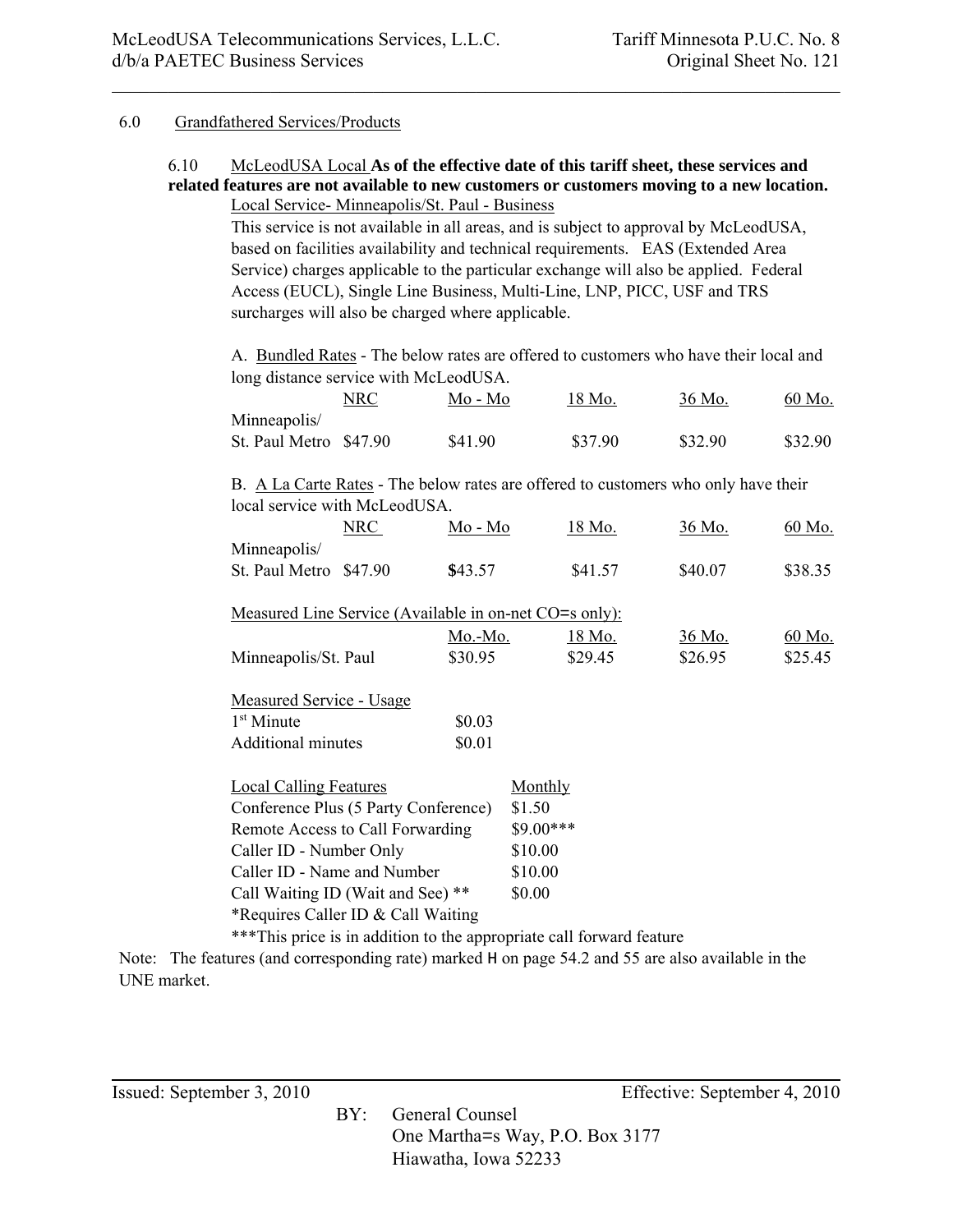#### 6.10 UNE Flat Rate Service- Minneapolis/St. Paul(cont=d)

| Local Calling Features (cont=d)                                           |         |
|---------------------------------------------------------------------------|---------|
| Special Services - available in Minneapolis/St. Paul Metro UNE only areas |         |
| Market Expansion Line (MEL) - setup charge                                | \$38.50 |
| Market Expansion Line (MEL) - monthly per path                            | \$16.00 |
| Market Expansion Line (MEL) - each add=l path                             | \$16.00 |
| MEL - first minute usage                                                  | \$0.03  |
| MEL - each add=1 minute                                                   | \$0.01  |

 $\mathcal{L}_\mathcal{L} = \{ \mathcal{L}_\mathcal{L} = \{ \mathcal{L}_\mathcal{L} = \{ \mathcal{L}_\mathcal{L} = \{ \mathcal{L}_\mathcal{L} = \{ \mathcal{L}_\mathcal{L} = \{ \mathcal{L}_\mathcal{L} = \{ \mathcal{L}_\mathcal{L} = \{ \mathcal{L}_\mathcal{L} = \{ \mathcal{L}_\mathcal{L} = \{ \mathcal{L}_\mathcal{L} = \{ \mathcal{L}_\mathcal{L} = \{ \mathcal{L}_\mathcal{L} = \{ \mathcal{L}_\mathcal{L} = \{ \mathcal{L}_\mathcal{$ 

## 3 for \$5 Feature Option:

## **Effective January 19, 2006, this feature package is only available to customers where their service is provided via McLeodUSA local switching platform.**

Customers enrolling under an 18, 36 or 60 month term will be eligible to select the 3 for \$5 feature option. Under this option, a customer may select from 1-3 features at a monthly rate of \$5.00 per line. If a customer chooses to select only one feature on any line and the current price of that feature is less than \$5.00, the ala cart feature price will apply. In addition, if the customer has more than 3 features on a line, each additional feature will be charged at its current ala cart rate. No additional feature discounts will apply.

Features and rates marked with the A%@ on page 55 of this tariff are referenced herein as the options for this feature with the exception of Call Rejection, Continuous Redial and Last Call Return.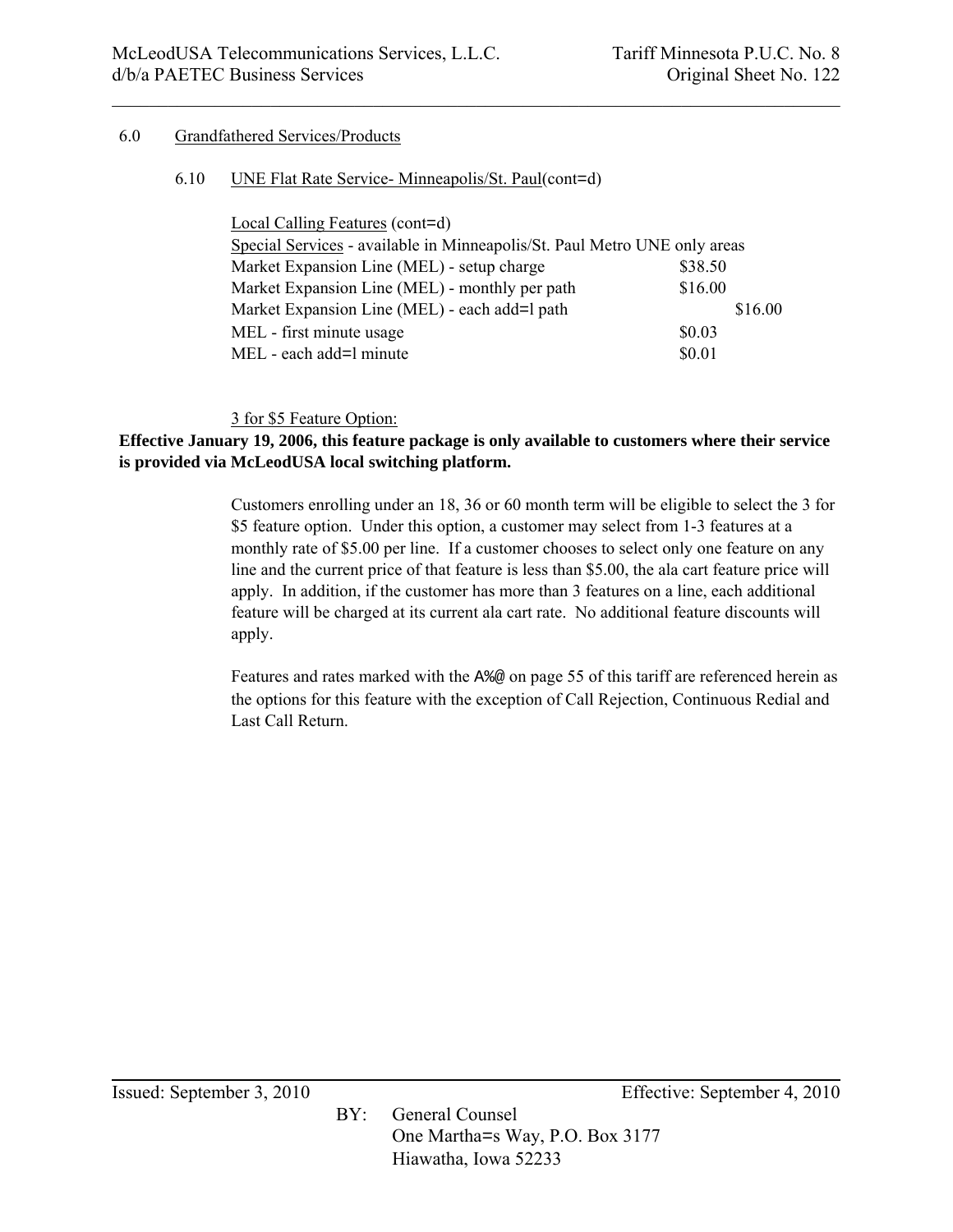6.12 McLeodUSA Advantage Local Service. **As of December 31, 2002, this service will not be available to new customers or existing customers moving to a new location.** The term rates shown below are offered to customers undertaking a contractual commitment to continue service for the specified term. Termination of service before the end of the required term may require the payment of early termination charges pursuant to the customer=s contract.

 $\mathcal{L}_\mathcal{L} = \{ \mathcal{L}_\mathcal{L} = \{ \mathcal{L}_\mathcal{L} = \{ \mathcal{L}_\mathcal{L} = \{ \mathcal{L}_\mathcal{L} = \{ \mathcal{L}_\mathcal{L} = \{ \mathcal{L}_\mathcal{L} = \{ \mathcal{L}_\mathcal{L} = \{ \mathcal{L}_\mathcal{L} = \{ \mathcal{L}_\mathcal{L} = \{ \mathcal{L}_\mathcal{L} = \{ \mathcal{L}_\mathcal{L} = \{ \mathcal{L}_\mathcal{L} = \{ \mathcal{L}_\mathcal{L} = \{ \mathcal{L}_\mathcal{$ 

## McLeodUSA Advantage Local Line Rates - Business

## A. Bundled Rates

The below rates are offered to customers who have their local and long distance service with McLeodUSA.

|                | NRC     | Mo - Mo | 18 Mo.  | 36 Mo.  | 60 Mo.  |
|----------------|---------|---------|---------|---------|---------|
| Outstate       | \$47.90 | \$35.90 | \$34.90 | \$33.90 | \$24.69 |
| Minneapolis/   |         |         |         |         |         |
| St. Paul Metro | S47 90  | \$41.90 | \$37.90 | \$34.90 | \$31.47 |

## B. A La Carte Rates

The below rates are offered to customers who only have their local service with McLeodUSA.

|                        | NRC.    | Mo - Mo | 18 Mo.  | 36 Mo.  | 60 Mo.  |
|------------------------|---------|---------|---------|---------|---------|
| Outstate               | \$47.90 | \$36.23 | \$34.73 | \$35.23 | \$30.62 |
| Minneapolis/           |         |         |         |         |         |
| St. Paul Metro \$47.90 |         | \$43.57 | \$41.57 | \$40.07 | \$38.35 |

Charges Applicable to all lines: TACIP Charge: \$0.10, TAP Charge: \$0.05 TACIP surcharge is the Telecommunications Access for Communication-Impaired Persons and TAP is the low-income Telephone Assistance Program. EAS (Extended Area Service) charges applicable to the particular exchange will also be applied.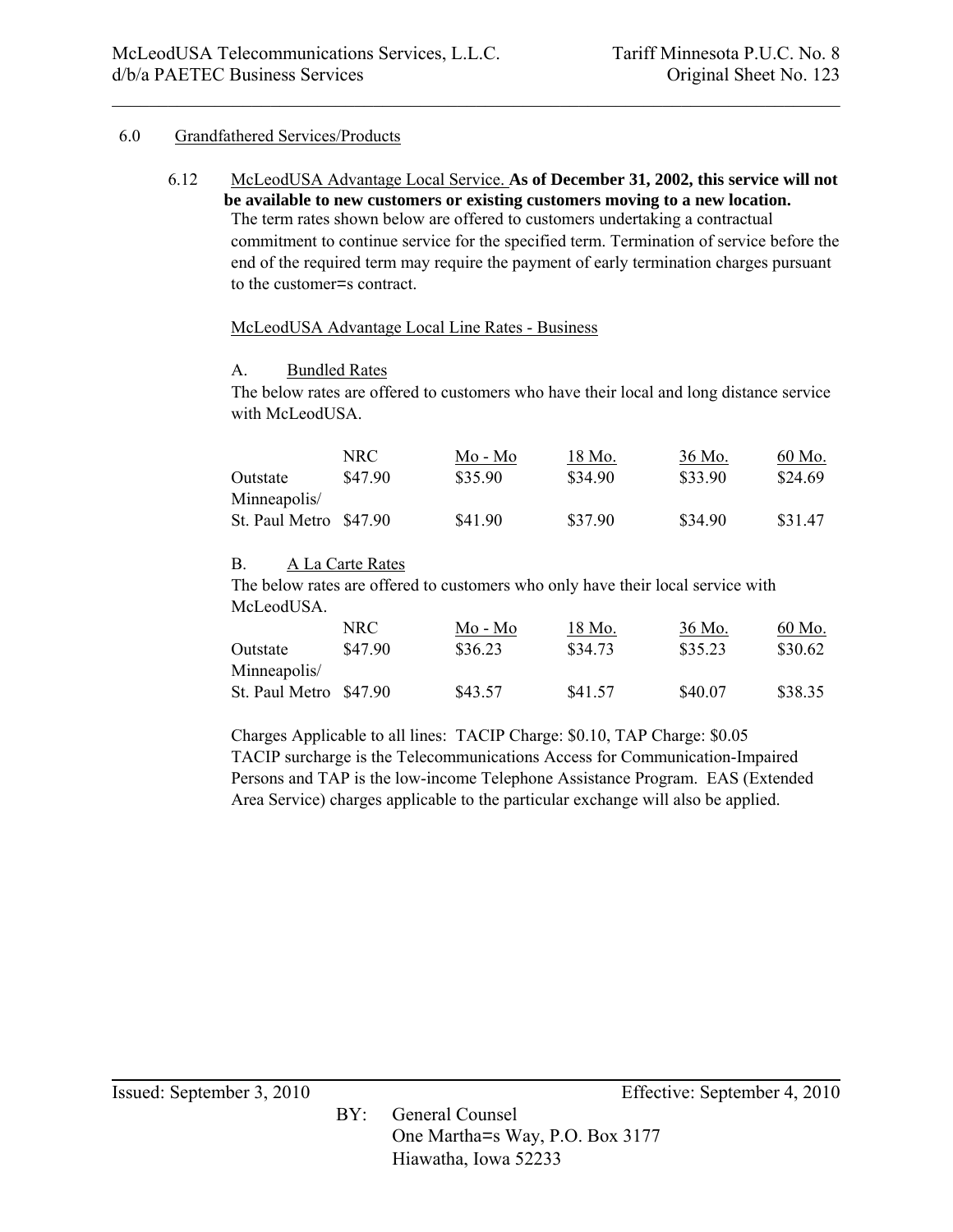## 6.12 McLeodUSA Advantage Local Service. **As of December 31, 2002, this service will not be available to new customers or existing customers moving to a new location.**

 $\mathcal{L}_\mathcal{L} = \{ \mathcal{L}_\mathcal{L} = \{ \mathcal{L}_\mathcal{L} = \{ \mathcal{L}_\mathcal{L} = \{ \mathcal{L}_\mathcal{L} = \{ \mathcal{L}_\mathcal{L} = \{ \mathcal{L}_\mathcal{L} = \{ \mathcal{L}_\mathcal{L} = \{ \mathcal{L}_\mathcal{L} = \{ \mathcal{L}_\mathcal{L} = \{ \mathcal{L}_\mathcal{L} = \{ \mathcal{L}_\mathcal{L} = \{ \mathcal{L}_\mathcal{L} = \{ \mathcal{L}_\mathcal{L} = \{ \mathcal{L}_\mathcal{$ 

#### Local Features

Certain features are available in limited areas, and are subject to approval by McLeodUSA, based on facilities availability and technical requirements. Consultation Hold, Three-Way Calling and Call Transfer will be provided at no charge in certain central offices depending on availability. Business customers will incur a non-recurring charge of \$10.00 per line for a feature change after initial sign-up and residential customers will incur a \$6.00 charge. **Monthly rate for a features may vary depending on whether service is provided via McLeodUSA local switching platform. See section 5.1 to determine the platform that services are provided.**

|                                 | <b>McLeodUSA</b>         |            | Non-McLeodUSA            |            |
|---------------------------------|--------------------------|------------|--------------------------|------------|
|                                 | <b>Switch Facilities</b> |            | <b>Switch Facilities</b> |            |
|                                 | <b>Bus</b>               | <b>Res</b> | <b>Bus</b>               | <b>Res</b> |
| $+$ Call Forwarding             |                          |            |                          |            |
| $+$ Busy* $\blacksquare$        | \$3.00                   | \$0.30     | \$3.00                   | \$0.30     |
| Expanded                        | \$3.00                   | N/A        |                          | N/A        |
| External                        | \$3.00                   | N/A        |                          | N/A        |
| Overflow                        | \$4.00                   | N/A        |                          | N/A        |
| Programmable                    | \$4.00                   | N/A        |                          | N/A        |
| + Don't Answer*                 | \$3.00                   | \$0.65     | \$3.00                   | \$0.65     |
| Expanded                        | \$3.00                   | N/A        |                          | N/A        |
| Programmable                    | \$4.50                   | N/A        |                          | N/A        |
| $+$ Variable* $\blacksquare$    | \$6.00                   | \$5.00     | \$6.00                   | \$5.00     |
| Combination Busy/Don't Answer*■ | \$5.00                   | \$0.85     | \$6.00                   | \$0.95     |
| Expanded                        | \$5.00                   | N/A        |                          | N/A        |
| External                        | \$5.00                   | N/A        |                          | N/A        |
| Overflow                        | \$5.00                   | N/A        |                          | N/A        |
| Call Pickup*■                   | \$1.00                   | N/A        |                          | N/A        |
| + Call Waiting* $\blacksquare$  | \$8.00                   | \$6.50     | \$8.00                   | \$6.50     |
| + Call Waiting ID**             | \$0.00                   | \$0.00     | \$0.00                   | \$0.00     |
| Call Rejection*■                | \$4.50                   | \$4.50     | \$4.50                   | \$4.50     |
| Caller ID Name and Number ■     | \$10.00                  | \$9.00     | \$10.00                  | \$9.00     |
| Caller ID Number Only ■         | \$10.00                  | \$9.00     | \$10.00                  | \$9.00     |
| Caller ID with Privacy          | \$10.95                  | N/A        |                          | N/A        |
| + Hunting* $\blacksquare$       | \$4.00                   | N/A        | \$4.00                   | N/A        |
| Last Call Return <sup>*</sup> ■ | \$4.50                   | \$4.50     | \$4.50                   | \$4.50     |
| Circular Hunt                   | \$3.50                   | N/A        | \$7.00                   | N/A        |

Issued: September 3, 2010 Effective: September 4, 2010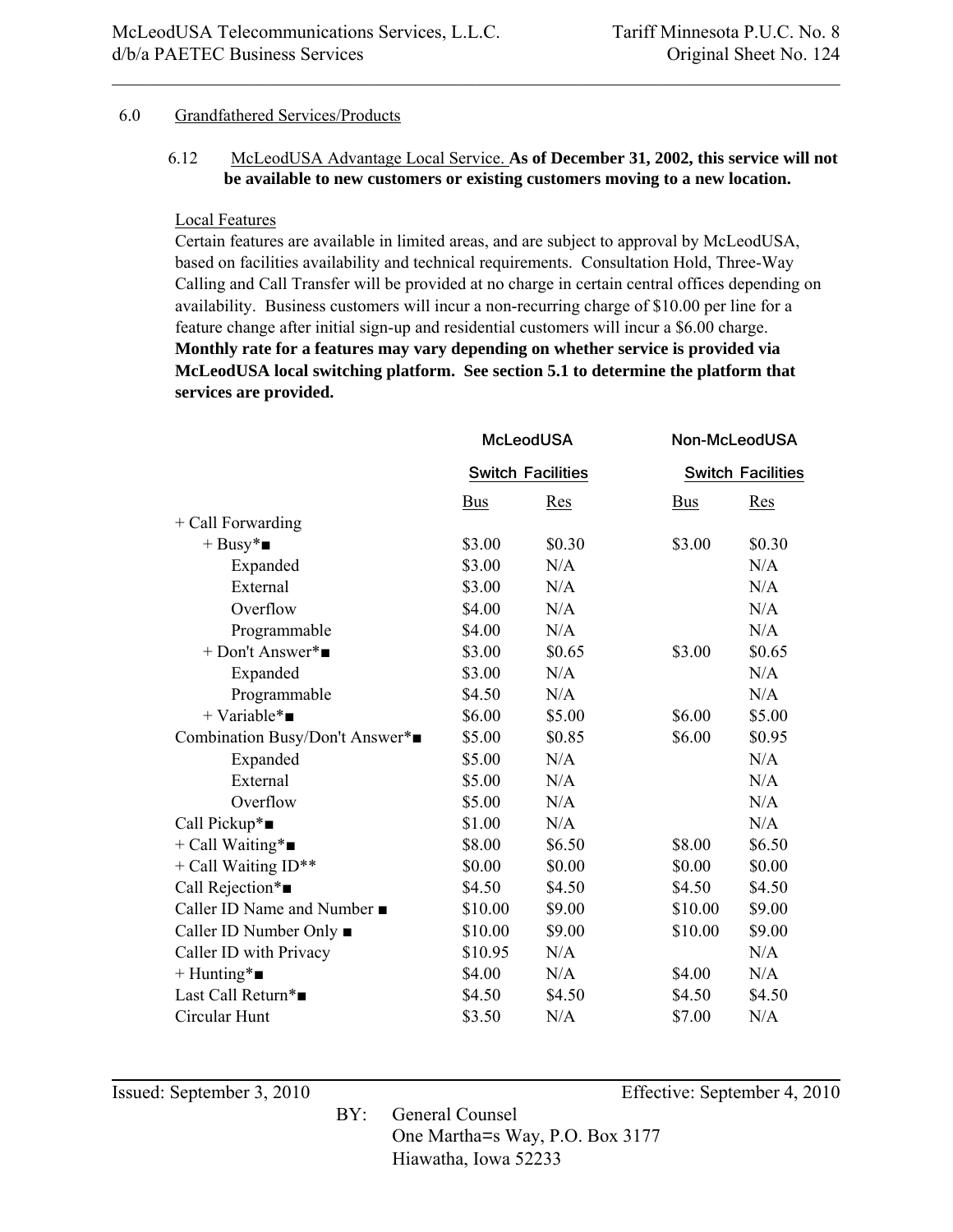6.12 McLeodUSA Advantage Local Service. **As of December 31, 2002, this service will not be available to new customers or existing customers moving to a new location.**

 $\mathcal{L}_\mathcal{L} = \{ \mathcal{L}_\mathcal{L} = \{ \mathcal{L}_\mathcal{L} = \{ \mathcal{L}_\mathcal{L} = \{ \mathcal{L}_\mathcal{L} = \{ \mathcal{L}_\mathcal{L} = \{ \mathcal{L}_\mathcal{L} = \{ \mathcal{L}_\mathcal{L} = \{ \mathcal{L}_\mathcal{L} = \{ \mathcal{L}_\mathcal{L} = \{ \mathcal{L}_\mathcal{L} = \{ \mathcal{L}_\mathcal{L} = \{ \mathcal{L}_\mathcal{L} = \{ \mathcal{L}_\mathcal{L} = \{ \mathcal{L}_\mathcal{$ 

Local Features (cont=d)

|                                  | <b>Monthly Rates</b>     |            |          |                          |  |
|----------------------------------|--------------------------|------------|----------|--------------------------|--|
|                                  | McLeodUSA                |            |          | Non-McLeodUSA            |  |
|                                  | <b>Switch Facilities</b> |            |          | <b>Switch Facilities</b> |  |
|                                  | <b>Bus</b>               | <u>Res</u> | Bus      | <u>Res</u>               |  |
| Continuous Redial $*$            | \$4.50                   | \$4.00     | \$4.50   | \$4.00                   |  |
| $+$ Speed Calling $6^*$          | \$3.00                   | N/A        |          | N/A                      |  |
| Speed Calling $8 \blacksquare$   | \$4.50                   | \$3.50     | \$4.50   | \$3.50                   |  |
| + Speed Calling $30^*$           | \$5.50                   | \$4.50     | \$5.50   | N/A                      |  |
| Three-Way Calling $\blacksquare$ | \$6.00                   | \$4.50     | \$6.00   | \$4.50                   |  |
| Call Transfer $\blacksquare$     | \$7.00                   | \$6.50     | \$7.00   | \$6.50                   |  |
| +Anonymous Call Rejection        | \$0.00                   | \$0.00     | \$0.00   | \$0.00                   |  |
| Hot Line                         | \$2.00                   | N/A        |          | N/A                      |  |
| Warm Line                        | \$2.50                   | N/A        |          | N/A                      |  |
| No Solicitation                  | \$6.95                   | N/A        |          | N/A                      |  |
| Priority Call                    | \$5.00                   | N/A        | \$5.00   | N/A                      |  |
| Scheduled Forwarding             | \$8.60                   | N/A        |          | N/A                      |  |
| <b>Selective Call Forwarding</b> | \$3.50                   | N/A        |          | N/A                      |  |
| Remote Access to Call Forwarding | \$9.00*                  | N/A        | $$9.00*$ | N/A                      |  |
| Conference Plus                  | \$1.50                   | N/A        |          | N/A                      |  |

\*This price is in addition to the appropriate call forward feature. \*\*Requires Caller ID & Call Waiting

Issued: September 3, 2010 Effective: September 4, 2010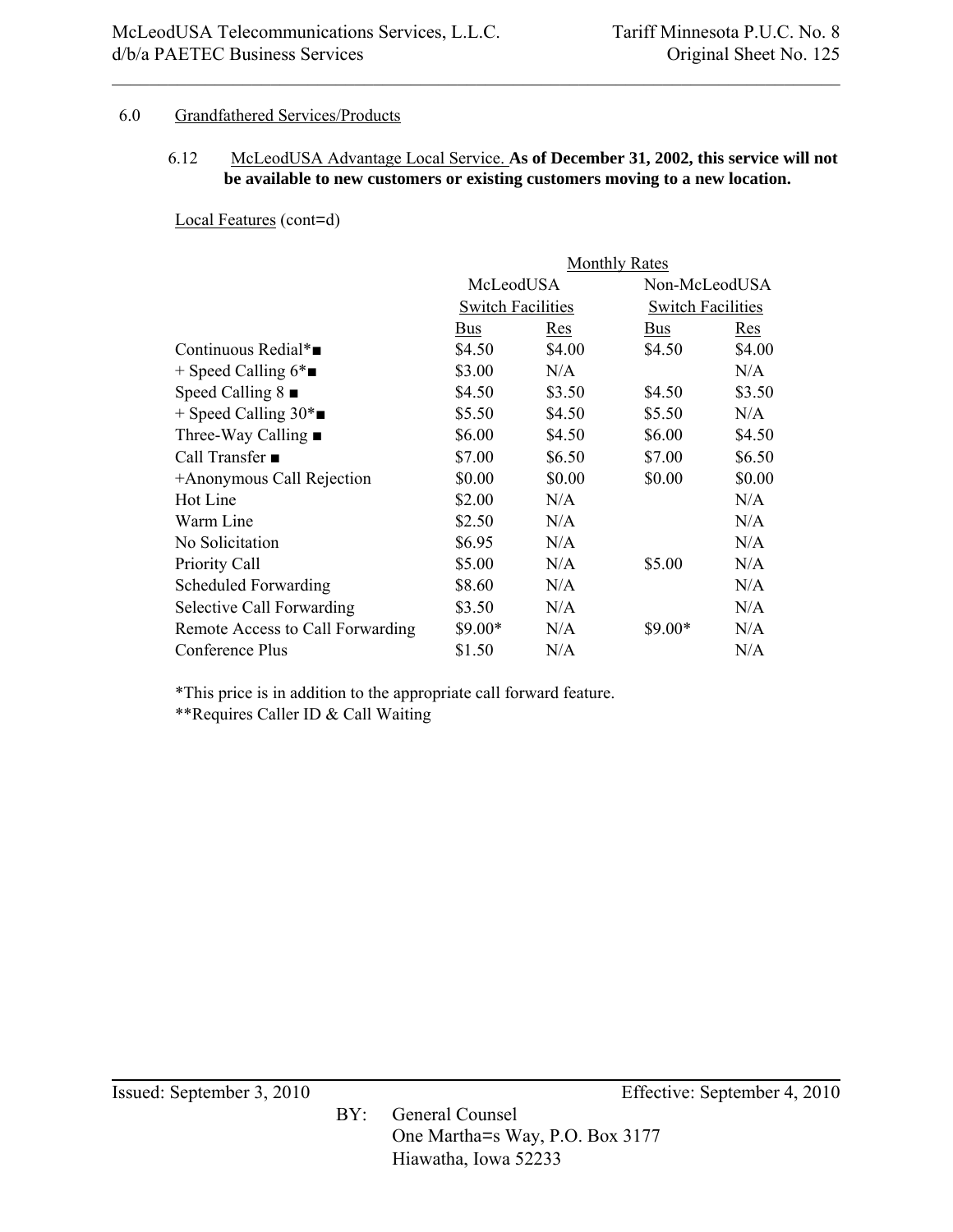6.12 McLeodUSA Advantage Local Service. **As of December 31, 2002, this service will not be available to new customers or existing customers moving to a new location.**

 $\mathcal{L}_\mathcal{L} = \{ \mathcal{L}_\mathcal{L} = \{ \mathcal{L}_\mathcal{L} = \{ \mathcal{L}_\mathcal{L} = \{ \mathcal{L}_\mathcal{L} = \{ \mathcal{L}_\mathcal{L} = \{ \mathcal{L}_\mathcal{L} = \{ \mathcal{L}_\mathcal{L} = \{ \mathcal{L}_\mathcal{L} = \{ \mathcal{L}_\mathcal{L} = \{ \mathcal{L}_\mathcal{L} = \{ \mathcal{L}_\mathcal{L} = \{ \mathcal{L}_\mathcal{L} = \{ \mathcal{L}_\mathcal{L} = \{ \mathcal{L}_\mathcal{$ 

McLeodUSA Advantage Local Service Features (cont=d)

| Pay Per Use Features:                  | Per Use         | Max. Monthly |
|----------------------------------------|-----------------|--------------|
| +Automatic Callback (Last Call Return) | \$0.95          | \$7.60       |
| +Continuous Redial (Repeat Dialing)    | \$0.95          | \$7.60       |
| +Call Trace                            | \$4.00-Business | NΑ           |

Feature Packages (Business Customers):

#### 3 for \$5

Features marked with A\*@ are available for 3 for \$5.00 in lieu of other feature discounts. **Effective January 19, 2006, this feature package is only available to customers where their service is provided via McLeodUSA local switching platform.**

#### Feature Plus Package

Features marked with A■@ are in a Feature Plus Package available to customers that sign an 18 or 36 month contract. A customer may choose three of the marked features and receive them for free. The customer must be either a Local Only or a Full Service customer to be eligible for the Feature Plus Package.

#### 5 for \$7.50

## **Effective January 19, 2006, this feature package is only available to customers where their service is provided via McLeodUSA local switching platform.**

Under this option, a customer may select up to 5 features at a monthly rate of \$7.50 per line. If a customer chooses to select only one feature on any line, and the a la cart feature price is less than \$7.50, then the a la carte price will apply. If more than 5 features are chosen, the a la carte prices will be charged for the additional features. No additional feature discounts will apply. Eligible features under the 5 for \$7.50 option

are:

Call Forward Don=t Answer Call Forward Variable Call Pickup Call Rejection Call Waiting Caller ID Name & Number Caller ID Number Only Continuous Redial Hunting Last Call Return Speed Call 30 Speed Call 6

Call Forward Busy Call Forward Busy/Don=t Answer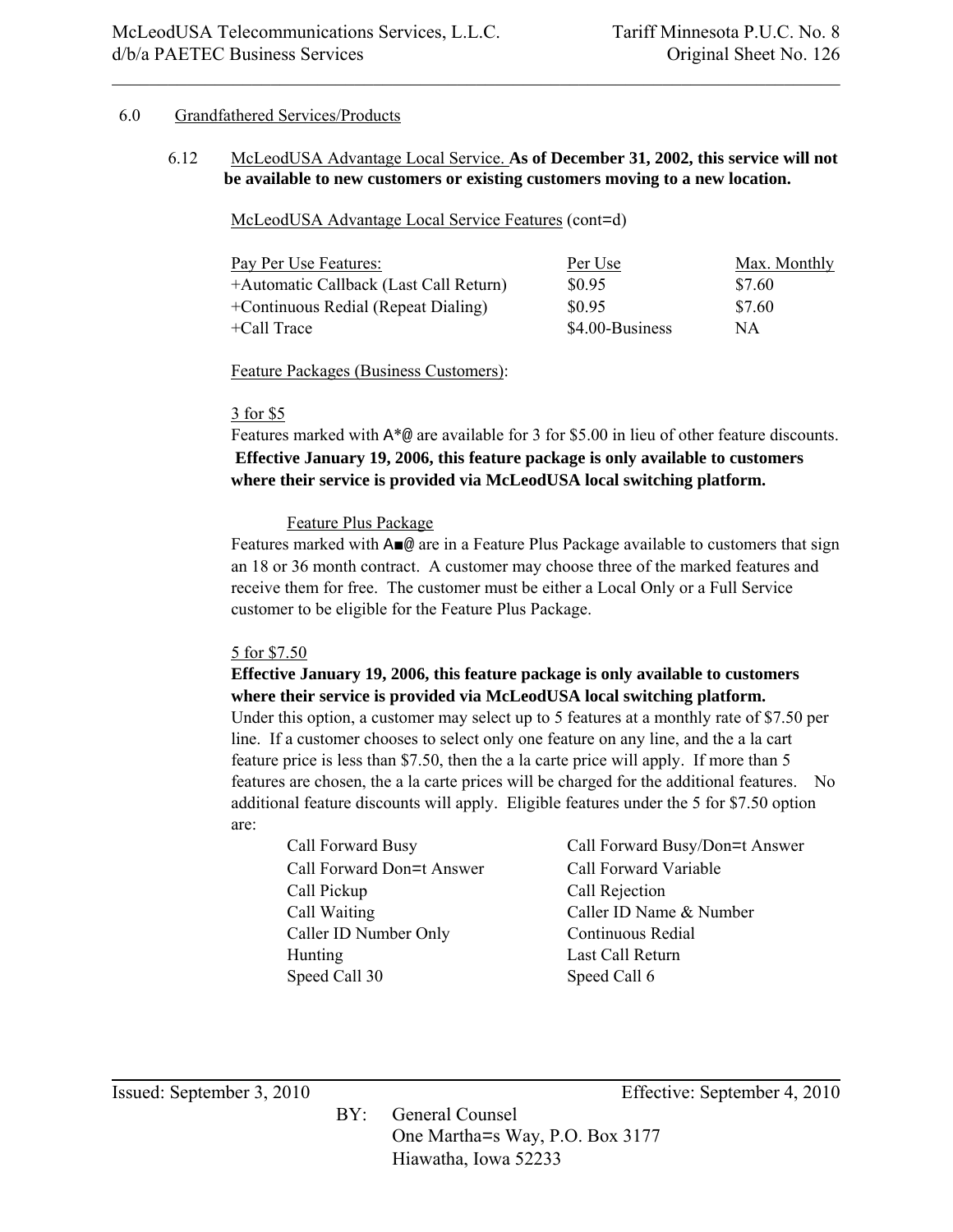6.12 McLeodUSA Advantage Local Service. **As of December 31, 2002, this service will not be available to new customers or existing customers moving to a new location.**

 $\mathcal{L}_\mathcal{L} = \{ \mathcal{L}_\mathcal{L} = \{ \mathcal{L}_\mathcal{L} = \{ \mathcal{L}_\mathcal{L} = \{ \mathcal{L}_\mathcal{L} = \{ \mathcal{L}_\mathcal{L} = \{ \mathcal{L}_\mathcal{L} = \{ \mathcal{L}_\mathcal{L} = \{ \mathcal{L}_\mathcal{L} = \{ \mathcal{L}_\mathcal{L} = \{ \mathcal{L}_\mathcal{L} = \{ \mathcal{L}_\mathcal{L} = \{ \mathcal{L}_\mathcal{L} = \{ \mathcal{L}_\mathcal{L} = \{ \mathcal{L}_\mathcal{$ 

# Advantage Feature Package 2001A

If the following requirements are met, the customer is a "qualifying customer" for purposes of this feature package:

The customer must have selected McLeodUSA as its presubscribed carrier for local, interLATA, intraLATA, and international services, and must enter into a 60-month agreement for these services on or after May 1, 2001; and

The customer must purchase at least one data product (Web hosting, dial-up internet, or DSL) from McLeodUSA, at the same time the term agreement for voices services is entered into.

Qualifying customers who subscribe to Caller ID (Number Only) or Caller ID (Name and Number) service will receive a credit at least equal to the highest monthly price charged by McLeodUSA of the Caller ID option received, for each of the first three months of service. This offer is limited to areas where the local, long distance, Caller ID, and data services mentioned above are available.

Note: Only one of the above feature packages can be added per line. In either feature package, if more than allowed features are chosen, the additional features will be charged at the ala carte rate.

Other Features and Services

Reports - Enhanced

Long distance enhanced reports will be made available for business customers in Minneapolis. The following reports are available:

Customized Outbound Reports

Top 50 Called Geographic Areas, Top 50 Called Area Codes, Top 50 Called Numbers, Time of Day Analysis and Graphical Analysis, Day of Week Analysis and Graphical Analysis, and Longest Call Duration.

## Customized Inbound Reports

Top 50 Inbound Calling Areas, Top 50 Inbound Originating Numbers, Time of Day Analysis and Graphical Analysis, and Day of Week Analysis and Graphical Analysis. In addition, the customer may also choose to have toll calls sorted by ANI, vs. the standard chronological order.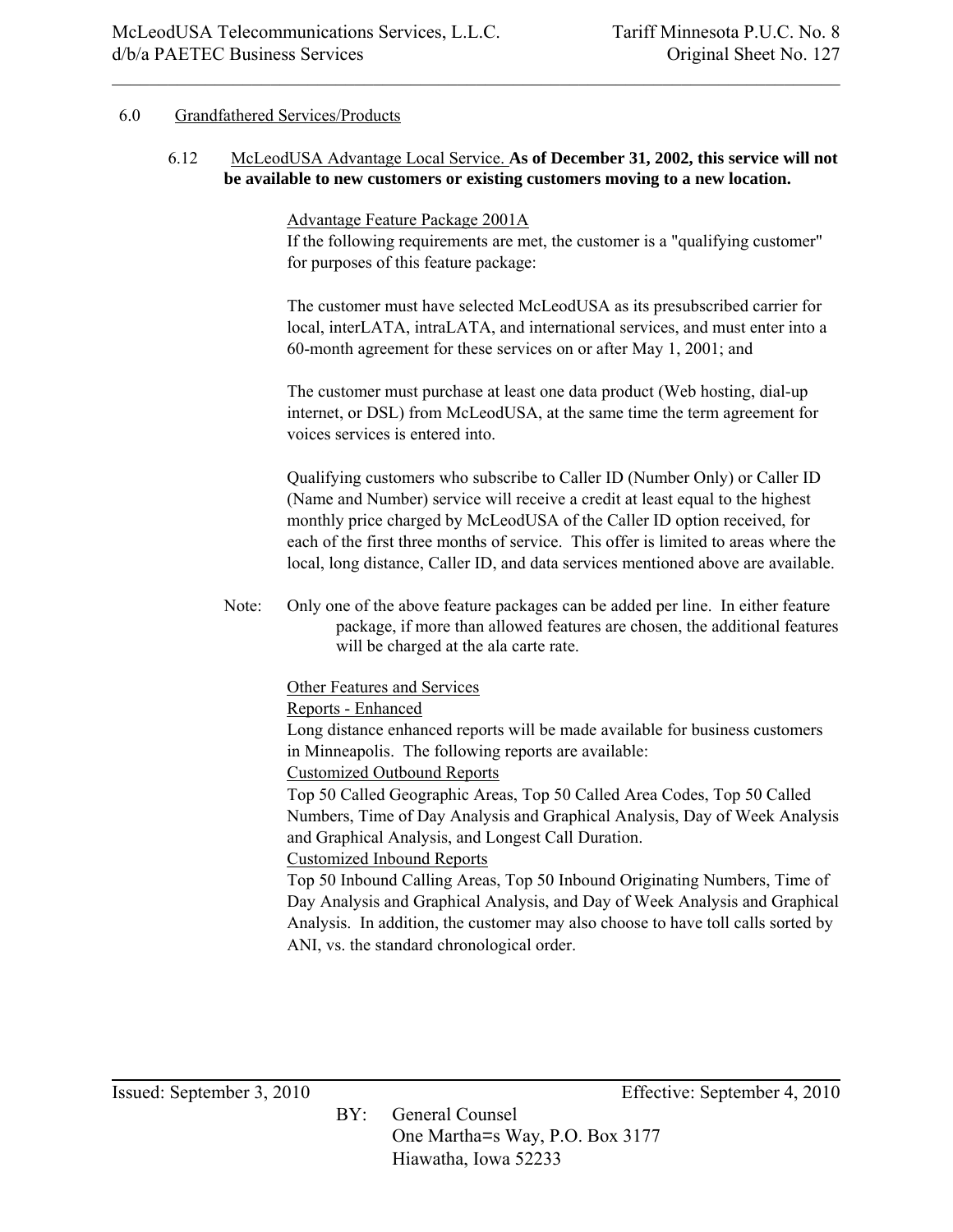6.12 McLeodUSA Advantage Local Service. **As of December 31, 2002, this service will not be available to new customers or existing customers moving to a new location.**

Long Distance Service

Switched: Outbound and Toll Free Intrastate All calls will be billed in 6-second increments. Rate \$0.0750

 $\mathcal{L}_\mathcal{L} = \{ \mathcal{L}_\mathcal{L} = \{ \mathcal{L}_\mathcal{L} = \{ \mathcal{L}_\mathcal{L} = \{ \mathcal{L}_\mathcal{L} = \{ \mathcal{L}_\mathcal{L} = \{ \mathcal{L}_\mathcal{L} = \{ \mathcal{L}_\mathcal{L} = \{ \mathcal{L}_\mathcal{L} = \{ \mathcal{L}_\mathcal{L} = \{ \mathcal{L}_\mathcal{L} = \{ \mathcal{L}_\mathcal{L} = \{ \mathcal{L}_\mathcal{L} = \{ \mathcal{L}_\mathcal{L} = \{ \mathcal{L}_\mathcal{$ 

Dedicated: Outbound and Toll Free Intrastate

This pricing is for Dynamic, Long Distance T-1 and Local T-1. All calls will be billed in 6-second increments. Rate \$0.0450

## Calling Cards

The below rate is the rate per minute. All calls will be rounded and billed in 6 second increments. The below A La Carte rates are available to customers that have either only McLeodUSA long distance service or McLeodUSA local service. The Bundled rates are available to customers that have both McLeodUSA local AND long distance service.

#### A La Carte Rates

| Ceiling Rate<br>\$0.3000 | Mo-Mo<br>\$0.2200 | 18 Mo<br>\$0.2000 | 36 Mo<br>\$0.1900 | 60 Mo<br>\$0.1800 |
|--------------------------|-------------------|-------------------|-------------------|-------------------|
| <b>Bundles Rates</b>     |                   |                   |                   |                   |
| Ceiling Rate             | Mo-Mo             | 18 Mo             | 36 Mo             | 60 Mo             |
| \$0.3000                 | \$0.2200          | \$0.1900          | \$0.1800          | \$0.1700          |

Payphone Surcharge: When a customer places a calling card call from a payphone, the customer will be assessed a per call surcharge of \$0.30. Toll Free Numbers - If a customer has a Toll Free number and people calling the Toll Free number are using a payphone, the customer will be assessed a per call surcharge of \$0.30 for those calls.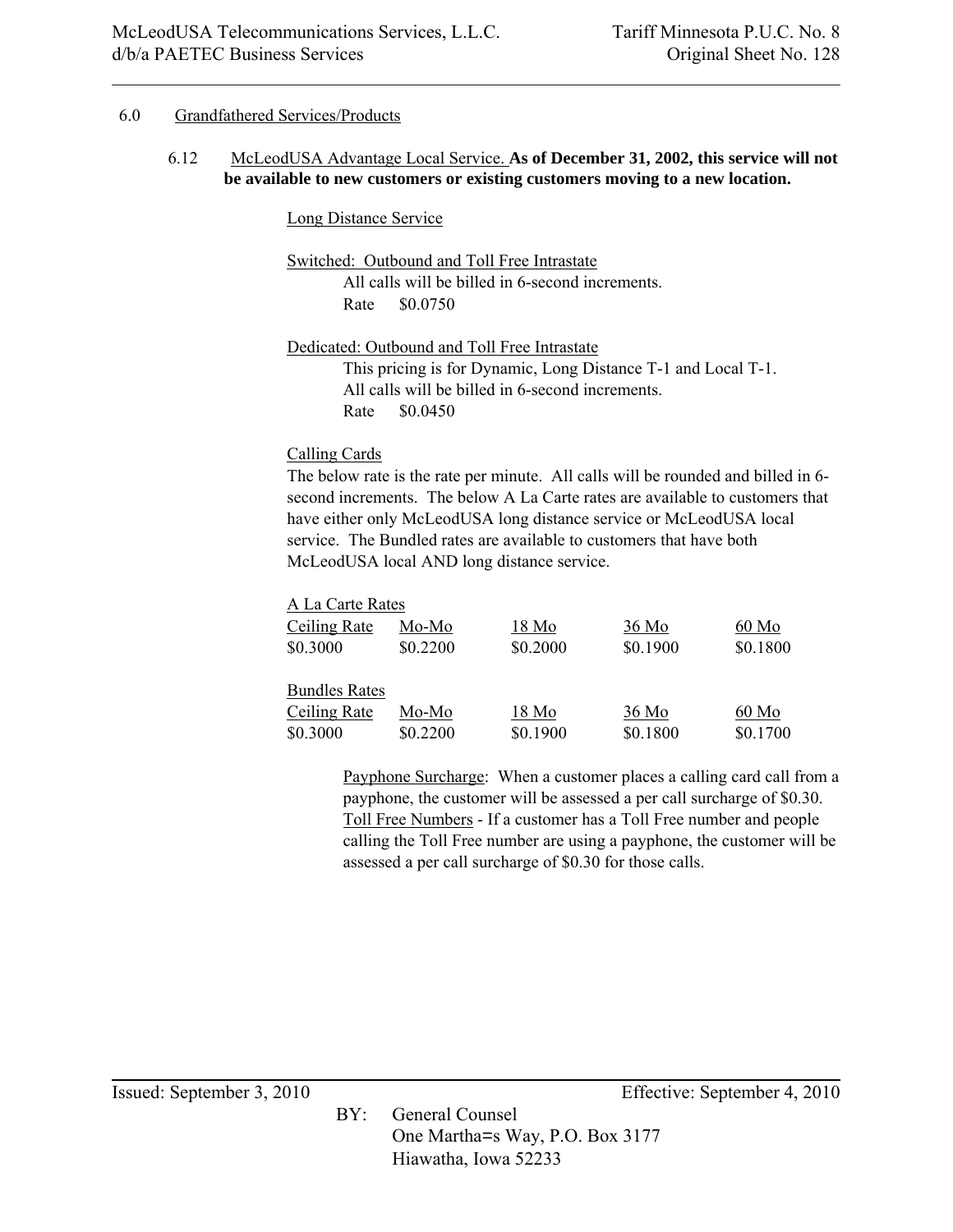## 6.13 Business Preferred AdvantageK Toll Free

**(Effective May 18, 2003, this product will no longer be available to new customers.)** This is a switched Toll Free service that is available to all business customers. A monthly recurring fee of \$7.50 plus a per minute usage charge set forth below applies to each call. This toll free service is not available for any locations outside of the continental United States. All incoming toll free calls will be rounded and billed in 6 second increments.

Per Minute Intrastate Usage Rate \$0.20 (Section 6.13 was previously found on sheet 81.)

 $\mathcal{L}_\mathcal{L} = \{ \mathcal{L}_\mathcal{L} = \{ \mathcal{L}_\mathcal{L} = \{ \mathcal{L}_\mathcal{L} = \{ \mathcal{L}_\mathcal{L} = \{ \mathcal{L}_\mathcal{L} = \{ \mathcal{L}_\mathcal{L} = \{ \mathcal{L}_\mathcal{L} = \{ \mathcal{L}_\mathcal{L} = \{ \mathcal{L}_\mathcal{L} = \{ \mathcal{L}_\mathcal{L} = \{ \mathcal{L}_\mathcal{L} = \{ \mathcal{L}_\mathcal{L} = \{ \mathcal{L}_\mathcal{L} = \{ \mathcal{L}_\mathcal{$ 

#### 6.14 Local T1

**(Effective February 2, 2004, this product will no longer be available to new customers. This product was previously found on sheet no. 83)** 

> **This service is not available in all areas, and is subject to approval by McLeodUSA, based on facilities availability and technical requirements. The Customer will be required to enter into a contract for this service. Recurring and nonrecurring charges for this product apply in lieu of other monthly or nonrecurring charges set forth in this tariff for similar services. Prices for this service include local dial tone and local usage, but do not include any applicable 911, toll charges or charges subject to the jurisdiction of the FCC. A minimum of 12 trunks must be active on the T1 facility.** Free installation is offered with a 60 month agreement as well as one free month of service with a 60 month agreement. (These offers only include the Facility and Trunks, not the LD, surcharges, or taxes associated with the account.)

| Minnesota Outstate Rates |  |  |
|--------------------------|--|--|
|                          |  |  |

| McLeodUSA                                                                                                                                      | NRC              | 18 Month    |
|------------------------------------------------------------------------------------------------------------------------------------------------|------------------|-------------|
| T1-Advanced                                                                                                                                    | \$1,170.00       | \$150.00    |
| T1-Basic or Advanced                                                                                                                           | \$1,170.00       | \$320.00    |
| Basic In Only                                                                                                                                  | 104.00<br>\$     | \$21.94     |
| <b>Basic Out Only</b>                                                                                                                          | 103.00<br>\$     | 21.94<br>\$ |
| Basic 2 Way                                                                                                                                    | \$<br>104.00     | \$21.94     |
| Adv In Only DID                                                                                                                                | \$<br>64.00      | \$24.38     |
| Adv Out Only                                                                                                                                   | \$<br>112.00     | \$<br>24.38 |
| Adv Two Way DID                                                                                                                                | \$<br>66.00      | \$<br>24.38 |
| DID Trunk Charge 2W                                                                                                                            | \$<br>85.00      | 26.00<br>\$ |
| DID Trunk Charge 1W                                                                                                                            | \$<br>85.00      | \$<br>21.05 |
| DID Number Block 20                                                                                                                            | \$<br>20.00      | \$<br>3.50  |
| Non-sequential Number                                                                                                                          | \$<br>1.00       | \$<br>0.15  |
| <b>Rerouting of Numbers</b>                                                                                                                    | \$<br>15.00      |             |
| Number of Digits sent                                                                                                                          | \$<br>50.00      |             |
| Signaling                                                                                                                                      | \$<br>50.00      |             |
| $\mathbf{M}$ $\mathbf{I}$ $\mathbf{I}$ $\mathbf{I}$ $\mathbf{I}$ $\mathbf{I}$ $\mathbf{I}$ $\mathbf{I}$ $\mathbf{M}$ $\mathbf{I}$ $\mathbf{I}$ | $\sim$ 1 $\cdot$ | 0.0000      |

McLeodUSA Enhanced Maintenance Solution \$80.00 per month 36 and 60 month contract terms are also available.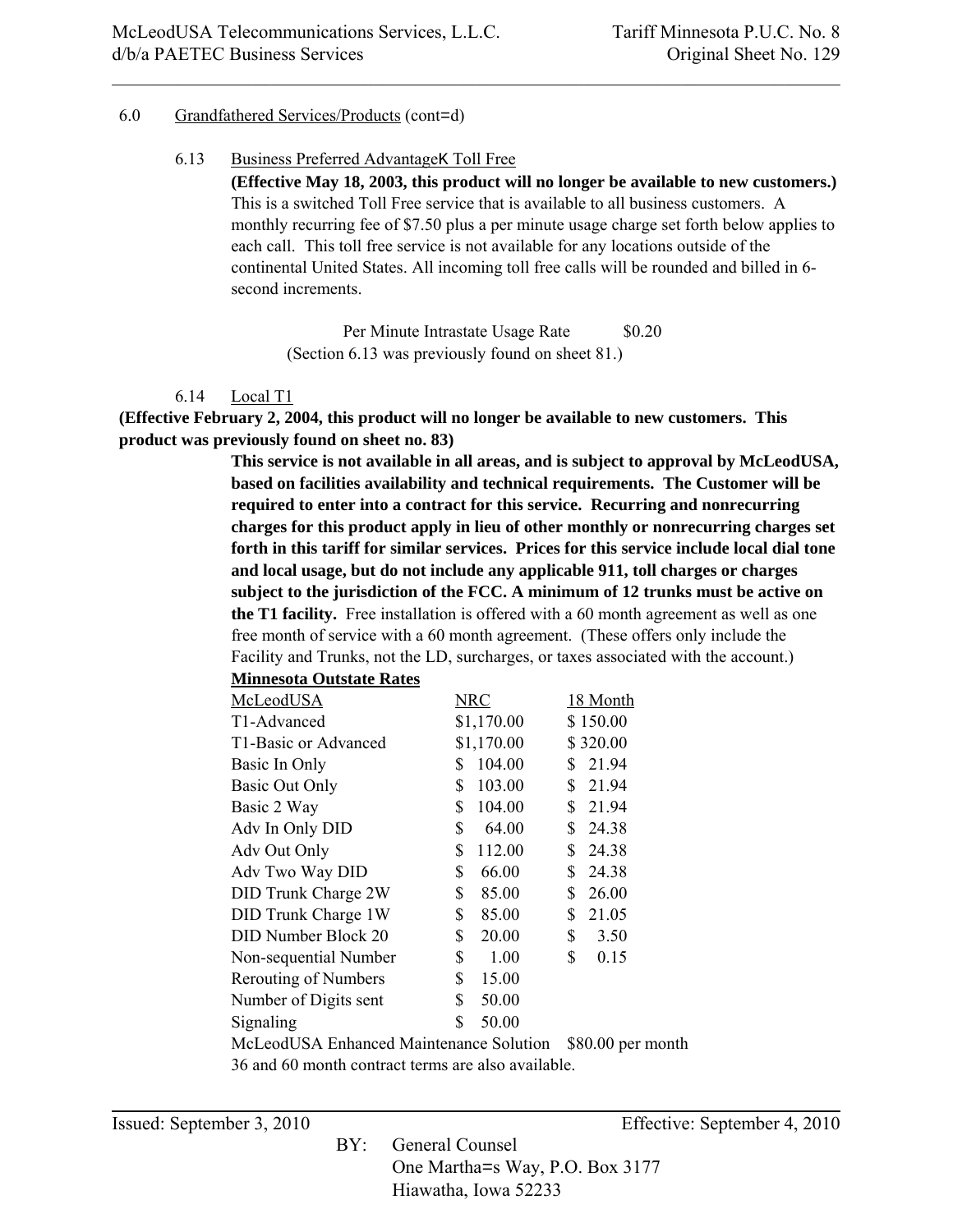## 6.14  $Local T1 (cont=d)$

Local T1 Single Number Access

|                | <b>NRC</b> | 18 Month |
|----------------|------------|----------|
| T1 Advance     | \$1,170.00 | \$150.00 |
| Rate Per Trunk | \$50.00    | \$ 29.00 |

Notes:

1) Minimum 12 trunks/channels active on Local T1 Advanced and Basic configuration

 $\mathcal{L}_\mathcal{L} = \{ \mathcal{L}_\mathcal{L} = \{ \mathcal{L}_\mathcal{L} = \{ \mathcal{L}_\mathcal{L} = \{ \mathcal{L}_\mathcal{L} = \{ \mathcal{L}_\mathcal{L} = \{ \mathcal{L}_\mathcal{L} = \{ \mathcal{L}_\mathcal{L} = \{ \mathcal{L}_\mathcal{L} = \{ \mathcal{L}_\mathcal{L} = \{ \mathcal{L}_\mathcal{L} = \{ \mathcal{L}_\mathcal{L} = \{ \mathcal{L}_\mathcal{L} = \{ \mathcal{L}_\mathcal{L} = \{ \mathcal{L}_\mathcal{$ 

2) Single Number Access requires utilization of all 24 trunks/channels on the T1

3) Only one telephone number available per Single Access T1

4) Install charges above apply for all additions to Local T1 service.

5) Changes from a Basic T1 config to an Advanced T1 config or visa versa will result in the installation charge for a T1 facility (\$1,170.00) and applicable trunk install charges. 6) Applicable CALC, taxes, 911 apply

## **Additional Charges**

Changes to Hunting Sequence \$50.00 per order EUCL, PICC and LNP charges will also apply per trunk.

6.15 Minneapolis/St. Paul Rates

**(Effective February 2, 2004, this product will no longer be available to new customers. This product was previously found on sheet no. 84)**

|              | 18 Month   |
|--------------|------------|
| \$1,170.00   | \$150.00   |
| \$1,170.00   | \$320.00   |
| 104.00<br>\$ | \$21.94    |
| 103.00<br>S  | \$21.94    |
| S<br>104.00  | \$21.94    |
| \$<br>64.00  | \$24.38    |
| \$<br>112.00 | \$24.38    |
| \$<br>66.00  | \$24.38    |
| \$<br>85.00  | \$26.00    |
| \$<br>85.00  | \$21.05    |
| \$<br>20.00  | 3.50<br>S  |
| \$<br>1.00   | 0.15<br>S  |
| \$<br>15.00  |            |
| 50.00<br>\$  |            |
| \$<br>50.00  |            |
|              | <b>NRC</b> |

McLeodUSA Enhanced Maintenance Solution \$80.00 per month (36 and 60 month contract terms are also available)

Issued: September 3, 2010 Effective: September 4, 2010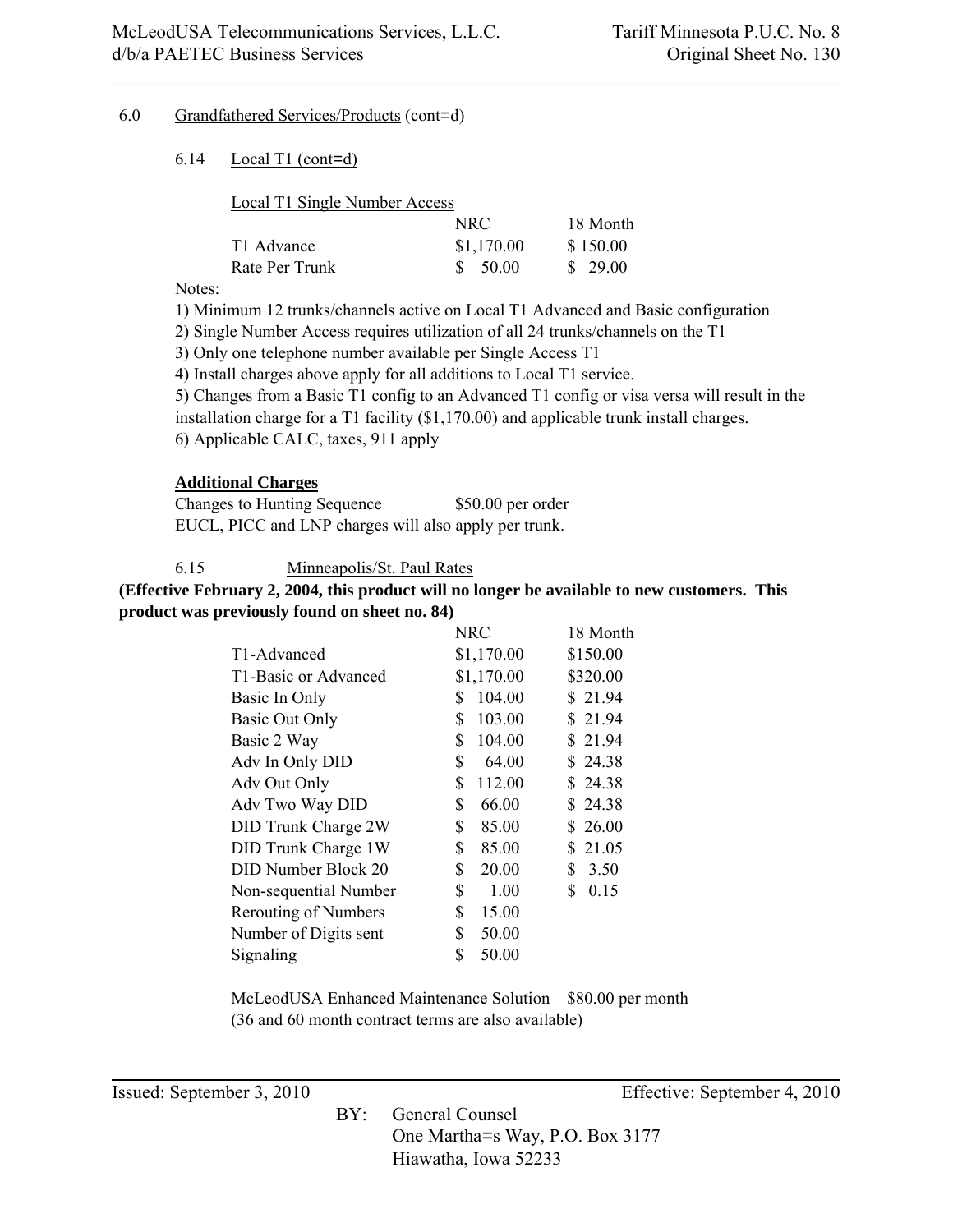| 6.15                      | Minneapolis/St. Paul Rates (cont=d)                                   |            |                                                                                                |
|---------------------------|-----------------------------------------------------------------------|------------|------------------------------------------------------------------------------------------------|
|                           | Local T1 Single Number Access                                         |            |                                                                                                |
|                           |                                                                       | <b>NRC</b> | 18 Month                                                                                       |
|                           | T1 Advance                                                            | \$1,170.00 | \$150.00                                                                                       |
|                           | Rate Per Trunk                                                        | 50.00<br>S | \$29.00                                                                                        |
|                           | Notes:                                                                |            |                                                                                                |
|                           |                                                                       |            | 1) Minimum 12 trunks/channels active on Local T1 Advanced and Basic configuration              |
|                           |                                                                       |            | 2) Single Number Access requires utilization of all 24 trunks/channels on the T1               |
|                           | 3) Only one telephone number available per Single Access T1           |            |                                                                                                |
|                           | 4) Install charges above apply for all additions to Local T1 service. |            |                                                                                                |
|                           |                                                                       |            | 5) Changes from a Basic T1 config to an Advanced T1 config or visa versa will result in        |
|                           |                                                                       |            | the installation charge for a $T1$ facility (\$1,170.00) and applicable trunk install charges. |
|                           | 6) Applicable CALC, taxes, 911 apply                                  |            |                                                                                                |
| <b>Additional Charges</b> |                                                                       |            |                                                                                                |

 $\mathcal{L}_\mathcal{L} = \{ \mathcal{L}_\mathcal{L} = \{ \mathcal{L}_\mathcal{L} = \{ \mathcal{L}_\mathcal{L} = \{ \mathcal{L}_\mathcal{L} = \{ \mathcal{L}_\mathcal{L} = \{ \mathcal{L}_\mathcal{L} = \{ \mathcal{L}_\mathcal{L} = \{ \mathcal{L}_\mathcal{L} = \{ \mathcal{L}_\mathcal{L} = \{ \mathcal{L}_\mathcal{L} = \{ \mathcal{L}_\mathcal{L} = \{ \mathcal{L}_\mathcal{L} = \{ \mathcal{L}_\mathcal{L} = \{ \mathcal{L}_\mathcal{$ 

Changes to Hunting Sequence \$50.00 per order EUCL, PICC and LNP charges will also apply where applicable.

The following is a list of exchanges that are included in the Minneapolis/St. Paul rates listed above:

| Crystal      | Plymouth       |
|--------------|----------------|
| Eagan        | Richfield      |
| Eden Prairie | St. Paul       |
| Fridley      | Shoreview      |
| Maplewood    | Whitebear Lake |
| Minneapolis  |                |
| New Brighton |                |
|              |                |

## 6.16 Dynamic Local T1 (2-Way Configuration)

## **(Effective February 2, 2004, this product will no longer be available to new customers. This product was previously found on sheet no. 85 & 86)**

Dynamic Local T1 (T1) terminate into a customer-provided PBX or hybrid system, via a customer-provided DT1 or channel bank. When DID/DOD service is ordered, direct inward dialing (DID) numbers must be purchased from the Company.

Dynamic Local T1 is provided, where the necessary facilities are available, which is currently the Instate market, on a 18, 36 or 60 month contract term with a minimum order of 12 trunks required. Installation charge for the Local T1 is \$1500.00. The company reserves the right to waive install charges with a 60-month agreement.

|               | Contract Term: 18 Months |                                |  |
|---------------|--------------------------|--------------------------------|--|
| $#$ of Trunks | Price                    | Effective Rate Per Trunk/Month |  |
| 12            | \$508.00                 | \$42.33                        |  |
| 16            | \$639.00                 | \$39.91                        |  |
| 20            | \$750.00                 | \$37.50                        |  |
| 24            | \$842.00                 | \$35.09                        |  |
|               |                          |                                |  |

Issued: September 3, 2010 Effective: September 4, 2010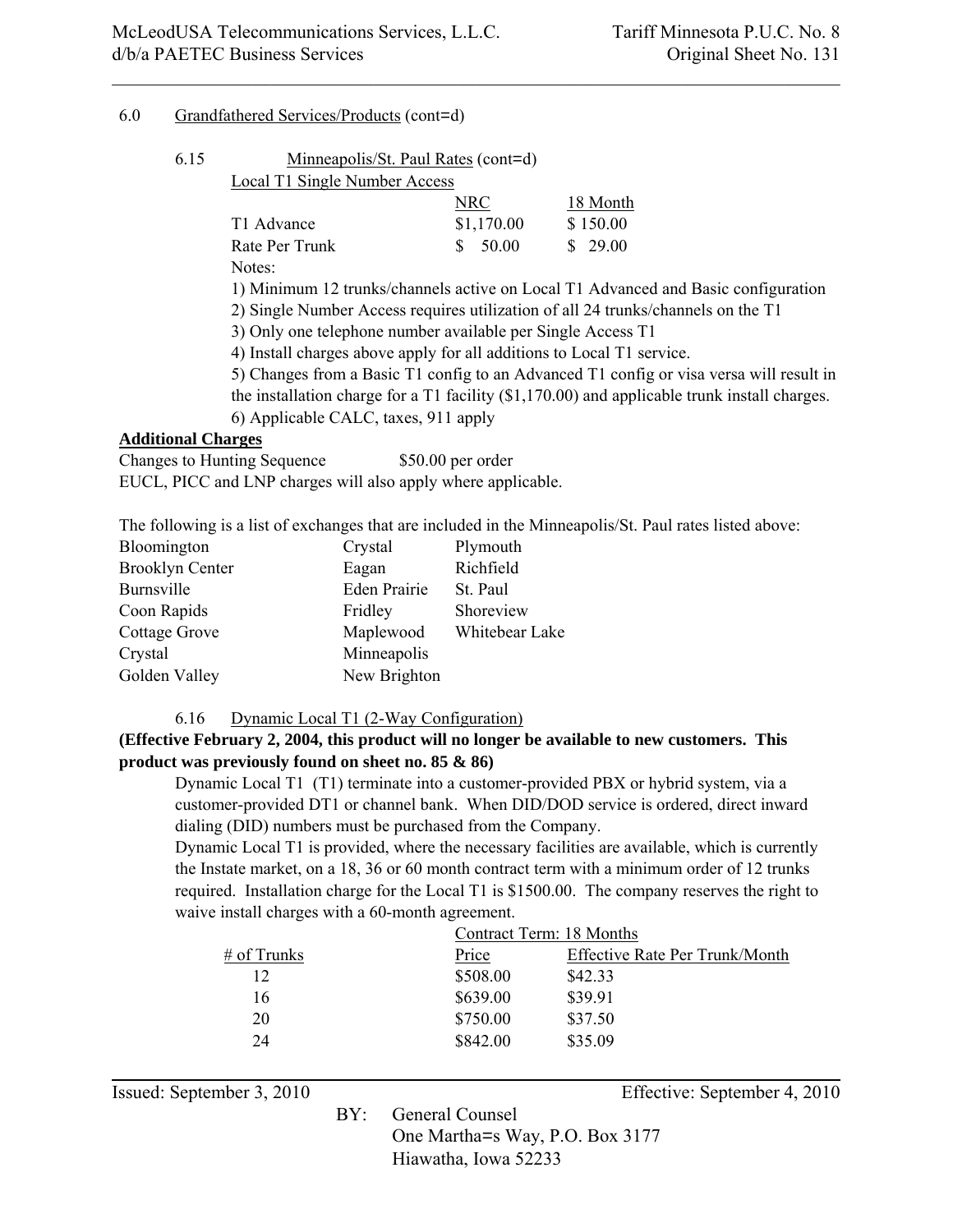## 6.16 Dynamic Local T1 (2-Way Configuration)

## DID Charges

DID Service can be purchased for \$100/month per T1 facility. DID Stations (Block of 20) can be purchased for \$2.00 per block. An installation charge of \$20 will be assessed per block. Non-sequential DID numbers can be purchased for \$.10 per number. An installation charge of \$1.00 will be assessed per number.

 $\mathcal{L}_\mathcal{L} = \{ \mathcal{L}_\mathcal{L} = \{ \mathcal{L}_\mathcal{L} = \{ \mathcal{L}_\mathcal{L} = \{ \mathcal{L}_\mathcal{L} = \{ \mathcal{L}_\mathcal{L} = \{ \mathcal{L}_\mathcal{L} = \{ \mathcal{L}_\mathcal{L} = \{ \mathcal{L}_\mathcal{L} = \{ \mathcal{L}_\mathcal{L} = \{ \mathcal{L}_\mathcal{L} = \{ \mathcal{L}_\mathcal{L} = \{ \mathcal{L}_\mathcal{L} = \{ \mathcal{L}_\mathcal{L} = \{ \mathcal{L}_\mathcal{$ 

## Advanced Features

This feature is available where McLeodUSA facilities and equipment permit. Call Transfer No charge

## Additional Charges

-Orders requesting additional channels to be activated on an existing facility will be assessed a \$100.00 activation charge.

-Customer moves will be assessed a \$250.00 order charge per facility. -Changes from a Local T1 configuration to PRI ISDN configuration will result in an installation charge of \$1500.00 per facility. -EUCL, PICC and LNP charges will also apply where applicable.

Multiple Advanced Services (Private Line/Dedicated Internet)

A Abundled services credit@ (product code is BSC) of \$25.00 per month will be applied on the customer=s bill, to assist with 4 channel increment structure.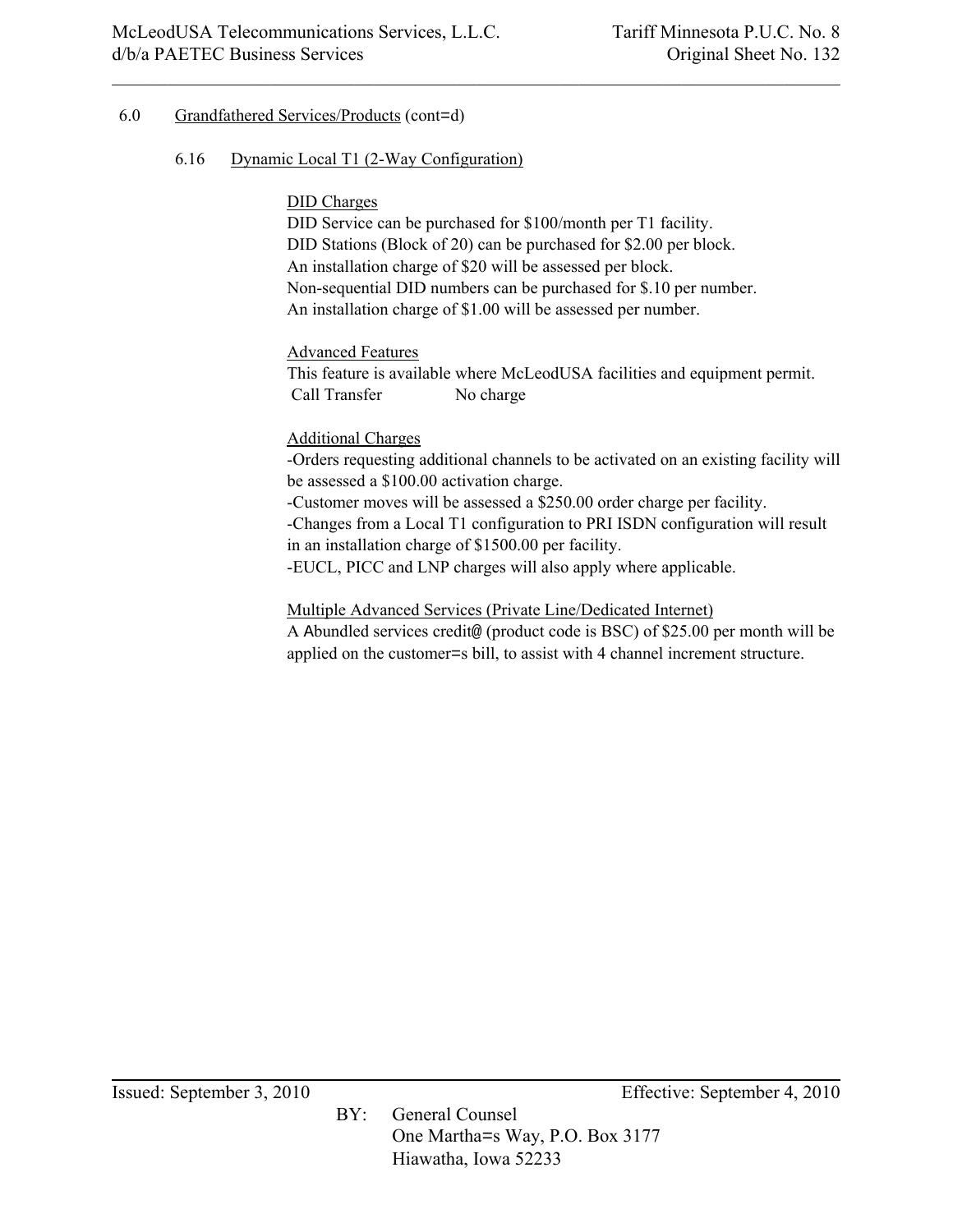#### 6.17 Dynamic PRI

## **(Effective February 2, 2004, this product will no longer be available to new customers. This product was previously found on sheet no. 86 & 87)**

 $\mathcal{L}_\mathcal{L} = \{ \mathcal{L}_\mathcal{L} = \{ \mathcal{L}_\mathcal{L} = \{ \mathcal{L}_\mathcal{L} = \{ \mathcal{L}_\mathcal{L} = \{ \mathcal{L}_\mathcal{L} = \{ \mathcal{L}_\mathcal{L} = \{ \mathcal{L}_\mathcal{L} = \{ \mathcal{L}_\mathcal{L} = \{ \mathcal{L}_\mathcal{L} = \{ \mathcal{L}_\mathcal{L} = \{ \mathcal{L}_\mathcal{L} = \{ \mathcal{L}_\mathcal{L} = \{ \mathcal{L}_\mathcal{L} = \{ \mathcal{L}_\mathcal{$ 

Dynamic PRI terminate into a customer-provided PBX or hybrid system, via a customerprovided DT1 or channel bank. When DID/DOD service is ordered, direct inward dialing (DID) numbers must be purchased from the Company. Dynamic PRI is provided, where the necessary facilities are available which is currently in the Instate Markets, on a 18, 36 or 60 month contract term with a minimum order of 12 trunks required. Installation charge for the PRI is \$1500.00. Installation for additional PRIs on the same order is \$750.00. The company reserves the right to waive install charges with a 60-month agreement .

|             |            | Contract Term: 18 Months  |
|-------------|------------|---------------------------|
| # of Trunks | Price      | <b>Effective Rate Per</b> |
|             |            |                           |
| 12          | \$795.00   | \$66.25                   |
| 16          | \$911.00   | \$56.94                   |
| 20          | \$1,024.00 | \$51.20                   |
| 24          | \$1,125.00 | \$46.88                   |

## DID Charges

DID Stations (Block of 20) can be purchased for \$2.00 per block. An installation charge of \$20 will be assessed per block.

Non-sequential DID numbers can be purchased for \$.10 per number.

An installation charge of \$1.00 will be assessed per number.

| <b>Advanced Features</b>             | Monthly   |
|--------------------------------------|-----------|
| Call Transfer                        | \$20.00   |
| Caller ID - Number                   | No charge |
| Caller ID - Name & Number            | \$7.95    |
| Caller ID Blocking                   | No charge |
| Orders additional channel activation | \$100.00  |

Customer moves will be assessed the standard installation charge per facility. Changes from a Local T1 configuration to PRI ISDN configuration will result in the standard installation charge per facility.

EUCL, PICC and LNP charges will also apply where applicable.

Multiple Advanced Services (Private Line/Dedicated Internet) A Abundled services credit@ (product code is BSC) of \$25.00 per month will be applied on the customer=s bill, to assist with 4 channel increment structure.

Issued: September 3, 2010 Effective: September 4, 2010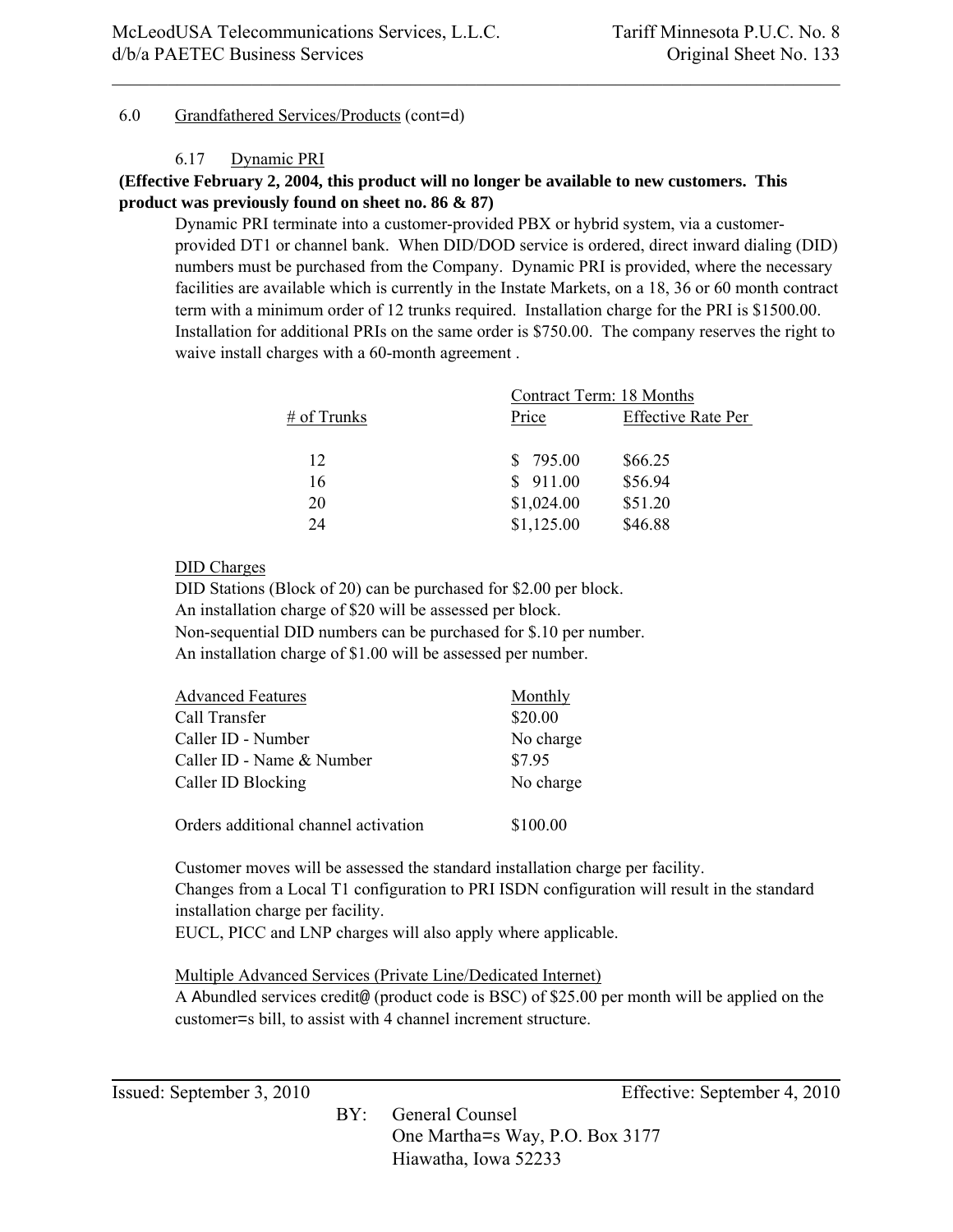#### 6.18 Primary Rate Service/ISDN

# **(Effective February 2, 2004, this product will no longer be available to new customers. This product was previously found on sheet no. 88 & 89)**

 $\mathcal{L}_\mathcal{L} = \{ \mathcal{L}_\mathcal{L} = \{ \mathcal{L}_\mathcal{L} = \{ \mathcal{L}_\mathcal{L} = \{ \mathcal{L}_\mathcal{L} = \{ \mathcal{L}_\mathcal{L} = \{ \mathcal{L}_\mathcal{L} = \{ \mathcal{L}_\mathcal{L} = \{ \mathcal{L}_\mathcal{L} = \{ \mathcal{L}_\mathcal{L} = \{ \mathcal{L}_\mathcal{L} = \{ \mathcal{L}_\mathcal{L} = \{ \mathcal{L}_\mathcal{L} = \{ \mathcal{L}_\mathcal{L} = \{ \mathcal{L}_\mathcal{$ 

The basic Primary Rate Service (PRS) structure consists of 23 B-channels and a D-channel, for a total transmission rate of 1.544 Mbps, which is equivalent to a T1 facility. Each 64 kbps B-channel carries user information such as voice calls, circuit-switched data, or video. The D-channel is a 64 kbps channel that is used to carry the control or signaling information.

**This service is not available in all areas, and is subject to approval by McLeodUSA, based on facilities availability and technical requirements. The Customer will be required to enter into a contract for this service. Recurring and nonrecurring charges for this product apply in lieu of other monthly or nonrecurring charges set forth in this tariff for similar services. Prices for this service include local dial tone and local usage, but do not include any applicable 911, toll charges or charges subject to the jurisdiction of the FCC.** 

#### Minnesota Outstate Rates

| McLeodUSA<br>T1-Advanced<br>$23B + D$ | Non-Recurring<br>\$1,170.00<br>\$1,025.00 | 18 Month<br>\$150.00<br>\$400.00 |
|---------------------------------------|-------------------------------------------|----------------------------------|
| 24B                                   | \$1,025.00                                | \$400.00                         |
| $24B + D$ Back-up                     | \$1,025.00                                | \$460.00                         |
| In Only DID                           | 66.00<br>\$                               | \$24.38                          |
| Out Only                              | \$<br>66.00                               | \$24.38                          |
| Two-way DID                           | \$<br>66.00                               | \$24.38                          |
| <b>DID Trunk Charge</b>               | 85.00<br>\$                               | \$29.00                          |
| DID Number Block 20                   | 20.00<br>\$                               | 3.50                             |

Issued: September 3, 2010 Effective: September 4, 2010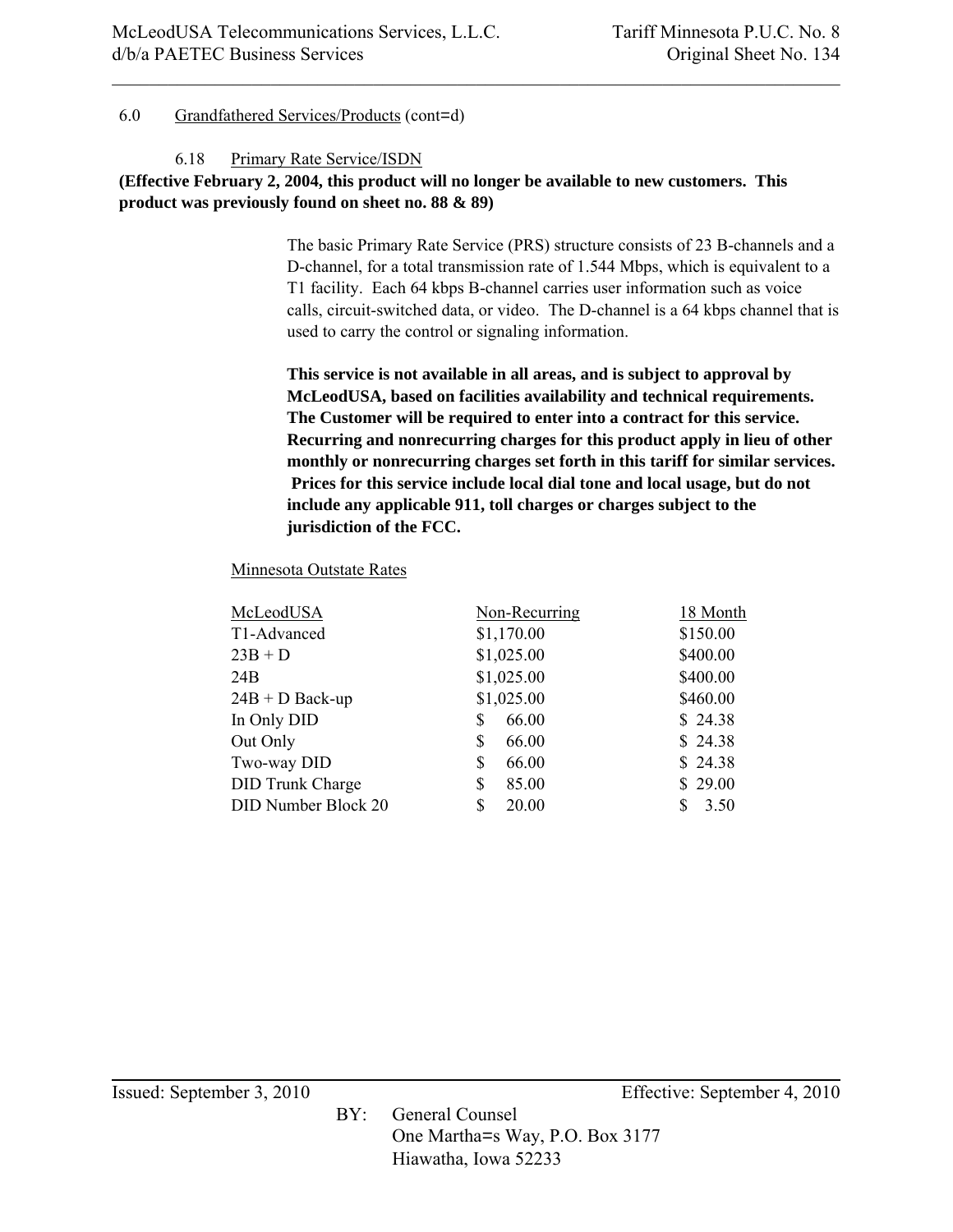6.18 Primary Rate Service/ISDN (cont=d)

Minnesota Outstate Rates (cont=d)

| McLeodUSA                            |   | Non-Recurring                                   | 18 Month    |
|--------------------------------------|---|-------------------------------------------------|-------------|
| Non-sequential number                | S | 1.00                                            | 0.15<br>\$. |
| Rerouting of numbers                 | S | 85.00                                           |             |
| Number of Digits Sent                | S | 50.00                                           |             |
| Signaling                            | S | 50.00                                           |             |
| Service Order Charge                 | S | 50.00 (Includes order charge for T1 and trunks) |             |
| <b>Available Features:</b>           |   |                                                 |             |
| Caller ID - Number                   |   | No Charge                                       |             |
| Caller ID Blocking                   |   | No Charge                                       |             |
|                                      |   |                                                 |             |
| <b>PRI ISDN Single Number Access</b> |   |                                                 |             |

| McLeodUSA             | Non-Recurring | 18 Month   |
|-----------------------|---------------|------------|
| T1-Advanced           | \$1,275.00    | \$150.00   |
| Service Configuration | \$1,025.00    | \$400.00   |
| Rate Per Trunk        | \$ 52.17      | 4783<br>Ж. |

 $\mathcal{L}_\mathcal{L} = \{ \mathcal{L}_\mathcal{L} = \{ \mathcal{L}_\mathcal{L} = \{ \mathcal{L}_\mathcal{L} = \{ \mathcal{L}_\mathcal{L} = \{ \mathcal{L}_\mathcal{L} = \{ \mathcal{L}_\mathcal{L} = \{ \mathcal{L}_\mathcal{L} = \{ \mathcal{L}_\mathcal{L} = \{ \mathcal{L}_\mathcal{L} = \{ \mathcal{L}_\mathcal{L} = \{ \mathcal{L}_\mathcal{L} = \{ \mathcal{L}_\mathcal{L} = \{ \mathcal{L}_\mathcal{L} = \{ \mathcal{L}_\mathcal{$ 

McLeodUSA Enhanced Maintenance Option \$80.00 per month

## NOTES:

\*Minimum 12 trunks/channels active on PRI ISDN Configuration

\*Single Number Access requires utilization of all 23 trunks/channels on the T1

\*Only one telephone number available per Single Access T1

\*Install charges above apply for all additions to PRI ISDN service.

\*Changes to hunting sequence will be charged \$50.00 per order

\*EUCL, PICC and LNP charges will also apply per facility, per trunk.

\*All other applicable CALC, taxes and E-911 charges apply.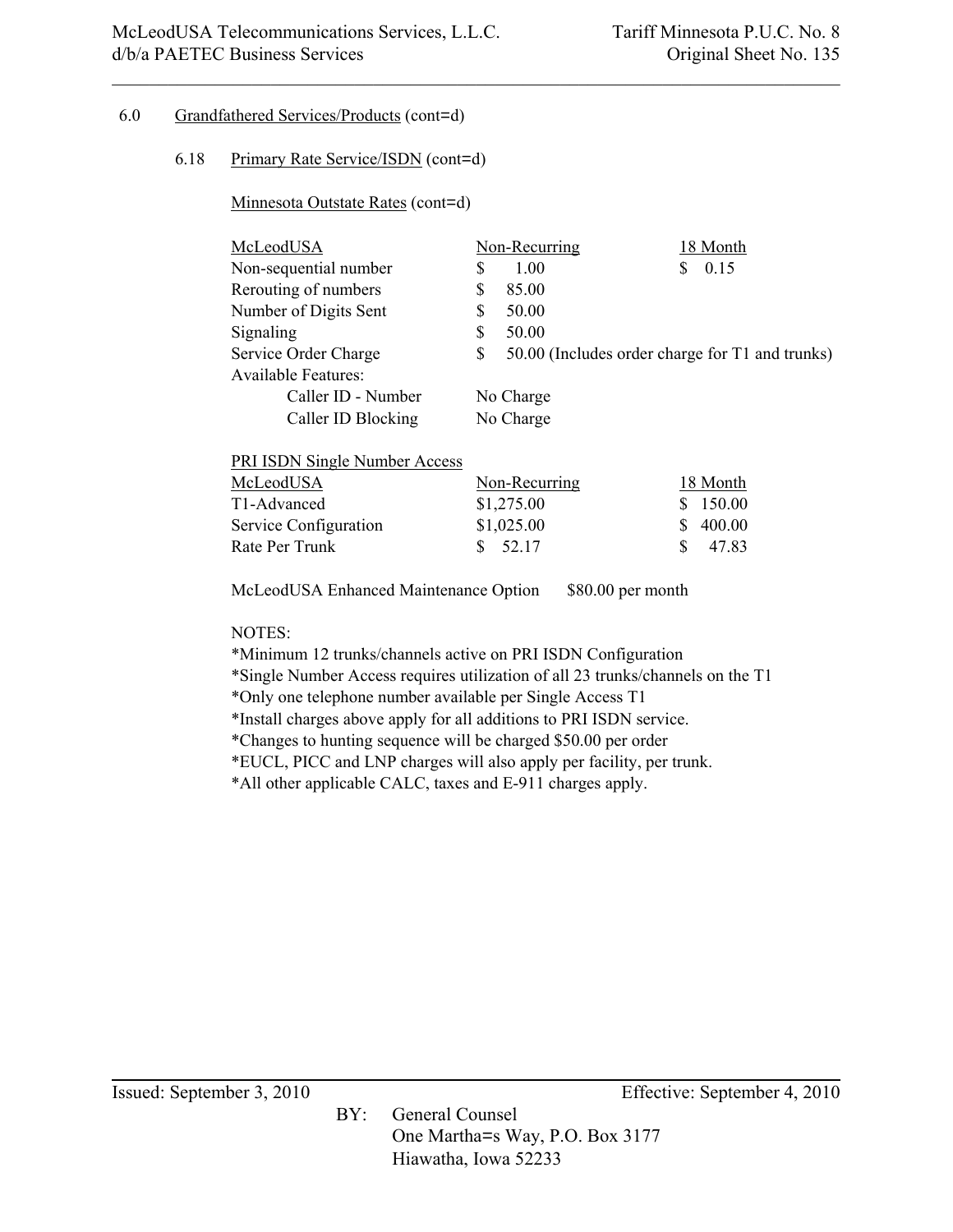#### 6.19 Business Preferred AdvantageK Inter/Intra State Long Distance for Customers Without Local S

 $\mathcal{L}_\mathcal{L} = \{ \mathcal{L}_\mathcal{L} = \{ \mathcal{L}_\mathcal{L} = \{ \mathcal{L}_\mathcal{L} = \{ \mathcal{L}_\mathcal{L} = \{ \mathcal{L}_\mathcal{L} = \{ \mathcal{L}_\mathcal{L} = \{ \mathcal{L}_\mathcal{L} = \{ \mathcal{L}_\mathcal{L} = \{ \mathcal{L}_\mathcal{L} = \{ \mathcal{L}_\mathcal{L} = \{ \mathcal{L}_\mathcal{L} = \{ \mathcal{L}_\mathcal{L} = \{ \mathcal{L}_\mathcal{L} = \{ \mathcal{L}_\mathcal{$ 

#### **(Effective March 28, 2004, this product will no longer be available to new customers.**

This service is available to business customers that do not purchase a bundled package of local and long distance service from McLeodUSA. Intrastate rates will be applied to any call record where the originating ANI is not provided by the customer or the originating carrier. These rates are based on an expected ratio of at least 80% of Customer=s long distance minutes in a given month terminating to an RBOC end-user and no more than 20% of the long distance minutes terminating to non-RBOC end users. If more than 20% of Customer=s total long distance call minutes in a month terminate to non-RBOC end users, then an additional charge of \$0.025/minute will be added for those long distance minutes in excess of the permitted 20% non-RBOC termination.

Per Minute Usage Rate:  $$0.1322$ 

(The above product was previously found on Sheet No. 79.3)

#### 6.20 Business Preferred AdvantageK Inter/Intra State Long Distance for Customers with

#### **(Effective March 28, 2004, this product will no longer be available to new customers.**

This service is available to a Customer that purchases a bundled package of Preferred AdvantageK local and long distance voice service for all lines at a Customer physical location. Intrastate rates will be applied to any call record where the originating ANI is not provided by the customer or the originating carrier. These rates are based on an expected ratio of at least 80% of Customer=s long distance minutes in a given month terminating to an RBOC end-user and no more than 20% of the long distance minutes terminating to non-RBOC end users. If more than 20% of Customer=s total long distance call minutes in a month terminate to non-RBOC end users, then an additional charge of \$0.025/minute will be added for those long distance minutes in excess of the permitted 20% non-RBOC termination.

Per Minute Usage Rate:  $$0.0768$ 

(The above product was previously found on Sheet No. 79.3)

Issued: September 3, 2010 Effective: September 4, 2010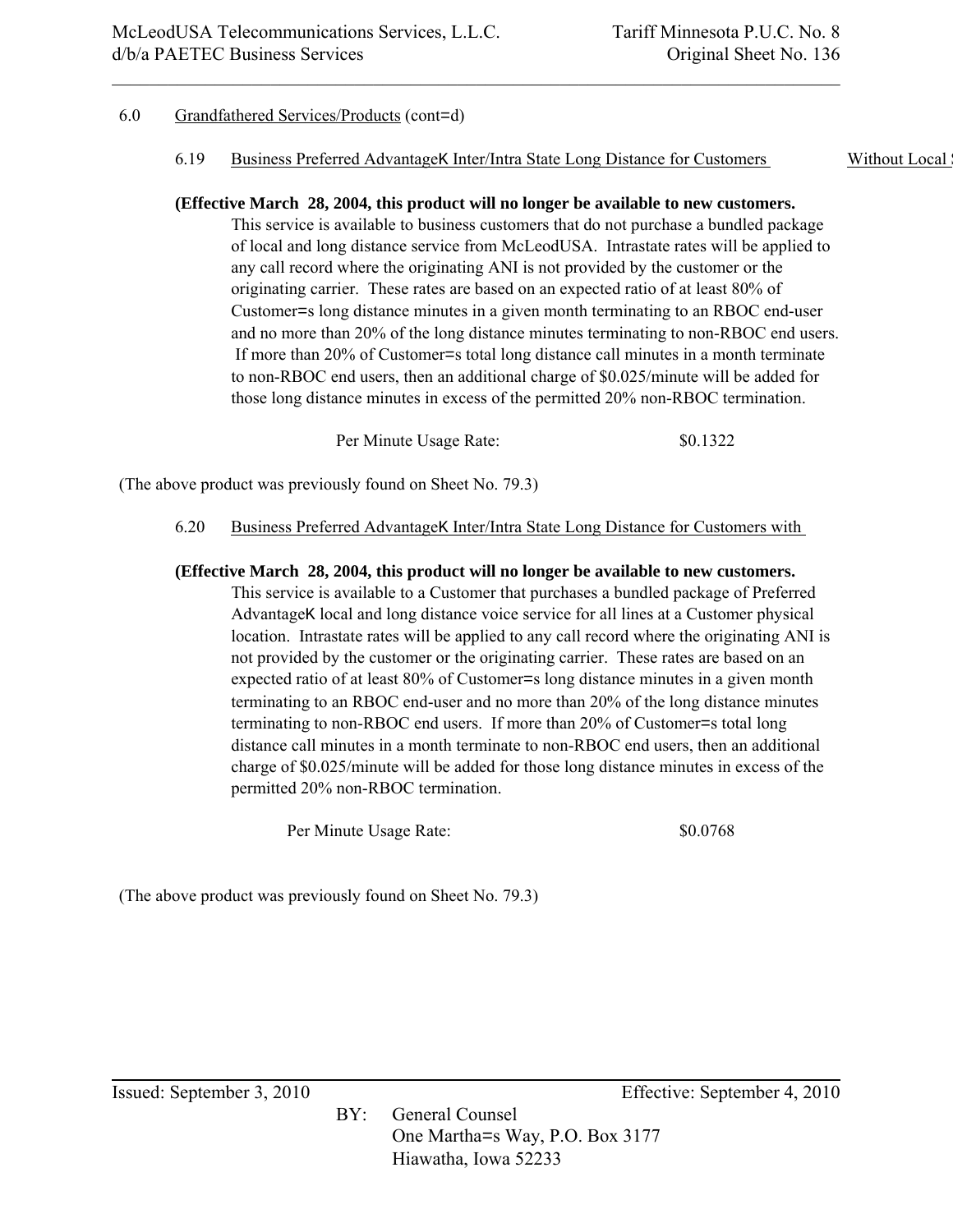#### 6.21 Intrastate Interexchange Service (Dedicated Access)

## **Effective March 28, 2004, this product will no longer be available to new customers.**  These rates require a dedicated access connection to McLeodUSA.

| <b>Total Usage</b>  | Rate Per Minute |
|---------------------|-----------------|
| $$0 - $15,000$      | \$0.0950        |
| $$15,000 - $25,000$ | \$0.0850        |
| $$25,000+$          | \$0.0750        |
|                     |                 |

 $\mathcal{L}_\mathcal{L} = \{ \mathcal{L}_\mathcal{L} = \{ \mathcal{L}_\mathcal{L} = \{ \mathcal{L}_\mathcal{L} = \{ \mathcal{L}_\mathcal{L} = \{ \mathcal{L}_\mathcal{L} = \{ \mathcal{L}_\mathcal{L} = \{ \mathcal{L}_\mathcal{L} = \{ \mathcal{L}_\mathcal{L} = \{ \mathcal{L}_\mathcal{L} = \{ \mathcal{L}_\mathcal{L} = \{ \mathcal{L}_\mathcal{L} = \{ \mathcal{L}_\mathcal{L} = \{ \mathcal{L}_\mathcal{L} = \{ \mathcal{L}_\mathcal{$ 

(The above product was previously found on Sheet No. 80)

6.22 Dedicated Long-Distance Service Plan 7-2000

#### **Effective March 28, 2004, this product will no longer be available to new customers.**

These rates are available to customers signing a written agreement with McLeodUSA, and only for traffic carried over dedicated access services purchased from McLeodUSA. Rates under this plan will be billed with a six second initial period and six second additional increments. On a monthly basis, no more than 20% of the customer=s traffic may originate or terminate at non-RBOC exchanges in order to qualify for these rates.

| Inbound and Outbound Traffic |          |               |
|------------------------------|----------|---------------|
| $Mo.-Mo.$                    | 18 Mos.  | 36 to 60 Mos. |
| \$0.0590                     | \$0.0590 | \$0.0590      |

(The above product was previously found on Sheet No. 80)

## 6.23 Rate Table 5.1.2 Business Preferred AdvantageK Inter/Intra State Switched Toll Free Service **Effective March 28, 2004, this product will no longer be available to new customers.**

This is a switched Toll Free service that is available to business customers that do not purchase a bundled package of Preferred AdvantageK local and long distance voice service for a physical location. Intrastate rates will be applied to any call record where the originating ANI is not provided by the customer or the originating carrier. These rates are based on an expected ratio of at least 80% of Customer=s long distance inbound minutes in a given month originating from an RBOC end-user and no more than 20% of the long distance minutes originating from non-RBOC end users. If more than 20% of Customer=s total long distance call minutes in a month originate from non-RBOC end users, then an additional charge of \$0.025/minute will be added for those long distance minutes in excess of the permitted 20% non-RBOC origination. This toll free service is not available for any locations outside of the continental United States.

(The above product was previously found on Sheet No. 81.A)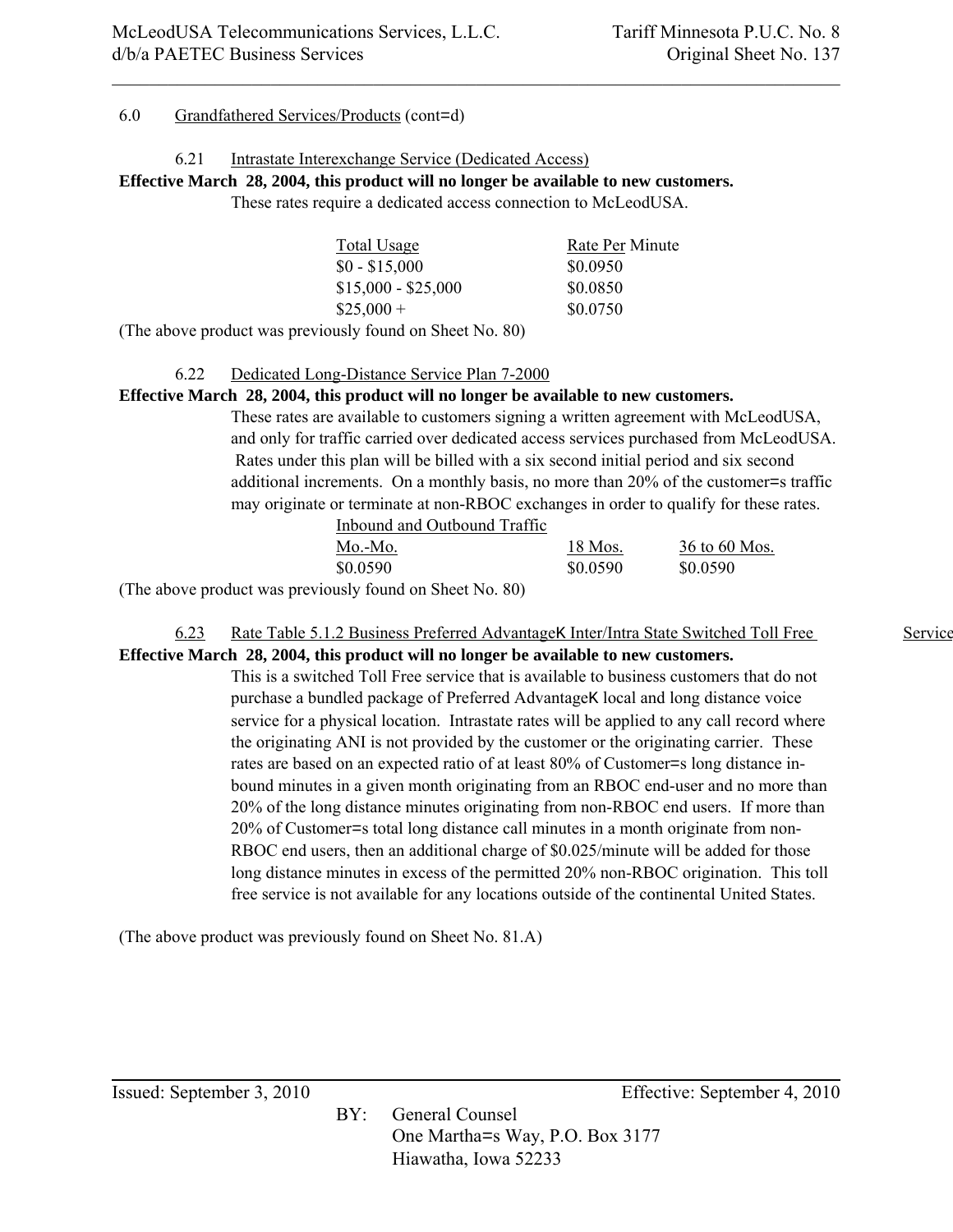# 6.0 Grandfathered Services/Products (cont=d) 6.23 Rate Table 5.1.2 Business Preferred AdvantageK Inter/Intra State Switched Toll Free Service All incoming toll free calls will be rounded and billed in 6-second increments. Toll Free features include: listing of Customer=s toll free number in the national Toll Free directory service; message referral that provides a disconnect or referral message on the toll free number; ability to restrict areas of service; geographical routing that permits multiple destinations of Toll Free based on NPA of the caller; time routing that permits customer to set multiple destination numbers based on time specifications; percent allocation routing that permits routing of calls to multiple destinations based on a percentage distribution; and route advance overflow that allow for a secondary target termination for overflow. Toll Free Directory Assistance: \$15.00/number Route Advance:  $$20.00$ Business Preferred AdvantageK Inter/Intra State Switched Toll Free Service for Customers Wit Per Minute Usage Rate:  $$0.1475$ Business Preferred AdvantageK Inter/Intra State Switched Toll Free Service for Customers Wit Per Minute Usage Rate:  $$0.1118$

 $\mathcal{L}_\mathcal{L} = \{ \mathcal{L}_\mathcal{L} = \{ \mathcal{L}_\mathcal{L} = \{ \mathcal{L}_\mathcal{L} = \{ \mathcal{L}_\mathcal{L} = \{ \mathcal{L}_\mathcal{L} = \{ \mathcal{L}_\mathcal{L} = \{ \mathcal{L}_\mathcal{L} = \{ \mathcal{L}_\mathcal{L} = \{ \mathcal{L}_\mathcal{L} = \{ \mathcal{L}_\mathcal{L} = \{ \mathcal{L}_\mathcal{L} = \{ \mathcal{L}_\mathcal{L} = \{ \mathcal{L}_\mathcal{L} = \{ \mathcal{L}_\mathcal{$ 

(The above product was previously found on Sheets 81.A and 81.1)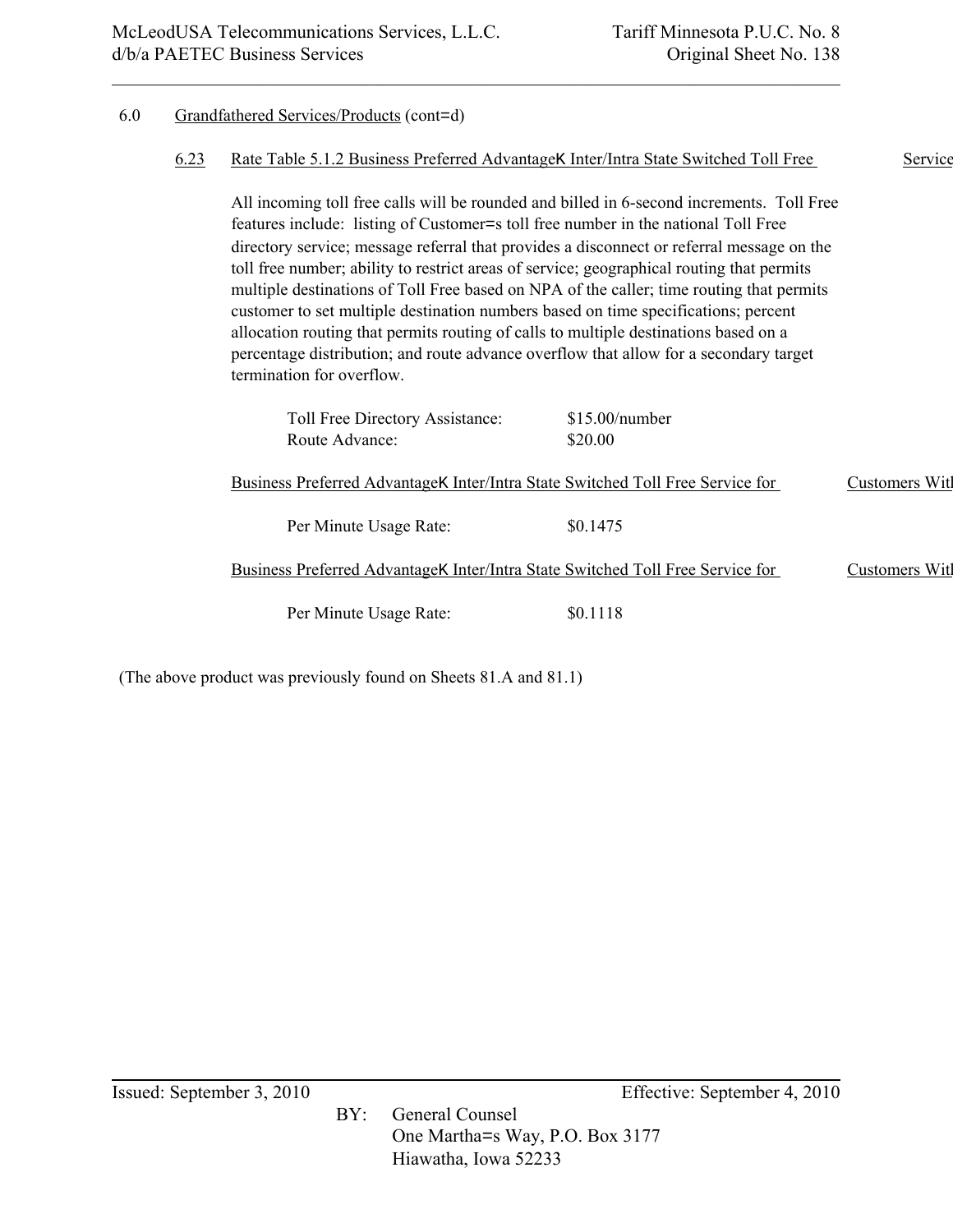# **Effective June 13, 2005, this product will no longer be available to new customers.**

6.24 Local Service Packages (Moved from Sheet Nos. 47, 48, 69, 70, 72, 73, 101, 102, 103,

 $\mathcal{L}_\mathcal{L} = \{ \mathcal{L}_\mathcal{L} = \{ \mathcal{L}_\mathcal{L} = \{ \mathcal{L}_\mathcal{L} = \{ \mathcal{L}_\mathcal{L} = \{ \mathcal{L}_\mathcal{L} = \{ \mathcal{L}_\mathcal{L} = \{ \mathcal{L}_\mathcal{L} = \{ \mathcal{L}_\mathcal{L} = \{ \mathcal{L}_\mathcal{L} = \{ \mathcal{L}_\mathcal{L} = \{ \mathcal{L}_\mathcal{L} = \{ \mathcal{L}_\mathcal{L} = \{ \mathcal{L}_\mathcal{L} = \{ \mathcal{L}_\mathcal{$ 

A. Descriptions:

Business Package B: Value PreferredK Package Business Package B consists of local line switched service, Call Waiting, Three Way Calling, Call Forward Variable/Busy/Don=t Answer, Caller ID, Call Waiting ID, Call Transfer and a Primary Directory Listing.

Business Package D: Simple PreferredK Package Business Package D consists of local line switched service, Call Transfer, Call Waiting, Call Forward Variable, Call Transfer and a Primary Directory Listing.

Business Package E: Key System PreferredK Package Business Package E consists of local line switched service, Caller ID, Hunting, Call Transfer and a Primary Directory Listing.

Residential Package A: Value PreferredK Package Residential Package A consists of local line switched service, Call Waiting, Three Way Calling, Call Forward Variable, Caller ID, Anonymous Call Rejection, Call Waiting ID, 900 Blocking and a Primary Directory Listing.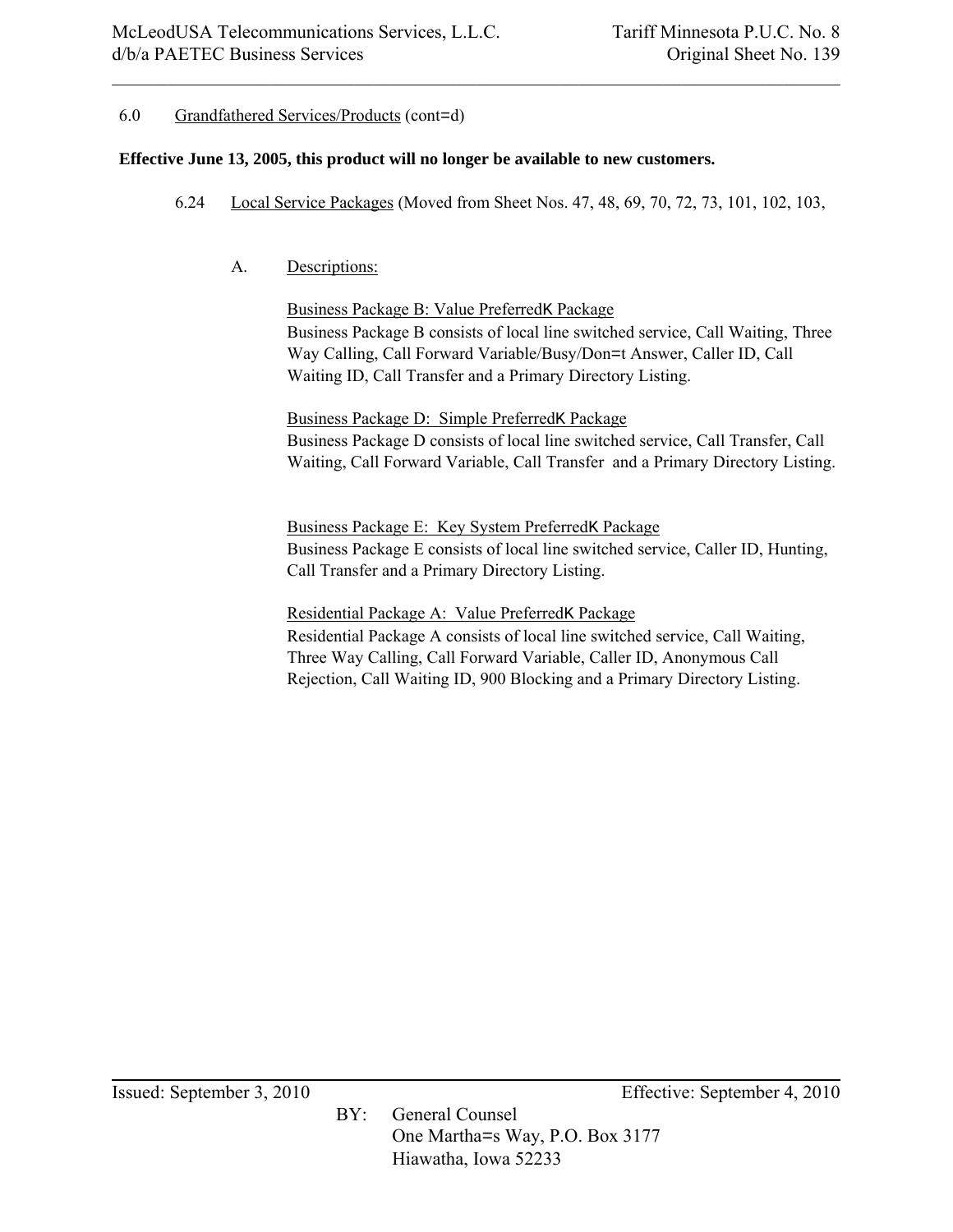- 6.24 Local Service Packages (cont=d)
	- B. Rates-Business

| Business Packages in In-State (Minneapolis-St. Paul - Rate Group 1) |                     |
|---------------------------------------------------------------------|---------------------|
|                                                                     | <b>Monthly Rate</b> |
| Value Preferred <sub>7</sub> Package                                | \$48.90             |
| Simple Preferred <sub>7</sub> Package                               | \$39.90             |
| Key System Preferred7 Package                                       | \$42.90             |

 $\mathcal{L}_\mathcal{L} = \{ \mathcal{L}_\mathcal{L} = \{ \mathcal{L}_\mathcal{L} = \{ \mathcal{L}_\mathcal{L} = \{ \mathcal{L}_\mathcal{L} = \{ \mathcal{L}_\mathcal{L} = \{ \mathcal{L}_\mathcal{L} = \{ \mathcal{L}_\mathcal{L} = \{ \mathcal{L}_\mathcal{L} = \{ \mathcal{L}_\mathcal{L} = \{ \mathcal{L}_\mathcal{L} = \{ \mathcal{L}_\mathcal{L} = \{ \mathcal{L}_\mathcal{L} = \{ \mathcal{L}_\mathcal{L} = \{ \mathcal{L}_\mathcal{$ 

| Business Packages in Out-State - Rate Group 2 |                     |
|-----------------------------------------------|---------------------|
|                                               | <b>Monthly Rate</b> |
| Value Preferred <sub>7</sub> Package          | \$41.90             |
| Simple Preferred <sub>7</sub> Package         | \$39.90             |
| Key System Preferred7 Package                 | \$42.90             |

Charges Applicable to all lines: TACIP Charge and TAP Charge **(See Section 4.3.1.A)**. TACIP surcharge is the Telecommunications Access for Communication-Impaired Persons and TAP is the lowincome Telephone Assistance Program. EAS (Extended Area Service) charges applicable to the particular exchange will also be applied.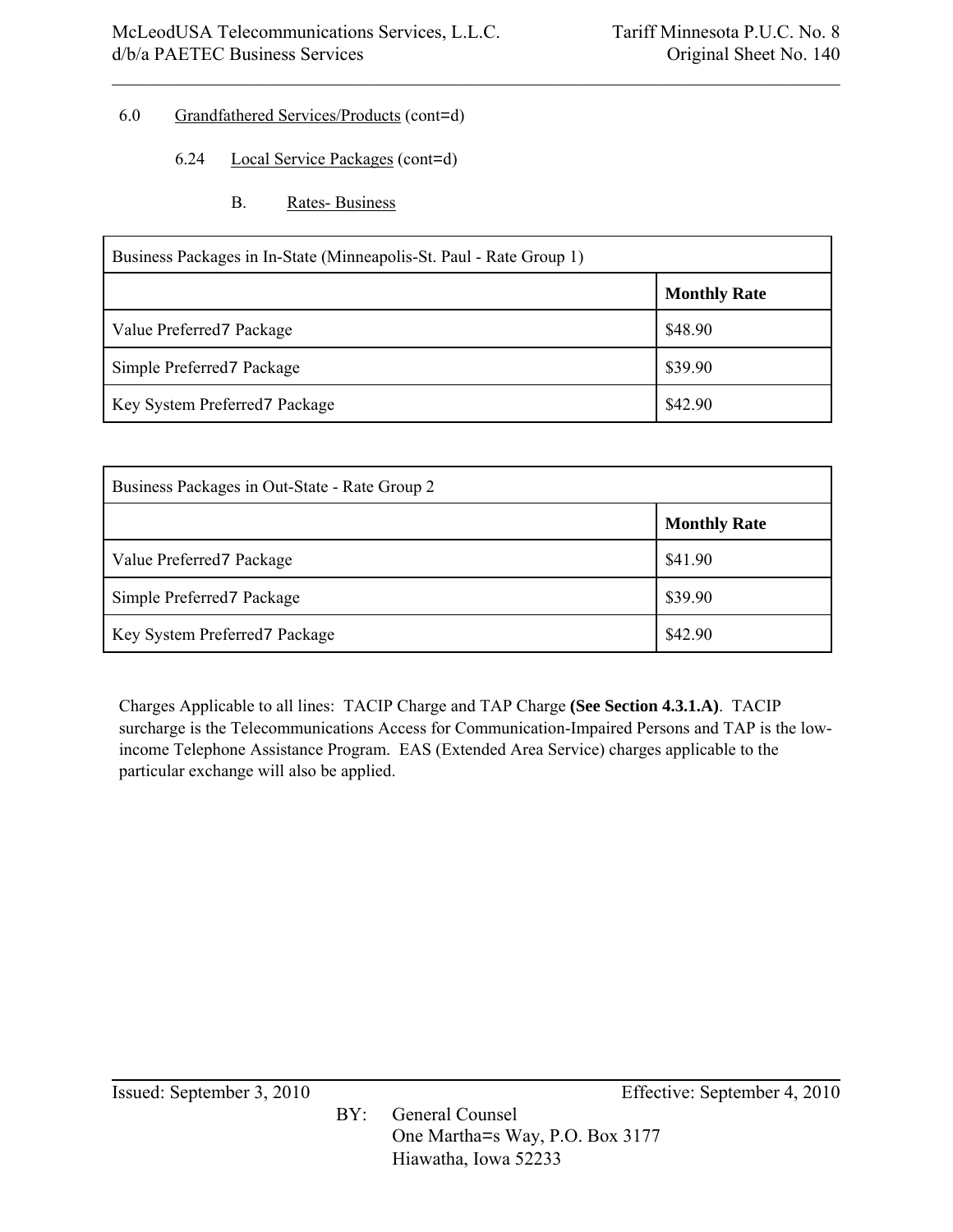- 6.24 Local Service Packages (cont=d)
	- B. Rates Residential

| Residential Packages in In-State (Minneapolis-St. Paul - Rate Group 1) |                     |
|------------------------------------------------------------------------|---------------------|
|                                                                        | <b>Monthly Rate</b> |
| Value Preferred7 Package                                               | \$46.90             |

 $\mathcal{L}_\mathcal{L} = \{ \mathcal{L}_\mathcal{L} = \{ \mathcal{L}_\mathcal{L} = \{ \mathcal{L}_\mathcal{L} = \{ \mathcal{L}_\mathcal{L} = \{ \mathcal{L}_\mathcal{L} = \{ \mathcal{L}_\mathcal{L} = \{ \mathcal{L}_\mathcal{L} = \{ \mathcal{L}_\mathcal{L} = \{ \mathcal{L}_\mathcal{L} = \{ \mathcal{L}_\mathcal{L} = \{ \mathcal{L}_\mathcal{L} = \{ \mathcal{L}_\mathcal{L} = \{ \mathcal{L}_\mathcal{L} = \{ \mathcal{L}_\mathcal{$ 

| Residential Packages in Out-State - Rate Group 2 |                     |
|--------------------------------------------------|---------------------|
|                                                  | <b>Monthly Rate</b> |
| Value Preferred7 Package                         | \$36.90             |

The rates above are the recurring monthly rate for local service provided via McLeodUSA Switch. An additional surcharge or credit may apply to this monthly rate if McLeodUSA uses another service delivery platform (Network Elements or Resale) to provide service to customers served in a particular RBOC Central Office where service via McLeodUSA Switch is not available. The specific price for each Business Package in each CLLI in which McLeodUSA offers local service is set forth in **Section 6.24.C.**

Charges Applicable to all lines: TACIP Charge and TAP Charge. **(See Section 4.3.1.B)**. TACIP surcharge is the Telecommunications Access for Communication-Impaired Persons and TAP is the low-income Telephone Assistance Program. EAS (Extended Area Service) charges applicable to the particular exchange will also be applied.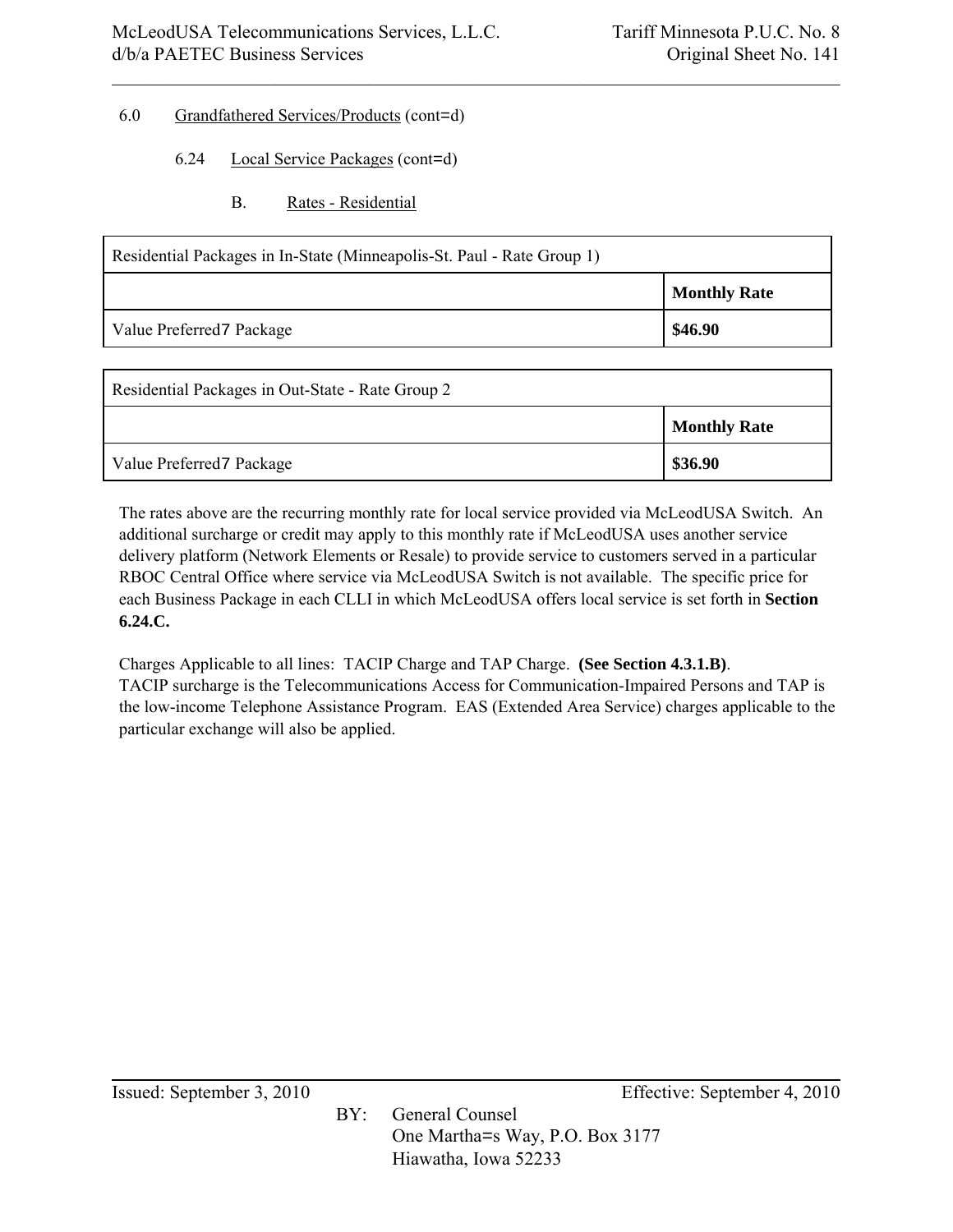- 6.24 Local Service Packages (cont=d)
	- C. CLLI Lists Business

| <b>CITY</b>       | <b>CLLI</b>     | <b>Platform</b> | <b>Rate Group</b> | Pkg B   | Pkg D   | $P$ kg E |
|-------------------|-----------------|-----------------|-------------------|---------|---------|----------|
| <b>ANOKA</b>      | <b>ANOKMNAN</b> | S               | 1                 | \$48.90 | \$39.90 | \$42.90  |
| <b>BLAINE</b>     | <b>BLANMNBL</b> | S               | 1                 | \$48.90 | \$39.90 | \$42.90  |
| <b>BLAINE</b>     | <b>BLANMNBL</b> | S               | 1                 | \$48.90 | \$39.90 | \$42.90  |
| <b>BLAINE</b>     | <b>BLANMNBL</b> | S               | 1                 | \$48.90 | \$39.90 | \$42.90  |
| <b>BLOOMINGTN</b> | <b>BLTNMNCE</b> | S               | 1                 | \$48.90 | \$39.90 | \$42.90  |
| <b>BLOOMINGTN</b> | <b>BLTNMNCE</b> | S               | 1                 | \$48.90 | \$39.90 | \$42.90  |
| <b>BLOOMINGTN</b> | <b>BLTNMNNO</b> | S               | 1                 | \$48.90 | \$39.90 | \$42.90  |
| <b>BLOOMINGTN</b> | <b>BLTNMNNO</b> | S               | 1                 | \$48.90 | \$39.90 | \$42.90  |
| <b>BLOOMINGTN</b> | <b>BLTNMNSO</b> | S               | 1                 | \$48.90 | \$39.90 | \$42.90  |
| <b>BLOOMINGTN</b> | <b>EDPRMNEP</b> | S               | 1                 | \$48.90 | \$39.90 | \$42.90  |
| <b>BRKLYNCNTR</b> | <b>BRCTMNBC</b> | S               | 1                 | \$48.90 | \$39.90 | \$42.90  |
| <b>BRKLYNCNTR</b> | <b>BRCTMNBC</b> | S               | 1                 | \$48.90 | \$39.90 | \$42.90  |
| <b>BURNSVILLE</b> | <b>BRVLMNBU</b> | S               | 1                 | \$48.90 | \$39.90 | \$42.90  |
| <b>BURNSVILLE</b> | <b>BRVLMNBU</b> | S               | 1                 | \$48.90 | \$39.90 | \$42.90  |
| <b>BURNSVILLE</b> | <b>STPLMNMK</b> | S               | 1                 | \$48.90 | \$39.90 | \$42.90  |
| <b>COLUMBIHTS</b> | <b>MPLSMNGE</b> | S               | 1                 | \$48.90 | \$39.90 | \$42.90  |
| <b>COONRAPIDS</b> | <b>CNRPMNND</b> | N               | 1                 | \$48.90 | \$39.90 | \$42.90  |
| <b>COTTAGEGRV</b> | <b>CTGVMNCG</b> | S               | 1                 | \$48.90 | \$39.90 | \$42.90  |
| <b>CRYSTAL</b>    | <b>CRYSMNCR</b> | S               | 1                 | \$48.90 | \$39.90 | \$42.90  |
| <b>EAGAN</b>      | <b>EAGNMNLB</b> | S               | 1                 | \$48.90 | \$39.90 | \$42.90  |
| <b>EDEN PRARI</b> | <b>EDPRMNEP</b> | S               | 1                 | \$48.90 | \$39.90 | \$42.90  |
| <b>ELK RIVER</b>  | <b>EKRVMNER</b> | S               | 1                 | \$48.90 | \$39.90 | \$42.90  |
| <b>EXCELSIOR</b>  | <b>EXCLMNEX</b> | N               | 1                 | \$48.90 | \$39.90 | \$42.90  |
| <b>FORESTLAKE</b> | <b>FRLKMNFL</b> | S               | 1                 | \$48.90 | \$39.90 | \$42.90  |
| <b>FORESTLAKE</b> | <b>STPLMNMK</b> | S               | 1                 | \$48.90 | \$39.90 | \$42.90  |
| <b>FRIDLEY</b>    | <b>FRDLMNFR</b> | S               | 1                 | \$48.90 | \$39.90 | \$42.90  |
| <b>FTSNELLING</b> | <b>MPLSMNFS</b> | S               | 1                 | \$48.90 | \$39.90 | \$42.90  |
| <b>GLNPRAIRIE</b> | <b>EDPRMNGP</b> | S               | 1                 | \$48.90 | \$39.90 | \$42.90  |
| <b>GOLDEN VLY</b> | <b>GLVYMNOR</b> | S               | 1                 | \$48.90 | \$39.90 | \$42.90  |
| <b>GOLDEN VLY</b> | <b>GLVYMNOR</b> | S               | 1                 | \$48.90 | \$39.90 | \$42.90  |
| <b>GOLDEN VLY</b> | <b>MPLSMNBB</b> | S               | 1                 | \$48.90 | \$39.90 | \$42.90  |
| <b>GOLDEN VLY</b> | <b>MPLSMNPE</b> | S               |                   | \$48.90 | \$39.90 | \$42.90  |
| <b>HAMEL</b>      | <b>HAMLMNHB</b> | N               | 1                 | \$48.90 | \$39.90 | \$42.90  |

 $\mathcal{L}_\mathcal{L} = \{ \mathcal{L}_\mathcal{L} = \{ \mathcal{L}_\mathcal{L} = \{ \mathcal{L}_\mathcal{L} = \{ \mathcal{L}_\mathcal{L} = \{ \mathcal{L}_\mathcal{L} = \{ \mathcal{L}_\mathcal{L} = \{ \mathcal{L}_\mathcal{L} = \{ \mathcal{L}_\mathcal{L} = \{ \mathcal{L}_\mathcal{L} = \{ \mathcal{L}_\mathcal{L} = \{ \mathcal{L}_\mathcal{L} = \{ \mathcal{L}_\mathcal{L} = \{ \mathcal{L}_\mathcal{L} = \{ \mathcal{L}_\mathcal{$ 

Platform Key: N= Network Element;  $S = McLeodUSA$  Switch; and  $R = Resale$ 

Issued: September 3, 2010 Effective: September 4, 2010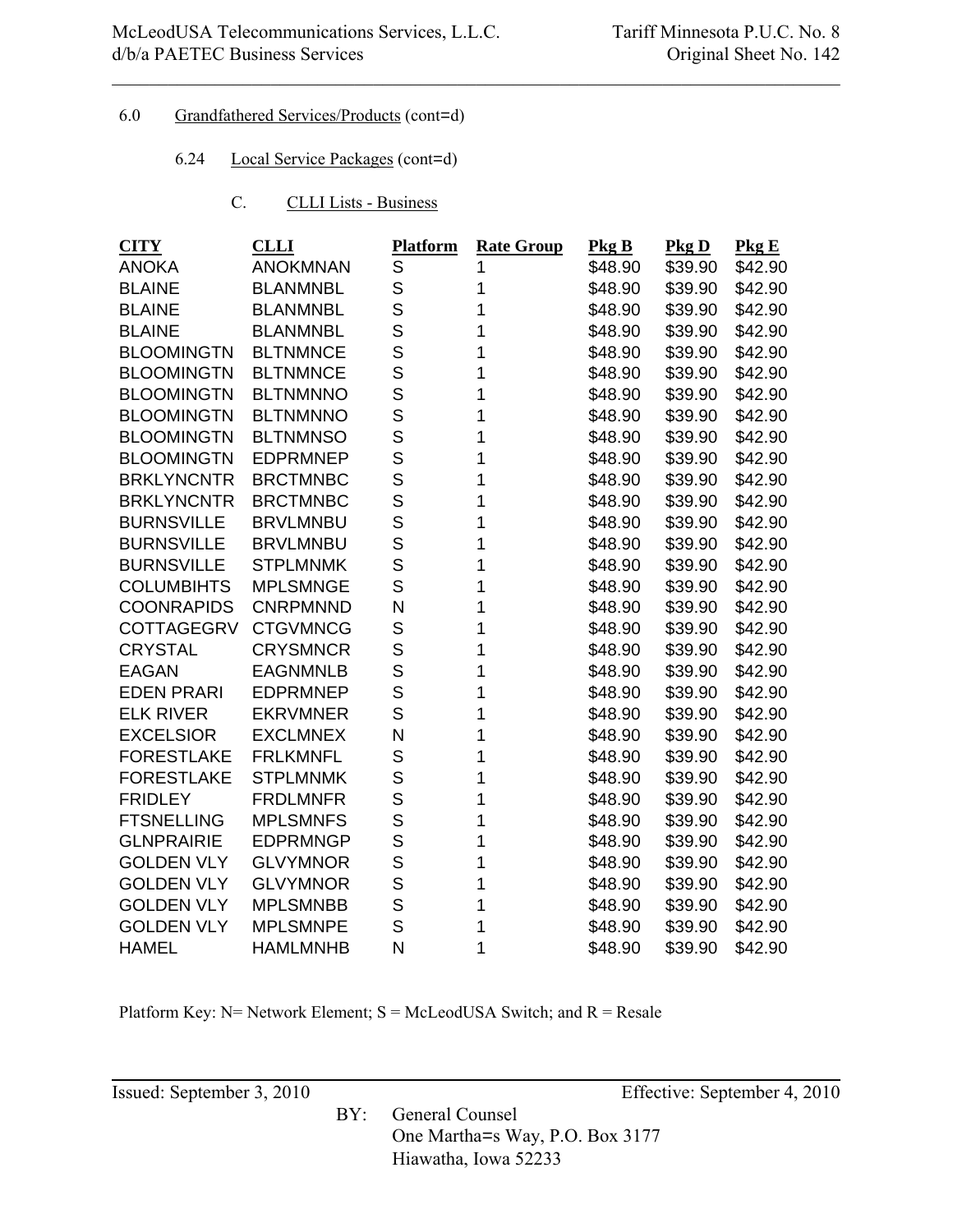6.24 Local Service Packages (cont=d)

| C.                | <b>CLLI Lists - Business</b> |                 |                   |         |              |              |
|-------------------|------------------------------|-----------------|-------------------|---------|--------------|--------------|
| <b>CITY</b>       | <b>CLLI</b>                  | <b>Platform</b> | <b>Rate Group</b> | Pkg B   | <b>Pkg D</b> | <b>Pkg E</b> |
| <b>HANOVER</b>    | <b>HNVRMNHB</b>              | N               | 1                 | \$48.90 | \$39.90      | \$42.90      |
| <b>HOPKINS</b>    | <b>HPKNMNHO</b>              | S               | 1                 | \$48.90 | \$39.90      | \$42.90      |
| <b>HOPKINS</b>    | <b>MPLSMNBE</b>              | S               | 1                 | \$48.90 | \$39.90      | \$42.90      |
| <b>ISANTI</b>     | <b>ISNTMNIS</b>              | N               | 1                 | \$48.90 | \$39.90      | \$42.90      |
| <b>LEXINGTON</b>  | <b>EAGNMNLB</b>              | S               | 1                 | \$48.90 | \$39.90      | \$42.90      |
| <b>LEXINGTON</b>  | <b>EAGNMNLB</b>              | S               | 1                 | \$48.90 | \$39.90      | \$42.90      |
| <b>MAPLEWOOD</b>  | <b>EAGNMNLB</b>              | S               | 1                 | \$48.90 | \$39.90      | \$42.90      |
| <b>MAPLEWOOD</b>  | <b>MPWDMNMA</b>              | S               | 1                 | \$48.90 | \$39.90      | \$42.90      |
| <b>MINNEAPOLS</b> | MPLSMN07                     | S               | 1                 | \$48.90 | \$39.90      | \$42.90      |
| <b>MINNEAPOLS</b> | MPLSMN07                     | S               | 1                 | \$48.90 | \$39.90      | \$42.90      |
| <b>MINNEAPOLS</b> | <b>MPLSMNBB</b>              | S               | 1                 | \$48.90 | \$39.90      | \$42.90      |
| <b>MINNEAPOLS</b> | <b>MPLSMNBE</b>              | S               | 1                 | \$48.90 | \$39.90      | \$42.90      |
| <b>MINNEAPOLS</b> | <b>MPLSMNDT</b>              | S               | 1                 | \$48.90 | \$39.90      | \$42.90      |
| <b>MINNEAPOLS</b> | <b>MPLSMNDT</b>              | S               | 1                 | \$48.90 | \$39.90      | \$42.90      |
| <b>MINNEAPOLS</b> | <b>MPLSMNDT</b>              | S               | 1                 | \$48.90 | \$39.90      | \$42.90      |
| <b>MINNEAPOLS</b> | <b>MPLSMNFR</b>              | S               | 1                 | \$48.90 | \$39.90      | \$42.90      |
| <b>MINNEAPOLS</b> | <b>MPLSMNGE</b>              | S               | 1                 | \$48.90 | \$39.90      | \$42.90      |
| <b>MINNEAPOLS</b> | <b>MPLSMNGE</b>              | S               | 1                 | \$48.90 | \$39.90      | \$42.90      |
| <b>MINNEAPOLS</b> | <b>MPLSMNPE</b>              | S               | 1                 | \$48.90 | \$39.90      | \$42.90      |
| <b>MINNEAPOLS</b> | <b>MPLSMNPI</b>              | S               | 1                 | \$48.90 | \$39.90      | \$42.90      |
| <b>MINNEAPOLS</b> | <b>MPLSMNTF</b>              | S               | 1                 | \$48.90 | \$39.90      | \$42.90      |
| <b>NAVARRE</b>    | <b>NVRRMNNA</b>              | N               | 1                 | \$48.90 | \$39.90      | \$42.90      |
| <b>NEWBRIGHTN</b> | <b>NWBTMNCL</b>              | S               | 1                 | \$48.90 | \$39.90      | \$42.90      |
| <b>NEWBRIGHTN</b> | <b>NWBTMNCL</b>              | S               | 1                 | \$48.90 | \$39.90      | \$42.90      |
| <b>NW APPLVLY</b> | <b>EAGNMNLB</b>              | S               | 1                 | \$48.90 | \$39.90      | \$42.90      |
| <b>OAK GROVE</b>  | <b>OKGVMNOG</b>              | N               | 1                 | \$48.90 | \$39.90      | \$42.90      |
| <b>PLYMOUTH</b>   | <b>PLMOMNFE</b>              | S               | 1                 | \$48.90 | \$39.90      | \$42.90      |
| <b>PLYMOUTH</b>   | <b>WYZTMNWA</b>              | S               | 1                 | \$48.90 | \$39.90      | \$42.90      |
| <b>RICHFIELD</b>  | RCFDMN66                     | S               | 1                 | \$48.90 | \$39.90      | \$42.90      |
| <b>ROCKFORD</b>   | <b>RCFRMNRO</b>              | N               | 1                 | \$48.90 | \$39.90      | \$42.90      |
| <b>SHAKOPEE</b>   | <b>SHKPMNSH</b>              | S               | 1                 | \$48.90 | \$39.90      | \$42.90      |
| <b>SHOREVIEW</b>  | <b>SHVWMNRI</b>              | S               | 1                 | \$48.90 | \$39.90      | \$42.90      |
| <b>SODERVILLE</b> | <b>SDVLMNSO</b>              | N               | 1                 | \$48.90 | \$39.90      | \$42.90      |
| <b>ST PAUL</b>    | <b>NSPLMNPR</b>              | S               | 1                 | \$48.90 | \$39.90      | \$42.90      |
| <b>ST PAUL</b>    | <b>STPLMNBE</b>              | S               | 1                 | \$48.90 | \$39.90      | \$42.90      |
| <b>ST PAUL</b>    | <b>STPLMNBE</b>              | S               | 1                 | \$48.90 | \$39.90      | \$42.90      |

 $\mathcal{L}_\mathcal{L} = \{ \mathcal{L}_\mathcal{L} = \{ \mathcal{L}_\mathcal{L} = \{ \mathcal{L}_\mathcal{L} = \{ \mathcal{L}_\mathcal{L} = \{ \mathcal{L}_\mathcal{L} = \{ \mathcal{L}_\mathcal{L} = \{ \mathcal{L}_\mathcal{L} = \{ \mathcal{L}_\mathcal{L} = \{ \mathcal{L}_\mathcal{L} = \{ \mathcal{L}_\mathcal{L} = \{ \mathcal{L}_\mathcal{L} = \{ \mathcal{L}_\mathcal{L} = \{ \mathcal{L}_\mathcal{L} = \{ \mathcal{L}_\mathcal{$ 

Platform Key: N= Network Element;  $S = McLeodUSA$  Switch; and  $R = Resale$ 

Issued: September 3, 2010 Effective: September 4, 2010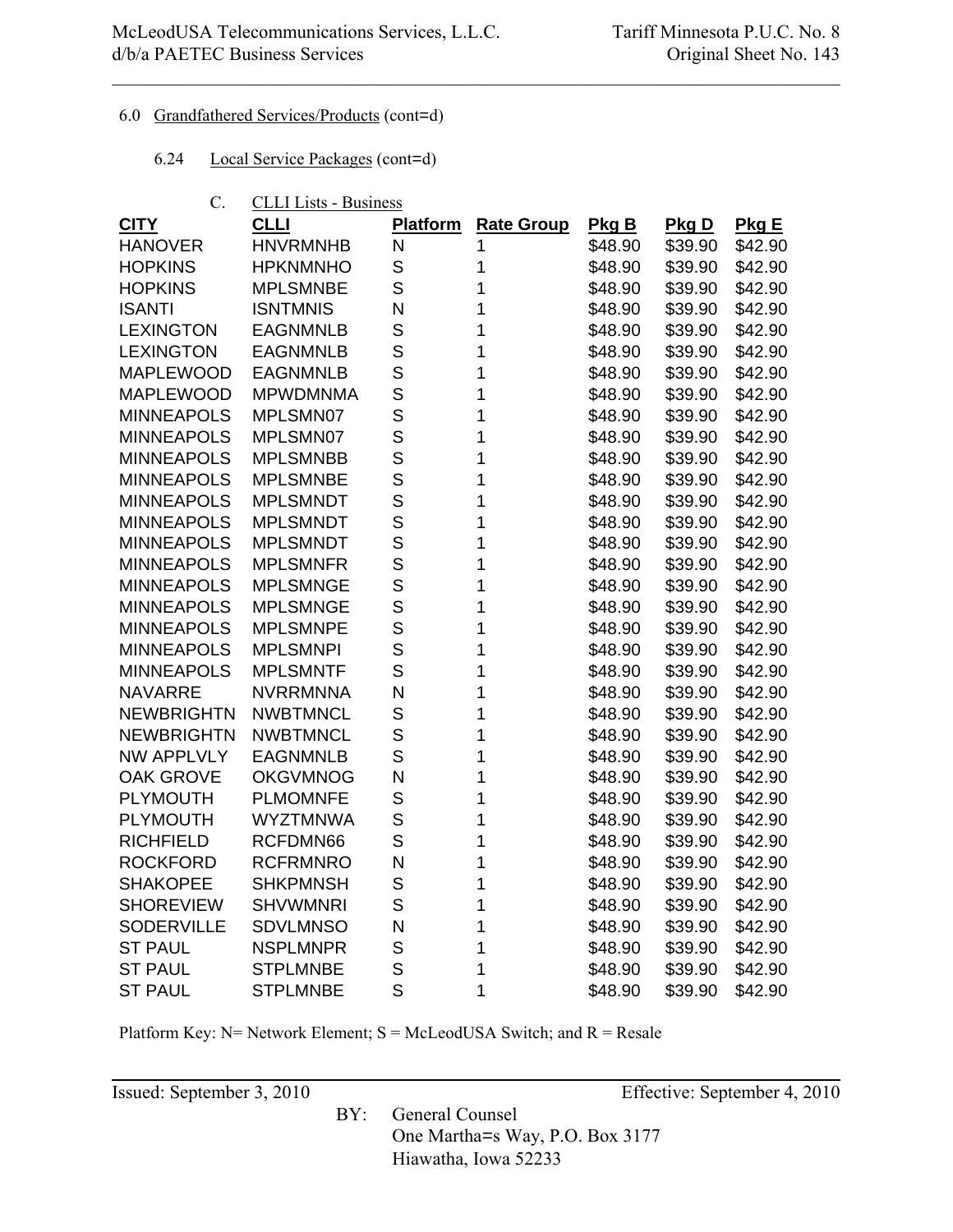- 6.24 Local Service Packages (cont=d)
	- C. CLLI Lists Business

| <b>CITY</b>       | <u>CLLI</u>     | <b>Platform</b> | <b>Rate Group</b> | Pkg B   | <b>Pkg D</b> | <b>Pkg E</b> |
|-------------------|-----------------|-----------------|-------------------|---------|--------------|--------------|
| <b>ST PAUL</b>    | <b>STPLMNEM</b> | S               | 1                 | \$48.90 | \$39.90      | \$42.90      |
| <b>ST PAUL</b>    | <b>STPLMNHB</b> | S               | 1                 | \$48.90 | \$39.90      | \$42.90      |
| <b>ST PAUL</b>    | <b>STPLMNMI</b> | S               | 1                 | \$48.90 | \$39.90      | \$42.90      |
| <b>ST PAUL</b>    | <b>STPLMNMK</b> | S               | 1                 | \$48.90 | \$39.90      | \$42.90      |
| <b>ST PAUL</b>    | <b>STPLMNMK</b> | S               | 1                 | \$48.90 | \$39.90      | \$42.90      |
| <b>ST PAUL</b>    | <b>WSPLMNWS</b> | S               | 1                 | \$48.90 | \$39.90      | \$42.90      |
| <b>STCROIXBCH</b> | <b>AFTNMNAF</b> | N               | 1                 | \$48.90 | \$39.90      | \$42.90      |
| <b>STILLWATER</b> | <b>STWRMNST</b> | S               | 1                 | \$48.90 | \$39.90      | \$42.90      |
| <b>STLOUIS PK</b> | <b>GLVYMNOR</b> | S               | 1                 | \$48.90 | \$39.90      | \$42.90      |
| <b>STLOUIS PK</b> | <b>MPLSMNBE</b> | S               | 1                 | \$48.90 | \$39.90      | \$42.90      |
| <b>STLOUIS PK</b> | <b>MPLSMNPE</b> | S               | 1                 | \$48.90 | \$39.90      | \$42.90      |
| <b>WAYZATA</b>    | <b>WYZTMNWA</b> | S               | 1                 | \$48.90 | \$39.90      | \$42.90      |
| <b>WHBEARLAKE</b> | <b>WBLKMNWB</b> | S               | 1                 | \$48.90 | \$39.90      | \$42.90      |
| <b>ALBERT LEA</b> | <b>ALLEMNAL</b> | S               | $\overline{2}$    | \$41.90 | \$39.90      | \$42.90      |
| <b>APPLETON</b>   | <b>APPLMNAP</b> | N               | $\overline{c}$    | \$41.90 | \$39.90      | \$42.90      |
| <b>AUSTIN</b>     | <b>AUSTMNAB</b> | S               | $\overline{2}$    | \$41.90 | \$39.90      | \$42.90      |
| <b>AVON</b>       | <b>AVONMNVO</b> | N               | $\overline{2}$    | \$41.90 | \$39.90      | \$42.90      |
| <b>BARNUM</b>     | <b>BRNMMNBA</b> | N               | $\overline{2}$    | \$41.90 | \$39.90      | \$42.90      |
| <b>BATTLELAKE</b> | <b>BTLKMNBA</b> | N               | $\overline{2}$    | \$41.90 | \$39.90      | \$42.90      |
| <b>BEMIDJI</b>    | <b>BMDJMNBE</b> | N               | $\overline{2}$    | \$41.90 | \$39.90      | \$42.90      |
| <b>BIRDISLAND</b> | <b>OLIVMNOL</b> | N               | $\overline{2}$    | \$41.90 | \$39.90      | \$42.90      |
| <b>BIWABIK</b>    | <b>BWBKMNBI</b> | N               | $\overline{2}$    | \$41.90 | \$39.90      | \$42.90      |
| <b>BRAHAM</b>     | <b>BRHMMNBR</b> | N               | $\overline{2}$    | \$41.90 | \$39.90      | \$42.90      |
| <b>BRAINERD</b>   | <b>BRNRMNBR</b> | N               | $\overline{2}$    | \$41.90 | \$39.90      | \$42.90      |
| <b>BRECKENRDG</b> | <b>WHTNNDBC</b> | N               | $\overline{c}$    | \$41.90 | \$39.90      | \$42.90      |
| <b>BUFFALO</b>    | <b>BFLOMNBU</b> | N               | $\overline{2}$    | \$41.90 | \$39.90      | \$42.90      |
| <b>BUHL</b>       | <b>BUHLMNBU</b> | N               | $\overline{2}$    | \$41.90 | \$39.90      | \$42.90      |
| <b>CALEDONIA</b>  | <b>CLDNMNCA</b> | N               | $\overline{c}$    | \$41.90 | \$39.90      | \$42.90      |
| <b>CAMBRIDGE</b>  | <b>CMBRMNCA</b> | N               | $\overline{2}$    | \$41.90 | \$39.90      | \$42.90      |
| <b>CARLTON</b>    | <b>CRTOMNCB</b> | N               | $\overline{2}$    | \$41.90 | \$39.90      | \$42.90      |
| <b>CASS LAKE</b>  | <b>CSSLMNCL</b> | N               | $\overline{2}$    | \$41.90 | \$39.90      | \$42.90      |
| <b>CHATFIELD</b>  | <b>CTFDMNCH</b> | N               | $\overline{2}$    | \$41.90 | \$39.90      | \$42.90      |
| <b>CHISHOLM</b>   | <b>CHSHMNCS</b> | N               | $\overline{2}$    | \$41.90 | \$39.90      | \$42.90      |

 $\mathcal{L}_\mathcal{L} = \{ \mathcal{L}_\mathcal{L} = \{ \mathcal{L}_\mathcal{L} = \{ \mathcal{L}_\mathcal{L} = \{ \mathcal{L}_\mathcal{L} = \{ \mathcal{L}_\mathcal{L} = \{ \mathcal{L}_\mathcal{L} = \{ \mathcal{L}_\mathcal{L} = \{ \mathcal{L}_\mathcal{L} = \{ \mathcal{L}_\mathcal{L} = \{ \mathcal{L}_\mathcal{L} = \{ \mathcal{L}_\mathcal{L} = \{ \mathcal{L}_\mathcal{L} = \{ \mathcal{L}_\mathcal{L} = \{ \mathcal{L}_\mathcal{$ 

Platform Key:  $N=$  Network Element;  $S =$  McLeodUSA Switch; and  $R =$  Resale

Issued: September 3, 2010 Effective: September 4, 2010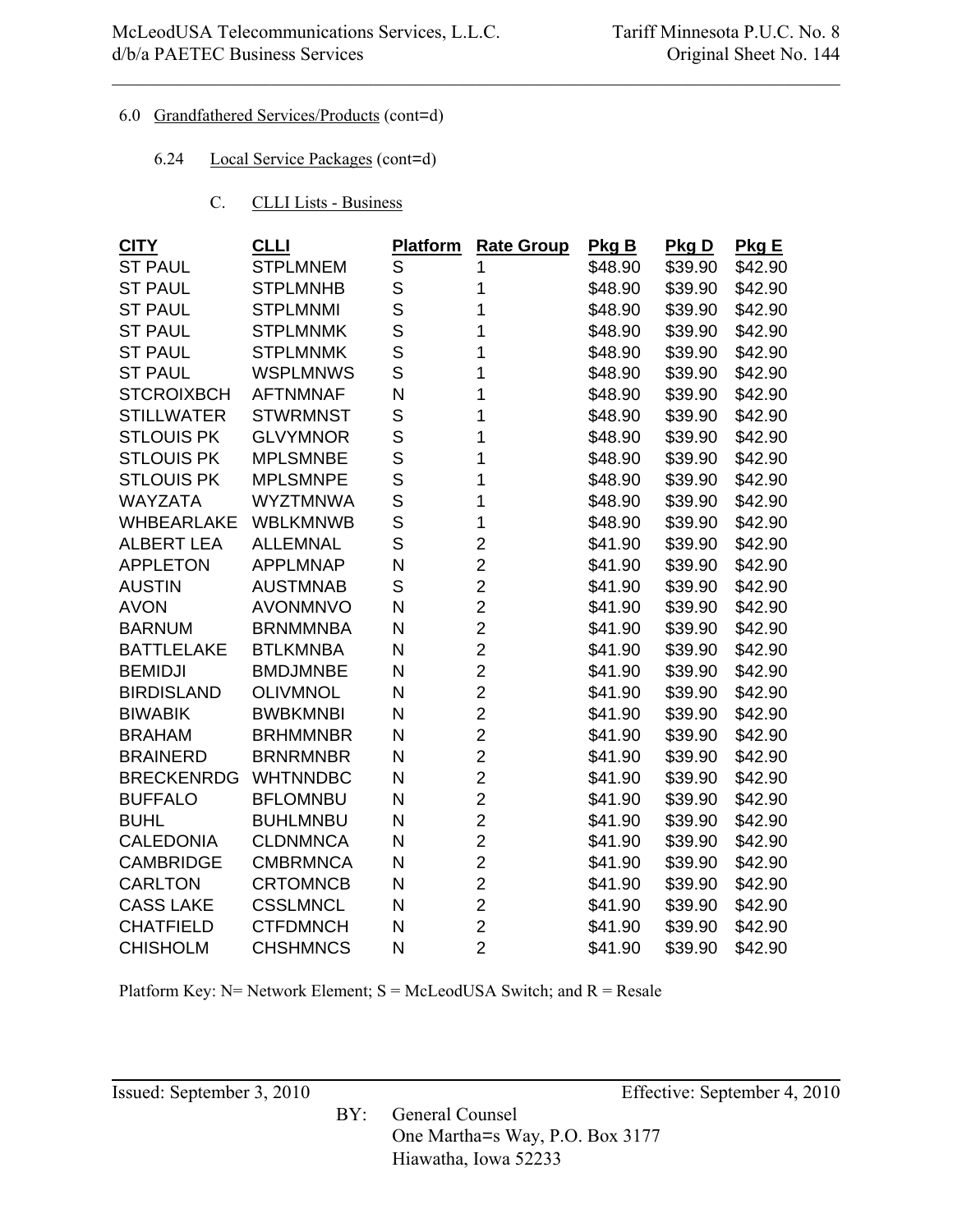- 6.24 Local Service Packages (cont=d)
	- C. CLLI Lists Business

| <b>CITY</b>       | <u>CLLI</u>     | <b>Platform</b> | <b>Rate Group</b>       | <b>Pkg B</b> | <b>Pkg D</b> | <b>Pkg E</b> |
|-------------------|-----------------|-----------------|-------------------------|--------------|--------------|--------------|
| <b>CLOQUET</b>    | <b>CLQTMNCA</b> | N               | $\overline{2}$          | \$41.90      | \$39.90      | \$42.90      |
| <b>COHASSET</b>   | <b>CHSTMNCH</b> | N               | $\overline{c}$          | \$41.90      | \$39.90      | \$42.90      |
| <b>COLDSPRING</b> | <b>CLSPMNCB</b> | N               | $\overline{2}$          | \$41.90      | \$39.90      | \$42.90      |
| <b>COLERAINE</b>  | <b>CLRNMNCO</b> | N               | $\overline{2}$          | \$41.90      | \$39.90      | \$42.90      |
| <b>COMSTOCK</b>   | <b>CMSTMNCO</b> | N               | $\overline{2}$          | \$41.90      | \$39.90      | \$42.90      |
| <b>COOK</b>       | <b>COOKMNCO</b> | N               | $\overline{2}$          | \$41.90      | \$39.90      | \$42.90      |
| <b>CROOKSTON</b>  | <b>CKTNMNCR</b> | N               | $\overline{2}$          | \$41.90      | \$39.90      | \$42.90      |
| <b>DETROITLKS</b> | <b>DTLKMNDL</b> | N               | $\overline{2}$          | \$41.90      | \$39.90      | \$42.90      |
| <b>DILWORTH</b>   | <b>FARGNDBC</b> | S               | $\overline{2}$          | \$41.90      | \$39.90      | \$42.90      |
| <b>DULUTH</b>     | <b>DLTHMNCS</b> | N               | $\overline{2}$          | \$41.90      | \$39.90      | \$42.90      |
| <b>DULUTH</b>     | <b>DLTHMNDB</b> | N               | $\overline{2}$          | \$41.90      | \$39.90      | \$42.90      |
| <b>DULUTH</b>     | <b>DLTHMNDP</b> | N               | $\overline{2}$          | \$41.90      | \$39.90      | \$42.90      |
| <b>DULUTH</b>     | <b>DLTHMNLA</b> | N               | $\overline{2}$          | \$41.90      | \$39.90      | \$42.90      |
| <b>DULUTH</b>     | <b>DLTHMNME</b> | N               | $\overline{2}$          | \$41.90      | \$39.90      | \$42.90      |
| <b>DULUTH</b>     | <b>DLTHMNPL</b> | N               | $\overline{2}$          | \$41.90      | \$39.90      | \$42.90      |
| <b>DULUTH</b>     | <b>ISLKMNIL</b> | N               | $\overline{c}$          | \$41.90      | \$39.90      | \$42.90      |
| <b>EGRNDFORKS</b> | <b>GDFRNDBC</b> | S               | $\overline{2}$          | \$41.90      | \$39.90      | \$42.90      |
| <b>EVELETH</b>    | <b>EVLTMNEV</b> | N               | $\overline{2}$          | \$41.90      | \$39.90      | \$42.90      |
| <b>FARIBAULT</b>  | <b>FRBLMNFA</b> | N               | $\overline{2}$          | \$41.90      | \$39.90      | \$42.90      |
| <b>FERGUS FLS</b> | <b>FRFLMNFB</b> | N               | $\overline{2}$          | \$41.90      | \$39.90      | \$42.90      |
| <b>FINLAND</b>    | <b>FNLDMNFO</b> | N               | $\overline{2}$          | \$41.90      | \$39.90      | \$42.90      |
| <b>FOLEY</b>      | <b>FOLYMNFO</b> | N               | $\overline{2}$          | \$41.90      | \$39.90      | \$42.90      |
| <b>GAYLORD</b>    | <b>GYLRMNGA</b> | N               | $\overline{2}$          | \$41.90      | \$39.90      | \$42.90      |
| <b>GLENVILLE</b>  | <b>GLVLMNGL</b> | N               | $\overline{c}$          | \$41.90      | \$39.90      | \$42.90      |
| <b>GLENWOOD</b>   | <b>GLWDMNGL</b> | N               | $\overline{c}$          | \$41.90      | \$39.90      | \$42.90      |
| <b>GRAND RPDS</b> | <b>GDRPMNGR</b> | N               | $\overline{2}$          | \$41.90      | \$39.90      | \$42.90      |
| <b>GRANDMRAIS</b> | <b>GDMRMNGM</b> | N               | $\overline{2}$          | \$41.90      | \$39.90      | \$42.90      |
| <b>HAWLEY</b>     | <b>HWLYMNHA</b> | N               | $\overline{2}$          | \$41.90      | \$39.90      | \$42.90      |
| <b>HENNING</b>    | <b>HNNGMNHE</b> | N               | $\overline{2}$          | \$41.90      | \$39.90      | \$42.90      |
| <b>HIBBING</b>    | <b>HBNGMNHI</b> | N               | $\overline{2}$          | \$41.90      | \$39.90      | \$42.90      |
| <b>HINCKLEY</b>   | <b>HNCKMNHI</b> | N               | $\overline{2}$          | \$41.90      | \$39.90      | \$42.90      |
| <b>HOLDINGFD</b>  | <b>HLFRMNCO</b> | N               | $\overline{\mathbf{c}}$ | \$41.90      | \$39.90      | \$42.90      |
| <b>JACKSON</b>    | <b>JCSNMNJA</b> | N               | $\overline{c}$          | \$41.90      | \$39.90      | \$42.90      |
| <b>KEEWATIN</b>   | <b>KEWTMNKE</b> | N               | $\overline{2}$          | \$41.90      | \$39.90      | \$42.90      |

 $\mathcal{L}_\mathcal{L} = \{ \mathcal{L}_\mathcal{L} = \{ \mathcal{L}_\mathcal{L} = \{ \mathcal{L}_\mathcal{L} = \{ \mathcal{L}_\mathcal{L} = \{ \mathcal{L}_\mathcal{L} = \{ \mathcal{L}_\mathcal{L} = \{ \mathcal{L}_\mathcal{L} = \{ \mathcal{L}_\mathcal{L} = \{ \mathcal{L}_\mathcal{L} = \{ \mathcal{L}_\mathcal{L} = \{ \mathcal{L}_\mathcal{L} = \{ \mathcal{L}_\mathcal{L} = \{ \mathcal{L}_\mathcal{L} = \{ \mathcal{L}_\mathcal{$ 

Platform Key: N= Network Element;  $S = McLeodUSA$  Switch; and  $R = Resale$ 

Issued: September 3, 2010 Effective: September 4, 2010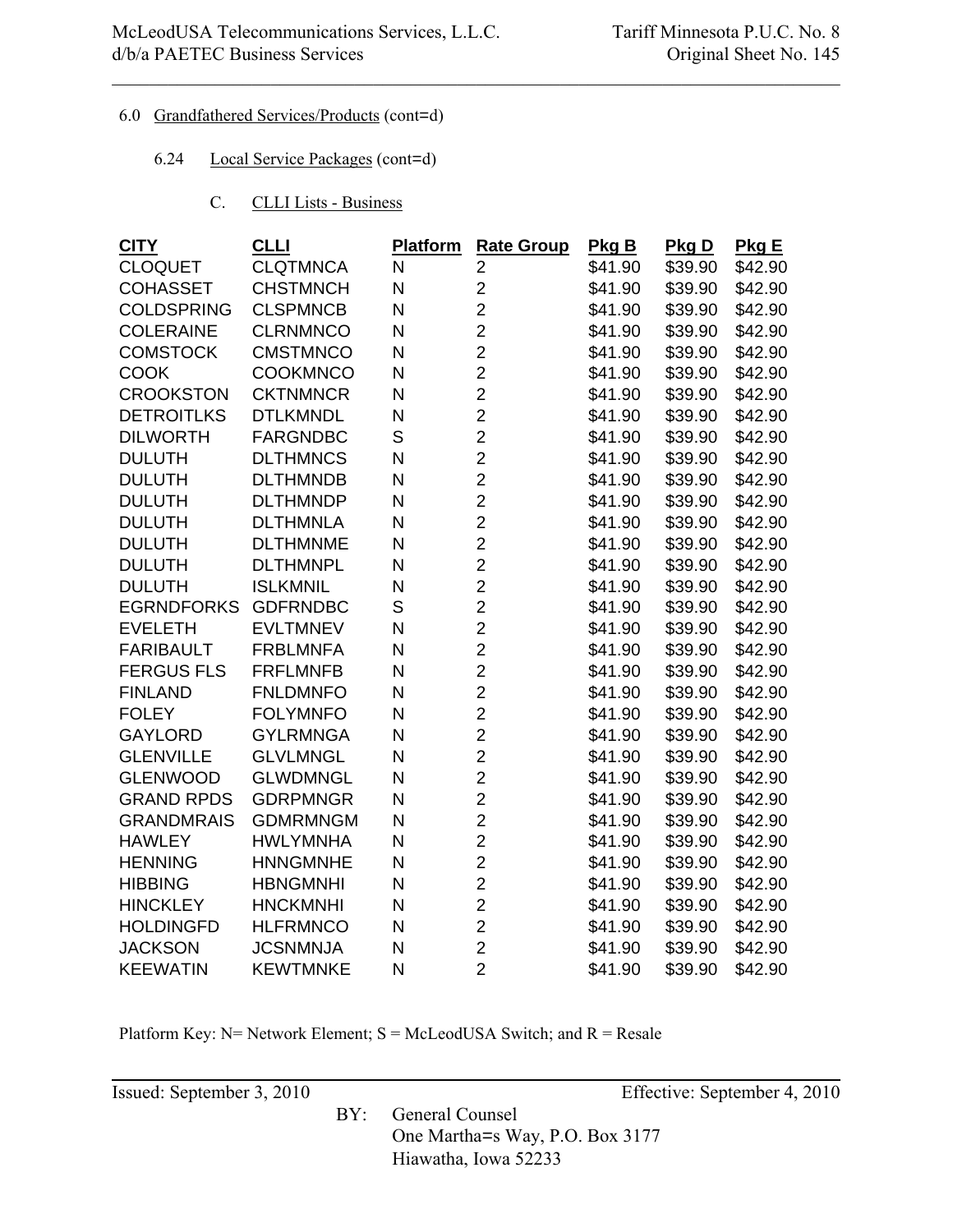- 6.24 Local Service Packages (cont=d)
	- C. CLLI Lists Business

| <u>CITY</u>       | <u>CLLI</u>     | <b>Platform</b> | <b>Rate Group</b>       | <b>Pkg B</b> | <b>Pkg D</b> | Pkg E   |
|-------------------|-----------------|-----------------|-------------------------|--------------|--------------|---------|
| LE SUEUR          | <b>LESRMNLS</b> | N               | 2                       | \$41.90      | \$39.90      | \$42.90 |
| <b>LITCHFIELD</b> | <b>LTFDMNLI</b> | N               | 2                       | \$41.90      | \$39.90      | \$42.90 |
| <b>LITTLE FLS</b> | <b>LTFLMNLF</b> | N               | $\overline{c}$          | \$41.90      | \$39.90      | \$42.90 |
| <b>LUVERNE</b>    | LVRNMNLU        | N               | $\overline{2}$          | \$41.90      | \$39.90      | \$42.90 |
| <b>MAHNOMEN</b>   | <b>MHNMMNMA</b> | N               | $\overline{2}$          | \$41.90      | \$39.90      | \$42.90 |
| <b>MARBLE</b>     | <b>MRBLMNMA</b> | N               | $\overline{2}$          | \$41.90      | \$39.90      | \$42.90 |
| <b>MARSHALL</b>   | <b>MRSHMNMA</b> | N               | $\overline{\mathbf{c}}$ | \$41.90      | \$39.90      | \$42.90 |
| <b>MINNEAPOLS</b> | <b>MPLSMNKV</b> | N               | $\overline{2}$          | \$41.90      | \$39.90      | \$42.90 |
| <b>MONTEVIDEO</b> | <b>MTVDMNMO</b> | N               | $\overline{2}$          | \$41.90      | \$39.90      | \$42.90 |
| <b>MOORHEAD</b>   | <b>FARGNDBC</b> | S               | $\overline{2}$          | \$41.90      | \$39.90      | \$42.90 |
| <b>MOOSE LAKE</b> | <b>MOLKMNML</b> | N               | $\overline{2}$          | \$41.90      | \$39.90      | \$42.90 |
| <b>MORA</b>       | <b>MORAMNMO</b> | N               | $\overline{2}$          | \$41.90      | \$39.90      | \$42.90 |
| <b>MORA</b>       | <b>MORAMNMO</b> | N               | $\overline{2}$          | \$41.90      | \$39.90      | \$42.90 |
| <b>MORRIS</b>     | <b>MRRSMNMO</b> | N               | $\overline{2}$          | \$41.90      | \$39.90      | \$42.90 |
| <b>MORTON</b>     | <b>RDFLMNRA</b> | N               | $\overline{2}$          | \$41.90      | \$39.90      | \$42.90 |
| <b>MT IRON</b>    | <b>MTIRMNMI</b> | N               | $\overline{2}$          | \$41.90      | \$39.90      | \$42.90 |
| <b>NASHWAUK</b>   | <b>NSHWMNNA</b> | N               | $\overline{2}$          | \$41.90      | \$39.90      | \$42.90 |
| <b>NEW SWEDEN</b> | <b>STPRMNSP</b> | N               | $\overline{2}$          | \$41.90      | \$39.90      | \$42.90 |
| <b>NICOLLET</b>   | <b>NCLTMNNC</b> | N               | $\overline{2}$          | \$41.90      | \$39.90      | \$42.90 |
| <b>NISSWA</b>     | <b>NSSWMNNI</b> | N               | $\overline{2}$          | \$41.90      | \$39.90      | \$42.90 |
| <b>NORTH BRCH</b> | <b>NBRNMNNB</b> | N               | $\overline{2}$          | \$41.90      | \$39.90      | \$42.90 |
| <b>NORTHFIELD</b> | <b>NRFDMNNO</b> | N               | $\overline{2}$          | \$41.90      | \$39.90      | \$42.90 |
| <b>NOSPIRITLK</b> | <b>SPLKIACO</b> | N               | $\overline{2}$          | \$41.90      | \$39.90      | \$42.90 |
| <b>OGILVIE</b>    | <b>OGLVMNOA</b> | N               | $\overline{2}$          | \$41.90      | \$39.90      | \$42.90 |
| <b>OLIVIA</b>     | <b>OLIVMNOL</b> | N               | $\overline{2}$          | \$41.90      | \$39.90      | \$42.90 |
| <b>ORTONVILLE</b> | <b>ORVLMNOR</b> | N               | $\overline{2}$          | \$41.90      | \$39.90      | \$42.90 |
| <b>OWATONNA</b>   | <b>OWTNMNOW</b> | N               | $\overline{2}$          | \$41.90      | \$39.90      | \$42.90 |
| <b>PARKRAPIDS</b> | <b>PKRPMNPR</b> | N               | $\overline{2}$          | \$41.90      | \$39.90      | \$42.90 |
| <b>PINE CITY</b>  | <b>PNCYMNPC</b> | N               | $\overline{2}$          | \$41.90      | \$39.90      | \$42.90 |
| <b>PIPESTONE</b>  | <b>PPSTMNPI</b> | N               | $\overline{\mathbf{c}}$ | \$41.90      | \$39.90      | \$42.90 |
| <b>PRINCETON</b>  | <b>PRTNMNPR</b> | N               | $\overline{2}$          | \$41.90      | \$39.90      | \$42.90 |
| <b>RED WING</b>   | <b>RDWNMNRW</b> | N               | $\overline{c}$          | \$41.90      | \$39.90      | \$42.90 |
| <b>REDWOODFLS</b> | <b>RDFLMNRA</b> | N               | $\overline{2}$          | \$41.90      | \$39.90      | \$42.90 |

 $\mathcal{L}_\mathcal{L} = \{ \mathcal{L}_\mathcal{L} = \{ \mathcal{L}_\mathcal{L} = \{ \mathcal{L}_\mathcal{L} = \{ \mathcal{L}_\mathcal{L} = \{ \mathcal{L}_\mathcal{L} = \{ \mathcal{L}_\mathcal{L} = \{ \mathcal{L}_\mathcal{L} = \{ \mathcal{L}_\mathcal{L} = \{ \mathcal{L}_\mathcal{L} = \{ \mathcal{L}_\mathcal{L} = \{ \mathcal{L}_\mathcal{L} = \{ \mathcal{L}_\mathcal{L} = \{ \mathcal{L}_\mathcal{L} = \{ \mathcal{L}_\mathcal{$ 

Platform Key: N= Network Element;  $S = McLeodUSA$  Switch; and  $R = Resale$ 

Issued: September 3, 2010 Effective: September 4, 2010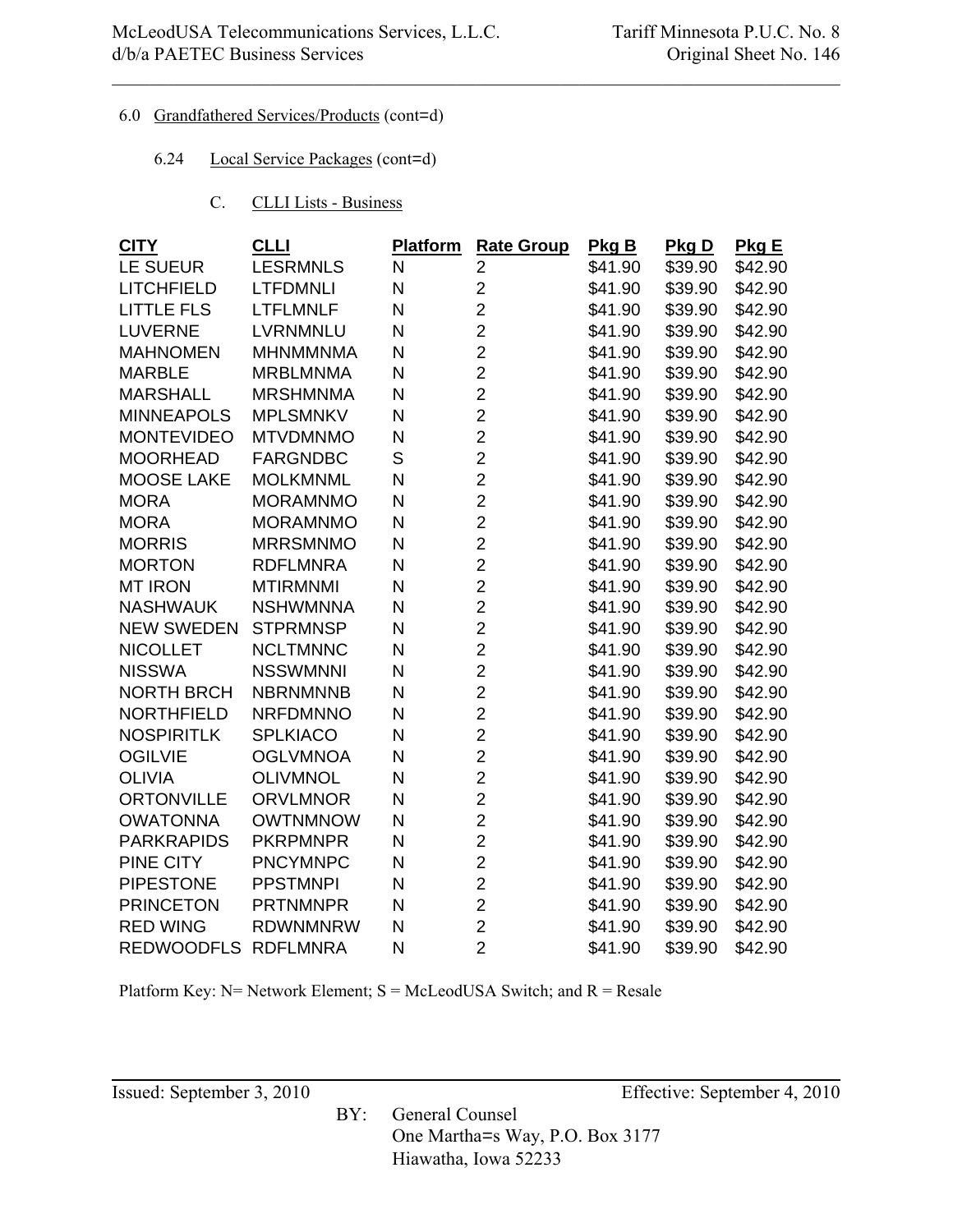- 6.24 Local Service Packages (cont=d)
	- C. CLLI Lists Business

| <b>CITY</b>       | <u>CLLI</u>     | <b>Platform</b> | <b>Rate Group</b> | <b>Pkg B</b> | <b>Pkg D</b> | <b>Pkg E</b> |
|-------------------|-----------------|-----------------|-------------------|--------------|--------------|--------------|
| <b>ROCHESTER</b>  | <b>ROCHMNRO</b> | N               | 2                 | \$41.90      | \$39.90      | \$42.90      |
| <b>ROYALTON</b>   | <b>RYTNMNRN</b> | N               | $\overline{2}$    | \$41.90      | \$39.90      | \$42.90      |
| <b>RUSH CITY</b>  | <b>RSCYMNRC</b> | N               | $\overline{2}$    | \$41.90      | \$39.90      | \$42.90      |
| <b>SABIN</b>      | <b>SABNMNSA</b> | N               | $\overline{2}$    | \$41.90      | \$39.90      | \$42.90      |
| <b>SANDSTONE</b>  | <b>SNDSMNSA</b> | N               | $\overline{2}$    | \$41.90      | \$39.90      | \$42.90      |
| <b>SAUKCENTRE</b> | <b>SKCTMNSC</b> | N               | $\overline{2}$    | \$41.90      | \$39.90      | \$42.90      |
| <b>SILVER BAY</b> | <b>SLBAMNSA</b> | N               | $\overline{2}$    | \$41.90      | \$39.90      | \$42.90      |
| <b>ST CHARLES</b> | <b>STCHMNSC</b> | N               | $\overline{2}$    | \$41.90      | \$39.90      | \$42.90      |
| <b>ST CLOUD</b>   | <b>STCDMNTO</b> | N               | $\overline{2}$    | \$41.90      | \$39.90      | \$42.90      |
| <b>ST JOSEPH</b>  | <b>STJSMNSJ</b> | N               | $\overline{2}$    | \$41.90      | \$39.90      | \$42.90      |
| <b>ST PETER</b>   | <b>STPRMNSP</b> | N               | $\overline{2}$    | \$41.90      | \$39.90      | \$42.90      |
| <b>STAPLES</b>    | <b>SPLSMNST</b> | N               | $\overline{2}$    | \$41.90      | \$39.90      | \$42.90      |
| <b>STEWARTVL</b>  | <b>STVLMNST</b> | N               | $\overline{2}$    | \$41.90      | \$39.90      | \$42.90      |
| <b>SWANVILLE</b>  | <b>SWVLMNSV</b> | N               | $\overline{2}$    | \$41.90      | \$39.90      | \$42.90      |
| <b>THIFRIVFLS</b> | <b>TRFLMNTH</b> | N               | $\overline{2}$    | \$41.90      | \$39.90      | \$42.90      |
| <b>TOFTE</b>      | <b>TOFTMNTB</b> | N               | $\overline{2}$    | \$41.90      | \$39.90      | \$42.90      |
| <b>TRACY</b>      | <b>TRACMNTR</b> | N               | $\overline{2}$    | \$41.90      | \$39.90      | \$42.90      |
| <b>VIRGINIA</b>   | <b>VRGNMNVI</b> | N               | $\overline{2}$    | \$41.90      | \$39.90      | \$42.90      |
| <b>WABASHA</b>    | <b>WBSHMNWA</b> | N               | $\overline{2}$    | \$41.90      | \$39.90      | \$42.90      |
| <b>WADENA</b>     | <b>WADNMNWA</b> | N               | $\overline{2}$    | \$41.90      | \$39.90      | \$42.90      |
| <b>WASECA</b>     | <b>WASCMNWA</b> | N               | $\overline{2}$    | \$41.90      | \$39.90      | \$42.90      |
| <b>WILLMAR</b>    | <b>WLMRMNWI</b> | N               | $\overline{2}$    | \$41.90      | \$39.90      | \$42.90      |
| <b>WINDOM</b>     | <b>WNDMMNWI</b> | N               | $\overline{2}$    | \$41.90      | \$39.90      | \$42.90      |
| <b>WINONA</b>     | <b>WINOMNWI</b> | N               | $\overline{2}$    | \$41.90      | \$39.90      | \$42.90      |

 $\mathcal{L}_\mathcal{L} = \{ \mathcal{L}_\mathcal{L} = \{ \mathcal{L}_\mathcal{L} = \{ \mathcal{L}_\mathcal{L} = \{ \mathcal{L}_\mathcal{L} = \{ \mathcal{L}_\mathcal{L} = \{ \mathcal{L}_\mathcal{L} = \{ \mathcal{L}_\mathcal{L} = \{ \mathcal{L}_\mathcal{L} = \{ \mathcal{L}_\mathcal{L} = \{ \mathcal{L}_\mathcal{L} = \{ \mathcal{L}_\mathcal{L} = \{ \mathcal{L}_\mathcal{L} = \{ \mathcal{L}_\mathcal{L} = \{ \mathcal{L}_\mathcal{$ 

Platform Key: N= Network Element;  $S = McLeodUSA$  Switch; and  $R = Resale$ 

Issued: September 3, 2010 Effective: September 4, 2010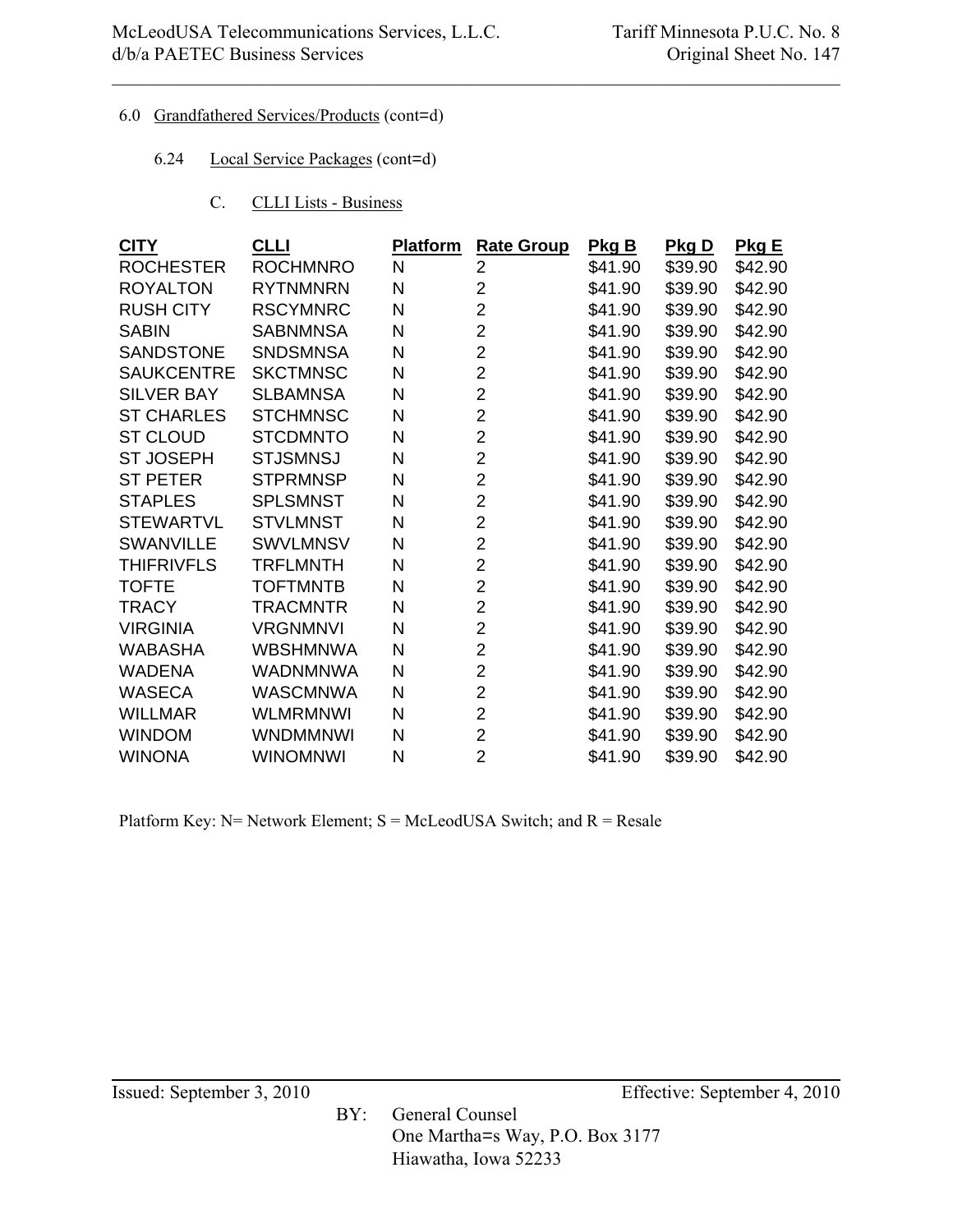$\mathcal{L}_\mathcal{L} = \{ \mathcal{L}_\mathcal{L} = \{ \mathcal{L}_\mathcal{L} = \{ \mathcal{L}_\mathcal{L} = \{ \mathcal{L}_\mathcal{L} = \{ \mathcal{L}_\mathcal{L} = \{ \mathcal{L}_\mathcal{L} = \{ \mathcal{L}_\mathcal{L} = \{ \mathcal{L}_\mathcal{L} = \{ \mathcal{L}_\mathcal{L} = \{ \mathcal{L}_\mathcal{L} = \{ \mathcal{L}_\mathcal{L} = \{ \mathcal{L}_\mathcal{L} = \{ \mathcal{L}_\mathcal{L} = \{ \mathcal{L}_\mathcal{$ 

# 6.0 Grandfathered Services/Products (cont=d)

- 6.24 Local Service Packages (cont=d)
	- C. CLLI Lists Residential

| <u>CITY</u>       | <u>CLLI</u>     | <b>Platform</b> | <b>Rate Group</b> | <u>Pkg A</u> |
|-------------------|-----------------|-----------------|-------------------|--------------|
| <b>ANOKA</b>      | <b>ANOKMNAN</b> | S               | 1                 | \$36.90      |
| <b>BLAINE</b>     | <b>BLANMNBL</b> | S               | 1                 | \$36.90      |
| <b>BLAINE</b>     | <b>BLANMNBL</b> | S               | 1                 | \$36.90      |
| <b>BLAINE</b>     | <b>BLANMNBL</b> | S               | 1                 | \$36.90      |
| <b>BLOOMINGTN</b> | <b>BLTNMNCE</b> | S               | 1                 | \$36.90      |
| <b>BLOOMINGTN</b> | <b>BLTNMNCE</b> | S               | 1                 | \$36.90      |
| <b>BLOOMINGTN</b> | <b>BLTNMNNO</b> | S               | 1                 | \$36.90      |
| <b>BLOOMINGTN</b> | <b>BLTNMNNO</b> | S               | 1                 | \$36.90      |
| <b>BLOOMINGTN</b> | <b>BLTNMNSO</b> | S               | 1                 | \$36.90      |
| <b>BLOOMINGTN</b> | <b>EDPRMNEP</b> | S               | 1                 | \$36.90      |
| <b>BRKLYNCNTR</b> | <b>BRCTMNBC</b> | S               | 1                 | \$36.90      |
| <b>BRKLYNCNTR</b> | <b>BRCTMNBC</b> | S               | 1                 | \$36.90      |
| <b>BURNSVILLE</b> | <b>BRVLMNBU</b> | S               | 1                 | \$36.90      |
| <b>BURNSVILLE</b> | <b>BRVLMNBU</b> | S               | 1                 | \$36.90      |
| <b>BURNSVILLE</b> | <b>STPLMNMK</b> | S               | 1                 | \$36.90      |
| <b>COLUMBIHTS</b> | <b>MPLSMNGE</b> | S               | 1                 | \$46.90      |
| <b>COONRAPIDS</b> | <b>CNRPMNND</b> | N               | 1                 | \$46.90      |
| <b>COTTAGEGRV</b> | <b>CTGVMNCG</b> | $\mathsf S$     | 1                 | \$36.90      |
| <b>CRYSTAL</b>    | <b>CRYSMNCR</b> | S               | 1                 | \$36.90      |
| <b>EAGAN</b>      | <b>EAGNMNLB</b> | S               | 1                 | \$36.90      |
| <b>EDEN PRARI</b> | <b>EDPRMNEP</b> | S               | 1                 | \$36.90      |
| <b>ELK RIVER</b>  | <b>EKRVMNER</b> | S               | 1                 | \$36.90      |
| <b>EXCELSIOR</b>  | <b>EXCLMNEX</b> | N               | 1                 | \$46.90      |
| <b>FORESTLAKE</b> | <b>FRLKMNFL</b> | S               | 1                 | \$36.90      |
| <b>FORESTLAKE</b> | <b>STPLMNMK</b> | S               | 1                 | \$36.90      |

Platform Key: N= Network Element;  $S = McLeodUSA$  Switch; and  $R = Resale$ 

Issued: September 3, 2010 Effective: September 4, 2010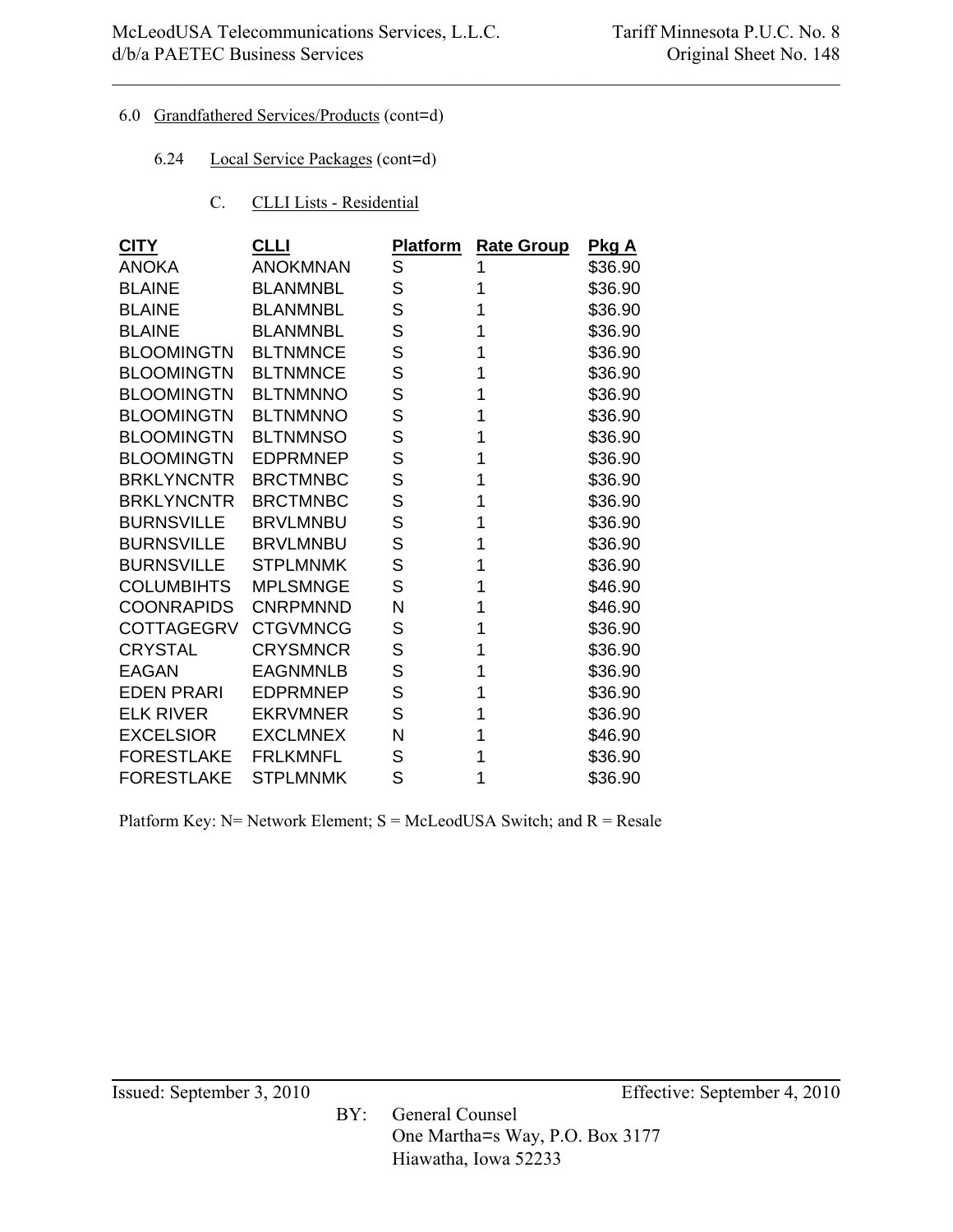$\mathcal{L}_\mathcal{L} = \{ \mathcal{L}_\mathcal{L} = \{ \mathcal{L}_\mathcal{L} = \{ \mathcal{L}_\mathcal{L} = \{ \mathcal{L}_\mathcal{L} = \{ \mathcal{L}_\mathcal{L} = \{ \mathcal{L}_\mathcal{L} = \{ \mathcal{L}_\mathcal{L} = \{ \mathcal{L}_\mathcal{L} = \{ \mathcal{L}_\mathcal{L} = \{ \mathcal{L}_\mathcal{L} = \{ \mathcal{L}_\mathcal{L} = \{ \mathcal{L}_\mathcal{L} = \{ \mathcal{L}_\mathcal{L} = \{ \mathcal{L}_\mathcal{$ 

# 6.0 Grandfathered Services/Products (cont=d)

- 6.24 Local Service Packages (cont=d)
	- C. CLLI Lists Residential

| <b>CITY</b>       | <b>CLLI</b>     | <b>Platform</b> | <b>Rate Group</b> | <b>Pkg A</b> |
|-------------------|-----------------|-----------------|-------------------|--------------|
| <b>FRIDLEY</b>    | <b>FRDLMNFR</b> | S               | 1                 | \$36.90      |
| <b>FTSNELLING</b> | <b>MPLSMNFS</b> | S               | 1                 | \$36.90      |
| <b>GLNPRAIRIE</b> | <b>EDPRMNGP</b> | S               | 1                 | \$36.90      |
| <b>GOLDEN VLY</b> | <b>GLVYMNOR</b> | S               | 1                 | \$36.90      |
| <b>GOLDEN VLY</b> | <b>GLVYMNOR</b> | S               | 1                 | \$36.90      |
| <b>GOLDEN VLY</b> | <b>MPLSMNBB</b> | S               | 1                 | \$46.90      |
| <b>GOLDEN VLY</b> | <b>MPLSMNPE</b> | S               | 1                 | \$36.90      |
| <b>HAMEL</b>      | <b>HAMLMNHB</b> | N               | 1                 | \$46.90      |
| <b>HOPKINS</b>    | <b>HPKNMNHO</b> | S               | 1                 | \$36.90      |
| <b>HOPKINS</b>    | <b>MPLSMNBE</b> | S               | 1                 | \$36.90      |
| <b>LEXINGTON</b>  | <b>EAGNMNLB</b> | S               | 1                 | \$36.90      |
| <b>LEXINGTON</b>  | <b>EAGNMNLB</b> | S               | 1                 | \$36.90      |
| <b>MAPLEWOOD</b>  | <b>EAGNMNLB</b> | S               | 1                 | \$36.90      |
| <b>MAPLEWOOD</b>  | <b>MPWDMNMA</b> | S               | 1                 | \$36.90      |
| <b>MINNEAPOLS</b> | MPLSMN07        | S               | 1                 | \$36.90      |
| <b>MINNEAPOLS</b> | MPLSMN07        | S               | 1                 | \$36.90      |
| <b>MINNEAPOLS</b> | <b>MPLSMNBB</b> | S               | 1                 | \$46.90      |
| <b>MINNEAPOLS</b> | <b>MPLSMNBE</b> | S               | 1                 | \$36.90      |
| <b>MINNEAPOLS</b> | <b>MPLSMNDT</b> | S               | 1                 | \$36.90      |
| <b>MINNEAPOLS</b> | <b>MPLSMNDT</b> | S               | 1                 | \$36.90      |
| <b>MINNEAPOLS</b> | <b>MPLSMNDT</b> | S               | 1                 | \$36.90      |
| <b>MINNEAPOLS</b> | <b>MPLSMNFR</b> | S               | 1                 | \$36.90      |
| <b>MINNEAPOLS</b> | <b>MPLSMNGE</b> | S               | 1                 | \$46.90      |
| <b>MINNEAPOLS</b> | <b>MPLSMNGE</b> | S               | 1                 | \$46.90      |
| <b>MINNEAPOLS</b> | <b>MPLSMNPE</b> | S               | 1                 | \$36.90      |

Platform Key:  $N=$  Network Element;  $S =$  McLeodUSA Switch; and  $R =$  Resale

Issued: September 3, 2010 Effective: September 4, 2010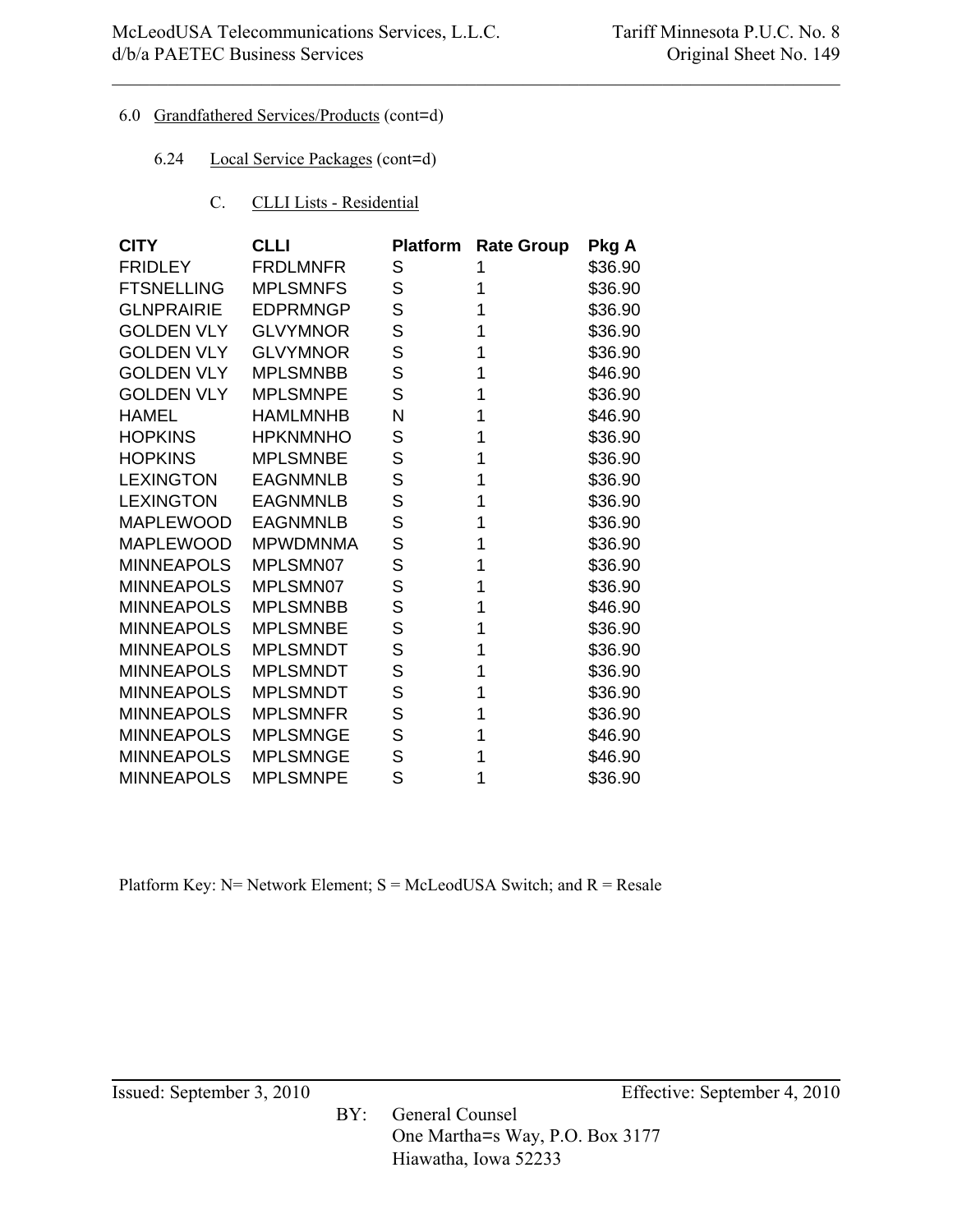$\mathcal{L}_\mathcal{L} = \{ \mathcal{L}_\mathcal{L} = \{ \mathcal{L}_\mathcal{L} = \{ \mathcal{L}_\mathcal{L} = \{ \mathcal{L}_\mathcal{L} = \{ \mathcal{L}_\mathcal{L} = \{ \mathcal{L}_\mathcal{L} = \{ \mathcal{L}_\mathcal{L} = \{ \mathcal{L}_\mathcal{L} = \{ \mathcal{L}_\mathcal{L} = \{ \mathcal{L}_\mathcal{L} = \{ \mathcal{L}_\mathcal{L} = \{ \mathcal{L}_\mathcal{L} = \{ \mathcal{L}_\mathcal{L} = \{ \mathcal{L}_\mathcal{$ 

#### 6.0 Grandfathered Services/Products (cont=d)

- 6.24 Local Service Packages (cont=d)
	- C. CLLI Lists Residential

| <b>CITY</b>       | <u>CLLI</u>     | <b>Platform</b> | <b>Rate Group</b> | <b>Pkg A</b> |
|-------------------|-----------------|-----------------|-------------------|--------------|
| <b>MINNEAPOLS</b> | <b>MPLSMNPI</b> | S               | 1                 | \$46.90      |
| <b>MINNEAPOLS</b> | <b>MPLSMNTF</b> | S               | 1                 | \$36.90      |
| <b>NAVARRE</b>    | <b>NVRRMNNA</b> | N               | 1                 | \$46.90      |
| <b>NEWBRIGHTN</b> | <b>NWBTMNCL</b> | S               | 1                 | \$36.90      |
| <b>NEWBRIGHTN</b> | <b>NWBTMNCL</b> | S               | 1                 | \$36.90      |
| <b>NW APPLVLY</b> | <b>EAGNMNLB</b> | S               | 1                 | \$36.90      |
| <b>PLYMOUTH</b>   | <b>PLMOMNFE</b> | S               | 1                 | \$36.90      |
| <b>PLYMOUTH</b>   | <b>WYZTMNWA</b> | S               | 1                 | \$36.90      |
| <b>RICHFIELD</b>  | RCFDMN66        | S               | 1                 | \$36.90      |
| <b>SHAKOPEE</b>   | <b>SHKPMNSH</b> | S               | 1                 | \$36.90      |
| <b>SHOREVIEW</b>  | <b>SHVWMNRI</b> | S               | 1                 | \$36.90      |
| <b>ST PAUL</b>    | <b>NSPLMNPR</b> | S               | 1                 | \$36.90      |
| <b>ST PAUL</b>    | <b>STPLMNBE</b> | S               | 1                 | \$36.90      |
| <b>ST PAUL</b>    | <b>STPLMNBE</b> | S               | 1                 | \$36.90      |
| <b>ST PAUL</b>    | <b>STPLMNEM</b> | S               | 1                 | \$36.90      |
| <b>ST PAUL</b>    | <b>STPLMNHB</b> | S               | 1                 | \$36.90      |
| <b>ST PAUL</b>    | <b>STPLMNMI</b> | S               | 1                 | \$36.90      |
| <b>ST PAUL</b>    | <b>STPLMNMK</b> | S               | 1                 | \$36.90      |
| <b>ST PAUL</b>    | <b>STPLMNMK</b> | S               | 1                 | \$36.90      |
| <b>ST PAUL</b>    | <b>WSPLMNWS</b> | S               | 1                 | \$36.90      |
| <b>STILLWATER</b> | <b>STWRMNST</b> | S               | 1                 | \$36.90      |
| <b>STLOUIS PK</b> | <b>GLVYMNOR</b> | S               | 1                 | \$36.90      |
| <b>STLOUIS PK</b> | <b>MPLSMNBE</b> | S               | 1                 | \$36.90      |
| <b>STLOUIS PK</b> | <b>MPLSMNPE</b> | S               | 1                 | \$36.90      |
| <b>WAYZATA</b>    | <b>WYZTMNWA</b> | S               | 1                 | \$36.90      |
| <b>WHBEARLAKE</b> | <b>WBLKMNWB</b> | S               | 1                 | \$36.90      |

Platform Key:  $N=$  Network Element;  $S =$  McLeodUSA Switch; and  $R =$  Resale

Issued: September 3, 2010 Effective: September 4, 2010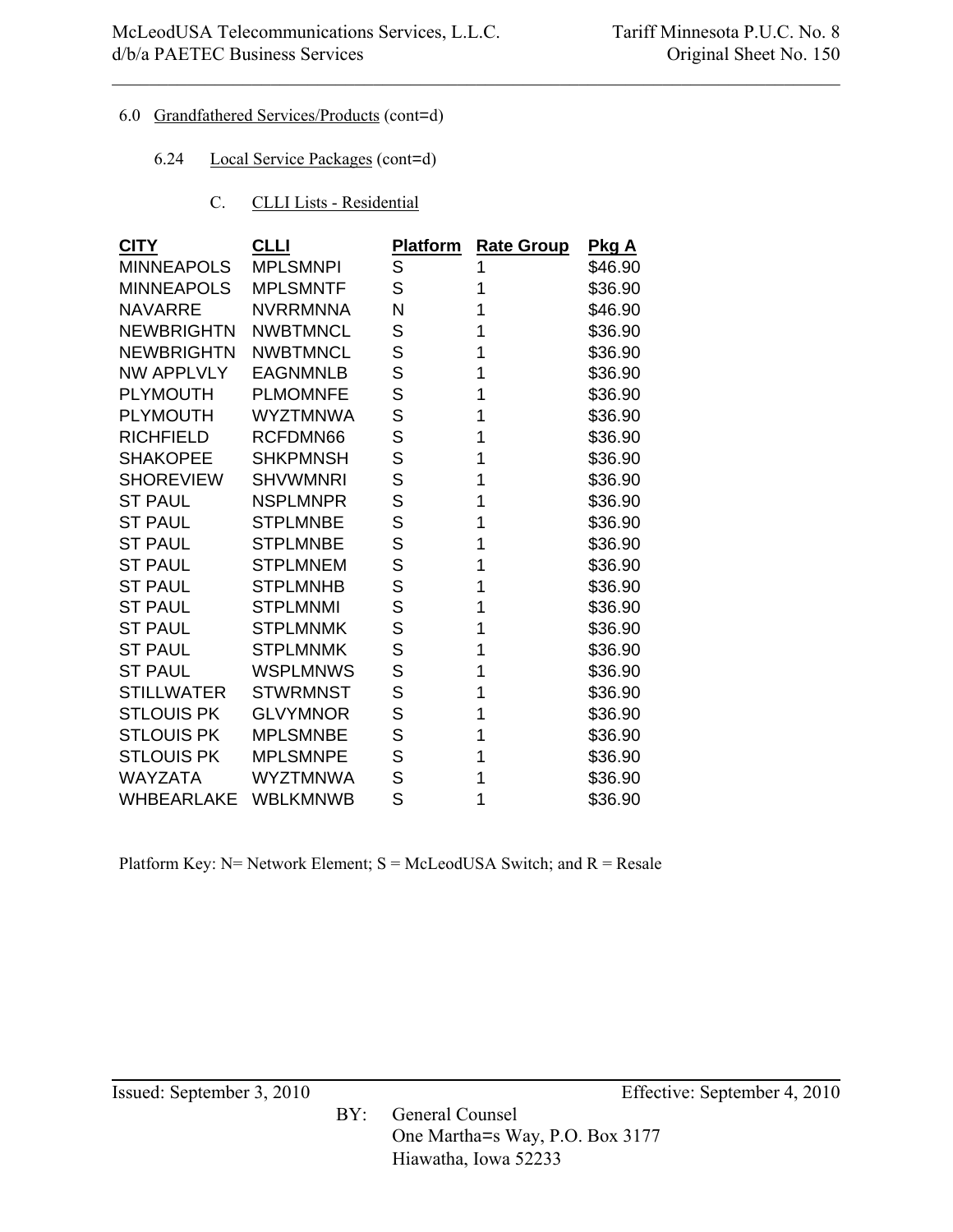$\mathcal{L}_\mathcal{L} = \{ \mathcal{L}_\mathcal{L} = \{ \mathcal{L}_\mathcal{L} = \{ \mathcal{L}_\mathcal{L} = \{ \mathcal{L}_\mathcal{L} = \{ \mathcal{L}_\mathcal{L} = \{ \mathcal{L}_\mathcal{L} = \{ \mathcal{L}_\mathcal{L} = \{ \mathcal{L}_\mathcal{L} = \{ \mathcal{L}_\mathcal{L} = \{ \mathcal{L}_\mathcal{L} = \{ \mathcal{L}_\mathcal{L} = \{ \mathcal{L}_\mathcal{L} = \{ \mathcal{L}_\mathcal{L} = \{ \mathcal{L}_\mathcal{$ 

# 6.0 Grandfathered Services/Products (cont=d)

- 6.24 Local Service Packages (cont=d)
	- C. CLLI Lists Residential

| <u>CITY</u>       | CLL             | <b>Platform</b> | <b>Rate Group</b> | <b>Pkg A</b> |
|-------------------|-----------------|-----------------|-------------------|--------------|
| <b>ALBERT LEA</b> | <b>ALLEMNAL</b> | S               | $\overline{2}$    | \$36.90      |
| <b>AUSTIN</b>     | <b>AUSTMNAB</b> | S               | $\overline{2}$    | \$36.90      |
| <b>BUFFALO</b>    | <b>BFLOMNBU</b> | N               | $\overline{2}$    | \$46.90      |
| <b>CHATFIELD</b>  | <b>CTFDMNCH</b> | N               | $\overline{2}$    | \$46.90      |
| <b>CLOQUET</b>    | <b>CLQTMNCA</b> | N               | $\overline{2}$    | \$46.90      |
| <b>COLDSPRING</b> | <b>CLSPMNCB</b> | N               | $\overline{2}$    | \$46.90      |
| <b>DILWORTH</b>   | <b>FARGNDBC</b> | S               | $\overline{2}$    | \$36.90      |
| <b>DULUTH</b>     | <b>DLTHMNCS</b> | N               | 2                 | \$46.90      |
| <b>DULUTH</b>     | <b>DLTHMNDB</b> | N               | $\overline{2}$    | \$46.90      |
| <b>DULUTH</b>     | <b>DLTHMNDP</b> | N               | $\overline{2}$    | \$46.90      |
| <b>DULUTH</b>     | <b>DLTHMNLA</b> | N               | $\overline{2}$    | \$46.90      |
| <b>DULUTH</b>     | <b>DLTHMNME</b> | N               | $\overline{2}$    | \$46.90      |
| <b>DULUTH</b>     | <b>DLTHMNPL</b> | N               | $\overline{2}$    | \$46.90      |
| <b>EGRNDFORKS</b> | <b>GDFRNDBC</b> | S               | $\overline{2}$    | \$36.90      |
| <b>FARIBAULT</b>  | <b>FRBLMNFA</b> | N               | $\overline{2}$    | \$46.90      |
| <b>FOLEY</b>      | <b>FOLYMNFO</b> | N               | $\overline{2}$    | \$46.90      |
| <b>GRAND RPDS</b> | <b>GDRPMNGR</b> | N               | $\overline{2}$    | \$46.90      |
| <b>HIBBING</b>    | <b>HBNGMNHI</b> | N               | $\overline{2}$    | \$46.90      |
| <b>MOORHEAD</b>   | <b>FARGNDBC</b> | S               | $\overline{2}$    | \$36.90      |
| <b>NORTH BRCH</b> | <b>NBRNMNNB</b> | N               | $\overline{2}$    | \$46.90      |
| <b>OWATONNA</b>   | <b>OWTNMNOW</b> | N               | $\overline{2}$    | \$46.90      |
| PINE CITY         | <b>PNCYMNPC</b> | N               | $\overline{2}$    | \$46.90      |
| <b>RED WING</b>   | <b>RDWNMNRW</b> | N               | $\overline{2}$    | \$46.90      |
| <b>ROCHESTER</b>  | <b>ROCHMNRO</b> | N               | $\overline{2}$    | \$46.90      |
| <b>ST CLOUD</b>   | <b>STCDMNTO</b> | N               | 2                 | \$46.90      |
| <b>ST JOSEPH</b>  | <b>STJSMNSJ</b> | N               | $\overline{2}$    | \$46.90      |

Platform Key:  $N=$  Network Element;  $S =$  McLeodUSA Switch; and  $R =$  Resale

Issued: September 3, 2010 Effective: September 4, 2010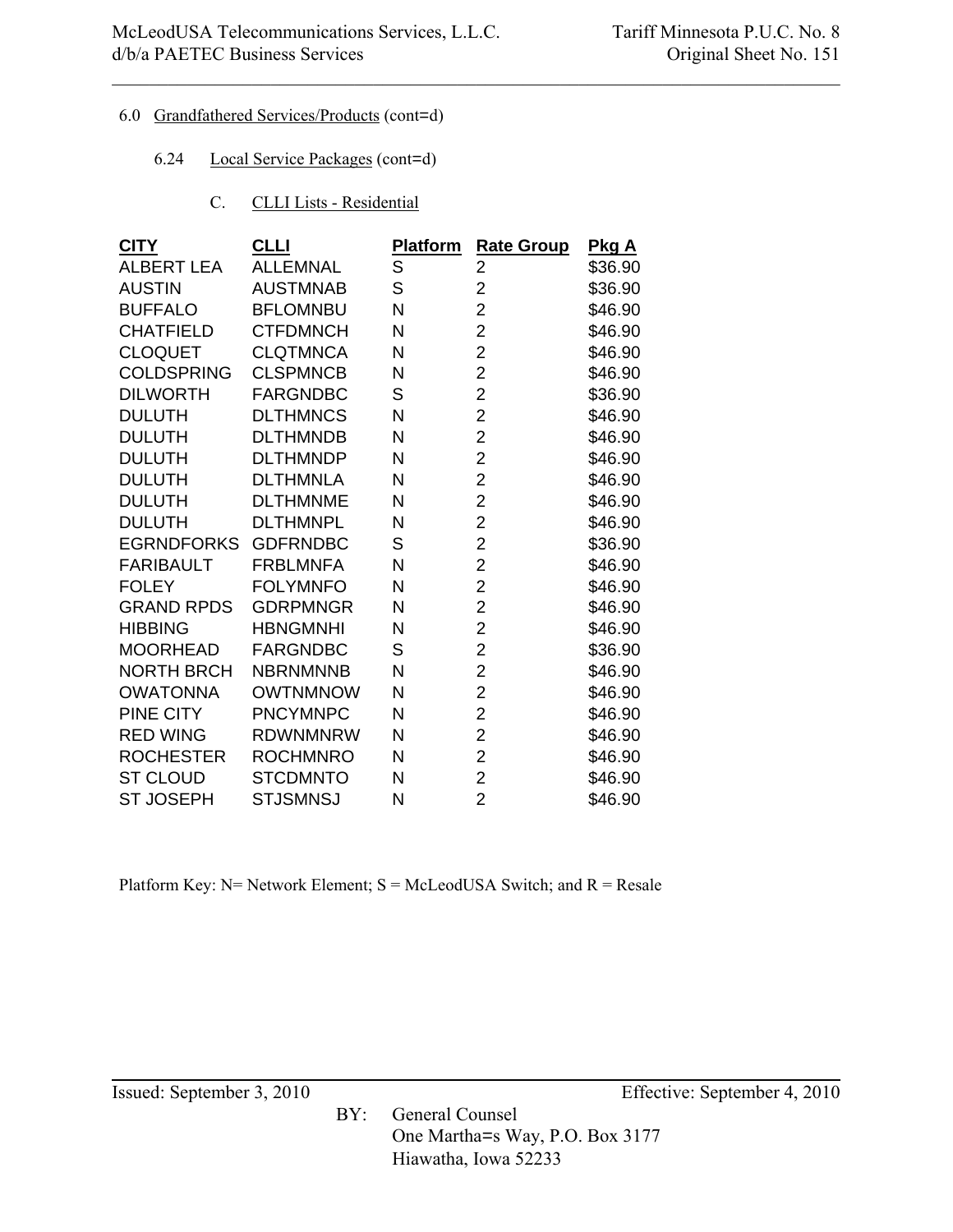- 6.24 Local Service Packages (cont=d)
	- C. CLLI Lists Residential

| <u>CITY</u>      | <b>CLLI</b>     | <b>Platform</b> | <b>Rate Group</b> | <b>Pkg A</b> |
|------------------|-----------------|-----------------|-------------------|--------------|
| <b>STEWARTVL</b> | <b>STVLMNST</b> | N               | 2                 | \$46.90      |
| <b>VIRGINIA</b>  | <b>VRGNMNVI</b> | N               | 2                 | \$46.90      |
| <b>WABASHA</b>   | <b>WBSHMNWA</b> | N               | 2                 | \$46.90      |
| <b>WASECA</b>    | <b>WASCMNWA</b> | N               | 2                 | \$46.90      |
| <b>WINONA</b>    | <b>WINOMNWI</b> | N               | 2                 | \$46.90      |

Platform Key:  $N=$  Network Element;  $S = McLeodUSA$  Switch; and  $R = Resale$ 

#### 6.0 Grandfathered Services/Products (cont=d)

**Effective August 17, 2006, the Premium Preferred Package (Package B) is no longer available to new customers.**

 $\mathcal{L}_\mathcal{L} = \{ \mathcal{L}_\mathcal{L} = \{ \mathcal{L}_\mathcal{L} = \{ \mathcal{L}_\mathcal{L} = \{ \mathcal{L}_\mathcal{L} = \{ \mathcal{L}_\mathcal{L} = \{ \mathcal{L}_\mathcal{L} = \{ \mathcal{L}_\mathcal{L} = \{ \mathcal{L}_\mathcal{L} = \{ \mathcal{L}_\mathcal{L} = \{ \mathcal{L}_\mathcal{L} = \{ \mathcal{L}_\mathcal{L} = \{ \mathcal{L}_\mathcal{L} = \{ \mathcal{L}_\mathcal{L} = \{ \mathcal{L}_\mathcal{$ 

- 6.25 Residential Local Service Packages (Moved from Sheet Nos. 48, 72, 73, 106, 107, 108, 109
	- A Description

Residential Package B: Premium PreferredK Package

Residential Package B consists of local line switched service, Call Waiting, Three Way Calling, Call Forward Variable, Caller ID, Anonymous Call Rejection, Call Waiting ID, 900 Blocking, Last Call Return, Continuous Redial, Call Screening, Speed Call 8 and a Primary Directory Listing.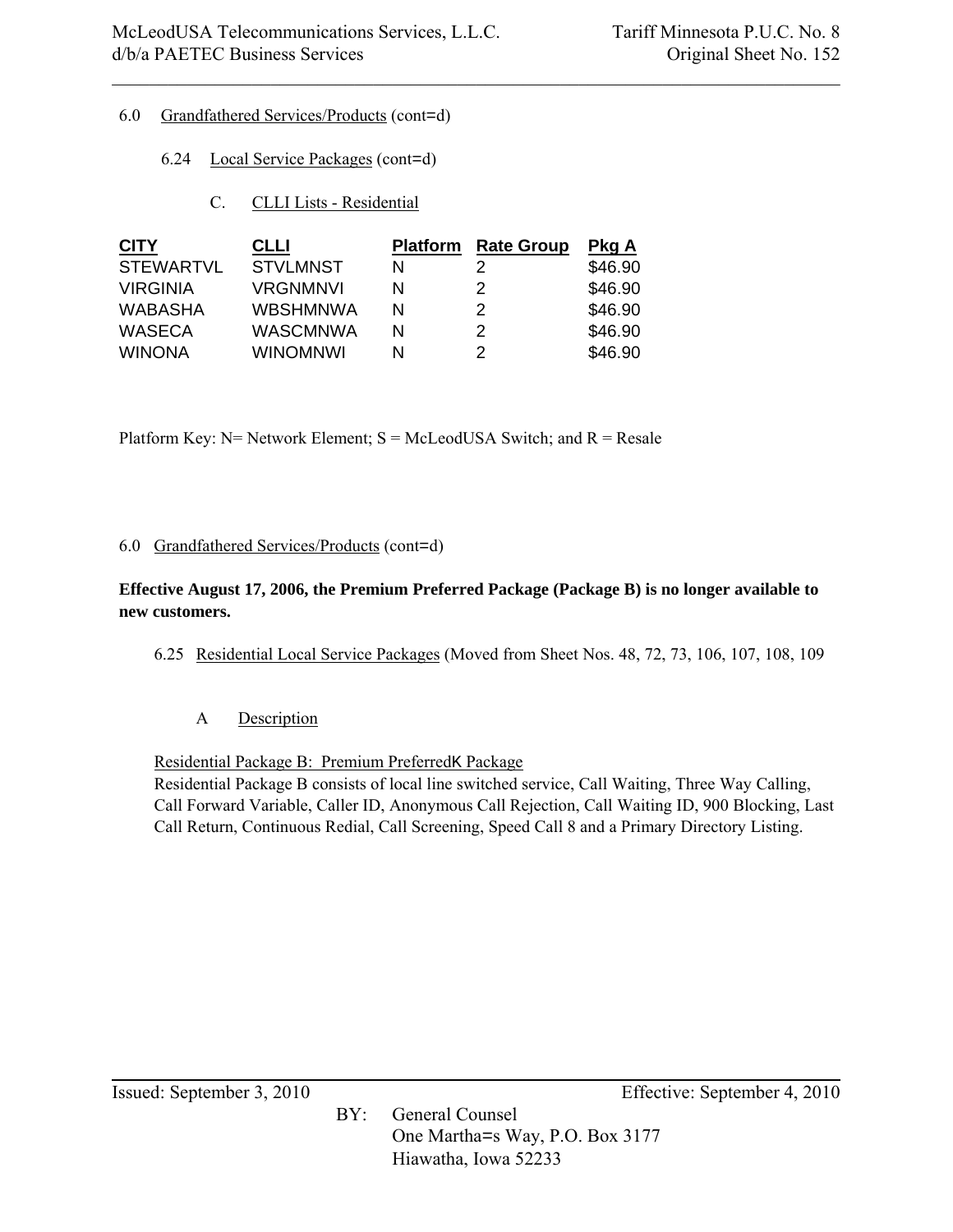# 6.25 Residential Local Service Packages (cont=d)

B Rates - Residential

A Local Line Price Adjustment surcharge of \$6.00 is applied to each residential local line that was established prior to June 13, 2005 and is serviced out of a Resale CLLI (see Section  $6.25(C)$ ).

| Residential Packages in In-State (Minneapolis-St. Paul - Rate Group 1) |                     |  |  |  |
|------------------------------------------------------------------------|---------------------|--|--|--|
|                                                                        | <b>Monthly Rate</b> |  |  |  |
| Premium Preferred <sub>7</sub> Package                                 | \$37.90             |  |  |  |

 $\mathcal{L}_\mathcal{L} = \{ \mathcal{L}_\mathcal{L} = \{ \mathcal{L}_\mathcal{L} = \{ \mathcal{L}_\mathcal{L} = \{ \mathcal{L}_\mathcal{L} = \{ \mathcal{L}_\mathcal{L} = \{ \mathcal{L}_\mathcal{L} = \{ \mathcal{L}_\mathcal{L} = \{ \mathcal{L}_\mathcal{L} = \{ \mathcal{L}_\mathcal{L} = \{ \mathcal{L}_\mathcal{L} = \{ \mathcal{L}_\mathcal{L} = \{ \mathcal{L}_\mathcal{L} = \{ \mathcal{L}_\mathcal{L} = \{ \mathcal{L}_\mathcal{$ 

| Residential Packages in Out-State - Rate Group 2 |                     |
|--------------------------------------------------|---------------------|
|                                                  | <b>Monthly Rate</b> |
| Premium Preferred <sub>7</sub> Package           | \$37.90             |

The rates above are the recurring monthly rate for local service provided via McLeodUSA Switch. An additional surcharge or credit may apply to this monthly rate if McLeodUSA uses another service delivery platform (Network Elements or Resale) to provide service to customers served in a particular RBOC Central Office where service via McLeodUSA Switch is not available. The specific price for each Business Package in each CLLI in which McLeodUSA offers local service is set forth in Section  $6.25(C)$ .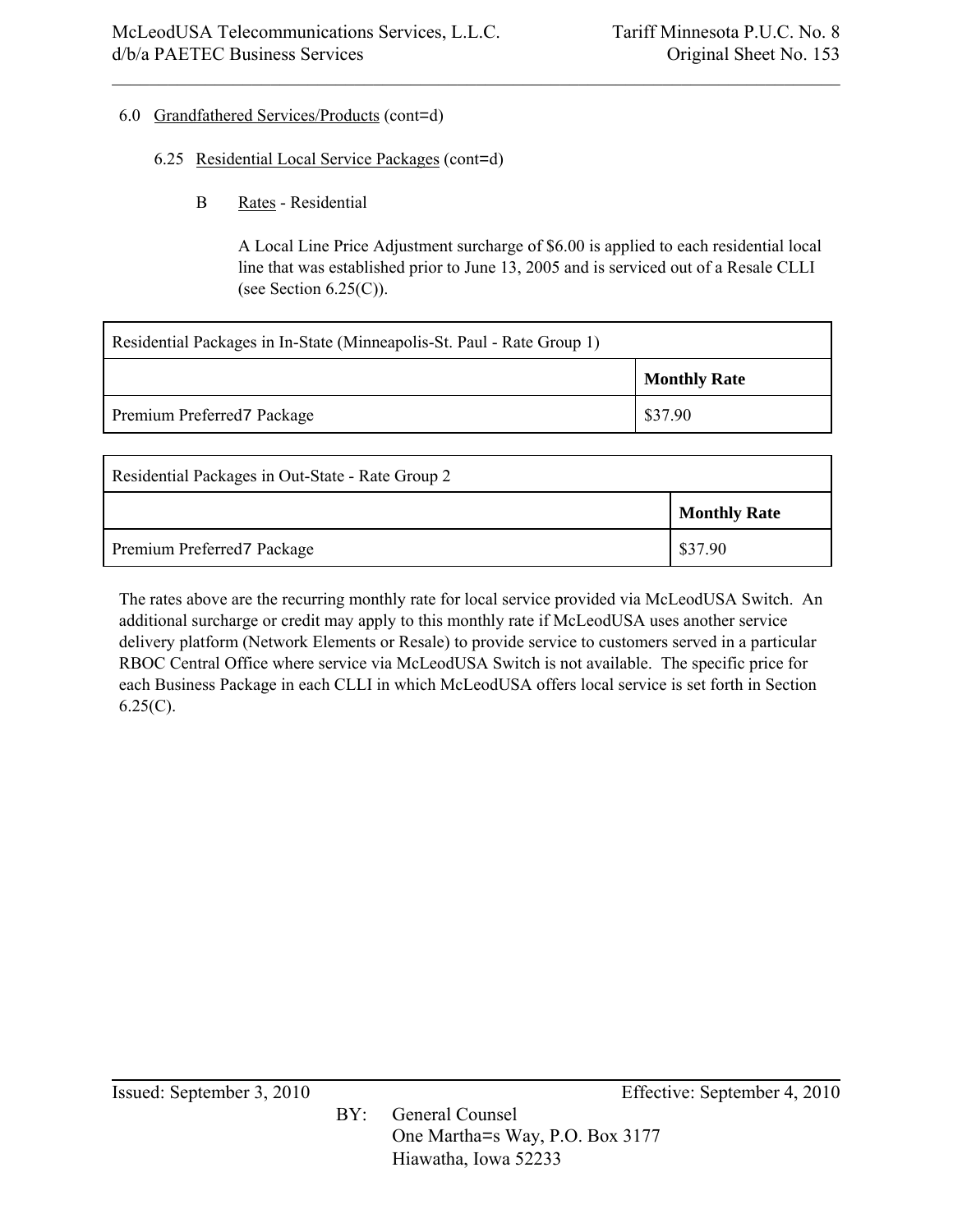# 6.25 Residential Local Service Packages (cont=d)

C Rate Groups/CLLI Lists - Residential

 $\mathcal{L}_\mathcal{L} = \{ \mathcal{L}_\mathcal{L} = \{ \mathcal{L}_\mathcal{L} = \{ \mathcal{L}_\mathcal{L} = \{ \mathcal{L}_\mathcal{L} = \{ \mathcal{L}_\mathcal{L} = \{ \mathcal{L}_\mathcal{L} = \{ \mathcal{L}_\mathcal{L} = \{ \mathcal{L}_\mathcal{L} = \{ \mathcal{L}_\mathcal{L} = \{ \mathcal{L}_\mathcal{L} = \{ \mathcal{L}_\mathcal{L} = \{ \mathcal{L}_\mathcal{L} = \{ \mathcal{L}_\mathcal{L} = \{ \mathcal{L}_\mathcal{$ 

| City              | CLLI            | Platform             | <b>RG</b> | B       |
|-------------------|-----------------|----------------------|-----------|---------|
| <b>ANOKA</b>      | <b>ANOKMNAN</b> | McLeod Switch        | 1         | \$37.90 |
| <b>BLAINE</b>     | <b>BLANMNBL</b> | McLeod Switch        | 1         | \$37.90 |
| <b>BLAINE</b>     | <b>BLANMNBL</b> | McLeod Switch        | 1         | \$37.90 |
| <b>BLAINE</b>     | <b>BLANMNBL</b> | McLeod Switch        | 1         | \$37.90 |
| BLOOMINGTN        | <b>BLTNMNCE</b> | McLeod Switch        | 1         | \$37.90 |
| BLOOMINGTN        | <b>BLTNMNCE</b> | McLeod Switch        | 1         | \$37.90 |
| <b>BLOOMINGTN</b> | <b>BLTNMNNO</b> | McLeod Switch        | 1         | \$37.90 |
| BLOOMINGTN        | <b>BLTNMNNO</b> | McLeod Switch        | 1         | \$37.90 |
| BLOOMINGTN        | <b>BLTNMNSO</b> | McLeod Switch        | 1         | \$37.90 |
| BLOOMINGTN        | <b>EDPRMNEP</b> | McLeod Switch        | 1         | \$37.90 |
| <b>BRKLYNCNTR</b> | <b>BRCTMNBC</b> | McLeod Switch        | 1         | \$37.90 |
| <b>BRKLYNCNTR</b> | <b>BRCTMNBC</b> | McLeod Switch        | 1         | \$37.90 |
| BURNSVILLE        | <b>BRVLMNBU</b> | McLeod Switch        | 1         | \$37.90 |
| BURNSVILLE        | <b>BRVLMNBU</b> | McLeod Switch        | 1         | \$37.90 |
| BURNSVILLE        | <b>STPLMNMK</b> | McLeod Switch        | 1         | \$37.90 |
| <b>COLUMBIHTS</b> | <b>MPLSMNGE</b> | McLeod Switch        | 1         | \$37.90 |
| COONRAPIDS        | <b>CNRPMNND</b> | Resale               | 1         | \$41.90 |
| COTTAGEGRV        | <b>CTGVMNCG</b> | McLeod Switch        | 1         | \$37.90 |
| CRYSTAL           | CRYSMNCR        | McLeod Switch        | 1         | \$37.90 |
| EAGAN             | <b>EAGNMNLB</b> | <b>McLeod Switch</b> | 1         | \$37.90 |
| EDEN PRARI        | <b>EDPRMNEP</b> | McLeod Switch        | 1         | \$37.90 |
| ELK RIVER         | <b>EKRVMNER</b> | McLeod Switch        | 1         | \$37.90 |
| <b>EXCELSIOR</b>  | <b>EXCLMNEX</b> | Resale               | 1         | \$41.90 |
| FORESTLAKE        | <b>FRLKMNFL</b> | McLeod Switch        | 1         | \$37.90 |
| <b>FORESTLAKE</b> | <b>STPLMNMK</b> | McLeod Switch        | 1         | \$37.90 |
| <b>FRIDLEY</b>    | <b>FRDLMNFR</b> | McLeod Switch        | 1         | \$37.90 |
| <b>FTSNELLING</b> | <b>MPLSMNFS</b> | McLeod Switch        | 1         | \$37.90 |
| <b>GLNPRAIRIE</b> | <b>EDPRMNGP</b> | McLeod Switch        | 1         | \$37.90 |
| <b>GOLDEN VLY</b> | <b>GLVYMNOR</b> | McLeod Switch        | 1         | \$37.90 |
| GOLDEN VLY        | <b>GLVYMNOR</b> | McLeod Switch        | 1         | \$37.90 |
| <b>GOLDEN VLY</b> | <b>MPLSMNBB</b> | McLeod Switch        | 1         | \$37.90 |
| GOLDEN VLY        | <b>MPLSMNPE</b> | McLeod Switch        | 1         | \$37.90 |
| HAMEL             | HAMLMNHB        | Resale               | 1         | \$41.90 |
| <b>HOPKINS</b>    | <b>HPKNMNHO</b> | McLeod Switch        | 1         | \$37.90 |

BY: General Counsel

Issued: September 3, 2010 Effective: September 4, 2010

One Martha=s Way, P.O. Box 3177 Hiawatha, Iowa 52233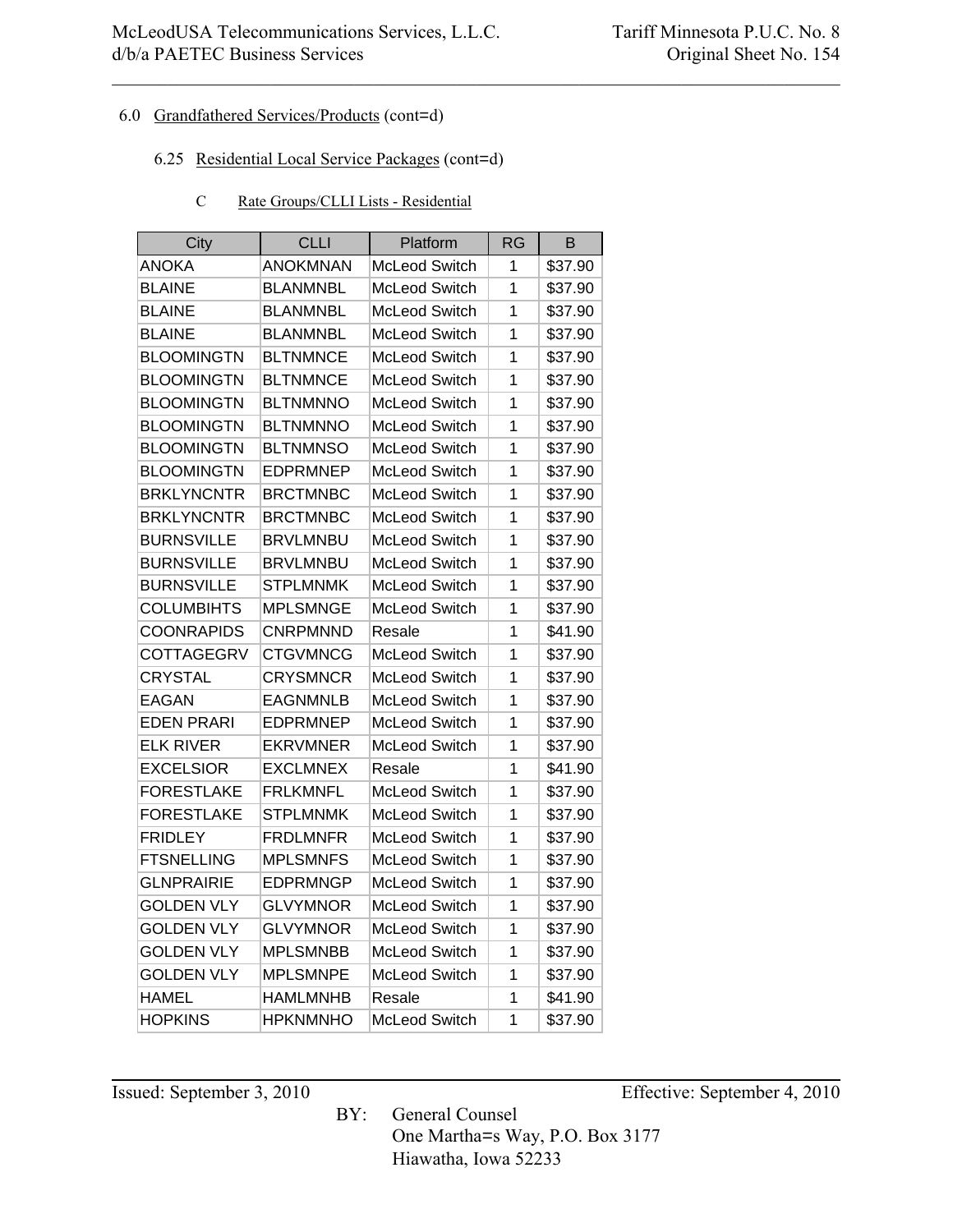# 6.25 Residential Local Service Packages (cont=d)

C Rate Groups/CLLI Lists - Residential (cont=d)

 $\mathcal{L}_\mathcal{L} = \{ \mathcal{L}_\mathcal{L} = \{ \mathcal{L}_\mathcal{L} = \{ \mathcal{L}_\mathcal{L} = \{ \mathcal{L}_\mathcal{L} = \{ \mathcal{L}_\mathcal{L} = \{ \mathcal{L}_\mathcal{L} = \{ \mathcal{L}_\mathcal{L} = \{ \mathcal{L}_\mathcal{L} = \{ \mathcal{L}_\mathcal{L} = \{ \mathcal{L}_\mathcal{L} = \{ \mathcal{L}_\mathcal{L} = \{ \mathcal{L}_\mathcal{L} = \{ \mathcal{L}_\mathcal{L} = \{ \mathcal{L}_\mathcal{$ 

| City              | CLLI            | Platform             | RG | B       |
|-------------------|-----------------|----------------------|----|---------|
| <b>HOPKINS</b>    | <b>MPLSMNBE</b> | <b>McLeod Switch</b> | 1  | \$37.90 |
| <b>LEXINGTON</b>  | <b>EAGNMNLB</b> | McLeod Switch        | 1  | \$37.90 |
| LEXINGTON         | EAGNMNLB        | McLeod Switch        | 1  | \$37.90 |
| <b>MAPLEWOOD</b>  | <b>EAGNMNLB</b> | McLeod Switch        | 1  | \$37.90 |
| <b>MAPLEWOOD</b>  | <b>MPWDMNMA</b> | McLeod Switch        | 1  | \$37.90 |
| <b>MINNEAPOLS</b> | MPLSMN07        | McLeod Switch        | 1  | \$37.90 |
| <b>MINNEAPOLS</b> | MPLSMN07        | McLeod Switch        | 1  | \$37.90 |
| <b>MINNEAPOLS</b> | <b>MPLSMNBB</b> | <b>McLeod Switch</b> | 1  | \$37.90 |
| MINNEAPOLS        | <b>MPLSMNBE</b> | McLeod Switch        | 1  | \$37.90 |
| <b>MINNEAPOLS</b> | <b>MPLSMNDT</b> | McLeod Switch        | 1  | \$37.90 |
| <b>MINNEAPOLS</b> | <b>MPLSMNDT</b> | McLeod Switch        | 1  | \$37.90 |
| MINNEAPOLS        | MPLSMNDT        | McLeod Switch        | 1  | \$37.90 |
| <b>MINNEAPOLS</b> | <b>MPLSMNFR</b> | McLeod Switch        | 1  | \$37.90 |
| <b>MINNEAPOLS</b> | <b>MPLSMNGE</b> | McLeod Switch        | 1  | \$37.90 |
| <b>MINNEAPOLS</b> | <b>MPLSMNGE</b> | <b>McLeod Switch</b> | 1  | \$37.90 |
| <b>MINNEAPOLS</b> | <b>MPLSMNPE</b> | McLeod Switch        | 1  | \$37.90 |
| <b>MINNEAPOLS</b> | MPLSMNPI        | McLeod Switch        | 1  | \$37.90 |
| <b>MINNEAPOLS</b> | <b>MPLSMNTF</b> | McLeod Switch        | 1  | \$37.90 |
| <b>NAVARRE</b>    | <b>NVRRMNNA</b> | Resale               | 1  | \$41.90 |
| NEWBRIGHTN        | <b>NWBTMNCL</b> | McLeod Switch        | 1  | \$37.90 |
| <b>NEWBRIGHTN</b> | <b>NWBTMNCL</b> | McLeod Switch        | 1  | \$37.90 |
| <b>NW APPLVLY</b> | EAGNMNLB        | McLeod Switch        | 1  | \$37.90 |
| PLYMOUTH          | <b>PLMOMNFE</b> | McLeod Switch        | 1  | \$37.90 |
| <b>PLYMOUTH</b>   | WYZTMNWA        | McLeod Switch        | 1  | \$37.90 |
| <b>RICHFIELD</b>  | RCFDMN66        | McLeod Switch        | 1  | \$37.90 |
| <b>SHAKOPEE</b>   | SHKPMNSH        | <b>McLeod Switch</b> | 1  | \$37.90 |
| <b>SHOREVIEW</b>  | <b>SHVWMNRI</b> | McLeod Switch        | 1  | \$37.90 |
| <b>ST PAUL</b>    | NSPLMNPR        | McLeod Switch        | 1  | \$37.90 |
| <b>ST PAUL</b>    | STPLMNBE        | McLeod Switch        | 1  | \$37.90 |
| <b>ST PAUL</b>    | STPLMNBE        | McLeod Switch        | 1  | \$37.90 |
| ST PAUL           | STPLMNEM        | McLeod Switch        | 1  | \$37.90 |
| ST PAUL           | STPLMNHB        | McLeod Switch        | 1  | \$37.90 |
| ST PAUL           | <b>STPLMNMI</b> | McLeod Switch        | 1  | \$37.90 |
| <b>ST PAUL</b>    | <b>STPLMNMK</b> | McLeod Switch        | 1  | \$37.90 |

BY: General Counsel

Issued: September 3, 2010 Effective: September 4, 2010

One Martha=s Way, P.O. Box 3177 Hiawatha, Iowa 52233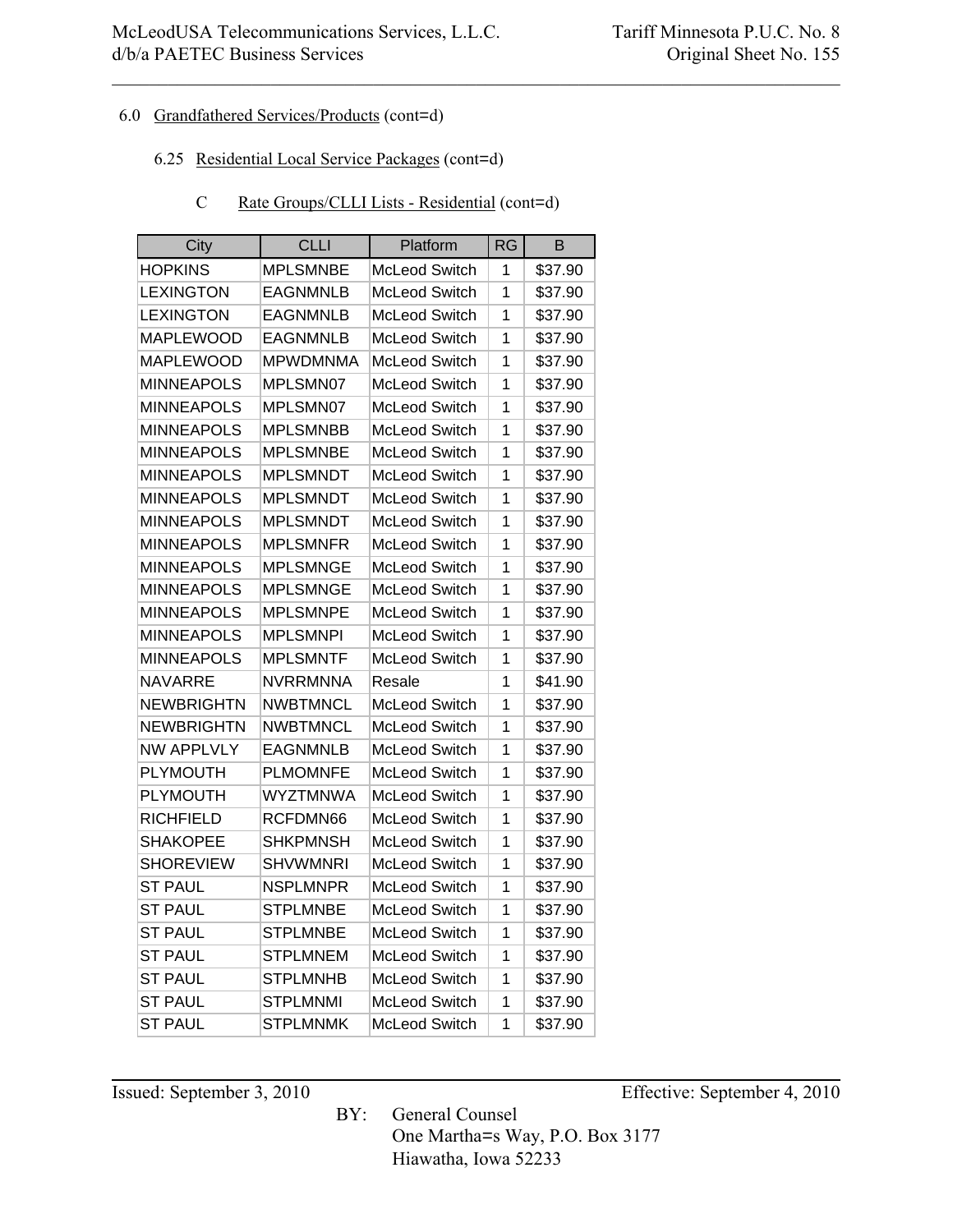# 6.25 Residential Local Service Packages (cont=d)

C Rate Groups/CLLI Lists - Residential (cont=d)

 $\mathcal{L}_\mathcal{L} = \{ \mathcal{L}_\mathcal{L} = \{ \mathcal{L}_\mathcal{L} = \{ \mathcal{L}_\mathcal{L} = \{ \mathcal{L}_\mathcal{L} = \{ \mathcal{L}_\mathcal{L} = \{ \mathcal{L}_\mathcal{L} = \{ \mathcal{L}_\mathcal{L} = \{ \mathcal{L}_\mathcal{L} = \{ \mathcal{L}_\mathcal{L} = \{ \mathcal{L}_\mathcal{L} = \{ \mathcal{L}_\mathcal{L} = \{ \mathcal{L}_\mathcal{L} = \{ \mathcal{L}_\mathcal{L} = \{ \mathcal{L}_\mathcal{$ 

| City              | <b>CLLI</b>     | Platform             | <b>RG</b>      | B       |
|-------------------|-----------------|----------------------|----------------|---------|
| <b>ST PAUL</b>    | <b>STPLMNMK</b> | <b>McLeod Switch</b> | 1              | \$37.90 |
| <b>ST PAUL</b>    | <b>WSPLMNWS</b> | <b>McLeod Switch</b> | 1              | \$37.90 |
| <b>STILLWATER</b> | <b>STWRMNST</b> | McLeod Switch        | 1              | \$37.90 |
| <b>STLOUIS PK</b> | <b>GLVYMNOR</b> | McLeod Switch        | 1              | \$37.90 |
| <b>STLOUIS PK</b> | <b>MPLSMNBE</b> | McLeod Switch        | 1              | \$37.90 |
| <b>STLOUIS PK</b> | <b>MPLSMNPE</b> | <b>McLeod Switch</b> | 1              | \$37.90 |
| <b>WAYZATA</b>    | <b>WYZTMNWA</b> | McLeod Switch        | 1              | \$37.90 |
| <b>WHBEARLAKE</b> | <b>WBLKMNWB</b> | McLeod Switch        | 1              | \$37.90 |
| <b>ALBERT LEA</b> | <b>ALLEMNAL</b> | McLeod Switch        | 2              | \$37.90 |
| <b>AUSTIN</b>     | <b>AUSTMNAB</b> | <b>McLeod Switch</b> | 2              | \$37.90 |
| <b>BUFFALO</b>    | <b>BFLOMNBU</b> | Resale               | $\overline{2}$ | \$41.90 |
| <b>CHATFIELD</b>  | <b>CTFDMNCH</b> | Resale               | $\overline{2}$ | \$41.90 |
| <b>CLOQUET</b>    | <b>CLQTMNCA</b> | Resale               | 2              | \$41.90 |
| <b>COLDSPRING</b> | <b>CLSPMNCB</b> | Resale               | 2              | \$41.90 |
| <b>DILWORTH</b>   | <b>FARGNDBC</b> | McLeod Switch        | 2              | \$37.90 |
| <b>DULUTH</b>     | <b>DLTHMNCS</b> | Resale               | $\overline{2}$ | \$41.90 |
| <b>DULUTH</b>     | <b>DLTHMNDB</b> | Resale               | 2              | \$41.90 |
| DULUTH            | <b>DLTHMNDP</b> | Resale               | 2              | \$41.90 |
| <b>DULUTH</b>     | <b>DLTHMNLA</b> | Resale               | $\overline{2}$ | \$41.90 |
| <b>DULUTH</b>     | <b>DLTHMNME</b> | Resale               | $\overline{2}$ | \$41.90 |
| <b>DULUTH</b>     | <b>DLTHMNPL</b> | Resale               | 2              | \$41.90 |
| EGRNDFORKS        | <b>GDFRNDBC</b> | <b>McLeod Switch</b> | 2              | \$37.90 |
| <b>FARIBAULT</b>  | <b>FRBLMNFA</b> | Resale               | $\overline{2}$ | \$41.90 |
| <b>FOLEY</b>      | <b>FOLYMNFO</b> | Resale               | $\overline{2}$ | \$41.90 |
| <b>GRAND RPDS</b> | <b>GDRPMNGR</b> | Resale               | $\overline{2}$ | \$41.90 |
| <b>HIBBING</b>    | <b>HBNGMNHI</b> | Resale               | 2              | \$41.90 |
| <b>MOORHEAD</b>   | <b>FARGNDBC</b> | <b>McLeod Switch</b> | $\overline{2}$ | \$37.90 |
| NORTH BRCH        | <b>NBRNMNNB</b> | Resale               | 2              | \$41.90 |
| <b>OWATONNA</b>   | OWTNMNOW        | Resale               | $\overline{2}$ | \$41.90 |
| PINE CITY         | <b>PNCYMNPC</b> | Resale               | 2              | \$41.90 |
| <b>RED WING</b>   | <b>RDWNMNRW</b> | Resale               | 2              | \$41.90 |
| <b>ROCHESTER</b>  | <b>ROCHMNRO</b> | Resale               | $\overline{2}$ | \$41.90 |

Issued: September 3, 2010 Effective: September 4, 2010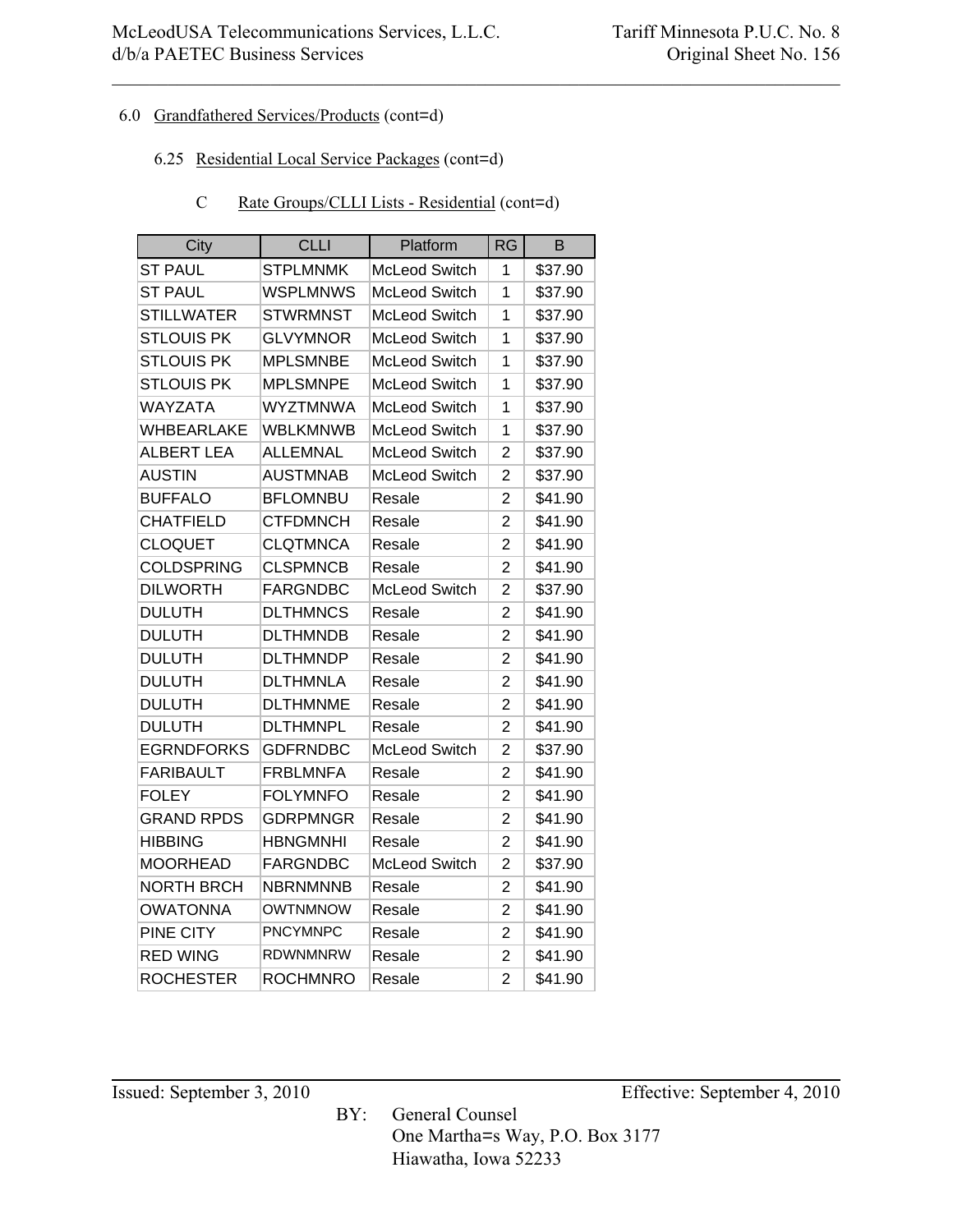#### 6.25 Residential Local Service Packages (cont=d)

C Rate Groups/CLLI Lists - Residential (cont=d)

| City             | <b>CLLI</b>     | Platform | RG | в       |
|------------------|-----------------|----------|----|---------|
| <b>ST CLOUD</b>  | <b>STCDMNTO</b> | Resale   | 2  | \$41.90 |
| <b>ST JOSEPH</b> | <b>STJSMNSJ</b> | Resale   | 2  | \$41.90 |
| <b>STEWARTVL</b> | <b>STVLMNST</b> | Resale   | 2  | \$41.90 |
| <b>VIRGINIA</b>  | <b>VRGNMNVI</b> | Resale   | 2  | \$41.90 |
| <b>WABASHA</b>   | <b>WBSHMNWA</b> | Resale   | 2  | \$41.90 |
| <b>WASECA</b>    | WASCMNWA        | Resale   | 2  | \$41.90 |
| <b>WINONA</b>    | <b>WINOMNWI</b> | Resale   | 2  | \$41.90 |

#### 6.26 Residential Local Service Packages (Moved from Sheet Nos. 48, 72, 73, 106, 107, 108, 109

 $\mathcal{L}_\mathcal{L} = \{ \mathcal{L}_\mathcal{L} = \{ \mathcal{L}_\mathcal{L} = \{ \mathcal{L}_\mathcal{L} = \{ \mathcal{L}_\mathcal{L} = \{ \mathcal{L}_\mathcal{L} = \{ \mathcal{L}_\mathcal{L} = \{ \mathcal{L}_\mathcal{L} = \{ \mathcal{L}_\mathcal{L} = \{ \mathcal{L}_\mathcal{L} = \{ \mathcal{L}_\mathcal{L} = \{ \mathcal{L}_\mathcal{L} = \{ \mathcal{L}_\mathcal{L} = \{ \mathcal{L}_\mathcal{L} = \{ \mathcal{L}_\mathcal{$ 

**Effective August 17, 2006, the residential services for customers served out of the Central Offices listed below in this section are no longer available to new customers.**

A Description

Residential Package C: OneLine PreferredK Package

Residential Package C consists of local line switched service, 900 Blocking and a Primary Directory Listing.

Residential Package D - Value Preferred7 Select Package

Residential Package D consists of local line switched service, 900 Blocking, Wire Care\*, Primary Directory Listing and a choice of seven (7) of the following features: Basic Voice Mail\*, Call Waiting, Call Waiting ID, Caller ID Name and Number, Call Forward Variable, Call Forward Busy, Call Forward Don=t Answer, Call Transfer, Anonymous Call Rejection, Call Screening, Continuous Redial, Last Call Return/Callback, Speed Call 8 and Three Way Calling.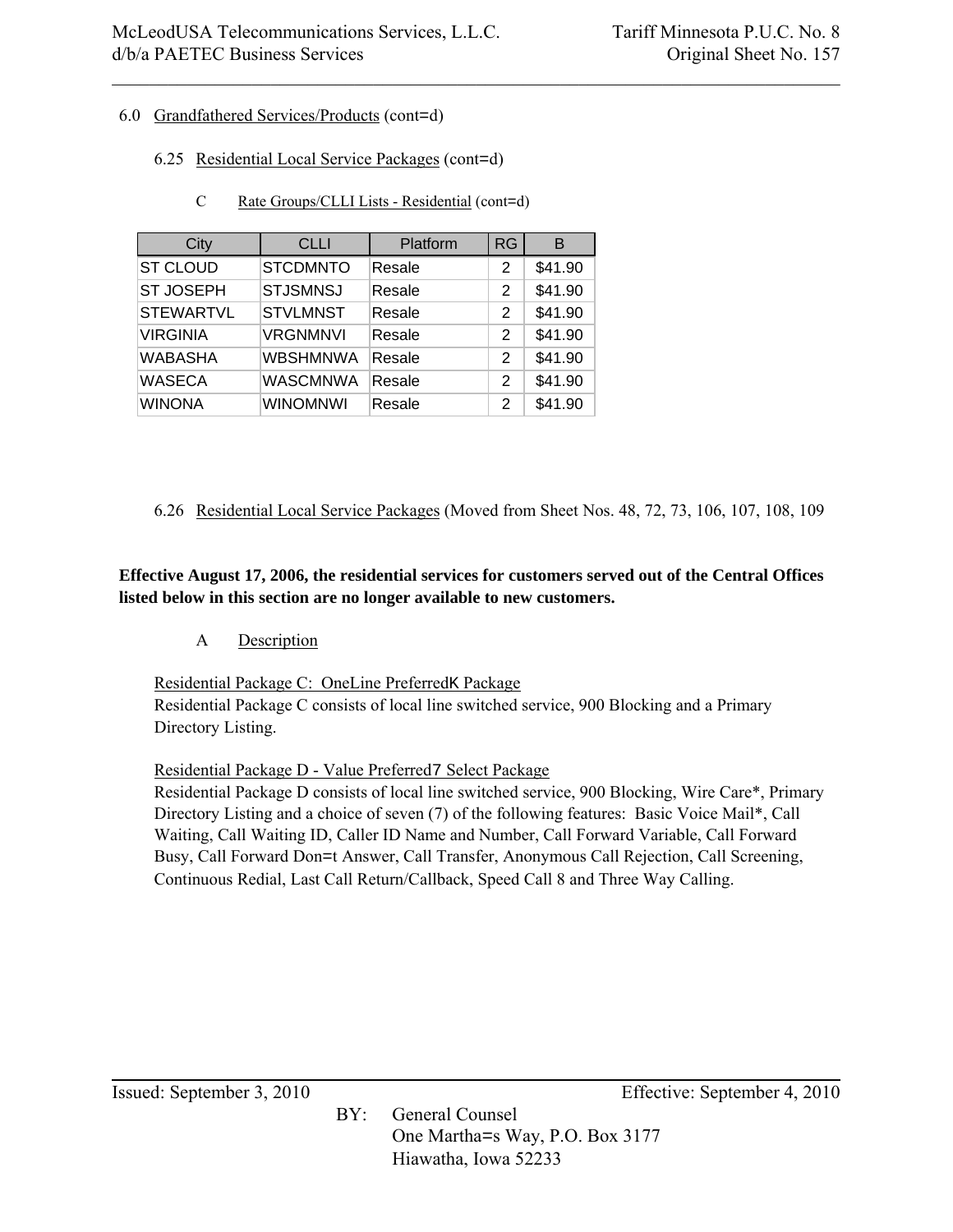## 6.26 Residential Local Service Packages (cont=d)

B Rates - Residential

A Local Line Price Adjustment surcharge of \$6.00 is applied to each residential local line that was established prior to June 13, 2005 and is serviced out of a Resale CLLI (see Section  $6.25(C)$ ).

| Residential Packages in In-State (Minneapolis-St. Paul - Rate Group 1) |                     |  |  |  |
|------------------------------------------------------------------------|---------------------|--|--|--|
|                                                                        | <b>Monthly Rate</b> |  |  |  |
| OneLine Preferred <sub>K</sub> Package                                 | \$24.90             |  |  |  |
| Value Preferred7 Select Package                                        | \$31.90             |  |  |  |

 $\mathcal{L}_\mathcal{L} = \{ \mathcal{L}_\mathcal{L} = \{ \mathcal{L}_\mathcal{L} = \{ \mathcal{L}_\mathcal{L} = \{ \mathcal{L}_\mathcal{L} = \{ \mathcal{L}_\mathcal{L} = \{ \mathcal{L}_\mathcal{L} = \{ \mathcal{L}_\mathcal{L} = \{ \mathcal{L}_\mathcal{L} = \{ \mathcal{L}_\mathcal{L} = \{ \mathcal{L}_\mathcal{L} = \{ \mathcal{L}_\mathcal{L} = \{ \mathcal{L}_\mathcal{L} = \{ \mathcal{L}_\mathcal{L} = \{ \mathcal{L}_\mathcal{$ 

| Residential Packages in Out-State - Rate Group 2 |                     |  |  |  |
|--------------------------------------------------|---------------------|--|--|--|
|                                                  | <b>Monthly Rate</b> |  |  |  |
| OneLine Preferred <sub>K</sub> Package           | \$22.90             |  |  |  |
| Value Preferred7 Select Package                  | \$32.90             |  |  |  |

The rates above are the recurring monthly rate for local service provided via McLeodUSA Switch. An additional surcharge or credit may apply to this monthly rate if McLeodUSA uses another service delivery platform (Network Elements or Resale) to provide service to customers served in a particular RBOC Central Office where service via McLeodUSA Switch is not available. The specific price for each Business Package in each CLLI in which McLeodUSA offers local service is set forth in Section  $6.25(C)$ .

Issued: September 3, 2010 Effective: September 4, 2010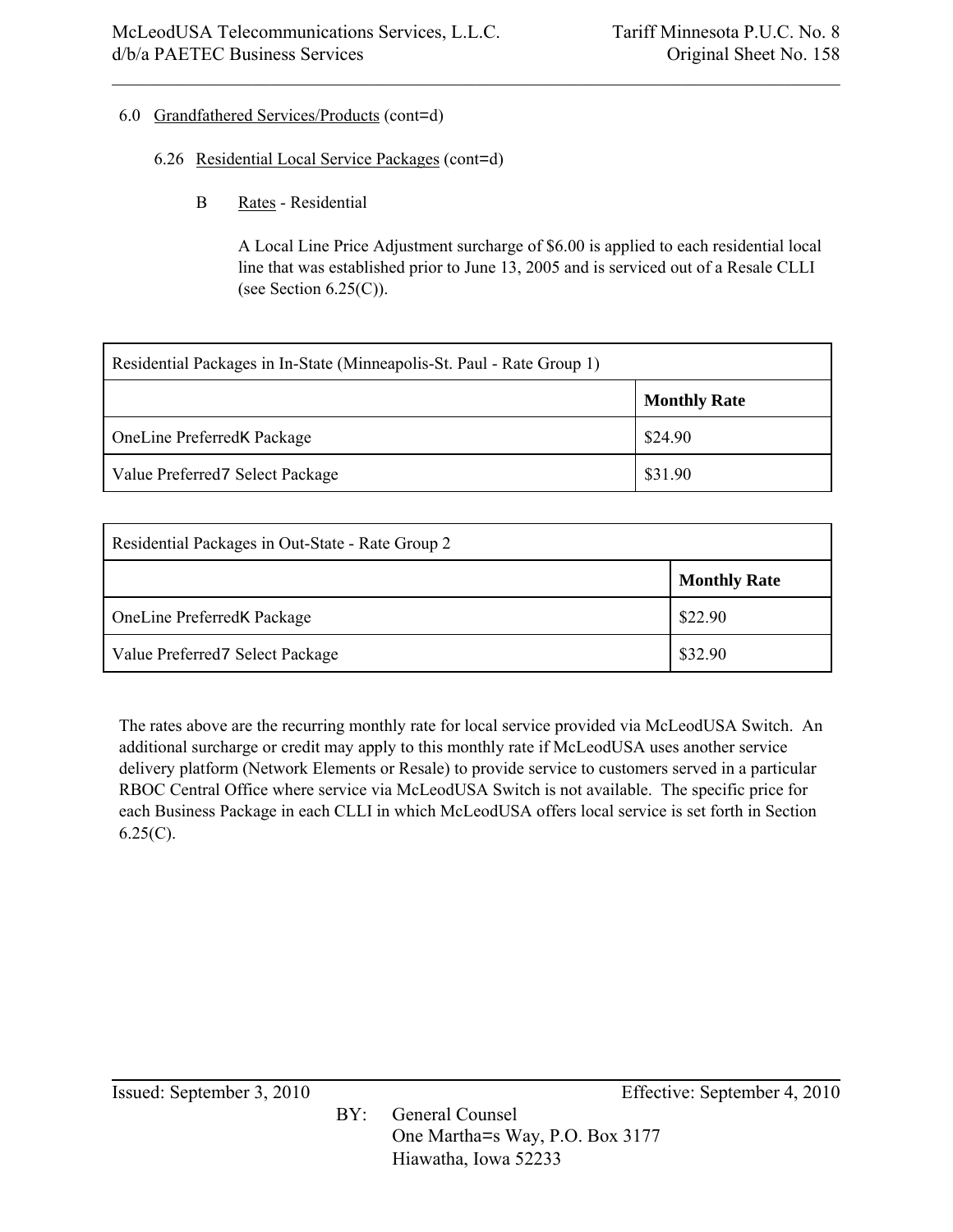# 6.26 Residential Local Service Packages (cont=d)

C Rate Groups/CLLI Lists - Residential

| City              | <b>CLLI</b>     | Platform | <b>RG</b>      | Pkg C   | Pkg D   |
|-------------------|-----------------|----------|----------------|---------|---------|
| <b>COONRAPIDS</b> | <b>CNRPMNND</b> | Resale   | 1              | \$28.90 | \$35.90 |
| <b>EXCELSIOR</b>  | <b>EXCLMNEX</b> | Resale   | 1              | \$28.90 | \$35.90 |
| <b>HAMEL</b>      | <b>HAMLMNHB</b> | Resale   | 1              | \$28.90 | \$35.90 |
| <b>NAVARRE</b>    | <b>NVRRMNNA</b> | Resale   | 1              | \$28.90 | \$35.90 |
| <b>BUFFALO</b>    | <b>BFLOMNBU</b> | Resale   | $\overline{2}$ | \$27.90 | \$36.90 |
| <b>CHATFIELD</b>  | <b>CTFDMNCH</b> | Resale   | $\overline{2}$ | \$27.90 | \$36.90 |
| <b>CLOQUET</b>    | <b>CLQTMNCA</b> | Resale   | $\overline{2}$ | \$27.90 | \$36.90 |
| <b>COLDSPRING</b> | <b>CLSPMNCB</b> | Resale   | $\overline{2}$ | \$27.90 | \$36.90 |
| <b>DULUTH</b>     | <b>DLTHMNCS</b> | Resale   | $\overline{2}$ | \$27.90 | \$36.90 |
| <b>DULUTH</b>     | <b>DLTHMNDB</b> | Resale   | 2              | \$27.90 | \$36.90 |
| <b>DULUTH</b>     | <b>DLTHMNDP</b> | Resale   | $\overline{2}$ | \$27.90 | \$36.90 |
| <b>DULUTH</b>     | <b>DLTHMNLA</b> | Resale   | $\overline{2}$ | \$27.90 | \$36.90 |
| <b>DULUTH</b>     | <b>DLTHMNME</b> | Resale   | 2              | \$25.90 | \$36.90 |
| <b>DULUTH</b>     | <b>DLTHMNPL</b> | Resale   | $\overline{2}$ | \$27.90 | \$36.90 |
| <b>FARIBAULT</b>  | <b>FRBLMNFA</b> | Resale   | $\overline{2}$ | \$27.90 | \$36.90 |
| <b>FOLEY</b>      | <b>FOLYMNFO</b> | Resale   | $\overline{2}$ | \$27.90 | \$36.90 |
| <b>GRAND RPDS</b> | <b>GDRPMNGR</b> | Resale   | $\overline{2}$ | \$27.90 | \$36.90 |
| <b>HIBBING</b>    | <b>HBNGMNHI</b> | Resale   | $\overline{2}$ | \$27.90 | \$36.90 |
| <b>NORTH BRCH</b> | <b>NBRNMNNB</b> | Resale   | $\overline{2}$ | \$27.90 | \$36.90 |
| <b>OWATONNA</b>   | <b>OWTNMNOW</b> | Resale   | $\overline{2}$ | \$27.90 | \$36.90 |
| PINE CITY         | <b>PNCYMNPC</b> | Resale   | $\overline{2}$ | \$27.90 | \$34.95 |
| <b>RED WING</b>   | <b>RDWNMNRW</b> | Resale   | $\overline{2}$ | \$27.90 | \$34.95 |
| <b>ROCHESTER</b>  | <b>ROCHMNRO</b> | Resale   | $\overline{2}$ | \$27.90 | \$36.90 |
| <b>ST CLOUD</b>   | <b>STCDMNTO</b> | Resale   | $\overline{2}$ | \$27.90 | \$36.90 |
| <b>ST JOSEPH</b>  | <b>STJSMNSJ</b> | Resale   | $\overline{2}$ | \$27.90 | \$36.90 |
| <b>STEWARTVL</b>  | <b>STVLMNST</b> | Resale   | $\overline{2}$ | \$27.90 | \$36.90 |
| <b>VIRGINIA</b>   | <b>VRGNMNVI</b> | Resale   | $\overline{2}$ | \$27.90 | \$36.90 |
| <b>WABASHA</b>    | <b>WBSHMNWA</b> | Resale   | $\overline{2}$ | \$27.90 | \$36.90 |
| <b>WASECA</b>     | <b>WASCMNWA</b> | Resale   | $\overline{2}$ | \$27.90 | \$36.90 |
| <b>WINONA</b>     | <b>WINOMNWI</b> | Resale   | $\overline{2}$ | \$27.90 | \$36.90 |

 $\mathcal{L}_\mathcal{L} = \{ \mathcal{L}_\mathcal{L} = \{ \mathcal{L}_\mathcal{L} = \{ \mathcal{L}_\mathcal{L} = \{ \mathcal{L}_\mathcal{L} = \{ \mathcal{L}_\mathcal{L} = \{ \mathcal{L}_\mathcal{L} = \{ \mathcal{L}_\mathcal{L} = \{ \mathcal{L}_\mathcal{L} = \{ \mathcal{L}_\mathcal{L} = \{ \mathcal{L}_\mathcal{L} = \{ \mathcal{L}_\mathcal{L} = \{ \mathcal{L}_\mathcal{L} = \{ \mathcal{L}_\mathcal{L} = \{ \mathcal{L}_\mathcal{$ 

Issued: September 3, 2010 Effective: September 4, 2010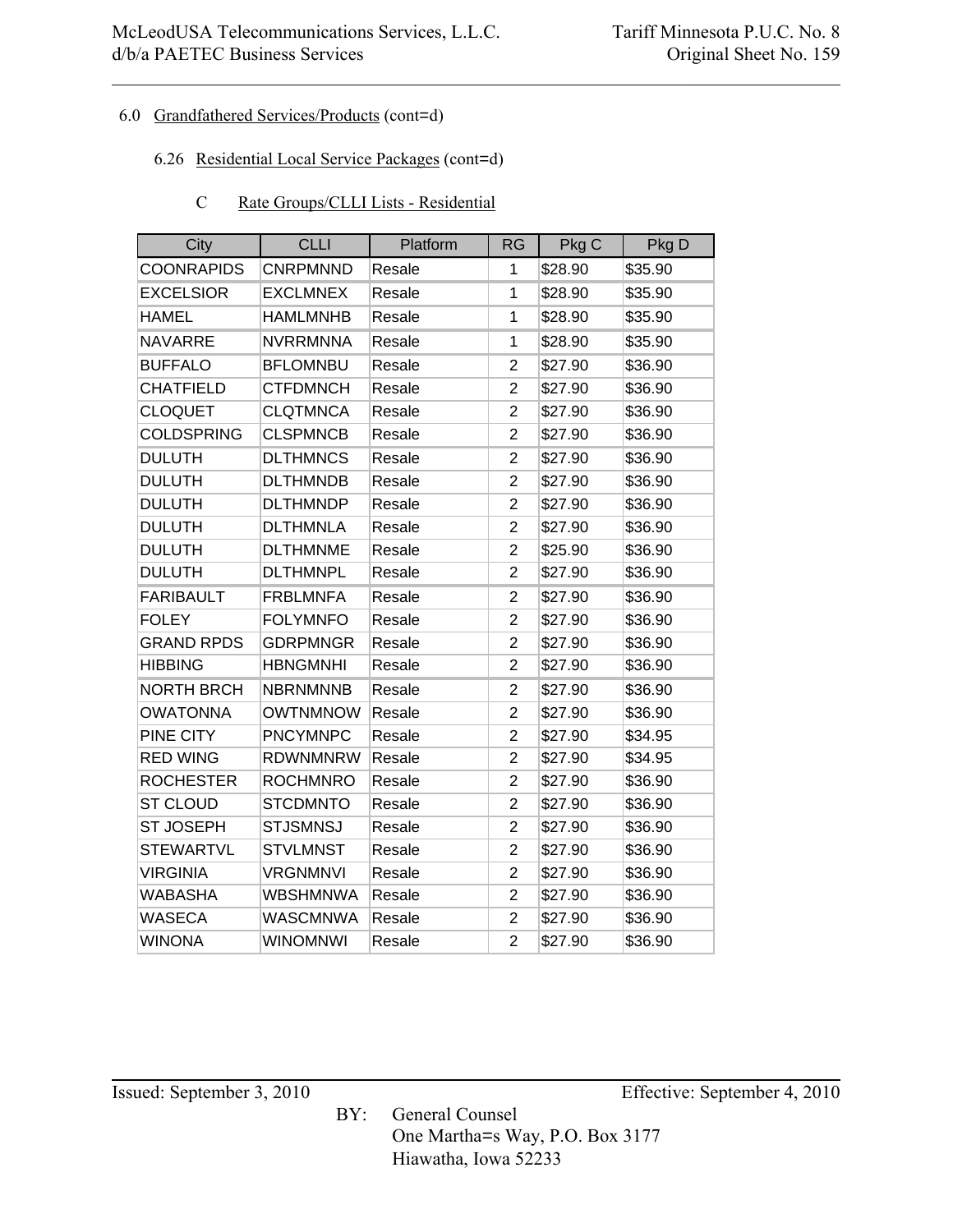# **Effective March 19, 2007, the business services for customers served on a Resale Platform out of the Central Offices listed below in this section are no longer available to new customers.**

 $\mathcal{L}_\mathcal{L} = \{ \mathcal{L}_\mathcal{L} = \{ \mathcal{L}_\mathcal{L} = \{ \mathcal{L}_\mathcal{L} = \{ \mathcal{L}_\mathcal{L} = \{ \mathcal{L}_\mathcal{L} = \{ \mathcal{L}_\mathcal{L} = \{ \mathcal{L}_\mathcal{L} = \{ \mathcal{L}_\mathcal{L} = \{ \mathcal{L}_\mathcal{L} = \{ \mathcal{L}_\mathcal{L} = \{ \mathcal{L}_\mathcal{L} = \{ \mathcal{L}_\mathcal{L} = \{ \mathcal{L}_\mathcal{L} = \{ \mathcal{L}_\mathcal{$ 

6.27 Business Local Service Packages - Platform Change (Moved from Sheet Nos. 105.1 and 106)

The platform in these central offices are changing from a Resale platform to a Switch (UNE-L) Platform. The package rates will remain the same, but the LLPA will no longer apply to these customers.

| City | <u>CLLI</u>          | Platform | Rate Group | Pkg A Pkg C Pkg G Pkg H |                         |  |
|------|----------------------|----------|------------|-------------------------|-------------------------|--|
|      | ROCHESTER ROCHMNRO R |          |            |                         | 45.90 58.90 50.90 51.90 |  |
|      | OWATONNA OWTNMNOW R  |          |            | 45.90 58.90 50.90 51.90 |                         |  |

6.28 Residential Local Packages (Moved from: 48, 48.1, 72, 72.1, 73, 73.1, 106, 107, 108, 109

**Effective June 30, 2007, Residential Packages are no longer available to new customers. Existing customers will be able to add, change, or remove features where available consistent with Sections 4.1***et al* **and 4.3.3***et al* **of this tariff. Existing customers/accounts may add a line where available.**

A Descriptions - Residential

Residential Package C: OneLine PreferredK Package

Residential Package C consists of local line switched service, 900 Blocking and a Primary Directory Listing. This package is only available when McLeodUSA provides services using its own local switching facilities and only in the Central Offices noted in Section 6.28(C).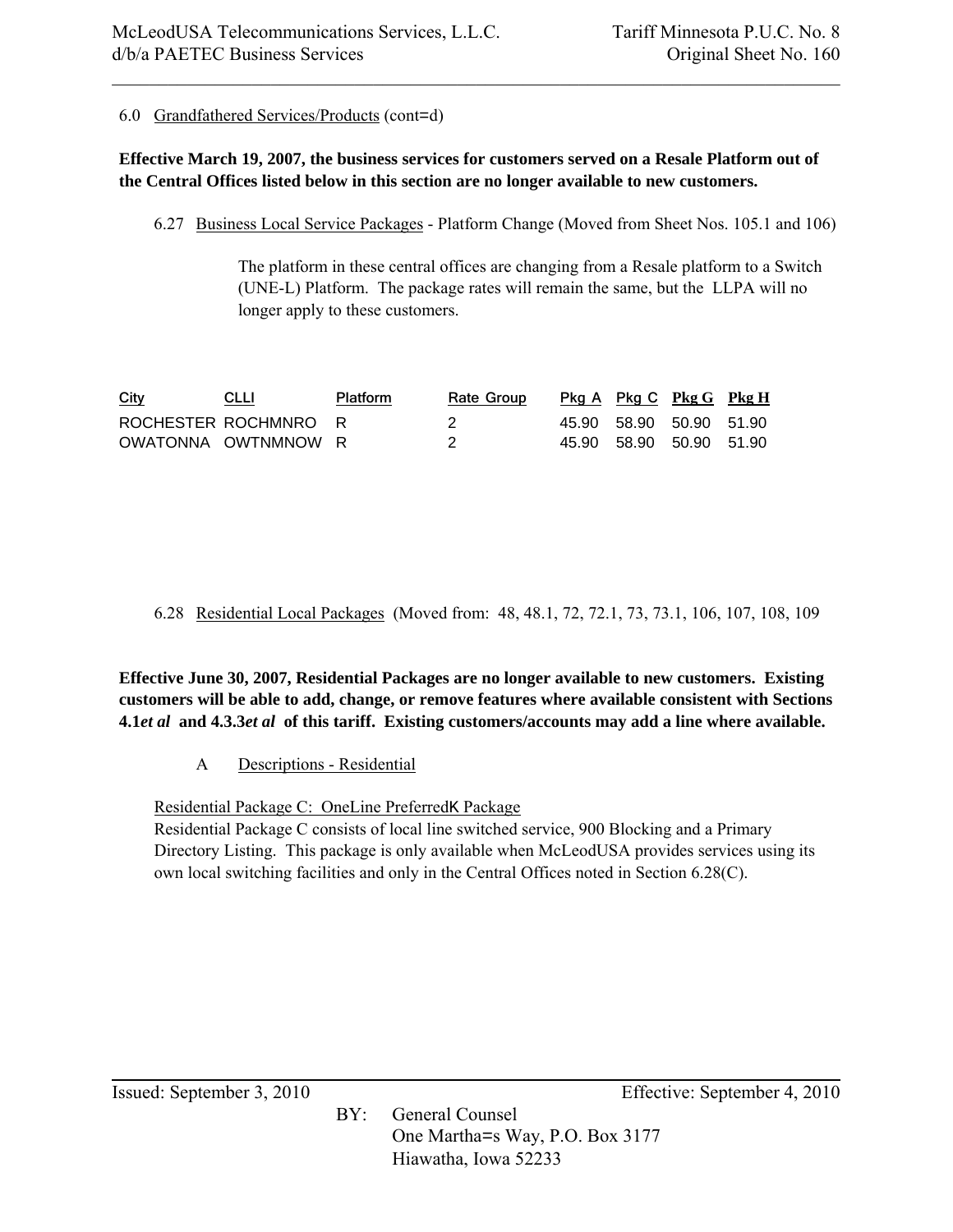- 6.28 Residential Local Packages (cont=d)
	- A Descriptions Residential (cont=d)

# Residential Package D - Value Preferred7 Select Package

Residential Package D consists of local line switched service, 900 Blocking, Wire Care\*, Primary Directory Listing and a choice of seven (7) of the following features: Basic Voice Mail\*, Call Waiting, Call Waiting ID, Caller ID Name and Number, Call Forward Variable, Call Forward Busy, Call Forward Don=t Answer, Call Transfer, Anonymous Call Rejection, Call Screening, Continuous Redial, Last Call Return/Callback, Speed Call 8 and Three Way Calling. This package is only available when McLeodUSA provides services using its own local switching facilities and only in the Central Offices noted in Section 6.28(C).

 $\mathcal{L}_\mathcal{L} = \{ \mathcal{L}_\mathcal{L} = \{ \mathcal{L}_\mathcal{L} = \{ \mathcal{L}_\mathcal{L} = \{ \mathcal{L}_\mathcal{L} = \{ \mathcal{L}_\mathcal{L} = \{ \mathcal{L}_\mathcal{L} = \{ \mathcal{L}_\mathcal{L} = \{ \mathcal{L}_\mathcal{L} = \{ \mathcal{L}_\mathcal{L} = \{ \mathcal{L}_\mathcal{L} = \{ \mathcal{L}_\mathcal{L} = \{ \mathcal{L}_\mathcal{L} = \{ \mathcal{L}_\mathcal{L} = \{ \mathcal{L}_\mathcal{$ 

# Residential Package E - Preferred Advantage7 Unlimited

Residential Package E consists of local line switched service, 900 Blocking, Primary Directory Listing and a choice of any of the following features: Basic Voice Mail\*, Call Waiting, Call Waiting ID, Caller ID Name and Number, Call Forward Variable, Call Forward Busy, Call Forward Don=t Answer, Call Transfer, Call Screening, Continuous Redial, Last Call Return/Callback, Priority Call, Speed Call 8 and Three Way Calling. This package is only available when combined with the Unlimited Long Distance and no other long distance plans are available with this Residential Package. This package is only available when McLeodUSA provides services using its own local switching facilities (see >Platform= in section 6.28(C)).

### Residential Package F - Preferred Advantage7 Unlimited Highspeed

Residential Package F consists of local line switched service, 900 Blocking, Primary Directory Listing and a choice of any of the following features: Basic Voice Mail\*, Call Waiting, Call Waiting ID, Caller ID Name and Number, Call Forward Variable, Call Forward Busy, Call Forward Don=t Answer, Call Transfer, Call Screening, Continuous Redial, Last Call Return/Callback, Priority Call, Speed Call 8 and Three Way Calling. This package is only available when combined with the Unlimited Long Distance and Residential ADSL service. No other long distance plans are available with this Residential Package. This package is only available when McLeodUSA provides services using its own local switching facilities (see >Platform= in section 6.28(C)).

**Note:** Some features may not be available in all areas. \* Asterisk denotes non-regulated services.

Issued: September 3, 2010 Effective: September 4, 2010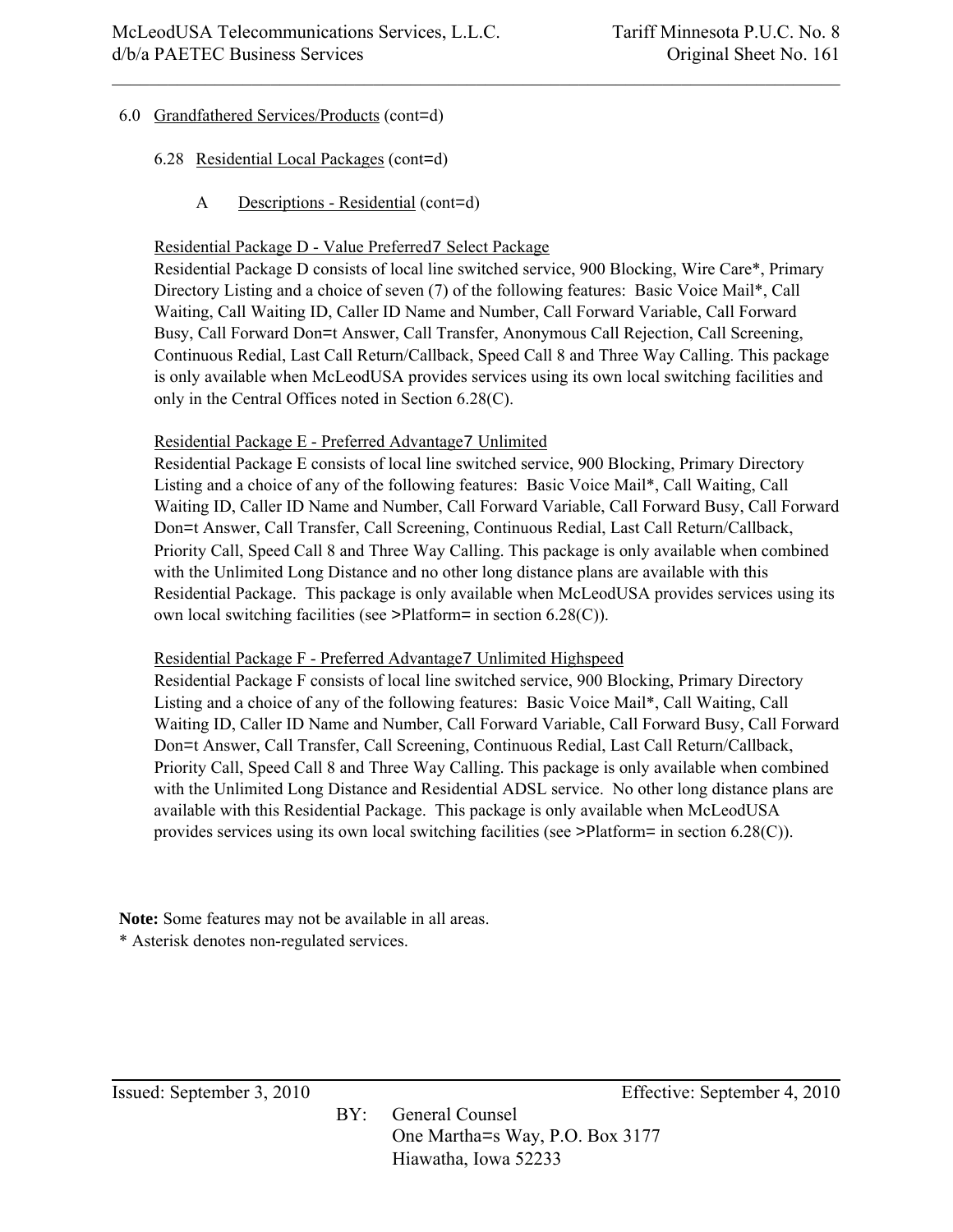- 6.28 Residential Local Packages (cont=d)
	- A Descriptions Residential (cont=d)

# Residential Package G: Preferred Advantage Simple Select

Residential Package G consists of local line switched service, 900 Blocking, Wire Care\*, Primary Directory Listing and a choice of three (3) of the following features: Call Waiting, Call Waiting ID, Caller ID Name and Number, Call Forward Variable, Call Forward Busy, Call Forward Don=t Answer, Call Transfer, Anonymous Call Rejection, Call Screening, Continuous Redial, Last Call Return/Callback, Speed Call 8 and Three Way Calling. This product is only available when McLeodUSA provides services using its own local switching facilities (see Section 6.28(C) for availability).

 $\mathcal{L}_\mathcal{L} = \{ \mathcal{L}_\mathcal{L} = \{ \mathcal{L}_\mathcal{L} = \{ \mathcal{L}_\mathcal{L} = \{ \mathcal{L}_\mathcal{L} = \{ \mathcal{L}_\mathcal{L} = \{ \mathcal{L}_\mathcal{L} = \{ \mathcal{L}_\mathcal{L} = \{ \mathcal{L}_\mathcal{L} = \{ \mathcal{L}_\mathcal{L} = \{ \mathcal{L}_\mathcal{L} = \{ \mathcal{L}_\mathcal{L} = \{ \mathcal{L}_\mathcal{L} = \{ \mathcal{L}_\mathcal{L} = \{ \mathcal{L}_\mathcal{$ 

**Note:** Some features may not be available in all areas.

\* Asterisk denotes non-regulated services.

B Rates - Residential

A Local Line Price Adjustment surcharge of \$6.00 is applied to each residential local line that was established prior to June 13, 2005 and is serviced out of a Resale CLLI (see Section  $6.28(C)$ ).

| Residential Packages in In-State (Minneapolis-St. Paul - Rate Group 1, Zones 1 - 3) |                     |  |  |
|-------------------------------------------------------------------------------------|---------------------|--|--|
|                                                                                     | <b>Monthly Rate</b> |  |  |
| OneLine Preferred KPackage (Package C)                                              | \$32.90             |  |  |
| Value Preferred 7 Select Package (Package D)                                        | \$38.90             |  |  |
| Preferred Advantage Unlimited (Package E)                                           | \$46.90             |  |  |
| Preferred Advantage Unlimited Highspeed (Package F)                                 | \$61.90             |  |  |
| Simple Preferred Select Package (Package G)                                         | \$33.90             |  |  |

The rates above are the recurring monthly rate for local service provided via McLeodUSA Switch. An additional surcharge or credit may apply to this monthly rate if McLeodUSA uses another service delivery platform (Network Elements or Resale) to provide service to customers served in a particular RBOC Central Office where service via McLeodUSA Switch is not available. The specific price for each Residential Package in each CLLI in which McLeodUSA offers local service is set forth in Section 6.28(C).

TACIP Charge and TAP Charge listed in Section 4.3.1.B apply to all lines.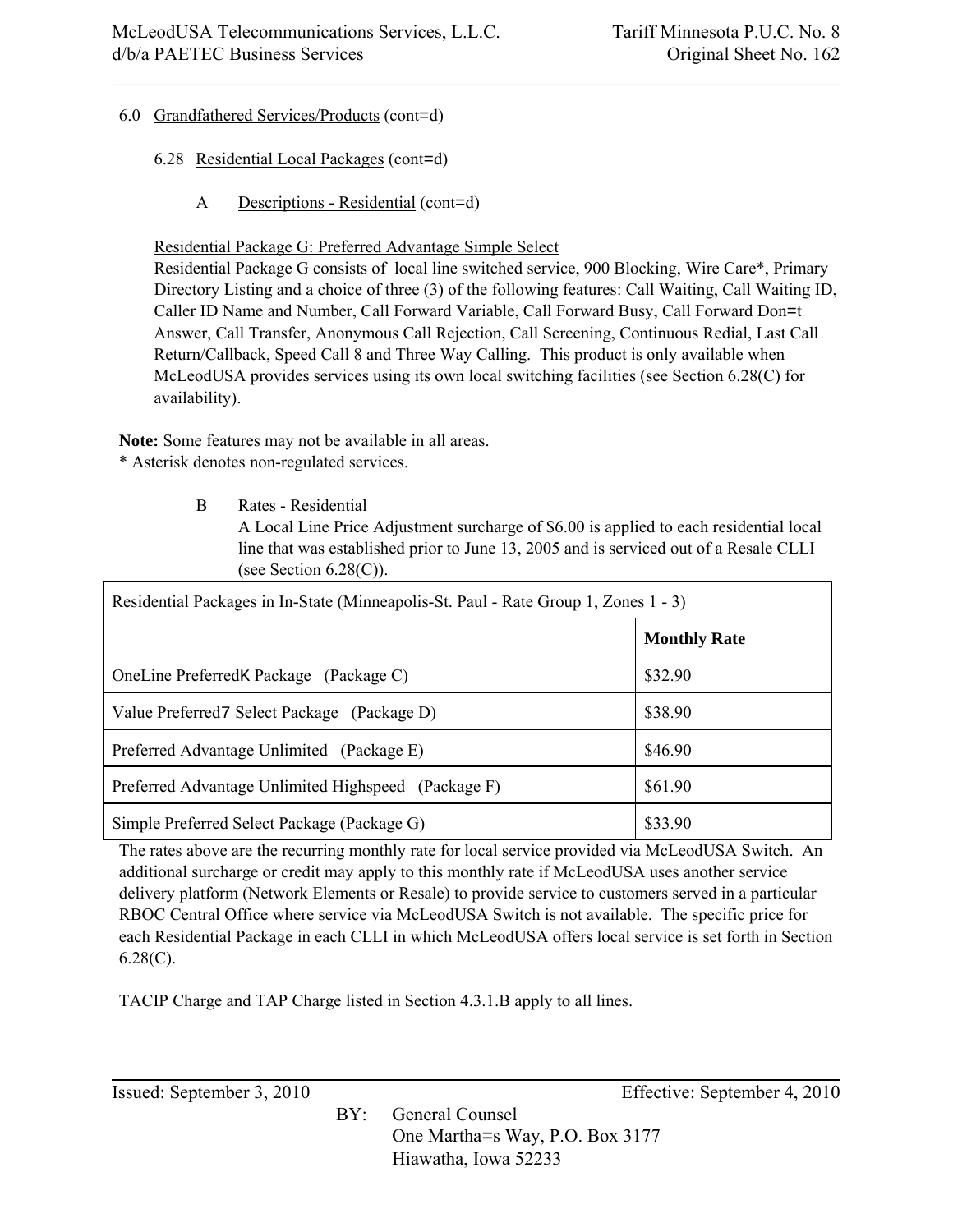- 6.28 Residential Local Packages (cont=d)
	- B Rates Residential (cont=d)

A Local Line Price Adjustment surcharge of \$6.00 is applied to each residential local line that was established prior to June 13, 2005 and is serviced out of a Resale CLLI (see Section  $6.28(C)$ ).

| Residential Packages in In-State (Minneapolis-St. Paul - Rate Group 1, Zone 4) |                     |  |  |
|--------------------------------------------------------------------------------|---------------------|--|--|
|                                                                                | <b>Monthly Rate</b> |  |  |
| OneLine Preferred KPackage (Package C)                                         | \$35.90             |  |  |
| Value Preferred 7 Select Package (Package D)                                   | \$38.90             |  |  |
| Preferred Advantage Unlimited<br>(Package E)                                   | \$46.90             |  |  |
| Preferred Advantage Unlimited Highspeed (Package F)                            | \$61.90             |  |  |
| Simple Preferred Select Package (Package G)                                    | \$35.90             |  |  |

 $\mathcal{L}_\mathcal{L} = \{ \mathcal{L}_\mathcal{L} = \{ \mathcal{L}_\mathcal{L} = \{ \mathcal{L}_\mathcal{L} = \{ \mathcal{L}_\mathcal{L} = \{ \mathcal{L}_\mathcal{L} = \{ \mathcal{L}_\mathcal{L} = \{ \mathcal{L}_\mathcal{L} = \{ \mathcal{L}_\mathcal{L} = \{ \mathcal{L}_\mathcal{L} = \{ \mathcal{L}_\mathcal{L} = \{ \mathcal{L}_\mathcal{L} = \{ \mathcal{L}_\mathcal{L} = \{ \mathcal{L}_\mathcal{L} = \{ \mathcal{L}_\mathcal{$ 

| Residential Packages in Out-State - Rate Group 2, Zone 1 |                     |  |  |
|----------------------------------------------------------|---------------------|--|--|
|                                                          | <b>Monthly Rate</b> |  |  |
| OneLine Preferred KPackage (Package C)                   | \$33.90             |  |  |
| Value Preferred7 Select Package (Package D)              | \$39.90             |  |  |
| Preferred Advantage Unlimited<br>(Package E)             | \$46.90             |  |  |
| Preferred Advantage Unlimited Highspeed (Package F)      | \$61.90             |  |  |
| Simple Preferred Select Package (Package G)              | \$34.90             |  |  |

The rates above are the recurring monthly rate for local service provided via McLeodUSA Switch. An additional surcharge or credit may apply to this monthly rate if McLeodUSA uses another service delivery platform (Network Elements or Resale) to provide service to customers served in a particular RBOC Central Office where service via McLeodUSA Switch is not available. The specific price for each Residential Package in each CLLI in which McLeodUSA offers local service is set forth in Section 6.28(C).

TACIP Charge and TAP Charge listed in Section 4.3.1.B apply to all lines.

| Issued: September 3, 2010 | Effective: September 4, 2010    |
|---------------------------|---------------------------------|
|                           | BY: General Counsel             |
|                           | One Martha=s Way, P.O. Box 3177 |
|                           | Hiawatha, Iowa 52233            |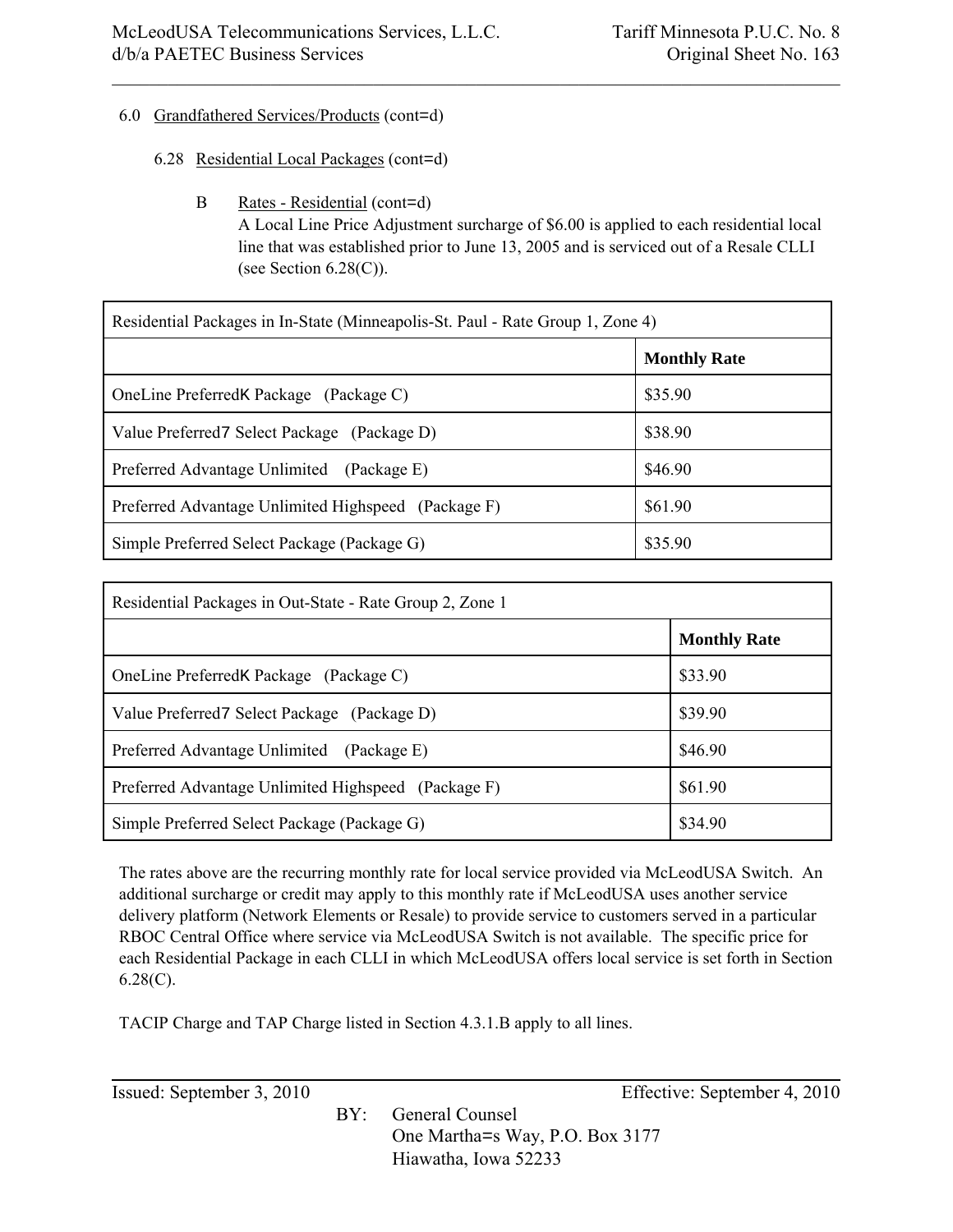- 6.28 Residential Local Packages (cont=d)
	- B Rates Residential (cont=d)

A Local Line Price Adjustment surcharge of \$6.00 is applied to each residential local line that was established prior to June 13, 2005 and is serviced out of a Resale CLLI (see Section  $6.28(C)$ ).

| Residential Packages in Out-State - Rate Group 2, Zone 4 |                     |  |  |
|----------------------------------------------------------|---------------------|--|--|
|                                                          | <b>Monthly Rate</b> |  |  |
| OneLine Preferred KPackage (Package C)                   | \$35.90             |  |  |
| Value Preferred7 Select Package (Package D)              | \$39.90             |  |  |
| Preferred Advantage Unlimited<br>(Package E)             | \$46.90             |  |  |
| Preferred Advantage Unlimited Highspeed (Package F)      | \$61.90             |  |  |
| Simple Preferred Select Package (Package G)              | \$35.90             |  |  |

 $\mathcal{L}_\mathcal{L} = \{ \mathcal{L}_\mathcal{L} = \{ \mathcal{L}_\mathcal{L} = \{ \mathcal{L}_\mathcal{L} = \{ \mathcal{L}_\mathcal{L} = \{ \mathcal{L}_\mathcal{L} = \{ \mathcal{L}_\mathcal{L} = \{ \mathcal{L}_\mathcal{L} = \{ \mathcal{L}_\mathcal{L} = \{ \mathcal{L}_\mathcal{L} = \{ \mathcal{L}_\mathcal{L} = \{ \mathcal{L}_\mathcal{L} = \{ \mathcal{L}_\mathcal{L} = \{ \mathcal{L}_\mathcal{L} = \{ \mathcal{L}_\mathcal{$ 

The rates in the above two tables are the recurring monthly rate for local service provided via McLeodUSA Switch. An additional surcharge or credit may apply to this monthly rate if McLeodUSA uses another service delivery platform (Network Elements or Resale) to provide service to customers served in a particular RBOC Central Office where service via McLeodUSA Switch is not available. The specific price for each Residential Package in each CLLI in which McLeodUSA offers local service is set forth in Section 6.28(C).

TACIP Charge and TAP Charge listed in Section 4.3.1.B apply to all lines.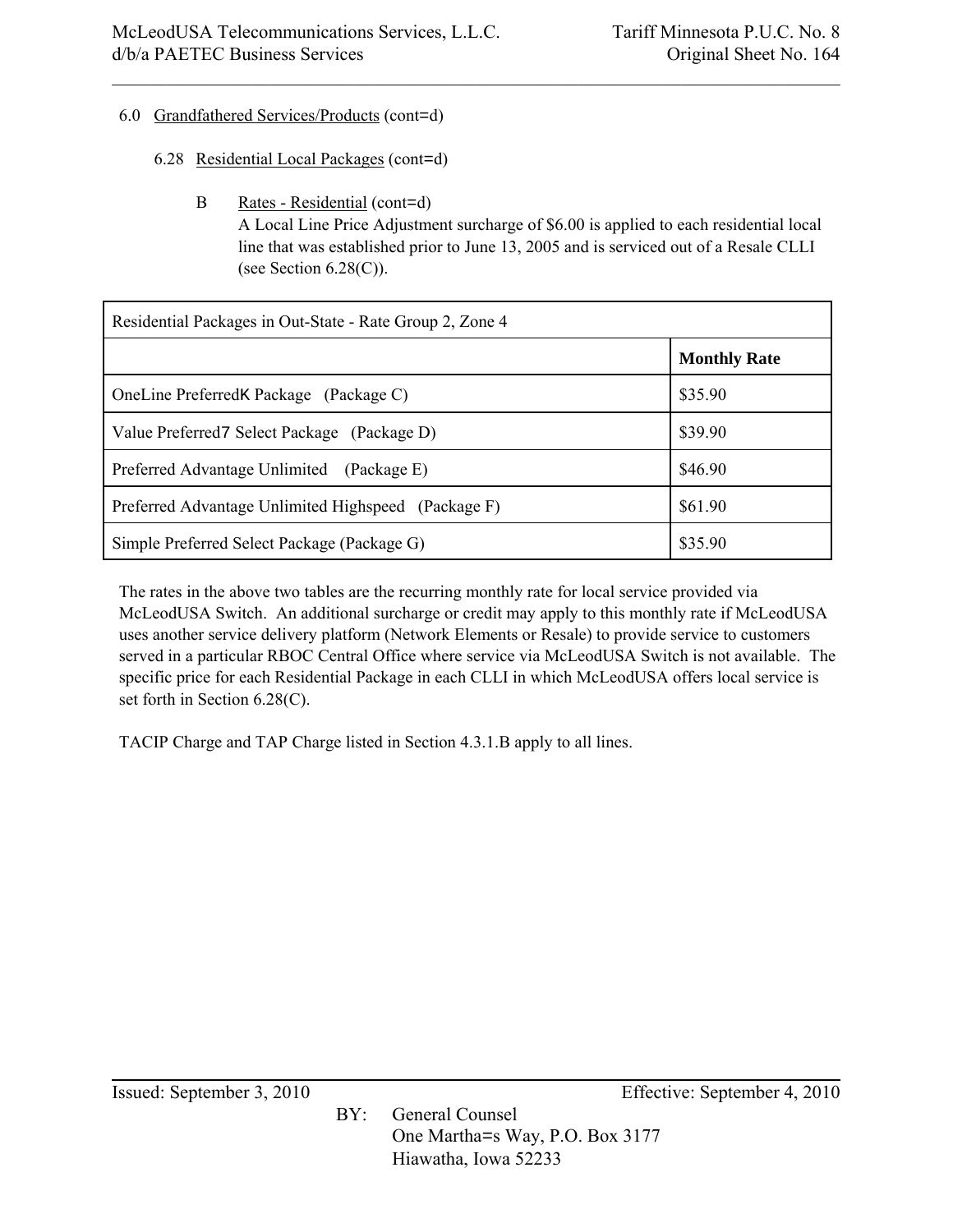# 6.28 Residential Local Packages (cont=d)

C. Rate Group/CLLI Lists - Residential

| City              | <b>CLLI</b>     | Platform             | Rate<br>Group | Zone                    | Pkg C   | Pkg D   | Pkg G   |
|-------------------|-----------------|----------------------|---------------|-------------------------|---------|---------|---------|
| <b>ANOKA</b>      | <b>ANOKMNAN</b> | <b>McLeod Switch</b> | 1             | 4                       | \$35.90 | \$38.90 | \$35.90 |
| <b>BLAINE</b>     | <b>BLANMNBL</b> | <b>McLeod Switch</b> | 1             | 4                       | \$35.90 | \$38.90 | \$35.90 |
| <b>BLAINE</b>     | <b>BLANMNBL</b> | McLeod Switch        | 1             | 4                       | \$35.90 | \$38.90 | \$35.90 |
| <b>BLAINE</b>     | <b>BLANMNBL</b> | McLeod Switch        | 1             | 4                       | \$35.90 | \$38.90 | \$35.90 |
| <b>BLOOMINGTN</b> | <b>BLTNMNCE</b> | <b>McLeod Switch</b> | 1             | $\overline{2}$          | \$32.90 | \$38.90 | \$33.90 |
| <b>BLOOMINGTN</b> | <b>BLTNMNCE</b> | <b>McLeod Switch</b> | 1             | $\overline{2}$          | \$32.90 | \$38.90 | \$33.90 |
| <b>BLOOMINGTN</b> | <b>BLTNMNNO</b> | <b>McLeod Switch</b> | 1             | $\overline{2}$          | \$32.90 | \$38.90 | \$33.90 |
| <b>BLOOMINGTN</b> | <b>BLTNMNNO</b> | <b>McLeod Switch</b> | 1             | $\overline{2}$          | \$32.90 | \$38.90 | \$33.90 |
| <b>BLOOMINGTN</b> | <b>BLTNMNSO</b> | <b>McLeod Switch</b> | 1             | 3                       | \$32.90 | \$38.90 | \$33.90 |
| <b>BLOOMINGTN</b> | <b>EDPRMNEP</b> | <b>McLeod Switch</b> | 1             | 4                       | \$35.90 | \$38.90 | \$35.90 |
| <b>BRKLYNCNTR</b> | <b>BRCTMNBC</b> | McLeod Switch        | 1             | 4                       | \$35.90 | \$38.90 | \$35.90 |
| <b>BRKLYNCNTR</b> | <b>BRCTMNBC</b> | McLeod Switch        | 1             | 4                       | \$35.90 | \$38.90 | \$35.90 |
| <b>BURNSVILLE</b> | <b>BRVLMNBU</b> | McLeod Switch        | 1             | 4                       | \$35.90 | \$38.90 | \$35.90 |
| <b>BURNSVILLE</b> | <b>BRVLMNBU</b> | McLeod Switch        | 1             | $\overline{4}$          | \$35.90 | \$38.90 | \$35.90 |
| <b>BURNSVILLE</b> | <b>STPLMNMK</b> | <b>McLeod Switch</b> | 1             | $\overline{2}$          | \$32.90 | \$38.90 | \$33.90 |
| <b>COLUMBIHTS</b> | <b>MPLSMNGE</b> | <b>McLeod Switch</b> | 1             | 3                       | \$32.90 | \$38.90 | \$33.90 |
| <b>COTTAGEGRV</b> | <b>CTGVMNCG</b> | <b>McLeod Switch</b> | 1             | 4                       | \$35.90 | \$38.90 | \$35.90 |
| <b>CRYSTAL</b>    | <b>CRYSMNCR</b> | <b>McLeod Switch</b> | 1             | $\overline{2}$          | \$32.90 | \$38.90 | \$33.90 |
| <b>EAGAN</b>      | <b>EAGNMNLB</b> | <b>McLeod Switch</b> | 1             | 4                       | \$35.90 | \$38.90 | \$35.90 |
| <b>EDEN PRARI</b> | <b>EDPRMNEP</b> | <b>McLeod Switch</b> | 1             | 4                       | \$35.90 | \$38.90 | \$35.90 |
| <b>ELK RIVER</b>  | <b>EKRVMNER</b> | McLeod Switch        | 1             | 4                       | \$35.90 | \$38.90 | \$35.90 |
| <b>FORESTLAKE</b> | <b>FRLKMNFL</b> | <b>McLeod Switch</b> | 1             | 4                       | \$35.90 | \$38.90 | \$35.90 |
| <b>FORESTLAKE</b> | <b>STPLMNMK</b> | <b>McLeod Switch</b> | 1             | $\overline{2}$          | \$32.90 | \$38.90 | \$33.90 |
| <b>FRIDLEY</b>    | <b>FRDLMNFR</b> | <b>McLeod Switch</b> | 1             | 3                       | \$32.90 | \$38.90 | \$33.90 |
| <b>FTSNELLING</b> | <b>MPLSMNFS</b> | <b>McLeod Switch</b> | 1             | $\overline{2}$          | \$32.90 | \$38.90 | \$33.90 |
| <b>GLNPRAIRIE</b> | <b>EDPRMNGP</b> | McLeod Switch        | 1             | $\overline{\mathbf{4}}$ | \$35.90 | \$38.90 | \$35.90 |
| <b>GOLDEN VLY</b> | <b>GLVYMNOR</b> | McLeod Switch        | 1             | $\overline{2}$          | \$32.90 | \$38.90 | \$33.90 |
| <b>GOLDEN VLY</b> | <b>GLVYMNOR</b> | McLeod Switch        | 1             | $\overline{2}$          | \$32.90 | \$38.90 | \$33.90 |
| <b>GOLDEN VLY</b> | <b>MPLSMNBB</b> | McLeod Switch        | 1             | 4                       | \$35.90 | \$38.90 | \$35.90 |
| <b>GOLDEN VLY</b> | <b>MPLSMNPE</b> | McLeod Switch        | 1             | 3                       | \$32.90 | \$38.90 | \$33.90 |
| <b>HOPKINS</b>    | <b>HPKNMNHO</b> | McLeod Switch        | 1             | 3                       | \$32.90 | \$38.90 | \$33.90 |
| <b>HOPKINS</b>    | <b>MPLSMNBE</b> | McLeod Switch        | 1             | 3                       | \$32.90 | \$38.90 | \$33.90 |
| <b>LEXINGTON</b>  | <b>EAGNMNLB</b> | <b>McLeod Switch</b> | 1             | 4                       | \$35.90 | \$38.90 | \$35.90 |
| <b>LEXINGTON</b>  | <b>EAGNMNLB</b> | <b>McLeod Switch</b> | 1             | 4                       | \$35.90 | \$38.90 | \$35.90 |
| <b>MAPLEWOOD</b>  | <b>EAGNMNLB</b> | McLeod Switch        | 1             | 4                       | \$35.90 | \$38.90 | \$35.90 |
| <b>MAPLEWOOD</b>  | <b>MPWDMNMA</b> | McLeod Switch        | 1             | 3                       | \$32.90 | \$38.90 | \$33.90 |

 $\mathcal{L}_\mathcal{L} = \{ \mathcal{L}_\mathcal{L} = \{ \mathcal{L}_\mathcal{L} = \{ \mathcal{L}_\mathcal{L} = \{ \mathcal{L}_\mathcal{L} = \{ \mathcal{L}_\mathcal{L} = \{ \mathcal{L}_\mathcal{L} = \{ \mathcal{L}_\mathcal{L} = \{ \mathcal{L}_\mathcal{L} = \{ \mathcal{L}_\mathcal{L} = \{ \mathcal{L}_\mathcal{L} = \{ \mathcal{L}_\mathcal{L} = \{ \mathcal{L}_\mathcal{L} = \{ \mathcal{L}_\mathcal{L} = \{ \mathcal{L}_\mathcal{$ 

Issued: September 3, 2010 Effective: September 4, 2010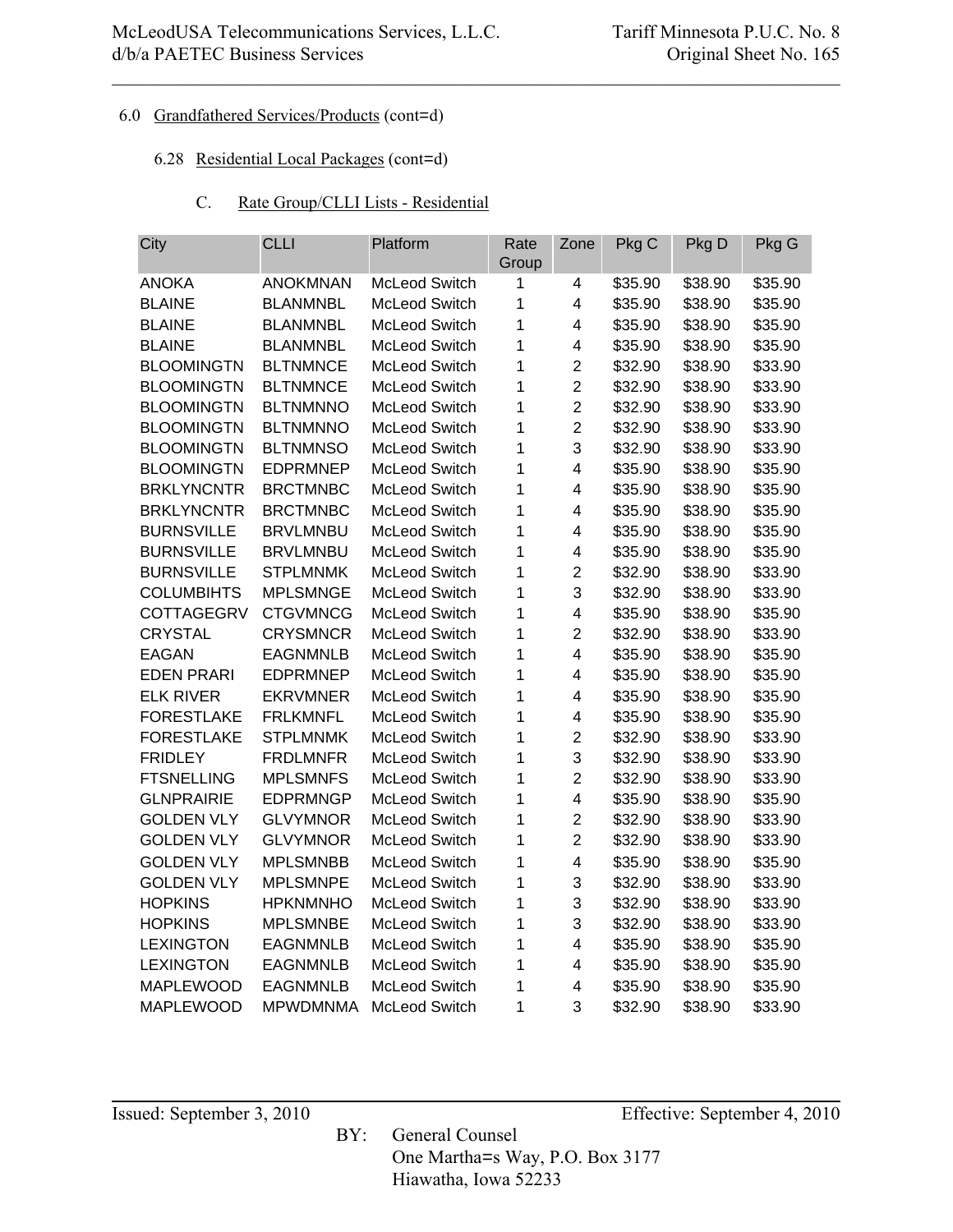# 6.28 Residential Local Packages (cont=d)

# C. Rate Group/CLLI Lists - Residential (cont=d)

| City              | <b>CLLI</b>     | Platform             | Rate<br>Group | Zone           | Pkg C   | Pkg D   | Pkg G   |
|-------------------|-----------------|----------------------|---------------|----------------|---------|---------|---------|
| <b>MINNEAPOLS</b> | MPLSMN07        | <b>McLeod Switch</b> | 1             | 2              | \$32.90 | \$38.90 | \$33.90 |
| <b>MINNEAPOLS</b> | MPLSMN07        | McLeod Switch        | 1             | $\overline{2}$ | \$32.90 | \$38.90 | \$33.90 |
| <b>MINNEAPOLS</b> | <b>MPLSMNBB</b> | <b>McLeod Switch</b> | 1             | 4              | \$35.90 | \$38.90 | \$35.90 |
| <b>MINNEAPOLS</b> | <b>MPLSMNBE</b> | <b>McLeod Switch</b> | 1             | 3              | \$32.90 | \$38.90 | \$33.90 |
| <b>MINNEAPOLS</b> | <b>MPLSMNDT</b> | <b>McLeod Switch</b> | 1             | 1              | \$32.90 | \$38.90 | \$33.90 |
| <b>MINNEAPOLS</b> | <b>MPLSMNDT</b> | McLeod Switch        | 1             | 1              | \$32.90 | \$38.90 | \$33.90 |
| <b>MINNEAPOLS</b> | <b>MPLSMNDT</b> | McLeod Switch        | 1             | 1              | \$32.90 | \$38.90 | \$33.90 |
| <b>MINNEAPOLS</b> | <b>MPLSMNFR</b> | McLeod Switch        | 1             | $\overline{2}$ | \$32.90 | \$38.90 | \$33.90 |
| <b>MINNEAPOLS</b> | <b>MPLSMNGE</b> | <b>McLeod Switch</b> | 1             | 3              | \$32.90 | \$38.90 | \$33.90 |
| <b>MINNEAPOLS</b> | <b>MPLSMNGE</b> | <b>McLeod Switch</b> | 1             | 3              | \$32.90 | \$38.90 | \$33.90 |
| <b>MINNEAPOLS</b> | <b>MPLSMNPE</b> | <b>McLeod Switch</b> | 1             | 3              | \$32.90 | \$38.90 | \$33.90 |
| <b>MINNEAPOLS</b> | <b>MPLSMNPI</b> | <b>McLeod Switch</b> | 1             | 3              | \$32.90 | \$38.90 | \$33.90 |
| <b>MINNEAPOLS</b> | <b>MPLSMNTF</b> | <b>McLeod Switch</b> | 1             | 3              | \$32.90 | \$38.90 | \$33.90 |
| <b>NEWBRIGHTN</b> | <b>NWBTMNCL</b> | McLeod Switch        | 1             | 3              | \$32.90 | \$38.90 | \$33.90 |
| <b>NEWBRIGHTN</b> | <b>NWBTMNCL</b> | McLeod Switch        | 1             | 3              | \$32.90 | \$38.90 | \$33.90 |
| <b>NW APPLVLY</b> | <b>EAGNMNLB</b> | McLeod Switch        | 1             | 4              | \$35.90 | \$38.90 | \$35.90 |
| <b>PLYMOUTH</b>   | <b>PLMOMNFE</b> | <b>McLeod Switch</b> | 1             | 4              | \$35.90 | \$38.90 | \$35.90 |
| <b>PLYMOUTH</b>   | <b>WYZTMNWA</b> | <b>McLeod Switch</b> | 1             | 4              | \$35.90 | \$38.90 | \$35.90 |
| <b>RICHFIELD</b>  | RCFDMN66        | McLeod Switch        | 1             | 3              | \$32.90 | \$38.90 | \$33.90 |
| <b>SHAKOPEE</b>   | <b>SHKPMNSH</b> | McLeod Switch        | 1             | $\overline{4}$ | \$35.90 | \$38.90 | \$35.90 |
| <b>SHOREVIEW</b>  | <b>SHVWMNRI</b> | McLeod Switch        | 1             | $\overline{4}$ | \$35.90 | \$38.90 | \$35.90 |
| <b>ST PAUL</b>    | <b>NSPLMNPR</b> | McLeod Switch        | 1             | 4              | \$35.90 | \$38.90 | \$35.90 |
| <b>ST PAUL</b>    | <b>STPLMNBE</b> | McLeod Switch        | 1             | $\overline{c}$ | \$32.90 | \$38.90 | \$33.90 |
| <b>ST PAUL</b>    | <b>STPLMNBE</b> | McLeod Switch        | 1             | $\overline{2}$ | \$32.90 | \$38.90 | \$33.90 |
| <b>ST PAUL</b>    | <b>STPLMNEM</b> | McLeod Switch        | 1             | $\overline{2}$ | \$32.90 | \$38.90 | \$33.90 |
| <b>ST PAUL</b>    | <b>STPLMNHB</b> | <b>McLeod Switch</b> | 1             | $\overline{2}$ | \$32.90 | \$38.90 | \$33.90 |
| <b>ST PAUL</b>    | <b>STPLMNMI</b> | <b>McLeod Switch</b> | 1             | $\overline{2}$ | \$32.90 | \$38.90 | \$33.90 |
| <b>ST PAUL</b>    | <b>STPLMNMK</b> | McLeod Switch        | 1             | $\overline{2}$ | \$32.90 | \$38.90 | \$33.90 |
| <b>ST PAUL</b>    | <b>STPLMNMK</b> | McLeod Switch        | 1             | $\overline{c}$ | \$32.90 | \$38.90 | \$33.90 |
| <b>ST PAUL</b>    | <b>WSPLMNWS</b> | McLeod Switch        | 1             | 3              | \$32.90 | \$38.90 | \$33.90 |
| <b>STILLWATER</b> | <b>STWRMNST</b> | McLeod Switch        | 1             | 4              | \$35.90 | \$38.90 | \$35.90 |
| <b>STLOUIS PK</b> | <b>GLVYMNOR</b> | <b>McLeod Switch</b> | 1             | $\overline{c}$ | \$32.90 | \$38.90 | \$33.90 |
| <b>STLOUIS PK</b> | <b>MPLSMNBE</b> | <b>McLeod Switch</b> | 1             | 3              | \$32.90 | \$38.90 | \$33.90 |
| <b>STLOUIS PK</b> | <b>MPLSMNPE</b> | McLeod Switch        | 1             | 3              | \$32.90 | \$38.90 | \$33.90 |

 $\mathcal{L}_\mathcal{L} = \{ \mathcal{L}_\mathcal{L} = \{ \mathcal{L}_\mathcal{L} = \{ \mathcal{L}_\mathcal{L} = \{ \mathcal{L}_\mathcal{L} = \{ \mathcal{L}_\mathcal{L} = \{ \mathcal{L}_\mathcal{L} = \{ \mathcal{L}_\mathcal{L} = \{ \mathcal{L}_\mathcal{L} = \{ \mathcal{L}_\mathcal{L} = \{ \mathcal{L}_\mathcal{L} = \{ \mathcal{L}_\mathcal{L} = \{ \mathcal{L}_\mathcal{L} = \{ \mathcal{L}_\mathcal{L} = \{ \mathcal{L}_\mathcal{$ 

Issued: September 3, 2010 Effective: September 4, 2010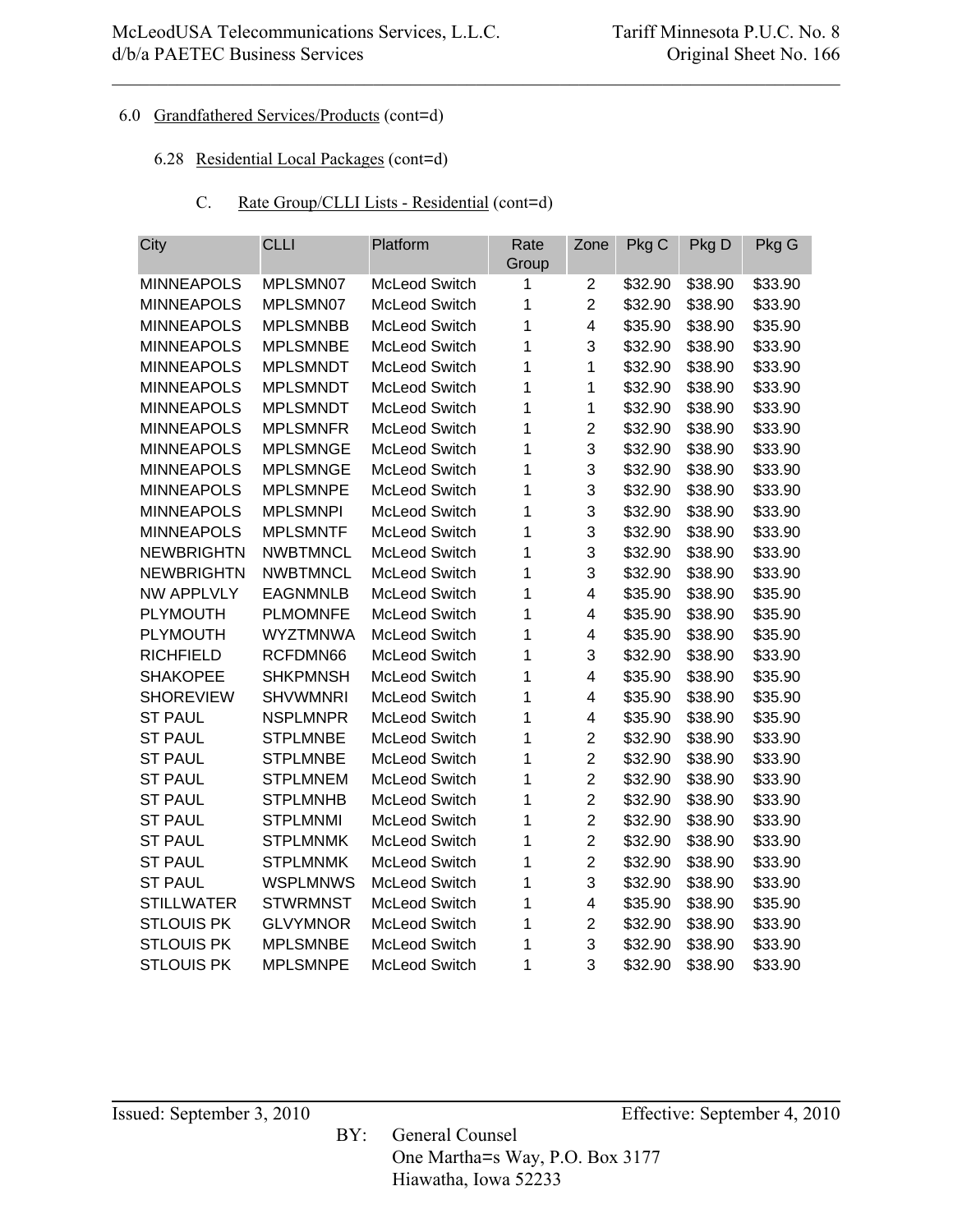#### 6.28 Residential Local Packages (cont=d)

C. Rate Group/CLLI Lists - Residential (cont=d)

| City              | <b>CLLI</b>     | Platform             | Rate<br>Group | Zone | Pkg C   | Pkg D   | Pkg G   |
|-------------------|-----------------|----------------------|---------------|------|---------|---------|---------|
| <b>WAYZATA</b>    | <b>WYZTMNWA</b> | <b>McLeod Switch</b> |               | 4    | \$35.90 | \$38.90 | \$35.90 |
| WHBEARLAKE        | WBLKMNWB        | McLeod Switch        |               | 4    | \$35.90 | \$38.90 | \$35.90 |
| ALBERT LEA        | ALLEMNAL        | McLeod Switch        | 2             | 4    | \$35.90 | \$39.90 | \$35.90 |
| <b>AUSTIN</b>     | <b>AUSTMNAB</b> | McLeod Switch        | 2             | 4    | \$35.90 | \$39.90 | \$35.90 |
| <b>DILWORTH</b>   | <b>FARGNDBC</b> | McLeod Switch        | 2             | 1    | \$33.90 | \$39.90 | \$34.90 |
| <b>EGRNDFORKS</b> | <b>GDFRNDBC</b> | McLeod Switch        | 2             | 1    | \$33.90 | \$39.90 | \$34.90 |
| <b>MOORHEAD</b>   | <b>FARGNDBC</b> | McLeod Switch        | 2             | 1    | \$33.90 | \$39.90 | \$34.90 |

 $\mathcal{L}_\mathcal{L} = \{ \mathcal{L}_\mathcal{L} = \{ \mathcal{L}_\mathcal{L} = \{ \mathcal{L}_\mathcal{L} = \{ \mathcal{L}_\mathcal{L} = \{ \mathcal{L}_\mathcal{L} = \{ \mathcal{L}_\mathcal{L} = \{ \mathcal{L}_\mathcal{L} = \{ \mathcal{L}_\mathcal{L} = \{ \mathcal{L}_\mathcal{L} = \{ \mathcal{L}_\mathcal{L} = \{ \mathcal{L}_\mathcal{L} = \{ \mathcal{L}_\mathcal{L} = \{ \mathcal{L}_\mathcal{L} = \{ \mathcal{L}_\mathcal{$ 

6.29 Long Distance and Toll Free Service Packages - Business (Moved from 59, 59.01, 59.1, 79, 79.01, 79.1, 79.2, 79.3, 79.3.01, 79.3.02, 79.3.03, 81, 81.01, 81.1 and 81.2)

**Effective February 24, 2008, these business Long Distance and Toll Free packages in this Section 6.29 are available for existing customers of record at the existing location, and are not available to new customers.**

A. Descriptions

### Long Distance Interexchange Services

McLeodUSA long distance services are interexchange telephone services that allow customers to originate and terminate interexchange calls at locations within the state of Minnesota. A Customer must select McLeodUSA as their primary interexchange carrier for both Interstate and Intrastate long Distance. With the exception of Preferred Advantage7 long distance services, usage charges are based on the duration and time of day of each call when applicable.Where Customer=s local service is provided by McLeodUSA, McLeodUSA offers reduced long distance pricing on a nondiscriminatory basis provided all Customer=s local lines at a Customer location are served by McLeodUSA. Intrastate rates will be applied to any call record where the originating ANI is not provided by the customer or the originating carrier.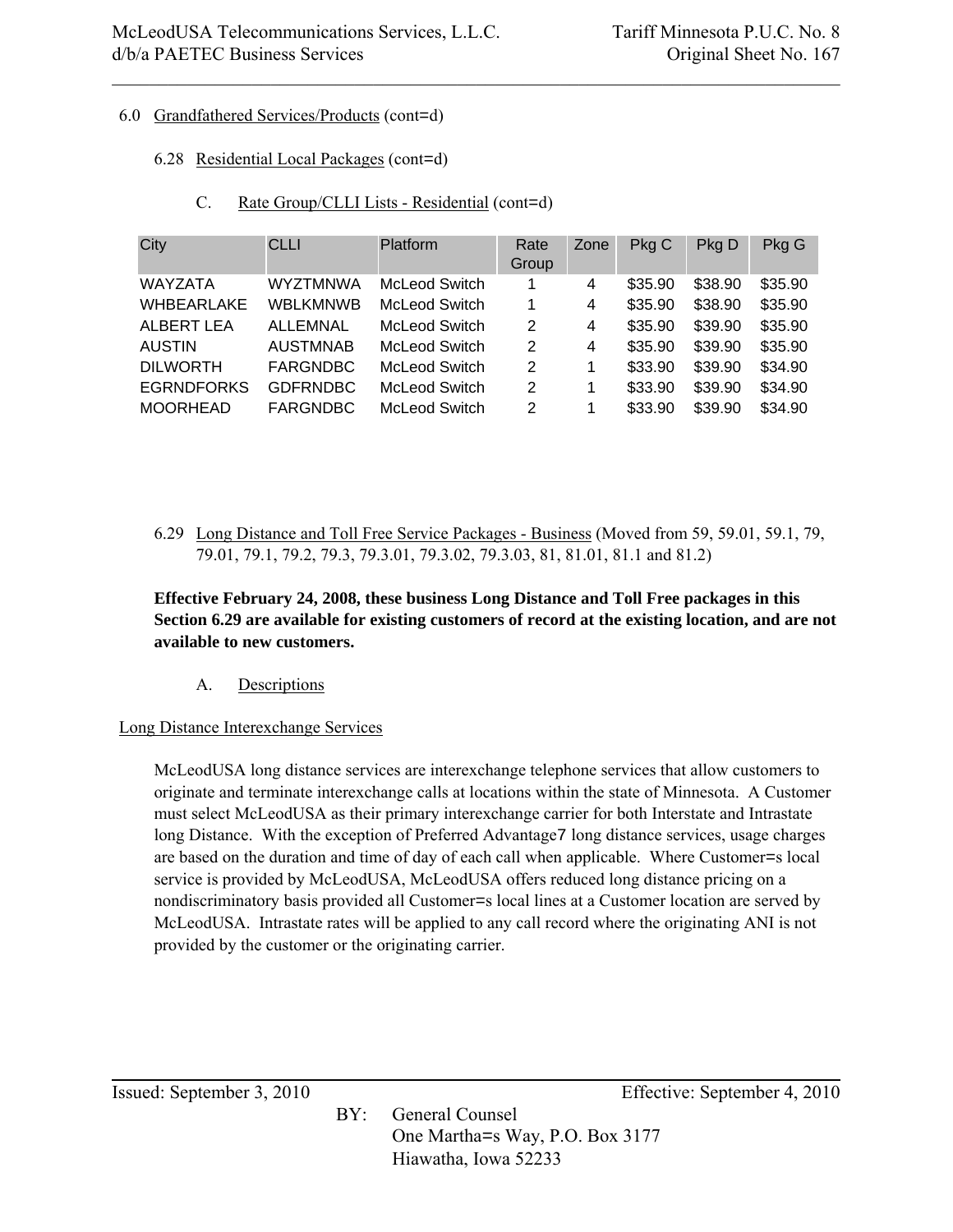# 6.29 Long Distance and Toll Free Service Packages - Business (cont=d)

A. Descriptions (cont=d)

## Long Distance Interexchange Services (cont=d)

Long Distance Preferred Advantage7 Packages consist of a bucket anytime minutes used by the Customer for both incoming and outgoing domestic long distance calls. Long distance minutes used in excess of the bucket of minutes shall be billed at the Aoverage rate per minute.@ Preferred Advantage7 Inter/Intrastate Plan Plus is available to Business Customers.

 $\mathcal{L}_\mathcal{L} = \{ \mathcal{L}_\mathcal{L} = \{ \mathcal{L}_\mathcal{L} = \{ \mathcal{L}_\mathcal{L} = \{ \mathcal{L}_\mathcal{L} = \{ \mathcal{L}_\mathcal{L} = \{ \mathcal{L}_\mathcal{L} = \{ \mathcal{L}_\mathcal{L} = \{ \mathcal{L}_\mathcal{L} = \{ \mathcal{L}_\mathcal{L} = \{ \mathcal{L}_\mathcal{L} = \{ \mathcal{L}_\mathcal{L} = \{ \mathcal{L}_\mathcal{L} = \{ \mathcal{L}_\mathcal{L} = \{ \mathcal{L}_\mathcal{$ 

Preferred Advantage7 Dedicated Long Distance Plus provides dedicated outbound 1+ long distance services for business customers that bill over 50,000 minutes of long distance usage (*i.e.*, both inbound and outbound Long Distance) per month per and purchase more than \$500 per month in telecommunications services from McLeodUSA. A direct connection must be established with the McLeodUSA network via a Dedicated Access Line (DAL).

Preferred Advantage7 Flat Rate Long Distance provides switched outbound 1+ long distance at one per minute rate for calls placed at any time of day.

Preferred Advantage7 Long Distance Plus provides switched outbound 1+ long distance to business customers with at least \$50.00 estimated monthly usage for long distance and toll free services, including conference calling, calling card and international long distance usage.

### Time of Day

Day Time Period 7:00 am through 6:59 pm Monday through Friday;

Evening/Weekend Time Period 7:00 pm through 6:59 am Monday through Friday, all day Saturday and Sunday.

# Holidays Rates

Holiday rates are applicable from 12:00:00 am to 11:59:59 pm on the following holidays: New Years Day; Martin Luther King Junior=s Day; Presidents Day; Memorial Day; Independence Day; Labor Day; Columbus Day; Veterans Day; Thanksgiving Day; Christmas Day.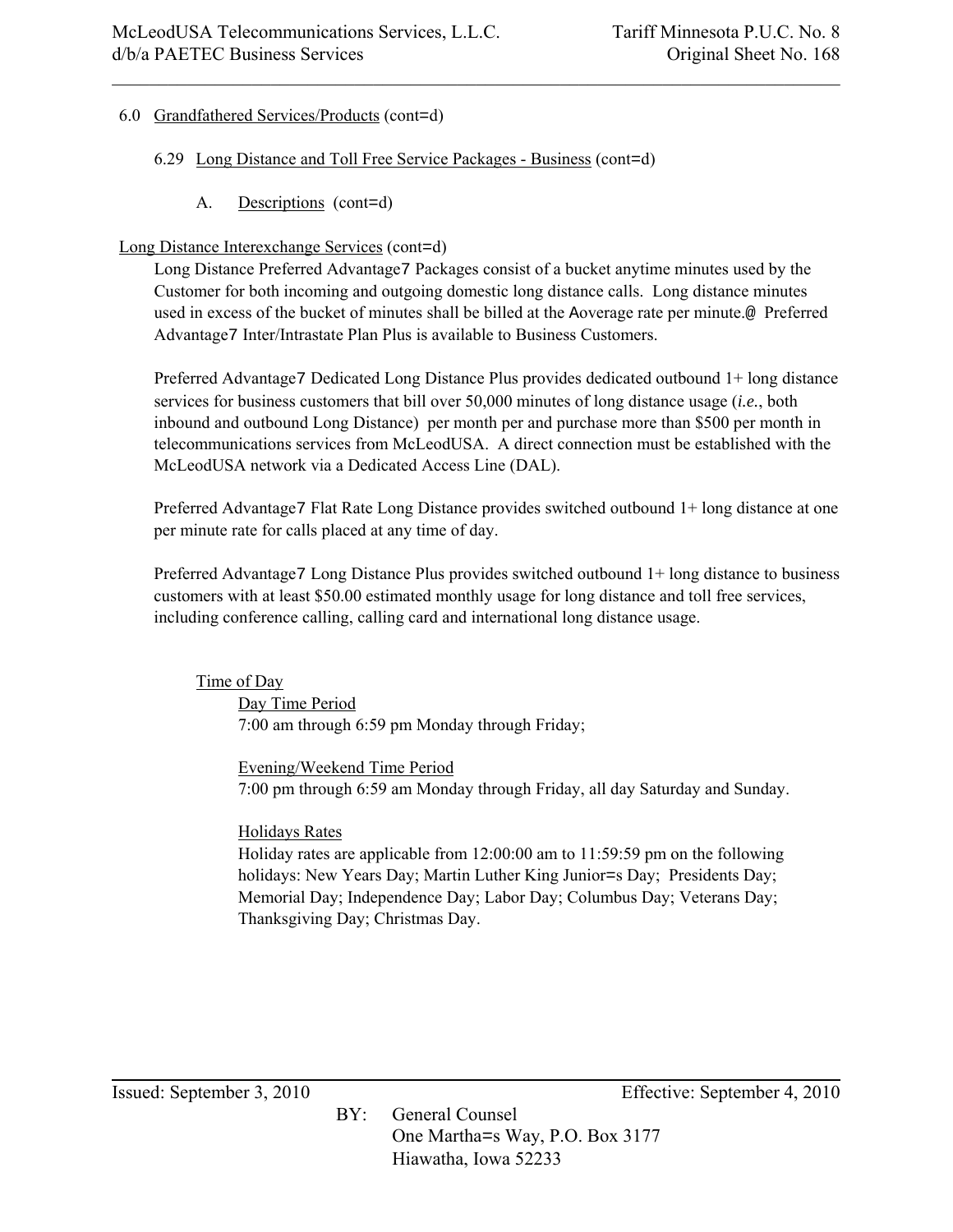## 6.29 Long Distance and Toll Free Service Packages - Business (cont=d)

A. Descriptions (cont=d)

#### 800 Services

McLeodUSA Preferred Advantage7 800 services are inward WATS services that permit intrastate calls to a customer's station in one location from stations in diverse geographical locations, and for which the McLeodUSA customer is billed for the calls rather than the call's originator. Unless otherwise specified, all McLeodUSA 800 calls are subject to a 30-second average connect time (i.e., total monthly minutes of use divided by total monthly calls must equal at least 30 seconds) for a given terminating service group. All calls are rounded up to the next higher increment. In the event that 800 calls do not meet the 30-second average connect time requirement, billable usage will be increased by a surcharge equal to the necessary number of minutes at the average cost per minute to meet the 30-second requirement. In addition, Customers may also order Originating ANI Sorting, which provides the Customer with a detailed monthly analysis of the originating telephone numbers of those placing 800 calls. A Customer must select McLeodUSA as their primary interexchange carrier for both Interstate and Intrastate long Distance. With the exception of Preferred Advantage7 toll Free services, usage charges are based on the duration and time of day of each call when applicable. Where Customer=s local service is provided by McLeodUSA, McLeodUSA offers reduced long distance pricing on a nondiscriminatory basis provided all Customer=s local lines at a Customer location are served by McLeodUSA.

 $\mathcal{L}_\mathcal{L} = \{ \mathcal{L}_\mathcal{L} = \{ \mathcal{L}_\mathcal{L} = \{ \mathcal{L}_\mathcal{L} = \{ \mathcal{L}_\mathcal{L} = \{ \mathcal{L}_\mathcal{L} = \{ \mathcal{L}_\mathcal{L} = \{ \mathcal{L}_\mathcal{L} = \{ \mathcal{L}_\mathcal{L} = \{ \mathcal{L}_\mathcal{L} = \{ \mathcal{L}_\mathcal{L} = \{ \mathcal{L}_\mathcal{L} = \{ \mathcal{L}_\mathcal{L} = \{ \mathcal{L}_\mathcal{L} = \{ \mathcal{L}_\mathcal{$ 

Preferred Advantage7 Inter/Intrastate Toll Free Plus is available to business Customers that subscribe to Preferred Advantage7 Inter/Intrastate Plan Plus.

Preferred Advantage7 Dedicated Toll Free Plus provides dedicated inbound long distance services for business customers that bill over 50,000 minutes of long distance usage (*i.e.*, both inbound and outbound Long Distance) per month per and purchase more than \$500 per month in telecommunications services from McLeodUSA. A direct connection must be established with the McLeodUSA network via a Dedicated Access Line (DAL).

Preferred Advantage7 Business Flat Rate Toll Free provides switched inbound 1+ long distance service for business customers at one per minute rate for calls placed at any time of day. A monthly recurring charge will be assessed per Toll Free number. This service is only available to customers subscribing to Preferred Advantage7 Business Flat Rate Long Distance.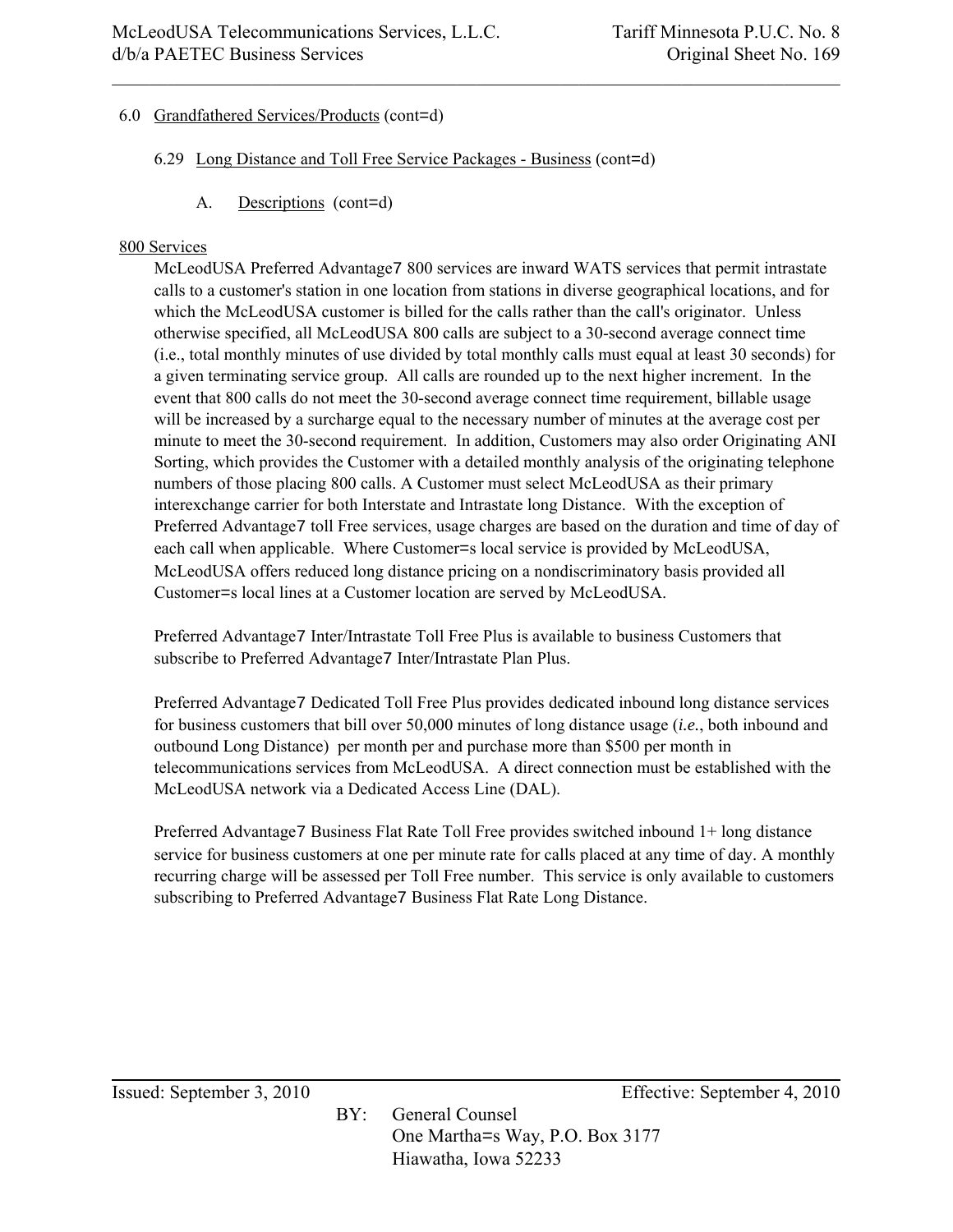# 6.29 Long Distance and Toll Free Service Packages - Business (cont=d)

#### A. Descriptions (cont=d)

#### 800 Services (cont=d)

Preferred Advantage7 Toll Free Plus provides switched inbound 1+ long distance service to business customers with at least \$50.00 estimated monthly usage for long distance and toll free services, including conference calling, calling card and international long distance. This service is only available to customers subscribing to Preferred Advantage7 Long Distance Plus.

 $\mathcal{L}_\mathcal{L} = \{ \mathcal{L}_\mathcal{L} = \{ \mathcal{L}_\mathcal{L} = \{ \mathcal{L}_\mathcal{L} = \{ \mathcal{L}_\mathcal{L} = \{ \mathcal{L}_\mathcal{L} = \{ \mathcal{L}_\mathcal{L} = \{ \mathcal{L}_\mathcal{L} = \{ \mathcal{L}_\mathcal{L} = \{ \mathcal{L}_\mathcal{L} = \{ \mathcal{L}_\mathcal{L} = \{ \mathcal{L}_\mathcal{L} = \{ \mathcal{L}_\mathcal{L} = \{ \mathcal{L}_\mathcal{L} = \{ \mathcal{L}_\mathcal{$ 

#### B. Products and Rates

### Rate Table 4: Long Distance Services

McLeodUSA long distance services are interexchange telephone services that allow customers to originate calls from their telephone line and terminate calls to domestic (intrastate and interstate) and international points. All long distance calls will be recorded and all calls billed using the Overage Rate minutes will be billed in 6 second increments for business customers. All residential long distance calls will be recorded and billed in one-minute increments. All lines at a customer location must be PIC=ed to McLeodUSA for long distance service. Intrastate rates will be applied to any call record where the originating ANI is not provided by the customer or the originating carrier.

The long distance service minutes included in the Preferred Advantage7 Long Distance Packages apply to domestic intrastate calls, and to domestic interstate and to international calls as specified by McLeodUSA pursuant to federal regulation. Long Distance Packages exclude toll free, calling card, conference calling, and international usage. Customers not subscribing to a long distance package shall pay the overage rate per minute for all calls. Customers using more than the number of minutes in their selected long distance package for that particular location shall be charged a per minute overage rate for each minute of long distance usage in excess of the total minutes in the selected long distance package. For example, if a Business Customer has selected a 1,000 anytime LD minute package at Location A, and that Customer uses 1,005 minutes of long distance services in July at Location A, then the Customer=s August invoice will reflect an additional usage sensitive charge for the 5 minutes of overage long distance usage billed at the overage rate/minute set forth below. Customers may increase or decrease the size of their long distance package once a month without a non-recurring charge after having service for a minimum of ninety days. Any changes will become effective with the following billing cycle. All lines at a customer location must be PIC=ed to McLeodUSA for long distance service package.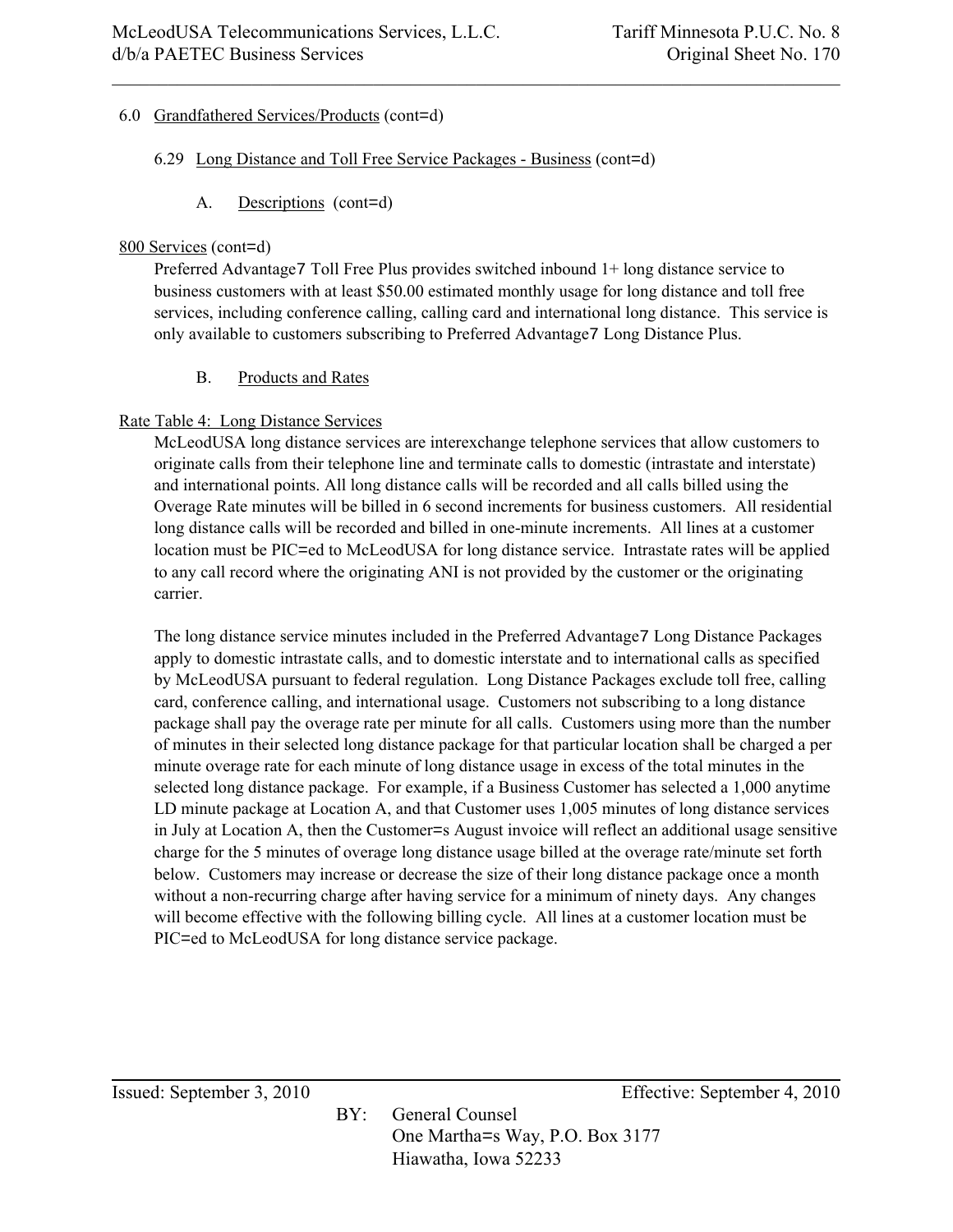# 6.29 Long Distance and Toll Free Service Packages - Business (cont=d)

B. Products and Rates (cont=d)

#### Rate Table 4: Long Distance Services (cont=d)

Preferred Advantage7 Inter/Intrastate Plan Plus provides switched outbound 1+ long distance services for Business Customers.

 $\mathcal{L}_\mathcal{L} = \{ \mathcal{L}_\mathcal{L} = \{ \mathcal{L}_\mathcal{L} = \{ \mathcal{L}_\mathcal{L} = \{ \mathcal{L}_\mathcal{L} = \{ \mathcal{L}_\mathcal{L} = \{ \mathcal{L}_\mathcal{L} = \{ \mathcal{L}_\mathcal{L} = \{ \mathcal{L}_\mathcal{L} = \{ \mathcal{L}_\mathcal{L} = \{ \mathcal{L}_\mathcal{L} = \{ \mathcal{L}_\mathcal{L} = \{ \mathcal{L}_\mathcal{L} = \{ \mathcal{L}_\mathcal{L} = \{ \mathcal{L}_\mathcal{$ 

Preferred Advantage7 Dedicated Long Distance Plus provides dedicated outbound 1+ long distance services for business customers that bill over 50,000 minutes of long distance usage (*i.e.*, both inbound and outbound Long Distance) per month per and purchase more than \$500 per month in telecommunications services from McLeodUSA. A direct connection must be established with the McLeodUSA network via a Dedicated Access Line (DAL).

Preferred Advantage7 Flat Rate Long Distance provides switched outbound 1+ long distance at one per minute rate for calls placed at any time of day. Residential customers may choose between a usage rate service without a monthly fee or a reduced usage rate service with a monthly fee.

Preferred Advantage7 Long Distance Plus provides switched outbound 1+ long distance to business customers with at least \$50.00 estimated monthly usage for long distance and toll free services, including conference calling, calling card and international long distance usage. A ALD Promo Shortfall Charge@ equal to the difference between actual usage and \$50.00 will be assessed monthly, if applicable.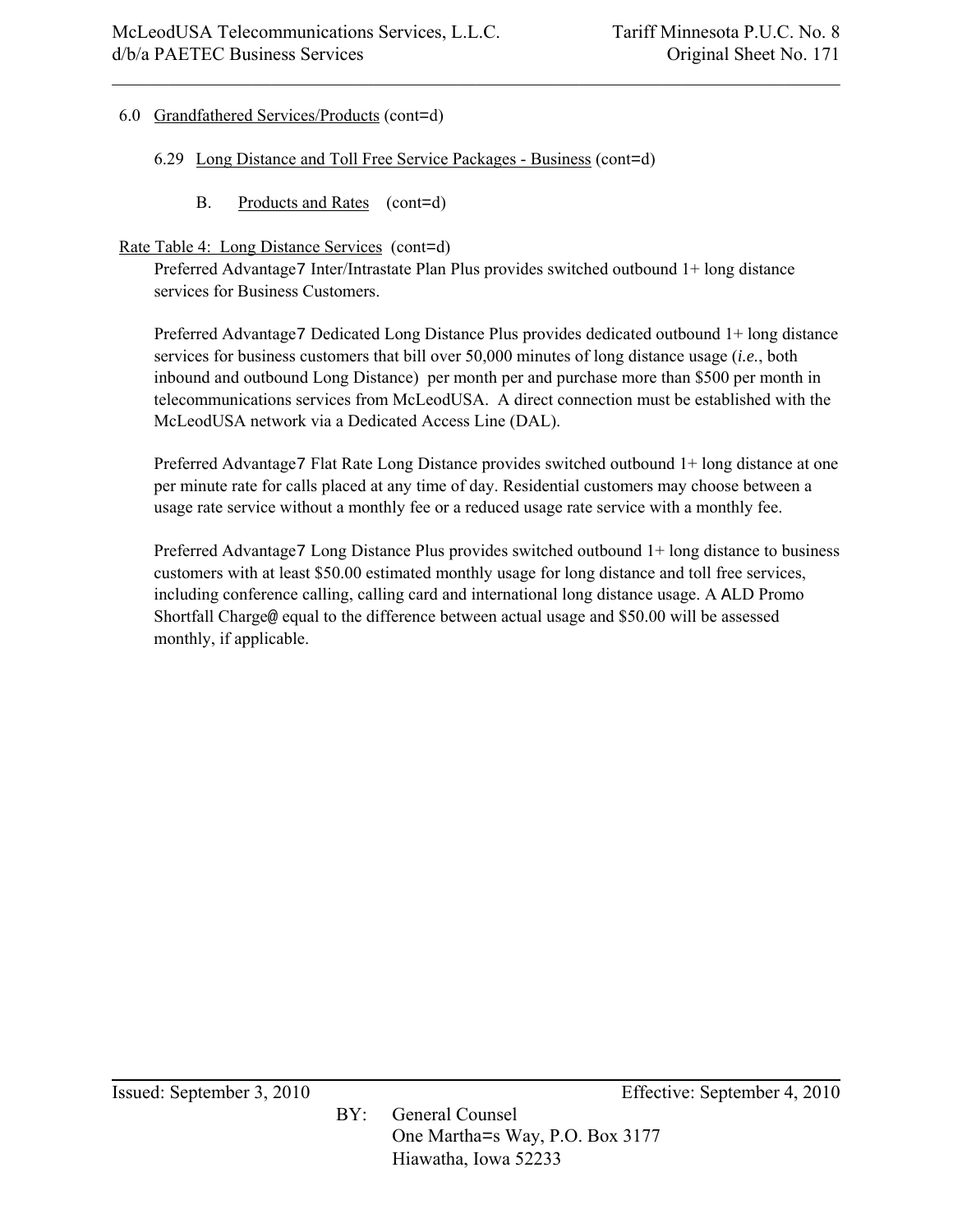### 6.29 Long Distance and Toll Free Service Packages - Business (cont=d)

B. Products and Rates (cont=d)

#### Rate Table 4: Long Distance Services

A monthly recurring \$1.00 Toll Free Fee will be applied to each Toll Free number that is active in the McLeodUSA Resporg at the time of invoicing.

 $\mathcal{L}_\mathcal{L} = \{ \mathcal{L}_\mathcal{L} = \{ \mathcal{L}_\mathcal{L} = \{ \mathcal{L}_\mathcal{L} = \{ \mathcal{L}_\mathcal{L} = \{ \mathcal{L}_\mathcal{L} = \{ \mathcal{L}_\mathcal{L} = \{ \mathcal{L}_\mathcal{L} = \{ \mathcal{L}_\mathcal{L} = \{ \mathcal{L}_\mathcal{L} = \{ \mathcal{L}_\mathcal{L} = \{ \mathcal{L}_\mathcal{L} = \{ \mathcal{L}_\mathcal{L} = \{ \mathcal{L}_\mathcal{L} = \{ \mathcal{L}_\mathcal{$ 

Rate Table 4.1.1: Business Preferred AdvantageK Long Distance Packages and Overage Rates for Customers That Do Not Have McLeodUSA Preferred AdvantageK Local Service

This service is available to Customers that do not have a McLeodUSA Preferred AdvantageK Local Line Package for all of Customer=s lines at a particular Customer physical location. All lines at the location must be PIC=ed to McLeodUSA for both interLata and intraLata services.

| <b>Business Preferred Advantagek Long</b><br><b>Distance Without Local</b> | <b>Monthly Rate</b> | Overage<br><b>Rate/Minute</b> |
|----------------------------------------------------------------------------|---------------------|-------------------------------|
| 100 anytime LD minutes                                                     | \$11.00             | \$0.12                        |
| 200 anytime LD minutes                                                     | \$21.00             | \$0.115                       |
| 500 anytime LD minutes                                                     | \$50.00             | \$0.110                       |
| 1000 anytime LD minutes                                                    | \$95.00             | \$0.105                       |
| 2000 anytime LD minutes                                                    | \$180.00            | \$0.10                        |
| 3000 anytime LD minutes                                                    | \$255.00            | \$0.095                       |
| 5000 anytime LD minutes                                                    | \$400.00            | \$0.090                       |

All long distance calls will be recorded and Overage Rate minutes will be billed in 6 second increments for business customers.

Issued: September 3, 2010 Effective: September 4, 2010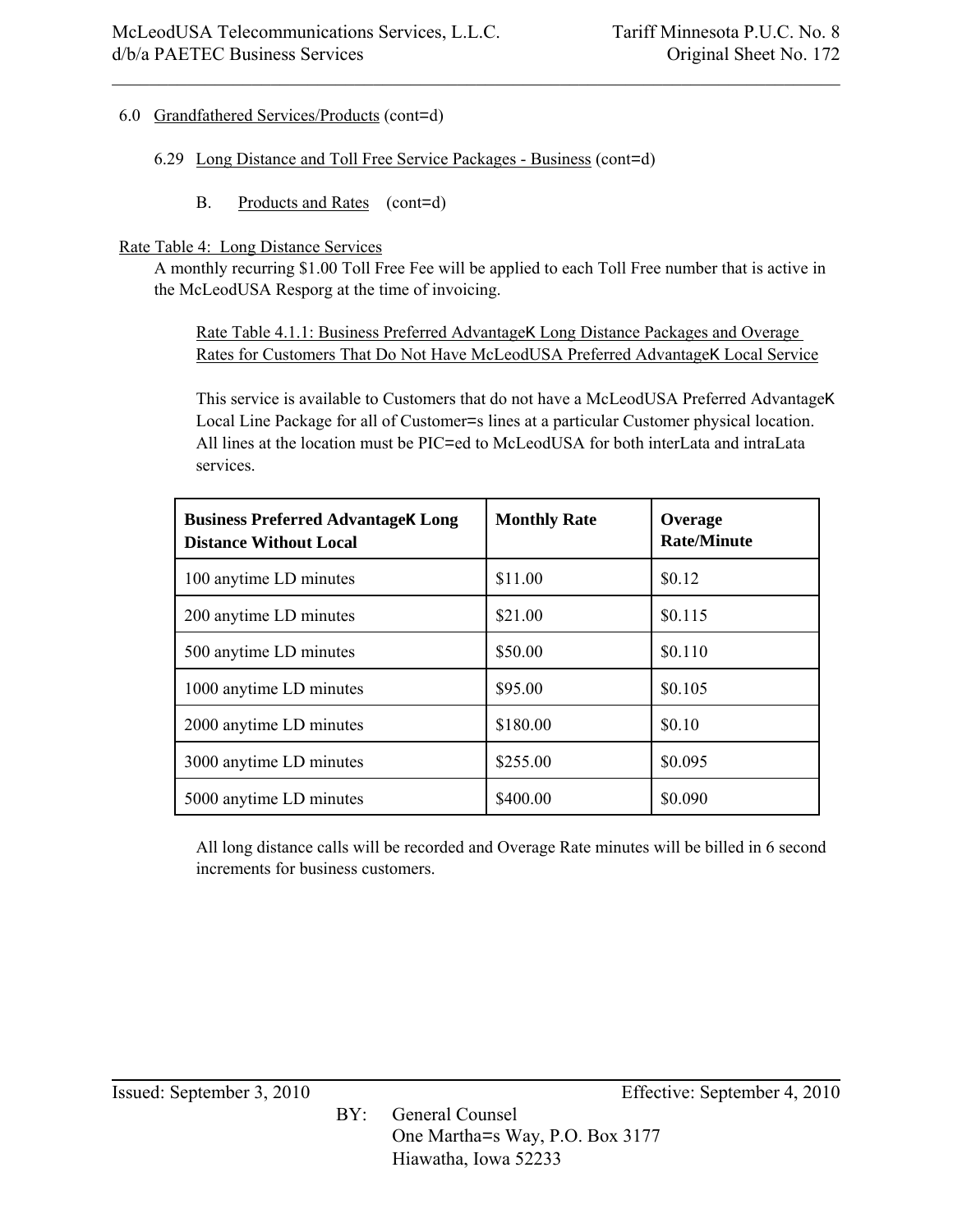## 6.29 Long Distance and Toll Free Service Packages - Business (cont=d)

B. Products and Rates (cont=d)

Rate Table 4: Long Distance Services (Cont=d)

Rate Table 4.1.2: Business Preferred AdvantageK Long Distance Packages and Overage Rates for Customers with Local Service Provided by McLeodUSA

 $\mathcal{L}_\mathcal{L} = \{ \mathcal{L}_\mathcal{L} = \{ \mathcal{L}_\mathcal{L} = \{ \mathcal{L}_\mathcal{L} = \{ \mathcal{L}_\mathcal{L} = \{ \mathcal{L}_\mathcal{L} = \{ \mathcal{L}_\mathcal{L} = \{ \mathcal{L}_\mathcal{L} = \{ \mathcal{L}_\mathcal{L} = \{ \mathcal{L}_\mathcal{L} = \{ \mathcal{L}_\mathcal{L} = \{ \mathcal{L}_\mathcal{L} = \{ \mathcal{L}_\mathcal{L} = \{ \mathcal{L}_\mathcal{L} = \{ \mathcal{L}_\mathcal{$ 

This service is available to Customers that purchase a bundled package of Preferred AdvantageK local and long distance voice service for a Customer=s physical location at which local service is provided by McLeodUSA for all local lines at that location. All lines at the location must be PIC=ed to McLeodUSA for both interLata and intraLata services.

| <b>Business Preferred Advantagek Long</b><br><b>Distance With Local</b> | <b>Monthly Rate</b> | Overage<br><b>Rate/Minute</b> |
|-------------------------------------------------------------------------|---------------------|-------------------------------|
| No Package                                                              | N/A                 | \$0.120                       |
| 100 anytime LD minutes                                                  | \$6.64              | \$0.120                       |
| 200 anytime LD minutes                                                  | \$12.68             | \$0.115                       |
| 500 anytime LD minutes                                                  | \$30.18             | \$0.110                       |
| 1000 anytime LD minutes                                                 | \$60.22             | \$0.105                       |
| 2000 anytime LD minutes                                                 | \$119.53            | \$0.100                       |
| 3000 anytime LD minutes                                                 | \$178.57            | \$0.095                       |
| 5000 anytime LD minutes                                                 | \$297.02            | \$0.090                       |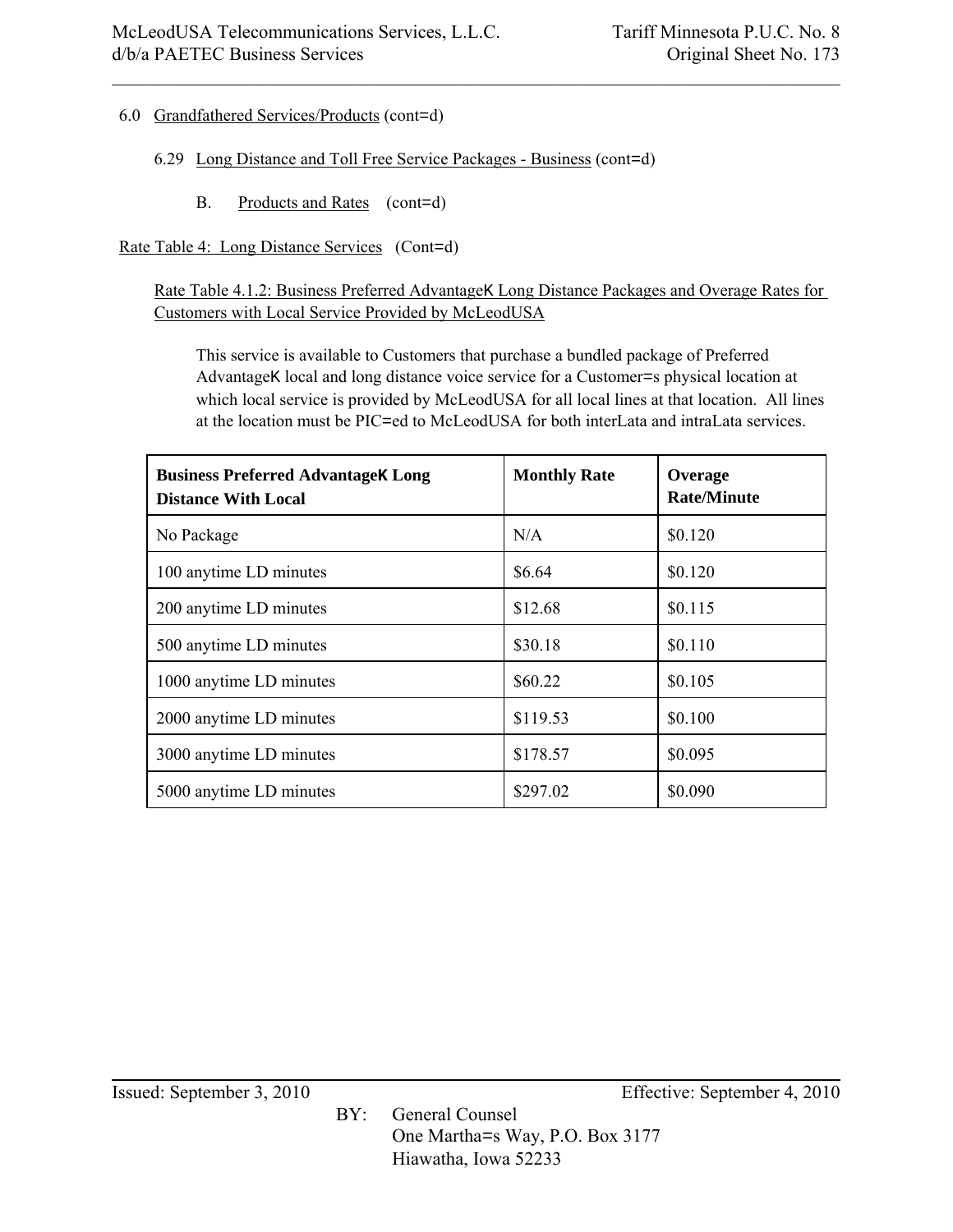# 6.29 Long Distance and Toll Free Service Packages - Business (cont=d)

 $\mathcal{L}_\mathcal{L} = \{ \mathcal{L}_\mathcal{L} = \{ \mathcal{L}_\mathcal{L} = \{ \mathcal{L}_\mathcal{L} = \{ \mathcal{L}_\mathcal{L} = \{ \mathcal{L}_\mathcal{L} = \{ \mathcal{L}_\mathcal{L} = \{ \mathcal{L}_\mathcal{L} = \{ \mathcal{L}_\mathcal{L} = \{ \mathcal{L}_\mathcal{L} = \{ \mathcal{L}_\mathcal{L} = \{ \mathcal{L}_\mathcal{L} = \{ \mathcal{L}_\mathcal{L} = \{ \mathcal{L}_\mathcal{L} = \{ \mathcal{L}_\mathcal{$ 

B. Products and Rates (cont=d)

## Rate Table 4: Long Distance Services (Cont=d)

# Rate Table 4.1.3: Preferred Advantage7 Long Distance Plus

This is a switched outbound 1+ long distance service for non-carrier business customers with at least \$50.00 estimated monthly usage for long distance and toll free services, including conference calling usage, calling card usage and international long distance usage. For every month in which Customer=s actual long distance and toll free usage charges, including conference calling, calling card and international long distance, is less than \$50.00, Customer will be assessed a ALD Promo Shortfall Charge@ equal to the difference between actual usage and \$50.00.

| Customers without Local Service: | $$0.0675$ per minute |
|----------------------------------|----------------------|
| Customers with Local Service:    | \$0.0392 per minute  |

# Rate Table 4.1.4: Preferred Advantage7 Business Flat Rate Long Distance:

All lines at Customer location must be on same long distance plan. If Customer disconnects McLeodUSA Preferred Advantage7 local service purchased under the same PA MSA prior to expiration of the contract, long distance pricing will automatically revert to Preferred Advantage7 Business Flat Rate Long Distance without Local Service.

| <b>Customers without Local Service:</b> | \$0.0650 per minute rate |
|-----------------------------------------|--------------------------|
| Customers with Local Serve:             | \$0.0500 per minute rate |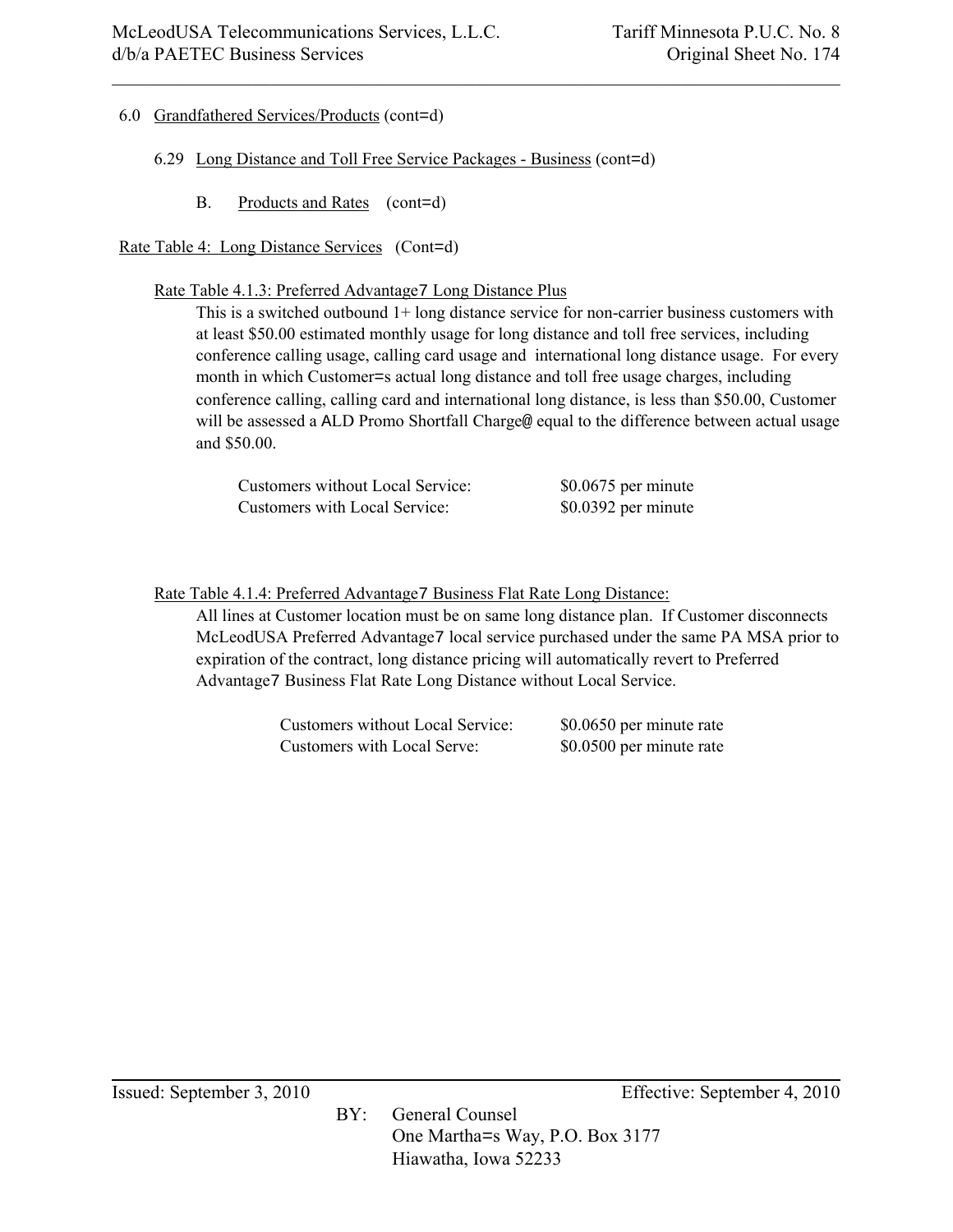# 6.29 Long Distance and Toll Free Service Packages - Business (cont=d)

B. Products and Rates (cont=d)

Rate Table 4: Long Distance Services (Cont=d)

# Rate Table 4.1.5: Preferred Advantage7 Dedicated Long Distance Plus

This service is available to non-carrier business customers that bill over 50,000 minutes of long distance usage per month (*i.e.*, both inbound and outbound Long Distance) and purchase more than \$500 per month in telecommunications services from McLeodUSA. A direct connection with the McLeodUSA network via a Dedicated Access Line (DAL) is required. DALs are either connected to a McLeodUSA switch or provided via an alternative vendor. This service can be provided where necessary facilities are available. This product is available for multiple locations, however, the monthly rates may vary due to state locations.

 $\mathcal{L}_\mathcal{L} = \{ \mathcal{L}_\mathcal{L} = \{ \mathcal{L}_\mathcal{L} = \{ \mathcal{L}_\mathcal{L} = \{ \mathcal{L}_\mathcal{L} = \{ \mathcal{L}_\mathcal{L} = \{ \mathcal{L}_\mathcal{L} = \{ \mathcal{L}_\mathcal{L} = \{ \mathcal{L}_\mathcal{L} = \{ \mathcal{L}_\mathcal{L} = \{ \mathcal{L}_\mathcal{L} = \{ \mathcal{L}_\mathcal{L} = \{ \mathcal{L}_\mathcal{L} = \{ \mathcal{L}_\mathcal{L} = \{ \mathcal{L}_\mathcal{$ 

Pricing is based on per minute rates that incorporate the origination, transport and final termination of the customer=s call. Calls are billed in 6-second increments, with a 6-second minimum. Customer will be subject to an additional port charge of \$500 in any month in which Customer=s total monthly long distance usage is less than 50,000 minutes. A recurring charge will also be assessed for the DAL circuit.

Intrastate rates will be applied to any call record where the originating ANI is not provided by the customer or originating carrier.

Account Codes are available to provide customers auditing functionality for all long distance calls.

Per Minute Usage Rate: \$0.0392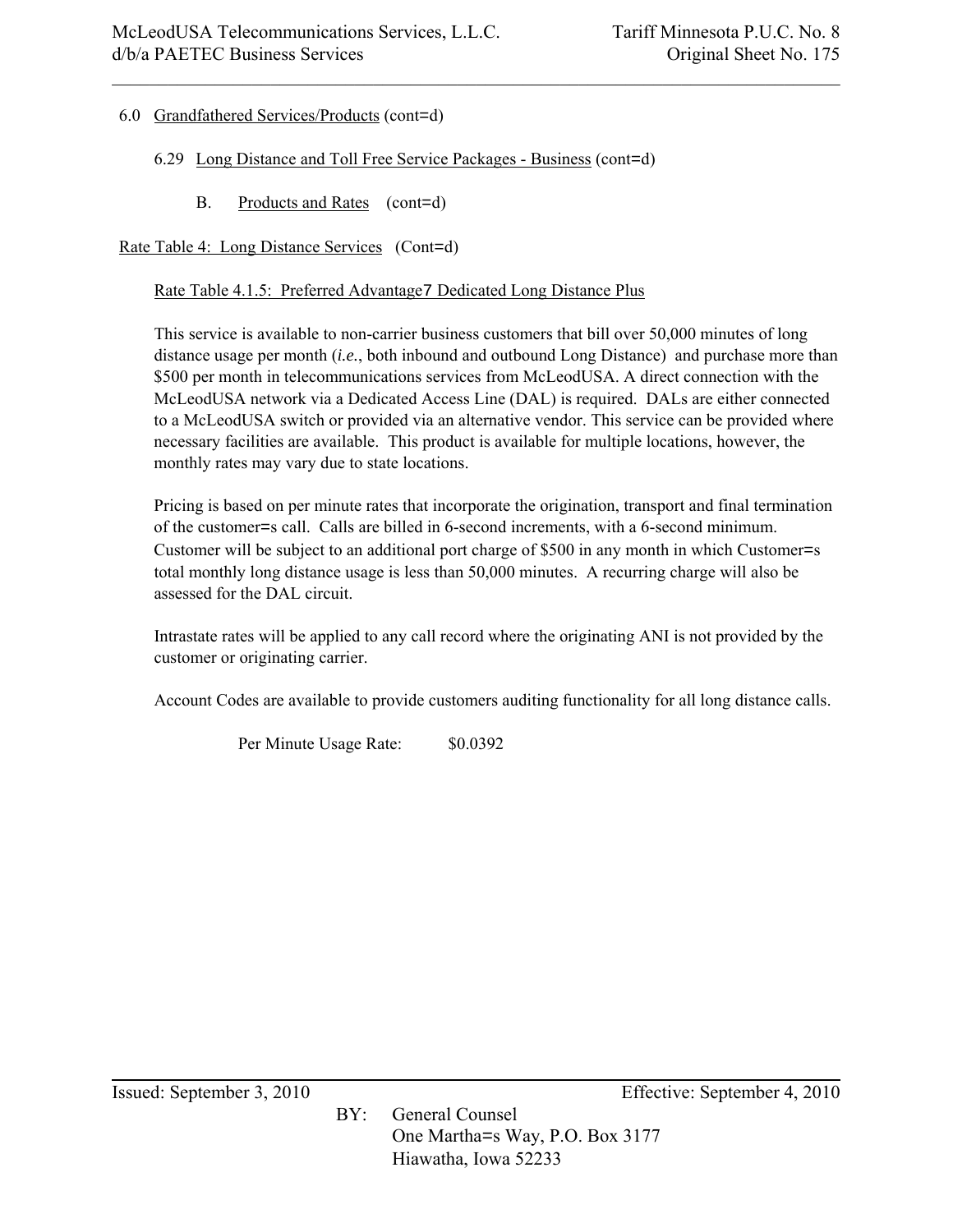## 6.29 Long Distance and Toll Free Service Packages - Business (cont=d)

B. Products and Rates (cont=d)

#### Rate Table 4: Long Distance Services (Cont=d)

Rate Table 4.1.6: Business Preferred Advantage7 Inter/Intrastate Plan Plus

Intrastate rates will be applied to any call record where the originating ANI is not provided by the customer or the originating carrier.

 $\mathcal{L}_\mathcal{L} = \{ \mathcal{L}_\mathcal{L} = \{ \mathcal{L}_\mathcal{L} = \{ \mathcal{L}_\mathcal{L} = \{ \mathcal{L}_\mathcal{L} = \{ \mathcal{L}_\mathcal{L} = \{ \mathcal{L}_\mathcal{L} = \{ \mathcal{L}_\mathcal{L} = \{ \mathcal{L}_\mathcal{L} = \{ \mathcal{L}_\mathcal{L} = \{ \mathcal{L}_\mathcal{L} = \{ \mathcal{L}_\mathcal{L} = \{ \mathcal{L}_\mathcal{L} = \{ \mathcal{L}_\mathcal{L} = \{ \mathcal{L}_\mathcal{$ 

Rate Table 4.1.6.A: Customers Without Local Service

This service is available to non-carrier business customers that do not purchase a bundled package of local and long distance service from McLeodUSA.

| Per Minute Usage Rate: | \$0.0730 |
|------------------------|----------|
|                        |          |

Rate Table 4.1.6.B: Customers With Local Service

This service is available to a Customer that purchases a bundled package of Preferred Advantage7 local and long distance voice service for all lines at a Customer physical location.

Per Minute Usage Rate:  $$0.0657$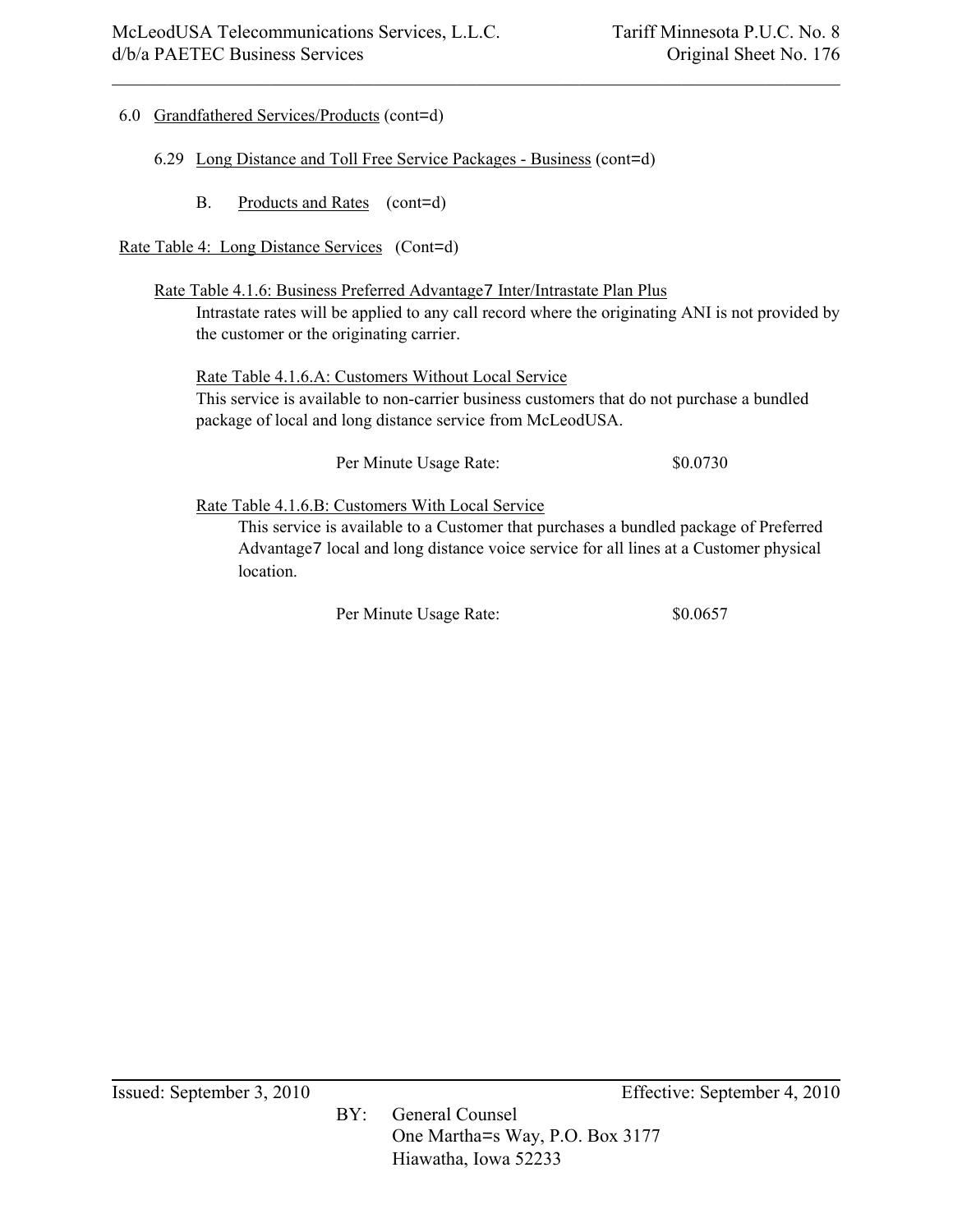# 6.29 Long Distance and Toll Free Service Packages - Business (cont=d)

B. Products and Rates (cont=d)

## Rate Table 5: Preferred Advantage7 800 Service

Rate Table 5.1**.**1: Preferred Advantage7 Dedicated Toll Free Plus

This is a dedicated Toll Free service that is available to non-carrier business customers that bill over 50,000 minutes of long distance usage per month and purchase more than \$500 per month in telecommunications services from McLeodUSA. A direct connection with the McLeodUSA network via a Dedicated Access Line (DAL) is required. DALs are either connected to a McLeodUSA switch or provided via an alternative vendor. This service can be provided where necessary facilities are available. This product is available for multiple locations, however, the monthly rates may vary due to state locations.

 $\mathcal{L}_\mathcal{L} = \{ \mathcal{L}_\mathcal{L} = \{ \mathcal{L}_\mathcal{L} = \{ \mathcal{L}_\mathcal{L} = \{ \mathcal{L}_\mathcal{L} = \{ \mathcal{L}_\mathcal{L} = \{ \mathcal{L}_\mathcal{L} = \{ \mathcal{L}_\mathcal{L} = \{ \mathcal{L}_\mathcal{L} = \{ \mathcal{L}_\mathcal{L} = \{ \mathcal{L}_\mathcal{L} = \{ \mathcal{L}_\mathcal{L} = \{ \mathcal{L}_\mathcal{L} = \{ \mathcal{L}_\mathcal{L} = \{ \mathcal{L}_\mathcal{$ 

Pricing is based on per minute rates that incorporate the origination, transport and final termination of the customers= call. Calls are billed in 6-second increments, with a 6-second minimum. Customer will be subject to an additional port charge of \$500 in any month in which Customer=s total monthly long distance usage is less than 50,000 minutes. A recurring charge will also be assessed for the DAL circuit.

Intrastate rates will be applied to any call record where the originating ANI is not provided by the customer or the originating carrier.

Per Minute Usage Rate: \$0.0413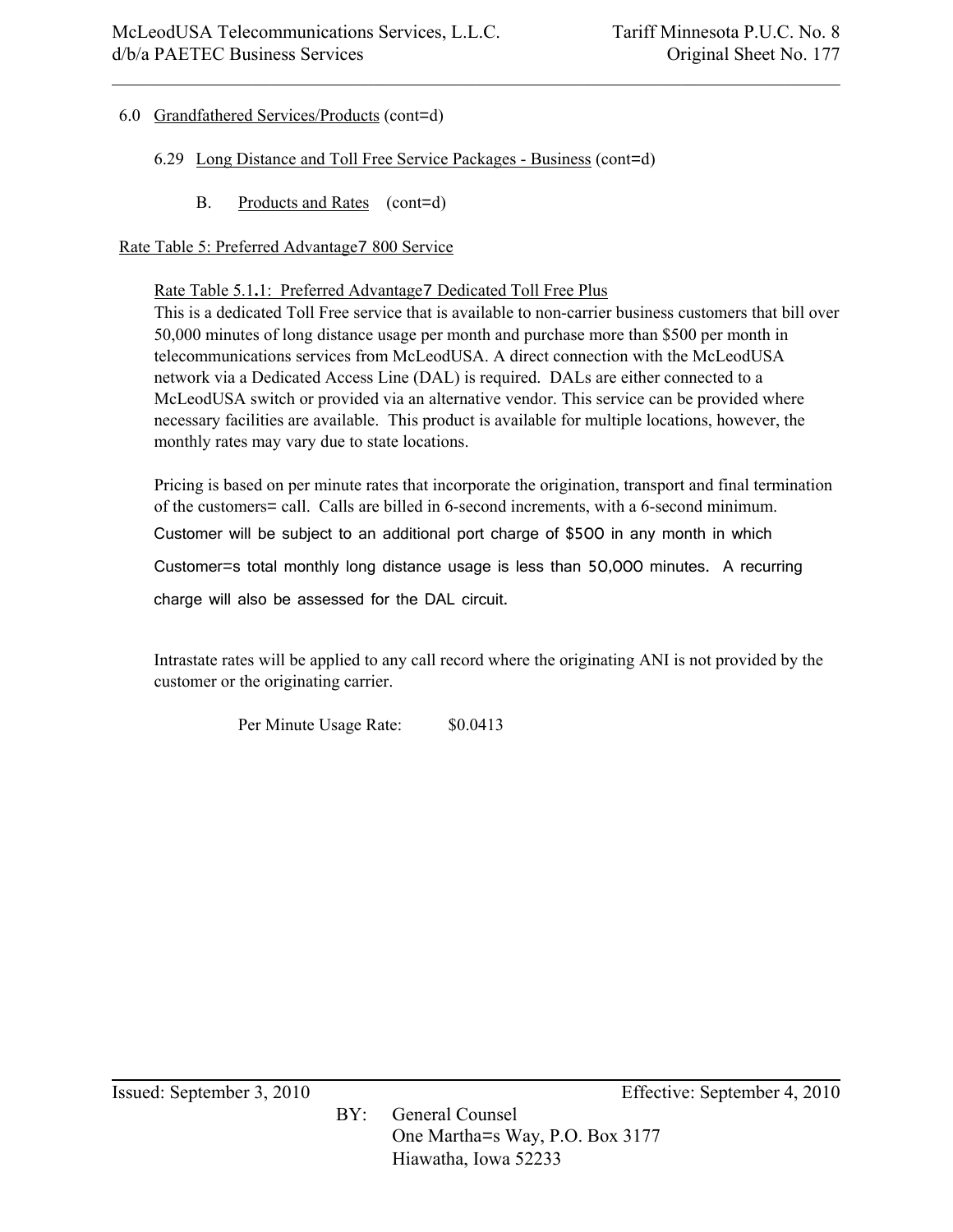# 6.29 Long Distance and Toll Free Service Packages - Business (cont=d)

 $\mathcal{L}_\mathcal{L} = \{ \mathcal{L}_\mathcal{L} = \{ \mathcal{L}_\mathcal{L} = \{ \mathcal{L}_\mathcal{L} = \{ \mathcal{L}_\mathcal{L} = \{ \mathcal{L}_\mathcal{L} = \{ \mathcal{L}_\mathcal{L} = \{ \mathcal{L}_\mathcal{L} = \{ \mathcal{L}_\mathcal{L} = \{ \mathcal{L}_\mathcal{L} = \{ \mathcal{L}_\mathcal{L} = \{ \mathcal{L}_\mathcal{L} = \{ \mathcal{L}_\mathcal{L} = \{ \mathcal{L}_\mathcal{L} = \{ \mathcal{L}_\mathcal{$ 

B. Products and Rates (cont=d)

## Rate Table 5: Preferred Advantage7 800 Service (Cont=d)

# Rate Table 5.1.2: Preferred Advantage7 Toll Free Plus

This is a switched outbound 1+ long distance service for non-carrier business customers (a) with at least \$50.00 estimated monthly usage for long distance and toll free services, including conference calling usage, calling card usage and international long distance usage; and (b) subscribing to Preferred Advantage7 Long Distance Plus. For every month in which Customer=s actual long distance and toll free usage charges, including conference calling, calling card and international long distance, is less than \$50.00, Customer will be assessed a ALD Promo Shortfall Charge@ equal to the difference between actual usage and \$50.00.

| <b>Customers without Local Service:</b> | \$0.0958 per minute  |
|-----------------------------------------|----------------------|
| Customers with Local Service:           | $$0.0413$ per minute |

# Rate Table 5.1.3: Preferred Advantage7 Business Flat Rate Toll Free:

This service is only available to customers subscribing to Preferred Advantage7 Business Flat Rate Long Distance. If Customer disconnects McLeodUSA Preferred Advantage7 local service purchased under the same PA MSA prior to expiration of the contract, long distance pricing will automatically revert to Preferred Advantage7 Business Flat Rate Toll Free without Local Service.

| <b>Monthly Charge:</b>                  | \$5.00 per Toll Free number |
|-----------------------------------------|-----------------------------|
| <b>Customers without Local Service:</b> | \$0.0650 per minute rate    |
| Customers with Local Serve:             | \$0.0500 per minute rate    |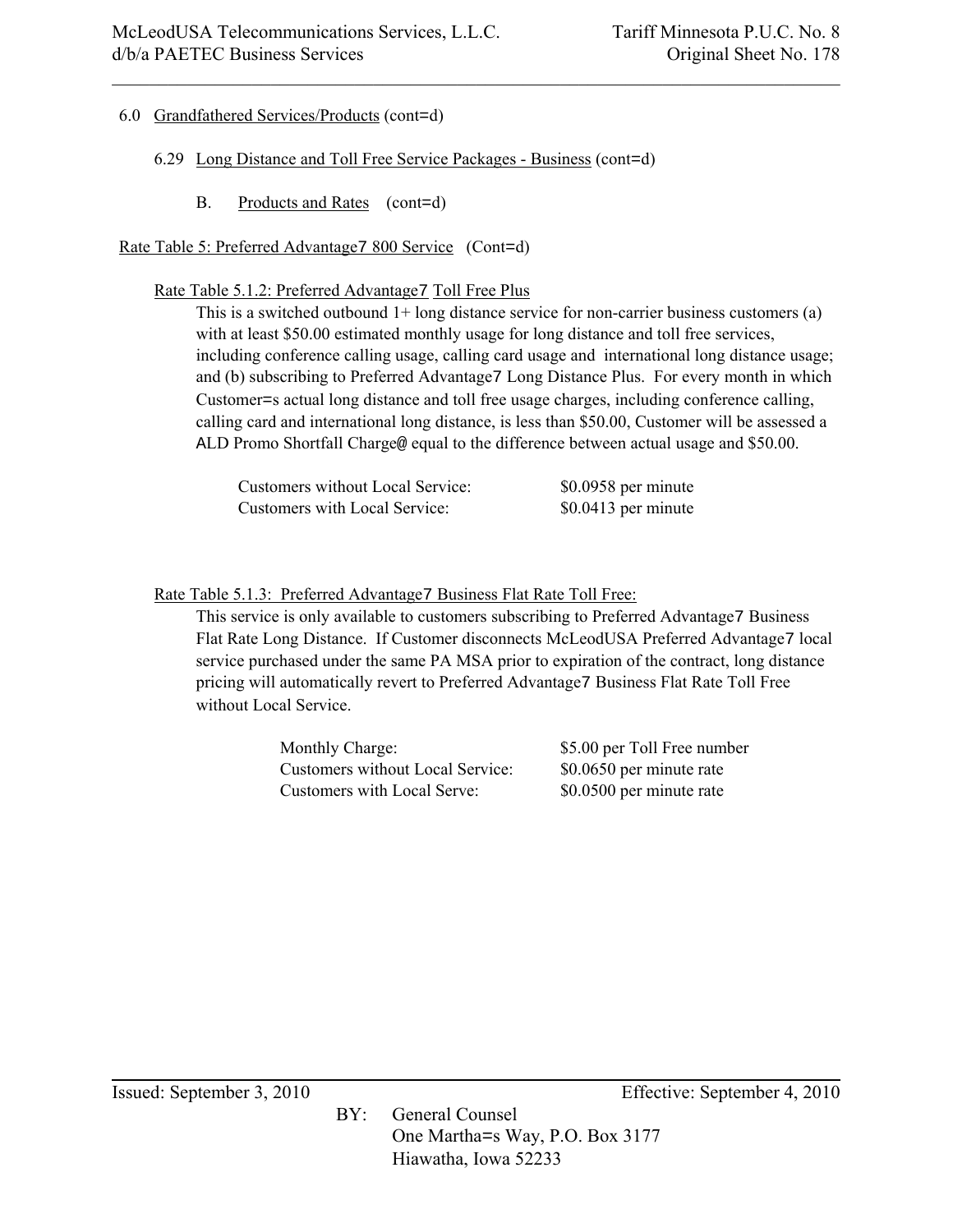## 6.29 Long Distance and Toll Free Service Packages - Business (cont=d)

 $\mathcal{L}_\mathcal{L} = \{ \mathcal{L}_\mathcal{L} = \{ \mathcal{L}_\mathcal{L} = \{ \mathcal{L}_\mathcal{L} = \{ \mathcal{L}_\mathcal{L} = \{ \mathcal{L}_\mathcal{L} = \{ \mathcal{L}_\mathcal{L} = \{ \mathcal{L}_\mathcal{L} = \{ \mathcal{L}_\mathcal{L} = \{ \mathcal{L}_\mathcal{L} = \{ \mathcal{L}_\mathcal{L} = \{ \mathcal{L}_\mathcal{L} = \{ \mathcal{L}_\mathcal{L} = \{ \mathcal{L}_\mathcal{L} = \{ \mathcal{L}_\mathcal{$ 

B. Products and Rates (cont=d)

#### Rate Table 5: Preferred Advantage7 800 Service (Cont=d)

#### Rate Table 5.1.4: Business Preferred Advantage7 Inter/Intrastate Toll Free Plus

This is a switched Toll Free service that is available to non-carrier business customers that do not purchase a bundled package of Preferred Advantage7 local and long distance voice service for a physical location. Intrastate rates will be applied to any call record where the originating ANI is not provided by the customer or the originating carrier.

This toll free service is not available for any locations outside of the continental United States. All incoming toll free calls will be rounded and billed in 6-second increments. Toll Free features include: listing of Customer=s toll free number in the national Toll Free directory service; message referral that provides a disconnect or referral message on the toll free number; ability to restrict areas of service; geographical routing that permits multiple destinations of Toll Free based on NPA of the caller; time routing that permits customer to set multiple destination numbers based on time specifications; percent allocation routing that permits routing of calls to multiple destinations based on a percentage distribution; and route advance overflow that allow for a secondary target termination for overflow.

| Usage Rates for Customers without Local | $$0.1020$ per minute |
|-----------------------------------------|----------------------|
| Usage Rates for Customers with Local    | $$0.0657$ per minute |

6.30 Account Service Fee and Access Recovery Surcharge (moved from Sheets 35, 75 and 76) **Effective January 1, 2009, these charges will only apply to existing customers.** A. Description

> An Account Service Fee will be applied to bills that do not meet a minimum >total current charges=. See Account Service Fee listed in Section 4.1 for the applicable rates. Also, an Access Recovery Surcharge, which is used to offset increased costs associated with gaining access to incumbent networks, will be assessed monthly on business customers that have four (4) or more lines or a circuit in the exchanges for Minneapolis/St. Paul metropolitan area, Duluth and St. Cloud. This fee is not a tax or charge imposed by a government entity. The ARS is based on the percentage of the total monthly recurring charges. See Access Recovery Surcharge listed in Section 6.30 for the applicable rates.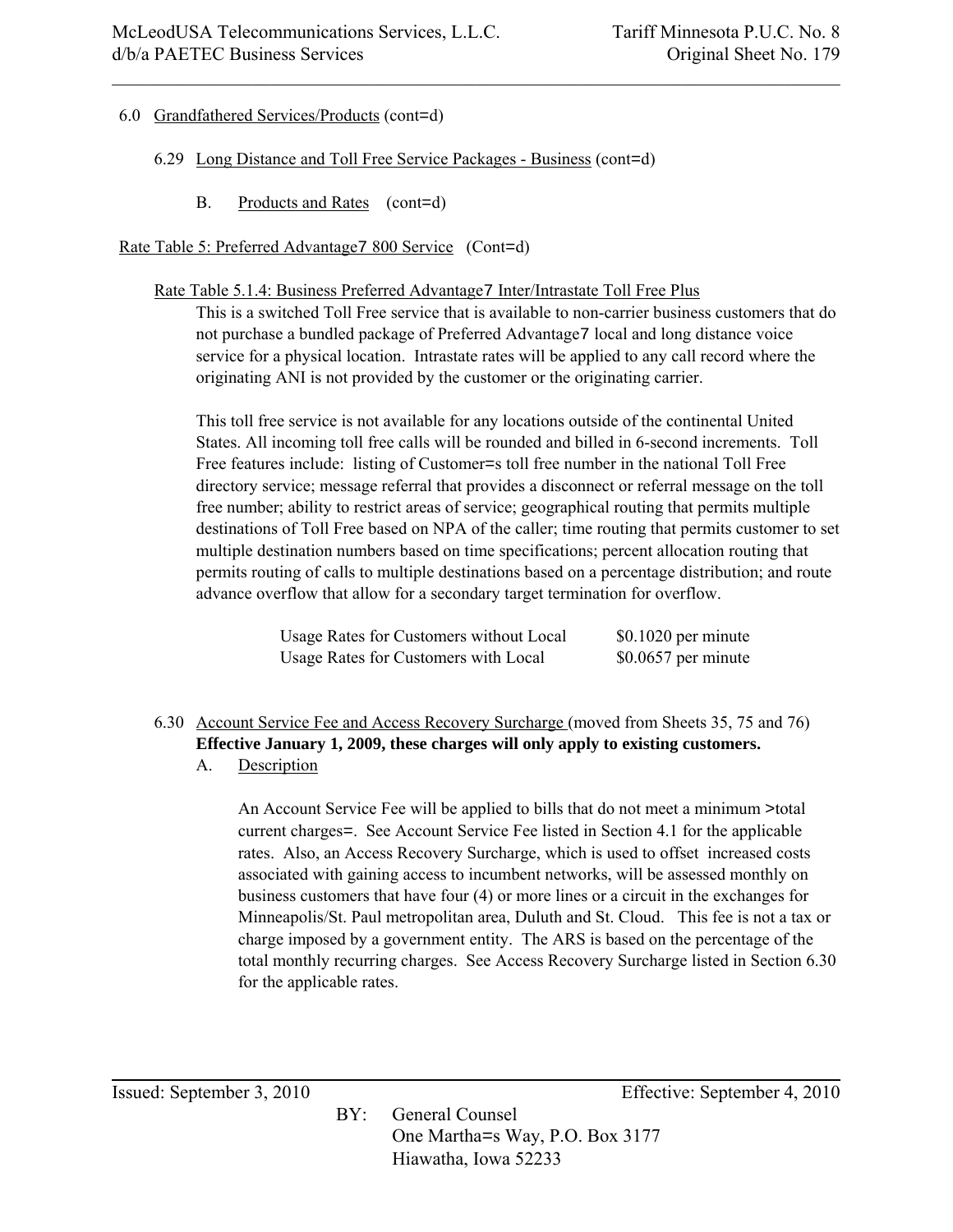#### 6.30 Account Service Fee and Access Recovery Surcharge (cont=d)

 $\mathcal{L}_\mathcal{L} = \{ \mathcal{L}_\mathcal{L} = \{ \mathcal{L}_\mathcal{L} = \{ \mathcal{L}_\mathcal{L} = \{ \mathcal{L}_\mathcal{L} = \{ \mathcal{L}_\mathcal{L} = \{ \mathcal{L}_\mathcal{L} = \{ \mathcal{L}_\mathcal{L} = \{ \mathcal{L}_\mathcal{L} = \{ \mathcal{L}_\mathcal{L} = \{ \mathcal{L}_\mathcal{L} = \{ \mathcal{L}_\mathcal{L} = \{ \mathcal{L}_\mathcal{L} = \{ \mathcal{L}_\mathcal{L} = \{ \mathcal{L}_\mathcal{$ 

B. Rates Account Service Fee

Residential: \$2.99 per account Business: \$4.99 per account

The monthly Account Service Fee is assessed on accounts each month when the Atotal current charges@ are below \$10.00 for the month.

Access Recovery Surcharge:

The Access Recovery Surcharge (ARS) is not a fixed monthly recurring charge. Rather, the ARS is a percentage of the customer bill based on the total amount spent on services, less any taxes, surcharges or other non-qualifying fees. This fee is used to offset increased McLeodUSA expenses caused by a regulatory change. Specifically, the charge will recover the costs related to recent increases in our costs of gaining access to incumbent networks. This fee is not a tax or charge imposed by a government entity. It is applied to business customers that have four (4) or more lines or a circuit in the exchanges of Minneapolis/St. Paul metropolitan area, Duluth and St. Cloud. The ARS is calculated by application of a percentage to each customer's total monthly recurring charges for all services (MRC). The ARS percentage to be applied will be determined by the customer's total MRCs on its monthly invoice, based on the schedule outlined below.

Customer Account Monthly Recurring ARS

| <b>MRC</b> Revenue Tier  | Charge $\%$ |
|--------------------------|-------------|
| \$0.00 to \$200.00       | 10.00%      |
| \$200.01 to \$400.00     | $9.00\%$    |
| \$400.01 to \$500.00     | 8.00%       |
| \$500.01 to \$1000.00    | $5.00\%$    |
| \$1,000.01 to \$1,500.00 | $4.00\%$    |
| \$1,500.01 to \$2,500.00 | $3.00\%$    |
| \$2,500.01 to Unlimited  | $0.00\%$    |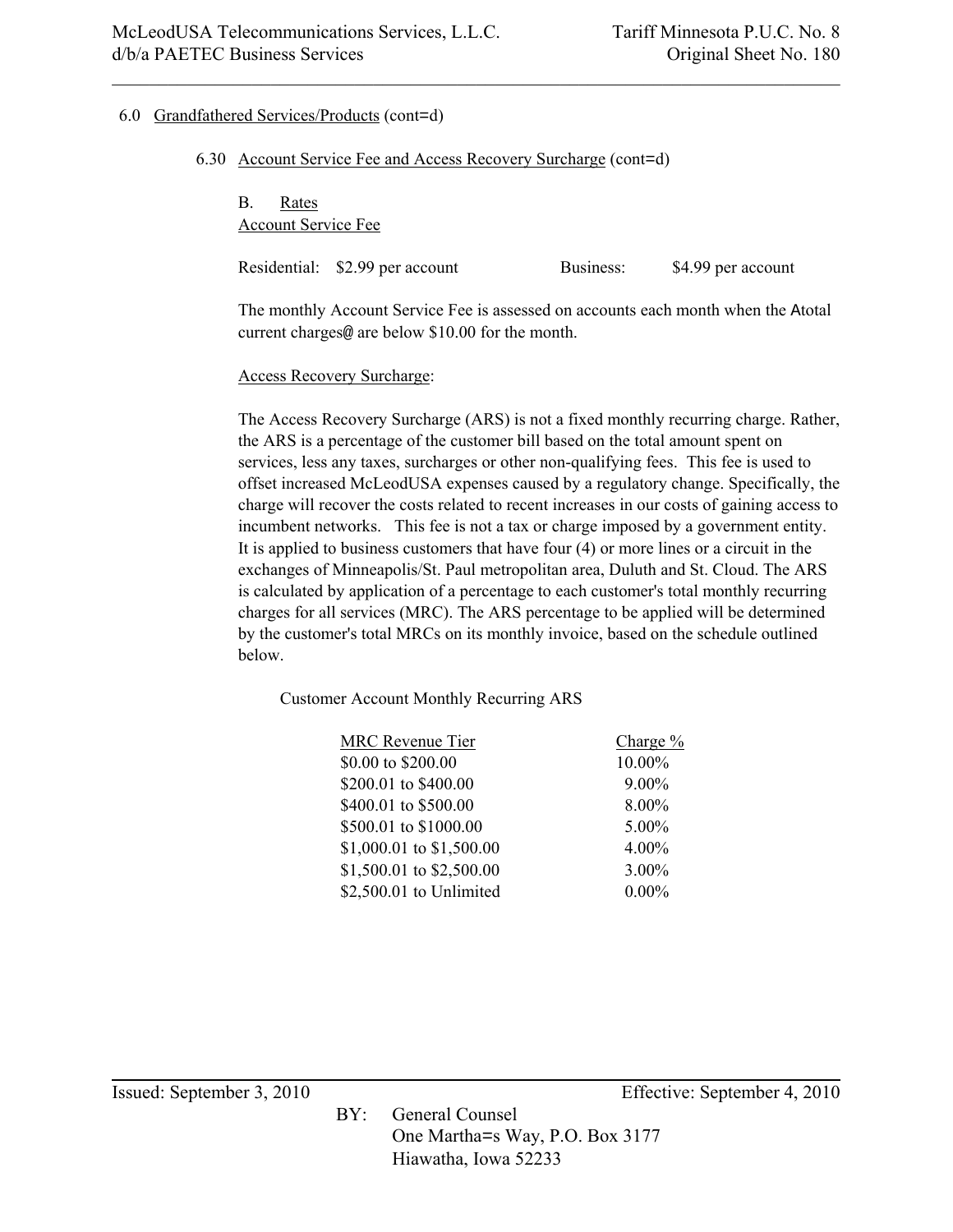6.31 Business Packages and Products (Moved from Sheets 52, 53, 54, 80, 81, 83, 123, 124, 125, 126, 127 and 128)

 $\mathcal{L}_\mathcal{L} = \{ \mathcal{L}_\mathcal{L} = \{ \mathcal{L}_\mathcal{L} = \{ \mathcal{L}_\mathcal{L} = \{ \mathcal{L}_\mathcal{L} = \{ \mathcal{L}_\mathcal{L} = \{ \mathcal{L}_\mathcal{L} = \{ \mathcal{L}_\mathcal{L} = \{ \mathcal{L}_\mathcal{L} = \{ \mathcal{L}_\mathcal{L} = \{ \mathcal{L}_\mathcal{L} = \{ \mathcal{L}_\mathcal{L} = \{ \mathcal{L}_\mathcal{L} = \{ \mathcal{L}_\mathcal{L} = \{ \mathcal{L}_\mathcal{$ 

**Effective January 1, 2009, these services are no longer available to new customers or to existing customers at new locations. Existing customers will be able to request changes to services, provided the request does not conflict with state rules, regulations or laws.**

#### A. Descriptions

Business Package A: OneLine PreferredK Package

This package consists of local line switched service and a Primary Directory Listing. Business Package C: Premium PreferredK Package

Business Package C consists of local line switched service, Call Waiting, Three Way Calling, Call Forward Variable/Busy/Don=t Answer, Called ID, Anonymous Call Rejection, Call Waiting ID, Speed Call 30, Call Transfer, Remote Access Call Forwarding and a Primary Directory Listing.

Business Package F - Preferred AdvantageK Plus Package

Existing Customers currently subscribing to grandfathered non-Preferred Advantage products are eligible to subscribe to Preferred Advantage<sup>SM</sup> Plus (APA Plus @) local line packages when renewing their service agreement with McLeodUSA by executing the Preferred Advantage agreement. PA Plus packages may include substitute or alternative line features currently purchased by the Customer that will permit them to migrate to a Preferred AdvantageK service agreement with little or no modification to the Customer=s current service configuration. Each Preferred AdvantageK Plus local package will be priced at the same rate as the standard Preferred Advantage local package with a comparable number or type of features.

Business Package G - Simple Preferred7 Select Package

Business Package X consists of local line switched service, Wire Care\*, and a choice of three (3) of the following features: Call Waiting, Call Waiting ID, Caller ID Name and Number, Call Forward Variable, Call Forward Busy, Call Forward Don=t Answer, Call Transfer, Anonymous Call Rejection, Call Screening, Continuous Redial, Basic Hunting, Last Call Return/Callback, Remote Access to Call Forward, Speed Call 30 and Three Way Calling.

Business Package H - Value Preferred7 Select Package

Business Package X consists of local line switched service, Wire Care\*, and a choice of seven (7) of the following features: Basic Voice Mail\*, Call Waiting, Call Waiting ID, Caller ID Name and Number, Call Forward Variable, Call Forward Busy, Call Forward Don=t Answer, Call Transfer, Anonymous Call Rejection, Call Screening, Continuous Redial, Basic Hunting, Last Call Return/Callback, Remote Access to Call Forward, Speed Call 30 and Three Way Calling.

**Note:** Some features may not be available in all areas. \* Asterisk denotes non-regulated services.

Issued: September 3, 2010 Effective: September 4, 2010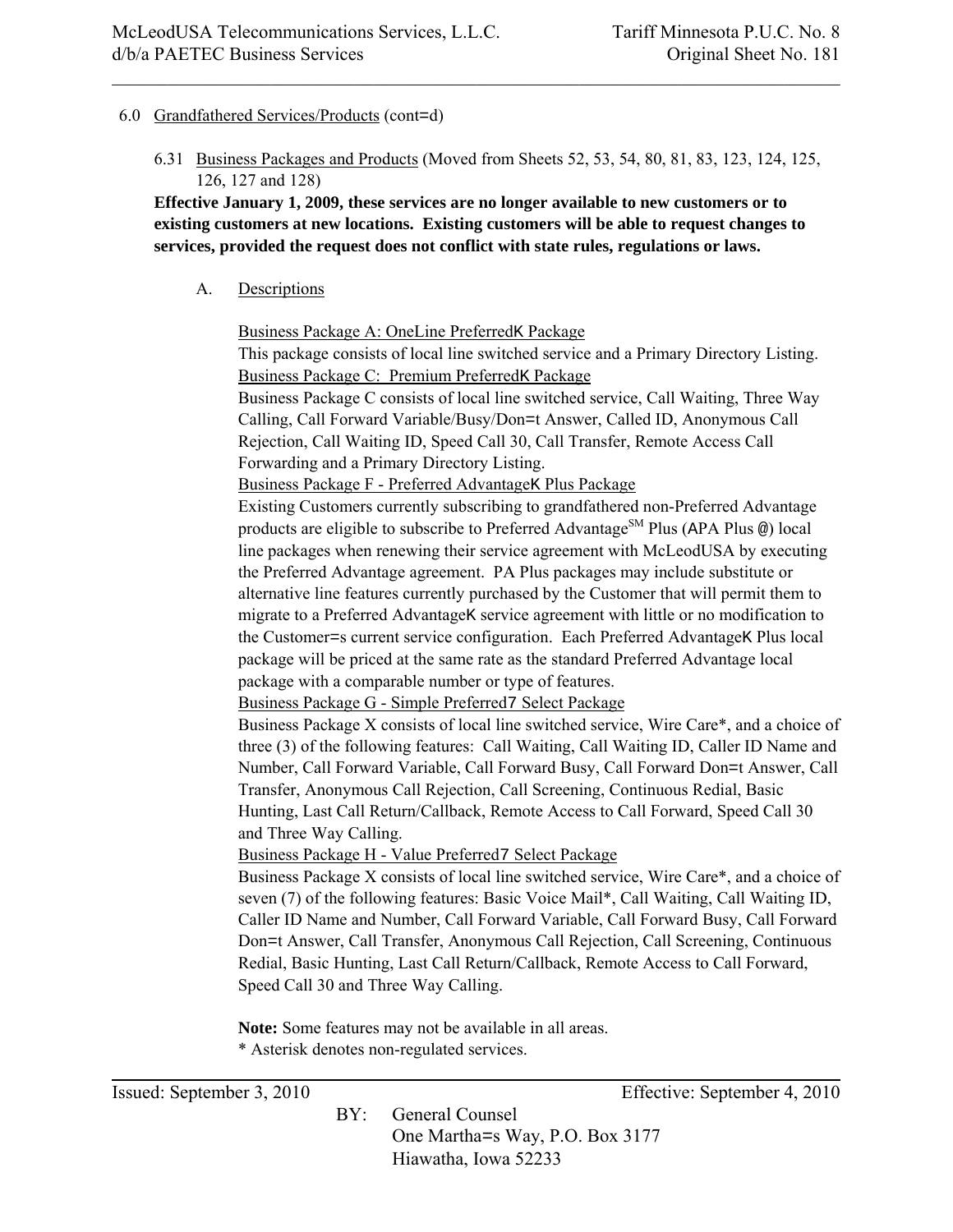- 6.31 Business Packages and Products (cont=d)
	- A. Descriptions (cont=d)

Business Package I - Preferred Advantage7 Unlimited

 $\mathcal{L}_\mathcal{L} = \{ \mathcal{L}_\mathcal{L} = \{ \mathcal{L}_\mathcal{L} = \{ \mathcal{L}_\mathcal{L} = \{ \mathcal{L}_\mathcal{L} = \{ \mathcal{L}_\mathcal{L} = \{ \mathcal{L}_\mathcal{L} = \{ \mathcal{L}_\mathcal{L} = \{ \mathcal{L}_\mathcal{L} = \{ \mathcal{L}_\mathcal{L} = \{ \mathcal{L}_\mathcal{L} = \{ \mathcal{L}_\mathcal{L} = \{ \mathcal{L}_\mathcal{L} = \{ \mathcal{L}_\mathcal{L} = \{ \mathcal{L}_\mathcal{$ 

Business Package I consists of local line switched service, and a choice of any of the following features: Basic Voice Mail\*, Call Waiting, Call Waiting ID, Caller ID Name and Number, Call Forward Variable, Call Forward Busy, Call Forward Don=t Answer, Call Transfer, Anonymous Call Rejection, Call Screening, Continuous Redial, Basic Hunting, Last Call Return/Callback, Remote Access to Call Forward, Priority Call, Speed Call 30 and Three Way Calling. This package is only available when combined with the Unlimited Long Distance and no other long distance plans are available with this Business Package. This package is only available when McLeodUSA provides services using its own local switching facilities (see >Platform= in section 6.31 (C)). Business Package J - Preferred Advantage7 Unlimited Highspeed Business Package J consists of local line switched service, and a choice of any of the following features: Basic Voice Mail\*, Call Waiting, Call Waiting ID, Caller ID Name and Number, Call Forward Variable, Call Forward Busy, Call Forward Don=t Answer, Call Transfer, Anonymous Call Rejection, Call Screening, Continuous Redial, Basic Hunting, Last Call Return/Callback, Remote Access to Call Forward, Priority Call, Speed Call 30 and Three Way Calling. This package is only available when combined with the Unlimited Long Distance and Business ADSL service. No other long distance plans are available with this Business Package. This package is only available when McLeodUSA provides services using its own local switching facilities and where McLeodUSA offers DSL service (see >Platform= in section 6.31 (C)).

B. Rates

A Local Line Price Adjustment surcharge of \$7.00 is applied to each business local line that was established prior to June 13, 2005 and is serviced out of a Resale CLLI (see Section  $6.31(C)$ ).

| Business Packages in In-State (Minneapolis-St. Paul - Rate Group 1) |                     |  |  |
|---------------------------------------------------------------------|---------------------|--|--|
|                                                                     | <b>Monthly Rate</b> |  |  |
| OneLine Preferred <sub>K</sub> Package                              | \$45.90             |  |  |
| Premium Preferred <sub>7</sub> Package                              | \$51.90             |  |  |
| Simple Preferred <sub>7</sub> Select Package                        | \$46.90             |  |  |
| Value Preferred <sub>7</sub> Select Package                         | \$48.90             |  |  |
| Preferred Advantage Unlimited                                       | \$61.90             |  |  |
| Preferred Advantage Unlimited Highspeed                             | \$76.90             |  |  |

BY: General Counsel

One Martha=s Way, P.O. Box 3177 Hiawatha, Iowa 52233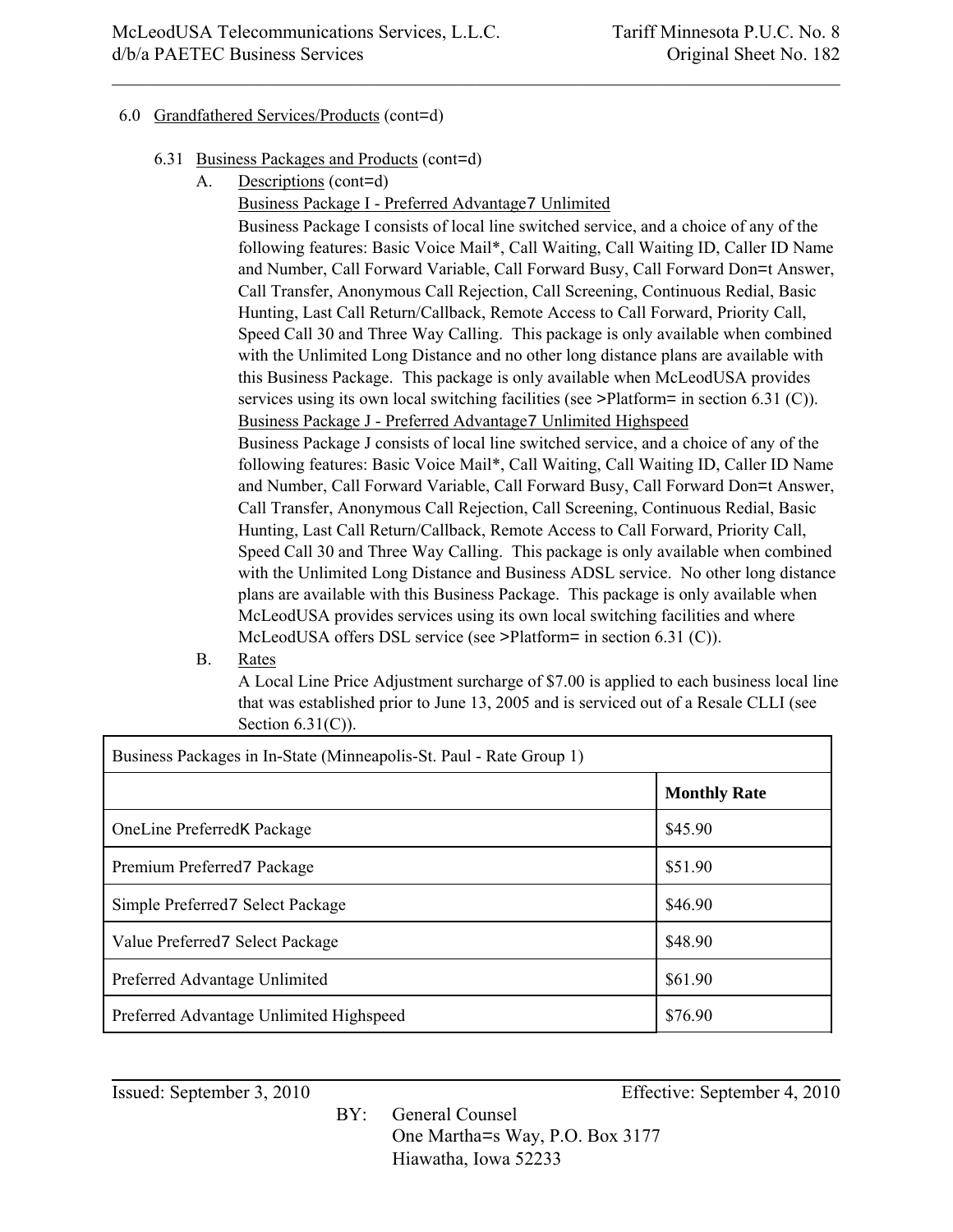- 6.31 Business Packages and Products (cont=d)
	- B. Rates (cont=d)

| Business Packages in Out-State - Rate Group 2 |                     |  |  |  |
|-----------------------------------------------|---------------------|--|--|--|
|                                               | <b>Monthly Rate</b> |  |  |  |
| OneLine Preferred <sub>K</sub> Package        | \$40.90             |  |  |  |
| Premium Preferred <sub>7</sub> Package        | \$53.90             |  |  |  |
| Simple Preferred <sub>7</sub> Select Package  | \$45.90             |  |  |  |
| Value Preferred <sub>7</sub> Select Package   | \$46.90             |  |  |  |
| Preferred Advantage Unlimited                 | \$61.90             |  |  |  |
| Preferred Advantage Unlimited Highspeed       | \$76.90             |  |  |  |

 $\mathcal{L}_\mathcal{L} = \{ \mathcal{L}_\mathcal{L} = \{ \mathcal{L}_\mathcal{L} = \{ \mathcal{L}_\mathcal{L} = \{ \mathcal{L}_\mathcal{L} = \{ \mathcal{L}_\mathcal{L} = \{ \mathcal{L}_\mathcal{L} = \{ \mathcal{L}_\mathcal{L} = \{ \mathcal{L}_\mathcal{L} = \{ \mathcal{L}_\mathcal{L} = \{ \mathcal{L}_\mathcal{L} = \{ \mathcal{L}_\mathcal{L} = \{ \mathcal{L}_\mathcal{L} = \{ \mathcal{L}_\mathcal{L} = \{ \mathcal{L}_\mathcal{$ 

## Directory Listing Service

Monthly rate for a feature may vary depending on whether service is provided via McLeodUSA local switching platform. See section 6.31 (C) to determine the platform that services are provided. Business Directory Listing Service

| Listing                                                 | <b>Monthly Rate</b>      |        |                          |  |  |
|---------------------------------------------------------|--------------------------|--------|--------------------------|--|--|
|                                                         | McLeodUSA                |        | Non-McLeodUSA            |  |  |
|                                                         | <b>Switch Facilities</b> |        | <b>Switch Facilities</b> |  |  |
| Alpha Listing                                           | N/A                      | N/A    | \$6.00                   |  |  |
| <b>Client Main Listing</b>                              | N/A                      | N/A    | \$6.00                   |  |  |
| <b>Cross Reference Listing</b>                          | \$6.00                   | \$6.00 | \$6.00                   |  |  |
| Extra Line Listing $(a/k/a)$ Information Listing \$6.00 |                          | \$6.00 | \$6.00                   |  |  |
| Reference Listing                                       | \$1.50                   | \$0.70 | \$1.50                   |  |  |
| <b>Temporary Listing</b>                                | \$6.00                   | \$6.00 | \$6.00                   |  |  |
| <b>WATS</b> Listing                                     | N/A                      | N/A    | N/A                      |  |  |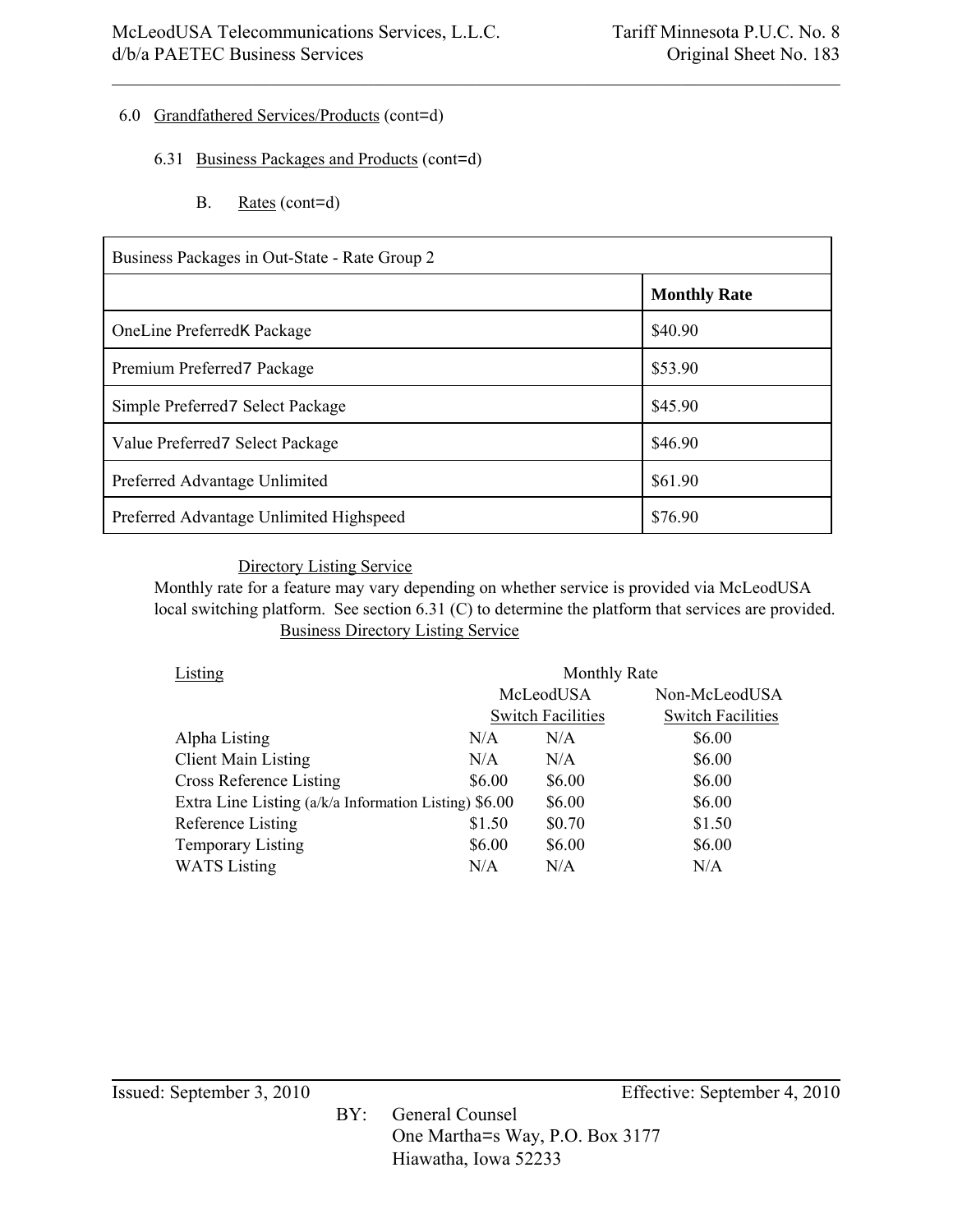- 6.31 Business Packages and Products (cont=d)
	- C. Rate Group/CLLI Lists Business

| <b>City</b>       | <b>CLLI</b>       | <b>Platform</b> | <b>Rate Group</b> | Pkg A | <b>Pkg C</b> | Pkg G | Pkg H |
|-------------------|-------------------|-----------------|-------------------|-------|--------------|-------|-------|
| <b>ANOKA</b>      | <b>ANOKMNAN</b>   | S               | 1                 | 45.90 | 51.90        | 46.90 | 48.90 |
| <b>BLAINE</b>     | <b>BLANMNBL</b>   | S               | 1                 | 45.90 | 51.90        | 46.90 | 48.90 |
| <b>BLAINE</b>     | <b>BLANMNBL</b>   | S               | 1                 | 45.90 | 51.90        | 46.90 | 48.90 |
| <b>BLAINE</b>     | <b>BLANMNBL</b>   | S               | 1                 | 45.90 | 51.90        | 46.90 | 48.90 |
| <b>BLOOMINGTN</b> | <b>BLTNMNCE</b>   | S               | 1                 | 45.90 | 51.90        | 46.90 | 48.90 |
| <b>BLOOMINGTN</b> | <b>BLTNMNCE</b>   | S               | 1                 | 45.90 | 51.90        | 46.90 | 48.90 |
| <b>BLOOMINGTN</b> | <b>BLTNMNNO</b>   | S               | 1                 | 45.90 | 51.90        | 46.90 | 48.90 |
| <b>BLOOMINGTN</b> | <b>BLTNMNNO</b>   | S               | 1                 | 45.90 | 51.90        | 46.90 | 48.90 |
| <b>BLOOMINGTN</b> | <b>BLTNMNSO</b>   | S               | 1                 | 45.90 | 51.90        | 46.90 | 48.90 |
| <b>BLOOMINGTN</b> | <b>EDPRMNEP</b>   | S               | 1                 | 45.90 | 51.90        | 46.90 | 48.90 |
| <b>BRKLYNCNTR</b> | <b>BRCTMNBC</b>   | S               | 1                 | 45.90 | 51.90        | 46.90 | 48.90 |
| <b>BRKLYNCNTR</b> | <b>BRCTMNBC</b>   | S               | 1                 | 45.90 | 51.90        | 46.90 | 48.90 |
| <b>BURNSVILLE</b> | <b>BRVLMNBU</b>   | S               | 1                 | 45.90 | 51.90        | 46.90 | 48.90 |
| <b>BURNSVILLE</b> | <b>BRVLMNBU</b>   | S               | 1                 | 45.90 | 51.90        | 46.90 | 48.90 |
| <b>BURNSVILLE</b> | <b>STPLMNMK</b>   | S               | 1                 | 45.90 | 51.90        | 46.90 | 48.90 |
| <b>COLUMBIHTS</b> | MPLSMNGE S        |                 | 1                 | 45.90 | 51.90        | 46.90 | 48.90 |
| <b>COONRAPIDS</b> | <b>CNRPMNND R</b> |                 | 1                 | 50.90 | 56.90        | 51.90 | 53.90 |
| <b>COTTAGEGRV</b> | <b>CTGVMNCG S</b> |                 | 1                 | 45.90 | 51.90        | 46.90 | 48.90 |
| <b>CRYSTAL</b>    | <b>CRYSMNCR S</b> |                 | 1                 | 45.90 | 51.90        | 46.90 | 48.90 |
| <b>EAGAN</b>      | <b>EAGNMNLB</b>   | S               | 1                 | 45.90 | 51.90        | 46.90 | 48.90 |
| <b>EDEN PRARI</b> | <b>EDPRMNEP S</b> |                 | 1                 | 45.90 | 51.90        | 46.90 | 48.90 |
| <b>ELK RIVER</b>  | <b>EKRVMNER S</b> |                 | 1                 | 45.90 | 51.90        | 46.90 | 48.90 |
| <b>EXCELSIOR</b>  | <b>EXCLMNEX</b>   | R               | 1                 | 50.90 | 56.90        | 51.90 | 53.90 |
| <b>FORESTLAKE</b> | <b>FRLKMNFL</b>   | S               | 1                 | 45.90 | 51.90        | 46.90 | 48.90 |
| <b>FORESTLAKE</b> | <b>STPLMNMK</b>   | S               | 1                 | 45.90 | 51.90        | 46.90 | 48.90 |
| <b>FRIDLEY</b>    | <b>FRDLMNFR</b>   | S               | 1                 | 45.90 | 51.90        | 46.90 | 48.90 |
| <b>FTSNELLING</b> | <b>MPLSMNFS</b>   | S               | 1                 | 45.90 | 51.90        | 46.90 | 48.90 |
| <b>GLNPRAIRIE</b> | <b>EDPRMNGP S</b> |                 | 1                 | 45.90 | 51.90        | 46.90 | 48.90 |
| <b>GOLDEN VLY</b> | <b>GLVYMNOR S</b> |                 | 1                 | 45.90 | 51.90        | 46.90 | 48.90 |
| <b>GOLDEN VLY</b> | <b>GLVYMNOR S</b> |                 | 1                 | 45.90 | 51.90        | 46.90 | 48.90 |
| <b>GOLDEN VLY</b> | <b>MPLSMNBB</b>   | S               | 1                 | 45.90 | 51.90        | 46.90 | 48.90 |
| <b>GOLDEN VLY</b> | <b>MPLSMNPE</b>   | S               | 1                 | 45.90 | 51.90        | 46.90 | 48.90 |
| <b>HAMEL</b>      | <b>HAMLMNHB R</b> |                 | 1                 | 50.90 | 56.90        | 51.90 | 53.90 |

 $\mathcal{L}_\mathcal{L} = \{ \mathcal{L}_\mathcal{L} = \{ \mathcal{L}_\mathcal{L} = \{ \mathcal{L}_\mathcal{L} = \{ \mathcal{L}_\mathcal{L} = \{ \mathcal{L}_\mathcal{L} = \{ \mathcal{L}_\mathcal{L} = \{ \mathcal{L}_\mathcal{L} = \{ \mathcal{L}_\mathcal{L} = \{ \mathcal{L}_\mathcal{L} = \{ \mathcal{L}_\mathcal{L} = \{ \mathcal{L}_\mathcal{L} = \{ \mathcal{L}_\mathcal{L} = \{ \mathcal{L}_\mathcal{L} = \{ \mathcal{L}_\mathcal{$ 

Platform Key:  $N=$  Network Element;  $S =$  McLeodUSA Switch; and  $R =$  Resale

Issued: September 3, 2010 Effective: September 4, 2010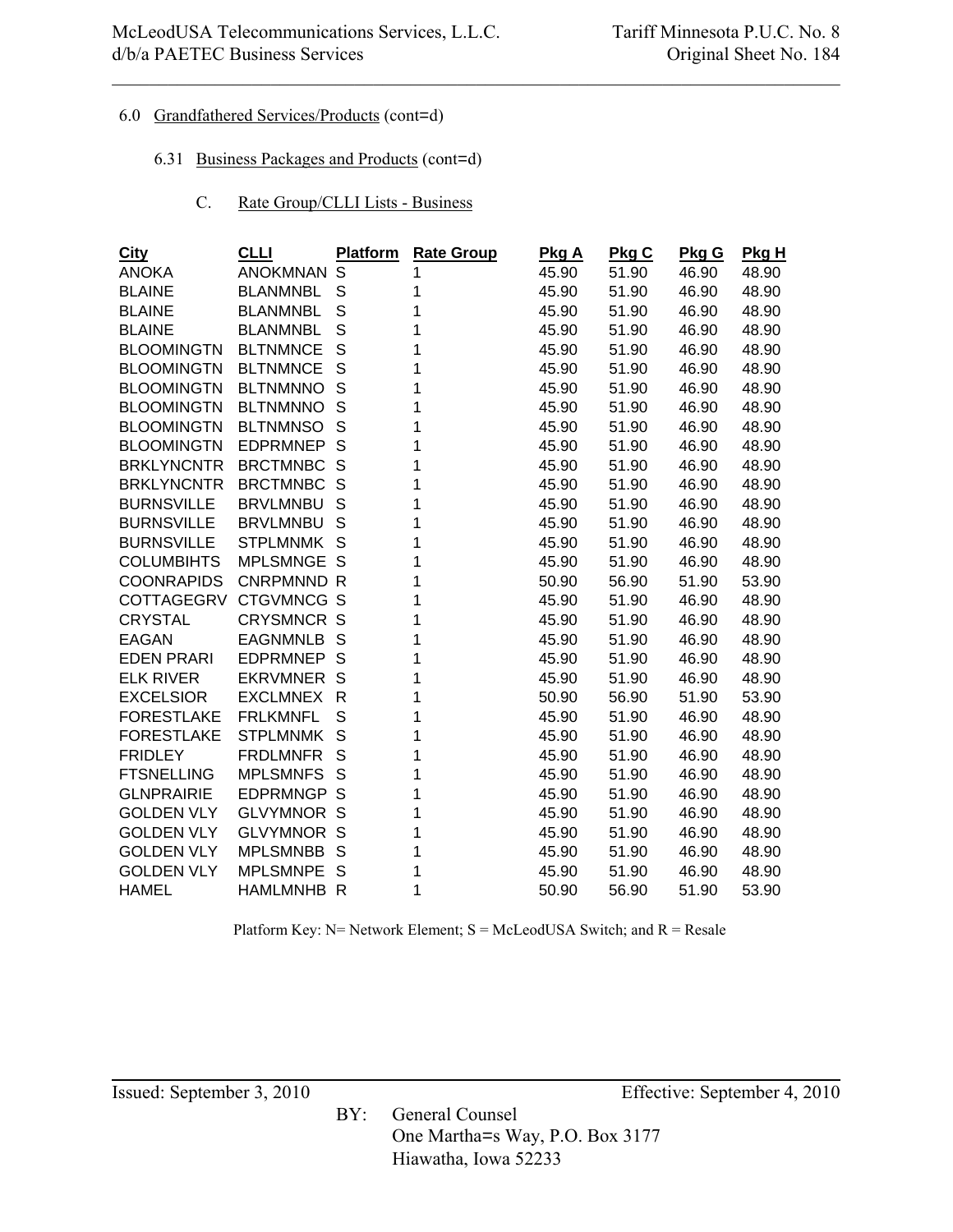### 6.31 Business Packages and Products (cont=d)

C. Rate Group/CLLI Lists - Business (cont=d)

 $\mathcal{L}_\mathcal{L} = \{ \mathcal{L}_\mathcal{L} = \{ \mathcal{L}_\mathcal{L} = \{ \mathcal{L}_\mathcal{L} = \{ \mathcal{L}_\mathcal{L} = \{ \mathcal{L}_\mathcal{L} = \{ \mathcal{L}_\mathcal{L} = \{ \mathcal{L}_\mathcal{L} = \{ \mathcal{L}_\mathcal{L} = \{ \mathcal{L}_\mathcal{L} = \{ \mathcal{L}_\mathcal{L} = \{ \mathcal{L}_\mathcal{L} = \{ \mathcal{L}_\mathcal{L} = \{ \mathcal{L}_\mathcal{L} = \{ \mathcal{L}_\mathcal{$ 

| City              | <b>CLLI</b>     |   | <b>Platform Rate Group</b> |       |       | Pkg A Pkg C Pkg G Pkg H |       |  |
|-------------------|-----------------|---|----------------------------|-------|-------|-------------------------|-------|--|
| <b>HANOVER</b>    | <b>HNVRMNHB</b> | R | 1                          | 50.90 | 56.90 | 51.90                   | 53.90 |  |
| <b>HOPKINS</b>    | <b>HPKNMNHO</b> | S | 1                          | 45.90 | 51.90 | 46.90                   | 48.90 |  |
| <b>HOPKINS</b>    | <b>MPLSMNBE</b> | S | 1                          | 45.90 | 51.90 | 46.90                   | 48.90 |  |
| <b>ISANTI</b>     | <b>ISNTMNIS</b> | R | 1                          | 50.90 | 56.90 | 51.90                   | 53.90 |  |
| <b>LEXINGTON</b>  | <b>EAGNMNLB</b> | S | 1                          | 45.90 | 51.90 | 46.90                   | 48.90 |  |
| <b>LEXINGTON</b>  | <b>EAGNMNLB</b> | S | 1                          | 45.90 | 51.90 | 46.90                   | 48.90 |  |
| <b>MAPLEWOOD</b>  | <b>EAGNMNLB</b> | S | 1                          | 45.90 | 51.90 | 46.90                   | 48.90 |  |
| <b>MAPLEWOOD</b>  | <b>MPWDMNMA</b> | S | 1                          | 45.90 | 51.90 | 46.90                   | 48.90 |  |
| <b>MINNEAPOLS</b> | MPLSMN07        | S | 1                          | 45.90 | 51.90 | 46.90                   | 48.90 |  |
| <b>MINNEAPOLS</b> | MPLSMN07        | S | 1                          | 45.90 | 51.90 | 46.90                   | 48.90 |  |
| <b>MINNEAPOLS</b> | <b>MPLSMNBB</b> | S | 1                          | 45.90 | 51.90 | 46.90                   | 48.90 |  |
| <b>MINNEAPOLS</b> | <b>MPLSMNBE</b> | S | 1                          | 45.90 | 51.90 | 46.90                   | 48.90 |  |
| <b>MINNEAPOLS</b> | <b>MPLSMNDT</b> | S | 1                          | 45.90 | 51.90 | 46.90                   | 48.90 |  |
| <b>MINNEAPOLS</b> | <b>MPLSMNDT</b> | S | 1                          | 45.90 | 51.90 | 46.90                   | 48.90 |  |
| <b>MINNEAPOLS</b> | <b>MPLSMNDT</b> | S | 1                          | 45.90 | 51.90 | 46.90                   | 48.90 |  |
| <b>MINNEAPOLS</b> | <b>MPLSMNFR</b> | S | 1                          | 45.90 | 51.90 | 46.90                   | 48.90 |  |
| <b>MINNEAPOLS</b> | <b>MPLSMNGE</b> | S | 1                          | 45.90 | 51.90 | 46.90                   | 48.90 |  |
| <b>MINNEAPOLS</b> | <b>MPLSMNGE</b> | S | 1                          | 45.90 | 51.90 | 46.90                   | 48.90 |  |
| <b>MINNEAPOLS</b> | <b>MPLSMNPE</b> | S | 1                          | 45.90 | 51.90 | 46.90                   | 48.90 |  |
| <b>MINNEAPOLS</b> | <b>MPLSMNPI</b> | S | 1                          | 45.90 | 51.90 | 46.90                   | 48.90 |  |
| <b>MINNEAPOLS</b> | <b>MPLSMNTF</b> | S | 1                          | 45.90 | 51.90 | 46.90                   | 48.90 |  |
| <b>NAVARRE</b>    | <b>NVRRMNNA</b> | R | 1                          | 50.90 | 56.90 | 51.90                   | 53.90 |  |
| <b>NEWBRIGHTN</b> | <b>NWBTMNCL</b> | S | 1                          | 45.90 | 51.90 | 46.90                   | 48.90 |  |
| <b>NEWBRIGHTN</b> | <b>NWBTMNCL</b> | S | 1                          | 45.90 | 51.90 | 46.90                   | 48.90 |  |
| <b>NW APPLVLY</b> | <b>EAGNMNLB</b> | S | 1                          | 45.90 | 51.90 | 46.90                   | 48.90 |  |
| <b>OAK GROVE</b>  | <b>OKGVMNOG</b> | R | 1                          | 50.90 | 56.90 | 51.90                   | 53.90 |  |
| <b>PLYMOUTH</b>   | <b>PLMOMNFE</b> | S | 1                          | 45.90 | 51.90 | 46.90                   | 48.90 |  |
| <b>PLYMOUTH</b>   | <b>WYZTMNWA</b> | S | 1                          | 45.90 | 51.90 | 46.90                   | 48.90 |  |
| <b>RICHFIELD</b>  | RCFDMN66        | S | 1                          | 45.90 | 51.90 | 46.90                   | 48.90 |  |
| <b>ROCKFORD</b>   | <b>RCFRMNRO</b> | R | 1                          | 50.90 | 56.90 | 51.90                   | 53.90 |  |
| <b>SHAKOPEE</b>   | <b>SHKPMNSH</b> | S | 1                          | 45.90 | 51.90 | 46.90                   | 48.90 |  |
| <b>SHOREVIEW</b>  | <b>SHVWMNRI</b> | S | 1                          | 45.90 | 51.90 | 46.90                   | 48.90 |  |
| <b>SODERVILLE</b> | <b>SDVLMNSO</b> | R | 1                          | 50.90 | 56.90 | 51.90                   | 53.90 |  |
| <b>ST PAUL</b>    | <b>NSPLMNPR</b> | S | 1                          | 45.90 | 51.90 | 46.90                   | 48.90 |  |
| <b>ST PAUL</b>    | <b>STPLMNBE</b> | S | 1                          | 45.90 | 51.90 | 46.90                   | 48.90 |  |
| <b>ST PAUL</b>    | <b>STPLMNBE</b> | S | 1                          | 45.90 | 51.90 | 46.90                   | 48.90 |  |

Platform Key: N= Network Element;  $S = McLeodUSA$  Switch; and  $R = Resale$ 

Issued: September 3, 2010 Effective: September 4, 2010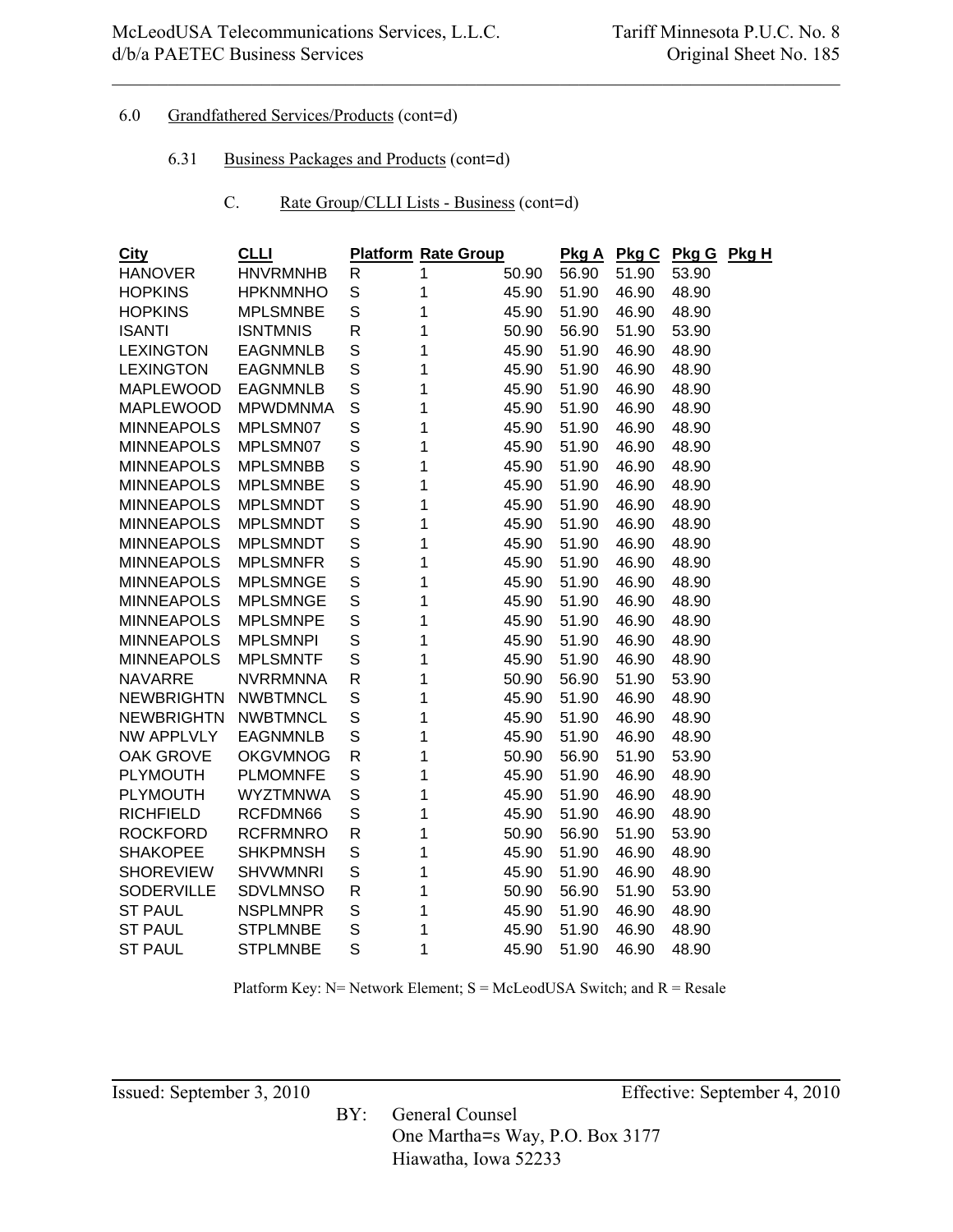### 6.31 Business Packages and Products (cont=d)

C. Rate Group/CLLI Lists - Business (cont=d)

 $\mathcal{L}_\mathcal{L} = \{ \mathcal{L}_\mathcal{L} = \{ \mathcal{L}_\mathcal{L} = \{ \mathcal{L}_\mathcal{L} = \{ \mathcal{L}_\mathcal{L} = \{ \mathcal{L}_\mathcal{L} = \{ \mathcal{L}_\mathcal{L} = \{ \mathcal{L}_\mathcal{L} = \{ \mathcal{L}_\mathcal{L} = \{ \mathcal{L}_\mathcal{L} = \{ \mathcal{L}_\mathcal{L} = \{ \mathcal{L}_\mathcal{L} = \{ \mathcal{L}_\mathcal{L} = \{ \mathcal{L}_\mathcal{L} = \{ \mathcal{L}_\mathcal{$ 

| <b>City</b>               | <b>CLLI</b><br>Platform |              | <b>Rate Group</b> |       |       | Pkg A Pkg C Pkg G Pkg H |       |  |
|---------------------------|-------------------------|--------------|-------------------|-------|-------|-------------------------|-------|--|
| <b>ST PAUL</b>            | <b>STPLMNEM</b>         | S            | 1                 | 45.90 | 51.90 | 46.90                   | 48.90 |  |
| <b>ST PAUL</b>            | <b>STPLMNHB</b>         | S            | 1                 | 45.90 | 51.90 | 46.90                   | 48.90 |  |
| <b>ST PAUL</b>            | <b>STPLMNMI</b>         | S            | 1                 | 45.90 | 51.90 | 46.90                   | 48.90 |  |
| <b>ST PAUL</b>            | <b>STPLMNMK</b>         | S            | 1                 | 45.90 | 51.90 | 46.90                   | 48.90 |  |
| <b>ST PAUL</b>            | <b>STPLMNMK</b>         | S            | 1                 | 45.90 | 51.90 | 46.90                   | 48.90 |  |
| <b>ST PAUL</b>            | <b>WSPLMNWS</b>         | S            | 1                 | 45.90 | 51.90 | 46.90                   | 48.90 |  |
| STCROIXBCH AFTNMNAF       |                         | R            | 1                 | 50.90 | 56.90 | 51.90                   | 53.90 |  |
| STILLWATER STWRMNST       |                         | S            | 1                 | 45.90 | 51.90 | 46.90                   | 48.90 |  |
| STLOUIS PK GLVYMNOR       |                         | $\mathbf S$  | 1                 | 45.90 | 51.90 | 46.90                   | 48.90 |  |
| STLOUIS PK MPLSMNBE       |                         | S            | 1                 | 45.90 | 51.90 | 46.90                   | 48.90 |  |
| <b>STLOUIS PK</b>         | <b>MPLSMNPE</b>         | S            | 1                 | 45.90 | 51.90 | 46.90                   | 48.90 |  |
| <b>WAYZATA</b>            | <b>WYZTMNWA</b>         | S            | 1                 | 45.90 | 51.90 | 46.90                   | 48.90 |  |
| WHBEARLAKEWBLKMNWB        |                         | S            | 1                 | 45.90 | 51.90 | 46.90                   | 48.90 |  |
| ALBERT LEA ALLEMNAL       |                         | $\mathbb S$  | $\overline{2}$    | 40.90 | 53.90 | 45.90                   | 46.90 |  |
| <b>APPLETON</b>           | <b>APPLMNAP</b>         | R            | $\overline{2}$    | 45.90 | 58.90 | 50.90                   | 51.90 |  |
| <b>AUSTIN</b>             | <b>AUSTMNAB</b>         | S            | $\overline{2}$    | 40.90 | 53.90 | 45.90                   | 46.90 |  |
| <b>AVON</b>               | <b>AVONMNVO</b>         | $\mathsf{R}$ | $\overline{2}$    | 45.90 | 58.90 | 50.90                   | 51.90 |  |
| <b>BARNUM</b>             | <b>BRNMMNBA</b>         | $\mathsf{R}$ | $\overline{c}$    | 45.90 | 58.90 | 50.90                   | 51.90 |  |
| BATTLELAKE BTLKMNBA       |                         | $\mathsf{R}$ | $\overline{2}$    | 45.90 | 58.90 | 50.90                   | 51.90 |  |
| <b>BEMIDJI</b>            | <b>BMDJMNBE</b>         | $\mathsf{R}$ | $\overline{c}$    | 45.90 | 58.90 | 50.90                   | 51.90 |  |
| <b>BIRDISLAND</b>         | <b>OLIVMNOL</b>         | $\mathsf R$  | $\overline{c}$    | 45.90 | 58.90 | 50.90                   | 51.90 |  |
| <b>BIWABIK</b>            | <b>BWBKMNBI</b>         | R            | $\overline{2}$    | 45.90 | 58.90 | 50.90                   | 51.90 |  |
| <b>BRAHAM</b>             | <b>BRHMMNBR</b>         | $\mathsf{R}$ | $\overline{2}$    | 45.90 | 58.90 | 50.90                   | 51.90 |  |
| <b>BRAINERD</b>           | <b>BRNRMNBR</b>         | $\mathsf{R}$ | $\overline{2}$    | 45.90 | 58.90 | 50.90                   | 51.90 |  |
| <b>BRECKENRDGWHTNNDBC</b> |                         | $\mathsf{R}$ | $\overline{2}$    | 45.90 | 58.90 | 50.90                   | 51.90 |  |
| <b>BUFFALO</b>            | <b>BFLOMNBU</b>         | R            | $\overline{2}$    | 45.90 | 58.90 | 50.90                   | 51.90 |  |
| <b>BUHL</b>               | <b>BUHLMNBU</b>         | R            | $\overline{2}$    | 45.90 | 58.90 | 50.90                   | 51.90 |  |
| <b>CALEDONIA</b>          | <b>CLDNMNCA</b>         | $\mathsf{R}$ | $\overline{c}$    | 45.90 | 58.90 | 50.90                   | 51.90 |  |
| <b>CAMBRIDGE</b>          | <b>CMBRMNCA</b>         | $\mathsf{R}$ | $\overline{2}$    | 45.90 | 58.90 | 50.90                   | 51.90 |  |
| <b>CARLTON</b>            | <b>CRTOMNCB</b>         | $\mathsf{R}$ | $\overline{2}$    | 45.90 | 58.90 | 50.90                   | 51.90 |  |
| <b>CASS LAKE</b>          | <b>CSSLMNCL</b>         | $\mathsf{R}$ | $\overline{2}$    | 45.90 | 58.90 | 50.90                   | 51.90 |  |
| <b>CHATFIELD</b>          | <b>CTFDMNCH</b>         | R            | $\overline{2}$    | 45.90 | 58.90 | 50.90                   | 51.90 |  |
| <b>CHISHOLM</b>           | <b>CHSHMNCS</b>         | $\mathsf{R}$ | $\overline{2}$    | 45.90 | 58.90 | 50.90                   | 51.90 |  |

Platform Key:  $N=$  Network Element;  $S =$  McLeodUSA Switch; and  $R =$  Resale

Issued: September 3, 2010 Effective: September 4, 2010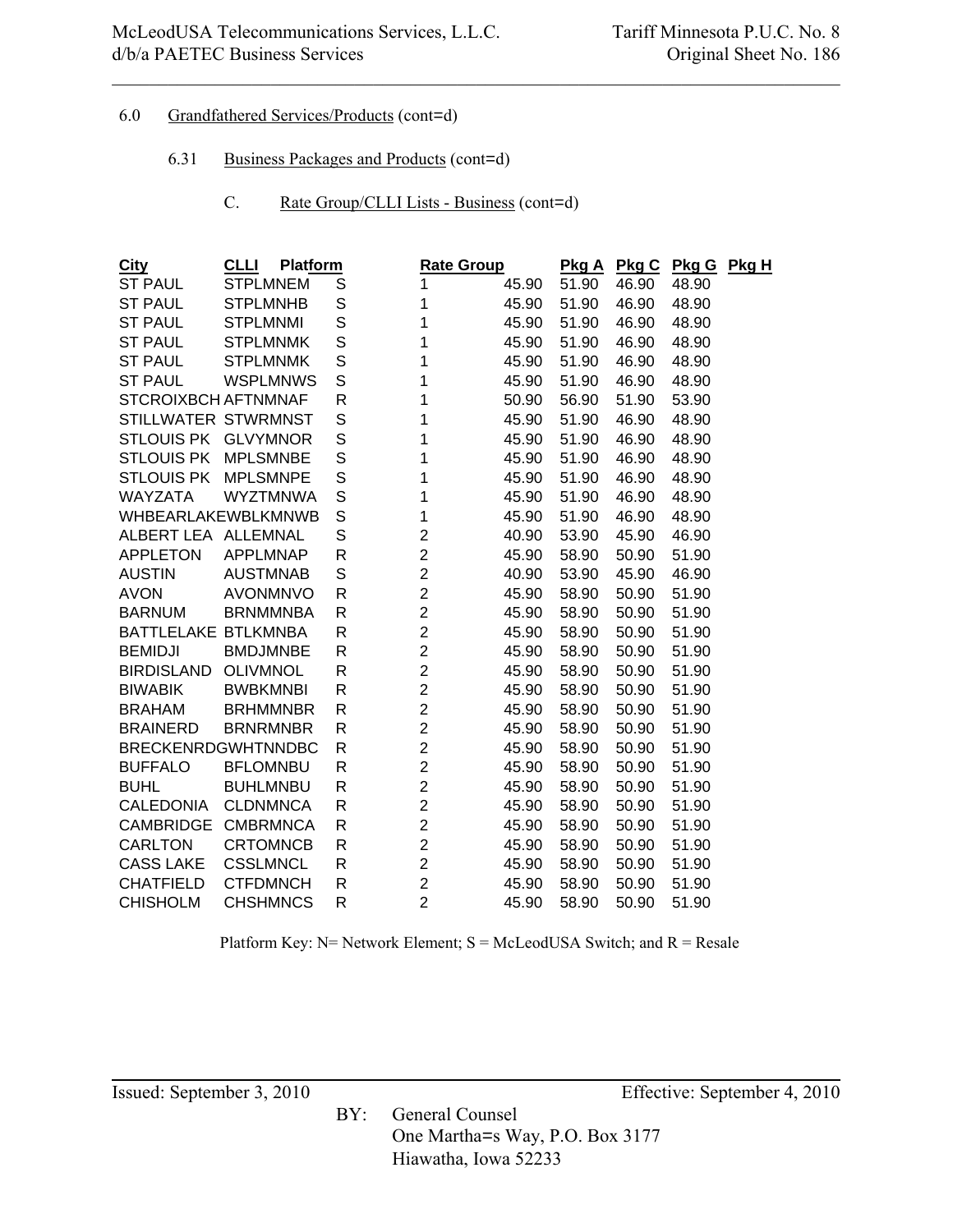# 6.31 Business Packages and Products (cont=d)

| ⌒<br>Ć. | Rate Group/CLLI Lists - Business (cont=d) |
|---------|-------------------------------------------|
|         |                                           |

 $\mathcal{L}_\mathcal{L} = \{ \mathcal{L}_\mathcal{L} = \{ \mathcal{L}_\mathcal{L} = \{ \mathcal{L}_\mathcal{L} = \{ \mathcal{L}_\mathcal{L} = \{ \mathcal{L}_\mathcal{L} = \{ \mathcal{L}_\mathcal{L} = \{ \mathcal{L}_\mathcal{L} = \{ \mathcal{L}_\mathcal{L} = \{ \mathcal{L}_\mathcal{L} = \{ \mathcal{L}_\mathcal{L} = \{ \mathcal{L}_\mathcal{L} = \{ \mathcal{L}_\mathcal{L} = \{ \mathcal{L}_\mathcal{L} = \{ \mathcal{L}_\mathcal{$ 

| <b>CLLI</b>                | <b>Platform</b> | <b>Rate Group</b> |                                                                                                                                                                                                                                                                                                                                                                                                                                                                                                                                                          |       |       |                                         |
|----------------------------|-----------------|-------------------|----------------------------------------------------------------------------------------------------------------------------------------------------------------------------------------------------------------------------------------------------------------------------------------------------------------------------------------------------------------------------------------------------------------------------------------------------------------------------------------------------------------------------------------------------------|-------|-------|-----------------------------------------|
| <b>CLQTMNCA</b>            | R               | $\overline{2}$    | 45.90                                                                                                                                                                                                                                                                                                                                                                                                                                                                                                                                                    |       | 50.90 | 51.90                                   |
| <b>CHSTMNCH</b>            | $\mathsf R$     |                   | 45.90                                                                                                                                                                                                                                                                                                                                                                                                                                                                                                                                                    | 58.90 | 50.90 | 51.90                                   |
| <b>COLDSPRING CLSPMNCB</b> | R               |                   | 45.90                                                                                                                                                                                                                                                                                                                                                                                                                                                                                                                                                    | 58.90 | 50.90 | 51.90                                   |
| <b>CLRNMNCO</b>            | R               |                   | 45.90                                                                                                                                                                                                                                                                                                                                                                                                                                                                                                                                                    | 58.90 | 50.90 | 51.90                                   |
| <b>CMSTMNCO</b>            | R               |                   | 45.90                                                                                                                                                                                                                                                                                                                                                                                                                                                                                                                                                    | 58.90 | 50.90 | 51.90                                   |
| <b>COOKMNCO</b>            | R               |                   | 45.90                                                                                                                                                                                                                                                                                                                                                                                                                                                                                                                                                    | 58.90 | 50.90 | 51.90                                   |
| <b>CROOKSTON CKTNMNCR</b>  | $\mathsf R$     |                   | 45.90                                                                                                                                                                                                                                                                                                                                                                                                                                                                                                                                                    | 58.90 | 50.90 | 51.90                                   |
| <b>DTLKMNDL</b>            | R               |                   | 45.90                                                                                                                                                                                                                                                                                                                                                                                                                                                                                                                                                    | 58.90 | 50.90 | 51.90                                   |
| <b>FARGNDBC</b>            | R               |                   | 40.90                                                                                                                                                                                                                                                                                                                                                                                                                                                                                                                                                    | 53.90 | 45.90 | 46.90                                   |
| <b>DLTHMNCS</b>            | R               |                   | 45.90                                                                                                                                                                                                                                                                                                                                                                                                                                                                                                                                                    | 58.90 | 50.90 | 51.90                                   |
| <b>DLTHMNDB</b>            |                 |                   | 45.90                                                                                                                                                                                                                                                                                                                                                                                                                                                                                                                                                    | 58.90 | 50.90 | 51.90                                   |
|                            | R               |                   | 45.90                                                                                                                                                                                                                                                                                                                                                                                                                                                                                                                                                    | 58.90 | 50.90 | 51.90                                   |
| <b>DLTHMNLA</b>            | R               |                   | 45.90                                                                                                                                                                                                                                                                                                                                                                                                                                                                                                                                                    | 58.90 | 50.90 | 51.90                                   |
| <b>DLTHMNME</b>            | R               |                   | 45.90                                                                                                                                                                                                                                                                                                                                                                                                                                                                                                                                                    | 58.90 | 50.90 | 51.90                                   |
| <b>DLTHMNPL</b>            |                 |                   | 45.90                                                                                                                                                                                                                                                                                                                                                                                                                                                                                                                                                    | 58.90 | 50.90 | 51.90                                   |
| <b>ISLKMNIL</b>            | R               |                   | 45.90                                                                                                                                                                                                                                                                                                                                                                                                                                                                                                                                                    | 58.90 | 50.90 | 51.90                                   |
| <b>GDFRNDBC</b>            | R               |                   | 40.90                                                                                                                                                                                                                                                                                                                                                                                                                                                                                                                                                    | 53.90 | 45.90 | 46.90                                   |
| <b>EVLTMNEV</b>            | R               |                   | 45.90                                                                                                                                                                                                                                                                                                                                                                                                                                                                                                                                                    | 58.90 | 50.90 | 51.90                                   |
| <b>FRBLMNFA</b>            | R               |                   | 45.90                                                                                                                                                                                                                                                                                                                                                                                                                                                                                                                                                    | 58.90 | 50.90 | 51.90                                   |
| <b>FRFLMNFB</b>            | R               |                   | 45.90                                                                                                                                                                                                                                                                                                                                                                                                                                                                                                                                                    | 58.90 | 50.90 | 51.90                                   |
| <b>FNLDMNFO</b>            | R               |                   | 45.90                                                                                                                                                                                                                                                                                                                                                                                                                                                                                                                                                    | 58.90 | 50.90 | 51.90                                   |
| <b>FOLYMNFO</b>            | R               |                   | 45.90                                                                                                                                                                                                                                                                                                                                                                                                                                                                                                                                                    | 58.90 | 50.90 | 51.90                                   |
| <b>GYLRMNGA</b>            | R               |                   | 45.90                                                                                                                                                                                                                                                                                                                                                                                                                                                                                                                                                    | 58.90 | 50.90 | 51.90                                   |
| <b>GLVLMNGL</b>            | R               |                   | 45.90                                                                                                                                                                                                                                                                                                                                                                                                                                                                                                                                                    | 58.90 | 50.90 | 51.90                                   |
| <b>GLWDMNGL</b>            | R               |                   | 45.90                                                                                                                                                                                                                                                                                                                                                                                                                                                                                                                                                    | 58.90 | 50.90 | 51.90                                   |
| <b>GRAND RPDS GDRPMNGR</b> | R               |                   | 45.90                                                                                                                                                                                                                                                                                                                                                                                                                                                                                                                                                    | 58.90 | 50.90 | 51.90                                   |
| <b>GRANDMRAIS GDMRMNGM</b> | R               |                   | 45.90                                                                                                                                                                                                                                                                                                                                                                                                                                                                                                                                                    | 58.90 | 50.90 | 51.90                                   |
| <b>HWLYMNHA</b>            | R               |                   | 45.90                                                                                                                                                                                                                                                                                                                                                                                                                                                                                                                                                    | 58.90 | 50.90 | 51.90                                   |
| <b>HNNGMNHE</b>            | $\mathsf R$     |                   | 45.90                                                                                                                                                                                                                                                                                                                                                                                                                                                                                                                                                    | 58.90 | 50.90 | 51.90                                   |
| <b>HBNGMNHI</b>            | $\mathsf{R}$    |                   | 45.90                                                                                                                                                                                                                                                                                                                                                                                                                                                                                                                                                    | 58.90 | 50.90 | 51.90                                   |
| <b>HNCKMNHI</b>            | R               |                   | 45.90                                                                                                                                                                                                                                                                                                                                                                                                                                                                                                                                                    | 58.90 | 50.90 | 51.90                                   |
| <b>HLFRMNCO</b>            | R               | $\overline{c}$    | 45.90                                                                                                                                                                                                                                                                                                                                                                                                                                                                                                                                                    | 58.90 | 50.90 | 51.90                                   |
| <b>JCSNMNJA</b>            | R               | $\overline{2}$    | 45.90                                                                                                                                                                                                                                                                                                                                                                                                                                                                                                                                                    | 58.90 | 50.90 | 51.90                                   |
| <b>KEWTMNKE</b>            | R               | $\overline{2}$    | 45.90                                                                                                                                                                                                                                                                                                                                                                                                                                                                                                                                                    | 58.90 | 50.90 | 51.90                                   |
|                            | <b>DLTHMNDP</b> | R<br>R            | $\overline{c}$<br>$\overline{c}$<br>$\overline{2}$<br>$\overline{c}$<br>$\overline{c}$<br>$\overline{c}$<br>$\overline{2}$<br>$\overline{c}$<br>$\overline{c}$<br>$\overline{2}$<br>$\overline{c}$<br>$\overline{c}$<br>$\overline{c}$<br>$\overline{2}$<br>$\overline{2}$<br>$\overline{c}$<br>$\overline{2}$<br>$\overline{2}$<br>$\overline{c}$<br>$\overline{c}$<br>$\overline{2}$<br>$\overline{c}$<br>$\overline{2}$<br>$\overline{2}$<br>$\overline{c}$<br>$\overline{c}$<br>$\overline{c}$<br>$\overline{2}$<br>$\overline{2}$<br>$\overline{c}$ |       |       | <b>Pkg A Pkg C Pkg G Pkg H</b><br>58.90 |

Platform Key:  $N=$  Network Element;  $S =$  McLeodUSA Switch; and  $R =$  Resale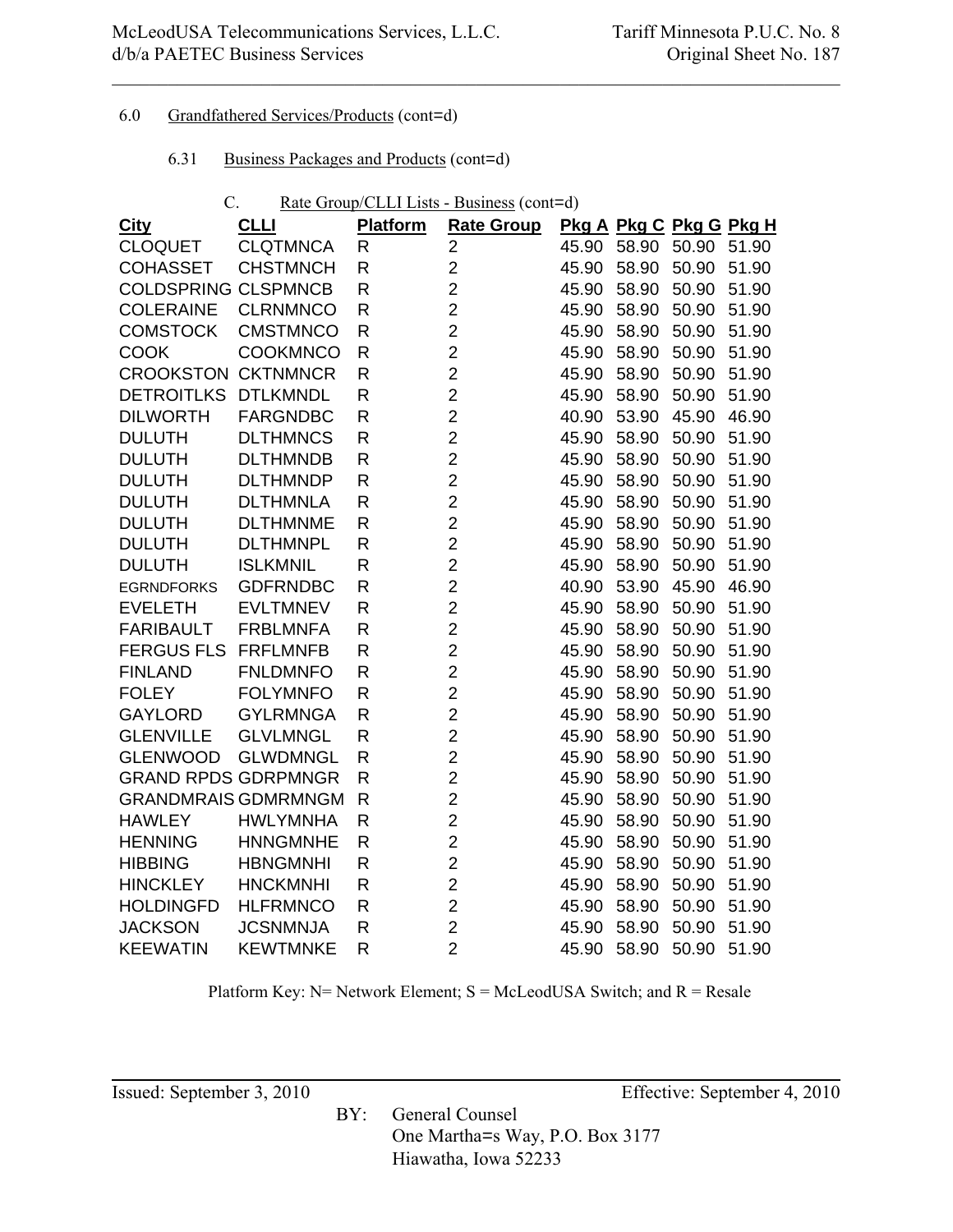# 6.31 Business Packages and Products (cont=d)

C. Rate Group/CLLI Lists - Business (cont=d)

 $\mathcal{L}_\mathcal{L} = \{ \mathcal{L}_\mathcal{L} = \{ \mathcal{L}_\mathcal{L} = \{ \mathcal{L}_\mathcal{L} = \{ \mathcal{L}_\mathcal{L} = \{ \mathcal{L}_\mathcal{L} = \{ \mathcal{L}_\mathcal{L} = \{ \mathcal{L}_\mathcal{L} = \{ \mathcal{L}_\mathcal{L} = \{ \mathcal{L}_\mathcal{L} = \{ \mathcal{L}_\mathcal{L} = \{ \mathcal{L}_\mathcal{L} = \{ \mathcal{L}_\mathcal{L} = \{ \mathcal{L}_\mathcal{L} = \{ \mathcal{L}_\mathcal{$ 

| <b>City</b>                | <b>CLLI</b>     |              | <b>Platform Rate Group</b> |       | Pkg A Pkg C | <b>Pkg G</b> | <b>Pkg H</b> |
|----------------------------|-----------------|--------------|----------------------------|-------|-------------|--------------|--------------|
| LE SUEUR                   | <b>LESRMNLS</b> | R            | 2                          | 45.90 | 58.90       | 50.90        | 51.90        |
| <b>LITCHFIELD</b>          | <b>LTFDMNLI</b> | $\mathsf{R}$ | $\overline{\mathbf{c}}$    | 45.90 | 58.90       | 50.90        | 51.90        |
| <b>LITTLE FLS</b>          | <b>LTFLMNLF</b> | $\mathsf{R}$ | $\overline{c}$             | 45.90 | 58.90       | 50.90        | 51.90        |
| <b>LUVERNE</b>             | <b>LVRNMNLU</b> | R            | $\overline{c}$             | 45.90 | 58.90       | 50.90        | 51.90        |
| <b>MAHNOMEN</b>            | <b>MHNMMNMA</b> | R            | $\overline{2}$             | 45.90 | 58.90       | 50.90        | 51.90        |
| <b>MARBLE</b>              | <b>MRBLMNMA</b> | R            | $\overline{c}$             | 45.90 | 58.90       | 50.90        | 51.90        |
| <b>MARSHALL</b>            | <b>MRSHMNMA</b> | R            | $\overline{c}$             | 45.90 | 58.90       | 50.90        | 51.90        |
| MINNEAPOLS MPLSMNKV        |                 | R            | $\overline{c}$             | 45.90 | 58.90       | 50.90        | 51.90        |
| <b>MONTEVIDEOMTVDMNMO</b>  |                 | R            | $\overline{c}$             | 45.90 | 58.90       | 50.90        | 51.90        |
| MOORHEAD FARGNDBC          |                 | S            | $\overline{c}$             | 40.90 | 53.90       | 45.90        | 46.90        |
| MOOSE LAKE MOLKMNML        |                 | R            | $\overline{c}$             | 45.90 | 58.90       | 50.90        | 51.90        |
| <b>MORA</b>                | <b>MORAMNMO</b> | R            | $\overline{c}$             | 45.90 | 58.90       | 50.90        | 51.90        |
| <b>MORA</b>                | <b>MORAMNMO</b> | R            | $\overline{2}$             | 45.90 | 58.90       | 50.90        | 51.90        |
| <b>MORRIS</b>              | <b>MRRSMNMO</b> | R            | $\overline{c}$             | 45.90 | 58.90       | 50.90        | 51.90        |
| <b>MORTON</b>              | <b>RDFLMNRA</b> | R            | $\overline{2}$             | 45.90 | 58.90       | 50.90        | 51.90        |
| <b>MT IRON</b>             | <b>MTIRMNMI</b> | R            | $\overline{c}$             | 45.90 | 58.90       | 50.90        | 51.90        |
| <b>NASHWAUK</b>            | <b>NSHWMNNA</b> | R            | $\overline{c}$             | 45.90 | 58.90       | 50.90        | 51.90        |
| <b>NEW SWEDEN STPRMNSP</b> |                 | R            | $\overline{c}$             | 45.90 | 58.90       | 50.90        | 51.90        |
| <b>NICOLLET</b>            | <b>NCLTMNNC</b> | R            | $\overline{c}$             | 45.90 | 58.90       | 50.90        | 51.90        |
| <b>NISSWA</b>              | <b>NSSWMNNI</b> | R            | $\overline{c}$             | 45.90 | 58.90       | 50.90        | 51.90        |
| <b>NORTH BRCHNBRNMNNB</b>  |                 | R            | $\overline{c}$             | 45.90 | 58.90       | 50.90        | 51.90        |
| NORTHFIELD NRFDMNNO        |                 | R            | $\overline{c}$             | 45.90 | 58.90       | 50.90        | 51.90        |
| NOSPIRITLK SPLKIACO        |                 | R            | $\overline{c}$             | 45.90 | 58.90       | 50.90        | 51.90        |
| <b>OGILVIE</b>             | <b>OGLVMNOA</b> | R            | $\overline{c}$             | 45.90 | 58.90       | 50.90        | 51.90        |
| <b>OLIVIA</b>              | <b>OLIVMNOL</b> | R            | $\overline{2}$             | 45.90 | 58.90       | 50.90        | 51.90        |
| ORTONVILLE ORVLMNOR        |                 | R            | $\overline{c}$             | 45.90 | 58.90       | 50.90        | 51.90        |
| OWATONNA OWTNMNOW          |                 | S            | $\overline{c}$             | 40.90 | 53.90       | 45.90        | 46.90        |
| PARKRAPIDS PKRPMNPR        |                 | R            | $\overline{c}$             | 45.90 | 58.90       | 50.90        | 51.90        |
| PINE CITY                  | <b>PNCYMNPC</b> | R            | $\overline{c}$             | 45.90 | 58.90       | 50.90        | 51.90        |
| <b>PIPESTONE</b>           | <b>PPSTMNPI</b> | R            | $\overline{c}$             | 45.90 | 58.90       | 50.90        | 51.90        |
| <b>PRINCETON</b>           | <b>PRTNMNPR</b> | R            | $\overline{c}$             | 45.90 | 58.90       | 50.90        | 51.90        |
| <b>RED WING</b>            | <b>RDWNMNRW</b> | $\mathsf{R}$ | $\overline{c}$             | 45.90 | 58.90       | 50.90        | 51.90        |
| REDWOODFLS RDFLMNRA        |                 | R            | $\overline{2}$             | 45.90 | 58.90       | 50.90        | 51.90        |

Platform Key: N= Network Element;  $S = McLeodUSA$  Switch; and  $R = Resale$ 

Issued: September 3, 2010 Effective: September 4, 2010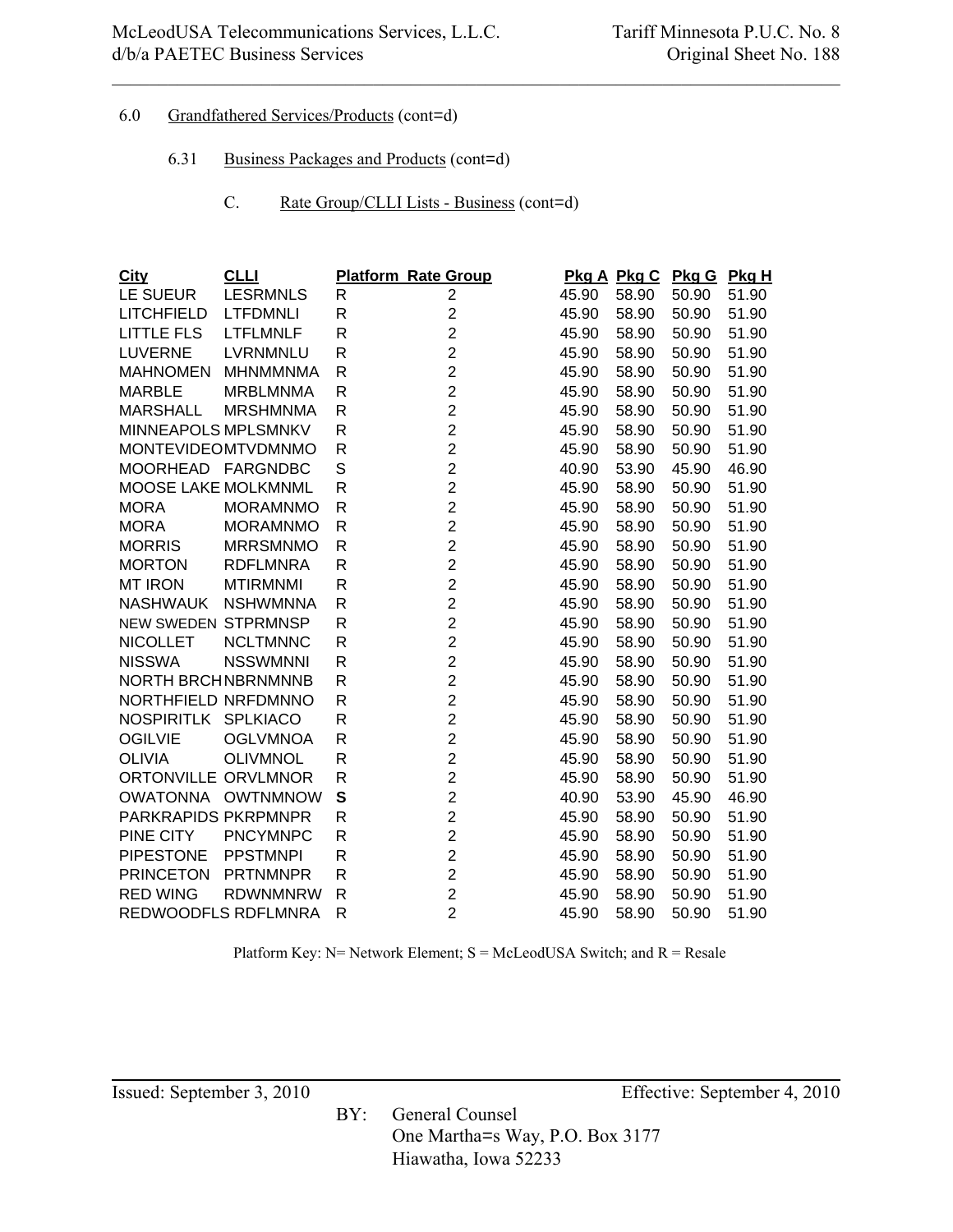# 6.31 Business Packages and Products (cont=d)

C. Rate Group/CLLI Lists - Business (cont=d)

 $\mathcal{L}_\mathcal{L} = \{ \mathcal{L}_\mathcal{L} = \{ \mathcal{L}_\mathcal{L} = \{ \mathcal{L}_\mathcal{L} = \{ \mathcal{L}_\mathcal{L} = \{ \mathcal{L}_\mathcal{L} = \{ \mathcal{L}_\mathcal{L} = \{ \mathcal{L}_\mathcal{L} = \{ \mathcal{L}_\mathcal{L} = \{ \mathcal{L}_\mathcal{L} = \{ \mathcal{L}_\mathcal{L} = \{ \mathcal{L}_\mathcal{L} = \{ \mathcal{L}_\mathcal{L} = \{ \mathcal{L}_\mathcal{L} = \{ \mathcal{L}_\mathcal{$ 

| <b>City</b>         | <b>CLLI</b>     | Platform | <b>Rate Group</b>       | <b>Pkg A</b> | <b>Pkg C</b> | <b>Pkg G</b> | <b>Pkg H</b> |
|---------------------|-----------------|----------|-------------------------|--------------|--------------|--------------|--------------|
| <b>ROCHESTER</b>    | <b>ROCHMNRO</b> | S        | 2                       | 40.90        | 53.90        | 45.90        | 46.90        |
| <b>ROYALTON</b>     | <b>RYTNMNRN</b> | R        | $\overline{\mathbf{c}}$ | 45.90        | 58.90        | 50.90        | 51.90        |
| <b>RUSH CITY</b>    | <b>RSCYMNRC</b> | R        | $\overline{2}$          | 45.90        | 58.90        | 50.90        | 51.90        |
| <b>SABIN</b>        | <b>SABNMNSA</b> | R        | $\overline{c}$          | 45.90        | 58.90        | 50.90        | 51.90        |
| <b>SANDSTONE</b>    | <b>SNDSMNSA</b> | R        | $\overline{\mathbf{c}}$ | 45.90        | 58.90        | 50.90        | 51.90        |
| SAUKCENTRE SKCTMNSC |                 | R        | $\overline{c}$          | 45.90        | 58.90        | 50.90        | 51.90        |
| <b>SILVER BAY</b>   | <b>SLBAMNSA</b> | R        | $\overline{\mathbf{c}}$ | 45.90        | 58.90        | 50.90        | 51.90        |
| <b>ST CHARLES</b>   | <b>STCHMNSC</b> | R        | $\overline{c}$          | 45.90        | 58.90        | 50.90        | 51.90        |
| <b>ST CLOUD</b>     | <b>STCDMNTO</b> | R        | $\overline{c}$          | 45.90        | 58.90        | 50.90        | 51.90        |
| <b>ST JOSEPH</b>    | <b>STJSMNSJ</b> | R        | $\overline{c}$          | 45.90        | 58.90        | 50.90        | 51.90        |
| <b>ST PETER</b>     | <b>STPRMNSP</b> | R        | $\overline{\mathbf{c}}$ | 45.90        | 58.90        | 50.90        | 51.90        |
| <b>STAPLES</b>      | <b>SPLSMNST</b> | R        | $\overline{\mathbf{c}}$ | 45.90        | 58.90        | 50.90        | 51.90        |
| <b>STEWARTVL</b>    | <b>STVLMNST</b> | R        | $\overline{c}$          | 45.90        | 58.90        | 50.90        | 51.90        |
| <b>SWANVILLE</b>    | <b>SWVLMNSV</b> | R        | $\overline{\mathbf{c}}$ | 45.90        | 58.90        | 50.90        | 51.90        |
| <b>THIFRIVFLS</b>   | <b>TRFLMNTH</b> | R        | $\overline{2}$          | 45.90        | 58.90        | 50.90        | 51.90        |
| <b>TOFTE</b>        | <b>TOFTMNTB</b> | R        | $\overline{2}$          | 45.90        | 58.90        | 50.90        | 51.90        |
| <b>TRACY</b>        | <b>TRACMNTR</b> | R        | $\overline{c}$          | 45.90        | 58.90        | 50.90        | 51.90        |
| <b>VIRGINIA</b>     | <b>VRGNMNVI</b> | R        | $\overline{c}$          | 45.90        | 58.90        | 50.90        | 51.90        |
| <b>WABASHA</b>      | WBSHMNWA R      |          | $\overline{\mathbf{c}}$ | 45.90        | 58.90        | 50.90        | 51.90        |
| <b>WADENA</b>       | WADNMNWA R      |          | $\overline{2}$          | 45.90        | 58.90        | 50.90        | 51.90        |
| <b>WASECA</b>       | WASCMNWA        | R        | $\overline{2}$          | 45.90        | 58.90        | 50.90        | 51.90        |
| <b>WILLMAR</b>      | <b>WLMRMNWI</b> | R        | $\overline{c}$          | 45.90        | 58.90        | 50.90        | 51.90        |
| <b>WINDOM</b>       | <b>WNDMMNWI</b> | R        | $\overline{c}$          | 45.90        | 58.90        | 50.90        | 51.90        |
| <b>WINONA</b>       | <b>WINOMNWI</b> | R        | $\overline{c}$          | 45.90        | 58.90        | 50.90        | 51.90        |

Platform Key: N= Network Element;  $S = McLeodUSA$  Switch; and  $R = Resale$ 

Issued: September 3, 2010 Effective: September 4, 2010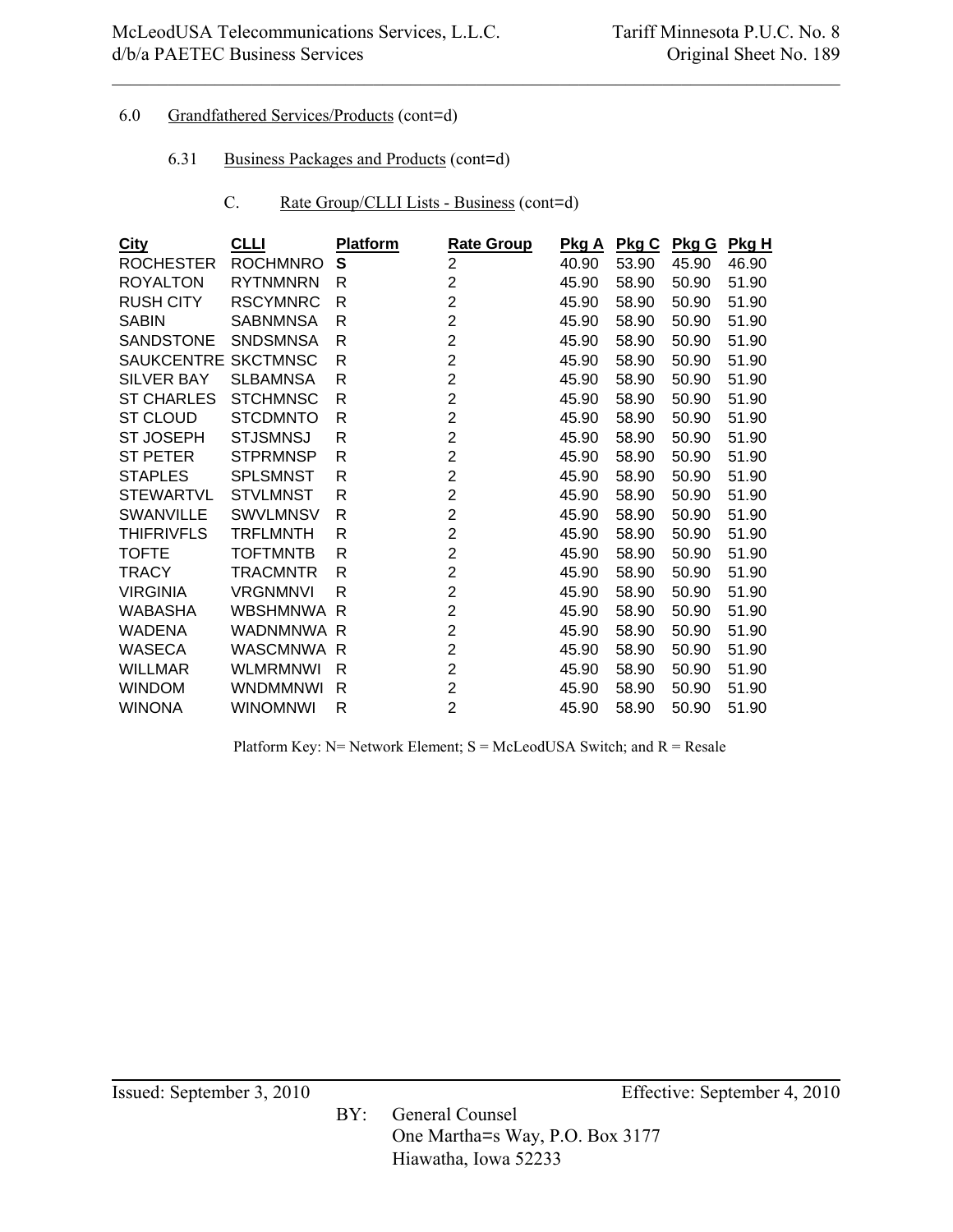6.32 T1/PRI Services (Moved from Sheets 60, 61, 99, 100, 101, 102, 103, 104, 105, 106, 107, 108, 109, 110, 111)

 $\mathcal{L}_\mathcal{L} = \{ \mathcal{L}_\mathcal{L} = \{ \mathcal{L}_\mathcal{L} = \{ \mathcal{L}_\mathcal{L} = \{ \mathcal{L}_\mathcal{L} = \{ \mathcal{L}_\mathcal{L} = \{ \mathcal{L}_\mathcal{L} = \{ \mathcal{L}_\mathcal{L} = \{ \mathcal{L}_\mathcal{L} = \{ \mathcal{L}_\mathcal{L} = \{ \mathcal{L}_\mathcal{L} = \{ \mathcal{L}_\mathcal{L} = \{ \mathcal{L}_\mathcal{L} = \{ \mathcal{L}_\mathcal{L} = \{ \mathcal{L}_\mathcal{$ 

**Effective January 1, 2009, these services are no longer available to new customers or to existing customers at new locations. Existing customers will be able to request changes to services, provided the request does not conflict with state rules, regulations or laws.**

# A. Descriptions

## Local T1 Service

The Local T1 product provide high capacity local access services, with up to 24 channels. The T1 can be configured for either two-way trunk side service (Standard Trunks), or one-way DID (DID capable) service. When DID service is ordered, direct inward dialing (DID) numbers must be purchased from the Company. Rate elements are a Module Rate Element, a Local Distribution Channel Rate Element, Optional Elements, and applicable surcharges and taxes.

## Dynamic T-1

The Dynamic Local T1 product terminates into a customer-provided PBX or hybrid system, via a customer-provided DTI or channel bank. When DID/DOD service is ordered, direct inward dialing (DID) numbers must be purchased from the Company.

#### Dynamic PRI

This product is a facility-based Local PRI product. It provides businesses advanced ISDN PRI capabilities for a variety of switched and dedicated communications applications. ISDN PRI consists of twenty-three 64 Kbps B channels and one 64 Kbps D channel. The D channel is used for signaling and control of the B channels. Any spare bandwidth that is not used for voice trunks, can be used to provide point-to-point data products. The Dynamic PRI terminates into a customer-provided PBX or hybrid system, via a customer-provided Digital Trunk Interface (DTI) or channel bank. When DID/DOD service is ordered, direct inward dialing (DID) numbers must be purchased from the Company.

# PRI

This product, ISDN-PRI, provides voice and data communications capabilities via a 1.544 Mbps central office termination and a 1.544 Mbps end user=s premises. The product also provides high capacity local access services, with up to 24 channels of which 23 channels are 64 Kbps B channels and one channel is a D channel at 64 Kbps. The D channel is used for signaling and control of the B channels. When DID service is ordered, direct inward dialing (DID) numbers must be purchased from the Company. Rate elements are an ISDN Rate Element, a Local Distribution Channel Rate Element, Optional Elements, and applicable surcharges and taxes.

Issued: September 3, 2010 Effective: September 4, 2010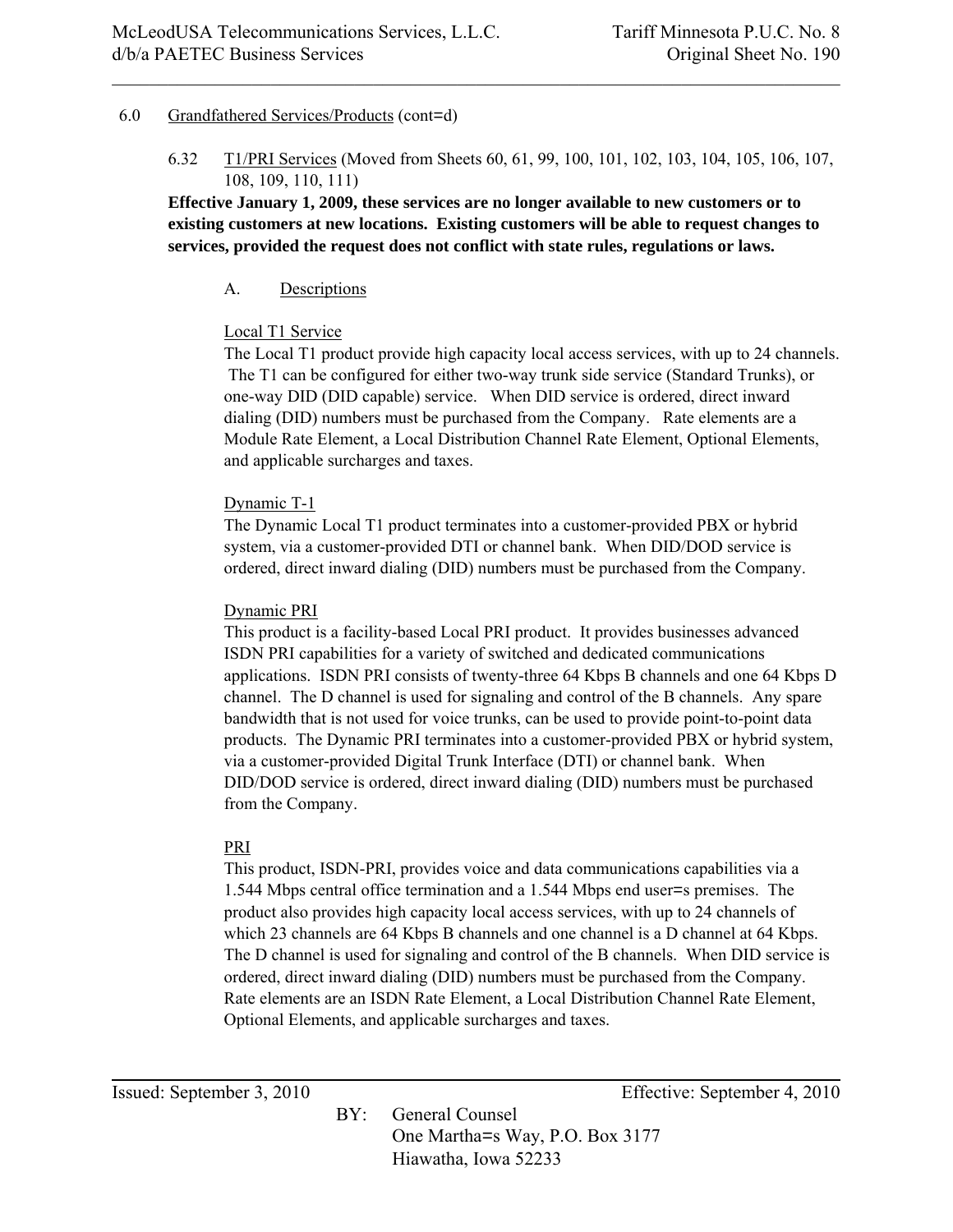- 6.32 T1/PRI Services (cont=d)
	- B. Rates

# Dedicated Local Preferred T1 Service On-Switch Service

 $\mathcal{L}_\mathcal{L} = \{ \mathcal{L}_\mathcal{L} = \{ \mathcal{L}_\mathcal{L} = \{ \mathcal{L}_\mathcal{L} = \{ \mathcal{L}_\mathcal{L} = \{ \mathcal{L}_\mathcal{L} = \{ \mathcal{L}_\mathcal{L} = \{ \mathcal{L}_\mathcal{L} = \{ \mathcal{L}_\mathcal{L} = \{ \mathcal{L}_\mathcal{L} = \{ \mathcal{L}_\mathcal{L} = \{ \mathcal{L}_\mathcal{L} = \{ \mathcal{L}_\mathcal{L} = \{ \mathcal{L}_\mathcal{L} = \{ \mathcal{L}_\mathcal{$ 

This service is intended to be utilized in conjunction with a customer-provided Private Branch Exchange (PBX) or similar system, utilizing a customer-provided DTI or channel bank. The service includes a digital T1 facility, local exchange switching and access to toll networks. Trunk signaling is done in-band. The customer shall be eligible for LD and Toll Free Plan w/ Local Access long distance rates on outbound toll services provided McLeodUSA. When Direct Inward Dial (DID) / Direct Outward Dial (DOD) service is ordered, DID numbers must be purchased from the Company. Where technically available, outbound calling ID number is a standard component of this service.

This service can be provided where necessary facilities are available on a minimum 12 month contract term, and with a minimum of 12 trunks required. Term and volume discounts may be available. Subsequent T1 facilities installed also require that minimum of 12 trunks be purchased on each facility. The customer can select from in-only, outonly or two-way communication trunks. Expedited service installation may be available for an additional fee, based on the agreement of the customer.

A Customer purchasing this service must represent to McLeodUSA that all traffic routed to McLeodUSA over the facilities will be traffic to which neither interstate nor intrastate access charges apply, according to the regulations of the FCC and the state PUC in the state to which the traffic will terminate. Each Customer subscribing to the service is required to periodically perform such traffic studies as are necessary to confirm this fact, and to immediately inform McLeodUSA if those studies do not confirm the fact.

A Customer subscribing to this service is also prohibited from stripping, changing, or in any way manipulating the telephone number of the calling party associated with each individual call, and to maintain call records showing the originating numbers for each call, to the extent those originating numbers are passed to Customer with the call.

Monthly recurring prices include up to 250 Direct Inward Dial (DID) numbers, with additional DID numbers in sequential blocks of 20 or non-sequential singles, at the Non-Recurring and Monthly Recurring rates below. Also included in the monthly recurring price are applicable End User Common Line (EUCL), Local Measured Service (LMS), Primary Interexchange Carrier Charges (PICC), and Mandatory Extended Area Service (EAS) charges.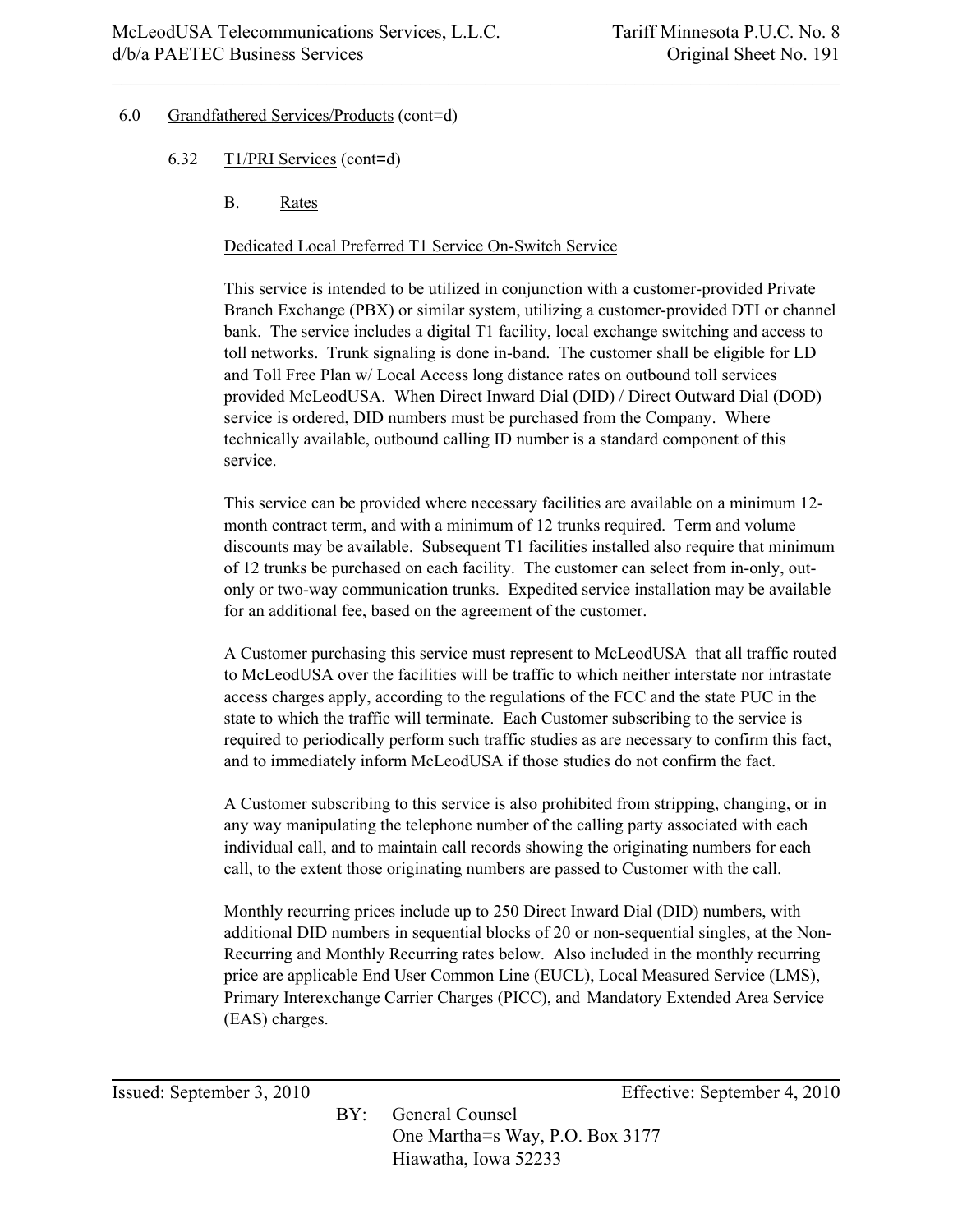- 6.32 T1/PRI Services (cont=d)
	- B. Rates (cont=d)

# Dedicated Local Preferred T1 Service On-Switch Service (cont=d)

 $\mathcal{L}_\mathcal{L} = \{ \mathcal{L}_\mathcal{L} = \{ \mathcal{L}_\mathcal{L} = \{ \mathcal{L}_\mathcal{L} = \{ \mathcal{L}_\mathcal{L} = \{ \mathcal{L}_\mathcal{L} = \{ \mathcal{L}_\mathcal{L} = \{ \mathcal{L}_\mathcal{L} = \{ \mathcal{L}_\mathcal{L} = \{ \mathcal{L}_\mathcal{L} = \{ \mathcal{L}_\mathcal{L} = \{ \mathcal{L}_\mathcal{L} = \{ \mathcal{L}_\mathcal{L} = \{ \mathcal{L}_\mathcal{L} = \{ \mathcal{L}_\mathcal{$ 

| T1 Service Description             | Non-      | Monthly   |                                                   |
|------------------------------------|-----------|-----------|---------------------------------------------------|
|                                    | Recurring | Recurring |                                                   |
| 12-trunk configuration             | \$250.00  | \$350.00  |                                                   |
| 16-trunk configuration             | \$250.00  | \$400.00  |                                                   |
| 20-trunk configuration             | \$250.00  | \$450.00  |                                                   |
| 24-trunk configuration             | \$250.00  | \$500.00  |                                                   |
|                                    |           |           |                                                   |
| Direct Inward Dialing              |           |           | Non-Recurring Monthly Recurring                   |
| DID numbers (20 sequential)        |           | \$20.00   | \$3.00                                            |
| DID numbers (non-sequential, each) |           | \$1.00    | \$0.15                                            |
|                                    |           |           |                                                   |
| Miscellaneous                      |           |           | Non-Recurring Monthly Recurring                   |
| Change Order, per order            |           | \$50.00   | N/A                                               |
| Conversion from T1 to PRI          |           |           | Equal to Service Description Non-Recurring charge |

- Installation charges listed as Service Description ANon-Recurring@ apply for each new T1 service configuration. If the customer were to change physical locations and need new service at the new location, these installation charges would also apply.
- Change Order charge applies for each change request submitted after installation of the service.
- Conversion of service charge from T1 to PRI applies when the facility type is changed to PRI. The charge is equivalent to the Installation Non-Recurring charge.
- Other state and federal taxes and regulatory surcharges are applicable and are to be billed separately.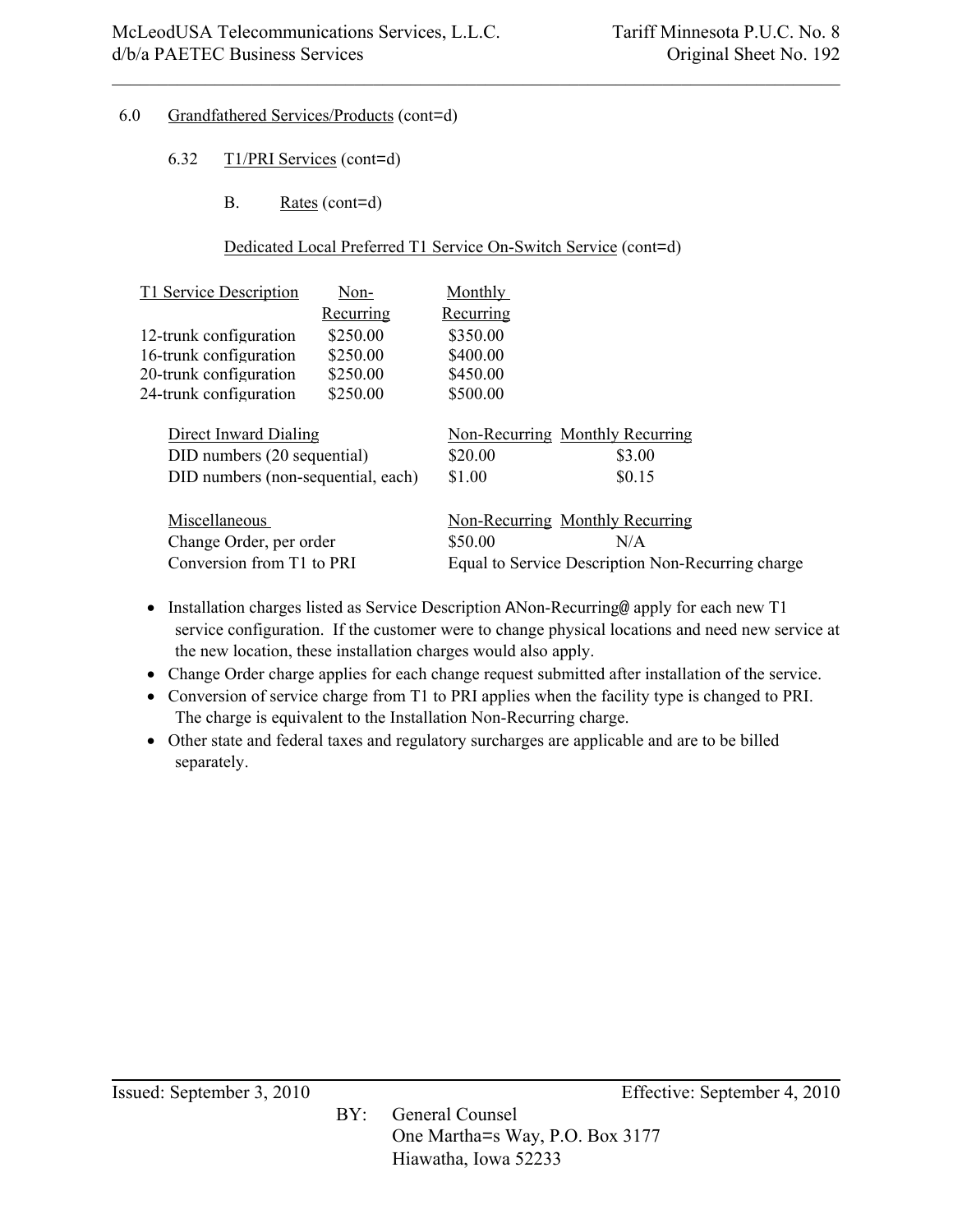- 6.32 T1/PRI Services (cont=d)
	- B. Rates (cont=d)

## Dedicated Local PRI Service On-Switch Service

 $\mathcal{L}_\mathcal{L} = \{ \mathcal{L}_\mathcal{L} = \{ \mathcal{L}_\mathcal{L} = \{ \mathcal{L}_\mathcal{L} = \{ \mathcal{L}_\mathcal{L} = \{ \mathcal{L}_\mathcal{L} = \{ \mathcal{L}_\mathcal{L} = \{ \mathcal{L}_\mathcal{L} = \{ \mathcal{L}_\mathcal{L} = \{ \mathcal{L}_\mathcal{L} = \{ \mathcal{L}_\mathcal{L} = \{ \mathcal{L}_\mathcal{L} = \{ \mathcal{L}_\mathcal{L} = \{ \mathcal{L}_\mathcal{L} = \{ \mathcal{L}_\mathcal{$ 

This service is intended to be utilized in conjunction with a customer-provided Private Branch Exchange (PBX) or similar system, utilizing a customer-provided DTI or channel bank. The service includes a digital T1 facility, local exchange switching and access to toll networks. Trunk signaling is done out-of-band on a separate AD@ channel, typically the 24<sup>th</sup> trunk on the digital T1 facility. The customer shall be eligible for LD and Toll Free Plan w/ Local Access long distance rates on outbound toll services provided by McLeodUSA. When Direct Inward Dial (DID) / Direct Outward Dial (DOD) service is ordered, DID numbers must be purchased from the Company. Where technically available, inbound and outbound calling ID number is a standard component of this service.

This service can be provided where necessary facilities are available on a minimum 12 month contract term, and with a minimum of 12 trunks required. Term and volume discounts may be available. Subsequent T1 facilities installed also require that minimum of 12 trunks be purchased on each facility. The customer can select from in-only, outonly or two-way communication trunks. Expedited service installation may be available for an additional fee, based on the agreement of the customer.

A Customer purchasing this service must represent to McLeodUSA that all traffic routed to McLeodUSA over the facilities will be traffic to which neither interstate nor intrastate access charges apply, according to the regulations of the FCC and the state PUC in the state to which the traffic will terminate. Each Customer subscribing to the service is required to periodically perform such traffic studies as are necessary to confirm this fact, and to immediately inform McLeodUSA if those studies do not confirm the fact.

Calling Party Name & Number is an included feature and allows the customer to receive this information from their call, assuming that their PBX system is capable of doing so, the calling ID party is served by a switch capable of passing that information, and the calling party has not blocked that information. This feature is offered where technically available

Call Transfer with Release is an included feature and allows the customer to transfer an inbound call on their PRI service to a person on an outbound trunk, then disconnect the call without the calling party and the party to which the call was transferred, being disconnected. This optimizes utilization on the customer PRI trunks. This feature is offered where technically available.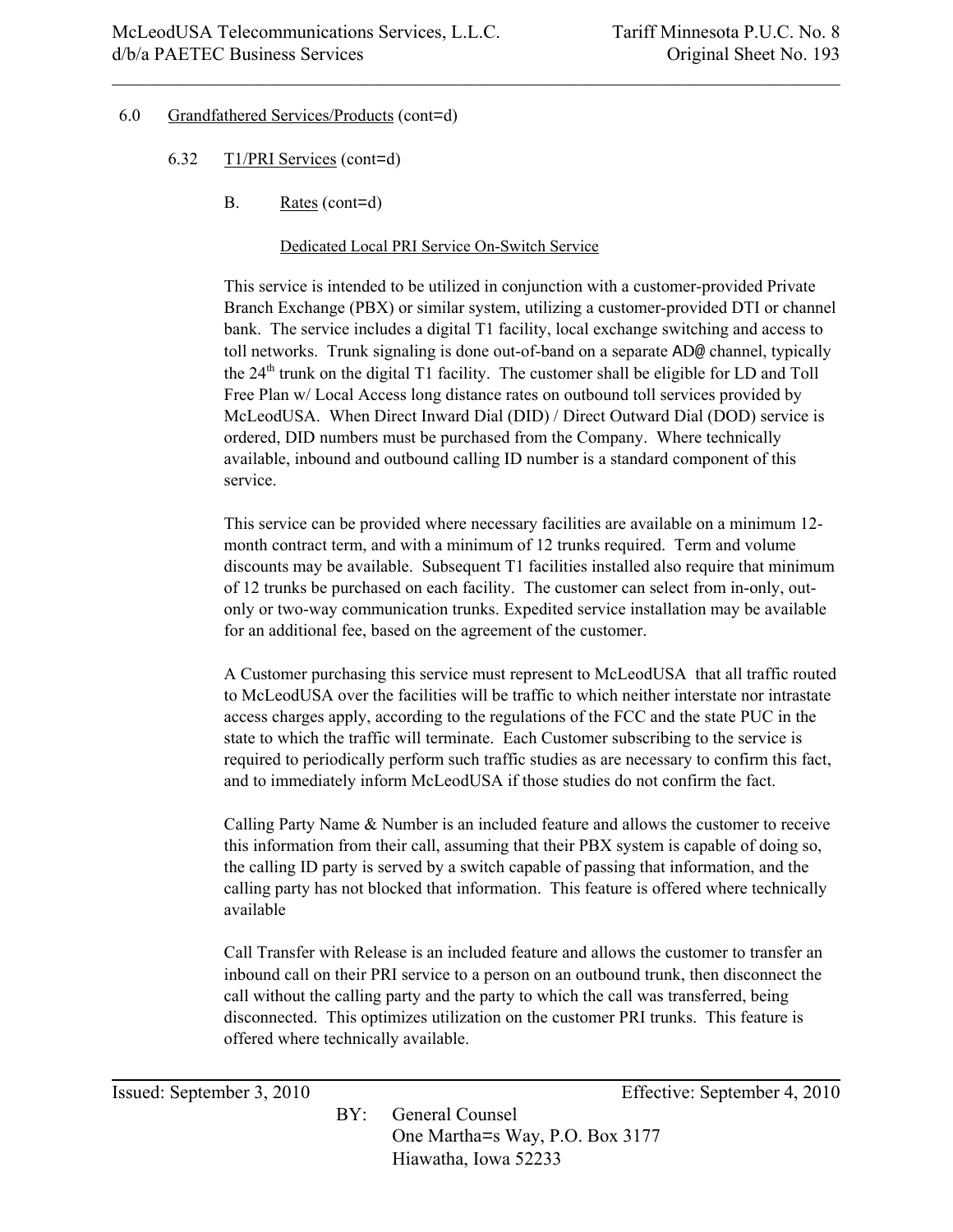- 6.32 T1/PRI Services (cont=d)
	- B. Rates (cont=d)

Dedicated Local PRI Service On-Switch Service (cont=d)

 $\mathcal{L}_\mathcal{L} = \{ \mathcal{L}_\mathcal{L} = \{ \mathcal{L}_\mathcal{L} = \{ \mathcal{L}_\mathcal{L} = \{ \mathcal{L}_\mathcal{L} = \{ \mathcal{L}_\mathcal{L} = \{ \mathcal{L}_\mathcal{L} = \{ \mathcal{L}_\mathcal{L} = \{ \mathcal{L}_\mathcal{L} = \{ \mathcal{L}_\mathcal{L} = \{ \mathcal{L}_\mathcal{L} = \{ \mathcal{L}_\mathcal{L} = \{ \mathcal{L}_\mathcal{L} = \{ \mathcal{L}_\mathcal{L} = \{ \mathcal{L}_\mathcal{$ 

A Customer subscribing to this service is also prohibited from stripping, changing, or in any way manipulating the telephone number of the calling party associated with each individual call, and to maintain call records showing the originating numbers for each call, to the extent those originating numbers are passed to Customer with the call.

Monthly recurring prices include up to 250 Direct Inward Dial (DID) numbers, with additional DID numbers in sequential blocks fo 20 or non-sequential singles, at the Non-Recurring and Monthly Recurring rates below. Also included in the monthly recurring price are applicable End User Common Line (EUCL), Local Measured Service (LMS), Primary Interexchange Carrier Charges (PICC), and Mandatory Extended Area Service (EAS) charges.

| <b>PRI Service Description</b>                                                                                             | Non-Recurring |                   | Monthly Recurring |                                                                                             |
|----------------------------------------------------------------------------------------------------------------------------|---------------|-------------------|-------------------|---------------------------------------------------------------------------------------------|
| 12-trunk configuration                                                                                                     | \$250.00      |                   | \$385.00          |                                                                                             |
| 16-trunk configuration                                                                                                     | \$250.00      |                   | \$440.00          |                                                                                             |
| 20-trunk configuration                                                                                                     | \$250.00      |                   | \$495.00          |                                                                                             |
| 24-trunk configuration                                                                                                     | \$250.00      |                   | \$550.00          |                                                                                             |
| Direct Inward Dialing Non-Recurring Monthly Recurring<br>DID numbers (20 sequential)<br>DID numbers (non-sequential, each) |               | \$20.00<br>\$1.00 | \$3.00<br>\$0.15  |                                                                                             |
| Miscellaneous<br>Change Order, per order<br>Conversion from T1 to PRI                                                      |               |                   | \$50.00           | Non-Recurring Monthly Recurring<br>N/A<br>Equal to Service Description Non-Recurring charge |

- Installation charges listed as Service Description ANon-Recurring@ apply for each new PRI service configuration. If the customer were to change physical locations and need new service at the new location, these installation charges would also apply.
- Change Order charge applies for each change request submitted after installation of the service.
- Conversion of service charge from PRI to T1 applies when the facility type is changed to T1. The charge is equivalent to the Installation Non-Recurring charge.
- Other state and federal taxes and regulatory surcharges are applicable and are to be billed separately.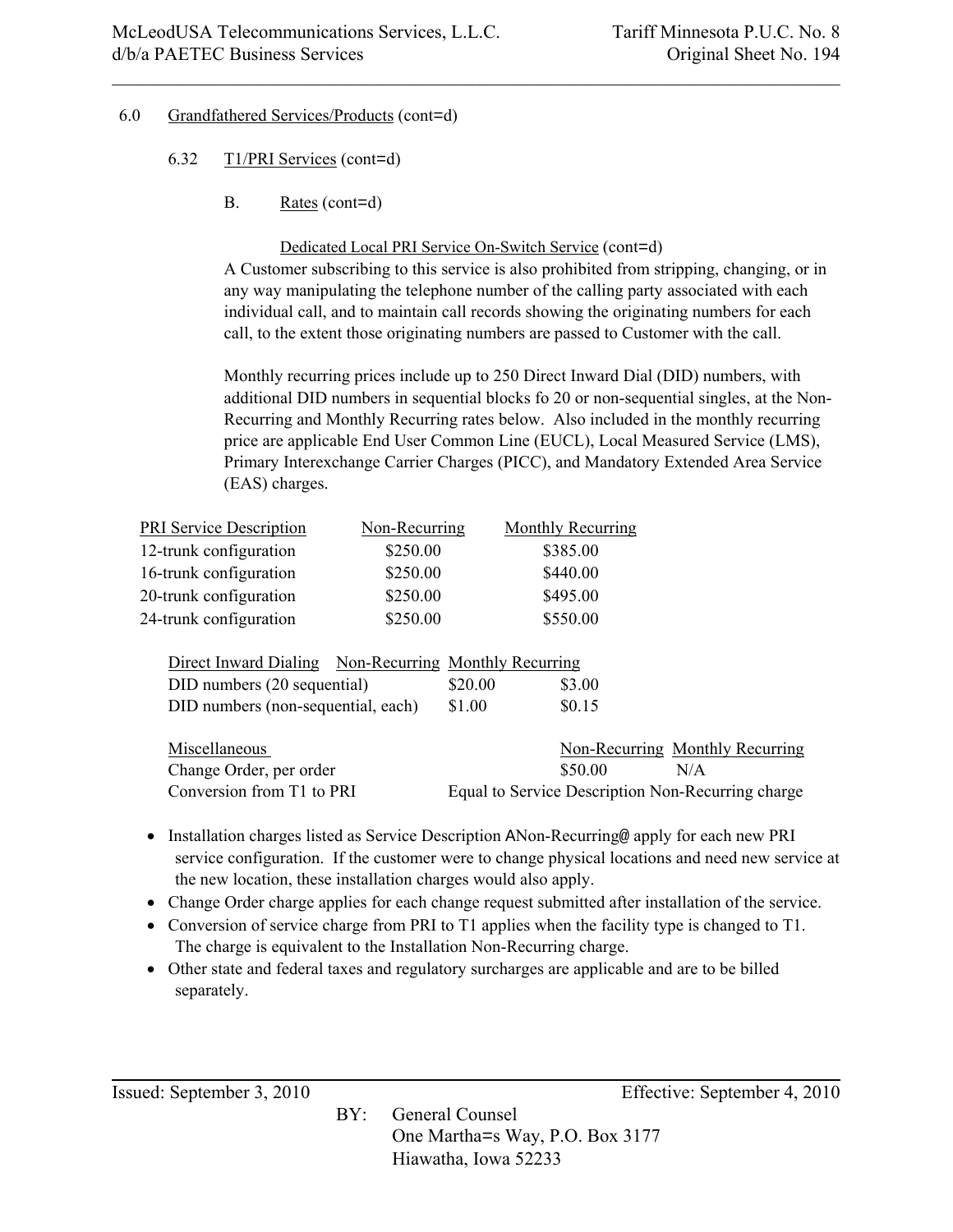- 6.32 T1/PRI Services (cont=d)
	- B. Rates (cont=d) Preferred AdvantageK Integrated Access Trunk

 $\mathcal{L}_\mathcal{L} = \{ \mathcal{L}_\mathcal{L} = \{ \mathcal{L}_\mathcal{L} = \{ \mathcal{L}_\mathcal{L} = \{ \mathcal{L}_\mathcal{L} = \{ \mathcal{L}_\mathcal{L} = \{ \mathcal{L}_\mathcal{L} = \{ \mathcal{L}_\mathcal{L} = \{ \mathcal{L}_\mathcal{L} = \{ \mathcal{L}_\mathcal{L} = \{ \mathcal{L}_\mathcal{L} = \{ \mathcal{L}_\mathcal{L} = \{ \mathcal{L}_\mathcal{L} = \{ \mathcal{L}_\mathcal{L} = \{ \mathcal{L}_\mathcal{$ 

## Product Description

The McLeodUSA Preferred Advantage Integrated Access (IA) Trunk solution is a full service communications product combining local voice and data over a single On-Switch T1 or PRI dedicated facility. The customer is eligible for LD and Toll Free Plan w/ Local Access pricing for calls carried by the same facility. An Integrated Access Device (IAD) will be placed at the customer=s premise and allow for delivery and integration of each service to the end customer. The Base Package for this product is 6 voice lines plus 256K (4 channels) of High-Speed Internet access with 8 static IP addresses, of which 5 are usable. High Speed Internet, Secure Metro Connections (metro frame), or Secure City-to-City Connections (standard frame) can be added, in single channel (64K) increments to the base package. Pricing does not include the loop, port, or PVC charges associated with multi-node frame services. Additional IP addresses are available for an additional charge. This service is not offered on a month-to-month basis; the customer will be required to sign a contract with a term of at least 1 year to purchase the service.

For this product, no separate charges apply for an End User Common Line (EUCL) charge, Presubscribed Interexchange Carrier Charge (PICC), Local Measured Service (LMS), or mandatory Extended Area Service (EAS). Taxes and surcharges associated with E911 and universal service programs will be applied in addition to the rates in this section. Features will be available subject to technical requirements.

This product is available where McLeodUSA facilities permit. The customer must use IAD terminal equipment that will be owned and supplied by McLeodUSA at no additional charge to the customer. Basic managed services are provided at no additional cost to the customer. These are: proactive monitoring of the IAD, initial configuration assistance (not including LAN configuration settings), on-site replacement in case of equipment failure which is not the fault of the customer, and firmware upgrades as necessary. Other services may be provided at additional charge. McLeodUSA will maintain initial IAD customer configurations at the time of initial service turn-up, but will not capture or retain incremental configuration changes. If the customer voluntarily powers down the IAD, a technician may need to be dispatched and additional charges to the customer will result.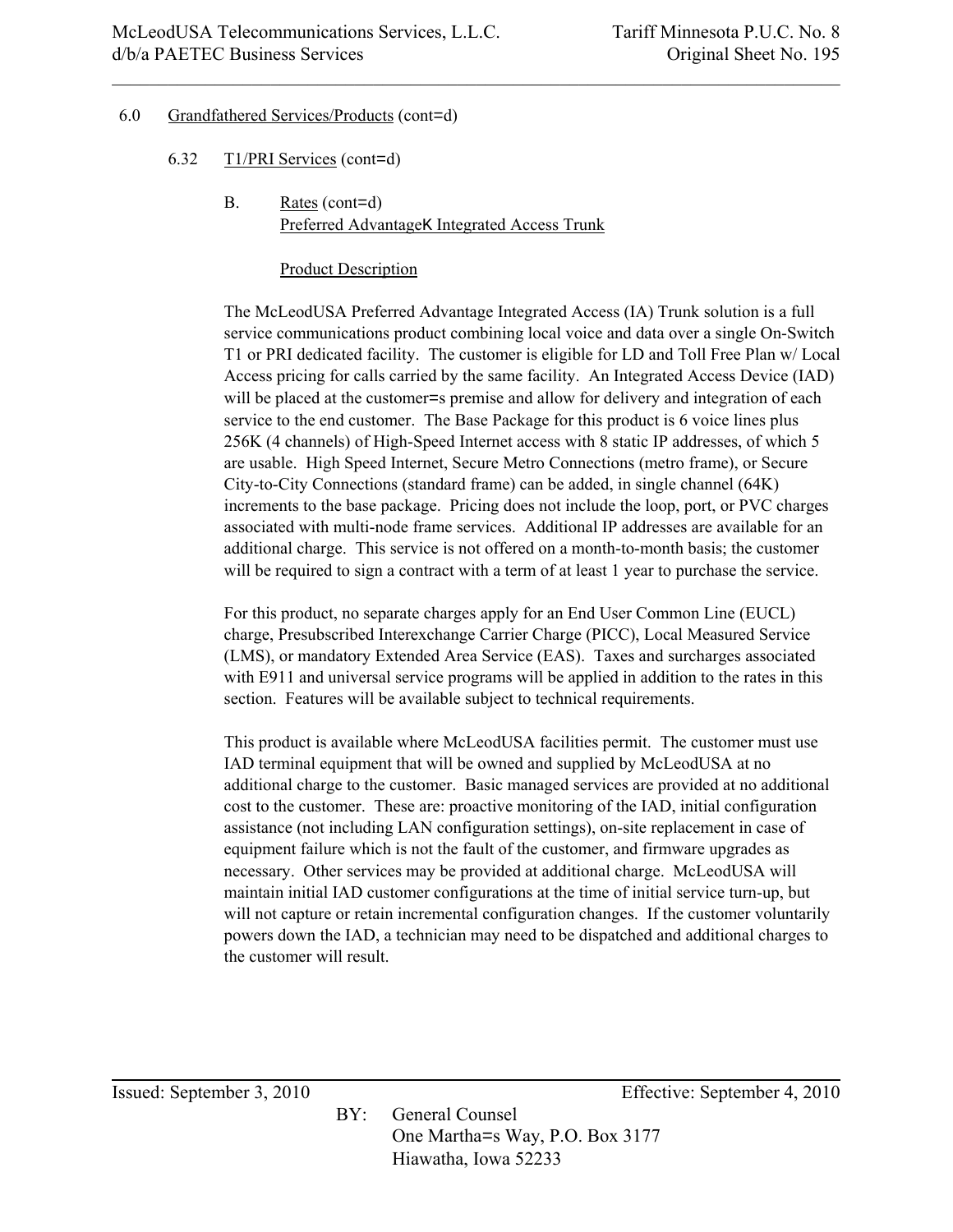# 6.32 T1/PRI Services (cont=d)

# B. Rates (cont=d)

## Preferred AdvantageK Integrated Access Trunk (cont=d)

 $\mathcal{L}_\mathcal{L} = \{ \mathcal{L}_\mathcal{L} = \{ \mathcal{L}_\mathcal{L} = \{ \mathcal{L}_\mathcal{L} = \{ \mathcal{L}_\mathcal{L} = \{ \mathcal{L}_\mathcal{L} = \{ \mathcal{L}_\mathcal{L} = \{ \mathcal{L}_\mathcal{L} = \{ \mathcal{L}_\mathcal{L} = \{ \mathcal{L}_\mathcal{L} = \{ \mathcal{L}_\mathcal{L} = \{ \mathcal{L}_\mathcal{L} = \{ \mathcal{L}_\mathcal{L} = \{ \mathcal{L}_\mathcal{L} = \{ \mathcal{L}_\mathcal{$ 

Additional voice and data channels can be added either at the time of installation or during the term of the Service Agreement, and added channels will have a term commitment that terminates at the same time as the Service Agreement. No more than 14 additional channels (13 additional channels if the facility is a PRI facility) can be added to a single base package. No more than 1 trunk group can be associated with a PRI facility, and no more than 7 trunk groups can be associated with a T1 facility.

All or part of nonrecurring charges for this product may be waived in the case of customers making a minimum term commitment of (1) year and taking into consideration the number of channels maintained by Customer. Customers may agree to additional pricing for inside wiring work. Term and volume discounts may also be applied.

Contract termination penalties as provided in the customer's Service Agreement will apply in the event that the customer does not maintain the Base Package for the term of the agreement. If the customer discontinues Integrated Access service with the company, McLeodUSA will retrieve the IAD and battery pack that had been deployed for the customer's use. The customer will incur additional charges in the event that the customer does not allow for the prompt retrieval of the IAD upon termination of service.

Pricing

|                                       |          |                  | Term Length |
|---------------------------------------|----------|------------------|-------------|
| <b>Nonrecurring Charges</b>           | 12 Month | 24 Month         | 36 Month    |
| Service Setup:                        | \$00.00  | \$0.00           | \$0.00      |
| On-Site Installation:                 | \$250.00 | \$0.00           | \$0.00      |
| Battery Backup Installation: \$110.00 |          | \$110.00\$110.00 |             |

Nonrecurring charges may be waived for Customers entering into a minimum contract length of 24 months and taking into consideration the number of channels maintained by Customer during the term of the Agreement.

| <b>Recurring Charges</b>                      |          |
|-----------------------------------------------|----------|
| Base Package:                                 | \$530.00 |
| Per Incremental voice channel:                | \$20.00  |
| Per incremental data channel:                 | \$23.00  |
| PRI signaling charge (per facility):          | \$100.00 |
| Term and Volume Discounts may also be applied |          |

Term and Volume Discounts may also be applied.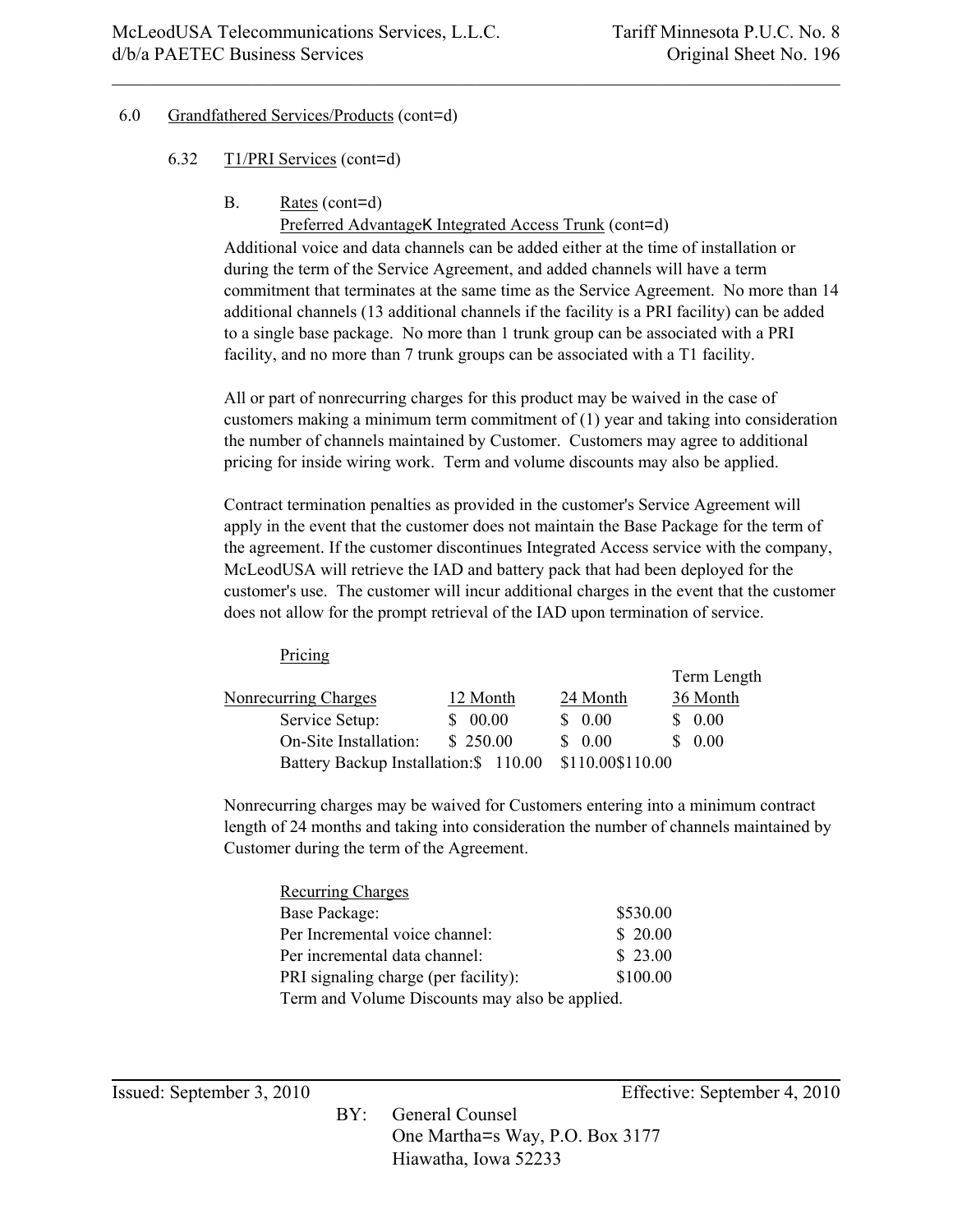6.32 T1/PRI Services (cont=d)

| Β. | $Rates (cont=d)$                                           |              |                          |
|----|------------------------------------------------------------|--------------|--------------------------|
|    | Preferred AdvantageK Integrated Access Trunk (cont=d)      |              |                          |
|    | Other Charges                                              |              |                          |
|    |                                                            | Nonrecurring | <b>Monthly Recurring</b> |
|    | <b>DID</b> Numbers                                         |              |                          |
|    | Sequential block of 20                                     | \$20.00      | \$3.00                   |
|    | Nonsequential (each)                                       | \$1.00       | \$0.15                   |
|    | <b>PRI</b> Features                                        |              |                          |
|    | Calling party name / number                                | N/A          | \$7.95 per facility      |
|    | Call Transfer                                              | N/A          | \$20.00 per facility     |
|    | PS ALI (Standard)                                          | $50.00*$     | \$0.25 per number        |
|    | PS ALI (Advanced)                                          | \$2,000.00   | \$0.25 per number        |
|    | *For each group of 10 (or fraction thereof) numbers added. |              |                          |

 $\mathcal{L}_\mathcal{L} = \{ \mathcal{L}_\mathcal{L} = \{ \mathcal{L}_\mathcal{L} = \{ \mathcal{L}_\mathcal{L} = \{ \mathcal{L}_\mathcal{L} = \{ \mathcal{L}_\mathcal{L} = \{ \mathcal{L}_\mathcal{L} = \{ \mathcal{L}_\mathcal{L} = \{ \mathcal{L}_\mathcal{L} = \{ \mathcal{L}_\mathcal{L} = \{ \mathcal{L}_\mathcal{L} = \{ \mathcal{L}_\mathcal{L} = \{ \mathcal{L}_\mathcal{L} = \{ \mathcal{L}_\mathcal{L} = \{ \mathcal{L}_\mathcal{$ 

Rate Table 7.7: Preferred AdvantageK Integrated Access Line

# Product Description

The McLeodUSA Preferred Advantage Integrated Access (IA) Line solution is a full service communications product combining local voice and data over a single On-Switch T1 dedicated facility. The customer is eligible for LD and Toll Free Plan w/ Local Access pricing for calls carried by the same facility. An Integrated Access Device (IAD) will be placed at the customer=s premise and allow for delivery and integration of each service to the end customer. The Base Package for this product is 6 voice lines plus 256K (4 channels) of data access, usable for High-Speed Internet access with 8 static IP addresses, of which 5 are usable. High Speed Internet, Secure Metro Connections (metro frame), or Secure City-to-City Connections (standard frame) can be added, in single channel (64K) increments to the base package. Pricing does not include the loop, port, or PVC charges associated with multi-node frame services. Additional IP addresses are available for an additional charge. This service is not offered on a month-to-month basis; the customer will be required to sign a contract with a term of at least one (1) year to purchase the service. Neither DID nor PRI signaling are available. For this product, no separate charges apply for an End User Common Line (EUCL) charge, Presubscribed Interexchange Carrier Charge (PICC), Local Measured Service (LMS), or mandatory Extended Area Service (EAS). Taxes and surcharges associated with E911 and universal service programs will be applied in addition to the rates in this section. Features will be available subject to technical requirements.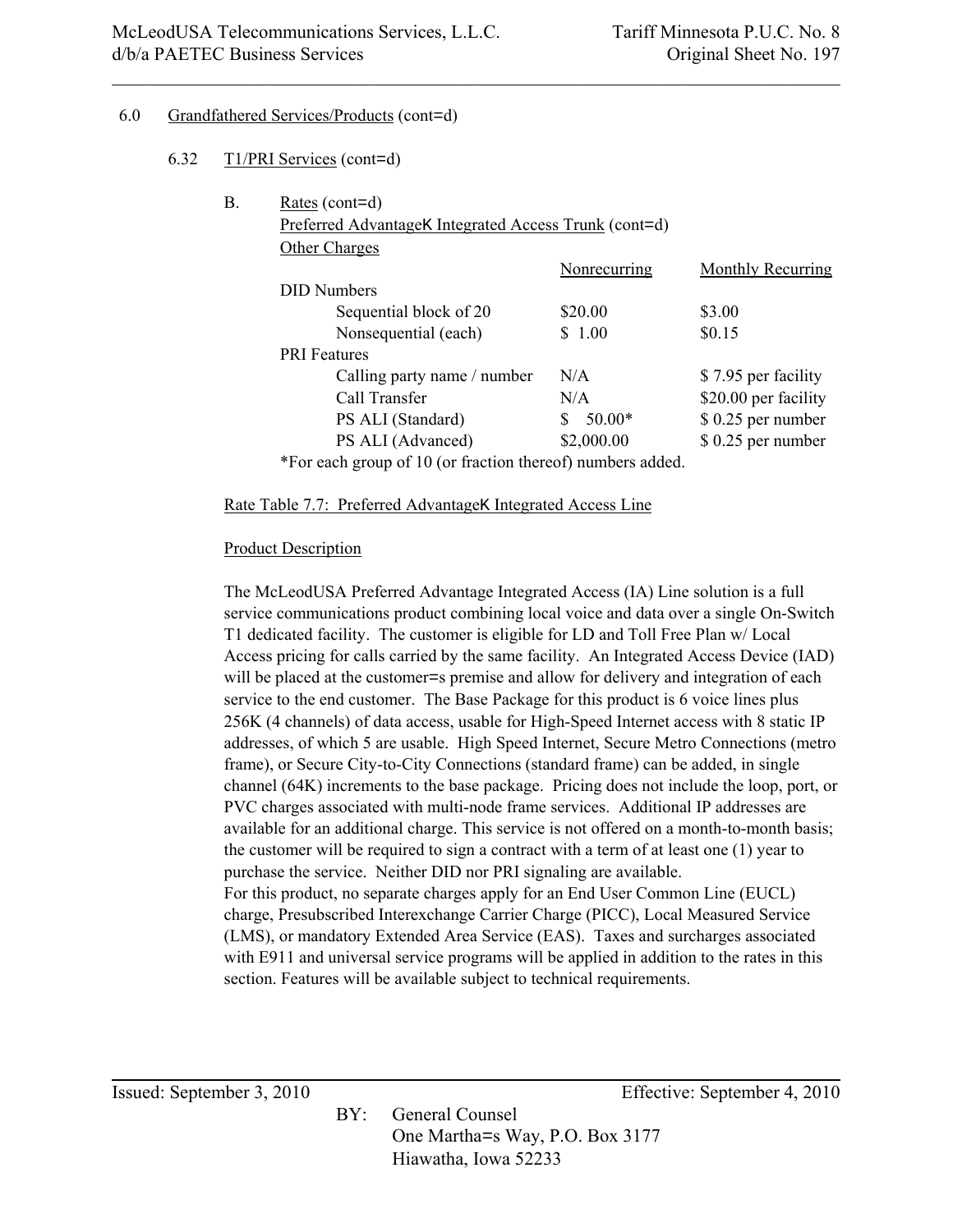- 6.32 T1/PRI Services (cont=d)
	- B. Rates (cont=d) Preferred AdvantageK Integrated Access Line (cont=d)

 $\mathcal{L}_\mathcal{L} = \{ \mathcal{L}_\mathcal{L} = \{ \mathcal{L}_\mathcal{L} = \{ \mathcal{L}_\mathcal{L} = \{ \mathcal{L}_\mathcal{L} = \{ \mathcal{L}_\mathcal{L} = \{ \mathcal{L}_\mathcal{L} = \{ \mathcal{L}_\mathcal{L} = \{ \mathcal{L}_\mathcal{L} = \{ \mathcal{L}_\mathcal{L} = \{ \mathcal{L}_\mathcal{L} = \{ \mathcal{L}_\mathcal{L} = \{ \mathcal{L}_\mathcal{L} = \{ \mathcal{L}_\mathcal{L} = \{ \mathcal{L}_\mathcal{$ 

This product is available where McLeodUSA facilities permit. The customer must use IAD terminal equipment that will be owned and supplied by McLeodUSA at no additional charge to the customer. Basic managed services are provided at no additional cost to the customer. These are: proactive monitoring of the IAD, initial configuration assistance (not including LAN configuration settings), on-site replacement in case of equipment failure which is not the fault of the customer, and firmware upgrades as necessary. Other services may be provided at additional charge. McLeodUSA will maintain initial IAD customer configurations at the time of initial service turn-up, but will not capture or retain incremental configuration changes. If the customer voluntarily powers down the IAD, a technician may need to be dispatched and additional charges to the customer will result.

Additional voice and data channels can be added either at the time of installation or during the term of the Service Agreement, and added channels will have a term commitment that terminates at the same time as the Service Agreement. No more than 14 additional channels can be added to a single base package. No more than 7 trunk groups can be associated with a T1 facility.

All or part of nonrecurring charges for this product may be waived in the case of customers making a minimum term commitment of (1) year and taking into consideration the number of channels maintained by Customer. Customers may agree to additional pricing for inside wiring work. Term and volume discounts may also be applied.

Contract termination penalties as provided in the customer's Service Agreement will apply in the event that the customer does not maintain the Base Package for the term of the agreement. If the customer discontinues Integrated Access service with the company, McLeodUSA will retrieve the IAD and battery pack that had been deployed for the customer's use. The customer will incur additional charges in the event that the customer does not allow for the prompt retrieval of the IAD upon termination of service.

| Pricing                      |          |          |          | Term Length |          |
|------------------------------|----------|----------|----------|-------------|----------|
| Nonrecurring Charges         | 12 Month |          | 24 Month | 36 Month    |          |
| Service Setup:               |          | 0.00     |          | $0.00\,$    | 0.00     |
| On-Site Installation:        |          | \$250.00 |          | \$0.00      | 0.00     |
| Battery Backup Installation: |          | \$230.00 |          | \$230.00    | \$230.00 |

Issued: September 3, 2010 Effective: September 4, 2010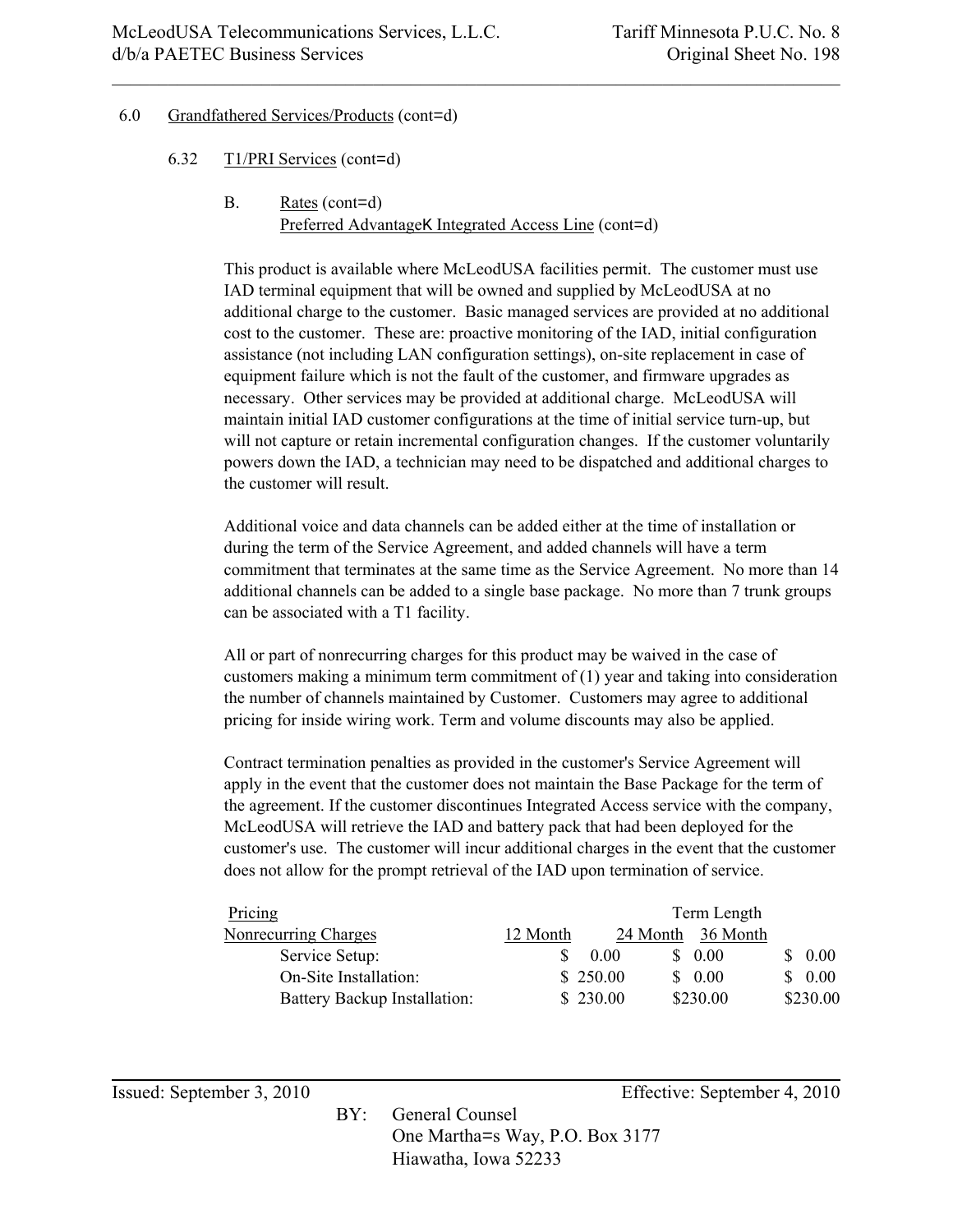- 6.32 T1/PRI Services (cont=d)
	- B. Rates (cont=d) Preferred AdvantageK Integrated Access Line (cont=d)

 $\mathcal{L}_\mathcal{L} = \{ \mathcal{L}_\mathcal{L} = \{ \mathcal{L}_\mathcal{L} = \{ \mathcal{L}_\mathcal{L} = \{ \mathcal{L}_\mathcal{L} = \{ \mathcal{L}_\mathcal{L} = \{ \mathcal{L}_\mathcal{L} = \{ \mathcal{L}_\mathcal{L} = \{ \mathcal{L}_\mathcal{L} = \{ \mathcal{L}_\mathcal{L} = \{ \mathcal{L}_\mathcal{L} = \{ \mathcal{L}_\mathcal{L} = \{ \mathcal{L}_\mathcal{L} = \{ \mathcal{L}_\mathcal{L} = \{ \mathcal{L}_\mathcal{$ 

Nonrecurring charges may be waived for Customers entering into a minimum contract length of 24 months and taking into consideration the number of channels maintained by Customer during the term of the Agreement.

|  | <b>Recurring Charges</b> |  |
|--|--------------------------|--|
|  |                          |  |

| Base Package:                                  | \$530.00 |
|------------------------------------------------|----------|
| Per Incremental voice channel:                 | \$20.00  |
| Per incremental data channel:                  | \$23.00  |
| Term and Volume Discounts may also be applied. |          |

#### Feature Packages

Simple Preferred Feature pack features (Call Forward Variable, Call Transfer, Call Waiting) can be added to any voice channel without nonrecurring charge at the time of installation. No monthly recurring charges apply. (Effective July 1, 2004, this package is no longer available to new customers.)

Value Preferred Feature pack features (Anonymous Call Rejection, Call Forward Busy, Call Forward Don't Answer, Call Waiting ID, Call ID Name/Number, 3-Way Calling) can be added to any voice channel without nonrecurring charge at the time of installation. A monthly recurring charge of \$5.00 per voice channel applies to any voice channel with any Value Preferred feature installed. (Effective July 1, 2004, this package is no longer available to new customers.)

Effective July 1, 2004, Simple Preferred 7 Select Package features\* can be added to any voice channel without nonrecurring charge at the time of installation. No monthly recurring charges apply.

Effective July 1, 2004, Value Preferred7 Select Package features\* can be added to any voice channel without nonrecurring charge at the time of installation. A monthly recurring charge of \$5.00 per voice channel applies to any voice channel with any Value Preferred feature installed.

For feature changes made to channels after initial installation, standard Move/Add/Change charges will apply, as well as the monthly recurring charge for Value Preferred features.

\*Wire Care is not an available feature with Integrated Access Line.

| Issued: September 3, 2010 | Effective: September 4, 2010      |
|---------------------------|-----------------------------------|
|                           | BY: General Counsel               |
|                           | One Martha = S Way, P.O. Box 3177 |
|                           | Hiawatha, Iowa 52233              |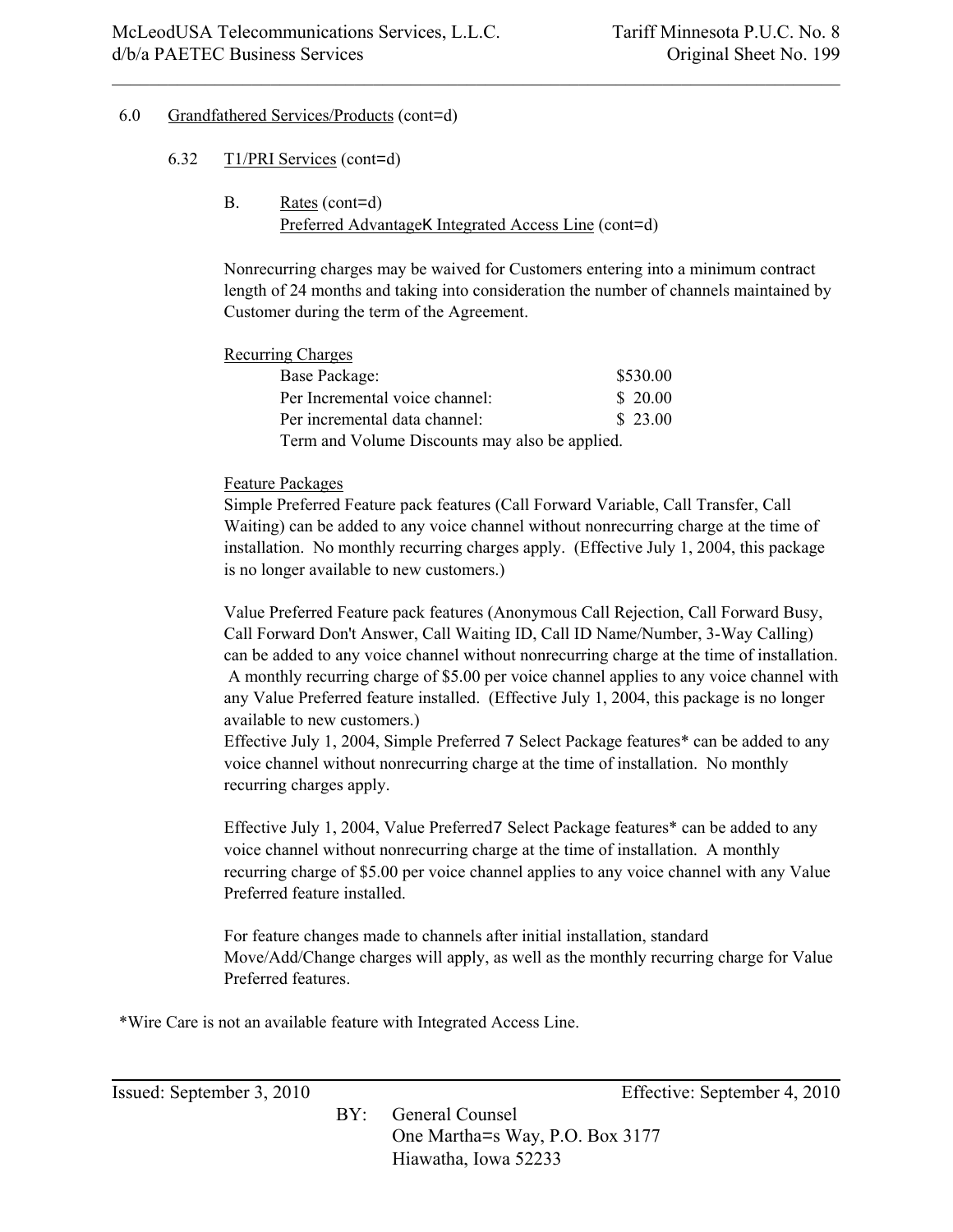6.33 Preferred Advantage Calling Card and Preferred Advantage Conference Calling (Moved from Sheets 61, 65, 66, 114, 115 and 116)

 $\mathcal{L}_\mathcal{L} = \{ \mathcal{L}_\mathcal{L} = \{ \mathcal{L}_\mathcal{L} = \{ \mathcal{L}_\mathcal{L} = \{ \mathcal{L}_\mathcal{L} = \{ \mathcal{L}_\mathcal{L} = \{ \mathcal{L}_\mathcal{L} = \{ \mathcal{L}_\mathcal{L} = \{ \mathcal{L}_\mathcal{L} = \{ \mathcal{L}_\mathcal{L} = \{ \mathcal{L}_\mathcal{L} = \{ \mathcal{L}_\mathcal{L} = \{ \mathcal{L}_\mathcal{L} = \{ \mathcal{L}_\mathcal{L} = \{ \mathcal{L}_\mathcal{$ 

**Effective January 1, 2009, these services are no longer available to new customers or to existing customers at new locations. Existing customers will be able to request changes to services, provided the request does not conflict with state rules, regulations or laws.**

## B. Descriptions

# Calling Card

This service allows the Customer to make telephone calls from any non-Customer location such as a payphone by dialing an 800 access number and a personal identification number before dialing the telephone number of the called party. The charges resulting from use of the Calling Card are billed to the Customer=s McLeodUSA account at the rates and charges set forth in the Rate Tables.

Preferred Advantage7 Conference Calling

Conference Calling is the ability to have multiple parties listen and participate in meetings via telephone.

Anytime Conferencing

Anytime Conferencing Audio

Anytime Conferencing allows you to hold a conference call any time without operator assistance. Anytime Conferencing conference room is available 24/7 and can host up to 100 participants. Anytime Conference may be uses with the Web Conferencing interface Conference Calling Control Panel to moderate a call, show a Power Point<sup>7</sup> presentation or share documents in a fully collaborative environment.

Anytime Conferencing with Web

Anytime Conferencing Anytime Conferencing Web enables a caller to share presentations, applications and documents on the Internet with other participants. Basic Assisted and Event Conferencing

Basic Assisted

Basic Assisted provides minimal operator support. Basic Assisted Conference call is ordered for less than 45 participants. A live operator will answer to both the call organizer and participants, gather each participant's name and other information required and announces each participant as s/he is placed into conference. The operator may conduct a roll call and then turn the call over to the Chairperson. The operator is always available by pressing 'star, zero' (\*0).

Event Conferencing

Event Conferencing is a professionally managed conference call, reserved in advance, and designed specifically for large event style conference calls or calls that require the personal touch of an operator.

Participants dial in from any location or the Event Conferencing team will dial out to participants. A dedicated operator manages the call from start to finish.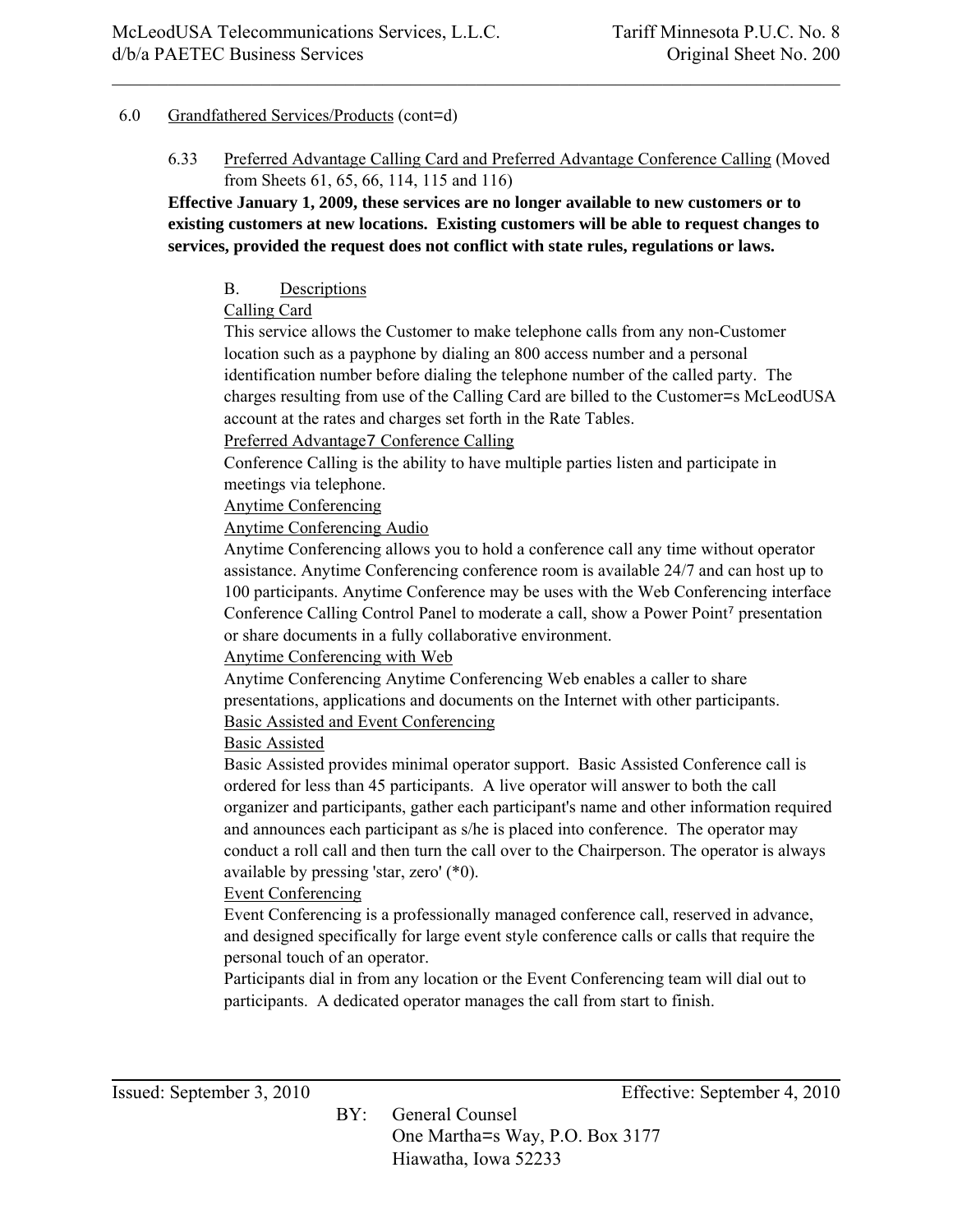6.33 Preferred Advantage Calling Card and Preferred Advantage Conference Calling (cont=d)

 $\mathcal{L}_\mathcal{L} = \{ \mathcal{L}_\mathcal{L} = \{ \mathcal{L}_\mathcal{L} = \{ \mathcal{L}_\mathcal{L} = \{ \mathcal{L}_\mathcal{L} = \{ \mathcal{L}_\mathcal{L} = \{ \mathcal{L}_\mathcal{L} = \{ \mathcal{L}_\mathcal{L} = \{ \mathcal{L}_\mathcal{L} = \{ \mathcal{L}_\mathcal{L} = \{ \mathcal{L}_\mathcal{L} = \{ \mathcal{L}_\mathcal{L} = \{ \mathcal{L}_\mathcal{L} = \{ \mathcal{L}_\mathcal{L} = \{ \mathcal{L}_\mathcal{$ 

A. Descriptions (cont=d) Preferred Advantage7 Conference Calling (cont=d)

## Standard Services available

With each of the two following standard services, clients have two options:

- \$ Attended Call: Facilitator monitors the conference call to add any assistance that may be needed.
- \$ Unattended Call: No facilitator is present, but a facilitator is available at any time by pressing \*O on the phone.

#### Basic Assisted and Event Conferencing Products

## Toll Free Meet Me

Participants call a pre-determined toll free number at a specified time. A conference call operator will greet the participants and ask for the name of the conference chairperson. Participants will be placed on music hold or into the open conference until all parties have arrived. Once all parties have arrived, the conference will be turned over to the chairperson. The conference fees are charged to the hosting organization.

#### Domestic Dial-Out

Conference Center facilitators dial-out to all participants prior to the scheduled conference. The hosting organization is charged the long distance and conference bridging fees.

# Local Meet Me

Participants call a pre-determined toll free number at a specified time. A conference call operator will greet the participants and ask for the name of the conference chairperson. Participants will be placed on music hold or into the open conference until all parties have arrived. Once all parties have arrived, the conference will be turned over to the chairperson. Except for the LD toll charges, the conference fees are charged to the hosting organization. Each participant will be responsible for the long distance per minute charges that they incur while on the call.

#### Passcode

Passcode Conferencing provides an automated service that allows you to schedule a call in advance by a speaking to a reservationist. Each time a call is scheduled, a new access number and room number is provided to you.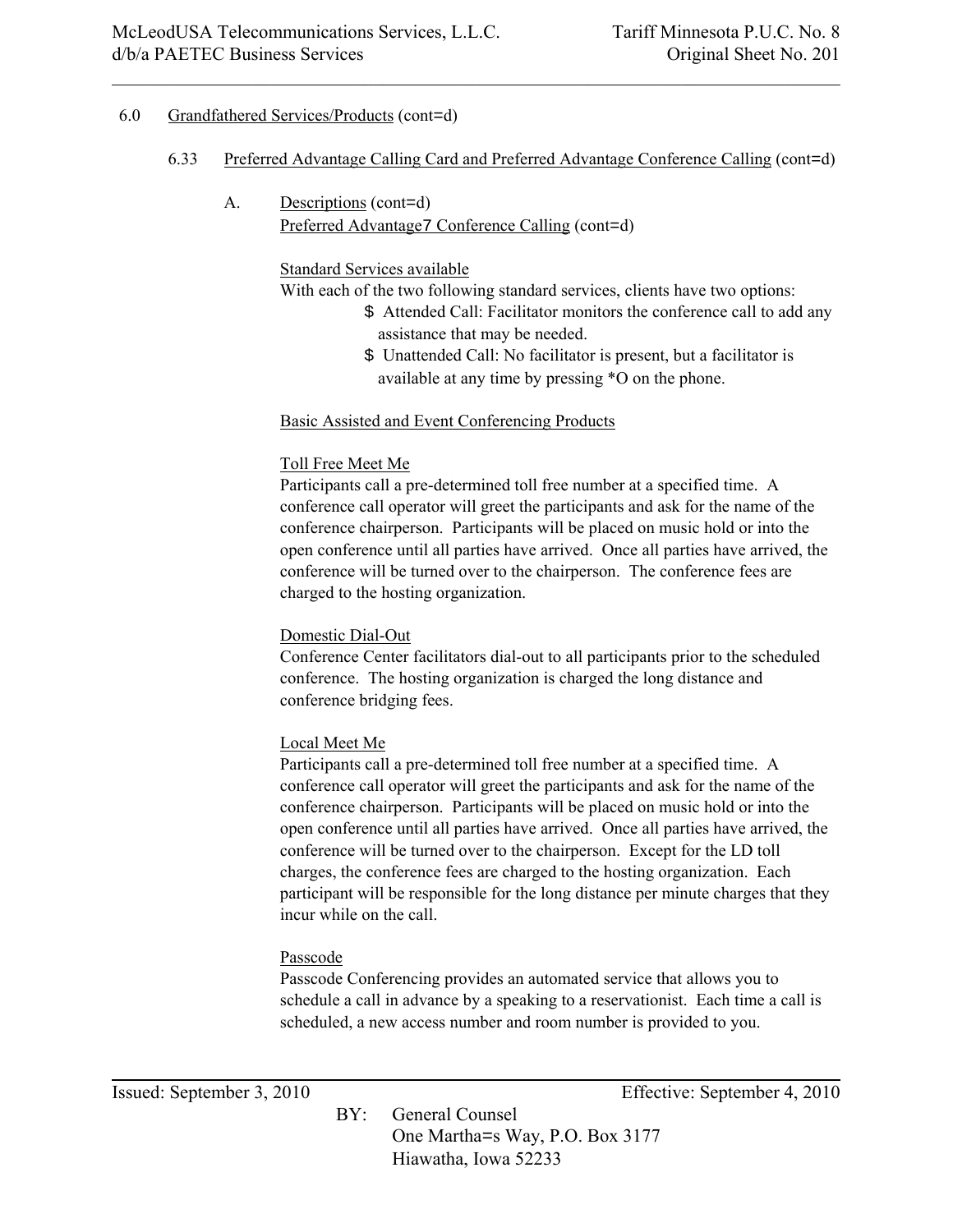#### 6.33 Preferred Advantage Calling Card and Preferred Advantage Conference Calling (cont=d)

 $\mathcal{L}_\mathcal{L} = \{ \mathcal{L}_\mathcal{L} = \{ \mathcal{L}_\mathcal{L} = \{ \mathcal{L}_\mathcal{L} = \{ \mathcal{L}_\mathcal{L} = \{ \mathcal{L}_\mathcal{L} = \{ \mathcal{L}_\mathcal{L} = \{ \mathcal{L}_\mathcal{L} = \{ \mathcal{L}_\mathcal{L} = \{ \mathcal{L}_\mathcal{L} = \{ \mathcal{L}_\mathcal{L} = \{ \mathcal{L}_\mathcal{L} = \{ \mathcal{L}_\mathcal{L} = \{ \mathcal{L}_\mathcal{L} = \{ \mathcal{L}_\mathcal{$ 

## B. Rates

# Rate Table 6: Preferred AdvantageK Calling Card

Calling Card services are billed at a per minute rate. All calls will be rounded up to the next full minute. Calling Cards are available to customers that have McLeodUSA long distance, McLeodUSA local service or both. Calling Card minutes are excluded from any Preferred AdvantageK Long Distance Package bucket of minutes. No non-recurring or monthly recurring charges apply. All charges are usage sensitive and subject to certain surcharges.

#### Rate Table 6.1: Business Preferred AdvantageK Calling Card

|                                                    |                                      | All calls billed at \$0.17/minute using the following increments: |        |
|----------------------------------------------------|--------------------------------------|-------------------------------------------------------------------|--------|
| Call Type                                          |                                      | Initial Increment Additional increments Surcharge                 |        |
| within US                                          | 30 seconds 6 seconds                 |                                                                   | \$0.00 |
| US to International                                | 30 second 6 seconds                  |                                                                   | \$1.50 |
| International Call to US whole minute whole minute |                                      |                                                                   | \$2.50 |
|                                                    | Extended Area Calling: \$0.17/minute |                                                                   |        |

## Payphone Surcharge

Calling Cards - When a customer places a calling card call from a payphone, the customer will be assessed a per call payphone surcharge listed in Section 4.1.9. Toll Free Numbers - If a customer has a Toll Free number and people calling the Toll Free number are using a payphone, the customer will be assessed a per call payphone surcharge listed in Section 4.1.9 for those calls.

#### Rate Table 6.2: Residential Preferred AdvantageK Calling Card

| All calls billed at \$0.25/minute using the following increments: |            |                                                   |        |
|-------------------------------------------------------------------|------------|---------------------------------------------------|--------|
| Call Type                                                         |            | Initial Increment Additional increments Surcharge |        |
| within US                                                         | 30 seconds | 6 seconds                                         | \$0.00 |
| US to International 30 second                                     |            | 6 seconds                                         | \$1.50 |
| International Call to US whole minute                             |            | whole minute                                      | \$2.50 |

Extended Area Calling: \$0.25/minute

# Payphone Surcharge

Calling Cards - When a customer places a calling card call from a payphone, the customer will be assessed a per call payphone surcharge listed in Section 4.1.9. Toll Free Numbers - If a customer has a Toll Free number and people calling the Toll Free number are using a payphone, the customer will be assessed a per call payphone surcharge listed in Section 4.1.9 for those calls.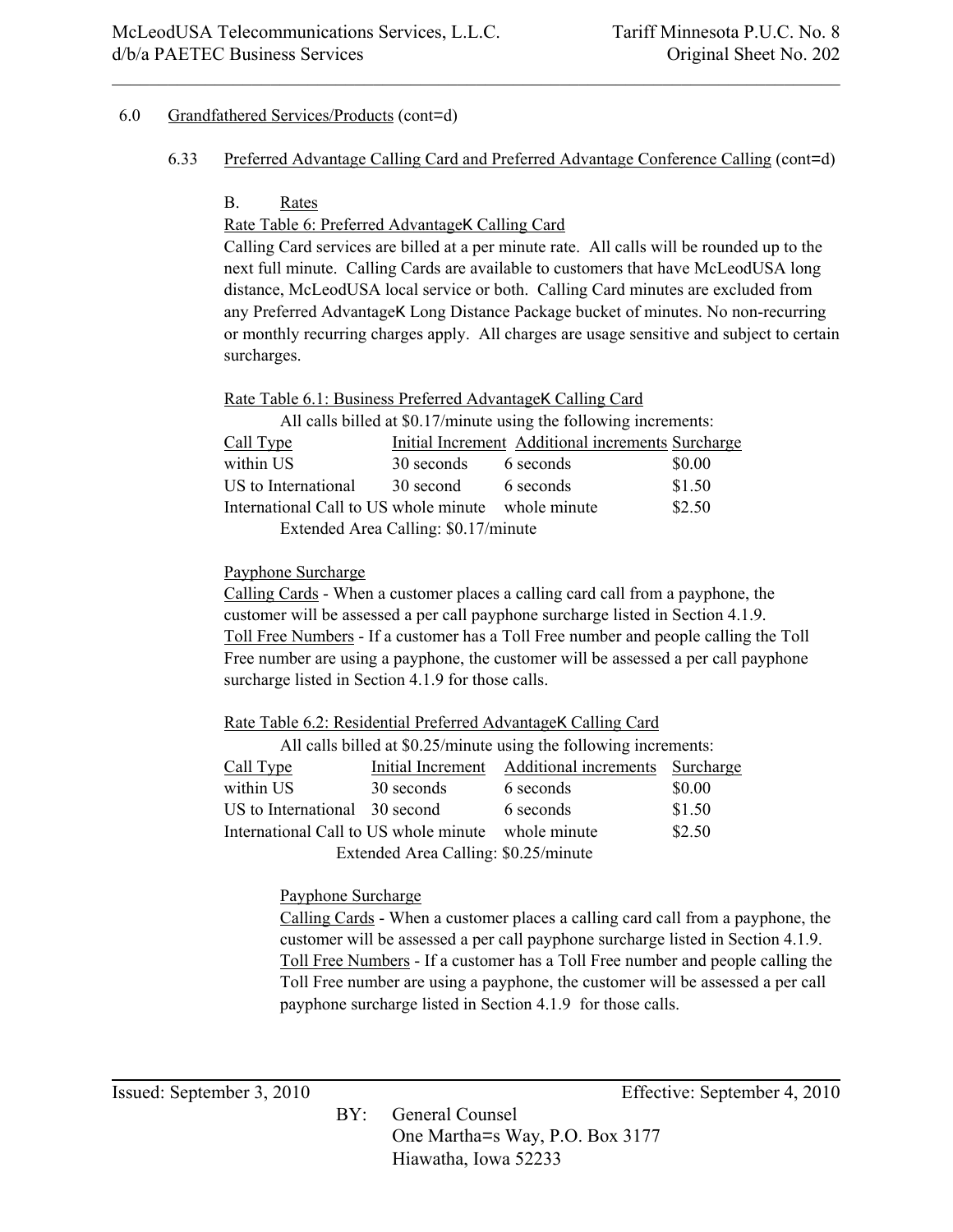6.33 Preferred Advantage Calling Card and Preferred Advantage Conference Calling (cont=d)

 $\mathcal{L}_\mathcal{L} = \{ \mathcal{L}_\mathcal{L} = \{ \mathcal{L}_\mathcal{L} = \{ \mathcal{L}_\mathcal{L} = \{ \mathcal{L}_\mathcal{L} = \{ \mathcal{L}_\mathcal{L} = \{ \mathcal{L}_\mathcal{L} = \{ \mathcal{L}_\mathcal{L} = \{ \mathcal{L}_\mathcal{L} = \{ \mathcal{L}_\mathcal{L} = \{ \mathcal{L}_\mathcal{L} = \{ \mathcal{L}_\mathcal{L} = \{ \mathcal{L}_\mathcal{L} = \{ \mathcal{L}_\mathcal{L} = \{ \mathcal{L}_\mathcal{$ 

B. Rates (cont=d) Rate Table 10: Preferred Advantage7 Conference Calling Service These rates are per minute, per leg, billed in 1 minute increments. Conference Calling is only available to business customers Anytime Conferencing Anytime Conferencing \$0.1200 per minute/ per leg The following services/features are included in the with the Anytime Conferencing Music on Hold Entry/Exit Announcement Operator Assistance Lecture/ Unlecture Mute/ Unmute Lock /Unlock Voice Roster Email Invitation

Number of Participants.

| Anytime Audio with Web |                                                        |
|------------------------|--------------------------------------------------------|
| Service                | Charges                                                |
| Meeting center         | $0.05$ per minute/ per leg (in addition to the Anytime |
|                        | Conferencing per minute rate).                         |
| Live Audio Streaming   | \$6.50 per participant/ per connection                 |
|                        |                                                        |

Basic Assisted & Event Conferencing

|                   | Toll Free Meet Me \$0.30 per minute/ per leg |
|-------------------|----------------------------------------------|
| Domestic Dial Out | \$0.30 per minute/ per leg                   |
| Local Meet Me     | \$0.27 per minute/ per leg                   |
| Passcode          | \$0.22 per minute/ per leg                   |

The following services are included in the above standard rate for Basic Assisted and Event Conferencing:

| Roll Call                      | Tone Entry/Exit                         | Busy Break in/Missing Party |
|--------------------------------|-----------------------------------------|-----------------------------|
| Sub-conferencing               | Passcode Security                       | Notification                |
| Music on Hold                  | Call Security                           |                             |
| Conference Set-up              | <b>Operator Reconnects</b>              |                             |
| <b>Conference Cancellation</b> | Duplicate Bills                         |                             |
| Listen Only                    | Reservation Confirmation (Fax or Email) |                             |

Issued: September 3, 2010 Effective: September 4, 2010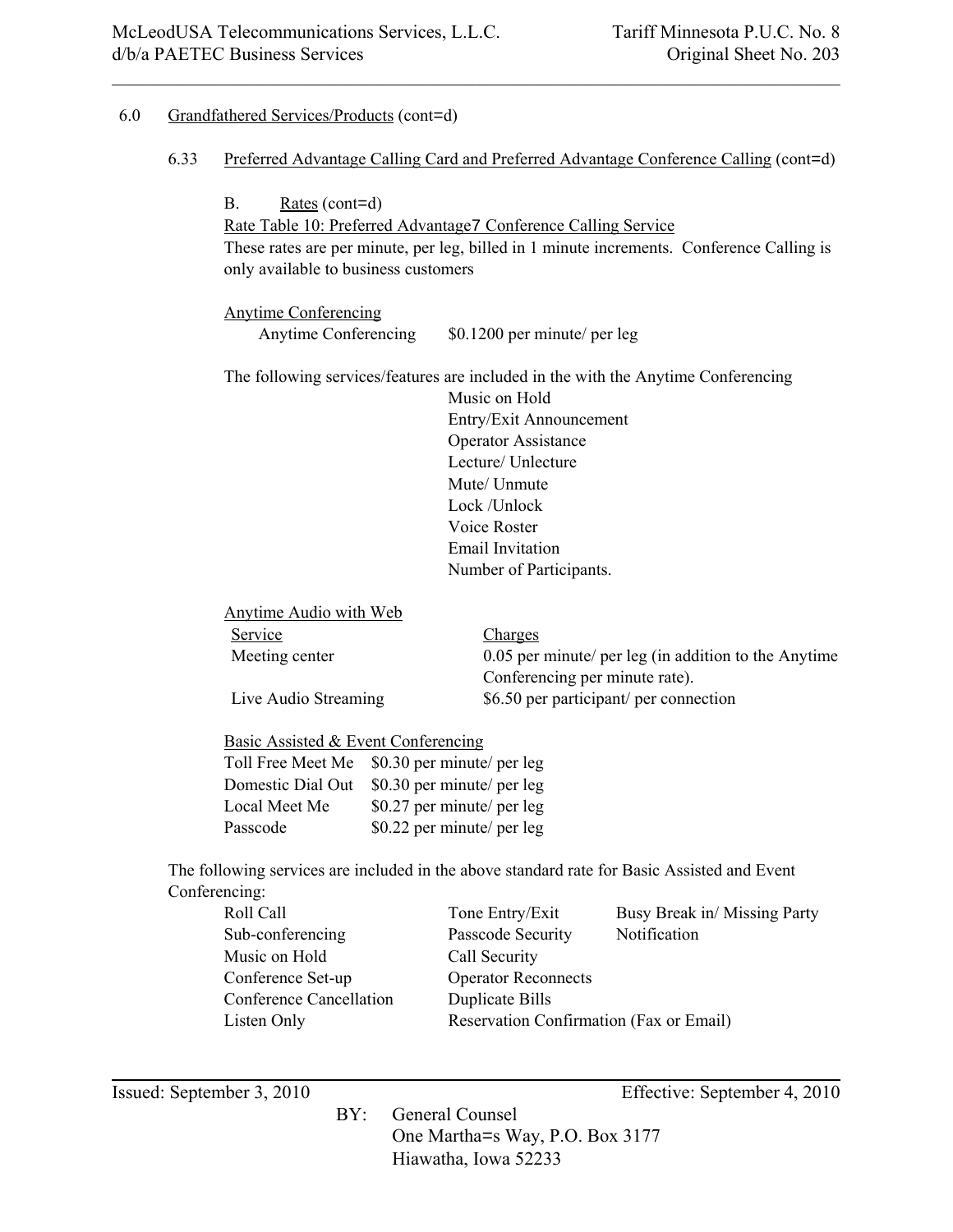6.33 Preferred Advantage Calling Card and Preferred Advantage Conference Calling (cont=d)

B. Rates (cont=d) Rate Table 10: Preferred Advantage7 Conference Calling Service (cont=d)

 $\mathcal{L}_\mathcal{L} = \{ \mathcal{L}_\mathcal{L} = \{ \mathcal{L}_\mathcal{L} = \{ \mathcal{L}_\mathcal{L} = \{ \mathcal{L}_\mathcal{L} = \{ \mathcal{L}_\mathcal{L} = \{ \mathcal{L}_\mathcal{L} = \{ \mathcal{L}_\mathcal{L} = \{ \mathcal{L}_\mathcal{L} = \{ \mathcal{L}_\mathcal{L} = \{ \mathcal{L}_\mathcal{L} = \{ \mathcal{L}_\mathcal{L} = \{ \mathcal{L}_\mathcal{L} = \{ \mathcal{L}_\mathcal{L} = \{ \mathcal{L}_\mathcal{$ 

Enhanced Event Conferencing Services

The following additional services are at the standard rate plus the following additional charges:

| Services/Features              | Charges                                       |
|--------------------------------|-----------------------------------------------|
| Coordination Line (Comm. Line) | \$65.00 per Comm. Line                        |
| <b>RSVP</b>                    | \$1.75 per conference participant reservation |
| Ship to Shore Connection       | \$20.00 per minute per location               |

Unused Line Fees Unused Line Fees noted below only apply to the Basic Assisted and Event Conferencing Products. Attended Unused Line Fee \$7.50 per unused line with 25 or more unused lines Cancellation Fee  $$7.50$  per unused line with less than 24 hour notice No show Fee  $$7.50$  per line reserved

6.34 Long Distance Interexchange and 800 Services (Moved from Sheets 67, 68, 71, 85, 88, 89, 90, 91, 92, 93, 94, 95, 96 and 97)

**Effective January 1, 2009, these services are no longer available to new customers or to existing customers at new locations. Existing customers will be able to request changes to services, provided the request does not conflict with state rules, regulations or laws.**

A. Descriptions

McLeodUSA long distance services are interexchange telephone services that allow customers to originate and terminate interexchange calls at locations within the state of Minnesota. A Customer must select McLeodUSA as their primary interexchange carrier for both Interstate and Intrastate long Distance. Usage charges are based on the duration and time of day of each call when applicable.

Where Customer=s local service is provided by McLeodUSA, McLeodUSA offers reduced long distance pricing on a nondiscriminatory basis provided all Customer=s local lines at a Customer location are served by McLeodUSA. Intrastate rates will be applied to any call record where the originating ANI is not provided by the customer or the originating carrier.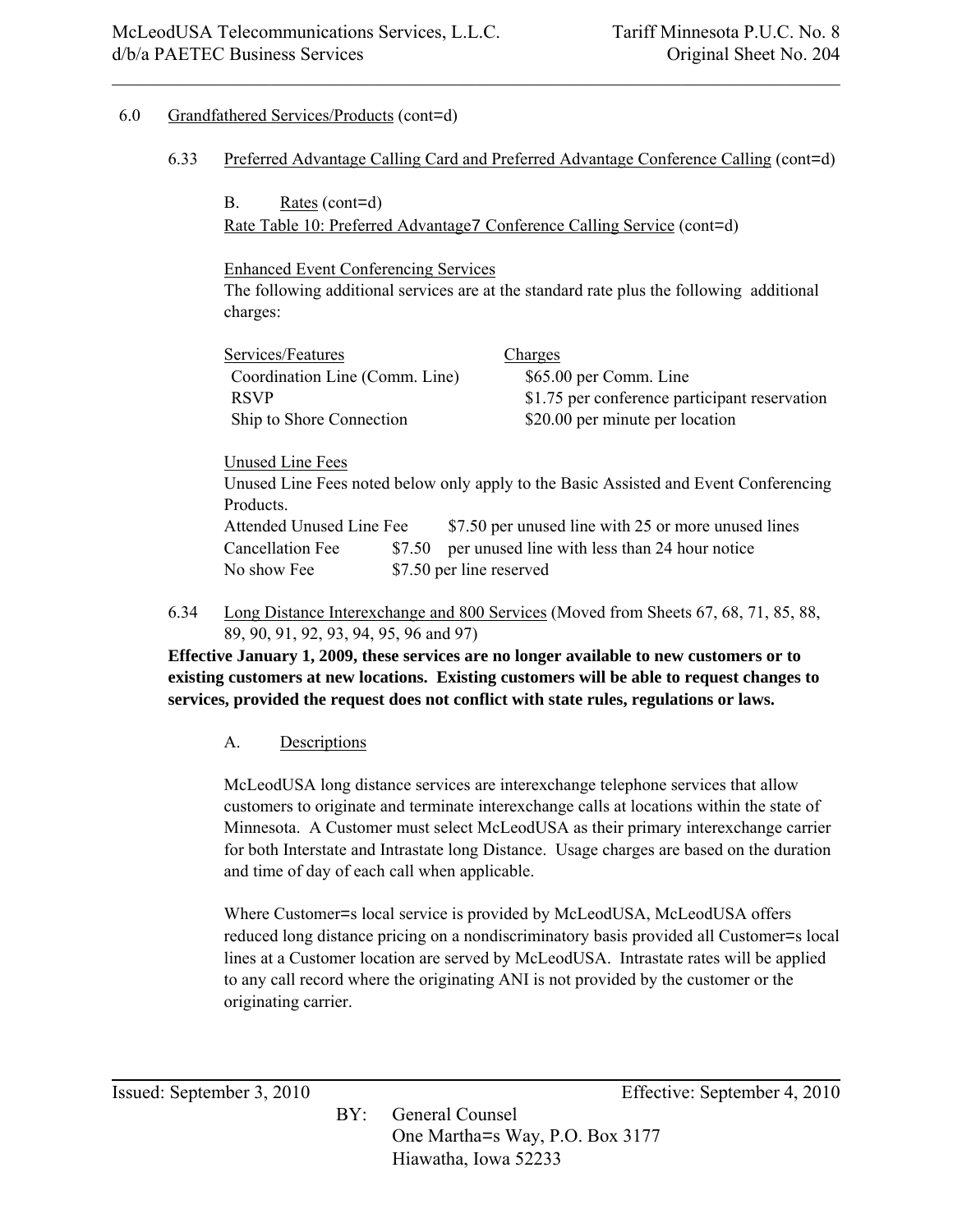## 6.34 Long Distance Interexchange and 800 Services (cont=d)

 $\mathcal{L}_\mathcal{L} = \{ \mathcal{L}_\mathcal{L} = \{ \mathcal{L}_\mathcal{L} = \{ \mathcal{L}_\mathcal{L} = \{ \mathcal{L}_\mathcal{L} = \{ \mathcal{L}_\mathcal{L} = \{ \mathcal{L}_\mathcal{L} = \{ \mathcal{L}_\mathcal{L} = \{ \mathcal{L}_\mathcal{L} = \{ \mathcal{L}_\mathcal{L} = \{ \mathcal{L}_\mathcal{L} = \{ \mathcal{L}_\mathcal{L} = \{ \mathcal{L}_\mathcal{L} = \{ \mathcal{L}_\mathcal{L} = \{ \mathcal{L}_\mathcal{$ 

A. Descriptions (cont=d)

McLeodUSA 800 services are inward WATS services that permit intrastate calls to a customer's station in one location from stations in diverse geographical locations, and for which the McLeodUSA customer is billed for the calls rather than the call's originator. Unless otherwise specified, all McLeodUSA 800 calls are subject to a 30-second average connect time (i.e., total monthly minutes of use divided by total monthly calls must equal at least 30 seconds) for a given terminating service group. All calls are rounded up to the next higher increment. In the event that 800 calls do not meet the 30-second average connect time requirement, billable usage will be increased by a surcharge equal to the necessary number of minutes at the average cost per minute to meet the 30-second requirement. In addition, Customers may also order Originating ANI Sorting, which provides the Customer with a detailed monthly analysis of the originating telephone numbers of those placing 800 calls. A Customer must select McLeodUSA as their primary interexchange carrier for both Interstate and Intrastate long Distance. With the exception of Preferred Advantage7 toll Free services, usage charges are based on the duration and time of day of each call when applicable.

Long Distance and Toll Free Packages consist of a bucket anytime minutes used by the Customer for outgoing domestic long distance calls. Long distance minutes used in excess of the bucket of minutes shall be billed at the Aoverage rate per minute.@

Dedicated Select LD and Toll Free Plan provides dedicated inbound long distance services and outbound 1+ long distance services for business customers that bill over 50,000 minutes of long distance usage (i.e., both inbound and outbound Long Distance) per month per DAL from McLeodUSA. A direct connection must be established with the McLeodUSA network via a Dedicated Access Line (DAL). Any McLeodUSA business customer that has a DAL has 3 months to "ramp up" their monthly DAL usage to 50,000 minutes per month per DAL. Beginning the fourth month of billing the customer will be assessed a \$500 shortfall charge per DAL if the customer does not bill more than 50,000 minutes per month per DAL from McLeodUSA

LD and Toll Free Plan w/o Local Access and LD and Toll Free Plan w/ Local Access provide switched inbound and outbound 1+ long distance services for Business Customers.

LD and Toll Free Select Plan w/o Local Access and LD and Toll Free Select Plan w/ Local Access provide switched inbound and outbound 1+ long distance to business customers with at least \$50.00 estimated monthly usage for long distance and toll free services, including conference calling, calling card and international long distance usage.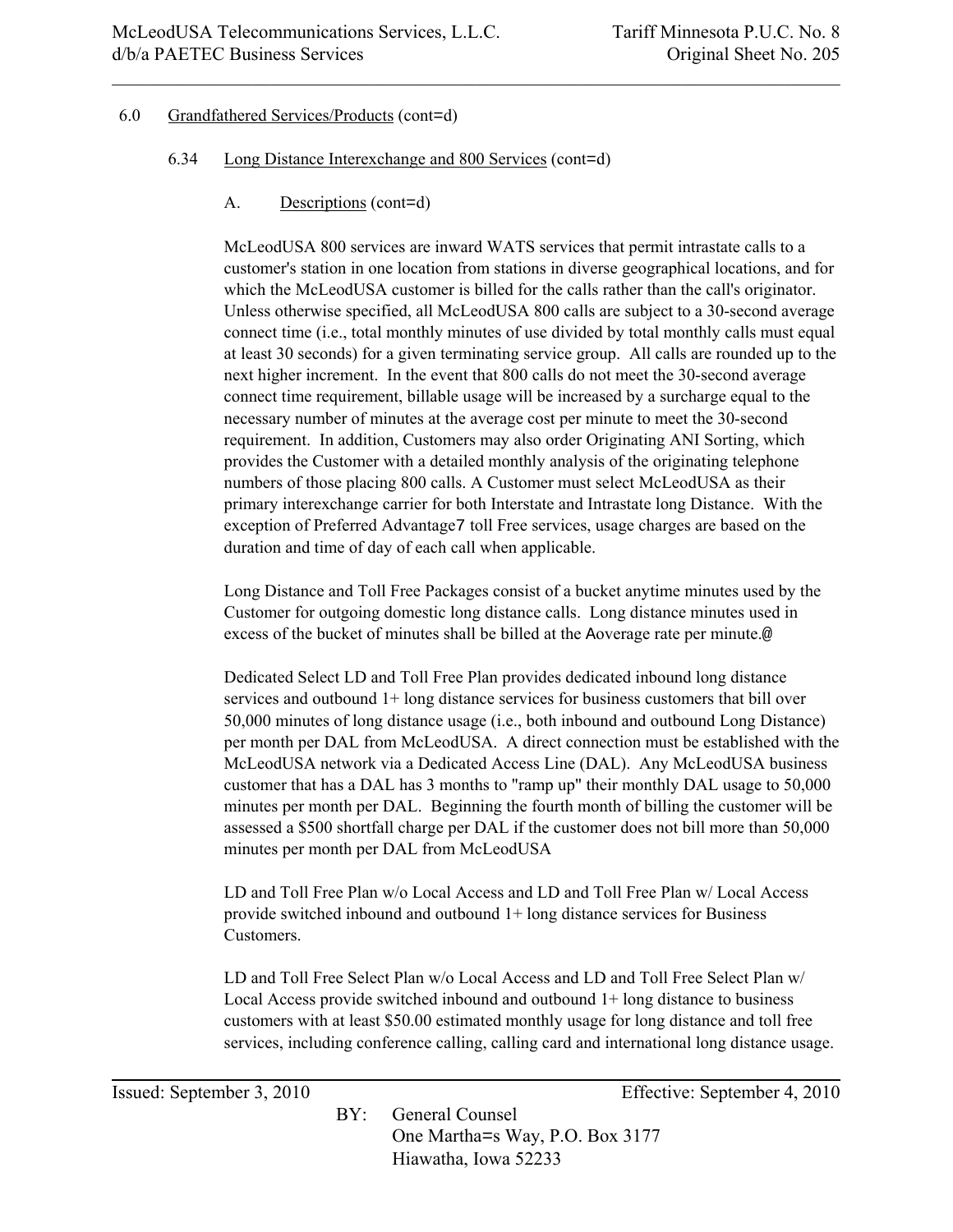## 6.34 Long Distance Interexchange and 800 Services (cont=d)

 $\mathcal{L}_\mathcal{L} = \{ \mathcal{L}_\mathcal{L} = \{ \mathcal{L}_\mathcal{L} = \{ \mathcal{L}_\mathcal{L} = \{ \mathcal{L}_\mathcal{L} = \{ \mathcal{L}_\mathcal{L} = \{ \mathcal{L}_\mathcal{L} = \{ \mathcal{L}_\mathcal{L} = \{ \mathcal{L}_\mathcal{L} = \{ \mathcal{L}_\mathcal{L} = \{ \mathcal{L}_\mathcal{L} = \{ \mathcal{L}_\mathcal{L} = \{ \mathcal{L}_\mathcal{L} = \{ \mathcal{L}_\mathcal{L} = \{ \mathcal{L}_\mathcal{$ 

A. Descriptions (cont=d)

Unlimited Long Distance provides switched outbound 1+ long distance in an unlimited minute usage to domestic and Canadian terminations per ANI per month. No autodialers, modems or call generation equipment of any kind is permitted. A threshold of 3,000 maximum minutes per ANI per month will be treated as an indication of call generation equipment usage. Usage that exceeds 3,000 minutes per ANI per month will be billed at \$0.12 per minute for all minutes that exceed the 3,000 minute threshold. Call details for minutes that exceed the 3,000 minute threshold will appear on the monthly invoice, and the customer may request the call detail for the minutes that fall below the 3,000 minute threshold. This package is only available when combined with the Preferred Advantage Unlimited package. No other local packages are available with the Unlimited Long Distance plan. This plan is only available when McLeodUSA provides services using its own local switching facilities.

#### Market Expansion Line (MEL)

MEL is a service whereby a call placed from an exchange access service to a MEL customer=s telephone number (the forwarded-to location) is automatically forwarded by telephone company serving office equipment to the customer=s remote location. Terminating stations must have incoming call capability. MELs are available when used in conjunction with long distance or 800 Service.

B. Rates

# Rate Table 3.5: Market Expansion Lines (MEL)

Monthly rate for a feature may vary depending on whether service is provided via McLeodUSA local switching platform. See section 5.1 to determine the platform that services are provided.

|                    | <b>Monthly Rates</b>     |                          |
|--------------------|--------------------------|--------------------------|
|                    | McLeodUSA                | Non-McLeodUSA            |
|                    | <b>Switch Facilities</b> | <b>Switch Facilities</b> |
|                    | In & Out State           | In & Out State           |
| Per Path           | \$18.00                  | \$18.00                  |
| Usage - Per Minute | $$0.03*$                 | $$0.03*$                 |

\* billed in whole minute increments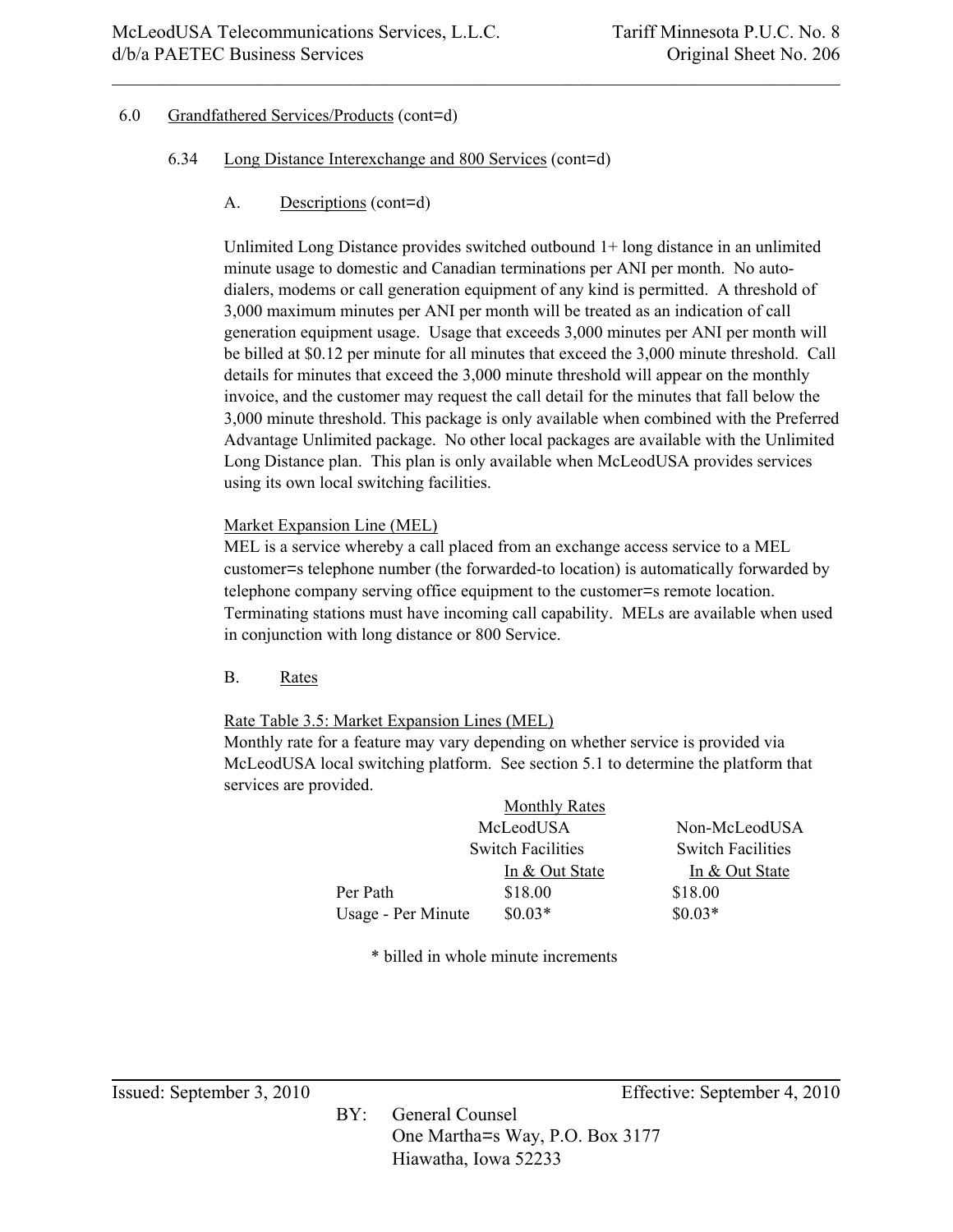## 6.34 Long Distance Interexchange and 800 Services (cont=d)

 $\mathcal{L}_\mathcal{L} = \{ \mathcal{L}_\mathcal{L} = \{ \mathcal{L}_\mathcal{L} = \{ \mathcal{L}_\mathcal{L} = \{ \mathcal{L}_\mathcal{L} = \{ \mathcal{L}_\mathcal{L} = \{ \mathcal{L}_\mathcal{L} = \{ \mathcal{L}_\mathcal{L} = \{ \mathcal{L}_\mathcal{L} = \{ \mathcal{L}_\mathcal{L} = \{ \mathcal{L}_\mathcal{L} = \{ \mathcal{L}_\mathcal{L} = \{ \mathcal{L}_\mathcal{L} = \{ \mathcal{L}_\mathcal{L} = \{ \mathcal{L}_\mathcal{$ 

B. Rates (cont=d)

## Rate Table 4: Long Distance and 800 Services

McLeodUSA long distance services are interexchange telephone services that allow customers to originate calls from their telephone line and terminate calls to domestic (intrastate and interstate) and international points. All long distance calls will be recorded and all calls billed using the Overage Rate minutes will be billed in 6 second increments for business customers. All residential long distance calls will be recorded and billed in one-minute increments. All lines at a customer location must be PIC=d to McLeodUSA for long distance service. Intrastate rates will be applied to any call record where the originating ANI is not provided by the customer or the originating carrier. The long distance service minutes included in the Long Distance and Toll Free plans apply to domestic intrastate calls, domestic interstate, extended calls (Alaska and Hawaii), NANP calls and to international calls as specified by McLeodUSA pursuant to federal regulation. All lines at a customer location must be PIC=d to McLeodUSA for long distance service package.

Dedicated Select LD and Toll Free Plan provides dedicated inbound long distance services and outbound 1+ long distance services for business customers that bill over 50,000 minutes of long distance usage (i.e., both inbound and outbound Long Distance) per month per DAL from McLeodUSA. A direct connection must be established with the McLeodUSA network via a Dedicated Access Line (DAL). Any McLeodUSA business customer that has a DAL has 3 months to "ramp up" their monthly DAL usage to 50,000 minutes per month per DAL. Beginning the fourth month of billing the customer will be assessed a \$500 shortfall charge per DAL if the customer does not bill more than 50,000 minutes per month per DAL from McLeodUSA.

LD and Toll Free Plan w/o Local Access and LD and Toll Free Plan w/ Local Access provide switched inbound and outbound 1+ long distance services for Business Customers.

LD and Toll Free Select Plan w/o Local Access and LD and Toll Free Select Plan w/ Local Access provide switched inbound and outbound 1+ long distance to business customers with at least \$50.00 estimated monthly usage for long distance and toll free services, including conference calling, calling card and international long distance usage. A ALD Shortfall Charge@ equal to the difference between actual usage and \$50.00 will be assessed monthly, if applicable.

A monthly recurring \$1.00 Toll Free Fee will be applied to each Toll Free number that is active in the McLeodUSA Resporg at the time of invoicing.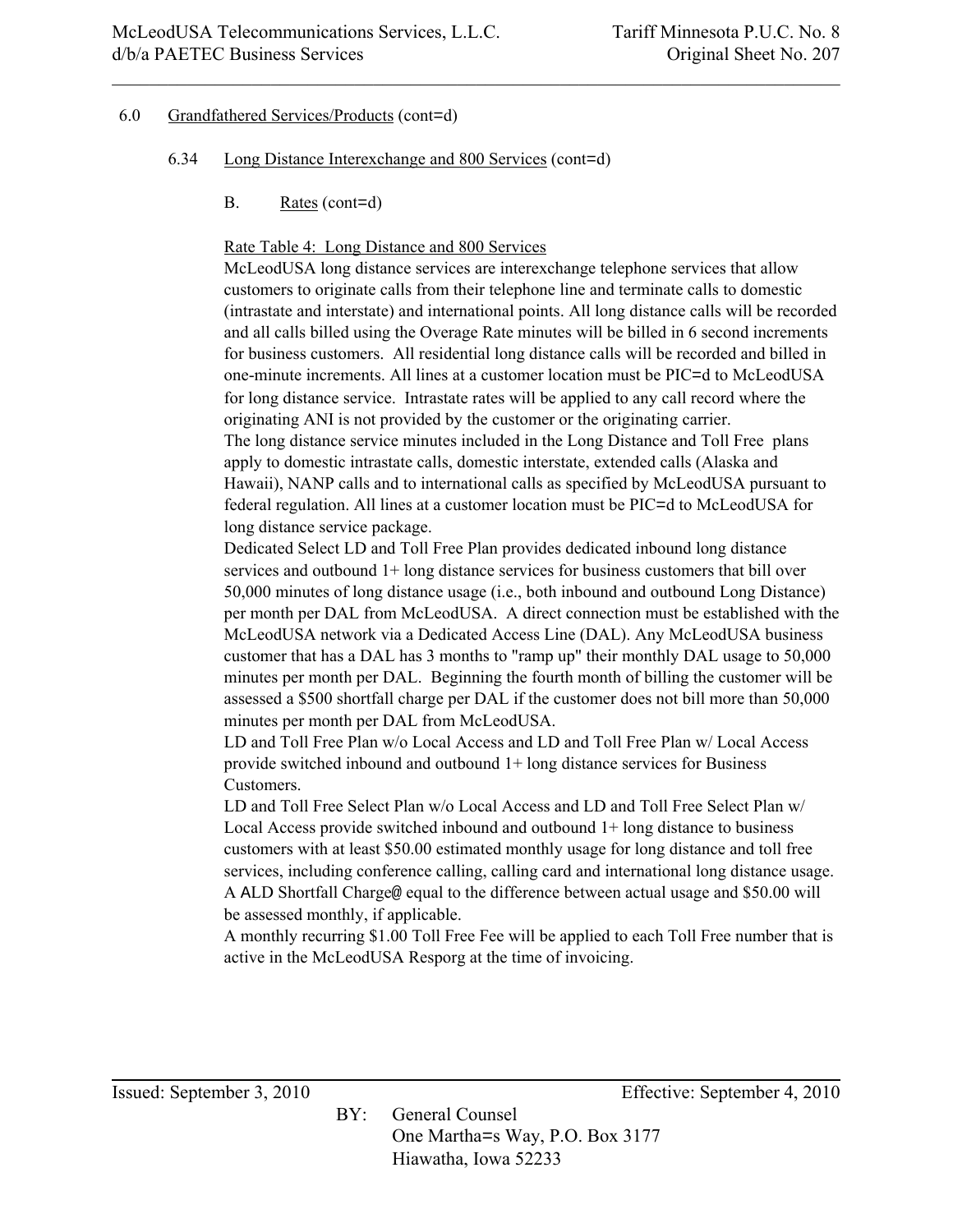#### 6.34 Long Distance Interexchange and 800 Services (cont=d)

B. Rates (cont=d) Rate Table 4.1: Business Long Distance and 800 Service Packages and Overage Rates for Customers with Local Service Provided by McLeodUSA This service is available to Customers that purchase a bundled package of local and long distance voice service for a Customer=s physical location at which local service is provided by McLeodUSA for all local lines at that location. All lines at the location must be PIC=ed to McLeodUSA for both interLata and intraLata services.

| <b>Business Preferred AdvantageK Long</b><br><b>Distance With Local</b> | <b>Monthly Rate</b> | Overage<br><b>Rate/Minute</b> |
|-------------------------------------------------------------------------|---------------------|-------------------------------|
| <b>Unlimited Long Distance</b>                                          | $**$                | \$0.12                        |

 $\mathcal{L}_\mathcal{L} = \{ \mathcal{L}_\mathcal{L} = \{ \mathcal{L}_\mathcal{L} = \{ \mathcal{L}_\mathcal{L} = \{ \mathcal{L}_\mathcal{L} = \{ \mathcal{L}_\mathcal{L} = \{ \mathcal{L}_\mathcal{L} = \{ \mathcal{L}_\mathcal{L} = \{ \mathcal{L}_\mathcal{L} = \{ \mathcal{L}_\mathcal{L} = \{ \mathcal{L}_\mathcal{L} = \{ \mathcal{L}_\mathcal{L} = \{ \mathcal{L}_\mathcal{L} = \{ \mathcal{L}_\mathcal{L} = \{ \mathcal{L}_\mathcal{$ 

\*\* The monthly rate for the Unlimited Long Distance is included in the rates for the Preferred Advantage Unlimited or Preferred Advantage Unlimited Highspeed packages. (See section 6.31**.**)

Rate Table 4.1.1: Dedicated Select LD and Toll Free Plan

This service is available to business customers that bill over 50,000 minutes of long distance usage per month (*i.e.*, both inbound and outbound Long Distance) from McLeodUSA. A direct connection with the McLeodUSA network via a Dedicated Access Line (DAL) is required. DALs are either connected to a McLeodUSA switch or provided via an alternative vendor. This service can be provided where necessary facilities are available. This product is available for multiple locations, however, the monthly rates may vary due to state locations.

Pricing is based on per minute rates that incorporate the origination, transport and final termination of the customer=s call. Calls are billed in 6-second increments, with a 6 second minimum. Customer has 3 months from the time of the DAL turn up to ramp up to 50,000 minutes per month usage on that DAL. After that period, Customer will be subject to a charge of \$500 in any month in which Customer=s total monthly long distance usage is less than 50,000 minutes. A recurring charge will also be assessed for the DAL circuit.

Intrastate rates will be applied to any call record where the originating ANI is not provided by the customer or originating carrier. The toll free service is not available for any locations outside of the continental United States. Tailored Call Coverage and Route Overflow are available features.

Account Codes are available to provide customers auditing functionality for all long distance calls.

| Per Minute Usage Rate LD:        | \$0.0410 |
|----------------------------------|----------|
| Per Minute Usage Rate Toll Free: | \$0.0650 |

Issued: September 3, 2010 Effective: September 4, 2010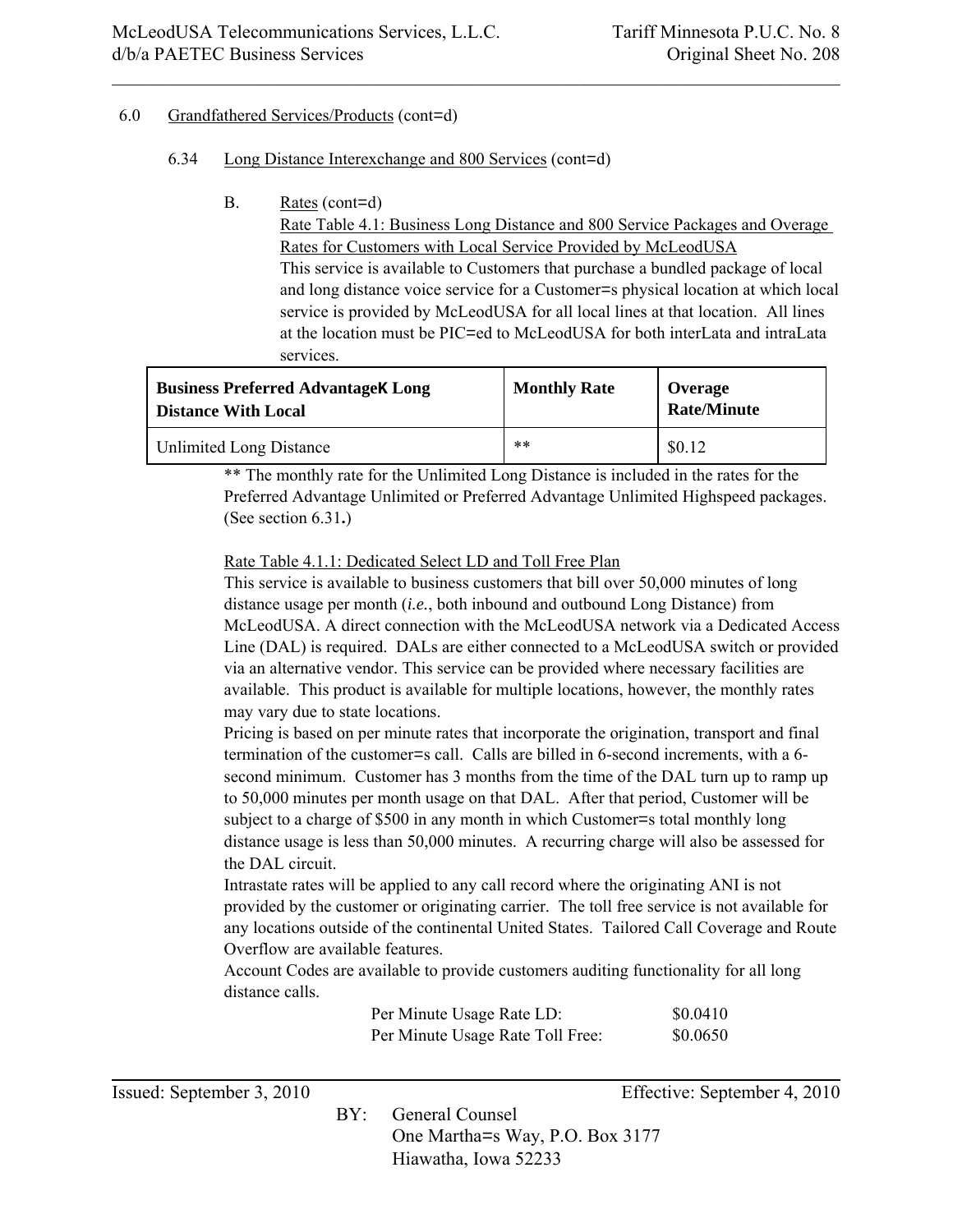$\mathcal{L}_\mathcal{L} = \{ \mathcal{L}_\mathcal{L} = \{ \mathcal{L}_\mathcal{L} = \{ \mathcal{L}_\mathcal{L} = \{ \mathcal{L}_\mathcal{L} = \{ \mathcal{L}_\mathcal{L} = \{ \mathcal{L}_\mathcal{L} = \{ \mathcal{L}_\mathcal{L} = \{ \mathcal{L}_\mathcal{L} = \{ \mathcal{L}_\mathcal{L} = \{ \mathcal{L}_\mathcal{L} = \{ \mathcal{L}_\mathcal{L} = \{ \mathcal{L}_\mathcal{L} = \{ \mathcal{L}_\mathcal{L} = \{ \mathcal{L}_\mathcal{$ 

Issued: September 3, 2010 Effective: September 4, 2010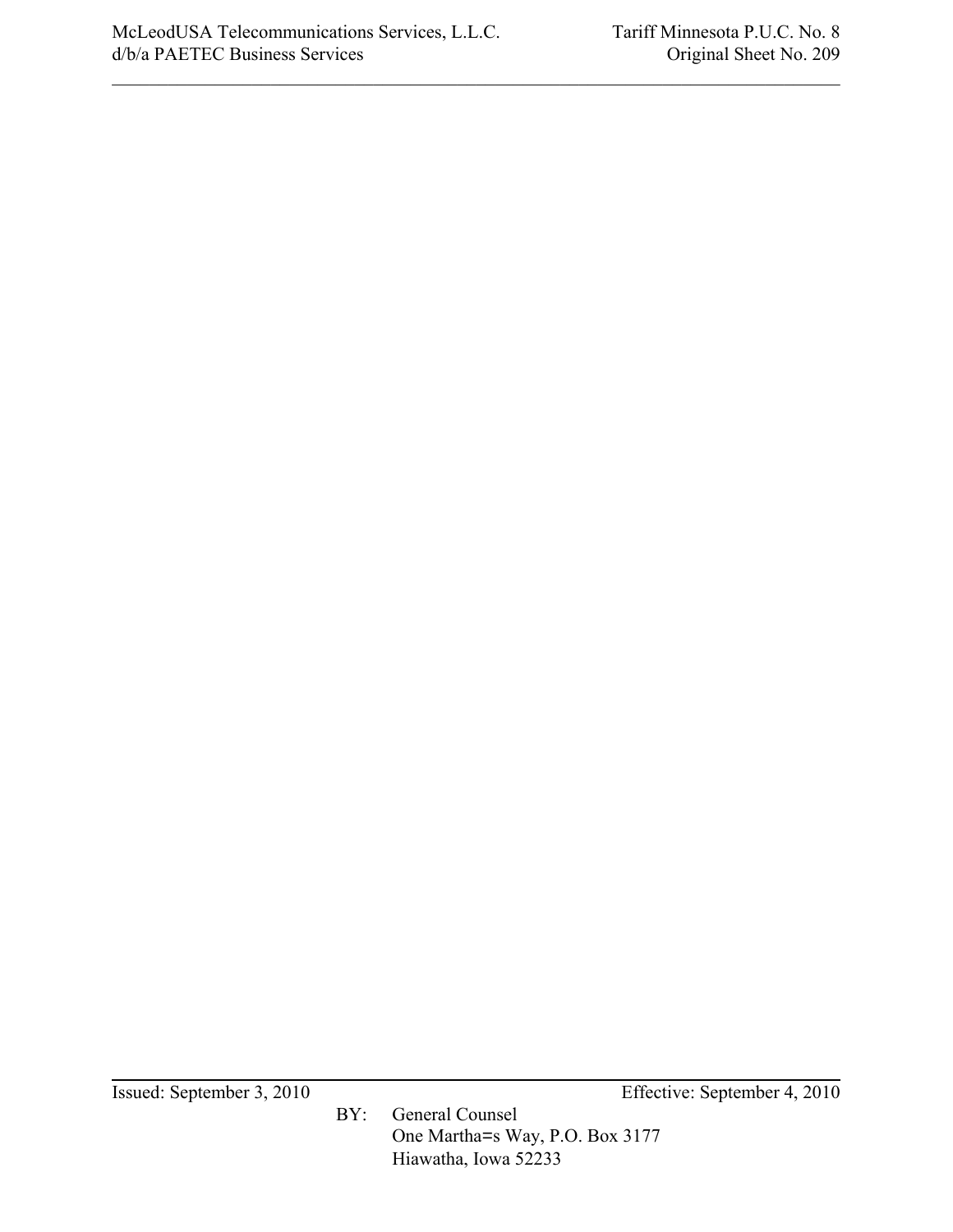- 6.34 Long Distance Interexchange and 800 Services (cont=d)
	- B. Rates (cont=d) Rate Table 4.1.2: LD and Toll Free Plan w/o Local Access and LD and Toll Free Plan w/ Local Access

 $\mathcal{L}_\mathcal{L} = \{ \mathcal{L}_\mathcal{L} = \{ \mathcal{L}_\mathcal{L} = \{ \mathcal{L}_\mathcal{L} = \{ \mathcal{L}_\mathcal{L} = \{ \mathcal{L}_\mathcal{L} = \{ \mathcal{L}_\mathcal{L} = \{ \mathcal{L}_\mathcal{L} = \{ \mathcal{L}_\mathcal{L} = \{ \mathcal{L}_\mathcal{L} = \{ \mathcal{L}_\mathcal{L} = \{ \mathcal{L}_\mathcal{L} = \{ \mathcal{L}_\mathcal{L} = \{ \mathcal{L}_\mathcal{L} = \{ \mathcal{L}_\mathcal{$ 

Intrastate rates will be applied to any call record where the originating ANI is not provided by the customer or the originating carrier.

The toll free service is not available for any locations outside of the continental United States. All incoming toll free calls will be rounded and billed in 6-second increments. Toll Free features include: listing of Customer=s toll free number in the national Toll Free directory service; message referral that provides a disconnect or referral message on the toll free number; ability to restrict areas of service; geographical routing that permits multiple destinations of Toll Free based on NPA of the caller; time routing that permits customer to set multiple destination numbers based on time specifications; percent allocation routing that permits routing of calls to multiple destinations based on a percentage distribution; and route advance overflow that allow for a secondary target termination for overflow.

#### Customers w/o Local Access

This service is available to business customers that do not purchase a bundled package of local and long distance service from McLeodUSA.

| Per Minute Usage Rate LD:        | \$0.0550 |
|----------------------------------|----------|
| Per Minute Usage Rate Toll Free: | \$0.1546 |

#### Customers w/ Local Access

This service is available to a Customer that purchases a bundled package of local and long distance voice service for all lines at a Customer physical location.

| Per Minute Usage Rate LD:        | \$0.0493 |
|----------------------------------|----------|
| Per Minute Usage Rate Toll Free: | \$0.0697 |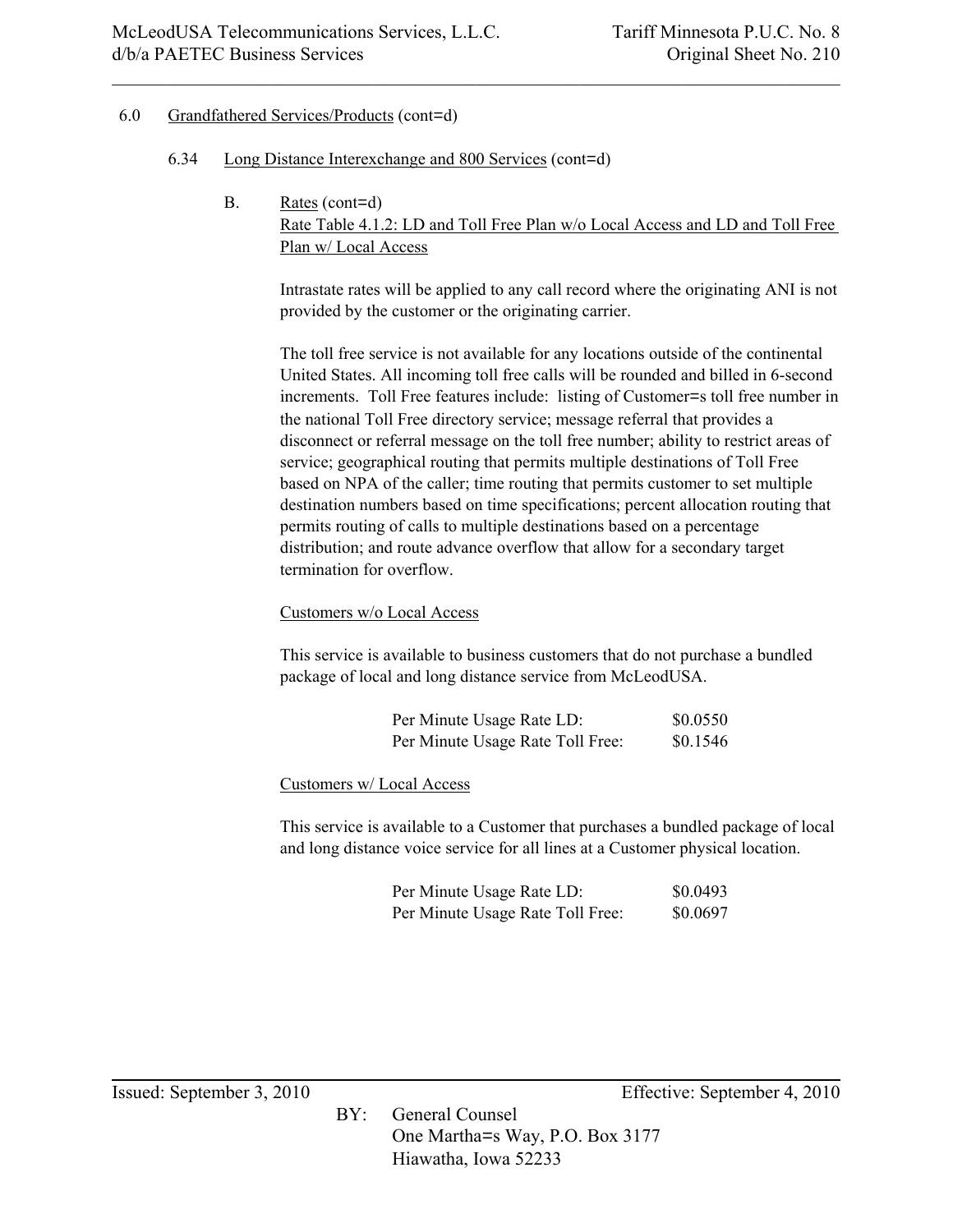## 6.34 Long Distance Interexchange and 800 Services (cont=d)

B. Rates (cont=d)

Rate Table 4.1.3: LD and Toll Free Select Plan w/o Local Access and LD and Toll Free Select Plan w/ Local Access

 $\mathcal{L}_\mathcal{L} = \{ \mathcal{L}_\mathcal{L} = \{ \mathcal{L}_\mathcal{L} = \{ \mathcal{L}_\mathcal{L} = \{ \mathcal{L}_\mathcal{L} = \{ \mathcal{L}_\mathcal{L} = \{ \mathcal{L}_\mathcal{L} = \{ \mathcal{L}_\mathcal{L} = \{ \mathcal{L}_\mathcal{L} = \{ \mathcal{L}_\mathcal{L} = \{ \mathcal{L}_\mathcal{L} = \{ \mathcal{L}_\mathcal{L} = \{ \mathcal{L}_\mathcal{L} = \{ \mathcal{L}_\mathcal{L} = \{ \mathcal{L}_\mathcal{$ 

This is a switched outbound 1+ long distance service for business customers with at least \$50.00 estimated monthly usage for long distance and toll free services, including conference calling usage, calling card usage and international long distance usage. For every month in which Customer=s actual long distance and toll free usage charges, including conference calling, calling card and international long distance, is less than \$50.00, Customer will be assessed a ALD Promo Shortfall Charge@ equal to the difference between actual usage and \$50.00.

#### Customers w/o Local Access

This service is available to business customers that do not purchase a bundled package of local and long distance service from McLeodUSA.

| Per Minute Usage Rate LD:        | \$0.0500 |
|----------------------------------|----------|
| Per Minute Usage Rate Toll Free: | \$0.1392 |

# Customers w/ Local Access

This service is available to a Customer that purchases a bundled package of local and long distance voice service for all lines at a Customer physical location.

| Per Minute Usage Rate LD:        | \$0.0443 |
|----------------------------------|----------|
| Per Minute Usage Rate Toll Free: | \$0.0627 |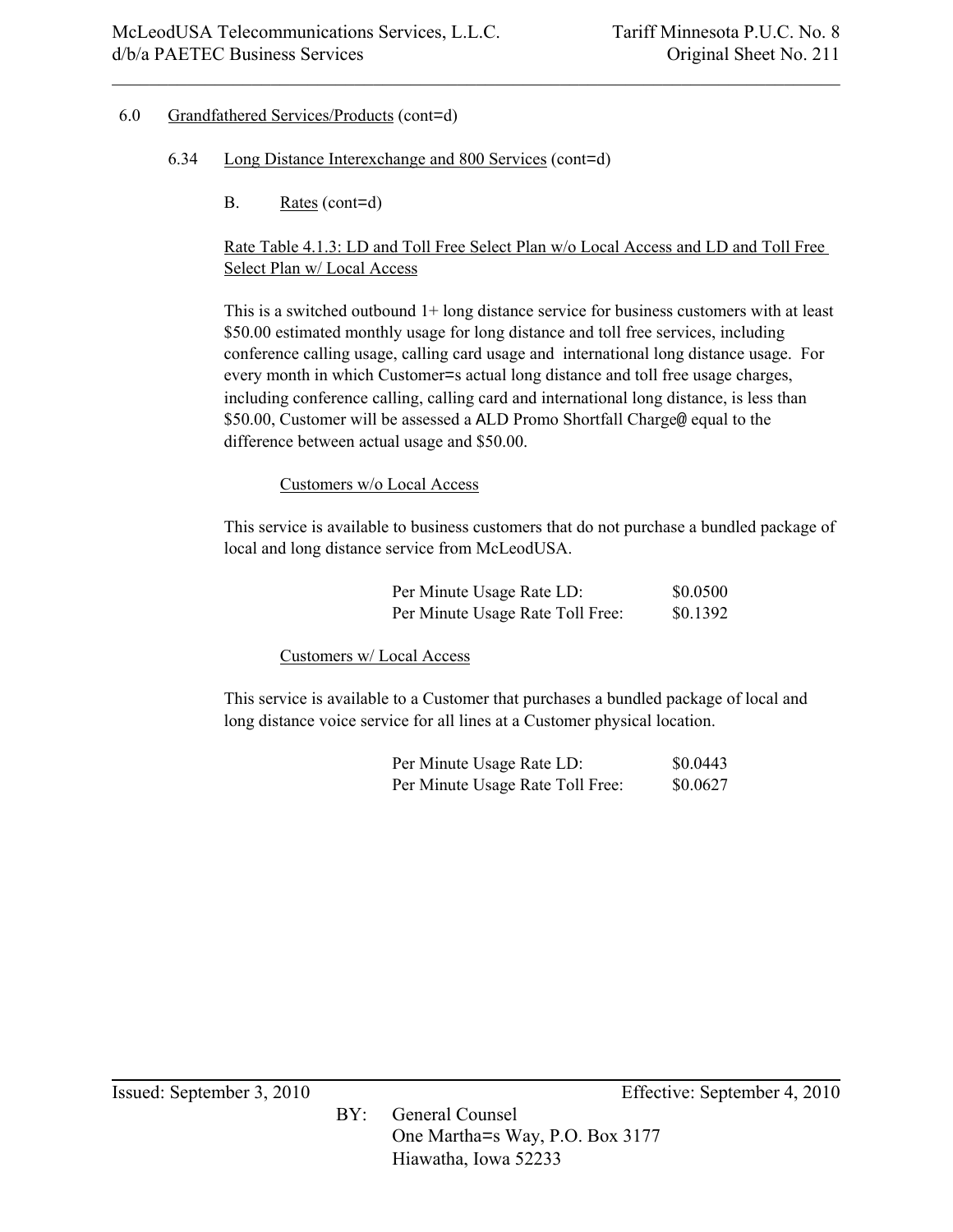# 6.34 Long Distance Interexchange and 800 Services (cont=d)

B. Rates (cont=d)

Rate Table 4.2.1: Residential Preferred AdvantageK Long Distance Packages and Overage Rates for Customers Not Served by a McLeodUSA Switch.

 $\mathcal{L}_\mathcal{L} = \{ \mathcal{L}_\mathcal{L} = \{ \mathcal{L}_\mathcal{L} = \{ \mathcal{L}_\mathcal{L} = \{ \mathcal{L}_\mathcal{L} = \{ \mathcal{L}_\mathcal{L} = \{ \mathcal{L}_\mathcal{L} = \{ \mathcal{L}_\mathcal{L} = \{ \mathcal{L}_\mathcal{L} = \{ \mathcal{L}_\mathcal{L} = \{ \mathcal{L}_\mathcal{L} = \{ \mathcal{L}_\mathcal{L} = \{ \mathcal{L}_\mathcal{L} = \{ \mathcal{L}_\mathcal{L} = \{ \mathcal{L}_\mathcal{$ 

This is a switch long distance service that is available to Customers with a physical location served by Preferred Advantage local voice service that is not provided by a McLeodUSA Switch.

| <b>Residential Preferred Advantagek Long Distance</b><br><b>Off Switch</b> | <b>Monthly Rate</b> | <b>Overage Rate/Minute</b> |
|----------------------------------------------------------------------------|---------------------|----------------------------|
| 60 anytime LD minutes                                                      | \$5.88              | \$0.12                     |
| 120 anytime LD minutes                                                     | \$11.16             | \$0.115                    |
| 180 anytime LD minutes                                                     | \$15.84             | \$0.11                     |
| 240 anytime LD minutes                                                     | \$19.92             | \$0.105                    |
| 300 anytime LD minutes                                                     | \$23.40             | \$0.10                     |
| 500 anytime LD minutes                                                     | \$36.25             | \$0.095                    |
| 700 anytime LD minutes                                                     | \$42.50             | \$0.090                    |

All long distance calls will be recorded and Overage Rate minutes will be billed in one (1) minute increments for residential customers.

Issued: September 3, 2010 Effective: September 4, 2010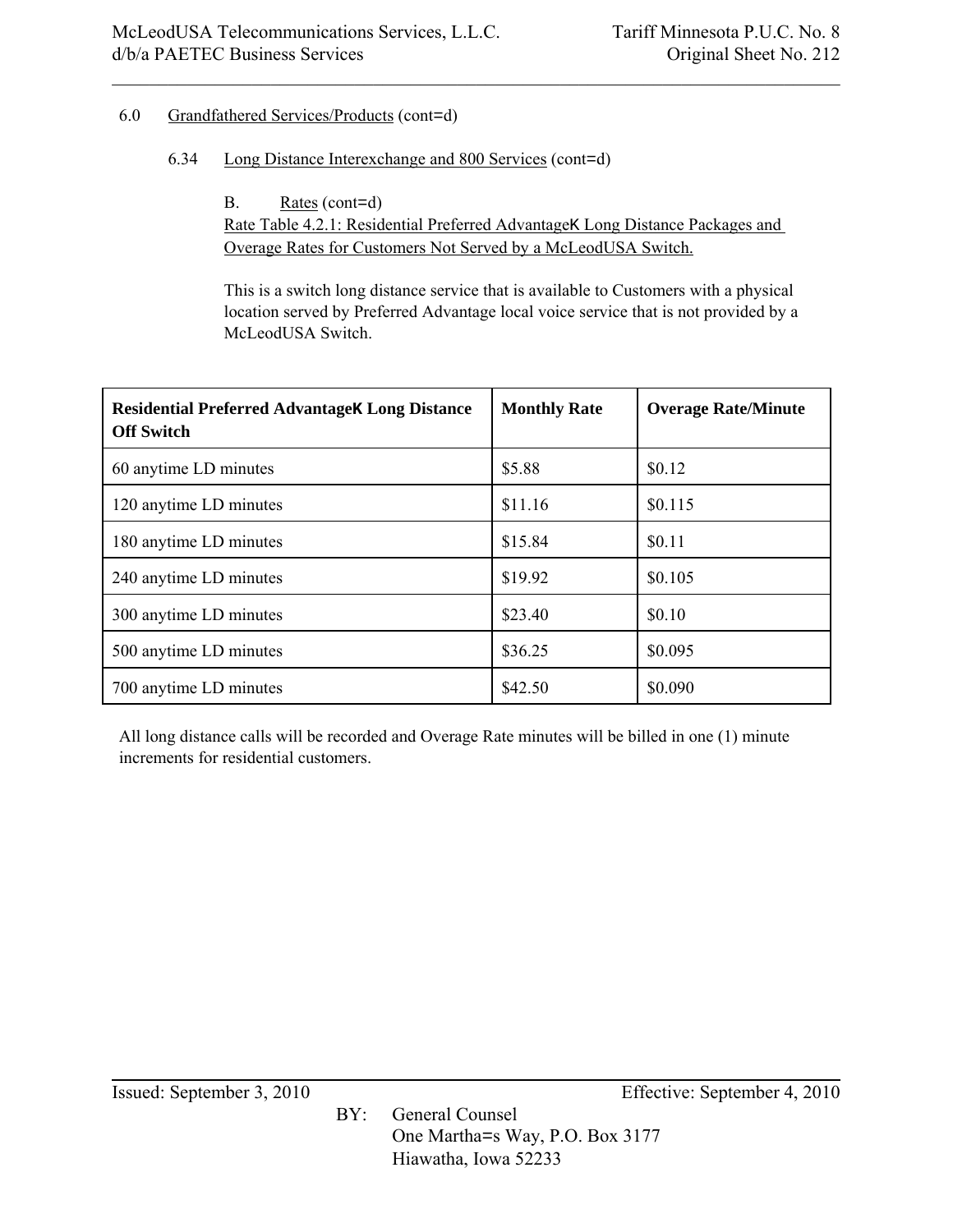# 6.34 Long Distance Interexchange and 800 Services (cont=d)

B. Rates (cont=d)

Rate Table 4.2.2: Residential Preferred AdvantageK Long Distance Packages and Overage Rates for Customers Served by a McLeodUSA Switch.

 $\mathcal{L}_\mathcal{L} = \{ \mathcal{L}_\mathcal{L} = \{ \mathcal{L}_\mathcal{L} = \{ \mathcal{L}_\mathcal{L} = \{ \mathcal{L}_\mathcal{L} = \{ \mathcal{L}_\mathcal{L} = \{ \mathcal{L}_\mathcal{L} = \{ \mathcal{L}_\mathcal{L} = \{ \mathcal{L}_\mathcal{L} = \{ \mathcal{L}_\mathcal{L} = \{ \mathcal{L}_\mathcal{L} = \{ \mathcal{L}_\mathcal{L} = \{ \mathcal{L}_\mathcal{L} = \{ \mathcal{L}_\mathcal{L} = \{ \mathcal{L}_\mathcal{$ 

This is a switched long distance service that is available to Customers with a physical location served by Preferred Advantage local voice service that is provided by a McLeodUSA Switch.

| <b>Residential Preferred Advantagek Long</b><br><b>Distance On Switch</b> | <b>Monthly Rate</b> | Overage<br><b>Rate/Minute</b> |
|---------------------------------------------------------------------------|---------------------|-------------------------------|
| No Package                                                                | N/A                 | \$0.120                       |
| 60 anytime LD minutes                                                     | \$3.73              | \$0.120                       |
| 120 anytime LD minutes                                                    | \$7.07              | \$0.115                       |
| 180 anytime LD minutes                                                    | \$10.03             | \$0.110                       |
| 240 anytime LD minutes                                                    | \$12.62             | \$0.105                       |
| 300 anytime LD minutes                                                    | \$15.72             | \$0.100                       |
| 500 anytime LD minutes                                                    | \$25.70             | \$0.095                       |
| 700 anytime LD minutes                                                    | \$35.42             | \$0.090                       |
| <b>Unlimited Long Distance</b>                                            | $***$               | \$0.12                        |

All long distance calls will be recorded and all calls billed at the Overage Rate will be billed in one (1) minute increments for residential customers.

> \*\* The monthly rate for the Unlimited Long Distance is included in the rates for the Preferred Advantage Unlimited or Preferred Advantage Unlimited Highspeed packages. (See section 6.31**.**)

Issued: September 3, 2010 Effective: September 4, 2010